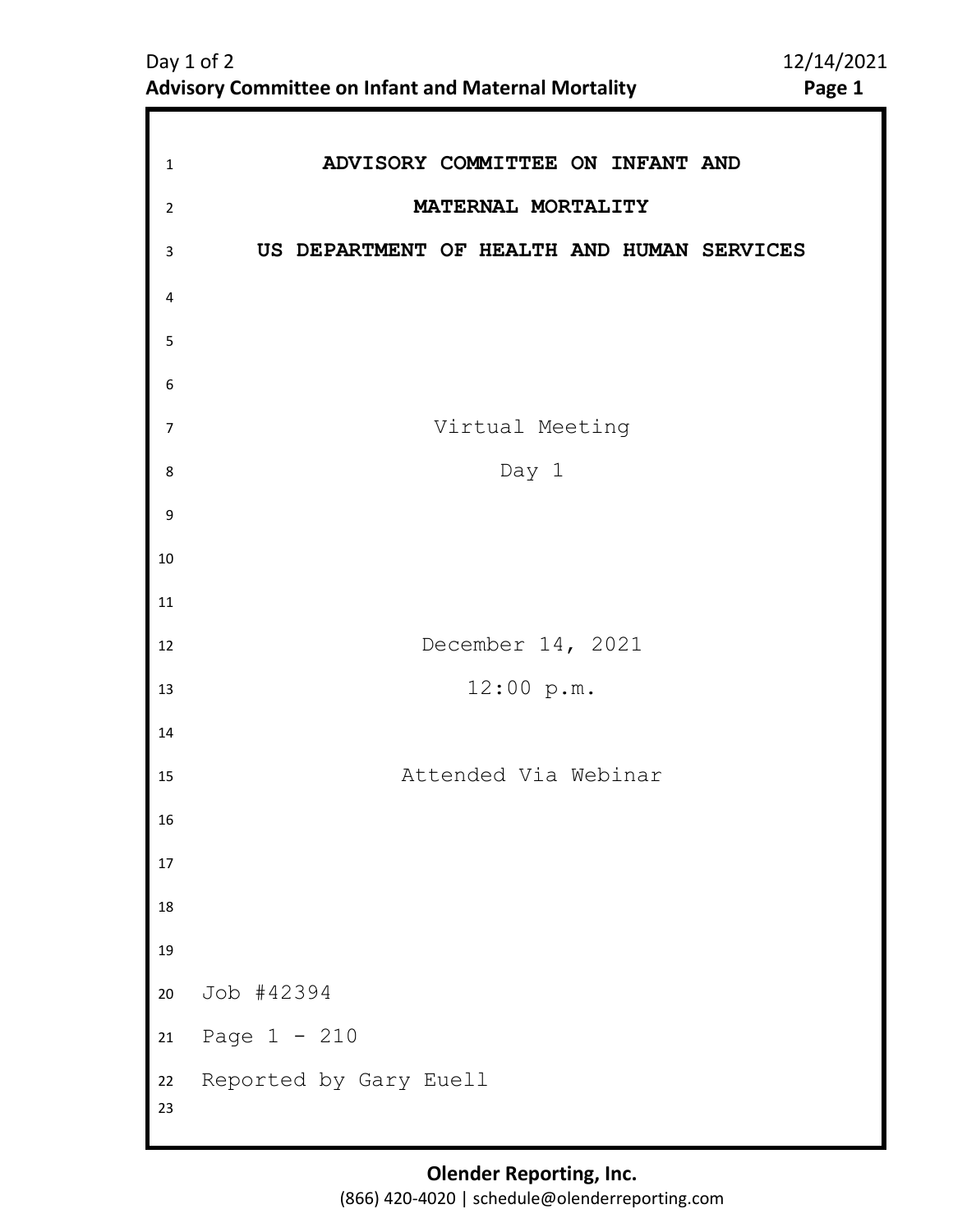```
1 Committee Members
2 
3 
4 
5 
6 
10
11
12
13
14
15
16
17
18
19
20
21
22
23
7 
9 
8 
   Jeanne A. Conry, M.D., Ph.D., President, 
   Environmental Health Leadership Foundation 
   Steven Calvin, M.D., Obstetrician-Gynecologist 
   Edward P. Ehlinger, M.D., M.S.P.H., Acting 
   Chairperson of SACIM
   Paul E. Jarris, M.D., M.B.A., Senior Principle 
   Health Policy Adviser, Health Transformation 
   Center, The Mitre Corporation 
   Tara Sander Lee, Ph.D., Senior Fellow, and 
   Director of Life Sciences, Charlotte Lozier 
   Institute
   Colleen A. Malloy, M.D., Assistant Professor of 
   Pediatrics (Neonatology), Ann & Robert H. Lurie 
   Children's Hospital of Chicago 
   Janelle F. Palacios, Ph.D., C.N.M., R.N., Nurse 
   Midwife; Co-Chair, Health Equity Workgroup
```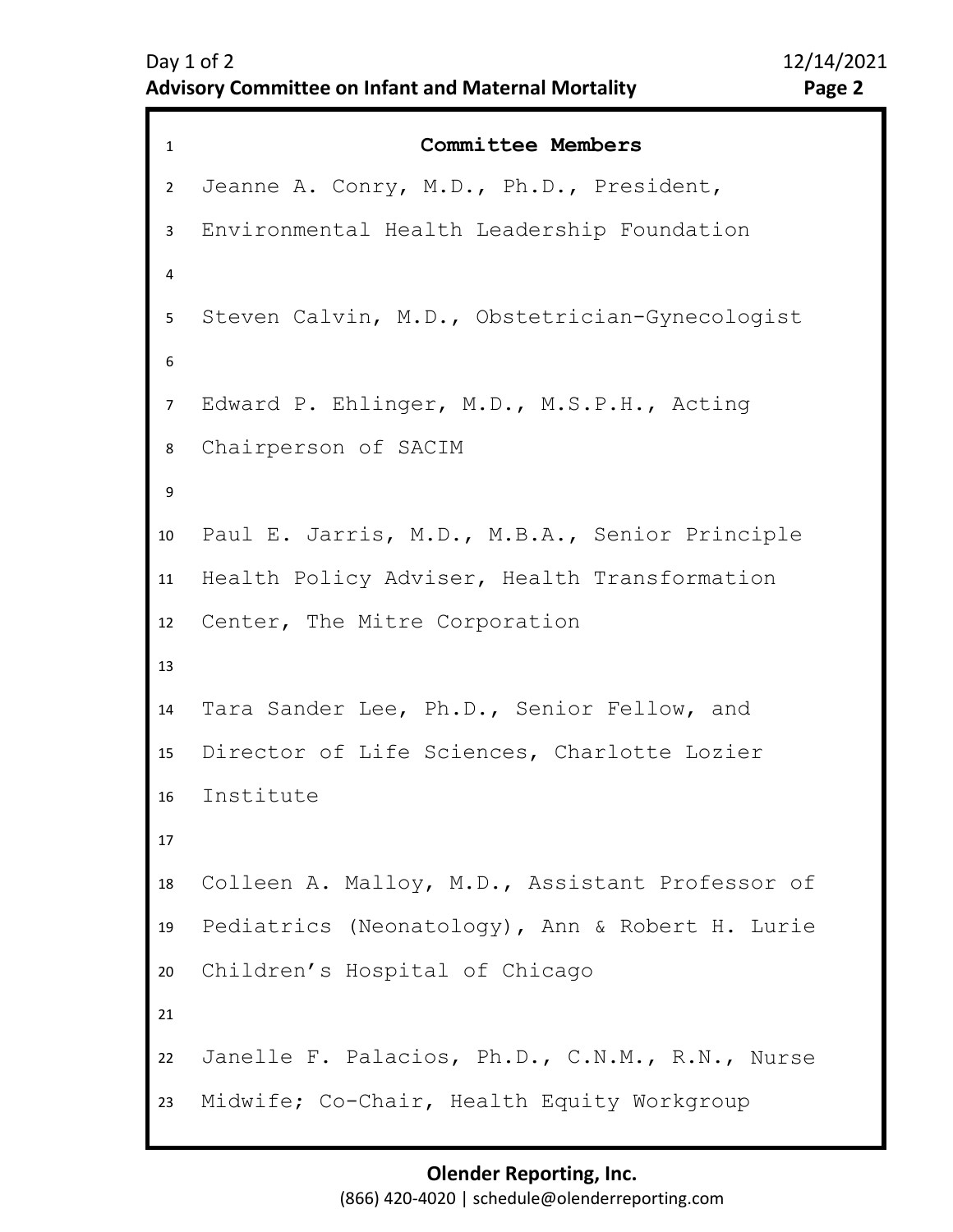```
1 
2 
3 
4 
5 
6 
7 
11
12
13
14
15
16
17
18
19
20
21
22
23
8 
10
9 
   Magda G. Peck, Sc.D., Founder/Principal, MP3 
   Health; Founder and Senior Advisor, CityMatCH; 
   Adjunct Professor of Pediatrics and Public Health, 
   University of Nebraska Medical Center 
   Belinda D. Pettiford, M.P.H., B.S., B.A., Head, 
   Women's Health Branch, North Carolina Division of 
   Public Health, Women's and Children's Health 
   Section
   Paul H. Wise, M.D., M.P.H., Richard E. Behrman 
   Professor of Pediatrics, Health Policy and 
   International Studies, Stanford University 
                     Ex-Officio Members
   Ronald T. Ashford, Office of the Secretary, US 
   Department of Housing and Urban Development 
   Wanda D. Barfield, M.D., M.P.H, FAAP, RADM USPHS 
   (ret.), Director, Division of Reproductive Health, 
   Centers for Disease Control and Prevention
```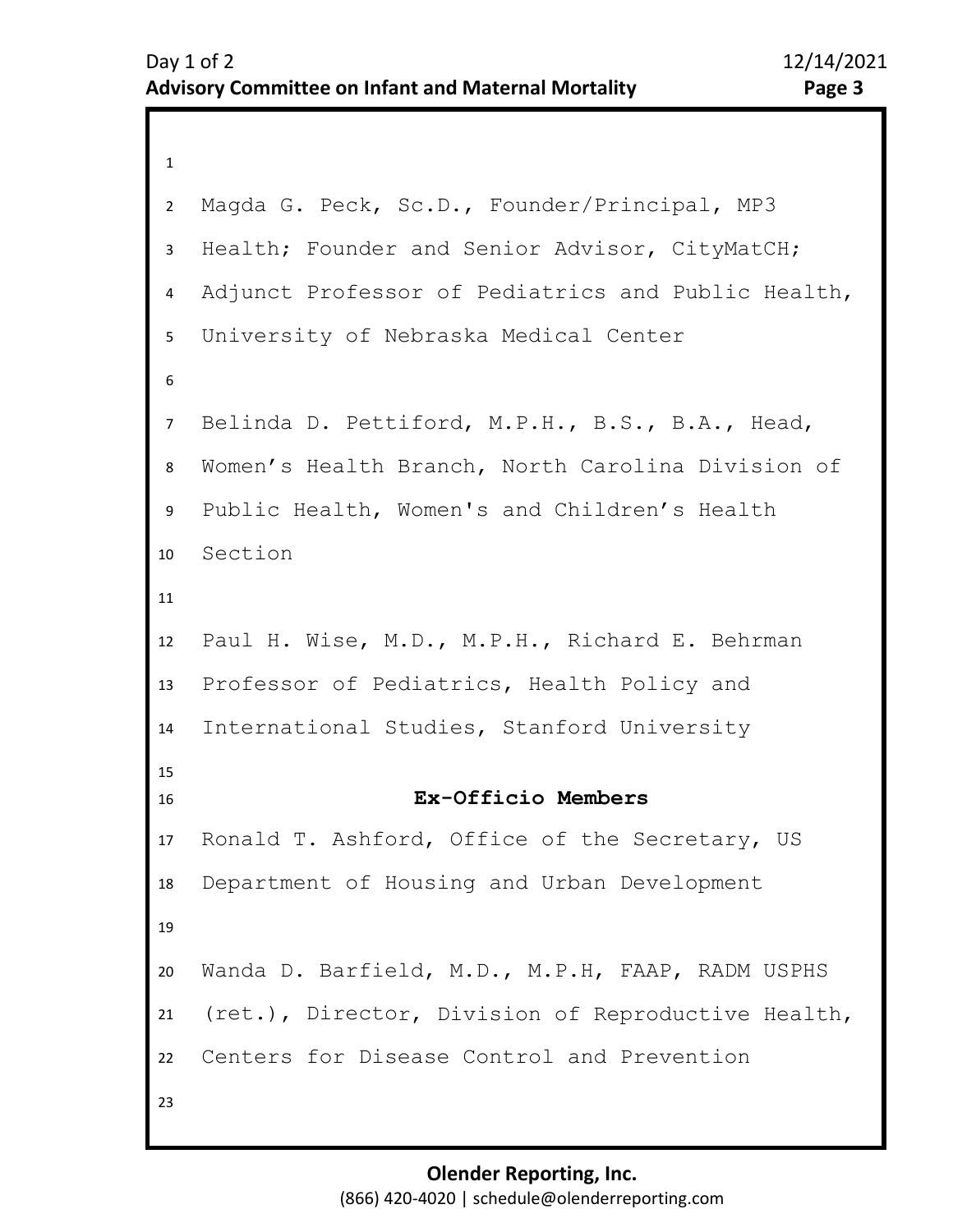```
1 Wendy DeCourcey, Ph.D., Social Science Research 
2 
3 
4 
5 
6 
10
11
12
13
14
15
16
17
18
19
20
21
22
7 
9 
8 
   Analyst, Office of Planning, Research and 
   Evaluation, Administration for Children and 
   Families 
   Paul Kesner, Director of the Office of Safe and 
   Healthy Students, U.S. Department of Education 
   Joya Chowdhury, M.P.H., Public Health Researcher,
   Office of Public and Minority Health, U.S. 
   Department of Health and Human Services 
   Dorothy Fink, M.D., Deputy Assistant Secretary, 
   Women's Health Director, Office of Women's Health, 
   U.S. Department of Health and Human Services 
   Karen Matsuoka, Ph.D., Chief Quality Officer for 
   Medicaid and CHIP Director, Division of Quality 
   and Health Outcomes 
   Kristen Zycherman, Coordinator for the CMS,
   Maternal and Infant Health Initiatives, Center for
```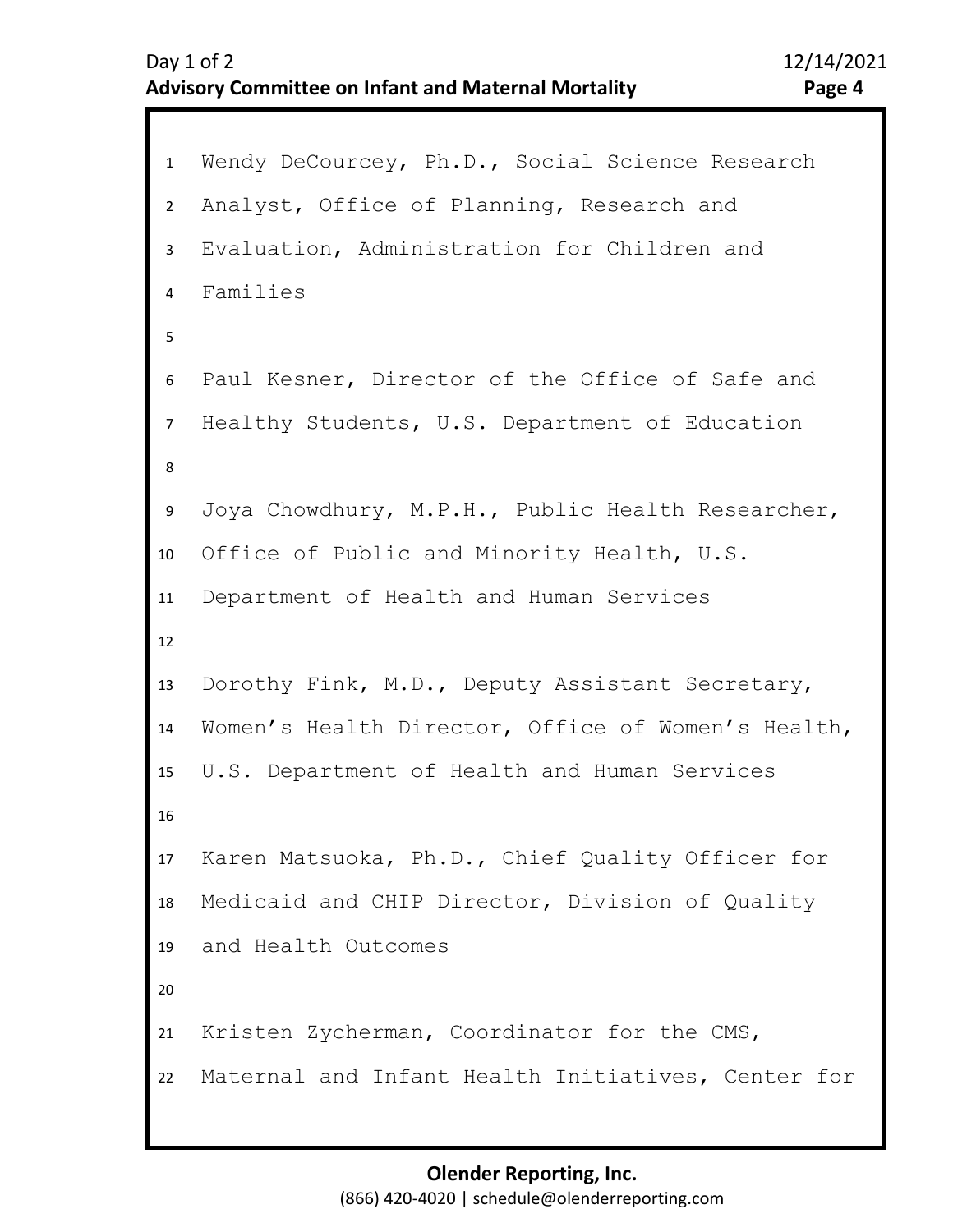```
1 Medicaid and CHIP Services 
2 
3 
4 
5 
6 
7 
11
12
13
14
15
16
17
18
19
20
21
22
8 
10
9 
   Iris R. Mabry-Hernandez, M.D., M.P.H., Medical 
   Officer, Senior Advisor for Obesity Initiatives, 
   Center for Primary Care, Prevention, and Clinical 
   Partnerships, Agency for Healthcare Research and 
   Quality 
   Kamila B. Mistry, Ph.D., M.P.H., Associate 
   Director, Office of Extramural Research, 
   Education, and Priority Populations, AHRQ Lead, 
   Health Equity, Senior Advisor, Child Health and 
   Quality Improvement, Agency for Healthcare 
   Research and Quality, U.S. Department of Health 
   and Human Services 
   Danielle Ely, Ph.D., Health Statistician, Division 
   of Vital Statistics, National Center for Health 
   Statistics, Centers for Disease Control and 
   Prevention 
   Karen Remley, M.D. M.B.A., M.P.H., FAAP, Director,
```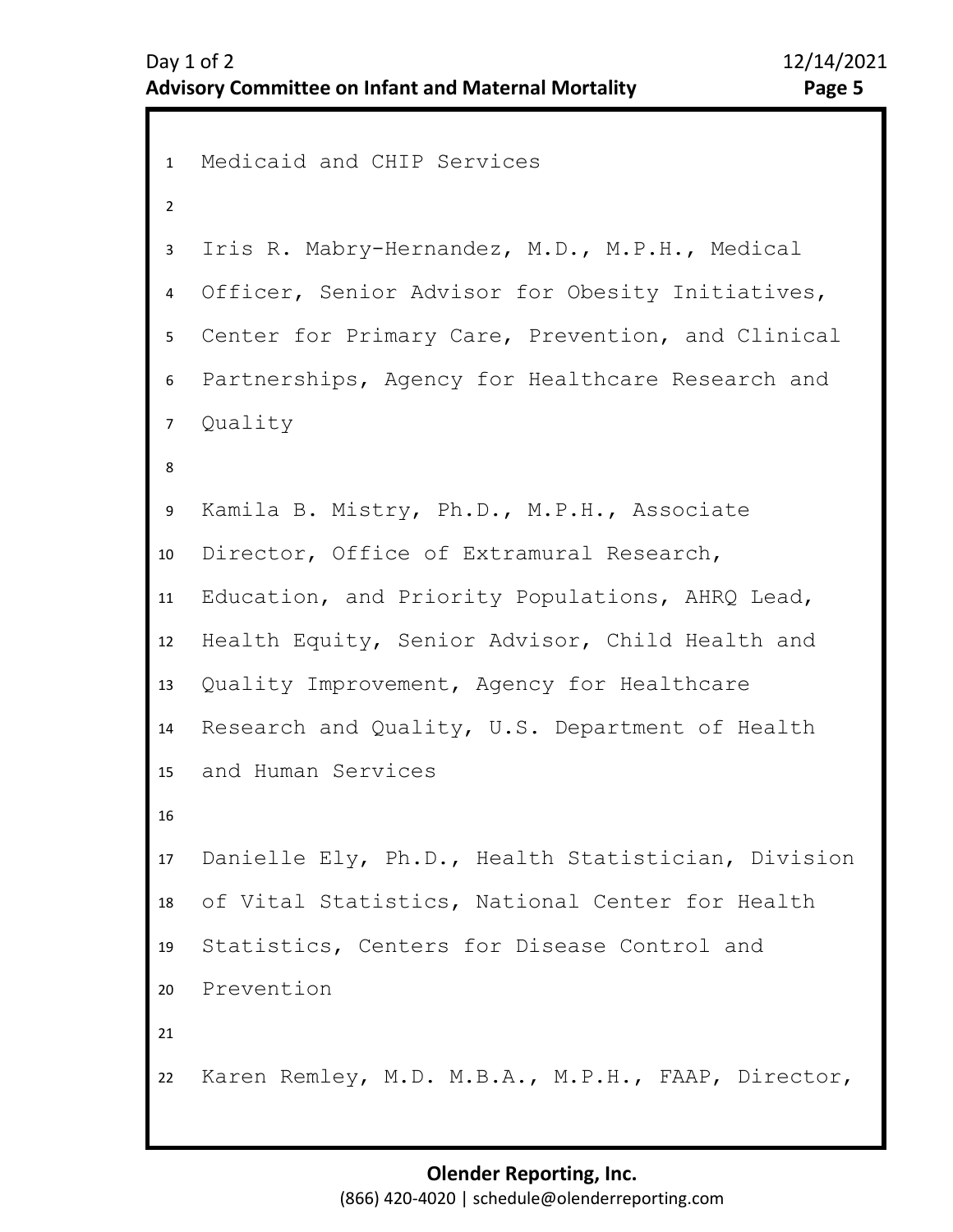```
1 National Center of Birth Defects and Developmental 
2 
3 
4 
5 
6 
10
11
12
13
14
15
16
17
18
19
20
21
22
7 
9 
8 
   Disabilities, Centers for Disease Control and 
   Prevention 
   Cheryl S. Broussard, Ph.D., Associate Director for 
   Science, Division of Congenital and Developmental 
   Disorders, National Center of Birth Defects and 
   Developmental Disabilities, Centers for Disease 
   Control and Prevention 
   Elizabeth Schumacher, J.D., Health Law Specialist, 
   Employee Benefit Security Administration, U.S. 
   Department of Labor 
   Alison Cernick, Ph.D., ABPP-Cn, Deputy Director 
   Eunice Kennedy Shriver National Institute of Child 
   Health and Human Development, National Institutes
   of Health 
   Suzanne England, DNP, APRN, Great Plains Area 
   Women's Health Service, Great Plains Area Indian 
   Health Service, Office of Clinical and
```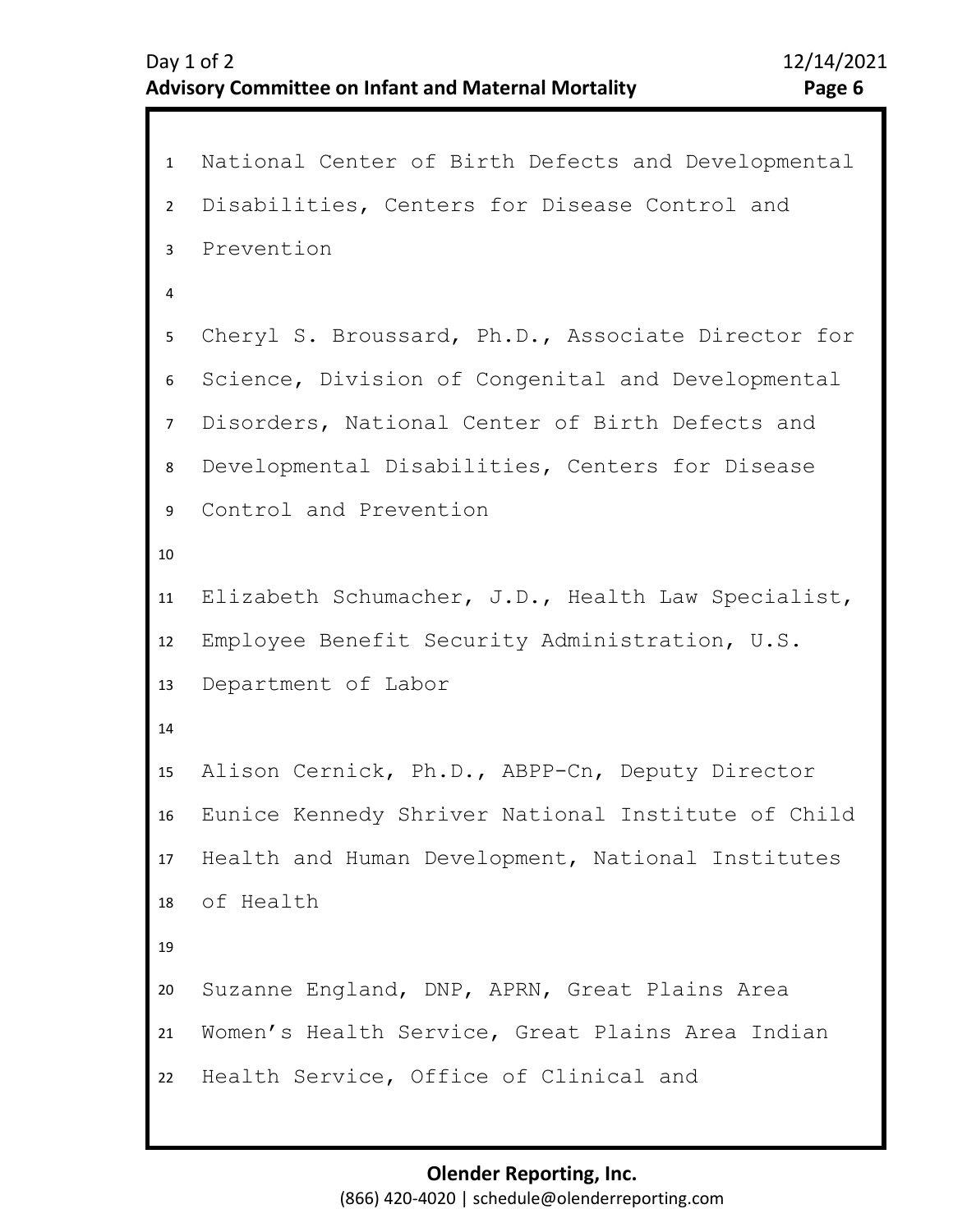```
1 Preventative Services 
2 
3 
4 
5 
6 
7 
8 
9 
13
14
15
16
17
18
19
20
21
22
23
10
12
11
   Dexter Willis, Special Assistant, Food and 
   Nutrition Service, U.S. Department of Agriculture 
   Lee Wilson, M.A., Director, Division of Healthy 
   Start and Perinatal Services, Maternal and Child 
   Health Bureau, HRSA 
                      Committee Staff
   Michael D. Warren, M.D., M.P.H., FAAP, Executive 
   Secretary, SACIM; Associate Administrator, 
   Maternal and Child Health Bureau, Health Resources 
   and Services Administration
   Michelle Loh, Division of Healthy Start and 
   Perinatal Services, Maternal and Child Health 
   Bureau, Health Resources and Services 
   Administration
   Vanessa Lee, M.P.H., Designated Federal Official, 
   SACIM; Maternal and Women's Health Branch, 
   Division of Healthy Start and Perinatal Services,
```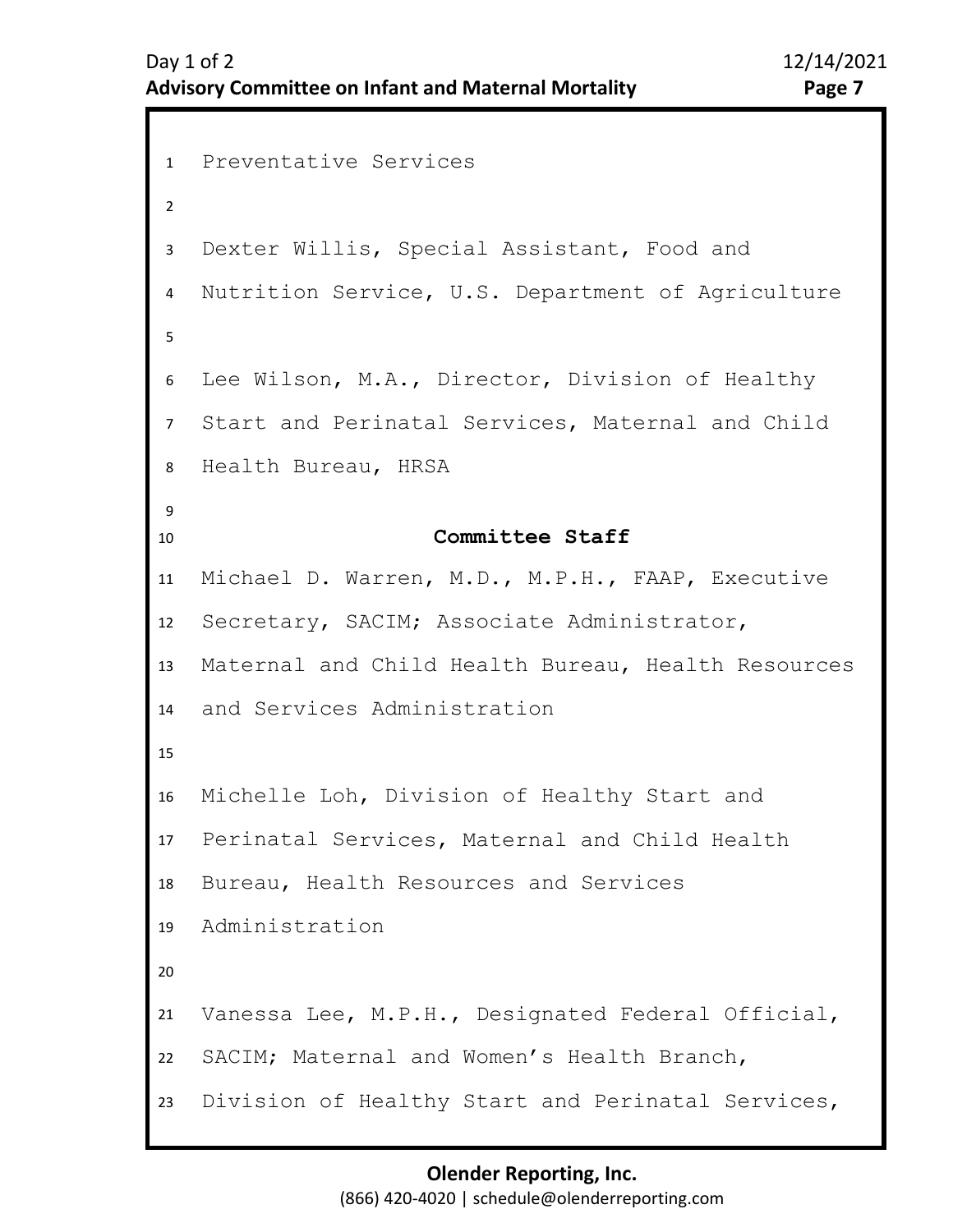```
1 Maternal and Child Health Bureau, Health Resources 
2 
3 
  and Services Administration
```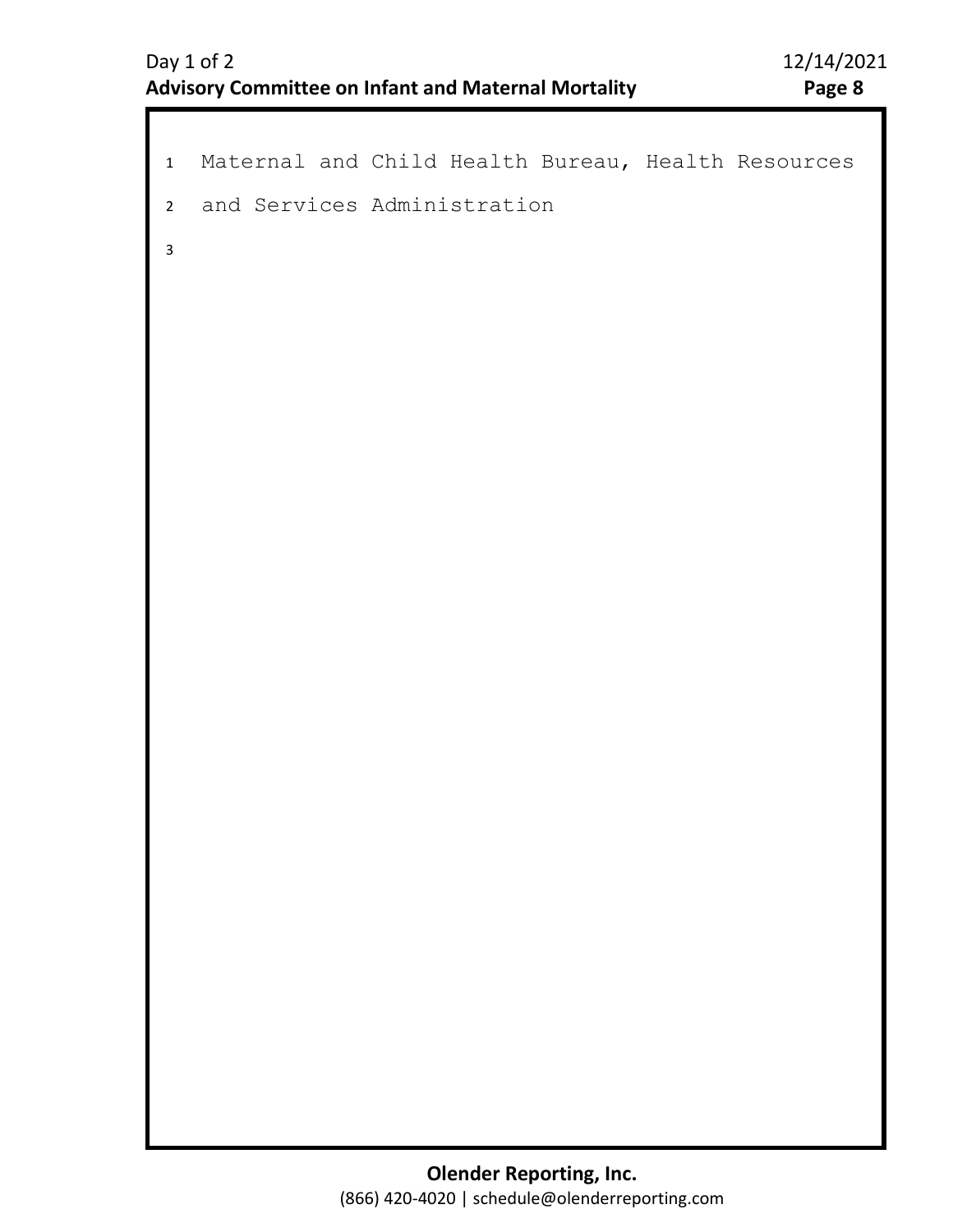| 1              | CONTENTS                                                     |  |
|----------------|--------------------------------------------------------------|--|
| 2              |                                                              |  |
| 3              |                                                              |  |
| 4              |                                                              |  |
| 5              |                                                              |  |
| 6              | WELCOME AND CALL TO ORDER---------------------------------10 |  |
| $\overline{7}$ |                                                              |  |
| 8              | REVIEW AND APPROVAL OF MINUTES----------------------------23 |  |
| 9              |                                                              |  |
| 10             | BIRTH DEFECTS AND CONGENITAL ANOMALIES-------------------92  |  |
| 11             |                                                              |  |
| 12             | STATE AND COMMUNITY PROJECTS ON MATERNAL HEALTH---------152  |  |
| 13             |                                                              |  |
| 14<br>15       |                                                              |  |
|                |                                                              |  |
|                |                                                              |  |
|                |                                                              |  |
|                |                                                              |  |
|                |                                                              |  |
|                |                                                              |  |
|                |                                                              |  |
|                |                                                              |  |
|                |                                                              |  |
|                |                                                              |  |
|                |                                                              |  |
|                |                                                              |  |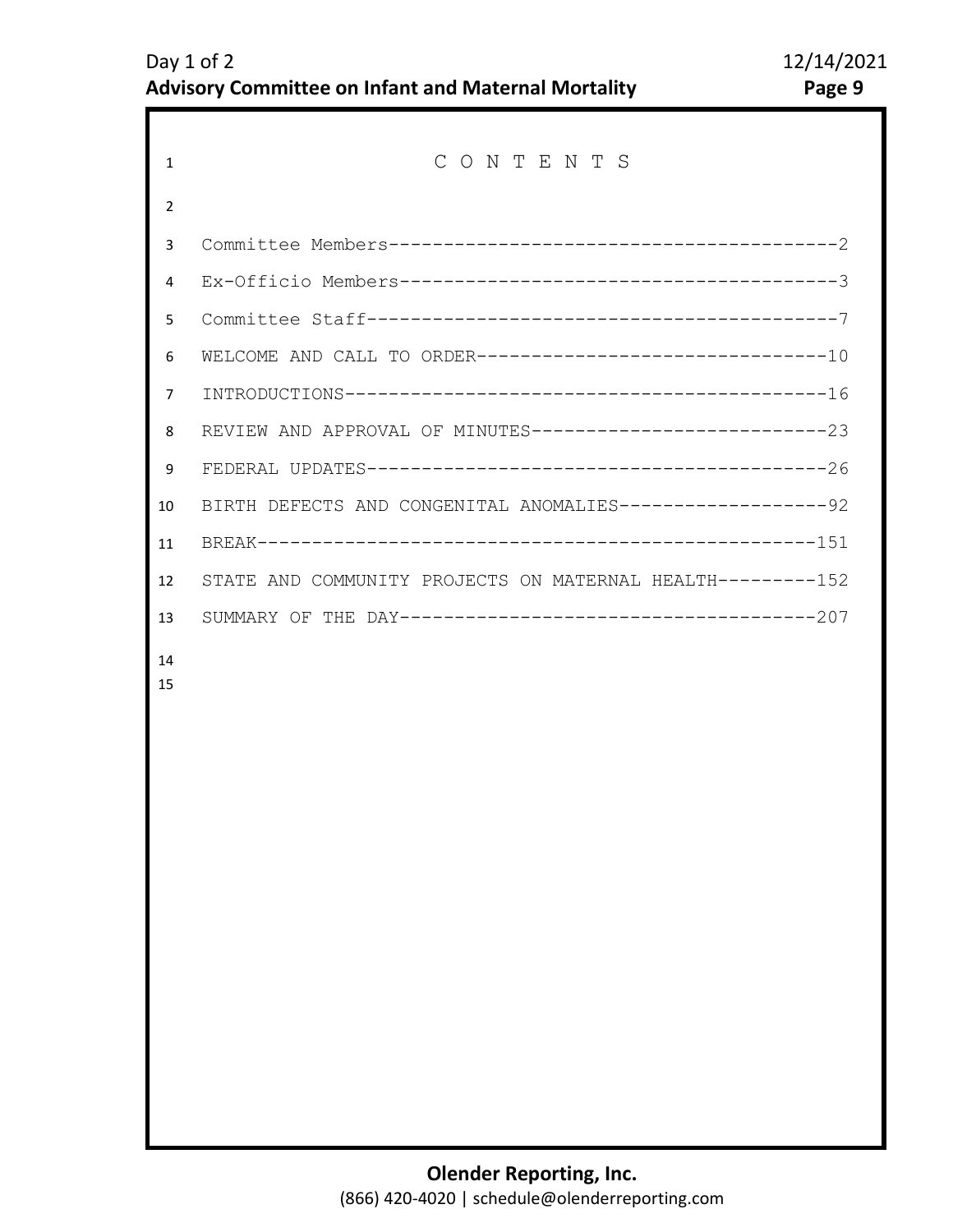<span id="page-9-0"></span>

| $\mathbf{1}$            | PROCEEDINGS                                        |
|-------------------------|----------------------------------------------------|
| $\overline{2}$<br>3     | WELCOME AND CALL TO ORDER                          |
| $\overline{\mathbf{4}}$ | VANESSA LEE: All right. Good                       |
| 5                       | afternoon everyone, and good morning to those      |
| 6                       | further West. I'd like to open this meeting,       |
| $\overline{7}$          | which is for the Advisory Committee on Infant and  |
| 8                       | Maternal Mortality, formerly called the Advisory   |
| 9                       | Committee on Infant Mortality. I'm Vanessa Lee.    |
| 10                      | I serve as the Designated Federal Official or DFO  |
| 11                      | for the Committee out of HRSA's Maternal and Child |
| 12                      | Bureau.                                            |
| 13                      | I'd like to welcome our committee                  |
| 14                      | members, our ex-officio members, and all of our    |
| 15                      | invited speakers, panelists, and last but not      |
| 16                      | least, welcome those of you that are joining us as |
| 17                      | members of the public. Thank you all so much for   |
| 18                      | being here. We know this is a really busy time     |
| 19                      | but are looking forward to the next two days       |
| 20 <sub>2</sub>         | together.                                          |
| 21                      | So, I'm officially calling the meeting to          |
| 22                      | order and would now like to turn it over to our    |
| 23                      | acting chair to introduce himself. Ed.             |
| 24                      | EDWARD EHLINGER: Thank you, Vanessa, and           |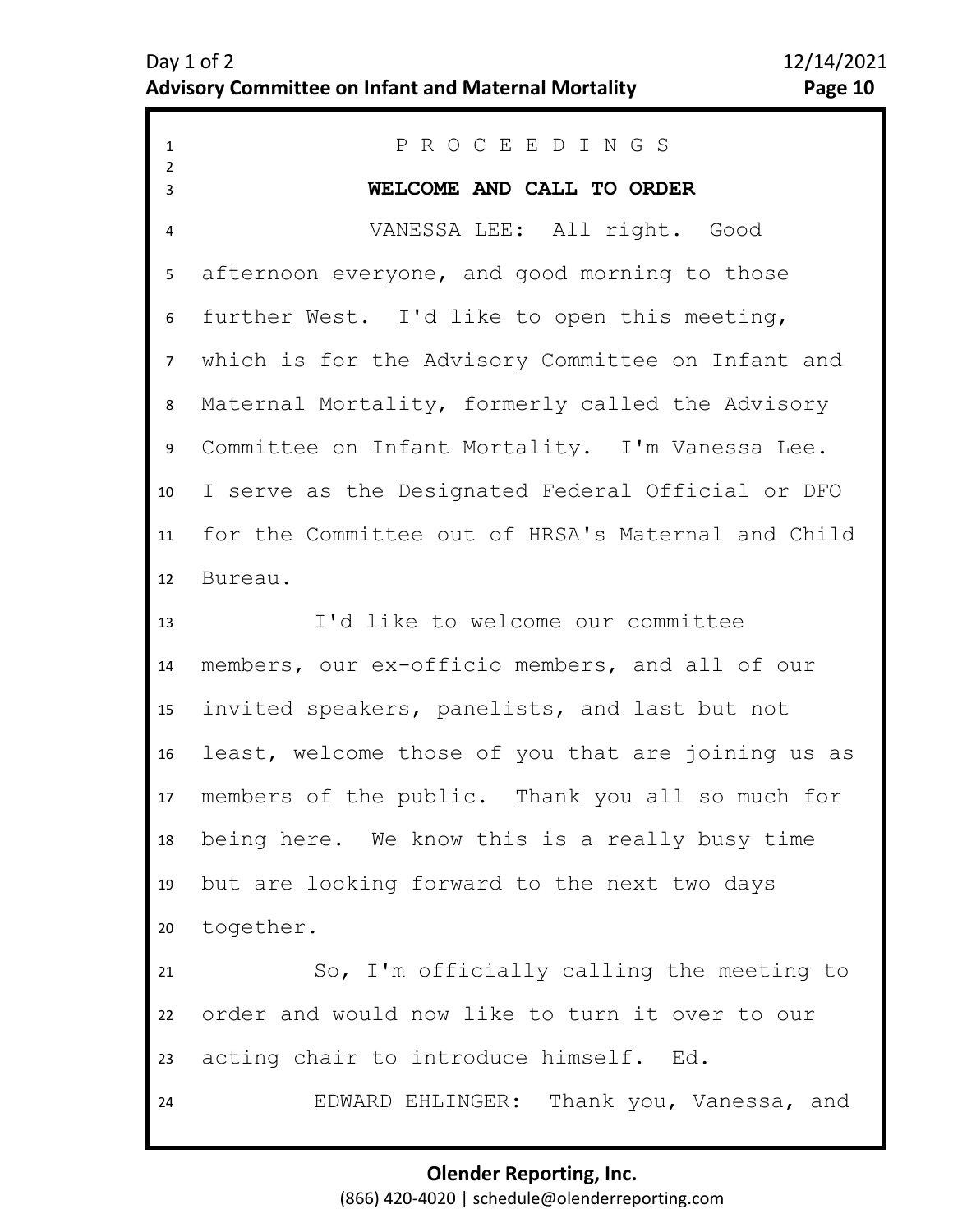1 good morning and afternoon to everyone. I always 2 3 4 5 6 7 8 9 10 look forward to this meeting for a whole variety of reasons. It's been, like I said, this is our fourth December meeting and it's been two years since our last in-person meeting when we met in person in December of 2019, although I wasn't there, I was having a little medical problem in the DC area and Paul Jared stepped in and covered for me, but that was our last in-person meeting and I miss being together with you folks.

13 14 15 16 17 12 11 But like I said, really, I really always appreciate this meeting, because we come together from, you know, varied backgrounds and experiences and perspectives, all very interesting and we come together from various many places throughout the country and sometimes even France when Jeanne is over there.

18 19 20 21 22 But I come to you today from Minnesota, the land once inhabited by the Dakota and the Ojibwe peoples. A place whose health where, for better or for worse, is influenced by the history of the people who have lived in this place and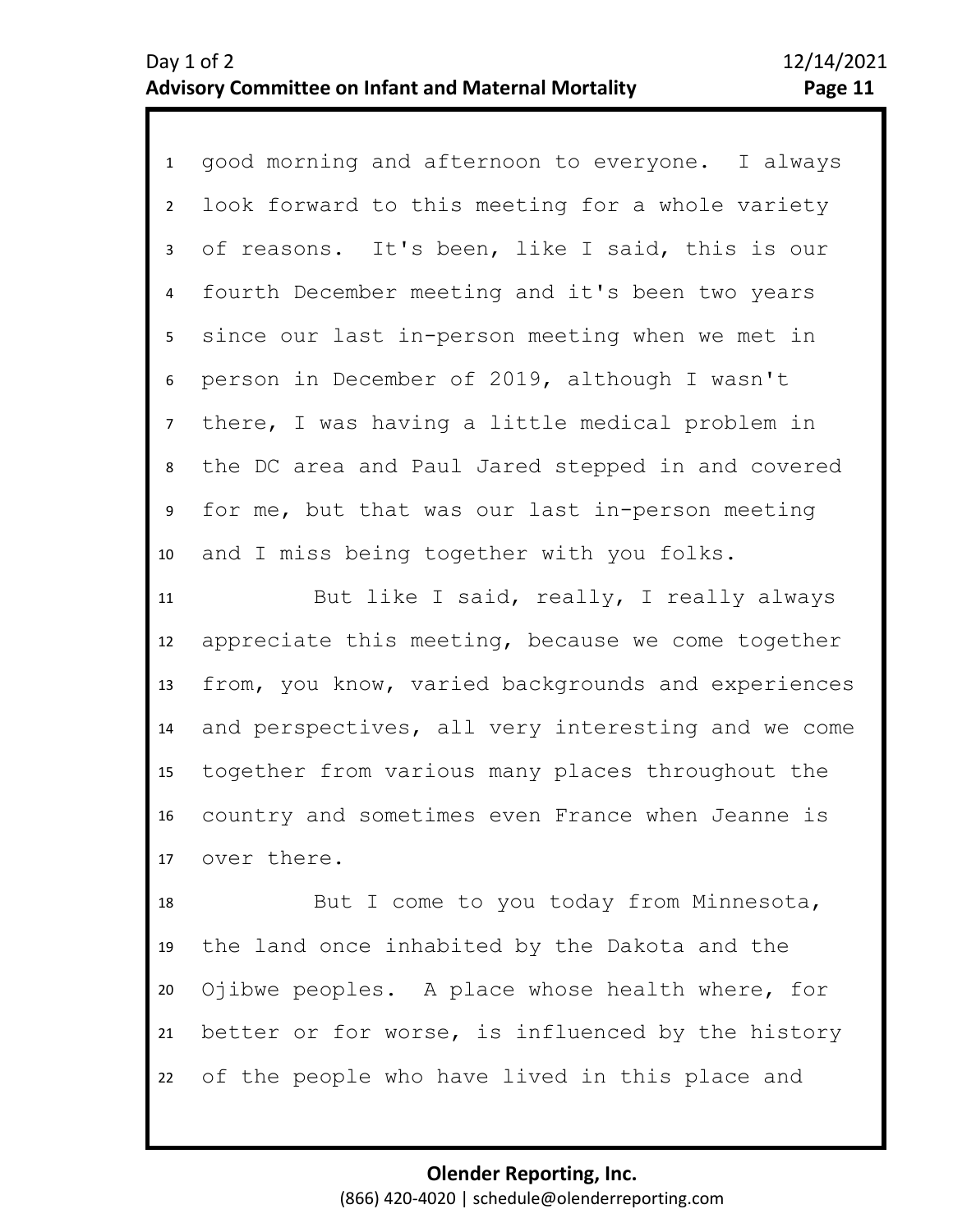| $\mathbf{1}$    | have made it their home for many, many centuries.  |
|-----------------|----------------------------------------------------|
| $\overline{2}$  | So, we also come together as part of a             |
| $\mathbf{3}$    | continuing history of SACIM, and I'll -- even      |
| $\overline{4}$  | though it's ACIMM officially, I'll continue to     |
| 5               | call it SACIM. That just seems to fit better for   |
| 6               | me. SACIM, which was established in 1991, thirty   |
| 7 <sup>7</sup>  | years ago. This year is also the 30th anniversary  |
| 8               | of the Healthy Start Program, which was            |
| 9               | established to reduce infant mortality rates by 50 |
| 10              | percent over a four-year period. Didn't quite      |
|                 | make that, but that was the goal.                  |
| 11              |                                                    |
| 12              | A month ago, I was asked, along with               |
| 13              | Vanessa Lee and Belinda Pettiford, to talk about   |
| 14              | SACIM at the Healthy Start 30th Anniversary        |
| 15 <sub>1</sub> | Celebration. In preparing for that presentation,   |
| 16              | I recall the initial discussions in 1985 around a  |
| 17              | bill, Senate File 1209, to establish a national    |
| 18              | commission to prevent infant mortality. A hearing  |
| 19              | on that bill was chaired by Senator Dave           |
| 20              | Durenberger from Minnesota and Senator Lawton      |
| 21              | Chiles from Florida, and it was held in Washington |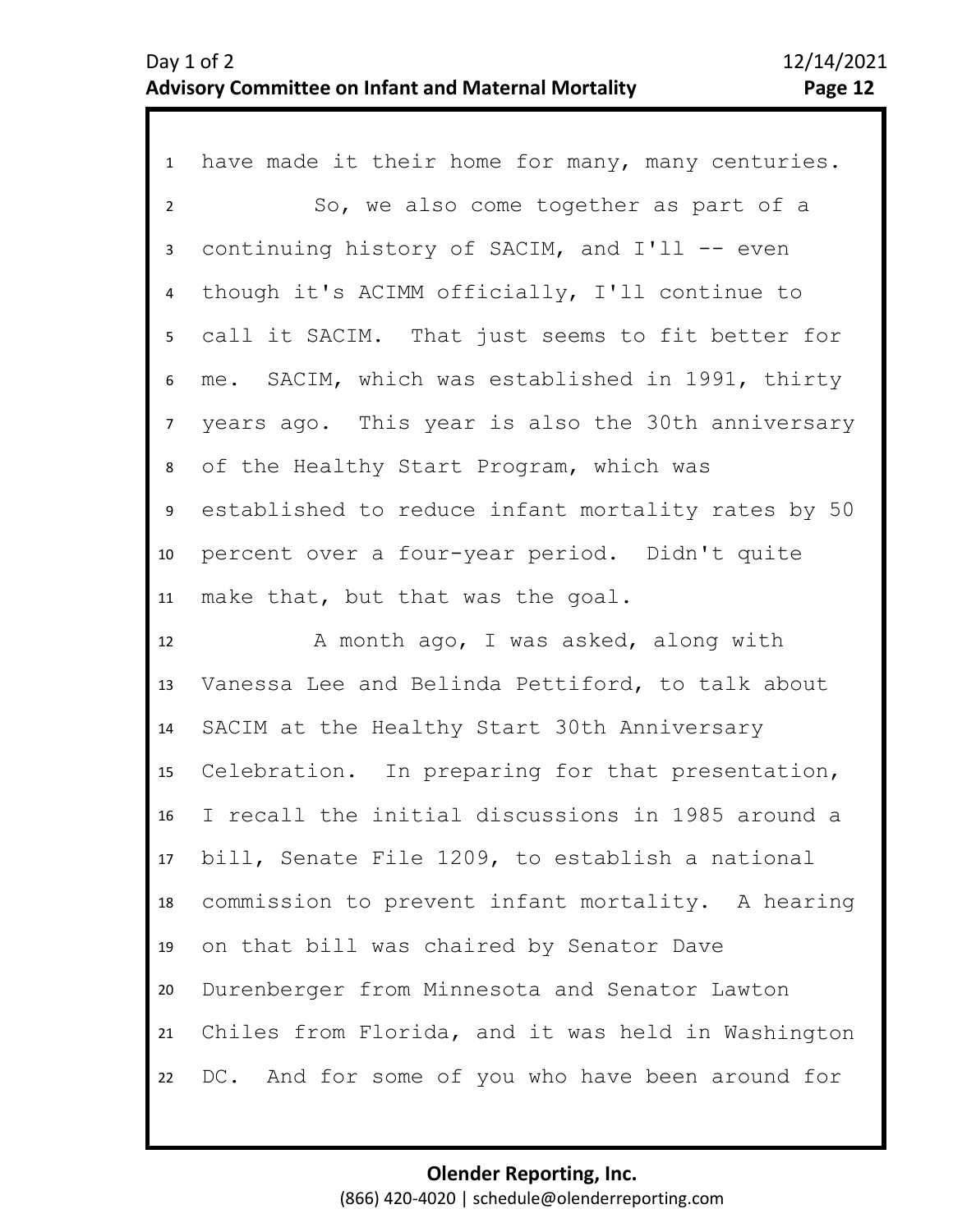1 a while, there were some familiar names who 2 3 4 5 6 7 8 9 10 11 12 13 testified at that hearing: James Mason, Vince Hutchins, who was MCHB Director or Chief at that time, Joel Klineman, Jim Marks, Sarah Rosenbaum, Stanley Graven, Charlie Mahan, and Sarah Brown. Also on that list were Paul Wise and me. Both of us were testifying before Congress for the first time. It was in Paul's testimony that I heard for the first time, the term social determinants of infant health and reviewing his testimony thirtysix later was somewhat distressing in that what he said then is still relevant today. Let me give you just five excerpts from his testimony.

14 15 16 17 18 He said, "The problems of low-birthweight infants and infant mortality are not the product of geography. They are not the problem of being a heterogeneous society. They are a product of our policies."

19 22 20 21 He went on, "A major concern is the persistence of social and racial disparities, the technological capacity of modern medicine cannot erase the legacy or larger social inequities.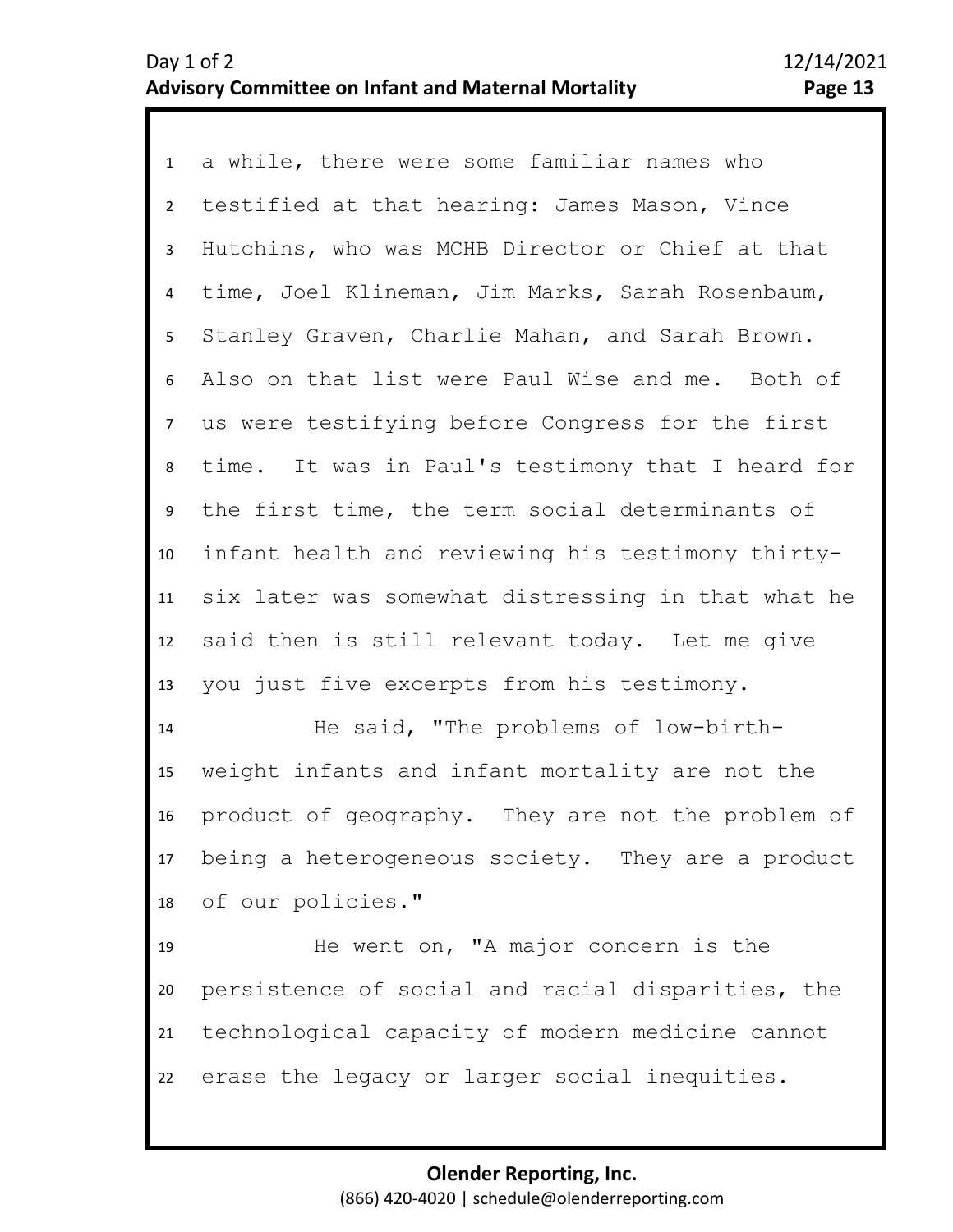1 Equity in infant outcomes can only be achieved 2 3 4 5 6 7 8 when inequity and infant outcomes is addressed and addressed directly and the reduction in black infant mortality related directly to a more fundamental commitment to a more responsible and just society." He was sort of reflecting many of the things that we talked about in our committee meetings over the last three years.

11 12 13 14 15 16 17 18 19 20 21 22 10 9 My statement at that testimony was much less eloquent than Paul's but reinforced many of the points that he made. I ended up my testimony by saying, "The problem of infant mortality in this country is an issue of social justice. The survival and growth of infants and children depends on our acceptance of the responsibility to address their pressing medical and social needs. To ignore that responsibility would be an injustice not only to our children but to our society. We need to make a commitment to the children of our country. We need to make them our highest priority and protect them from the political, social, and economic forces that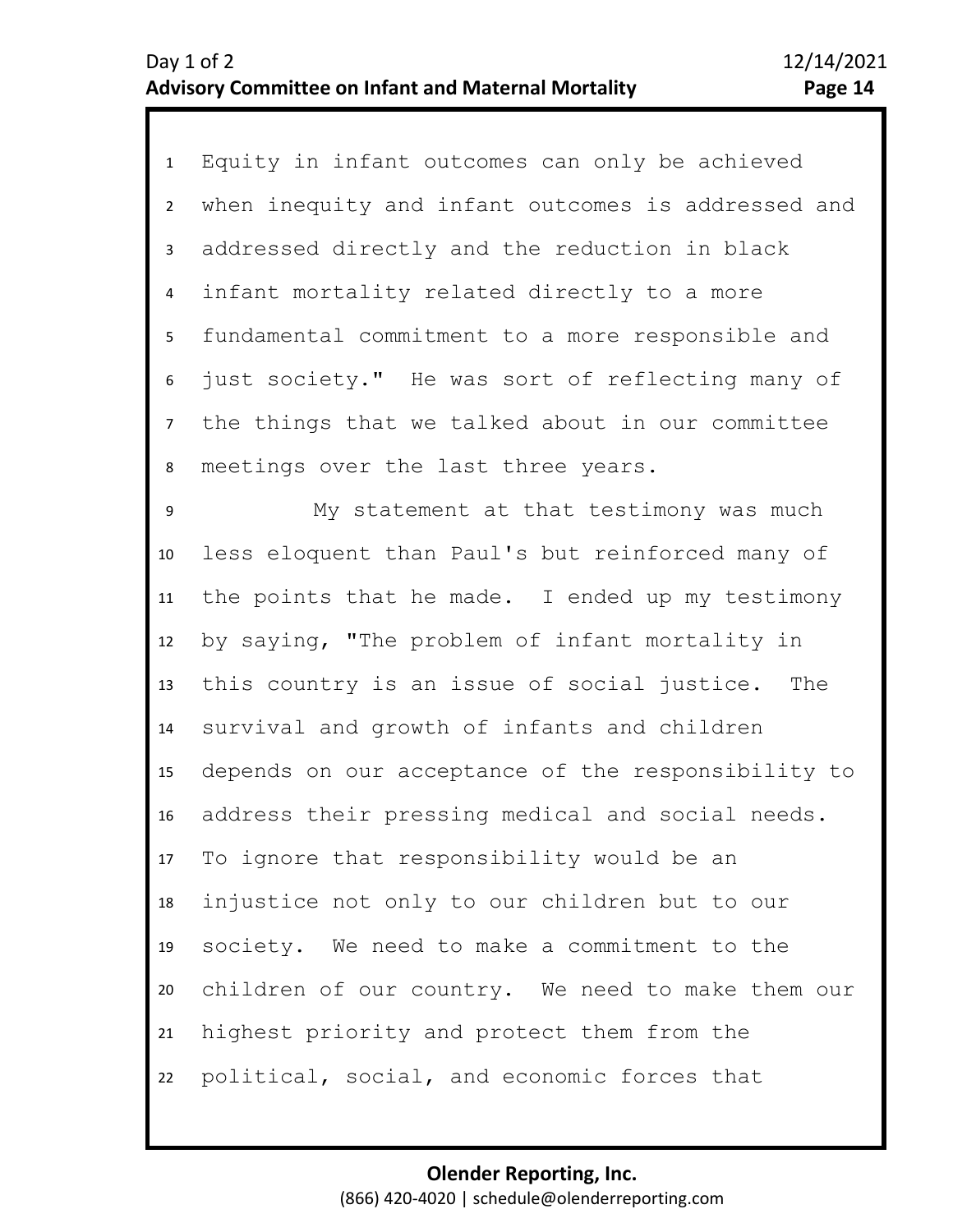1 pervade our society and too often are to the 2 3 detriment of mothers and infants," and I still hold that belief today.

4 5 6 7 10 11 12 13 8 9 So, in light of that thirty-six-year history, after which the issues affecting infant mortality in 1985 still persist today and in many areas have even gotten worse, we could get discouraged. But I think collectively, as members of SACIM, in our own limited way, we have made a difference. We have helped change the trajectory of the field of maternal and infant health ever so slightly so that thirty-six years from today, things will be different than they are today.

14 15 16 17 18 19 20 21 22 We have heeded the 1985 advice of Paul Wise and expanded the focus and shifted the priorities from programs to policies, from just medical care to medical care and social determinants of health, from race to racism, and we have helped highlight the needs of pregnant individuals and infants during a once in a lifetime pandemic and a humanitarian crisis on our southern border, and we are addressing the needs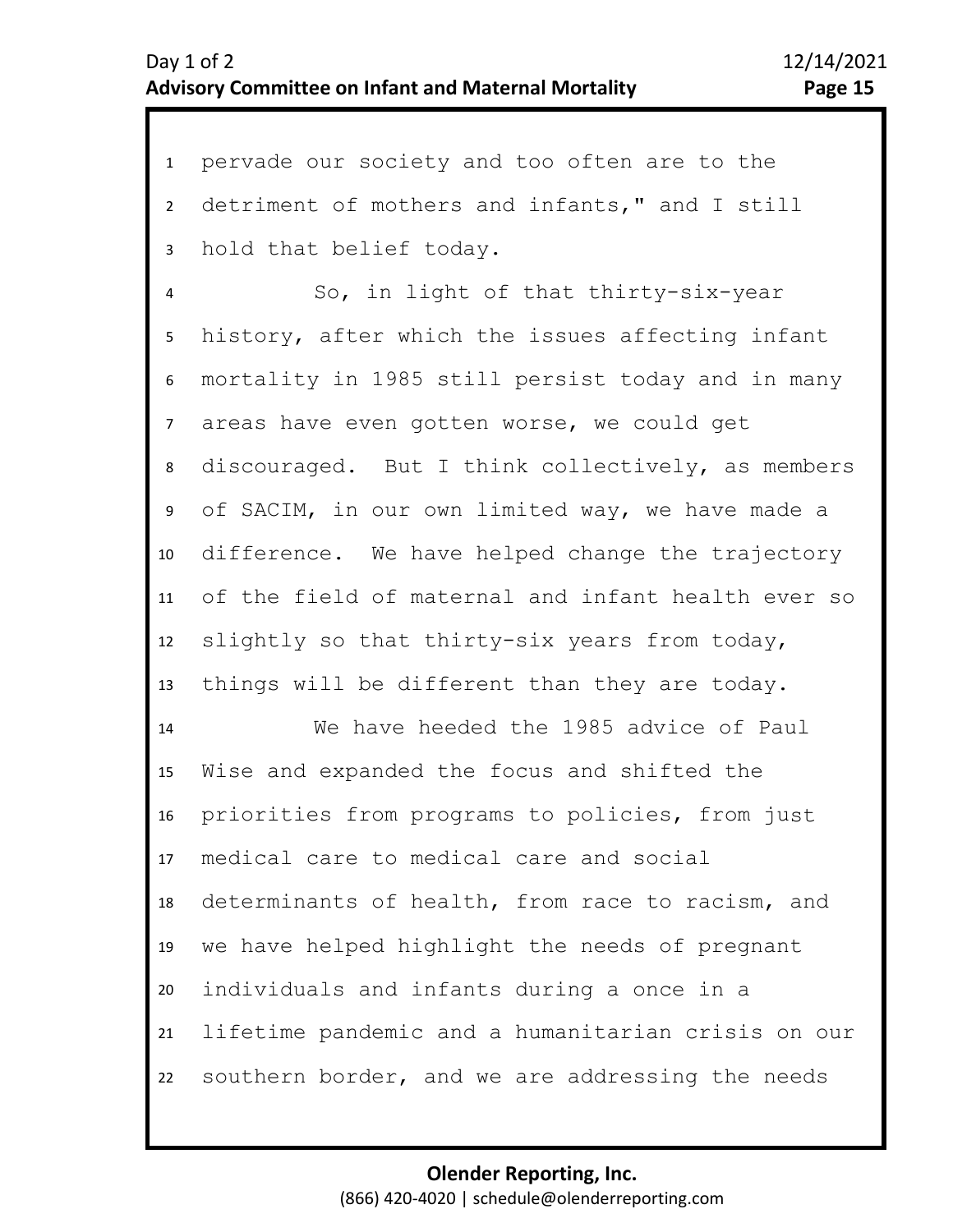<span id="page-15-0"></span>1 of indigenous women and children, a group too 2 3 4 5 6 7 11 12 13 14 15 16 17 18 19 20 21 22 23 8 10 9 often overlooked, all with equity, as our North Star. I think we've done remarkable work and we continue to do this, and we have, for many of us only three meetings left as members of this committee. So, I urge all of us to make the most of these last three meetings and create some momentum that we can hand off to the next cohort of SACIM members. So, let's recommit ourselves to finding a different, and I hope, better way to make the necessary changes in our society that protect mothers and infants. **INTRODUCTIONS**  Now, I had anticipated that we would have many more members on our meeting that we could introduce, and we were going to take a longer time. But today we just have us, and Paul Wise is not here because he's actually dealing with an Omicron problem on the border. So, he will be coming tomorrow.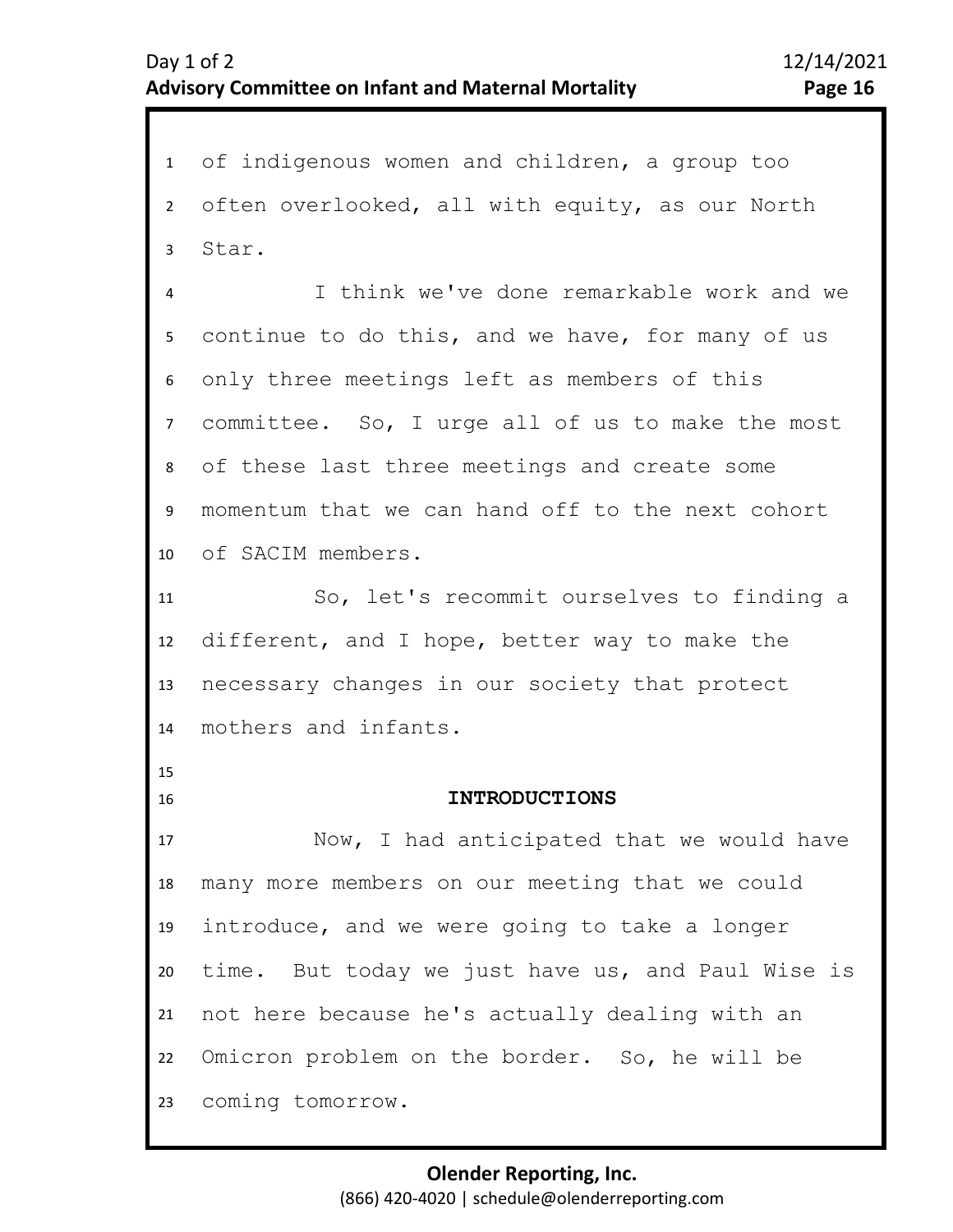| $\mathbf{1}$   | So, I won't do an expanded introductory            |
|----------------|----------------------------------------------------|
| $\overline{2}$ | time, but we will do a much shorter one. So,       |
| 3              | let's go around and introduce ourselves. So,       |
| $\overline{4}$ | let's have regular members introduce themselves    |
| 5              | and we'll start on my list up here as I see on my  |
| 6              | screen. Tara, go ahead and introduce yourself.     |
| $\overline{7}$ | TARA SANDER LEE: Good morning. My name             |
| 8              | is Tara Sandra Lee. I'm the senior fellow and      |
| 9              | director of Life Sciences at the Charlotte Lozier  |
| 10             | Institute, which is in located in Arlington,       |
| 11             | Virginia. But today I am in Milwaukee, Wisconsin   |
| 12             | or just west of Milwaukee, Wisconsin. So, I'm      |
| 13             | really happy to be here and excited for the next   |
| 14             | couple of days.                                    |
| 15             | EDWARD EHLINGER: Good. Jeanne Conry.               |
| 16             | JEANNE CONRY: Good day to everybody.               |
| 17             | This is Jeanne Conry from California, often from   |
| 18             | Paris. I am past president of the American         |
| 19             | College of Obstetricians and Gynecologists and I'm |
| 20             | President of the International Federation of       |
| 21             | Gynecology and Obstetrics. Thank you.              |
| 22             | EDWARD EHLINGER: Good. Steve Calvin.               |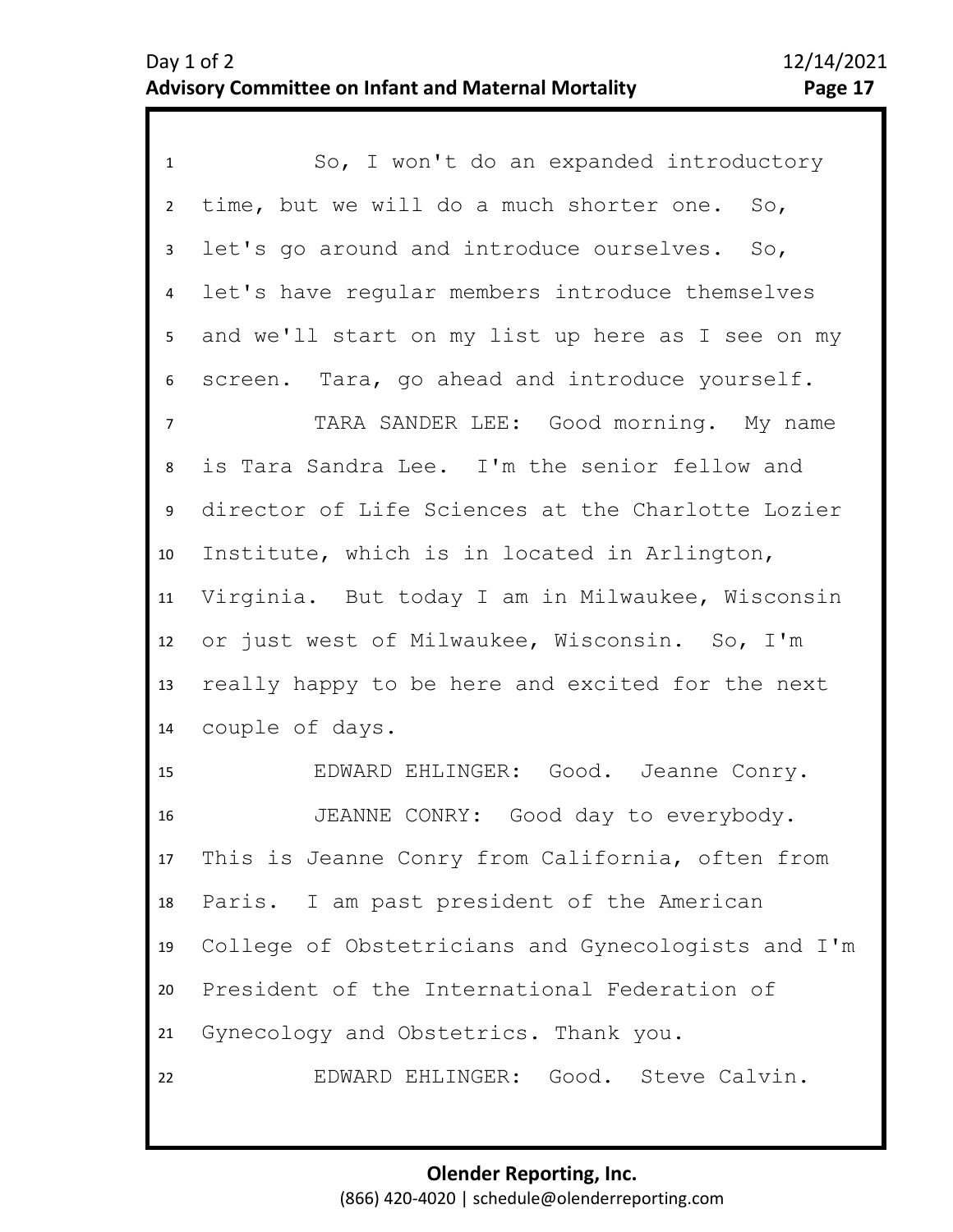1 STEVEN CALVIN: Hi, Steve Calvin, 2 3 4 5 6 Minneapolis, Minnesota. I'm a maternal fetal medicine specialist and I am currently working with midwives to promote midwife-led primary maternity care integrated with the larger health system.

7 8 11 12 13 14 15 16 17 18 19 20 21 22 10 9 EDWARD EHLINGER: Great. Magda Peck. MAGDA PECK: Well, good morning, everyone. My name is Magda Peck and I'm an independent consultant with MP3 Health and maternal and child specialist. My academic affiliation is as professor of Pediatrics and Public Health at the University of Nebraska Medical Center in Omaha, Nebraska. I continue to serve as senior advisor of City Match, the national organization dedicated to urban women, children, families, and fathers' health, where I founded it as well thirty-three years ago, so part of that initial cohort along with Healthy Start and many other things from that initiative that started thirty-plus years ago, for which we are still doing due diligence.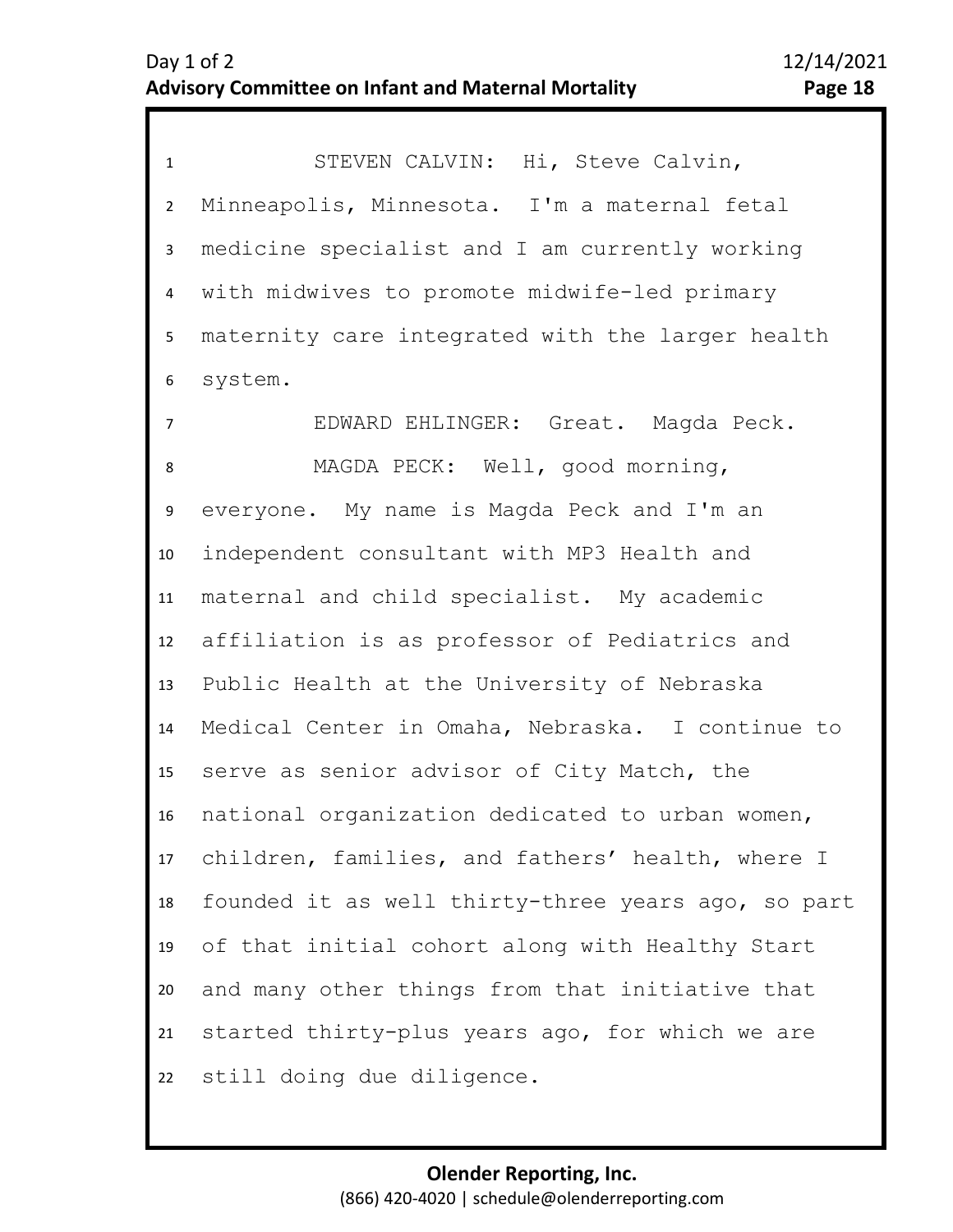| $\mathbf{1}$   | And this morning I woke in Richmond,               |
|----------------|----------------------------------------------------|
| $2^{\circ}$    | California on the banks of the San Francisco Bay,  |
| 3              | ancestral lands of the Ohlone and                  |
| 4              | Muwekma peoples, to whom I give homage and         |
| 5 <sub>1</sub> | appreciation.                                      |
| 6              | Thank you, Ed. Glad to be here today.              |
| $\overline{7}$ | EDWARD EHLINGER: Okay. Janelle                     |
| 8              | Palacios.                                          |
| 9              | JANELLE PALACIOS: Good morning,                    |
| 10             | everyone. I'm Janelle Palacios. I'm a nurse        |
| 11             | midwife and I'm also a researcher and an           |
| 12             | independent consultant. I am currently in Sonoma   |
| 13             | County, which is the home to the Costanoan,        |
| 14             | Muwekma, and Pomo people, who are still here       |
| 15             | today. And I am looking forward to December's      |
| 16             | meeting with a lot of gusto. Thank you.            |
| 17             | EDWARD EHLINGER: Good. Belinda                     |
| 18             | Pettiford.                                         |
| 19             | BELINDA PETTIFORD: Good morning,                   |
| 20             | everyone. Well, it may be morning depending on     |
| 21             | where you are. Hello, everyone. I am Belinda       |
|                | 22 Pettiford, and I am in North Carolina where I'm |
|                |                                                    |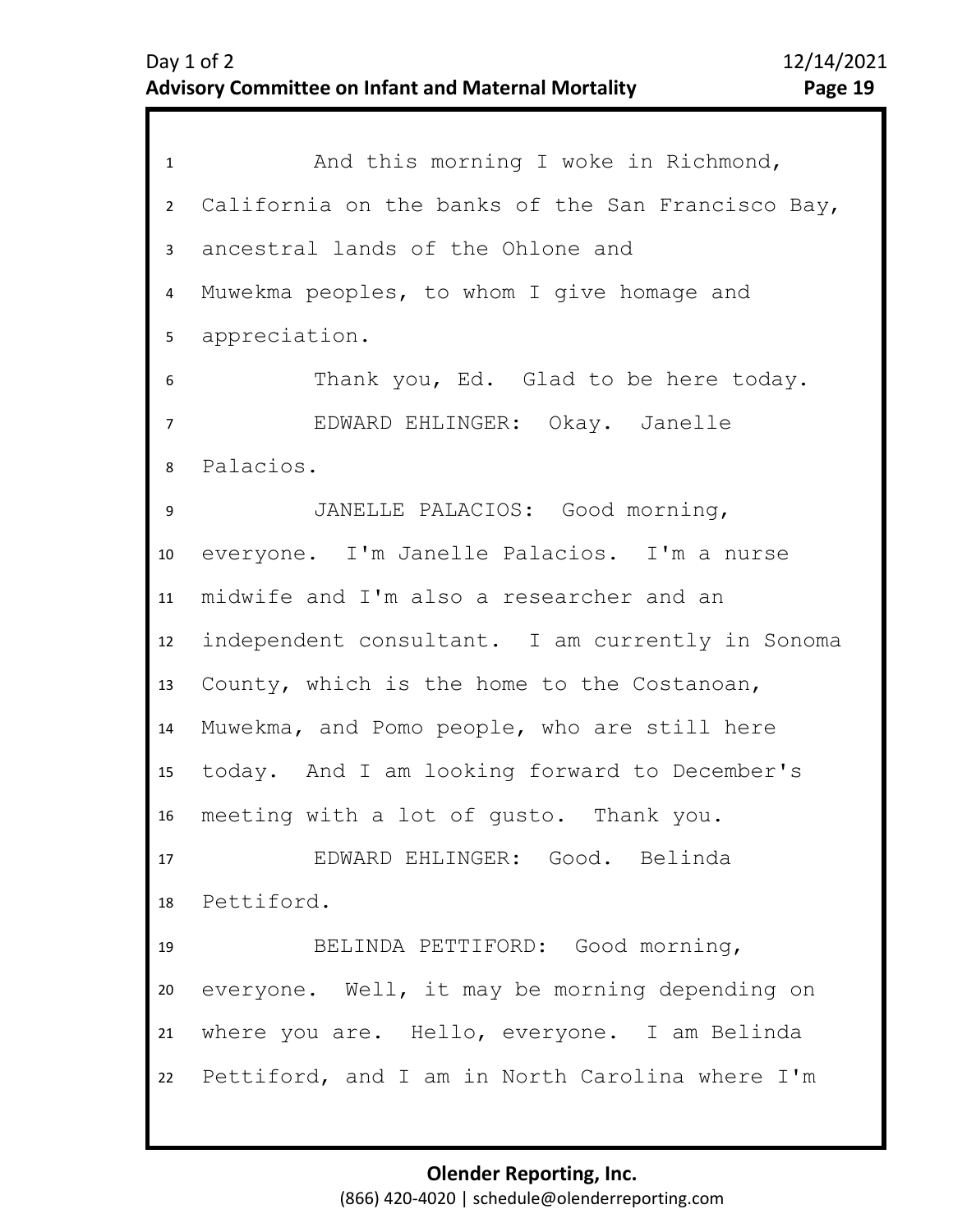| $\mathbf{1}$    | here as head of Women's Health for our State Title   |
|-----------------|------------------------------------------------------|
| $\overline{2}$  | V. It is so good to see everyone. I am also the      |
| 3               | president elect of AMCHP and, as Ed talked about,    |
| 4               | Healthy Start, I am a board member of the National   |
| 5               | Healthy Start Association. So, I do look forward     |
| 6               | to being with everyone today and I always enjoy      |
| $7\overline{ }$ | our meetings. Thanks.                                |
| 8               | EDWARD EHLINGER: Great. Paul Jarris.                 |
| 9               | PAUL JARRIS: Hi. Paul Jarris. I'm                    |
| 10              | currently working in the area of the interface       |
| 11              | between nature and human health. I'm a retired       |
| 12              | family physician, also a public health official.     |
| 13              | I was Commissioner of Health in Vermont, lead        |
| 14              | ASTHO, Association of State and Territory Health     |
| 15              | Officials, for ten years. and most recently was      |
| 16              | with MITRE Corporation leading as their chief        |
|                 | 17 medical advisor to their work with HHS. So, happy |
|                 | 18 to be here.                                       |
| 19              | EDWARD EHLINGER: Yeah. I can't even                  |
| 20              | remember what ASTHO stands for anymore, you've       |
| 21              | been out for too long.                               |
| 22              | PAUL JARRIS: I know.                                 |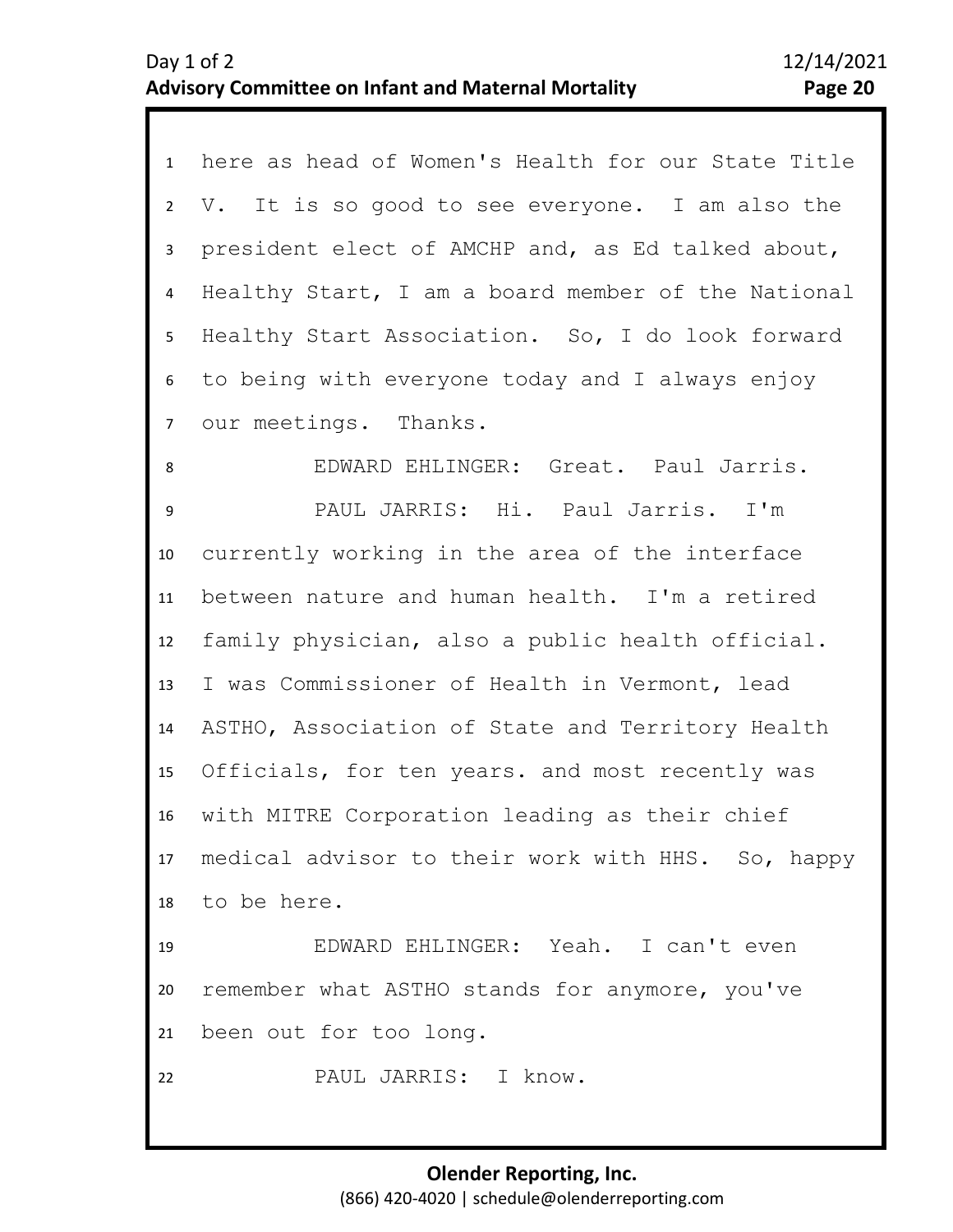| EDWARD EHLINGER: Colleen Malloy.                   |
|----------------------------------------------------|
| COLLEEN MALLOY: Yes, hi. My name is                |
| Colleen Malloy. I am a neonatologist and           |
| pediatrician at Feinberg University, Northwestern  |
| University School of Medicine and Lurie Children's |
| Hospital in Chicago, and I look forward to this    |
| meeting.                                           |
| EDWARD EHLINGER: Great. And, as I said,            |
| Paul Wise it won't be here today, but he'll be     |
| here tomorrow. Let's do the MCHB staff. Vanessa,   |
| do you want to quickly introduce yourself again?   |
| VANESSA LEE: Sure. Hello again,                    |
| everyone. I'm Vanessa Lee. I work at HRSA's        |
| Maternal and Child Health Bureau in the Division   |
| of Healthy Start and Perinatal Services, and I     |
| have the privilege of serving as the Designated    |
| Federal Official for this committee and a project  |
| officer in the Bureau.                             |
| EDWARD EHLINGER: And Dr. Warren.                   |
| MICHAEL WARREN: Good morning or good               |
| afternoon. Michael Warren, I'm the associate       |
| administrator of the Maternal and Child Health     |
|                                                    |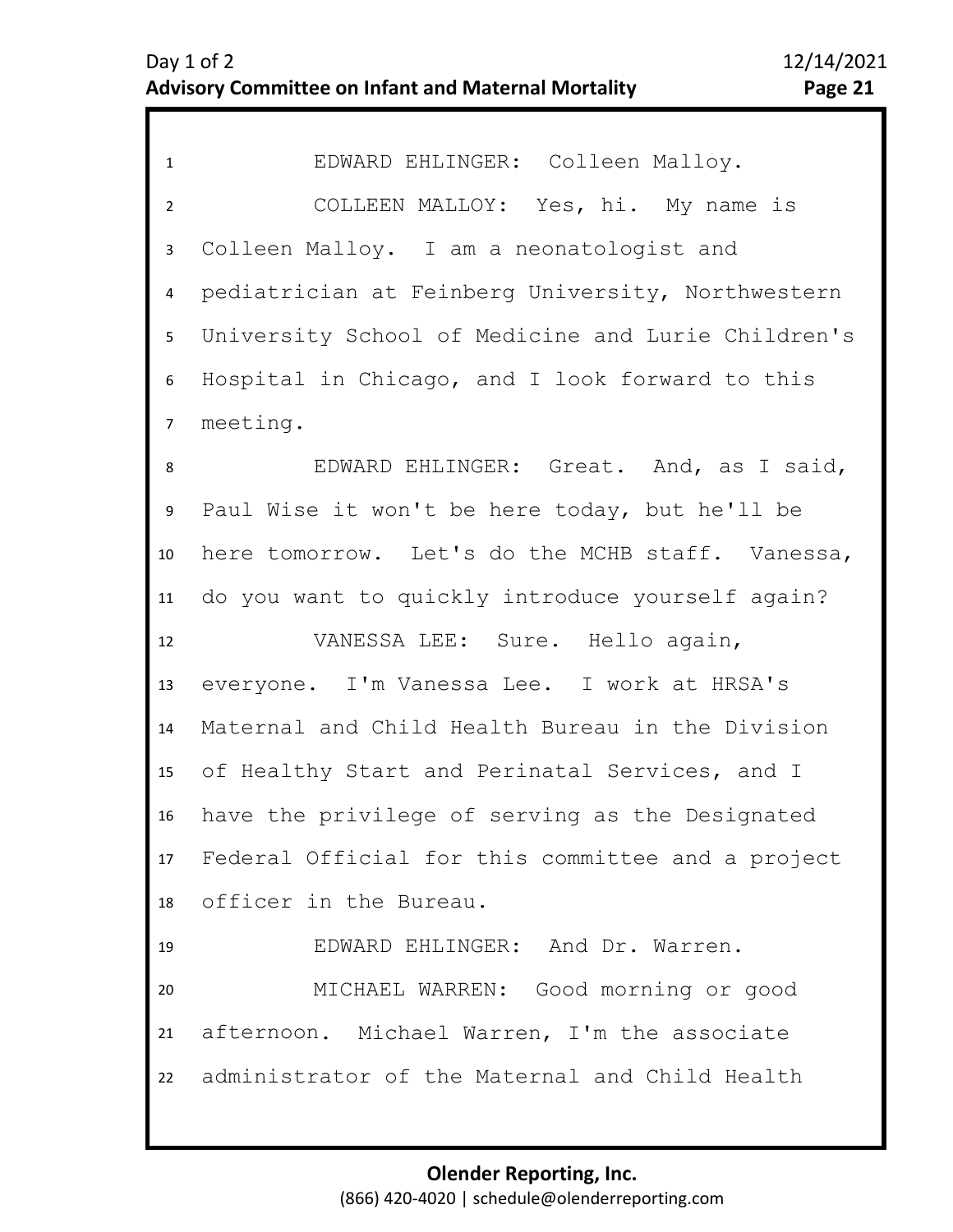1 Bureau here at HRSA and an ex-officio member of 2 3 4 5 6 7 11 12 13 14 15 16 17 18 19 20 21 22 8 10 9 ACIMM. EDWARD EHLINGER: Good. And Lee Wilson. LEE WILSON: Good morning/afternoon, folks. Lee Wilson. I'm the director of the Division of Healthy Start and Perinatal Services, which has responsibility for the administration of the committee, and I'm very happy to be here with you and looking forward to the two days. EDWARD EHLINGER: Yeah, good. And Michelle Loh. MICHELLE LOH: Good afternoon and good morning. I am Michelle Loh. I'm the management analyst for the SACIM. EDWARD EHLINGER: All right, good. And I know we have a bunch of ex-officio members on and let me see if I can -- can I -- Danielle Ely. DANIELLE ELY: Hi. I'm Danielle Ely. I work on the link file with the National Center for Health Statistics. So, link file is the birth and infant death file combined. Thanks. EDWARD EHLINGER: Kristen Zycherman.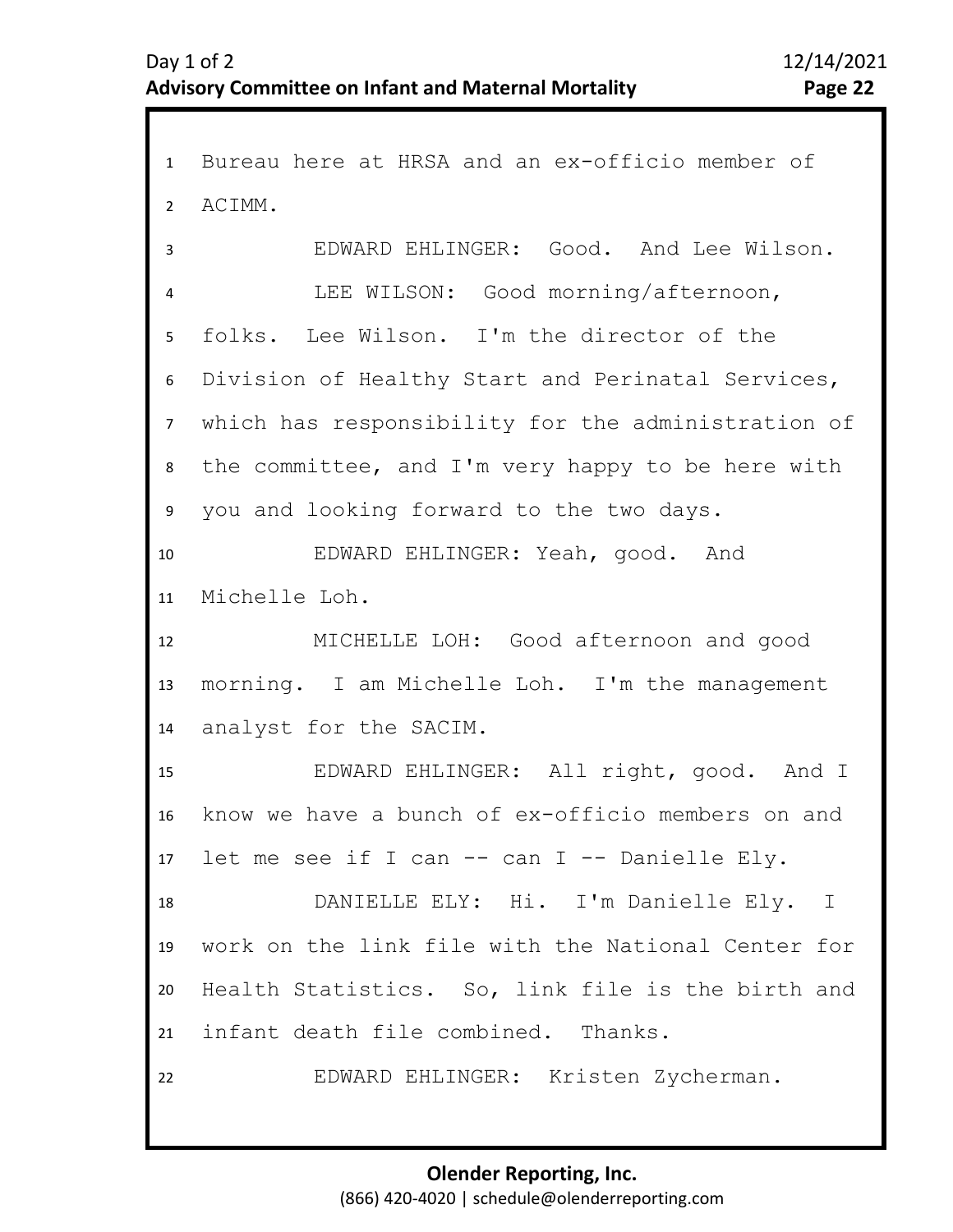1 KRISTEN ZYCHERMAN: Hi. I'm Kristen 2 3 4 5 Zycherman. I am the acting technical director of Quality Improvement Centers for Medicare and Medicaid Services and the lead on the Maternal and Infant Health Initiative.

9 10 11 12 13 14 15 16 6 8 7 EDWARD EHLINGER: Great. Any other exofficio members that I can't see on my screen or on my scroll? All right. Well, I hope we get some more as the meeting progresses. And we have some other speakers who will be introduced as they do some presentations a little bit later on. So, welcome all. I'm glad you are here, and I hope you are ready for four hours with one break in between of good discussion and deliberation.

**REVIEW AND APPROVAL OF MINUTES** 

<span id="page-22-0"></span>17 18 19 20  $21$ 22 23 EDWARD EHLINGER: Let's now move to reviewing the minutes of our meeting, one of our official businesses that came in briefing book. Any -- does anybody want to move approval of the minutes before we talk about them? PAUL JARRIS: So moved. EDWARD EHLINGER: All right. And is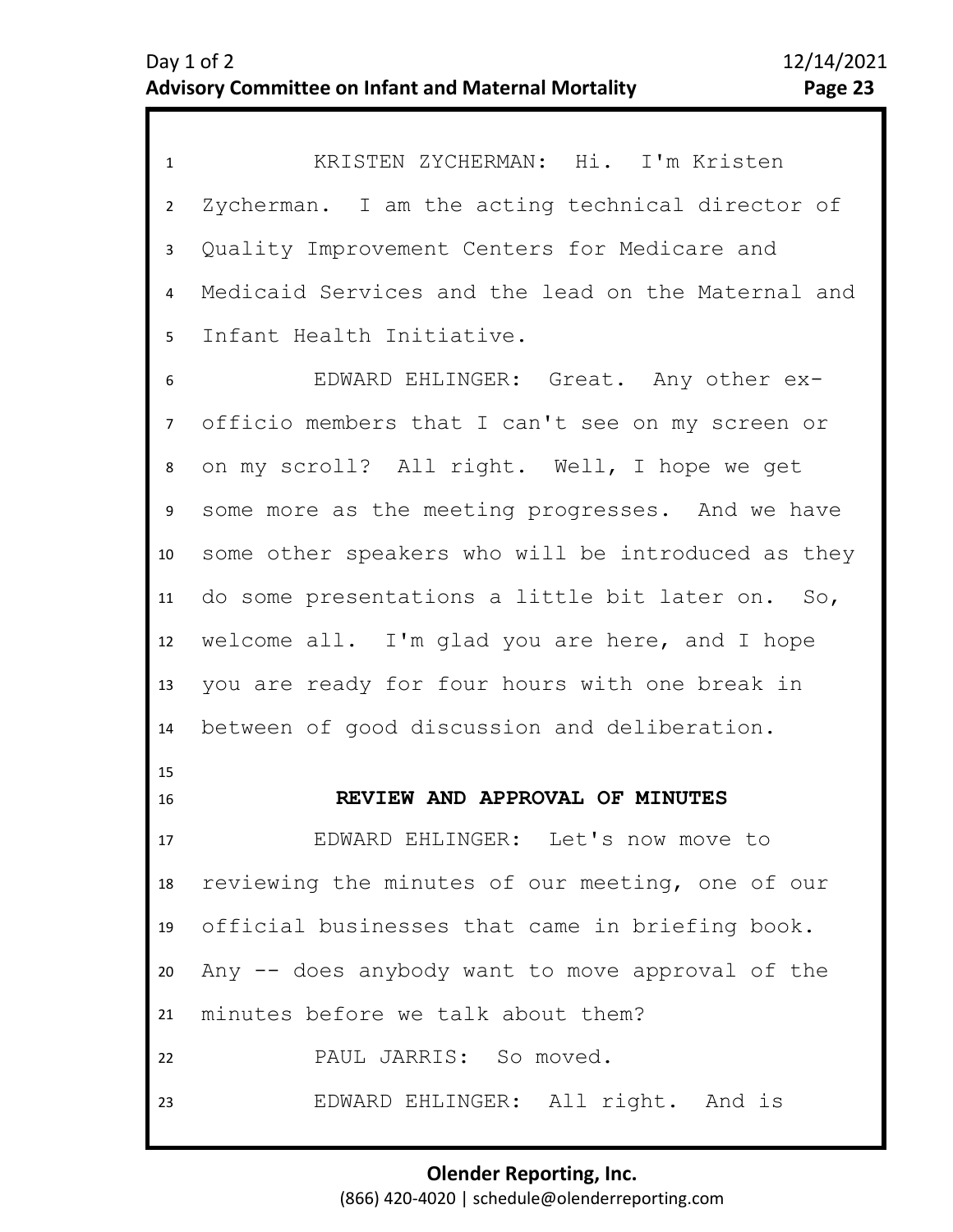1 there a second to that? 2 3 4 5 6 10 11 12 13 14 15 16 17 18 19 20 21 22 7 9 8 MAGDA PECK: Second. EDWARD EHLINGER: We've got a second. Any  $--$  any comments on the  $--$  the minutes? MAGDA PECK: This is Magda. I just want to reflect that we tend to take for granted the staffing that comes with this particular endeavor, and it has been very helpful to have this documentation, especially in trying to get perspective on our very first meeting, especially conversations with you, Dr Warren. So, I just want to say thank you to the staff that make this happen, and the level of detail gives us a thread to follow through and a chance to circle back, so gratitude. EDWARD EHLINGER: Yeah, I second that because I've been going through the minutes, and they've been very helpful to me, as comprehensive as they are. Any other comments? If not, all in favor say aye or raise your hand. [CHORUS OF AYES.] EDWARD EHLINGER: Any opposed? All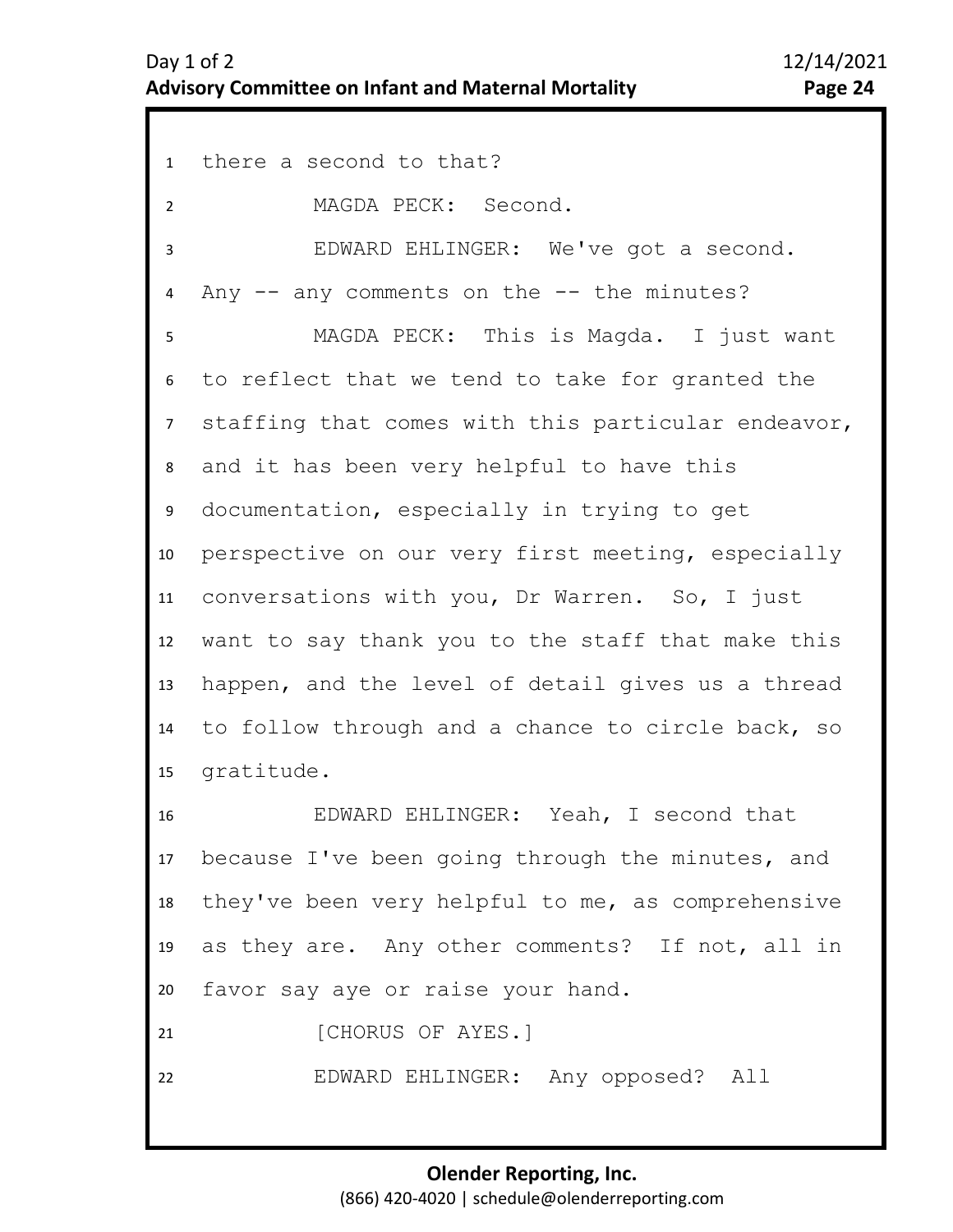## Day 1 of 2 12/14/2021 **Advisory Committee on Infant and Maternal Mortality Page 25**

1 right. The meeting's -- the minutes are approved. 2 3 4 8 9 10 11 5 7 6 So, the next on our agenda is Federal Updates. And normally, we have MCHB kind of go first and do their updates. But we just heard from Dr Warren in September, and we have a couple of other updates that we would like to get to, so we're going to not hear from Michael -- Dr. Warren at this time for the MCH updates, although I do suspect that, during the course of our meeting, we will probably get some input from him or Lee or Vanessa on what's going on in the MCHB.

12 13 14 15 16 17 18 19 20 21 22 But one of the things that that I've asked him and they couldn't quite do this at this time, and I hope will, and what I hope will in what I hope will be our April meeting, kind of give us an update on the response of MCHB and other federal agencies on our recommendations that came out during the summer so that we will get a more complete review of some of the -- the action taken on the recommendations that we made. So, in lieu of that though we do have two federal representatives, Kristen Zycherman, ex-officio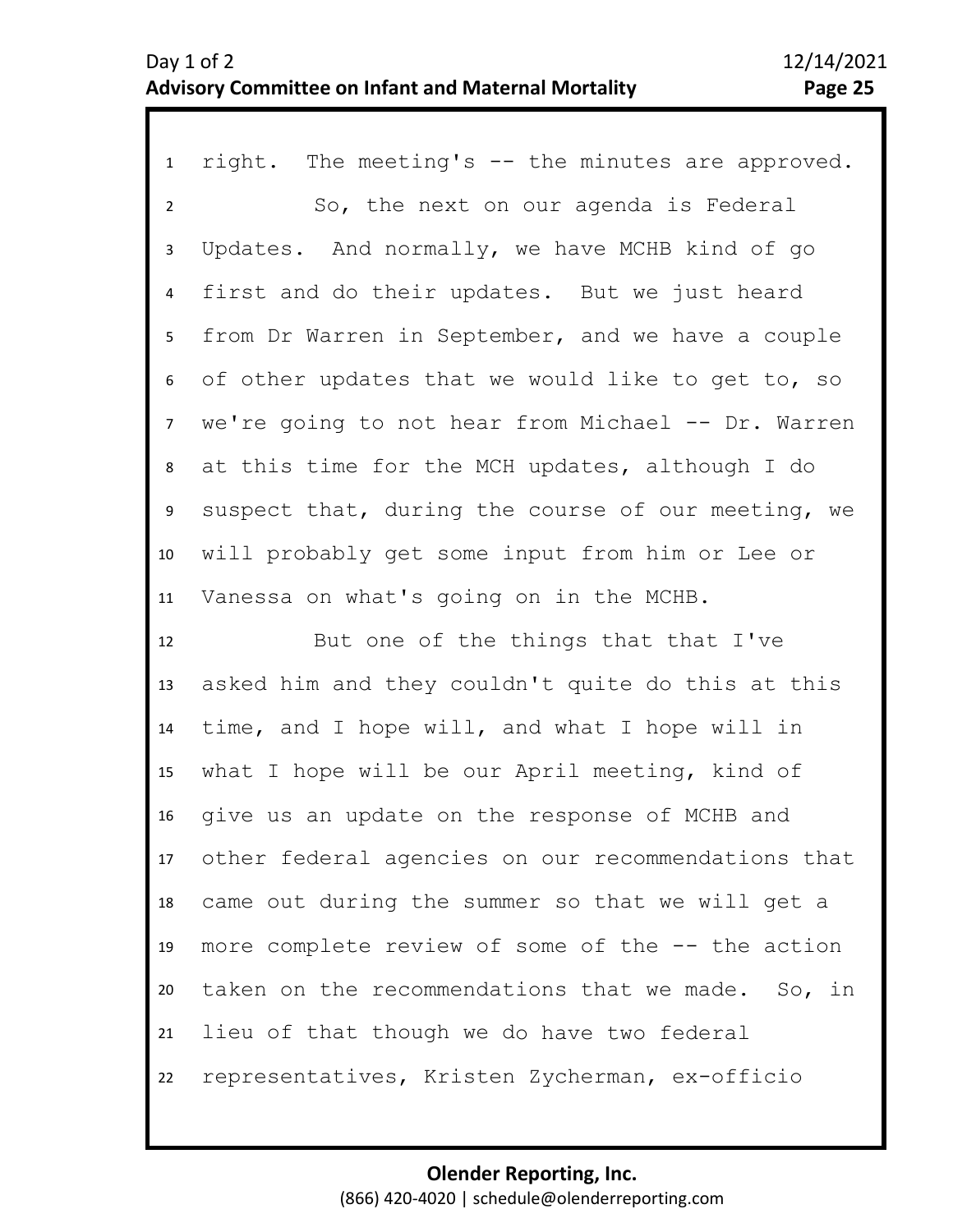<span id="page-25-0"></span>

| $\mathbf{1}$   | member. She's acting technical director for          |
|----------------|------------------------------------------------------|
| $\overline{2}$ | Quality Improvement, Maternal Infant Health          |
| $\mathbf{3}$   | Initiative, Center for Medicare and CHIP Services,   |
| 4              | Centers for Medicare and Medicaid Services.          |
| 5              | That's hard to get on a business card, Kristen,      |
| 6              | but I'm glad you're here. So, let's -- I look        |
| 7 <sup>7</sup> | forward to your update about what's going on in      |
| 8              | your shop.                                           |
| $\overline{9}$ |                                                      |
| 10             | FEDERAL UPDATES                                      |
| 11             | KRISTEN ZYCHERMAN: Thank you so much.                |
| 12             | We can move on to the next slide. I'll try to        |
| 13             | keep it moving here, since I know we want time for   |
| 14             | all the presentations and questions. So, just an     |
| 15             | overview of what I'm going to talk about today.      |
| 16             | Next slide. Next slide.                              |
| 17             | Okay, so the Maternal and Infant Health              |
| 18             | Initiative was launched initially in 2014 based on   |
| 19             | recommendations by an expert panel within the        |
| 20             | field of maternal and infant health. Five years      |
| 21             | into the MIHI, we were ready to take stock on        |
| 22             | where we were, what progress has been made,          |
| 23             | whether there was still room for improvement.<br>So, |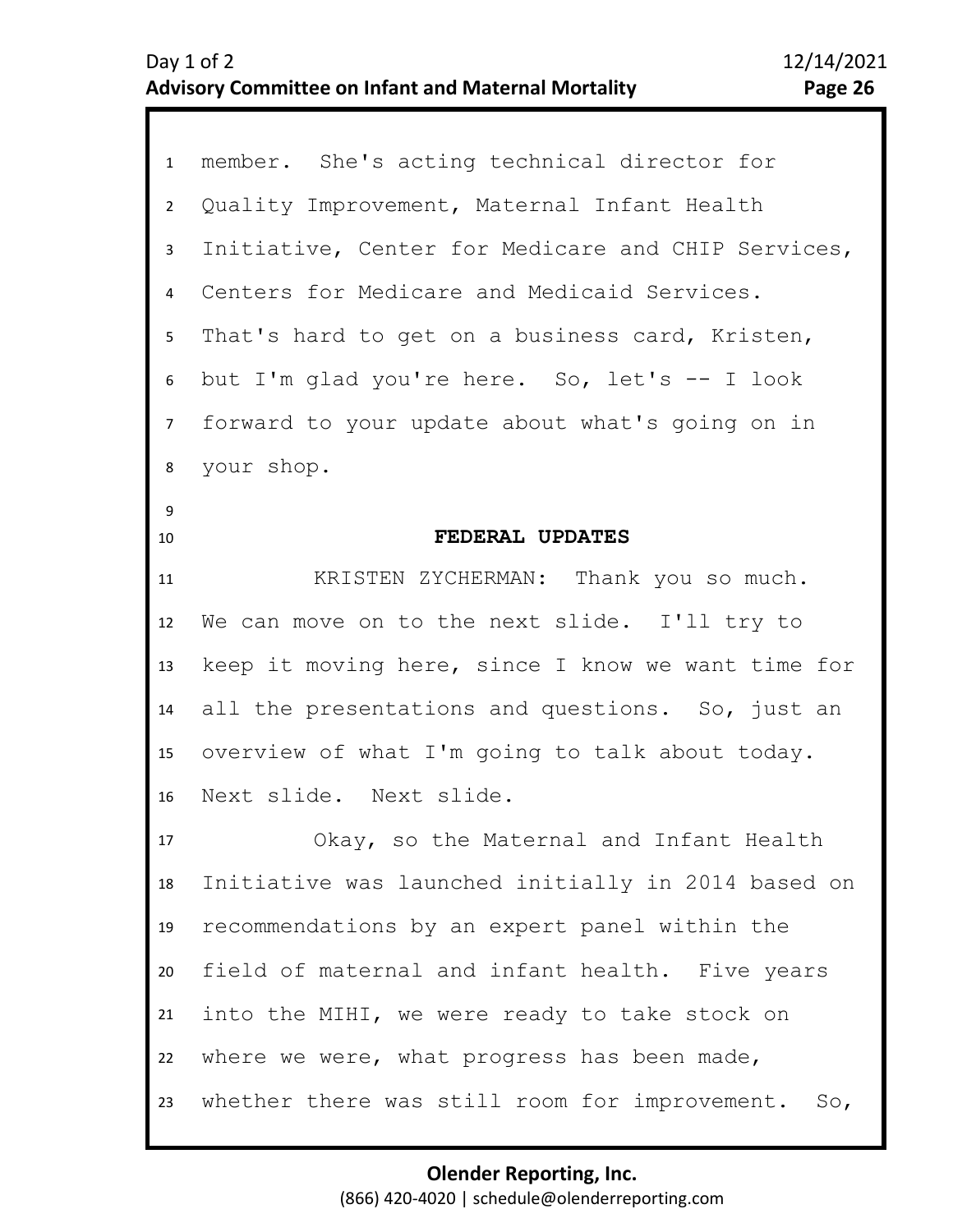1 we reconvened an expert work group to provide 2 3 4 updated recommendations on where Medicaid and CHIP have a significant opportunity to influence change.

8 9 10 11 12 5 7 6 So, today, the MIHI is focused on three areas, based on recommendations by the work group, including an increase in use and quality -- sorry -- increase of the use and quality of postpartum care visit, an increase in the use and quality of infant well-child visits, and a decrease in the rate of low-risk cesarean deliveries. Next slide, please.

13 14 15 16 17 18 19 So, this figure shows the interconnectedness of these three areas and the emphasis that the work group wanted to put on the importance of both the mother-infant dyad care, as well as care throughout the life course of both the birthing person and the infant. Next slide, please.

20 21 22 So, obviously equity is a big focus in maternal health outcome. Currently, we are looking at three to up to five times the death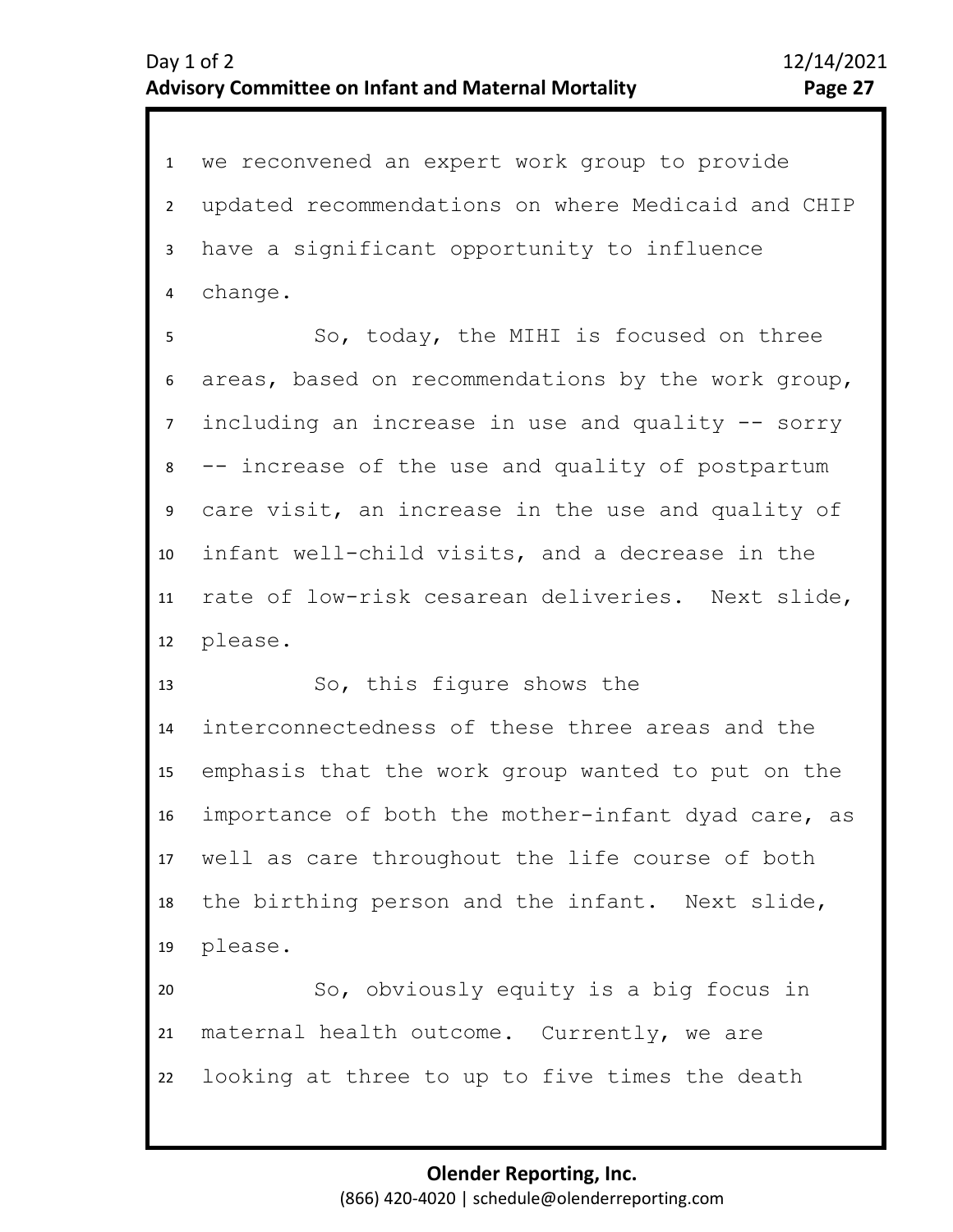| $\mathbf{1}$   | rate in Black and American Indian/Alaska Native    |
|----------------|----------------------------------------------------|
| $\overline{2}$ | birthing persons based on other demographic        |
| 3              | factors, but it is up to five times the rate of    |
| 4              | maternal mortality. So, it is something that       |
| 5              | we're focusing on across all three of our MIHI     |
| 6              | focus areas. Next slide, please.                   |
| $\overline{7}$ | And this slide shows the importance of             |
| 8              | that postpartum period, and that over half of      |
| 9              | deaths happen in the postpartum period with a      |
| 10             | third happening after a week postpartum, so        |
| 11             | usually after that initial discharge and almost 12 |
| 12             | percent occurring in the -- what we would consider |
| 13             | the late postpartum period or after 42 days        |
| 14             | postpartum. Next slide, please. Next slide.        |
| 15             | Next slide.                                        |
| 16             | So, there are special considerations for           |
| 17             | our Medicaid and CHIP population, especially in    |
| 18             | regard to equity and postpartum care and these are |
| 19             | statistics that were based on studies,             |
|                |                                                    |

20 21 22 particularly done with women, which is why it refers to women, but likely translates to all birthing individuals. And so, women enrolled in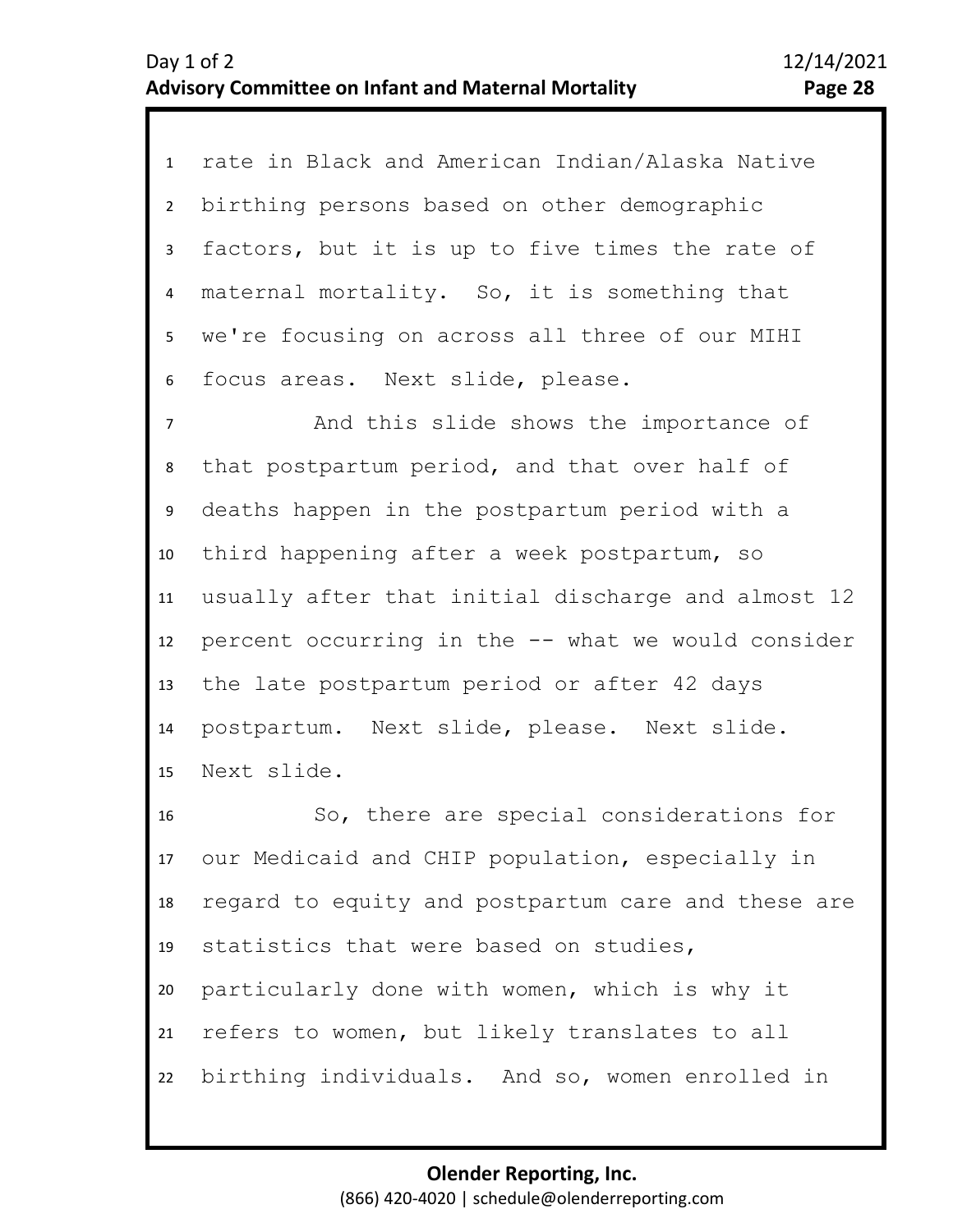1 Medicaid are more likely to be overweight or obese 2 3 4 8 9 10 11 12 5 7 6 and have comorbidities compared with both uninsured and privately insured women. Studies have shown that women who are Black and Hispanic and individuals that have a low level of education and those with co-existing morbidities such as mental health conditions have lower rates of this postpartum follow-up care and despite lower or higher rates of postpartum depression, people of color tend to have a lower screening rate for postpartum depression. Next slide, please.

13 14 15 16 17 18 19 20 21 22 So, this is the most recent core set reporting data from our Medicaid and CHIP adult core set and it  $--$  it shows that around 72 percent of women delivering a live birth had a postpartum care visit this year. The -- the technical specifications for this measure had changed to expand it from seven days to eighty-four days after delivery. So, that's why it's gone up - the median has gone up a little from previous reporting years, so not totally trendable;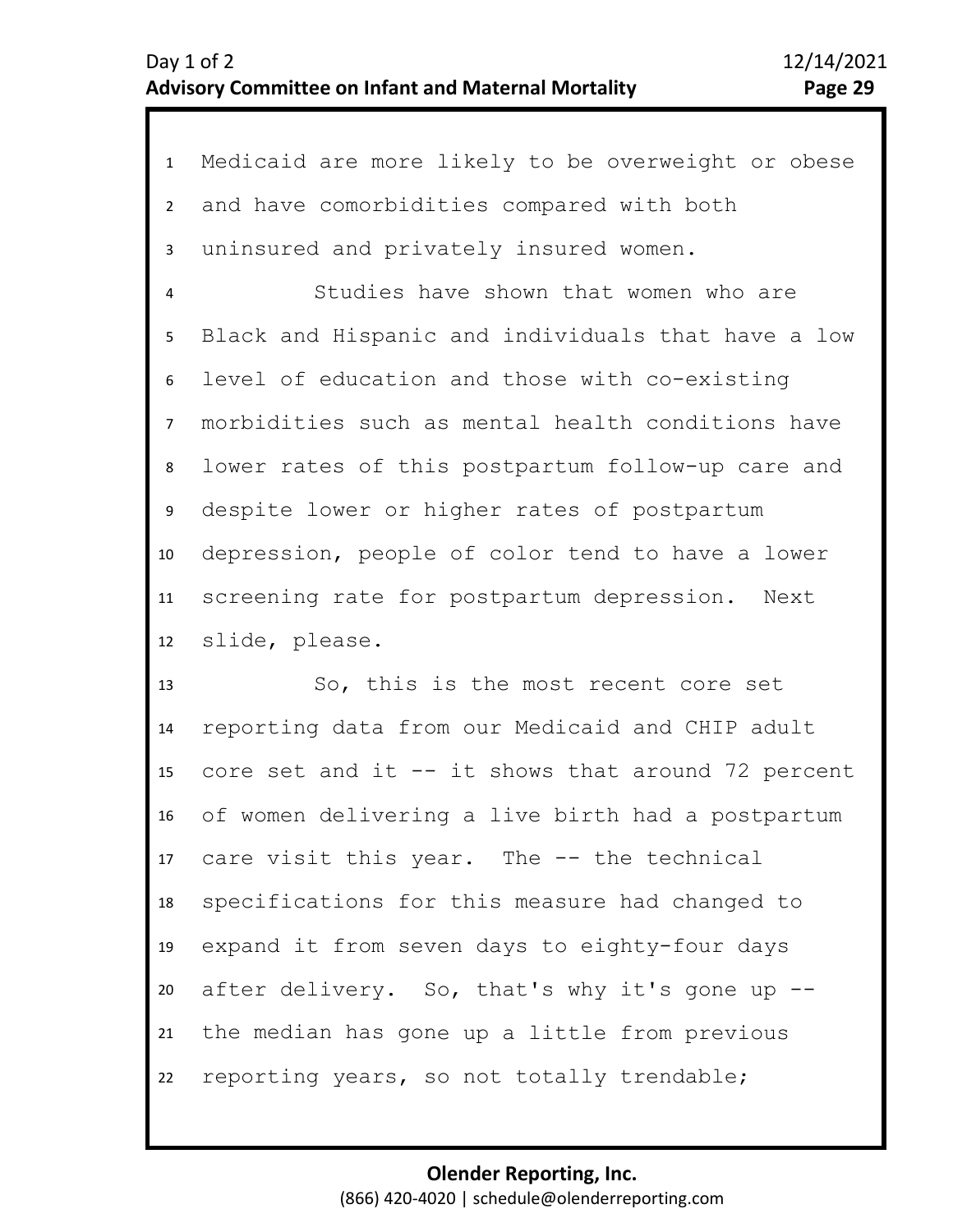1 however, there's still a lot of room for 2 improvement there. Next slide.

3 4 5 6 7 8 And you can see on this slide that the yellow states are our lowest performing core states, while the gray states do not report on this measure. So, we're continuing to also work with states that aren't reporting this measure to encourage reporting. Next slide, please.

10 11 12 13 14 15 16 17 18 19 20 21 22 9 Along with the increase in attention to maternal care and postpartum care, there's also this evolving concept of postpartum care where ACOG recommendations recommends that all birthing people have contact with their health care provider within three weeks, and also a comprehensive postpartum visit, and that plays into the quality of the postpartum visit and the expansion of the scope that it's not just about recovery from childbirth anymore, but includes also health, education, and infant care and feeding, and contraceptive care, as well as chronic disease screening and management. So, to look for these conditions that contribute to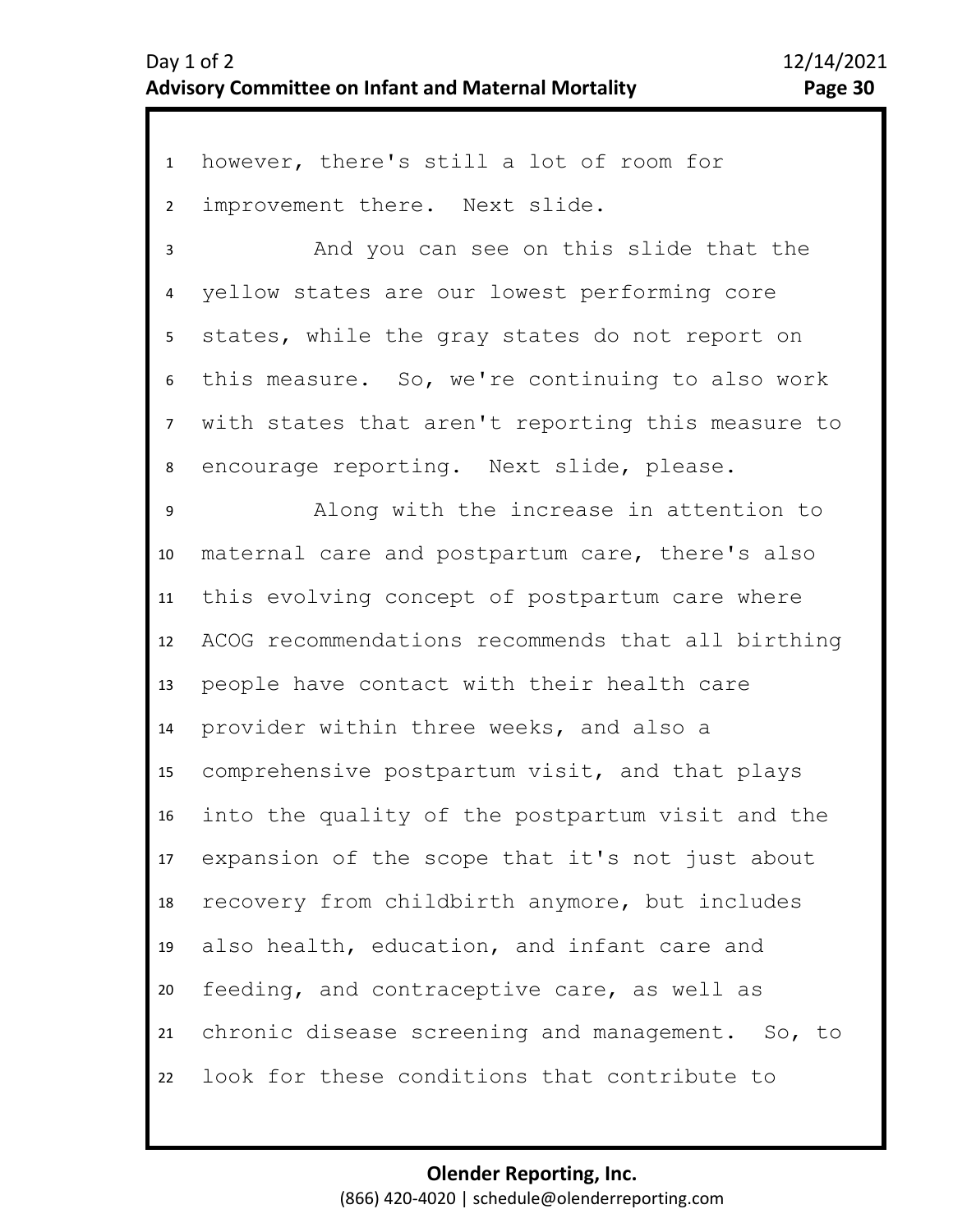1 maternal morbidity and mortality post-birth and to 2 3 4 5 9 10 11 12 13 14 15 16 17 18 19 20 21 6 8 7 connect them with the proper care. We also understand that the systemic inequities are contributing in this -- in this period to the care that birthing people receive and so also addressing that. Next slide, please. So, part of the MIHI, our MIHI, our first learning collaborative as part of this new phase of MIHI that launched in December 2020 was the Postpartum Care Learning Collaborative. So, here we had a three-part webinar series, which can all be found -- the recordings of the webinars can be found on medicaid.gov and currently, we have an ongoing Postpartum Care Affinity Group, where we're working with nine states on providing targeted technical assistance, one-on-one as well as group learning work group sessions to improve their rates and quality of postpartum care in their state. Next slide, please. Our next learning collaborative is the Infant Well-Child Visits Learning Collaborative,

22 which, as you all know, the benefits of high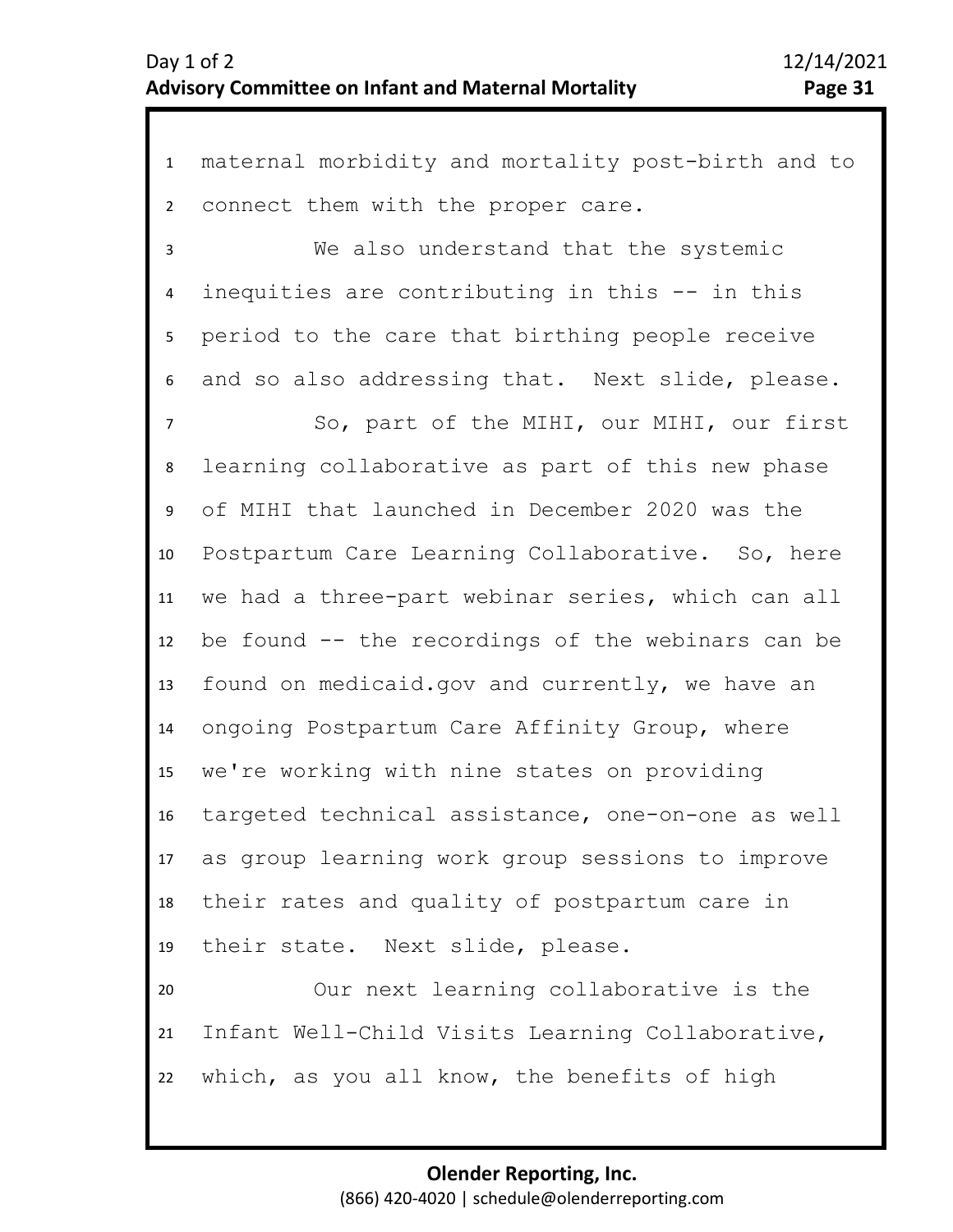1 quality well child visits do all these things. 2 3 7 8 9 10 11 12 13 14 4 6 5 So, I won't read the slide. Next slide, please. Our recent core set reporting on this measure showed a median of 66 percent of children receiving six or more well-child visits in the first fifteen months of life where the American Academy of Pediatrics and Bright Futures recommends at least nine well-child visits by the time a child turns 15 months of age. So, this isn't even meeting the best standard of care recommendations and only 66 percent of children are receiving those. So, we know that there is a large room for improvement in this metric as well. Next slide.

15 16 17 With the yellow states being the lowest performing core in this measure. Next slide, please.

18 19 20 21 22 And we know that Medicaid and CHIP beneficiaries are receiving these services at a much lower rate than other payors. So, that's what this -- with the lowest black line being Medicaid and CHIP and the highest being PPO,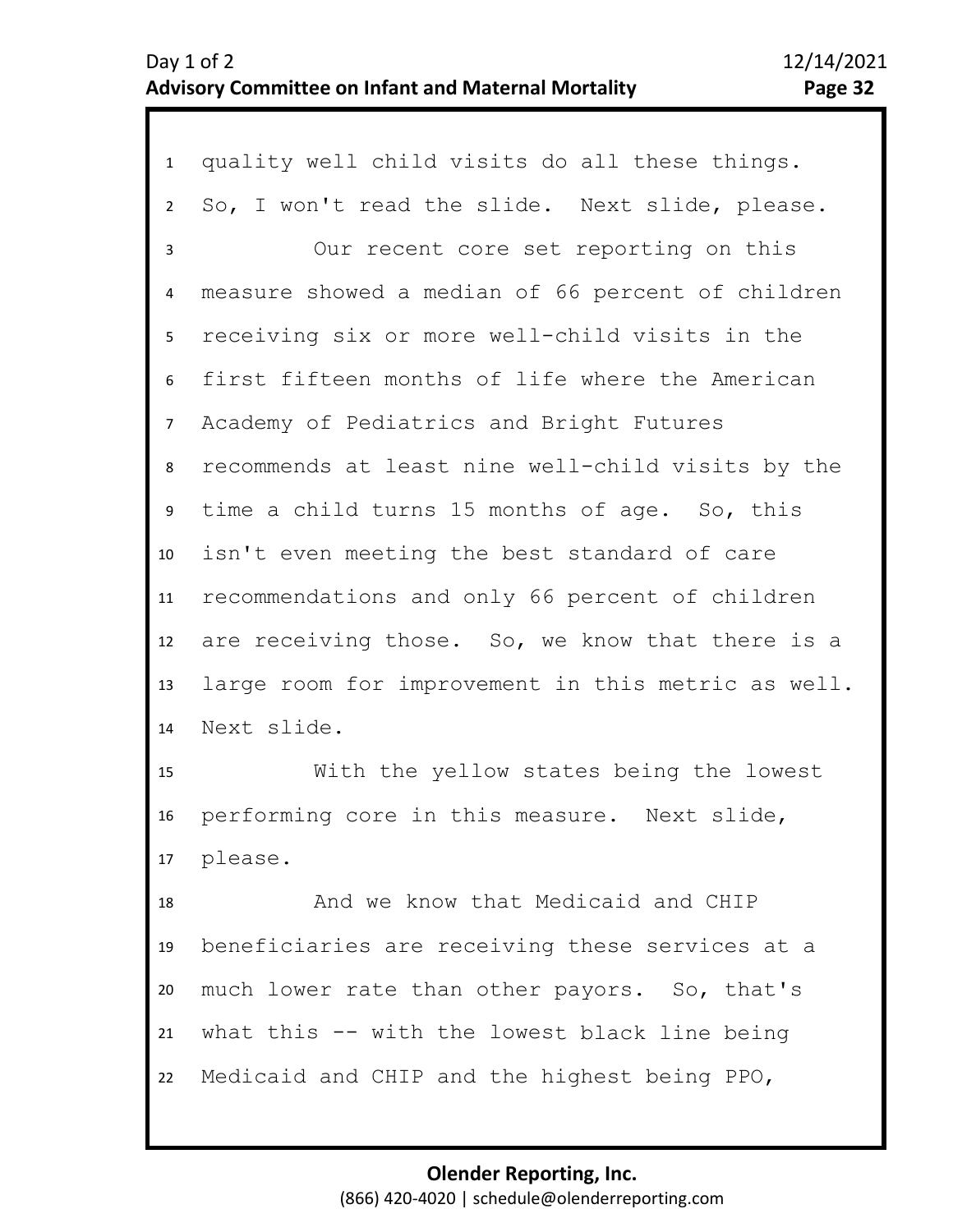1 private insurance, and HMO. Next slide. 2 3 4 5 6 9 10 11 12 13 14 15 16 17 18 19 20 21 22 7 8 And then, in addition, we know that the COVID-19 public health emergency led to forgone care with children missing a lot of these recommended visits during that time period and continuing, although it is catching up some at this point. Next slide, please. So, the Infant Well-Child Visit Learning Collaborative, we a had similar webinar series with recording available at Medicaid.gov and we are currently in the -- in the middle of our Affinity Group providing TA to eight states to improve their well-child visit rate and quality. Next slide, please. And then, our final MIHI learning collaborative of our final area focus hopes to be launching in the beginning of 2022 is lowering the rate of low-risk cesarean delivery or NTSV cesarean delivery to improve health outcomes, since it is a factor associated with the rising maternal morbidity, as well as infant complications as well. Next slide.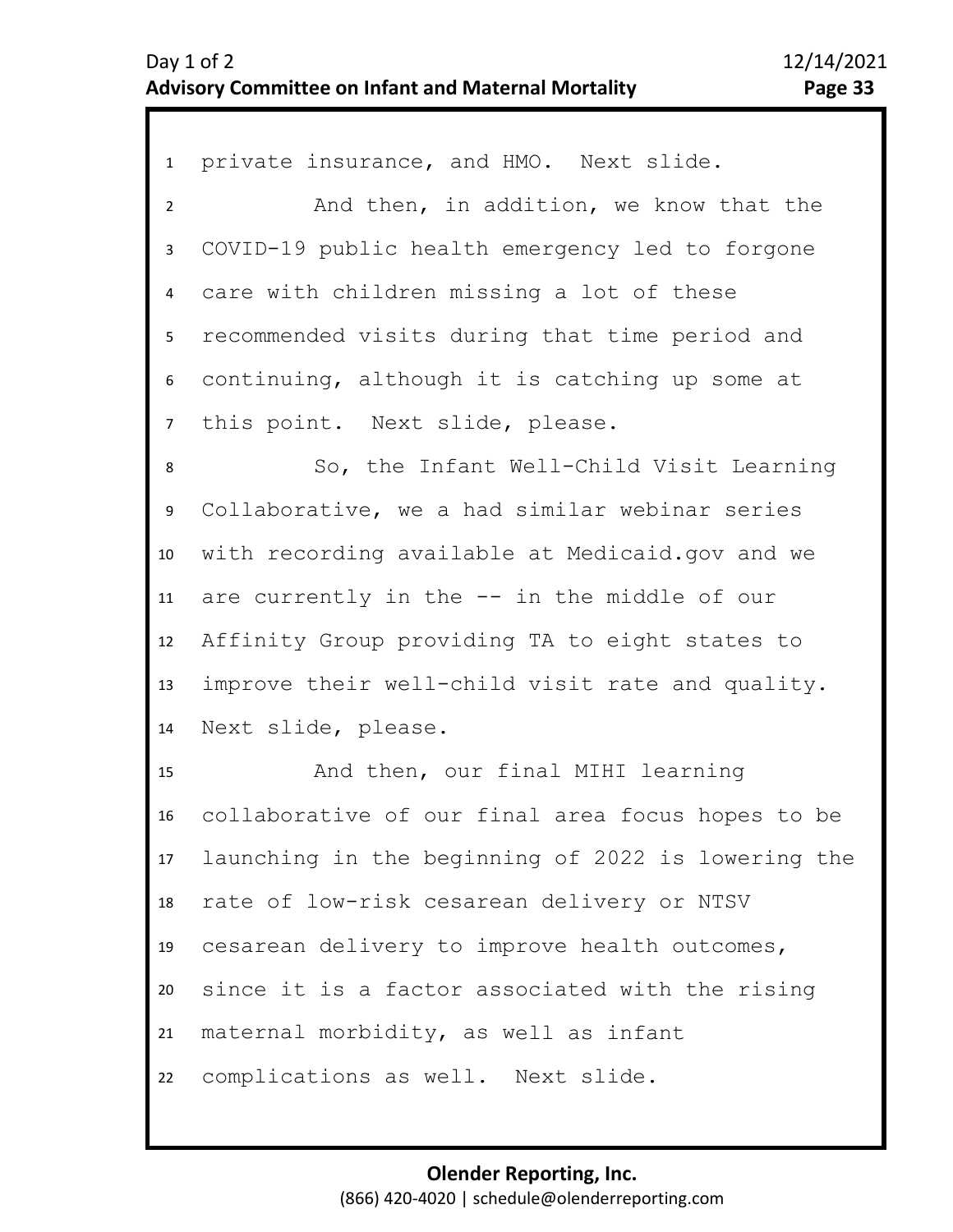1 So, CMS has not been able to publicly 2 3 4 5 8 9 10 11 12 13 14 15 16 6 7 report a lower cesarean birth metric. While it is one that is on the core set, it has never met the threshold of twenty-five states to be able to be reported publicly. So, for the 2021 measurement year, the -- we have replaced PC-O2, which was the previous cesarean birth measure, with LRCD, which is a low-risk cesarean delivery measure based on CDC natality data. So, CMS will actually calculate this measure on behalf of all of the states so we will have data from all states, and we will access that through CDC WONDER. So, that will be reported with the next cycle of core set reporting. So, we will finally be able to publicly report on a low-risk cesarean delivery measure. Next slide.

17 18 19 20 21 And this is a little bit more about the collaborative and more information on that will be forthcoming, as we schedule the webinars and have more information on the Affinity Group. Next slide. Next slide.

22

We also have a -- coming in early 2022 --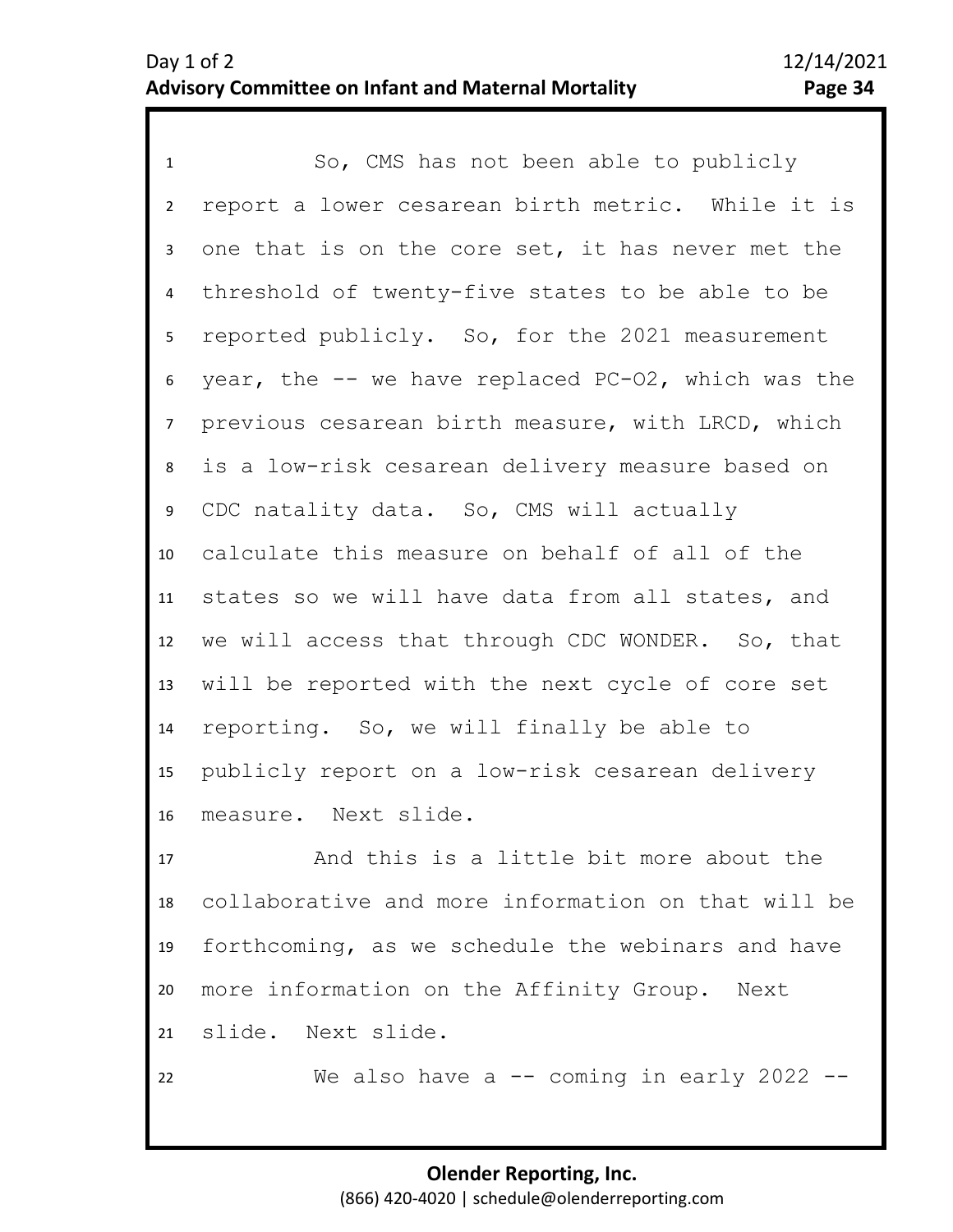1 a Tobacco Cessation for Pregnant and Postpartum 2 3 4 5 6 7 9 8 Women on-demand series of short videos featuring subject matter experts and stories on successful programs to help Medicaid and CHIP beneficiaries quit smoking and remain smoke-free during pregnancy and after delivery, and there will be an opportunity for continued one-on-one coaching on an as-needed basis for that one. Next slide, please.

10 11 12 13 14 15 16 17 18 19 20 21 22 And at CMS, we have a lot of other maternal and infant health activities. It's a major priority of this administration and our administrator. So, you may have seen that the postpartum coverage extension guidance, a SHO letter came out this past Tuesday the 8th, on guidance for states on the implementation of the new spot option to be able to extend postpartum coverage and Medicaid and CHIP for twelve months post-delivery. In addition to that, we also have approved demonstration -- Section 1115 demonstration waivers for a number of states extending postpartum care coverage as well. I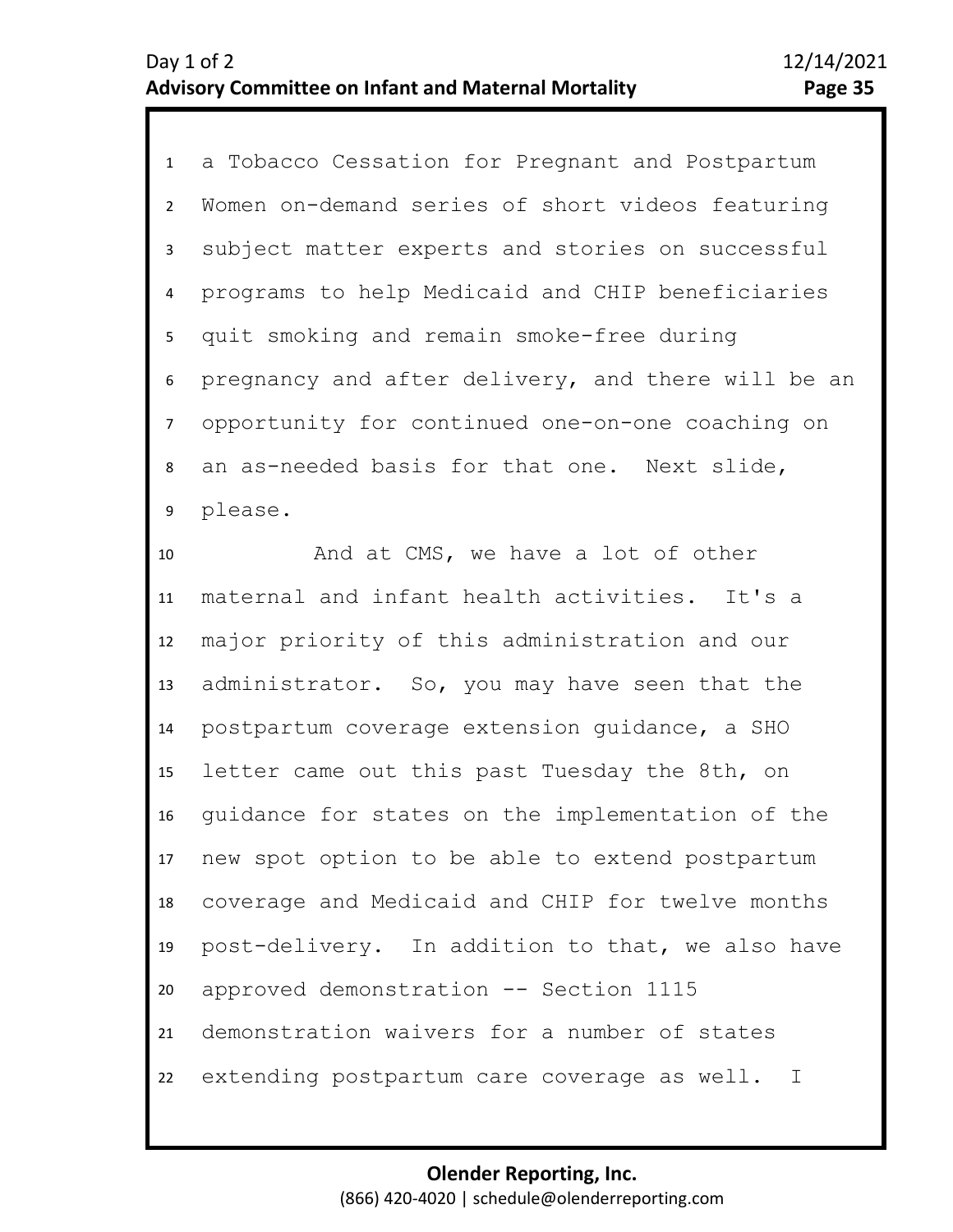1 included a little more information on the 2 3 4 8 9 10 11 12 13 14 15 16 17 18 19 20 21 22 5 7 6 maternity core set. This says that we have six measures from CMS's child core set and four measures from the adult core set, which is the most current information with the newest core set just was released yesterday, I believe, maybe Friday. Next slide, please. CMS also conducted an Equity Assessment focused on postpartum care, and it is -- and that is where we also identified the need and the strong disparities with and care for Black and American Indian/Alaska Native postpartum individuals and that led to a challenge.gov prize competition that we have partnered with the Office of Women's Health to put out. So, I just want to flag that -- that we are trying gather examples of innovative programs or ideas that have demonstrated improvement of care in this population and the deadline for that challenge submission is January 31st. Next slide, please. We also have a Maternal Health Agency Priority Goal of improving maternal health and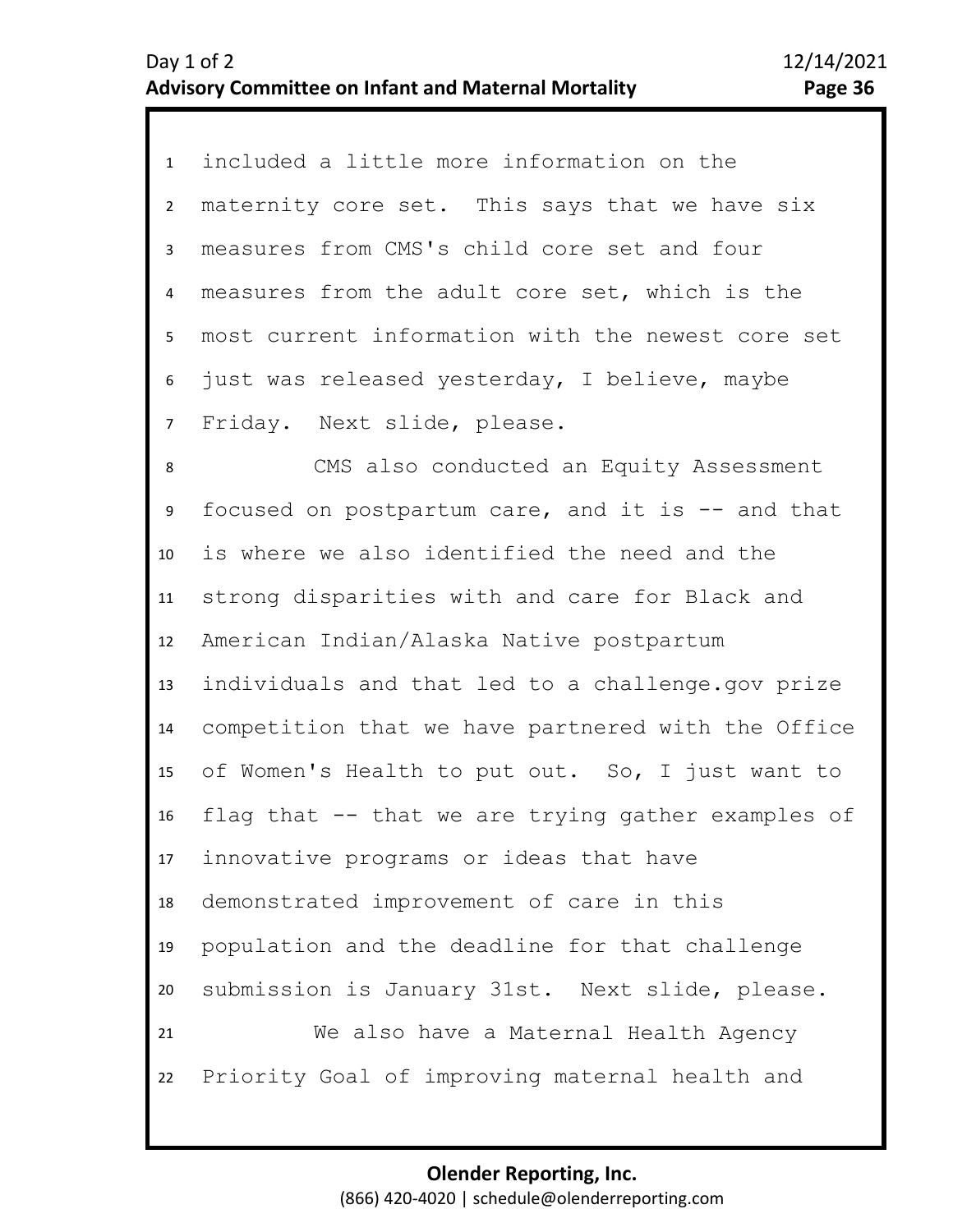1 reducing disparities nationwide and globally by 2 3 4 5 6 10 11 12 13 14 15 16 17 18 19 20 7 9 8 assuring the equitable provision of evidencebased, high-quality care addressing social determinants of health including racism, discrimination, and other biases across the life course. So, I thought that that was good to share with this group, as it is in line with actions here as well. And then I included the Maternal Health Action Plan from the Department of Health and Human Services that fit with goals of reducing the maternal mortality rate by 50 percent in five years, reducing the lower c-section rate by 25 percent in five years, which we hope our Low-Risk Cesarean Delivery Learning Collaborative will help contribute to, as well as achieving blood pressure control in 80 percent of women of reproductive age with hypertension in five years. Next slide, please. I just included a list of resources. I know that we can't  $-$  that you can't click them

21 22 directly from here, but when the slides are posted you'll be able to easily get to those web pages.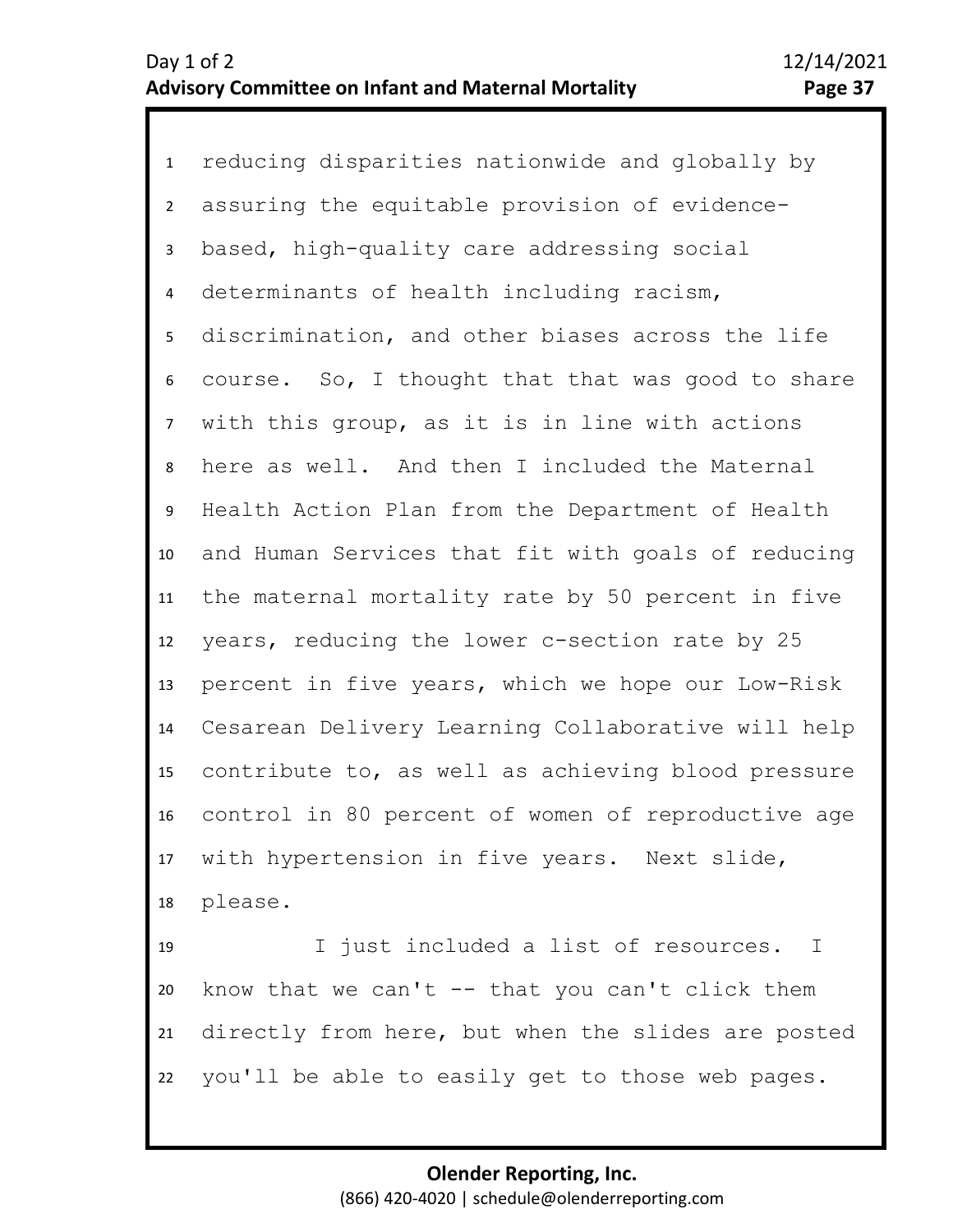1 So, thank you.

| $\overline{2}$  | EDWARD EHLINGER: All right. Thank you,             |
|-----------------|----------------------------------------------------|
| $\mathbf{3}$    | Kristen. Let's open it up for a few minutes of     |
| $\overline{4}$  | questions and Kristen, I hope you can stick around |
| 5               | after the presentation for the Office of Women's   |
| 6               | Health, because I think there will be some         |
| 7 <sup>7</sup>  | discussions about the White House Maternal Health  |
| 8               | Day of Action, and I'd like to have both of you    |
| 9               | and have that conversation. But if there are       |
| 10              | members of the committee, if you could use the     |
| 11              | raise the hand feature and -- and I think -- let   |
| 12              | me just see, we've got Paul Jarris.                |
| 13              | PAUL JARRIS: Thank you, Ed, and thank              |
| 14              | you for the presentation, I appreciate it,         |
| 15              | particularly the potential to extend postpartum    |
| 16              | care for a year after delivery. I think that's     |
| 17 <sup>7</sup> | incredibly important.                              |
| 18              | A couple of concerns. One is that I saw            |
| 19              | from the initial tasking of your work you did use, |
| 20              | I think, the term effective use of contraception   |
| 21              | was in there, and that was dropped over time and,  |
| 22              | in particular, I'm concerned about the either      |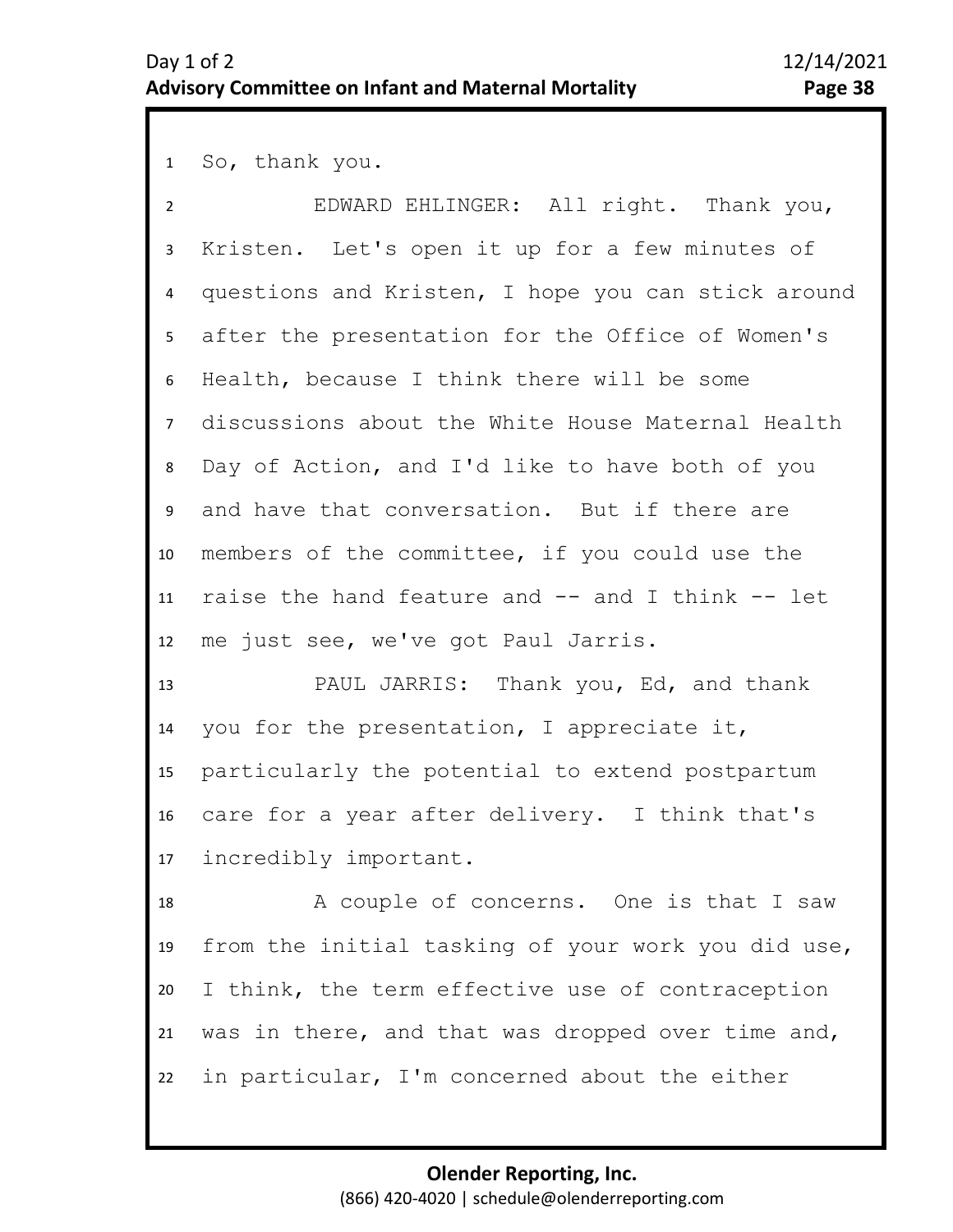1 immediate postpartum or postpartum contraception 2 3 4 5 6 7 8 11 12 13 14 15 16 9 10 to impact birth spacing, which is so important. And I know that when I used to oversee some of the insurance aspects of Medicaid, there were providers who actually after doing a c-section on their private patients, would do a tubal ligation while they were doing the surgery. On their Medicaid patients, they wouldn't, and they'd scheduled them back later so they could actually bill and collect better funding from Medicaid. So, there were particular problems with Medicaid around immediate postpartum and postpartum contraception. So, I'm wondering, you know, why that got dropped and if it is going to be a focus, because it's kind of buried if it is in there still.

17 18 KRISTEN ZYCHERMAN: While it is -- oh, I'm sorry. You can keep going.

19 20 21 22 PAUL JARRIS: Well, I'm -- I'm going to make this a two-for and you decide what you want to do. The other thing I was concerned about is a lot of your explanations of maternal mortality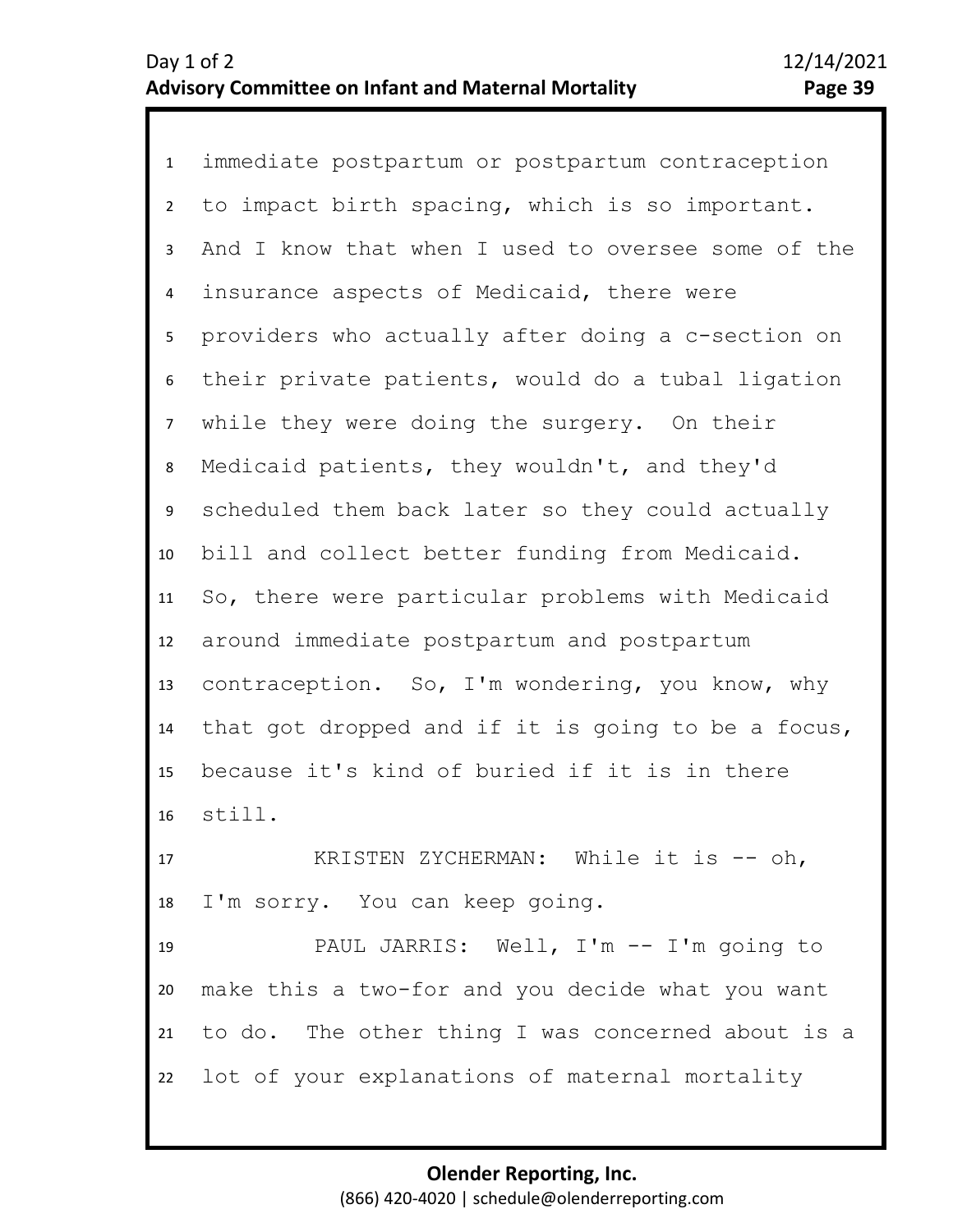1 were very clinical and medical, and I didn't see 2 3 4 5 6 7 things like partner violence in there, drug overdose, and other things that fall outside the medical environment, but are actually much more impactful often with maternal morbidity and mortality than the classic health concerns. So, pick your pick.

11 12 13 14 15 16 17 18 19 20 10 8 9 KRISTEN ZYCHERMAN: Sure. I'll start with contraception. So, that was a focus in the original phase of MIHI and what came out of that was contraceptive care measures. And so, now we have two contraceptive care measures split into kind of four measures on our adult and children - child core set. One contraceptive care measure for all women and one contraceptive care measure for postpartum women, and those are for the further split into LARCs. Where contraceptive care postpartum got wrapped into was kind of our comprehensive quality postpartum care. So, one thing that we have been working

21 22 with states a lot on is the unbundling of postpartum LARCs, because that was a real barrier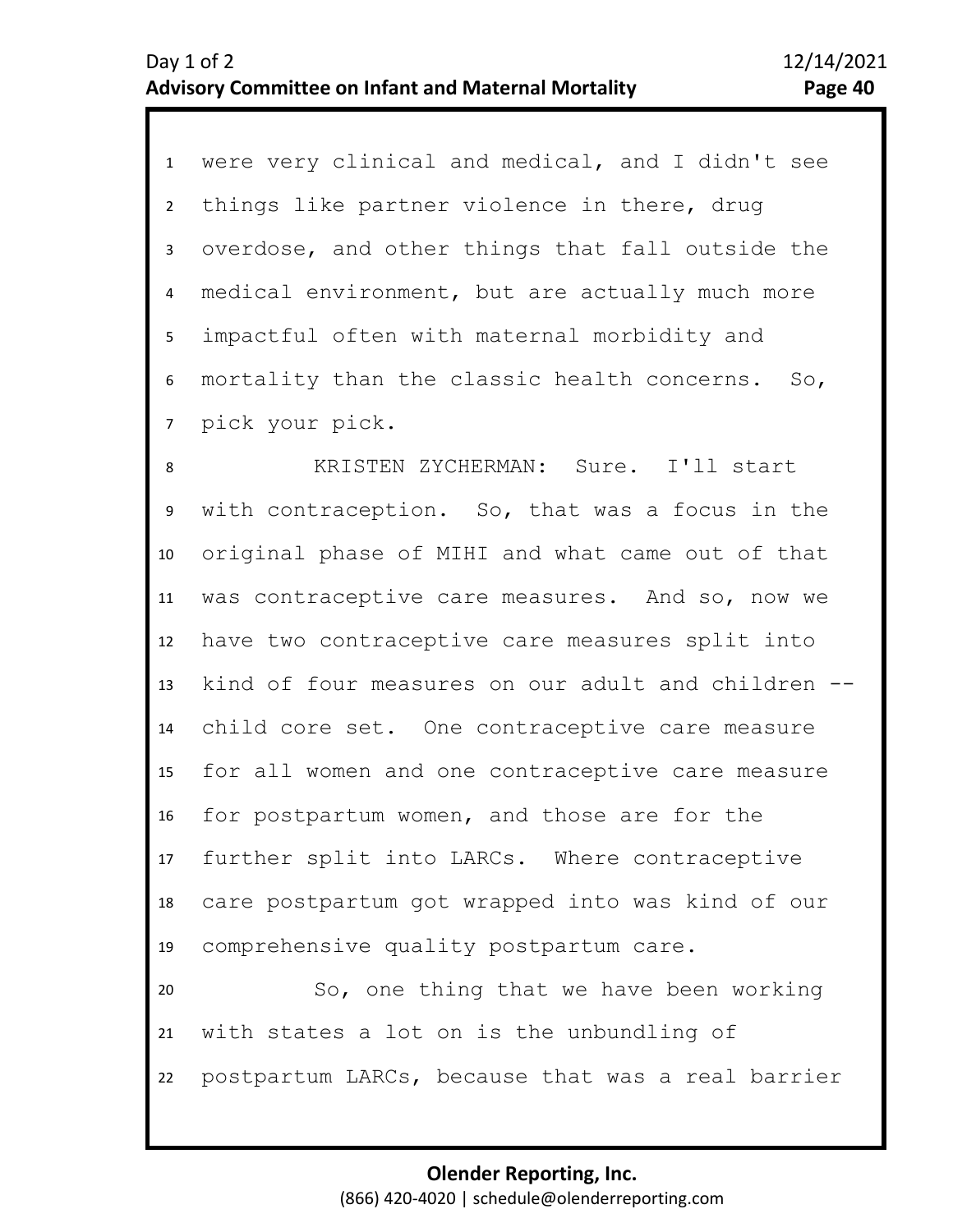| $\mathbf{1}$            | was the Medicaid separating out Medicaid payment   |
|-------------------------|----------------------------------------------------|
| $\overline{2}$          | for LARCs given postpartum, that it wasn't wrapped |
| $\mathbf{3}$            | into the delivery and hospitalization fees. So,    |
| $\overline{\mathbf{4}}$ | that's something that we continue to work on as    |
| 5                       | well as exploring options for future measures      |
| 6                       | related to a patient-centered contraceptive        |
| $\overline{7}$          | counseling and such.                               |
| 8                       | PAUL JARRIS: Thank you.                            |
| 9                       | KRISTEN ZYCHERMAN: Then, I'm sorry, the            |
| 10                      | second question was on --                          |
| 11                      | PAUL JARRIS: Well, all the other factors           |
| 12                      | affecting maternal morbidity and mortality outside |
| 13                      | of the clinical conditions, which often are more   |
| 14                      | impactful.                                         |
| 15                      | KRISTEN ZYCHERMAN: Right. A lot of our             |
| 16                      | data comes from the CDC definition of maternal --  |
|                         | 17 of severe maternal morbidity, which is those 21 |
| 18                      | codes better largely clinical based; however, as   |
| 19                      | we work with states on this, a lot of states are   |
| 20                      | starting to calculate their own severe maternal    |
| 21                      | morbidity rates and then are including codes       |
| 22                      | related to behavioral health and other things.     |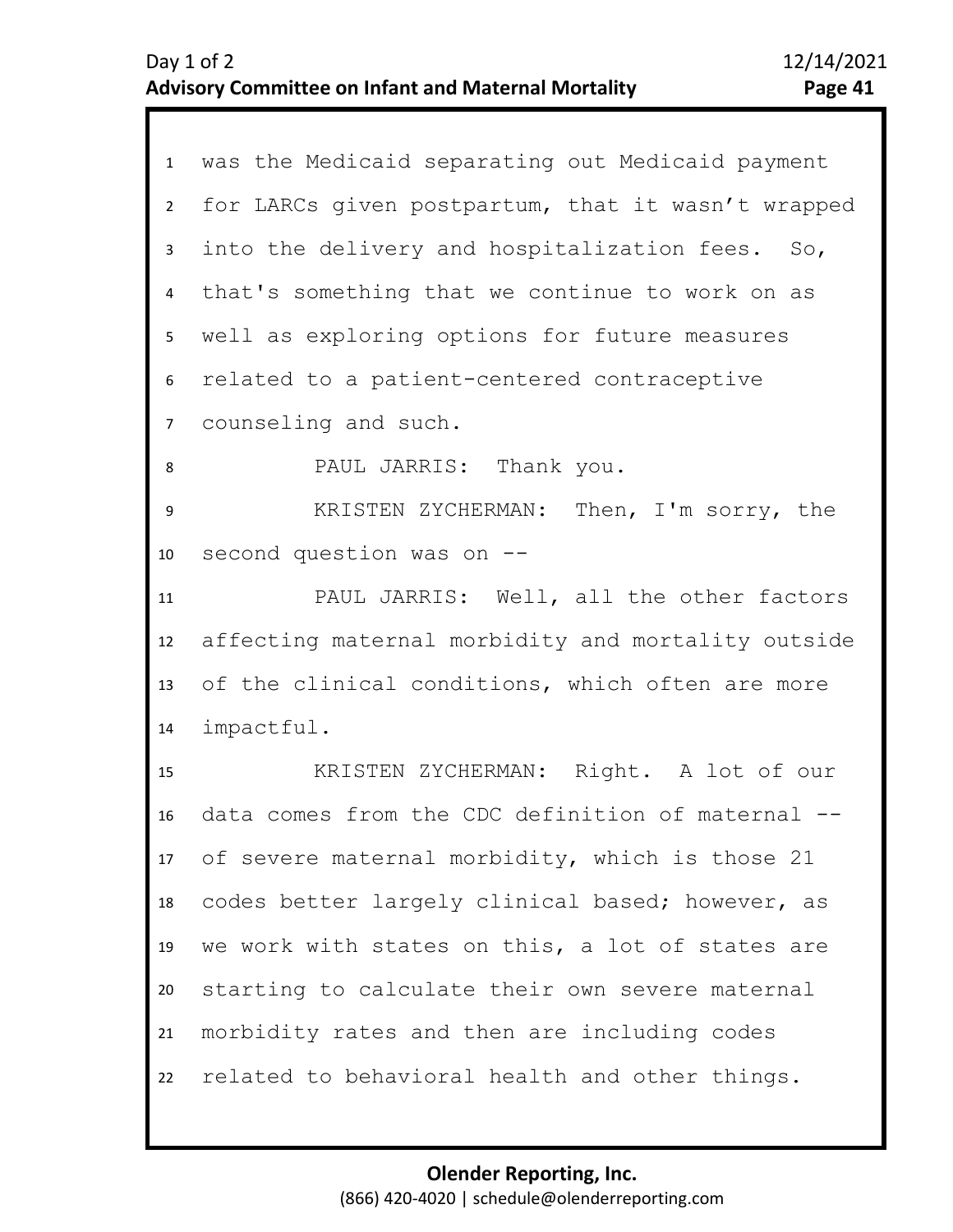1 Intimate-partner violence gets into a little bit 2 3 4 5 9 10 11 12 6 8 7 of like the pregnancy-associated versus pregnancyrelated death. But it is something that is also - - we discuss as part of quality postpartum care is the screening and -- and referral for those types of situations as well. So, it is something covered under postpartum care as well and is something we are considering, especially like the behavioral health and SUD side of things as conditions of maternal morbidity and leading potentially to mortality that are being addressed.

PAUL JARRIS: Thank you.

13 14 15 16 EDWARD EHLINGER: Let's -- well, we have time for three more questions. We have Jeanne Conry, Steve Calvin, and Magda Peck in that order. Jeanne.

17 18 19 20 21 22 JEANNE CONRY: Thank you so much and Kristen, great summary and a lot of information. I appreciate it very much. I did want to make one comment about the postpartum tubal ligations that there are, rightfully so, some barriers or protections, depending on how you look at it, with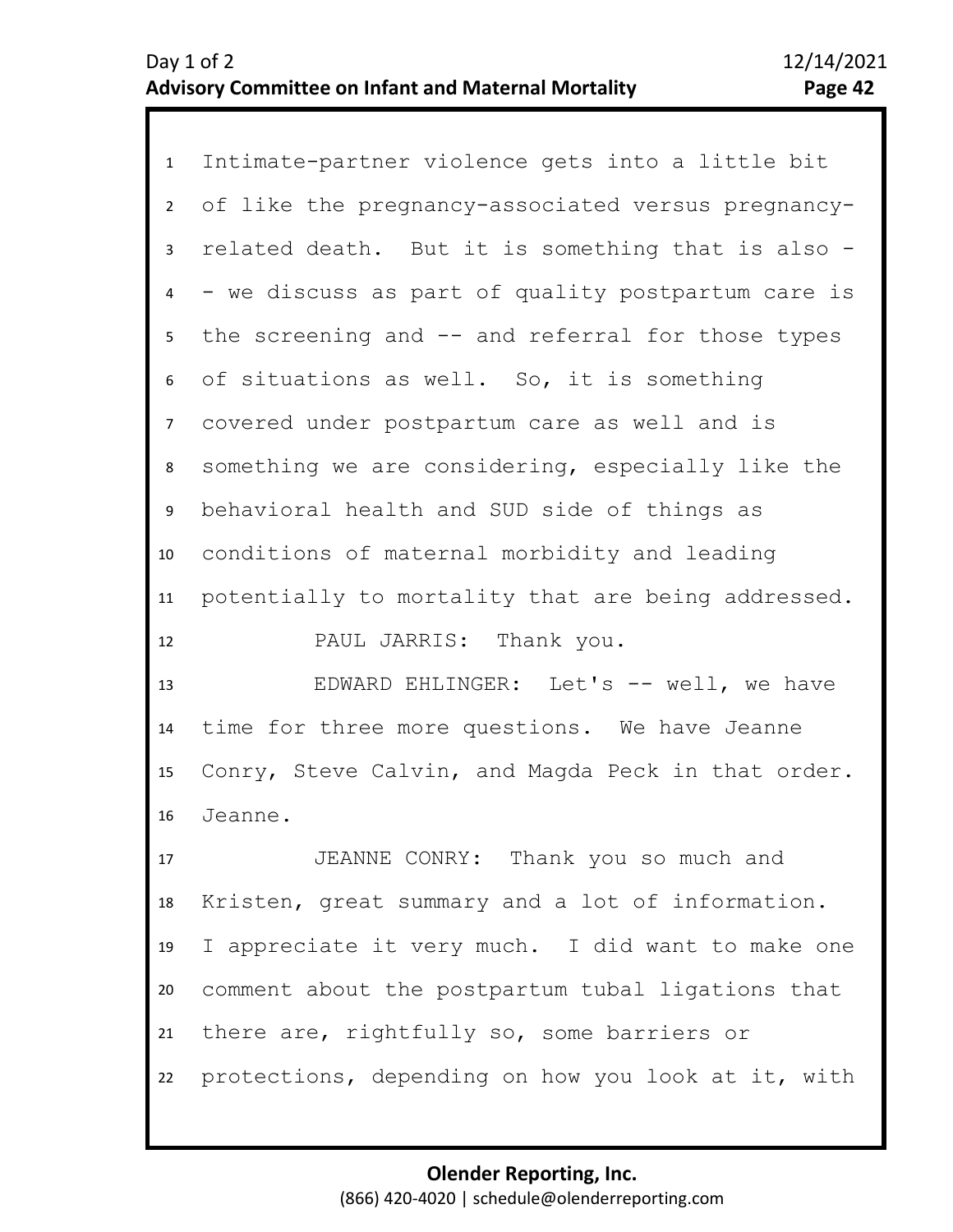1 the, you know, the -- the waiting period that more 2 3 4 5 6 7 11 12 13 14 15 16 17 18 19 20 21 10 8 9 often than not influences the ability to do a tubal ligation at the same time as a cesarean section, the mandatory wait for the Medicaid patients was put there to protect them, but in the end, it can also be a barrier, depending on how you're looking at it. So, just for us to all be cognizant of that. The second comment has to do with one of the things that we looked at, and I believe it was a -- gosh -- a meeting about five years ago that looked at measuring the health of women as they can -- as they began pregnancy as an indirect reflection of preconception health, if you will, because too often our measurements are not genderbased and they're not reproductive health-based. So, you know, for example, the  $-$  the measurements for hypertension control are not reflective of what ideal hypertension control can be. So, I would say that we're strong advocates for making sure that we've got some gender-based and

22 reproductive health background-based measurements,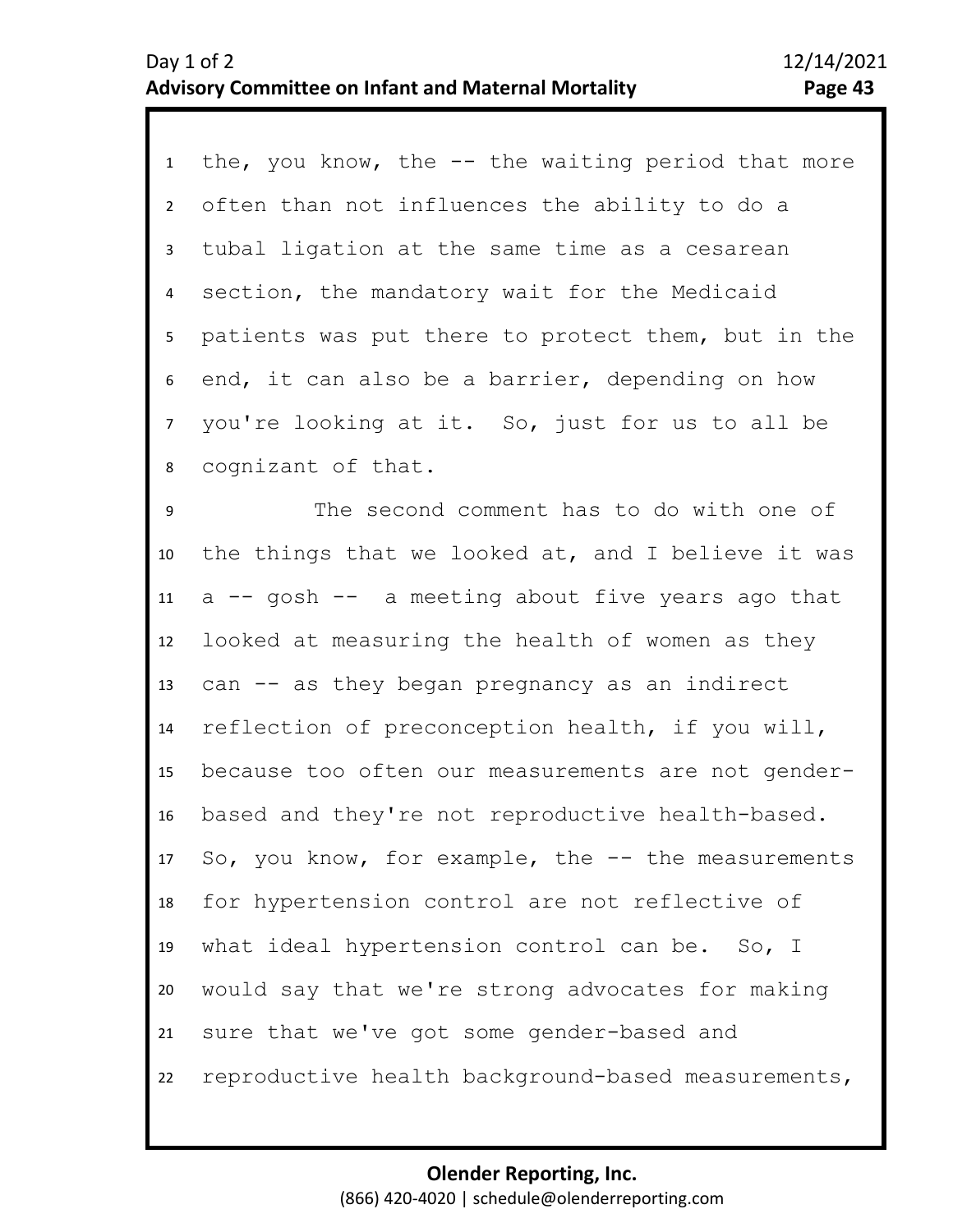1 and we hold health plans accountable to those 2 3 4 5 6 9 10 11 8 7 kinds of things. Postpartum, excuse me, preconception care is a very difficult measurement but the control of woman's blood sugar before she -- at her first prenatal visit is the blood pressure regulation at her first OB visit is her weight, her use of tobacco, her use of a prenatal vitamin. All of those are reflections -- indirect reflections of preconception health and can be used as a measurement of adequate care. So, thank you.

12 13 14 15 16 17 18 19 20 21 22 KRISTEN ZYCHERMAN: We -- we totally agree with you. We believe that, you know, healthy individuals become healthy pregnant individuals. So, definitely that preconception period, and while we can't at CMS necessarily tackle that before time if there's not for coverage yet. We're hoping -- our hope is that that extension of postpartum care will put people in a better -- a better health status before going into subsequent pregnancies. So, it's not ideal, but it's something.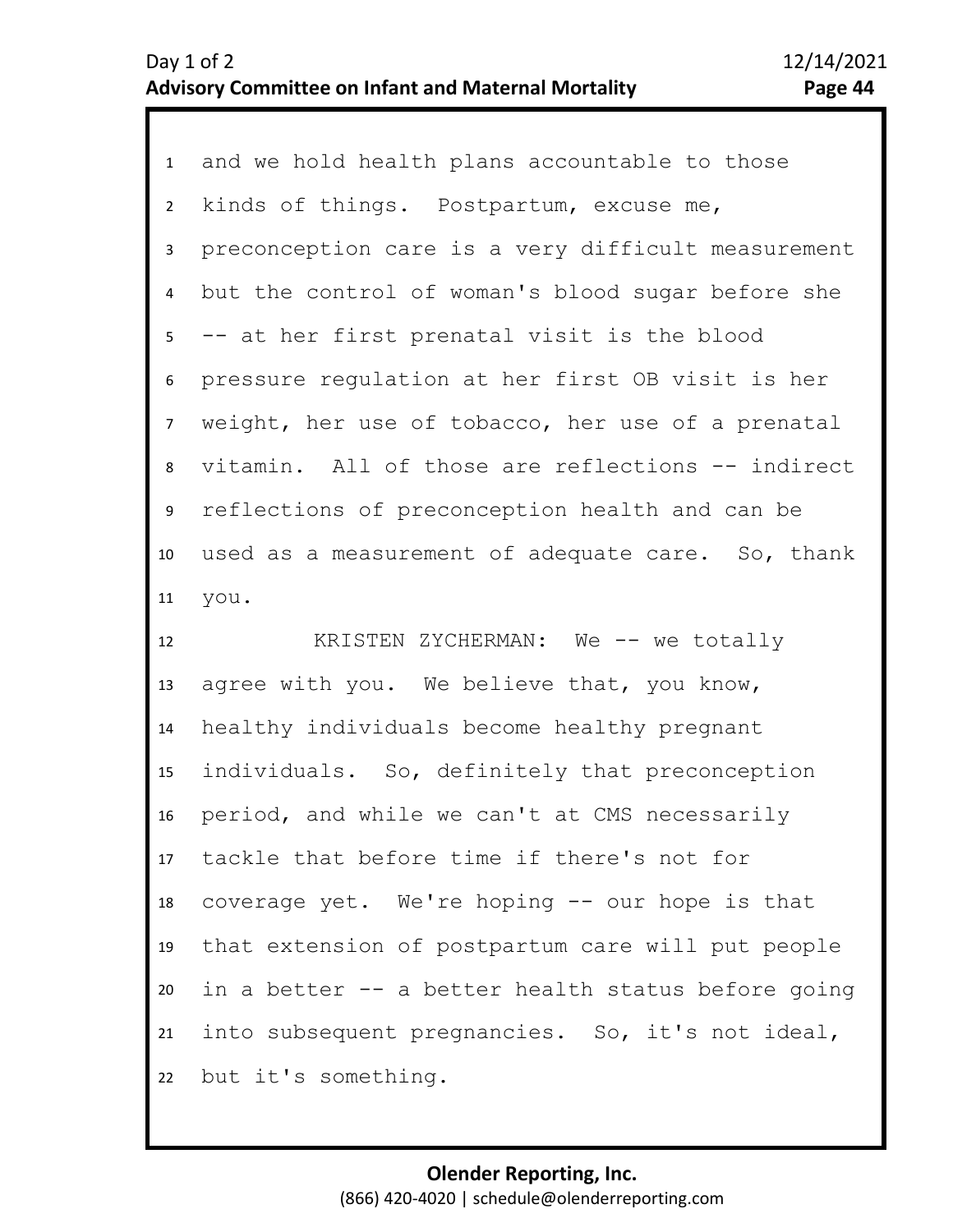| $\mathbf{1}$    | JEANNE CONRY: And I will add, I will add               |
|-----------------|--------------------------------------------------------|
| $\overline{2}$  | Women's Preventive Services Initiative just            |
| $\mathbf{3}$    | updated our contraceptive guidelines. So, those        |
| 4               | will be posted very shortly. So, I'm very happy        |
| 5               | to say WPSI is addressing contraception access for     |
| 6               | all.                                                   |
| $\overline{7}$  | KRISTEN ZYCHERMAN: Great.                              |
| 8               | JEANNE CONRY: Within the Affordable Care               |
| 9               | Act. Thank you.                                        |
| 10              | EDWARD EHLINGER: All right, Steve.                     |
| 11              | STEVEN CALVIN: Yeah. Kristen, thanks                   |
| 12              | for the report. I have a quick question. So,           |
| 13              | looking at, Minnesota keeps -- is not in the list      |
| 14              | of states that is actually participating in. Is -      |
| 15              | - is that an issue of kind of the executive branch     |
| 16 <sup>1</sup> | in the state or legislative? I mean, where, just       |
|                 | 17 in general, what -- what advice would you give      |
| 18              | those in states that are currently lagging behind,     |
| 19              | both in participation and in outcomes?                 |
|                 |                                                        |
| 20              | KRISTEN ZYCHERMAN: I Think it -- it                    |
| 21              | depends on state $--$ state to state why $--$ why they |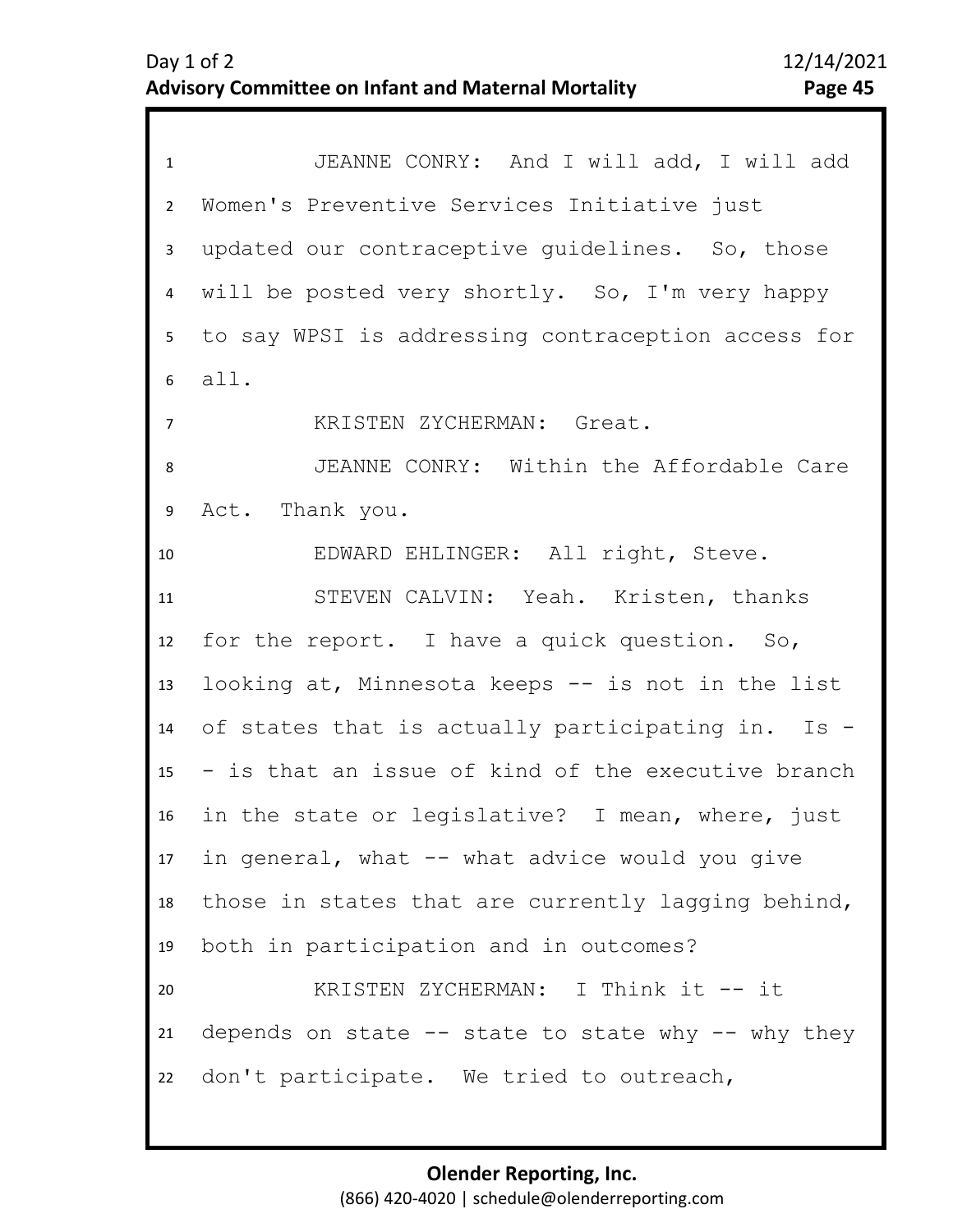1 especially to our lower-performing states, and see 2 3 4 5 9 10 11 12 13 14 15 16 17 18 19 20 21 22 6 8 7 what we can do to try to work with them to help them be involved in some of these technical assistance opportunities. But sometimes it's a bandwidth issue, sometimes it's a priority issue. Just states are stretched for resources and people and so, sometimes they have to pick and choose what they participate in and how. But we definitely try to  $-$  and that's why we're trying to roll out like, for example, the tobacco cessation on-demand short videos to be able to offer some of those technical assistance opportunities to states I can't commit to a full Affinity Group or we have our webinar series that can be watched at any time after the fact, and we have a Medicaid and CHIP Quality Improvement Mailbox that -- that states can reach out to at any time if they need some additional assistance. STEVE CALVIN: Okay. Well, our hour-long thing later today too with the folks from New Jersey and California, I think that's the State and Community Projects on Maternal Health that I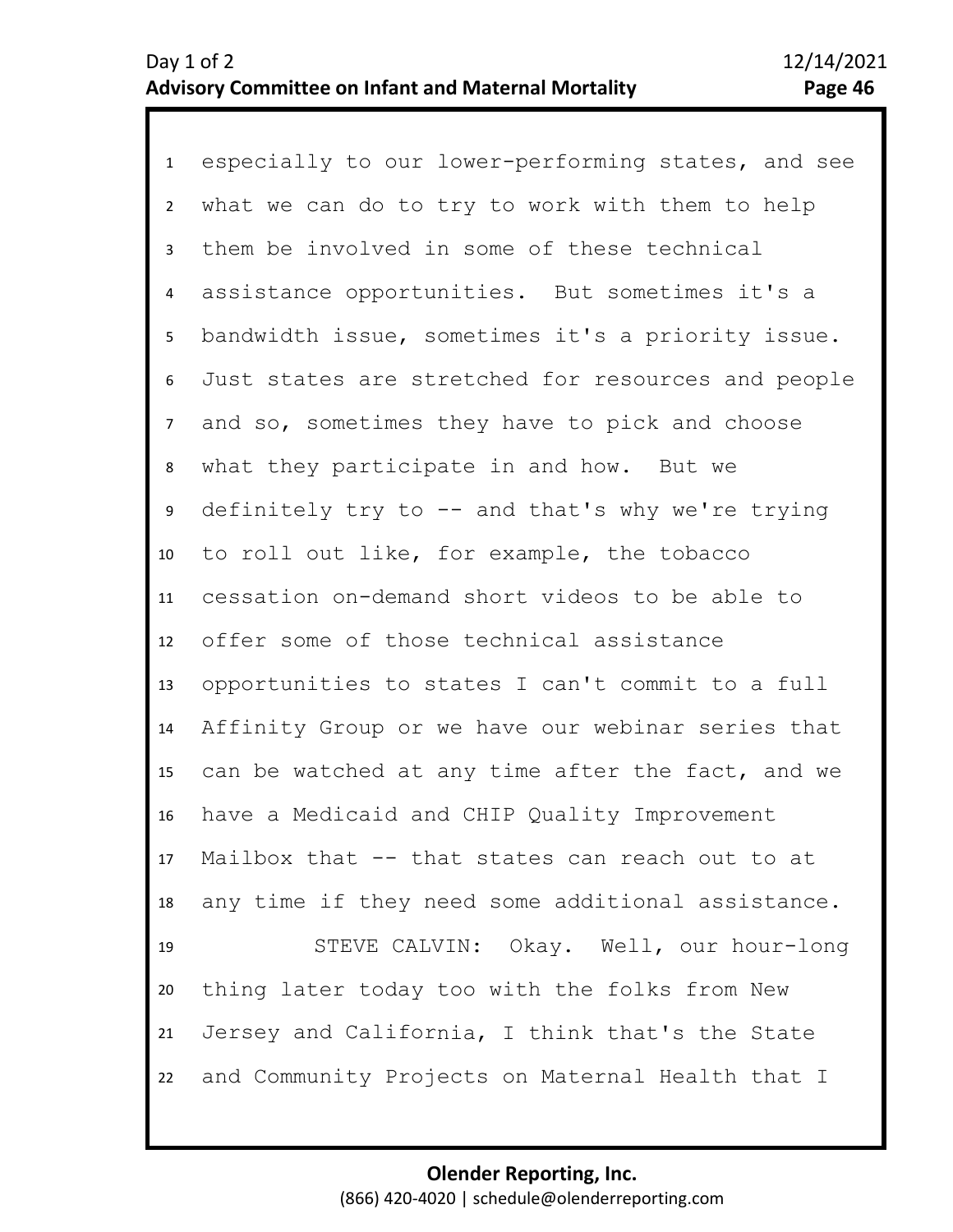| $\mathbf{1}$     | think people will be interested in what those      |
|------------------|----------------------------------------------------|
| $\overline{2}$   | folks have to say. Thank you.                      |
| 3                | EDWARD EHLINGER: Magda.                            |
| 4                | MAGDA PECK: Thank you so much for the              |
| 5                | presentation. I have the privilege of co-leading   |
| 6                | the Data and Research To Action Work Group, so I'm |
| $\overline{7}$   | going to put on the data hat and I am also going   |
| 8                | to harken back to the notion that we seem to have  |
| 9                | a theme here that we've been doing, at least this  |
| 10               | iteration, for at least a third of a century, if   |
| 11               | not a full century, if not longer.                 |
| 12 <sup>12</sup> | So, I'm perplexed and help me understand           |
| 13               | the gaps in the data within CMS that you're        |
| 14               | looking at. You have a threshold of twenty-five    |
| 15               | states in order for something to be reported. Is   |
| 16               | that correct? That's what I understood and yet I   |
|                  | 17 look at your --                                 |
| 18               | KRISTEN ZYCHERMAN: To report publicly.             |
| 19               | MAGDA PECK: To report publicly. Thank              |
| 20               | you for that distinction. I'm just noticing the -  |
| 21               | - the gap in geography between where we get data   |
| 22               | and which states are participating in terms of     |
|                  |                                                    |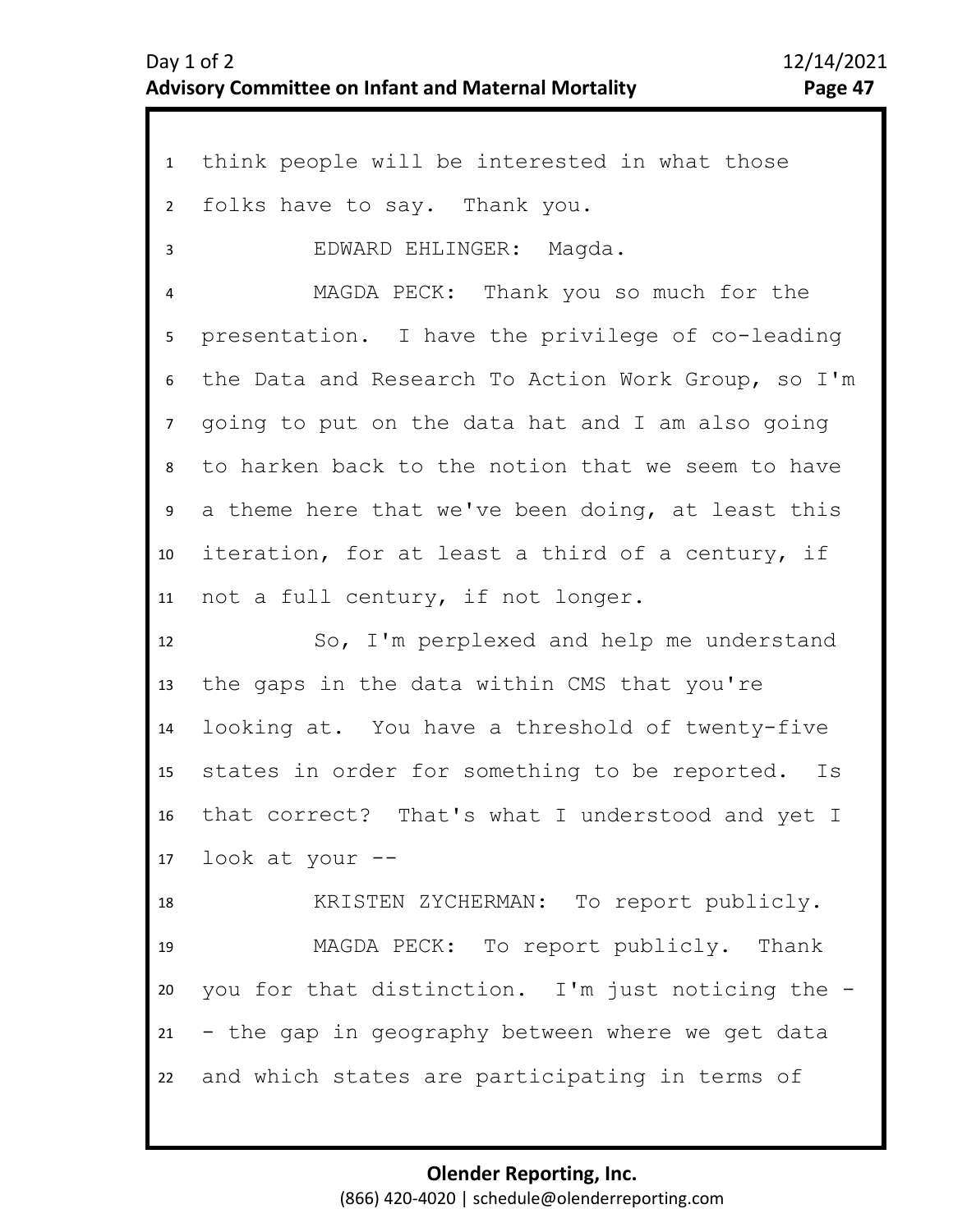| $\mathbf{1}$    | Medicaid expansion and otherwise, and so, I wanted |
|-----------------|----------------------------------------------------|
| $2^{\circ}$     | to know what are the incentives for states to      |
| $\mathbf{3}$    | participate in reporting so that we can have a     |
| 4               | more robust picture nationally? Is it a lack of    |
| 5 <sub>1</sub>  | capacity? Is it a lack of political will? Is it    |
| 6               | -- so, I'm trying to get a sense of why are we not |
| $7\overline{ }$ | hearing now in 20-almost-22 about basic reporting, |
| 8               | particularly when the carrot is that you are       |
| 9               | funding these states in some way.                  |
| 10              | KRISTEN ZYCHERMAN: Um-hum.                         |
| 11              | MAGDA PECK: So, I'm looking at the                 |
|                 |                                                    |
| 12              | correlation about who reports and who doesn't, and |
| 13              | it tends to be states where, in fact, the outcomes |
| 14              | may not be as good, and I am aware that at least   |
| 15 <sub>1</sub> | in a couple of states, the governor's office will  |
| 16              | say we will not allow that to be reported public   |
| 17              | because it will make us look bad. And so, how do   |
| 18              | you wrestle with these data gaps that are there    |
| 19              | now thirty years into a program? And what, with    |
| 20              | Medicaid expansion, are you building in if that    |
| 21              | initiative goes forward with the Build Back Better |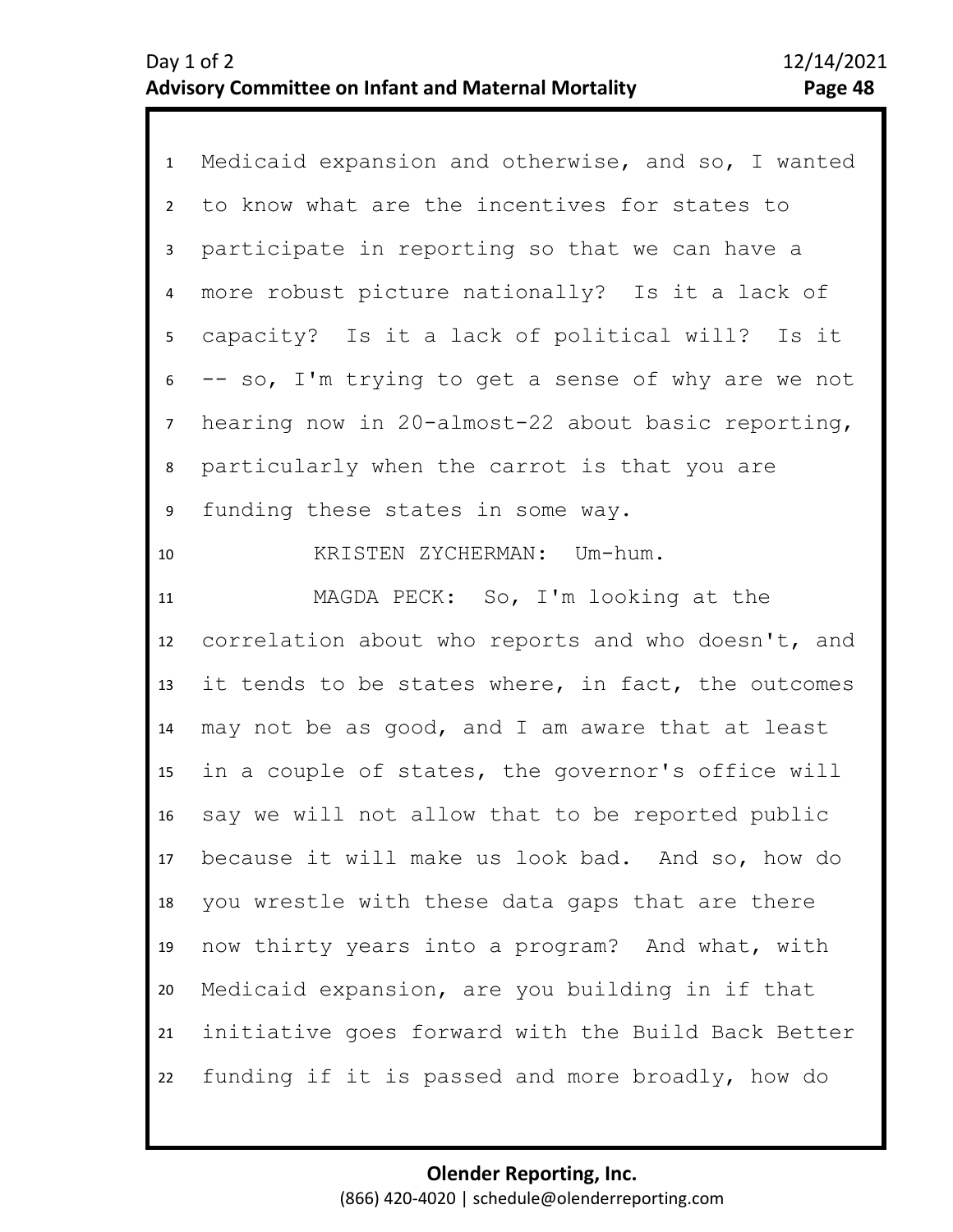1 you bring some sticks to the carrots, so we have 2 3 4 5 6 data we can rely on, that we can disaggregate by race and ethnicity, that we can include birthing peoples? Help us figure out how to make the data stronger so that we can have more confidence in it and use it better.

8 9 10 11 12 13 14 15 16 17 18 19 20 21 22 7 KRISTEN ZYCHERMAN: Right. I totally hear you. We are limited someone by statute, because it is a -- the Medicaid and CHIP core sets are voluntary -- a voluntary reporting program by states. So, the states aren't -- we cannot require the states to report on this information. However, there are  $-$  but in 2024, the entire child core set will become mandatory reporting. So, any -- any of the measures on the child core set will be required to be reported by states and in 2024, any behavioral health measures on the adult core set will be required to be reported by states. So, that will be part of the maternity core set will fall under that. Any of the child - - any of the child measures and then, if any - and currently we don't have a behavioral health --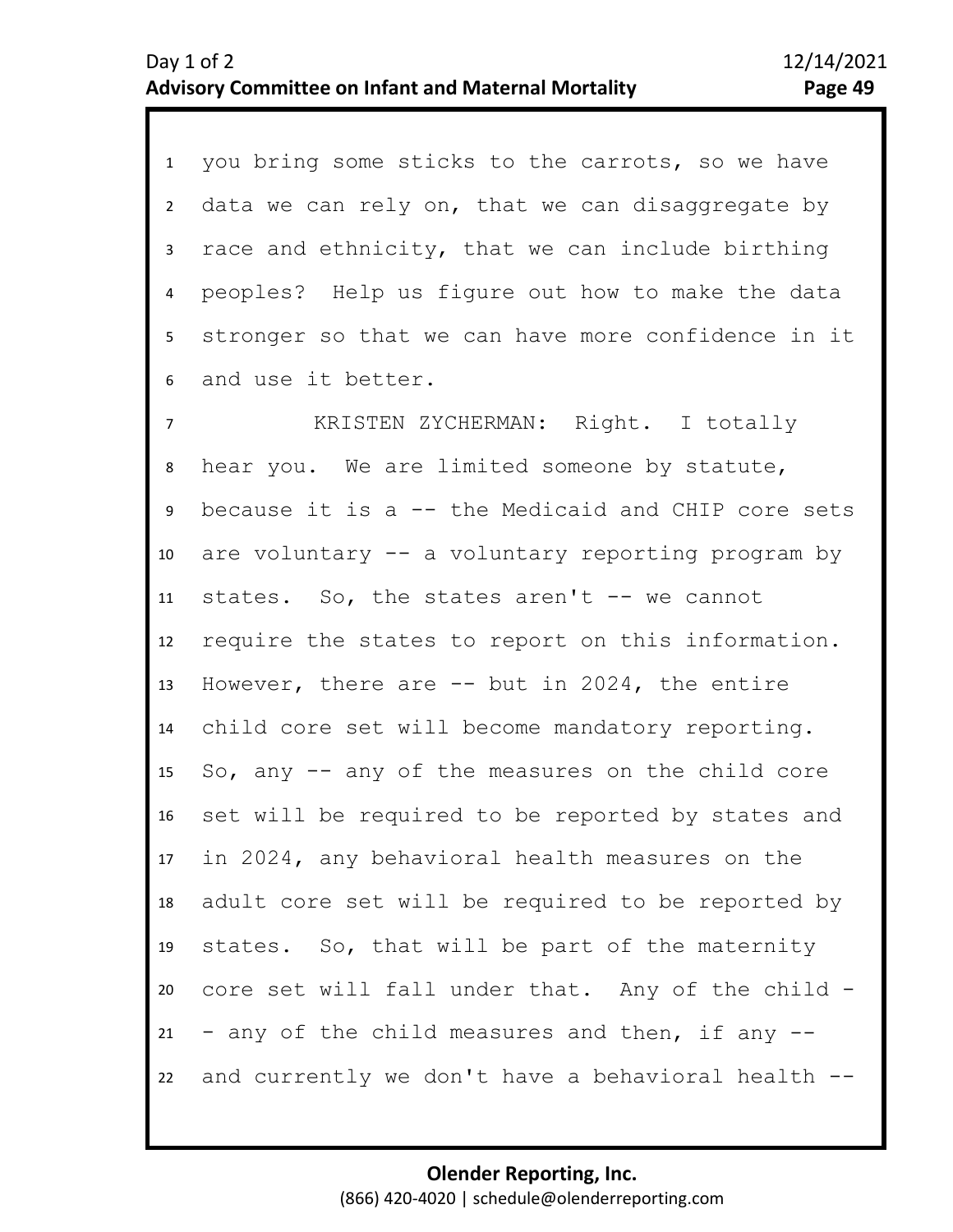1 any behavioral health measures on the maternity 2 3 4 5 6 core set; however, they are -- there are some that are being -- that are being put forward to be put on to the maternity core set. So, if that indeed happens before  $2024$ , then we  $-$ - those will be required, as well.

8 9 10 11 12 13 14 15 16 17 7 We currently can't require the entire adult core set, but we are -- we are hopeful that eventually we will be able to. But that's - that's the reason currently that we can't and we are also doing our best to look at other data sources like with CDC WONDER, and as we're able to -- we're looking into drawing more out of our - our own CMS data for -- to be able to calculate measures on behalf of states, so that we can reach that threshold in some of the lesser reported measures in order to report publicly.

18 19 20 21 22 MAGDA PECK: That's great response. Thank you for that, and I will just follow up by saying we at the Secretary's Advisory Committee on Infant and Maternal Mortality has the opportunity to make recommendations and, which may or may not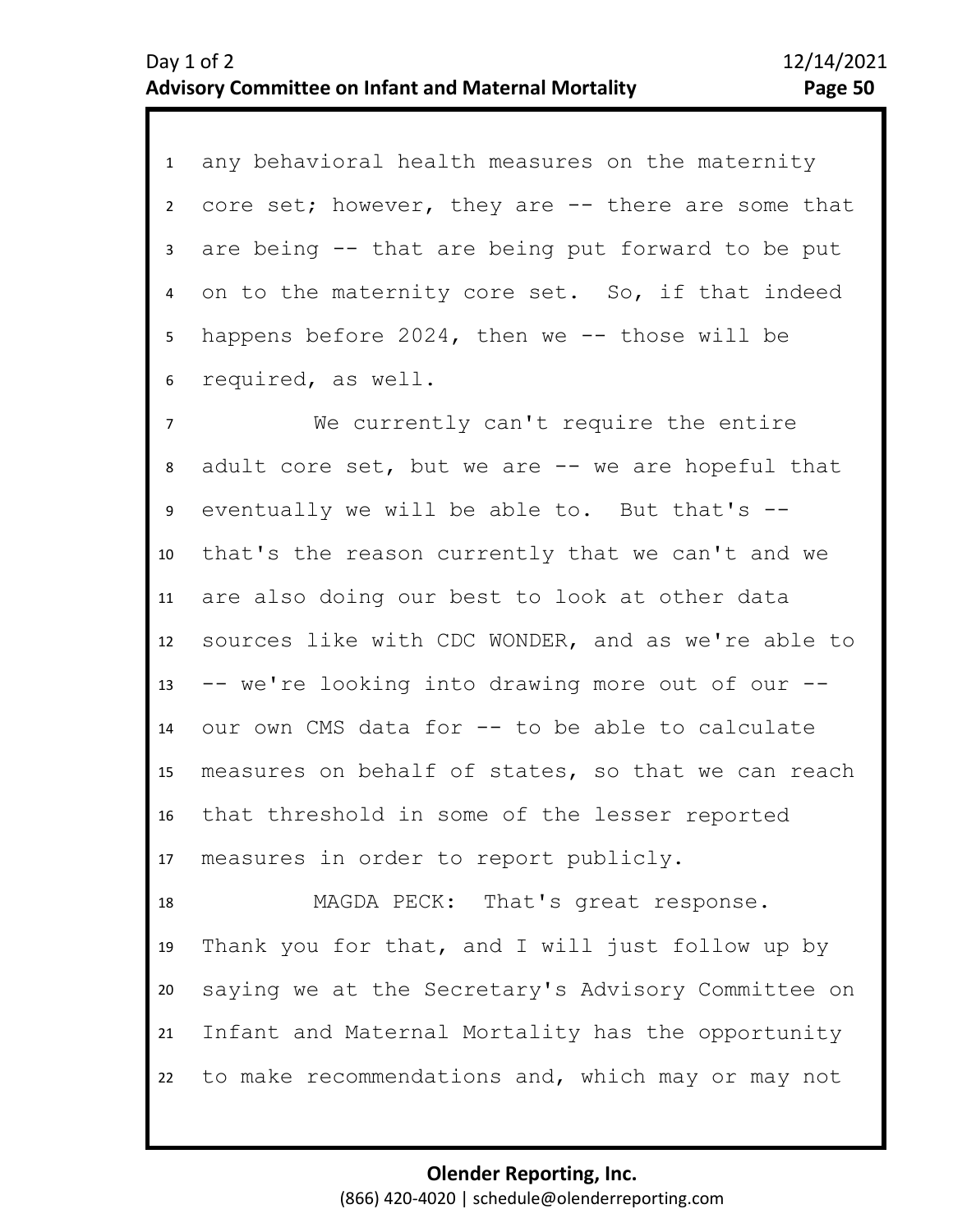| 1              | have influence. But we can -- we cannot be         |
|----------------|----------------------------------------------------|
| $2^{\circ}$    | silenced. So, if this is an egregious gap,         |
| $\mathbf{3}$   | recognizing that it has been a voluntary system,   |
| $\overline{4}$ | and this is essential information for maternal and |
| 5              | infant indicators to be part of mandatory          |
| 6              | reporting, perhaps we could have a follow-up       |
| 7 <sup>7</sup> | conversation of what you hope that might look      |
| 8              | like, similarly --                                 |
| 9              | KRISTEN ZYCHERMAN: Sure, and we have --            |
| 10             | we have -- we have a process for annual core set - |
| 11             | - annual core set discussion, and anyone can       |
| 12             | submit recommendations for measures for that       |
| 13             | annual review work group. So, I would encourage    |
| 14             | you to utilize that process as well to be $-$ - if |
| 15             | they -- if this group has ideas for measures that  |
| 16             | should be included.                                |
| 17             | MAGDA PECK: Thank you. That is the role            |
| 18             | we were invited to play relative to the PRAMS data |
| 19             | set, and so we have expertise and experience in    |
| 20             | doing so, and if we could have more specifics,     |
| 21             | that would be an opportunity and, similarly, as    |

22 you talk about linkages, I will be talking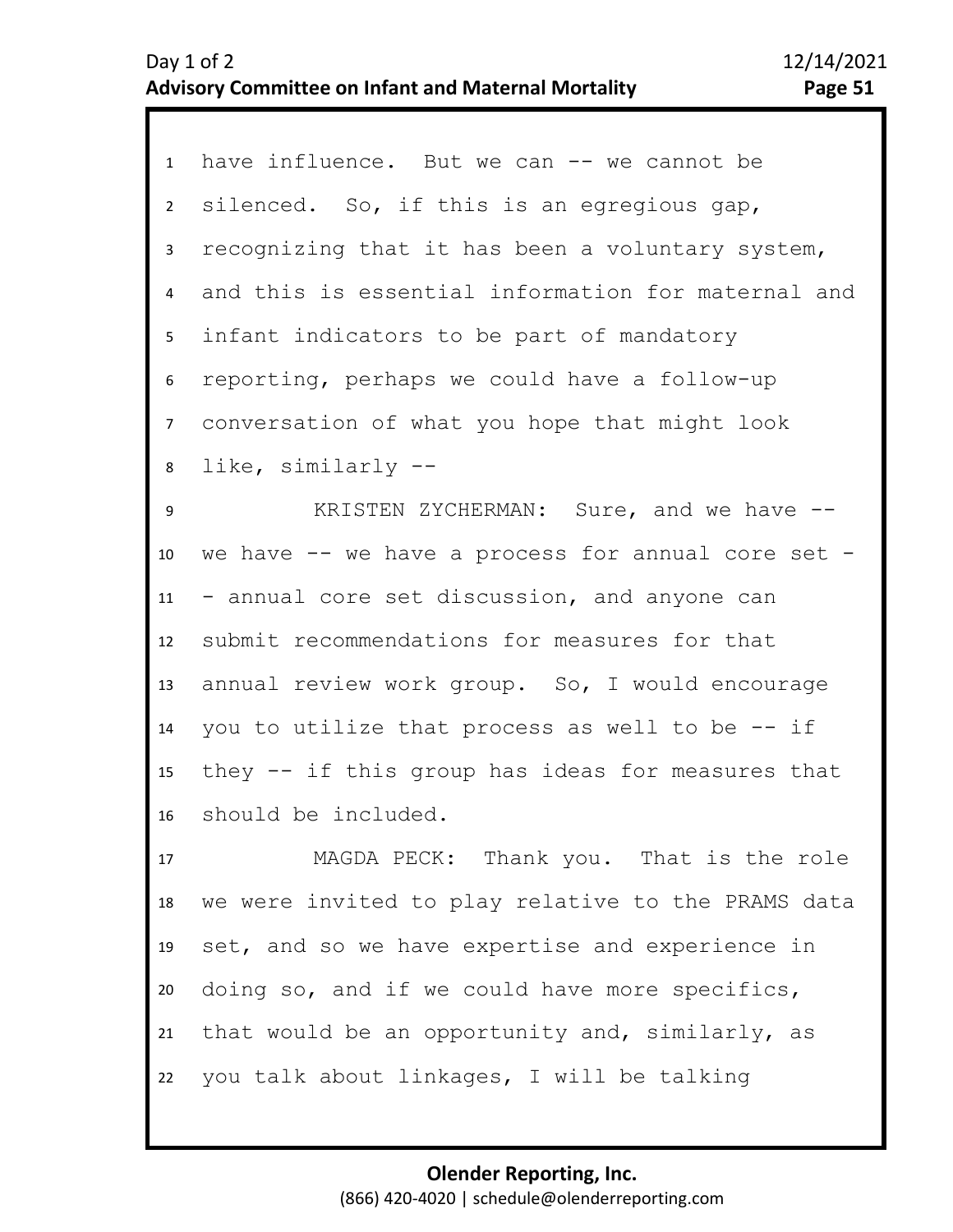| $\mathbf{1}$   | tomorrow about our linkage between health and      |
|----------------|----------------------------------------------------|
| $\overline{2}$ | housing, and I would be curious as a quick follow- |
| 3              | up, what is the connection between CMS data sets   |
| $\overline{4}$ | and those in other branches of government,         |
| 5              | particularly around housing or say eviction?<br>Do |
| 6              | you link those data sets or are they being linked  |
| $\overline{7}$ | so that we can have a greater picture of upstream  |
| 8              | factors?                                           |
| 9              | KRISTEN ZYCHERMAN: Yeah, I'm not aware             |
| 10             | of data linkages specifically with housing. We     |
| 11             | are exploring data linkages with -- with CDC data  |
| 12             | as well as HRSA data, but we are -- we are still   |
| 13             | working through privacy red tape as well, so that  |
| 14             | is definitely an area of interest and continued    |
| 15             | exploration. But housing is a good point as well.  |
| 16             | EDWARD EHLINGER: Thank you. Thank you,             |
|                | 17 Kristen. And if hang in there and we'll have -- |
| 18             | open it up for discussion after our next presenter |
| 19             | also.                                              |
| 20             | Margaret Snyder is going to be presenting          |
| 21             | next from the Office of Women's Health. Dorothy    |
| 22             | Fink lost her voice. She's got something going on  |
|                |                                                    |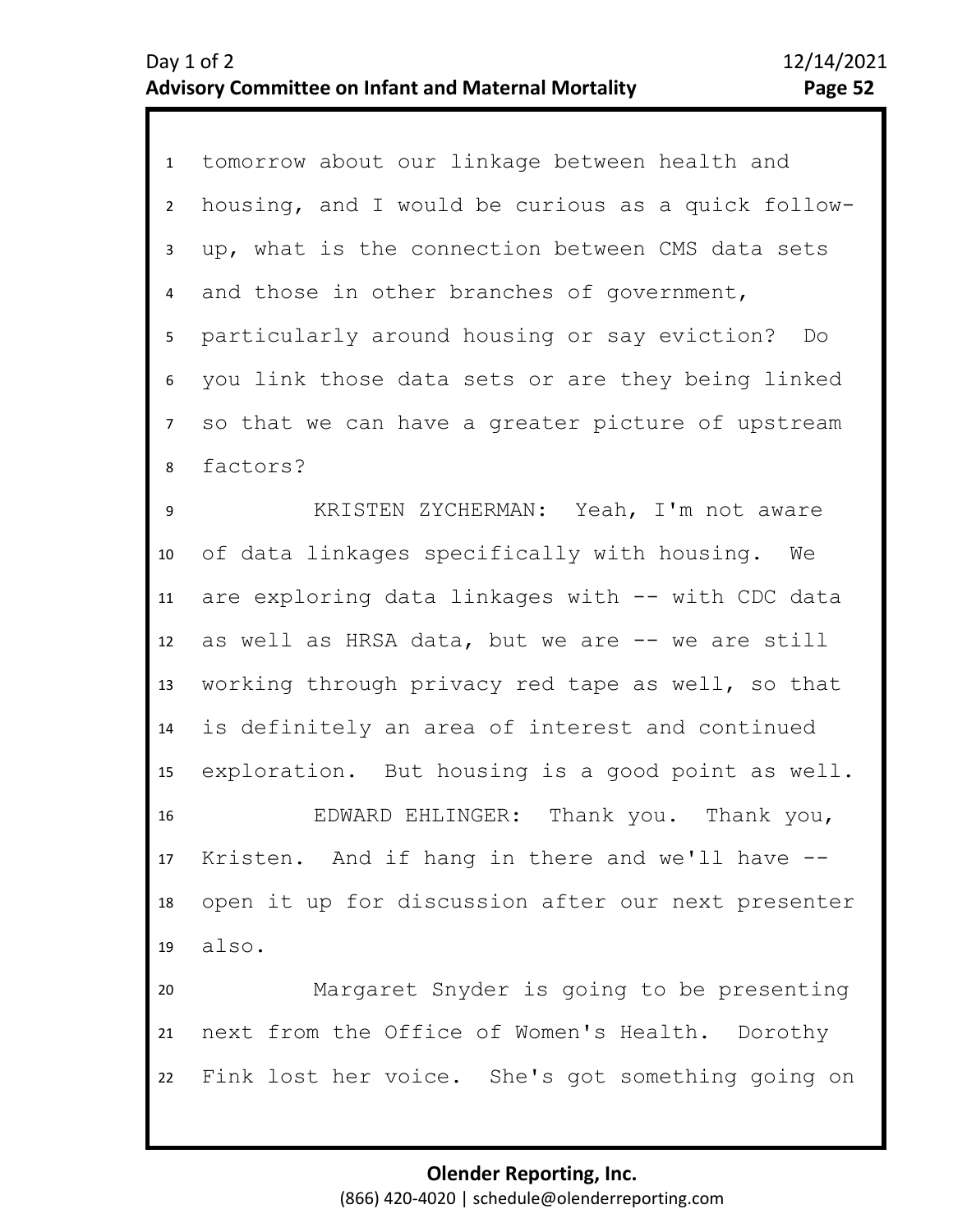| 1              | with her. So, she couldn't make it, so Margaret      |
|----------------|------------------------------------------------------|
|                |                                                      |
| $\overline{2}$ | is here. So, Margaret, maybe you could introduce     |
| $\mathbf{3}$   | yourself a little bit more, because we don't have    |
| 4              | your full criteria on the -- the agenda. So,         |
| 5              | Margaret, I'll turn it over to you.                  |
| 6              | MARGARET SNYDER: Okay, great. Thanks.                |
| $\overline{7}$ | Can everyone hear me okay?                           |
| 8              | EDWARD EHLINGER: I can, yes.                         |
| 9              | MARGARET SNYDER: Okay, great. Yeah, I                |
| 10             | thought I'd go with a festive background. I see      |
| 11             | Michael's got one as well. So, I'm in good           |
| 12             | company.                                             |
| 13             | So, my name is Margaret Snyder. I'm a                |
| 14             | lead public health advisor in the Office on          |
| 15             | Women's Health and the Office of the Assistant       |
|                | 16 Secretary for Health at HHS. I'm excited to brief |
|                | 17 you on some OWH initiatives that were promoted    |
| 18             | during last week's Maternal Health Day of Action.    |
| 19             | Next slide, please.                                  |
| 20             | So, I'll start with a couple of the                  |
| 21             | challenges that we have going on right now. So,      |
| 22             | this first one is Racial Equity and Postpartum       |
|                |                                                      |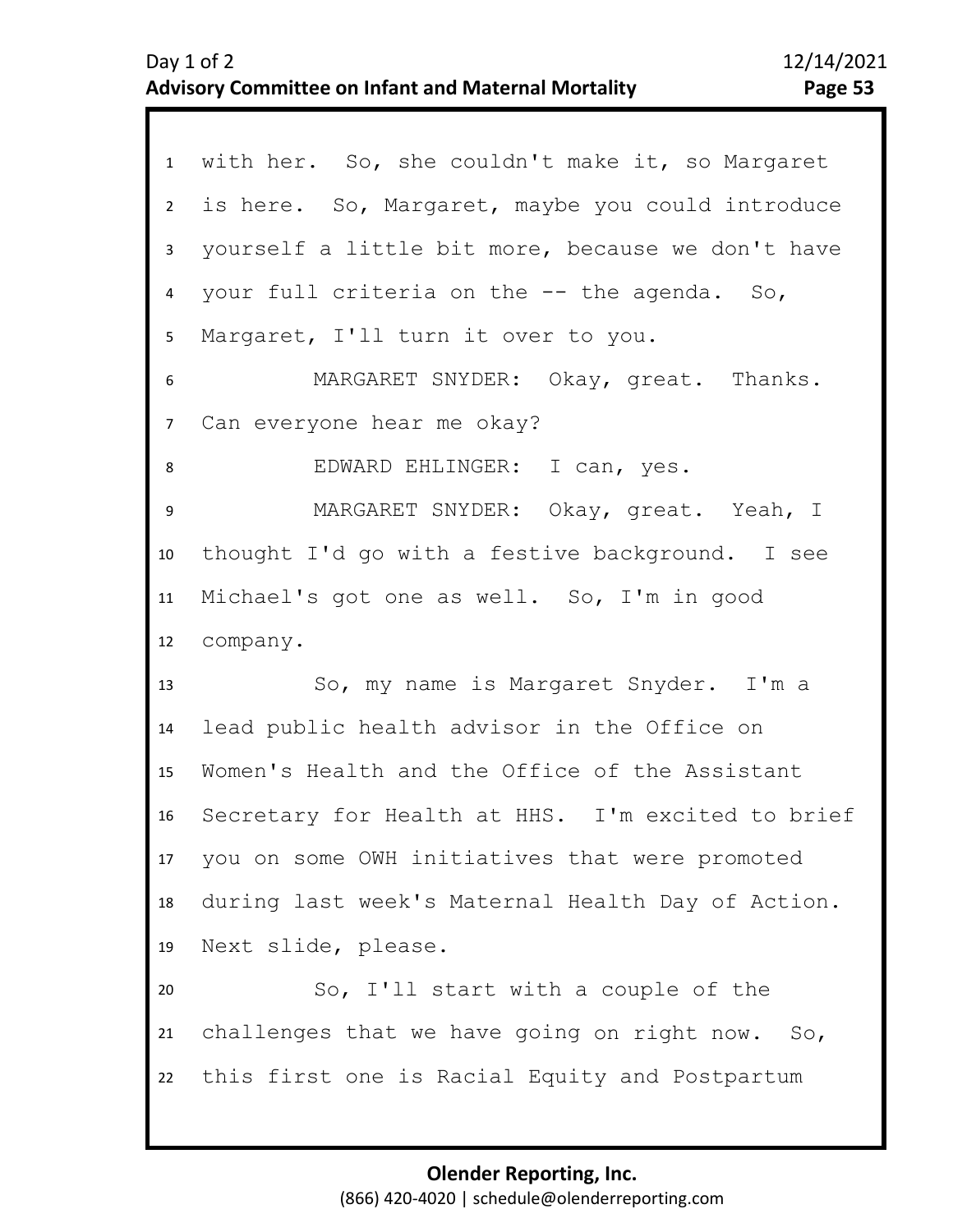1 Care Challenge and it's aimed at improving 2 3 4 5 6 7 13 14 15 16 17 18 19 8 11 12 9 10 postpartum care for Black or African American and American Indian or Alaska Native low-income beneficiaries enrolled in Medicaid or Children's Health Insurance Program, and that's a partnership with CMS. And the emphasis here is on follow-up care for conditions associated with morbidity and mortality in the later postpartum period including conditions like diabetes, postpartum depression, postpartum anxiety, hypertension, and substance use disorders. We're in phase 1 of this competition right now, aiming to identify effective programs and increase access, attendance, and quality of care for postpartum visits for Black or African American and American Indian/Alaska Native beneficiaries enrolled in these programs. Submissions for this phase are due January 31st, and we encourage anyone interested

20 or with questions to E-mail

22

21 [postpartumchallenge@hhs.gov.](mailto:postpartumchallenge@hhs.gov) Next slide, please.

Great. So, our next challenge is on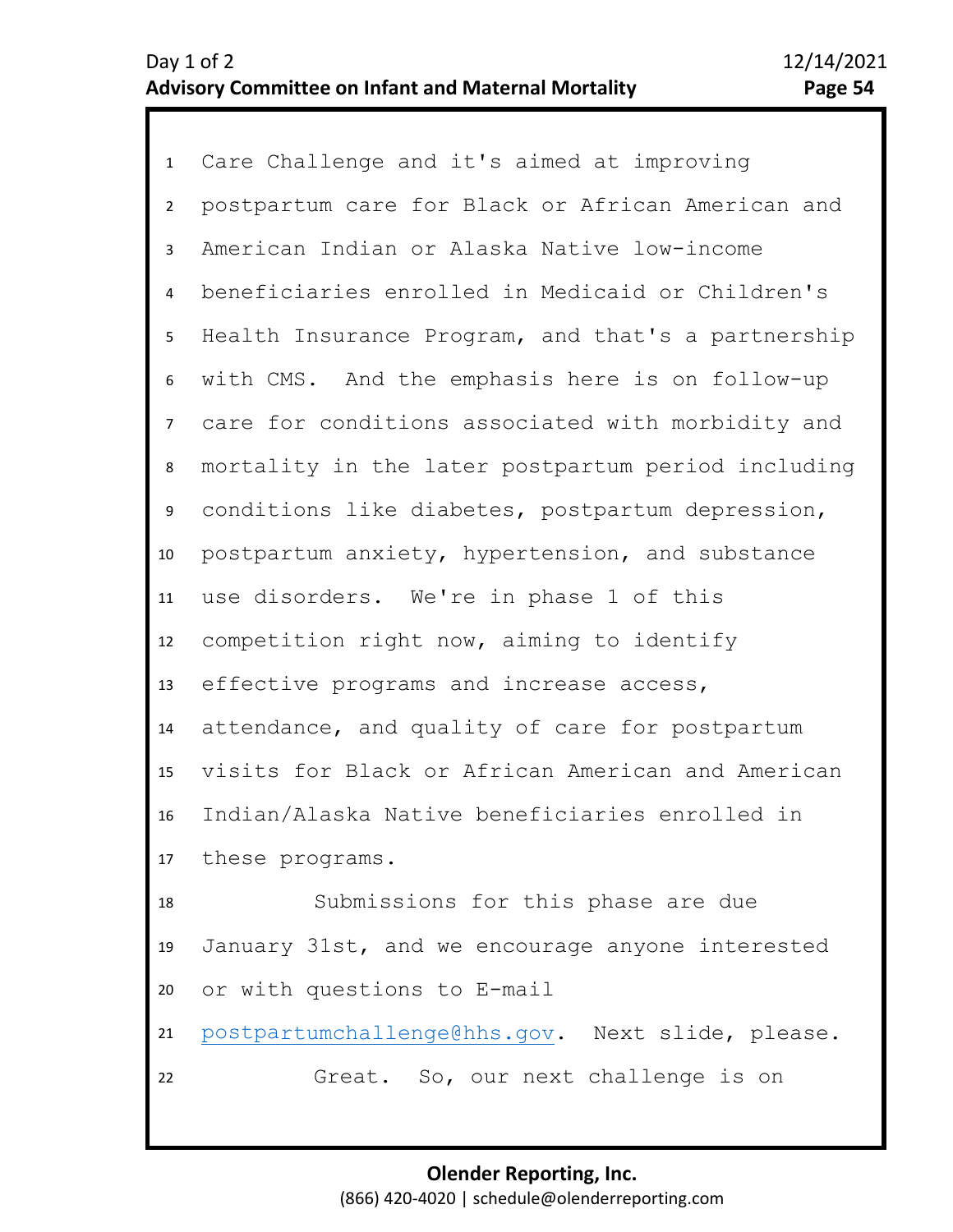1 Endocrine-Disrupting Chemicals and this national 2 3 4 5 competition is aiming to identify innovative programs that address the negative impact of EDCs, which can result in adverse health and reproductive outcomes.

9 10 11 12 6 8 7 We're also in phase 1 of this challenge. We're aiming to identify and fund programs that demonstrate effectiveness, sustainability, and the ability to replicate and/or expand interventions that address gaps in knowledge and provide actionable solutions to reduce EDC exposure for Black or African American women.

13 14 15 16 You can see for both of these challenges, we have a firm focus on health equity, which is something our assistant secretary is particularly concerned about now.

17 18 19 20 21 22 Submissions for this challenge are also due January 31st. We welcome you to E-mail EDCchallenge@hhs.gov with any questions and we really encourage everyone here to share with your networks. We'd like to award programs doing great work on these important subjects and I'll add some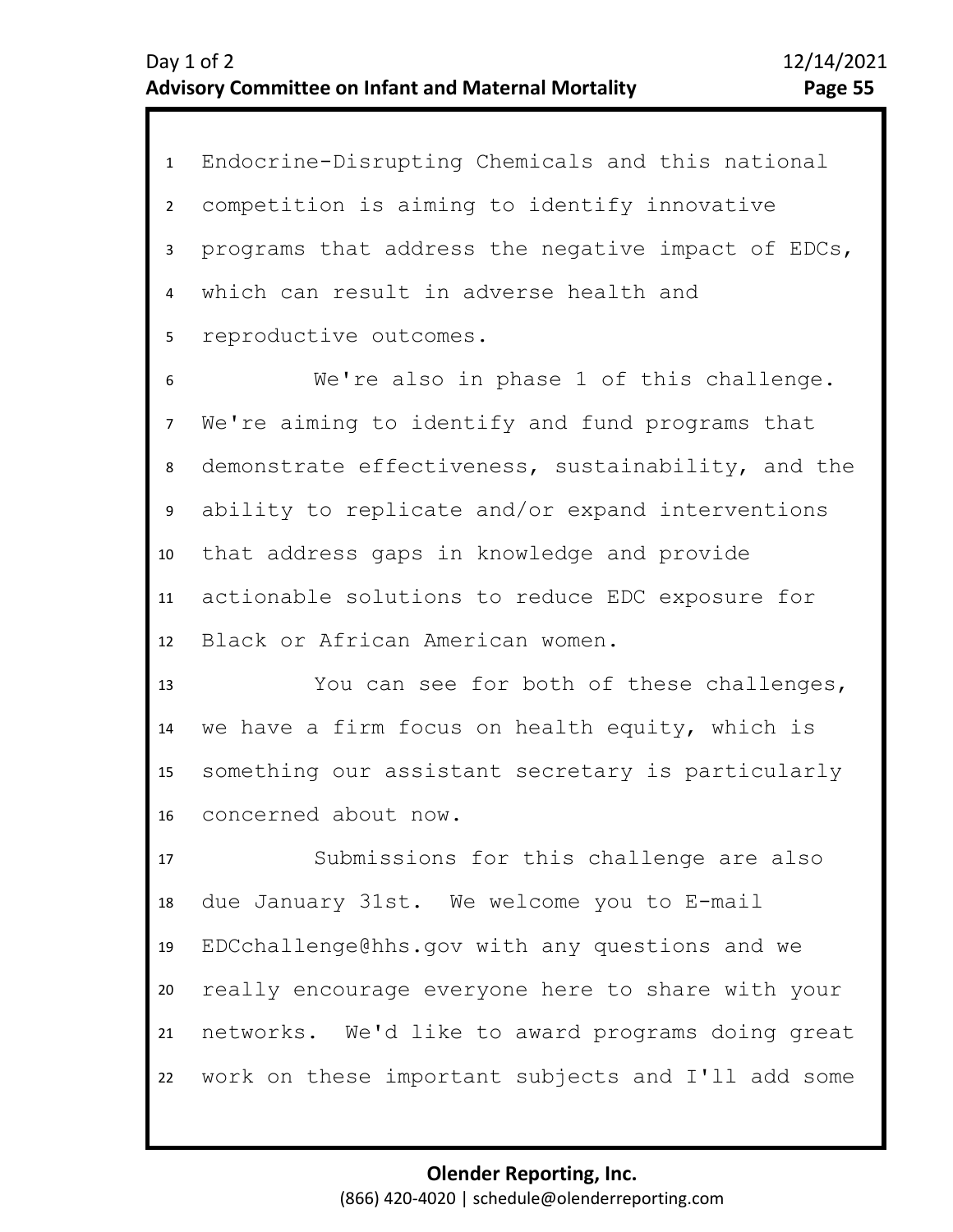1 links in the chat here. We have a couple of 2 3 4 5 6 webinars coming up today for the Postpartum Challenge and tomorrow for the EDC Challenge. So, please share with folks that you think would be interested in these challenges so we can get them on board. Great. So, next slide, please.

7 11 12 13 14 15 16 8 10 9 Great. So, this next initiative, I'm very excited about, it's a partnership with Premier and MoMMA's Voices, and we're focusing on improving maternal health data to advance health equity and creating a network of over two hundred hospitals to deploy evidence-based best practices and maternity care, and I'll describe both of these prongs, the health data side and the collaborative side, in equal measure. Next slide, please.

17 18 19 20 21 22 Okay. So, this is a multi-year partnership with Premier and MoMMA's Voices. So, we have the health improvement, healthcare improvement company on one side and coalition of patient advocates as our partners and with these partners we're beginning a maternal health --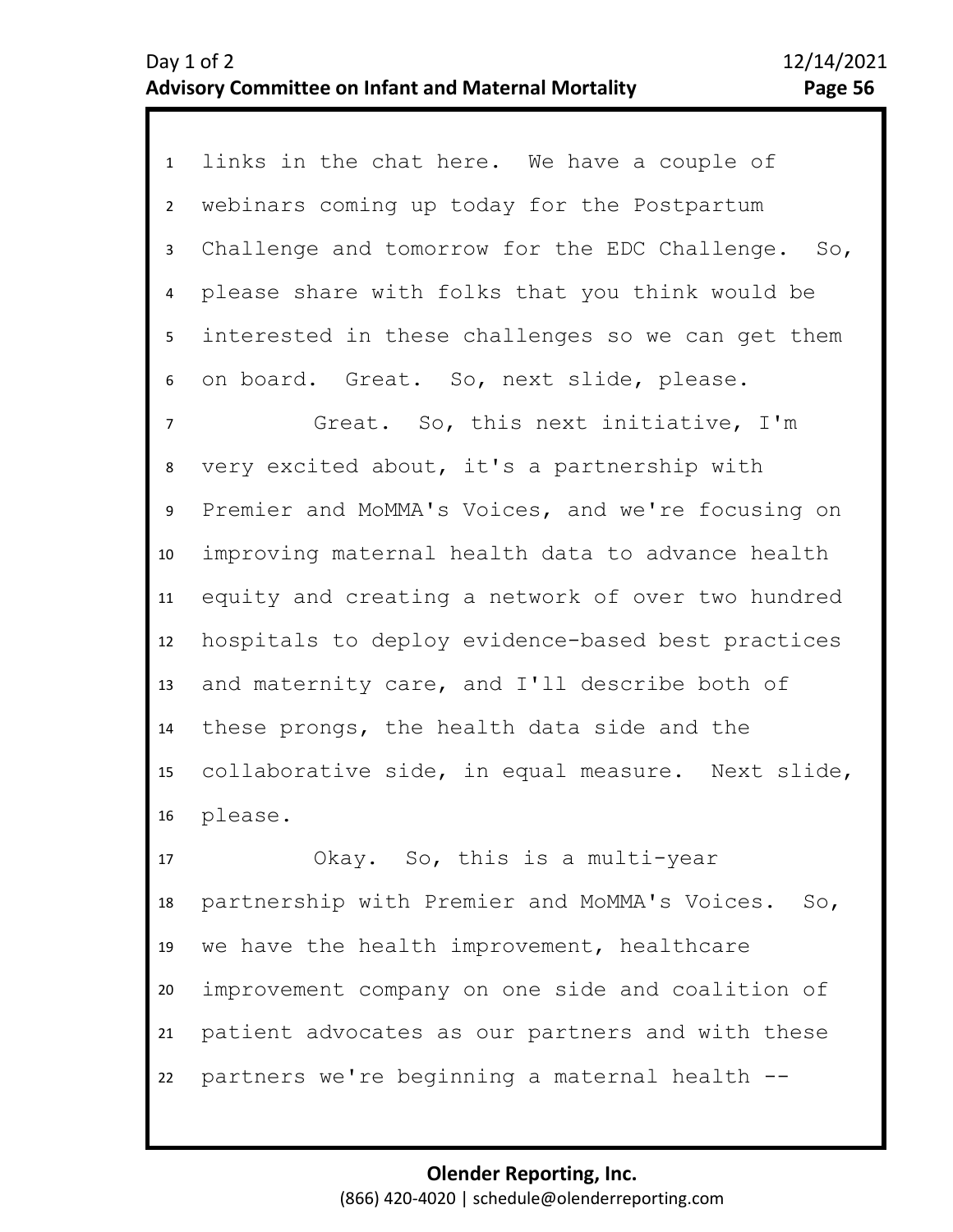1 Maternal and Infant Health Initiative to address 2 3 4 5 maternal mortality and severe maternal morbidity through better data and the idea that in order to improve maternal health, we need better data about women and babies.

6 7 11 12 13 14 15 9 10 8 So, for the data collection, analysis, and reporting prong, this first section here, we'll identify the key drivers of maternal and infant mortality and morbidity, analyzing up to date and ongoing data. We're very excited about the timeliness of this data, and it describes the relationship between maternal and infant mortality. It's nationally representative from a standardized inpatient data and hospital discharge data platform. We'll go to the next slide.

16 17 18 19 20 21 22 I'll describe what that data will look like. So, this data will be a national baseline of maternal and infant outcomes from 2008 to present. Like I said, it's ongoing data, so it will be updated regularly. It will explore and establish relationships between maternal and infant mortality, explore associations with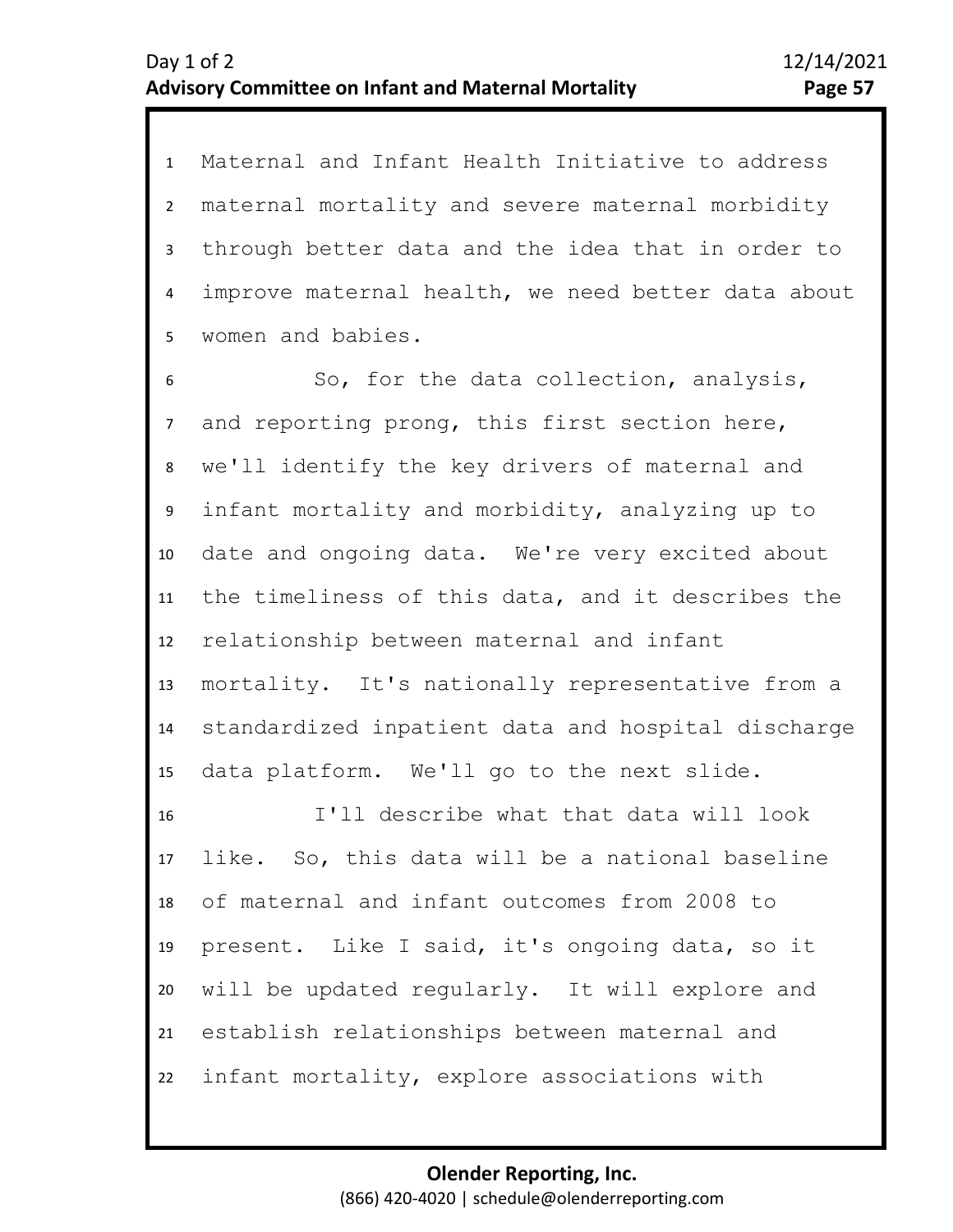1 important demographic variables, other conditions 2 3 4 5 9 10 11 12 13 14 6 8 7 like age, race, ethnicity, cesarean rate, comorbidities including obesity, hypertension, and diabetes, as well as other contributing conditions. We'll also look at cost analysis for maternal and infant mortality and morbidity, the cost analysis for maternal and infant mortality and morbidity, the impact by payor, hospital designation, and geographic region, and we'll create maps of severe maternal morbidity and mortality in the US to include racial, ethnic, geographic, and other disparities. As you can see, it's not a small amount of variables. Next slide.

15 16 17 18 19 20 21 22 We're also looking at COVID-19 impacts and how that impacts the outcomes for maternal - the material delivery population and we already have some results that we're seeing from the COVID-19 pandemic period, which by this definition is March to December 2020. So, looking at the odds of in-hospital delivery-related mortality and severe maternal morbidity, we can see some pretty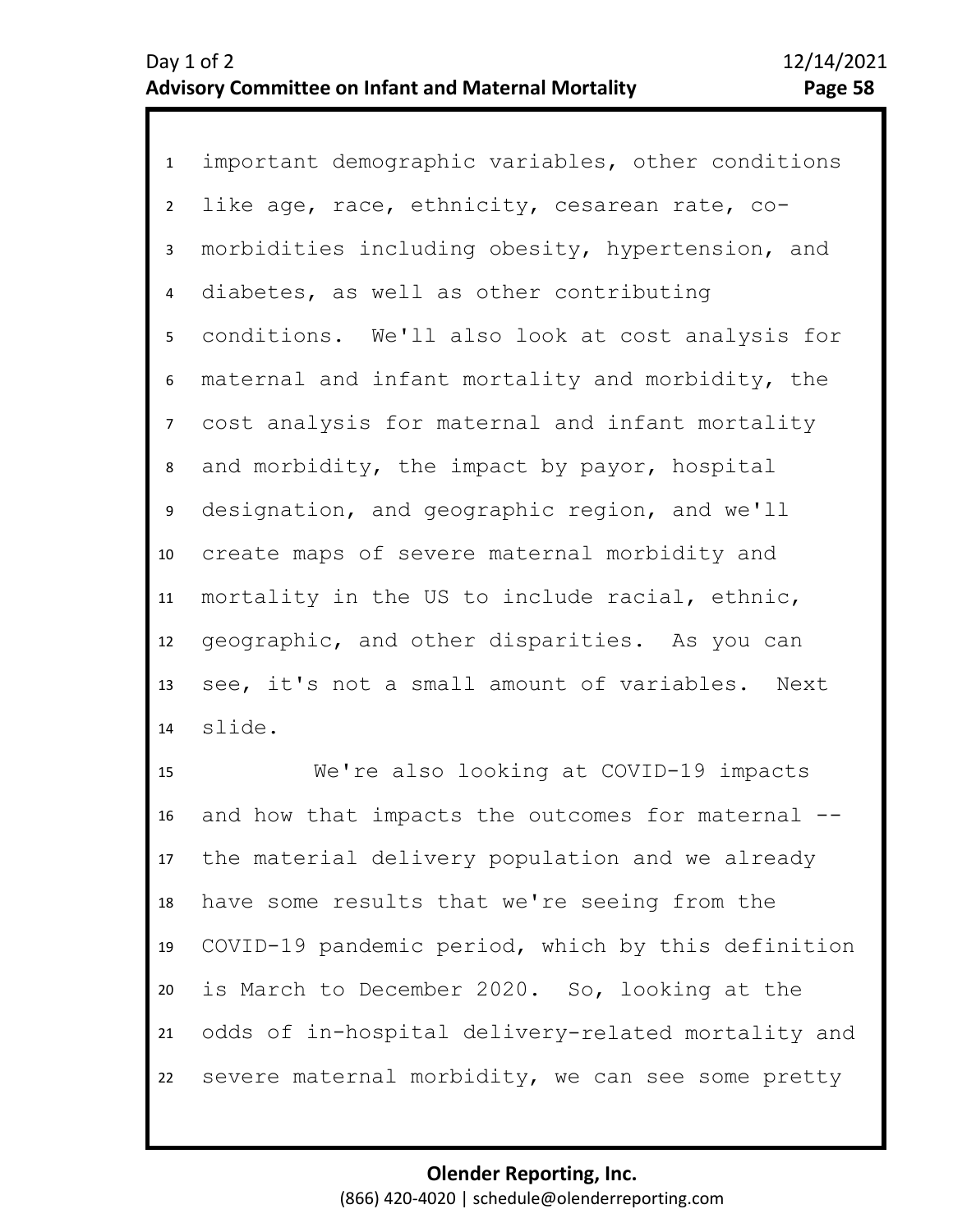| 1              | definite trends. So, for the overall odds of in-   |
|----------------|----------------------------------------------------|
| $\overline{2}$ | hospital delivery- related deaths during this      |
| 3              | period March to December 2020, the in-hospital     |
| $\overline{4}$ | delivery-related deaths odds were not              |
| 5              | statistically significantly higher compared to     |
| 6              | previous years unless the patient had a COVID-19   |
| $\overline{7}$ | diagnosis. Then, the odds of in-hospital           |
| 8              | delivery-related death with the COVID-19 diagnosis |
| 9              | were nearly six times higher than those without a  |
| 10             | diagnosis of COVID.                                |
| 11             | We see the same kind of trend for the              |
|                |                                                    |
| 12             | overall odds of severe maternal morbidity during   |
| 13             | this period. Overall, SMM was 14 percent lower     |
| 14             | than previous years, which is great news.          |
| 15             | However, for patients with a COVID-19 diagnosis    |
| 16             | was more than three times greater than those       |
|                | 17 without a COVID-19 diagnosis. So, you can see   |
| 18             | that COVID is affecting the pregnant population.   |
| 19             | Overall, there has been an 11 percent              |
| 20             | annual decrease in odds of in-hospital death       |
| 21             | compared to the previous year overall, and         |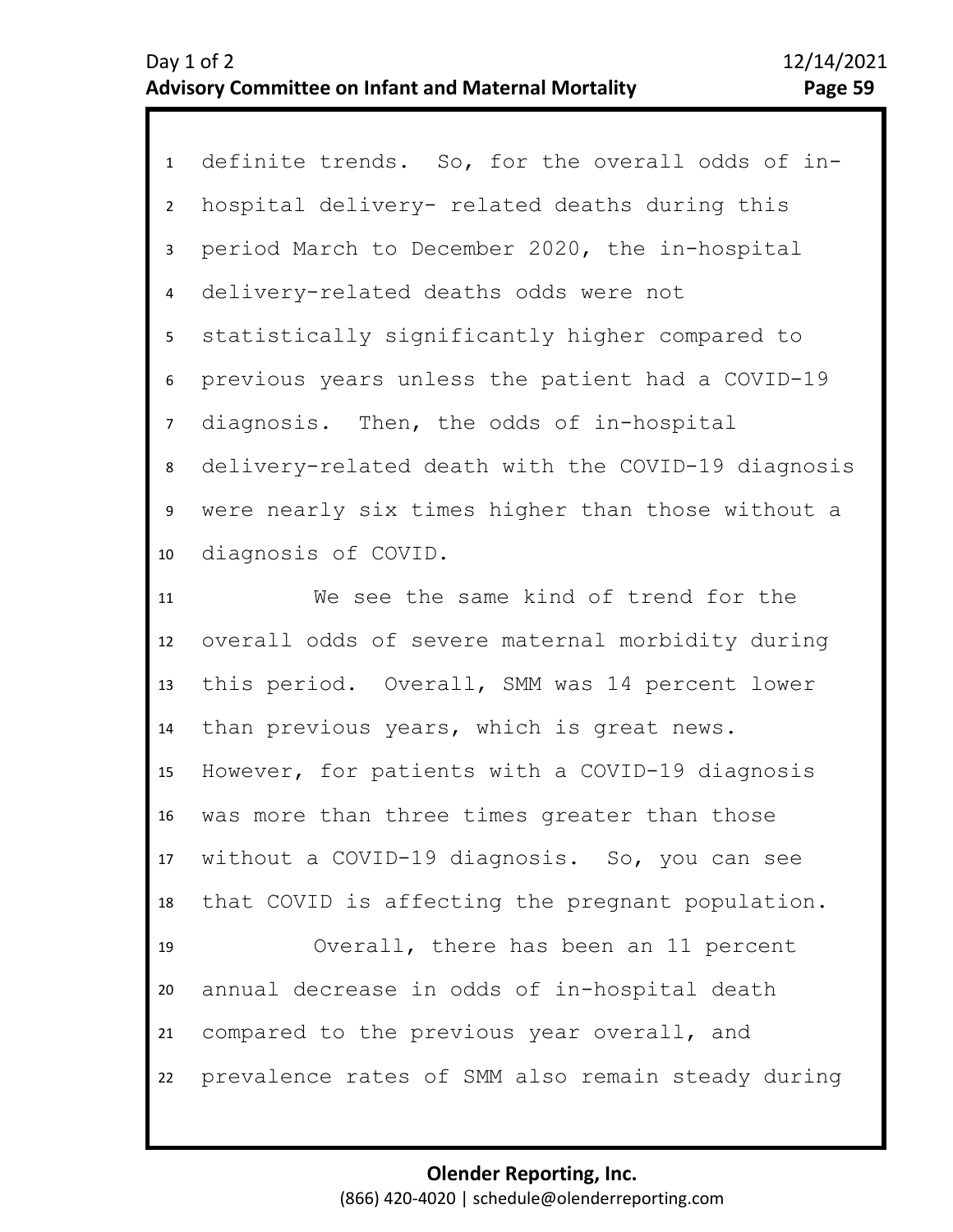## Day 1 of 2 12/14/2021 **Advisory Committee on Infant and Maternal Mortality Page 60**

| $\mathbf{1}$   | the period study. Next slide, please.              |
|----------------|----------------------------------------------------|
| $\overline{2}$ | Okay. So, I'm excited to talk about our            |
| 3              | Perinatal Collaborative, which is the second prong |
| 4              | of this two-pronged approach. So, we have the      |
| 5              | data side and then this collaborative side where   |
| 6              | we work directly with hospitals to implement ad    |
| $\overline{7}$ | analyze evidence-based interventions. And so, we   |
| 8              | -- I'll talk a little bit about the goals in this  |
| 9              | slide and then in the next slide, I'll talk about  |
| 10             | how we're implementing those goals.                |
| 11             | So, our goals are recruitment of at least          |
| 12             | two hundred diverse birthing hospitals to join the |
| 13             | Perinatal Collaborative, clearly defining areas of |
| 14             | focus with overarching disparities considerations  |
| 15             | and individualized hospital performance            |
| 16             | improvement support to help drive the change,      |
| 17             | analysis of the direct impact of evidence-based    |
| 18             | interventions on maternal and infant outcomes,     |
| 19             | measurements of the associations between maternal  |
| 20             | health and infant outcomes, and evaluation and     |
| 21             | analysis of the culture of safety in hospitals on  |
|                |                                                    |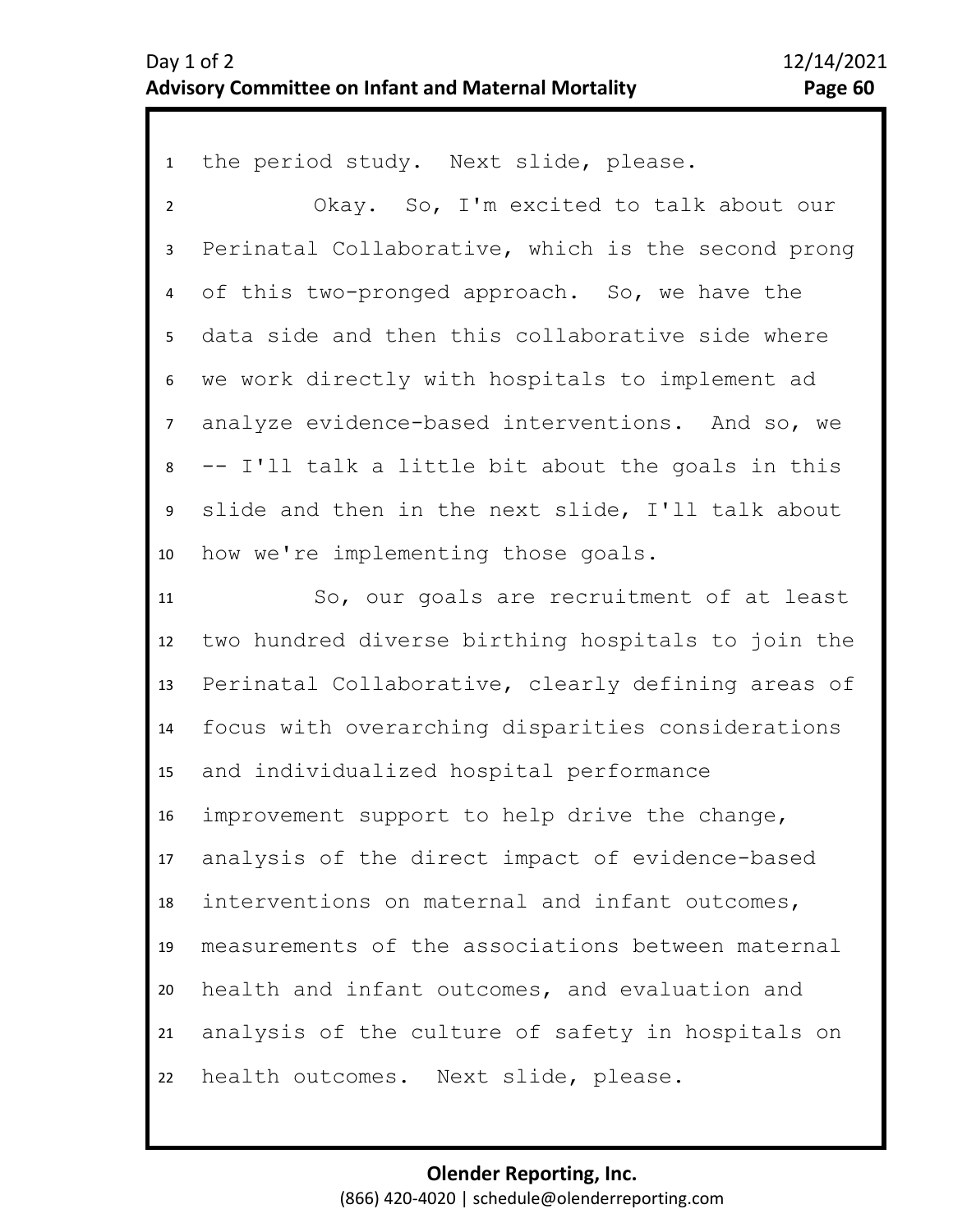1 Great. So, on this slide, I'll talk 2 3 4 5 6 10 11 12 13 14 7 9 8 about how we're achieving those goals, and this is a collaborative of hospitals and hospital systems. Like I said, it's a multi-year initiative. So, we're working with these hospitals and health systems to create a culture and infrastructure to ensure the health of women and newborns and measuring outcomes, process, and implementation. So, these strategies are aligning and augmenting national and state strategies. So, we're working with the strategies that are already in place and aiming at three main measurable deliverables, which are also tools provided to hospitals.

15 16 17 18 19 20 21 22 So, these three main tools/deliverables are the Perinatal Collaborative Outcome Dashboard, Measurable High Reliability Site Assessment that is both virtual site assessments and onsite assessments, as well as an Individualized Improvement Roadmap, and so we have quite a range of tools that these hospitals have access to and hospitals themselves are very intrigued and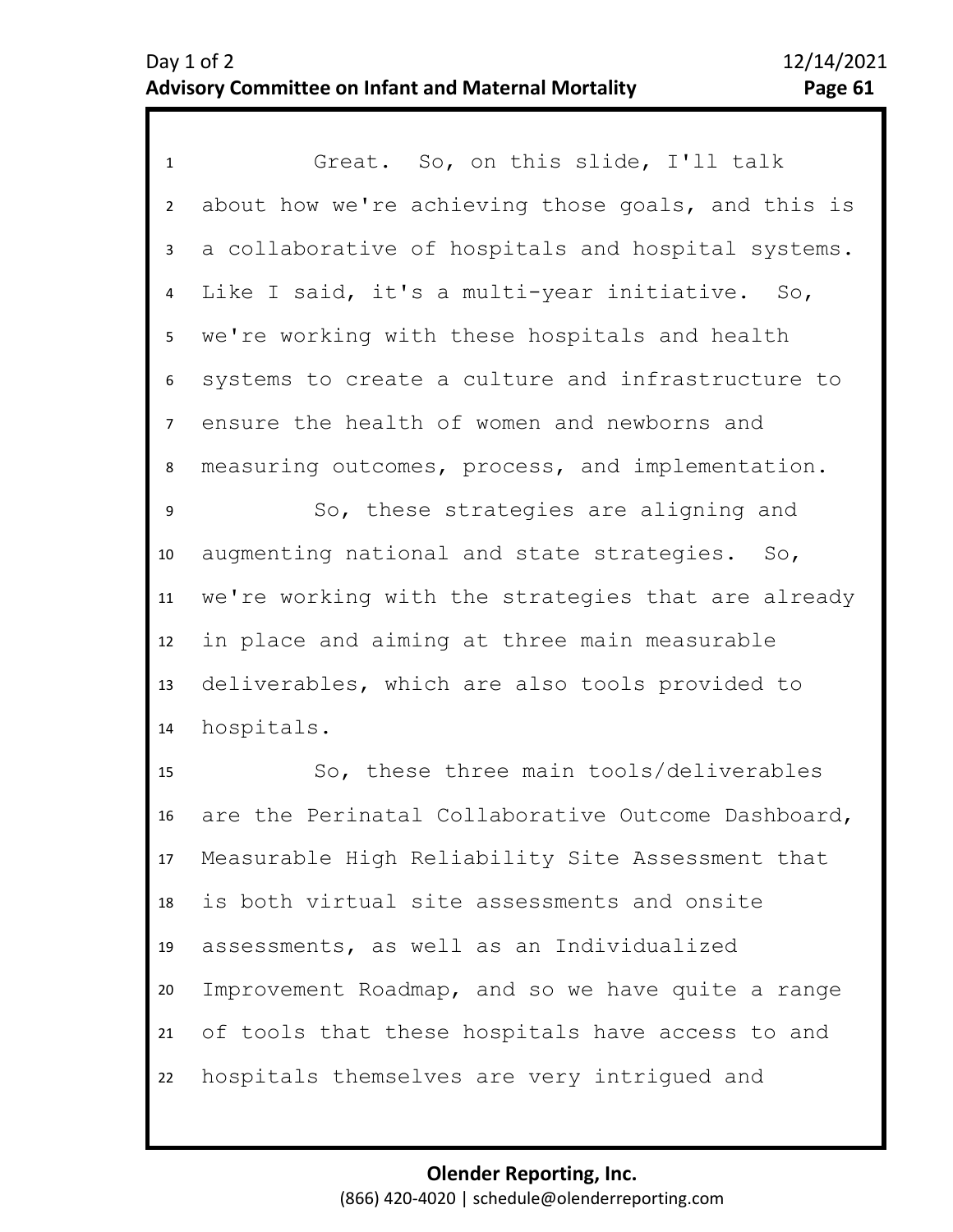1 excited to get these tools.

2 3 4 5 6 7 8 And we have to also mention our key partnerships with MoMMA's Voices and the National Birth Equity Collaborative. These are very important because they ensure patient's voices are heard, make sure the initiative is patient centered, and that care is equitable for all. Next slide, please.

10 11 12 13 14 15 16 17 18 19 9 This is a great map that shows the locations of our hospitals, you know, broadly speaking, and see in the little circles in the states of the number of hospitals in that state. And we have two hundred and twenty diverse US hospitals in each of the fifty states and the District of Columbia now. And in those hospitals, we have over half a million births per year. So, you can see we're not working with a small amount of data. We've got a nationwide collaborative here. Next slide, please.

20 21 22 Okay. So, here I'll talk just briefly about our twenty-three maternal infant areas of focus and these outcomes are linking mothers and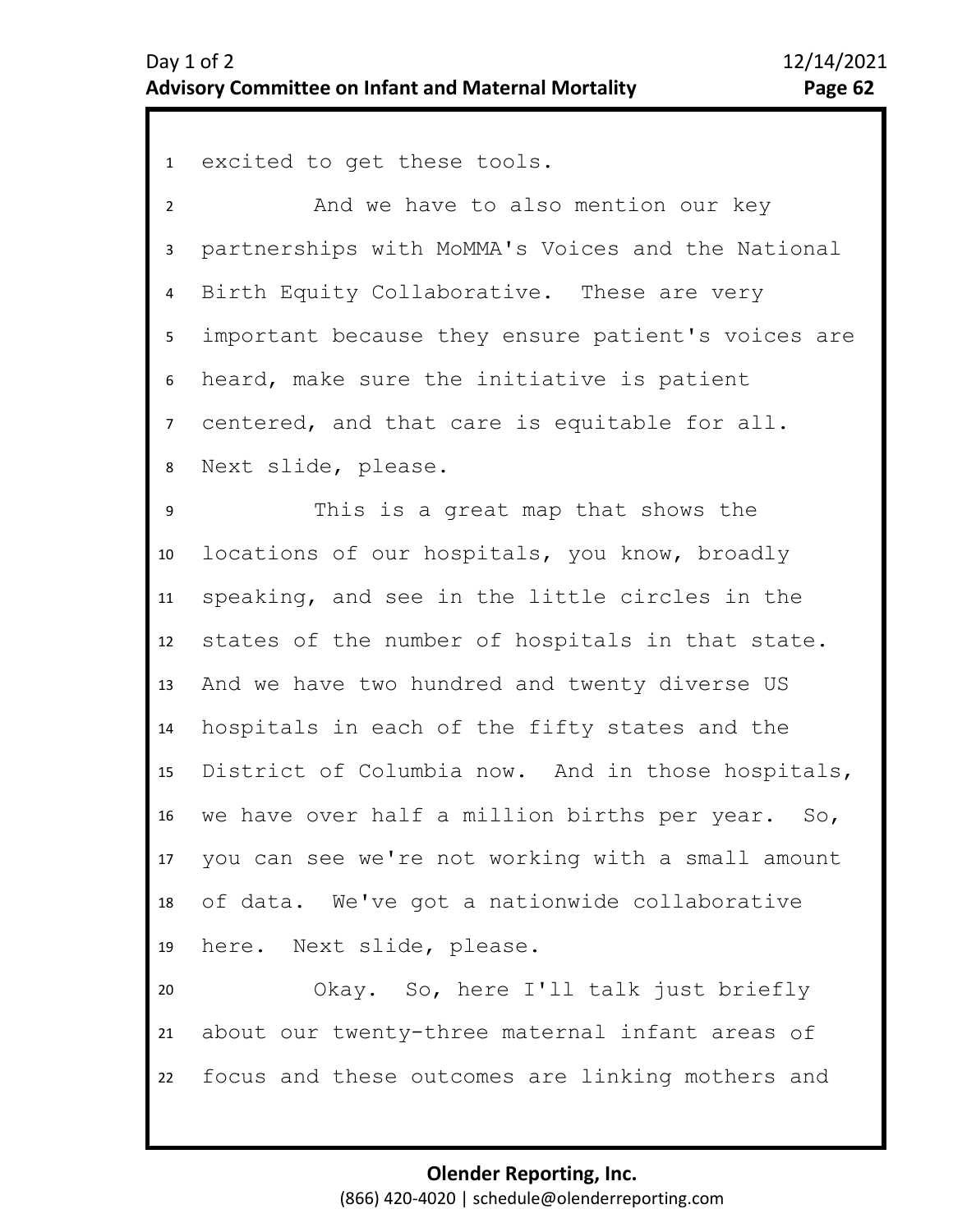1 babies in outcome data. So, we can see the impact 2 3 4 8 9 10 11 12 13 14 15 5 7 6 of the health of the mother on the infant, and this is kind of groundbreaking because we haven't previously -- no one has previously analyzed this kind of data at the national level. So, we're excited to keep sharing this with you as we find new information. But just to give an example what this will look like, the first item on the list is hypertensive disorders of pregnancy. So, we see not just the effect on the woman, but the infant as well. For example, if the woman has preeclampsia, we would see the effect of that on the infant. So, we can look at, you know, for example, the effect on prematurity, on diabetes, et cetera, et cetera.

16 17 18 19 20 And so, there are over one-hundred and fifty outcome measures that we captured to understand the clinical and non-clinical factors that impact overall maternal health and infant health outcomes. Next slide, please.

21 22 Okay. Just to sum up again, we have this two-pronged approach focusing on the data and one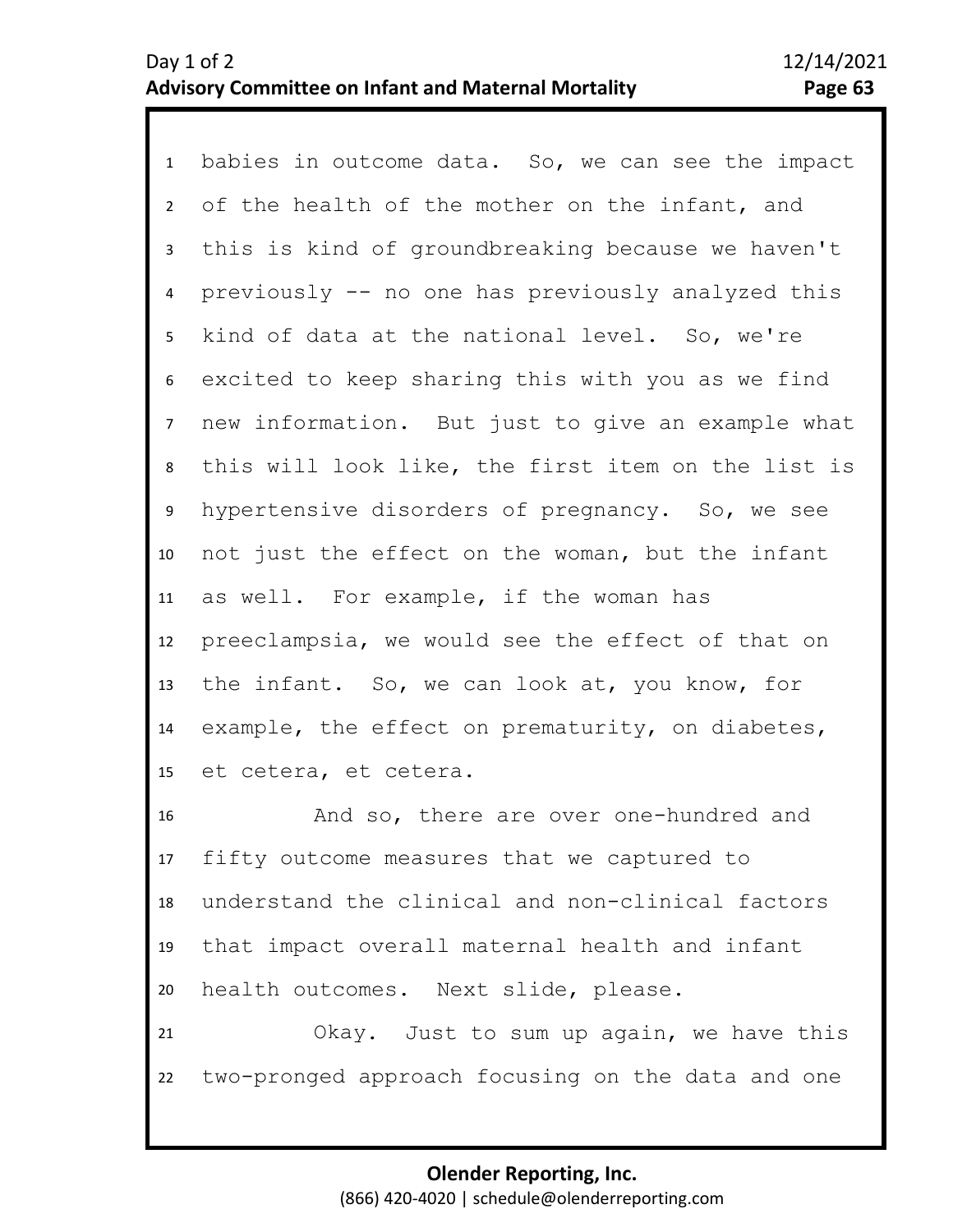1 side, looking at data-driven insights, identifying 2 3 4 5 10 11 12 6 8 9 7 the drivers of maternal morbidity and mortality, and the other side, we have the Perinatal Improvement Collaborative, implementing solutions and evidence-based care practices to make America the safest place to have a baby, which is our excellent tagline here in the White House and we're excited to be a part of this overall initiative. So, thank you everyone. I look forward to questions and thanks. EDWARD EHLINGER: Good. Thank you very much, appreciate it. Just one little aside, I

13 14 15 16 17 18 19 would -- since I'm sort of involved in making sure that we stay on time, I would like that the leads from the three work groups to kind of keep track of some of the potential recommendations, because I don't want to miss any. So, if you could help me do that for future reference, because a lot of things will come up in these conversations.

20 21 22 And before I open it up, I just have  $-$ have one question. How does your collaborative align with HRSA's Alliance for Innovation and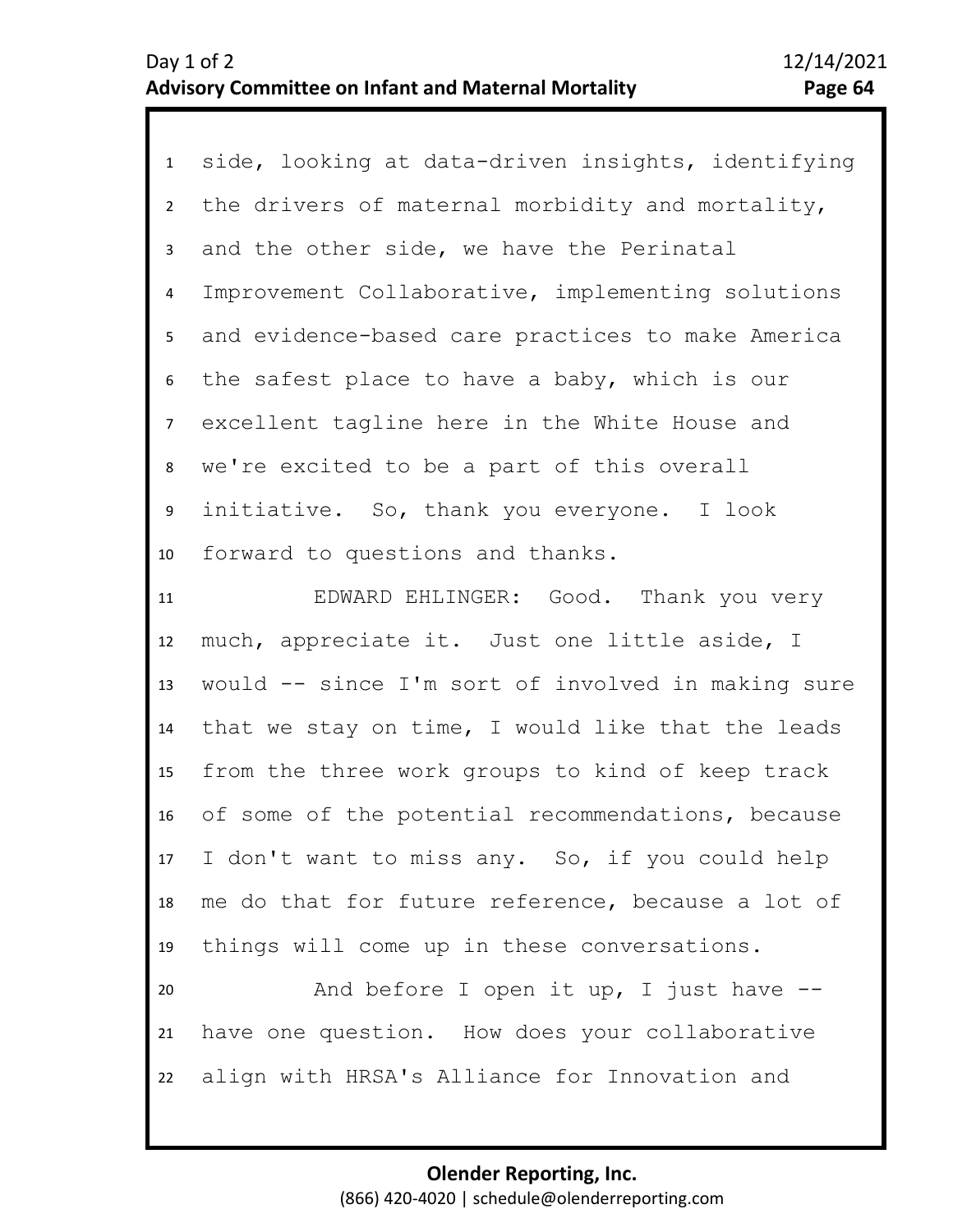1 Maternal health, their AIM Program with both are 2 3 4 5 9 10 11 12 13 14 15 16 17 18 19 20 21 6 8 7 hospital-based. How does -- how do you align with that? MARGARET SNYDER: So, we're working with HRSA and just making sure that we stay in lockstep with what we're trying to do, and what they're trying to do. The hospital improvement programs, they're -- it's really based on what the hospital wants to do. So, you know, Premier helps us focus on -- helps the hospital focus on what the hospital is looking to do. So, we really -- we really let them drive that aspect of it. And then at the federal level, you know, we coordinate with HRSA as well. EDWARD EHLINGER: All right, great. Steve Calvin. STEVEN CALVIN: Yeah. I just had a quick question. So, out of your -- the two hundred hospitals, it is, I mean it's helpful to have - they're probably all very large hospitals - that's how you get to the 500,000 births -- but I

22 would suggest it's still really important to look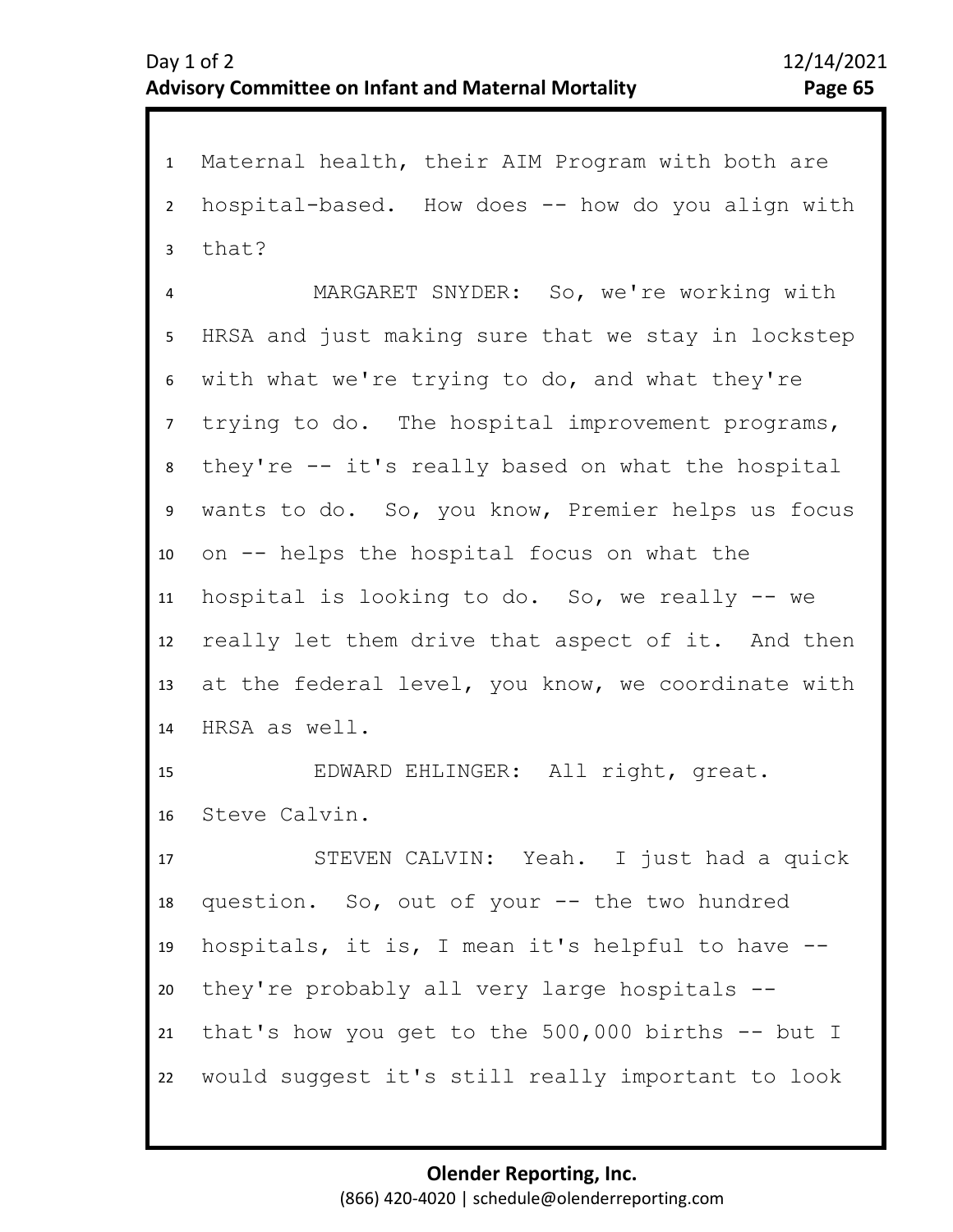|                  | 1 at the critical access hospitals and the others, |
|------------------|----------------------------------------------------|
| $2^{\circ}$      | how they how they fit into that network, because,  |
| 3                | you know, you just don't you don't want to ignore, |
| 4                | you know, even birth centers too. It's just a      |
| 5                | very small percentage. But, anyway, the feeders    |
| 6                | into those systems, I think, you just need to pay  |
| 7 <sup>7</sup>   | attention to those too.                            |
| 8                | MARGARET SNYDER: Absolutely. And in the            |
| 9                | hospital recruitment, it was very important to us  |
| 10               | to focus on the diversity of the populations       |
| 11               | involved, so that was definitely a driving factor. |
| 12               | But thank you for that feedback.                   |
| 13               | EDWARD EHLINGER: Janelle.                          |
| 14               | JANELLE PALACIOS: Thank you. My                    |
| 15               | question was similar to Steve's question, just     |
| 16               | that making sure that the $-$ - this seems very    |
| 17 <sup>17</sup> | similar to the California Maternity Quality Care   |
| 18               | Collaborative, CMQCC's work that they've done for  |
| 19               | a number of years and knowing that they have       |
| 20               | included a number of different levels of           |
| 21               | hospitals. So, I'm assuming that the hospitals     |
| 22               | that were invited to be selected were like level   |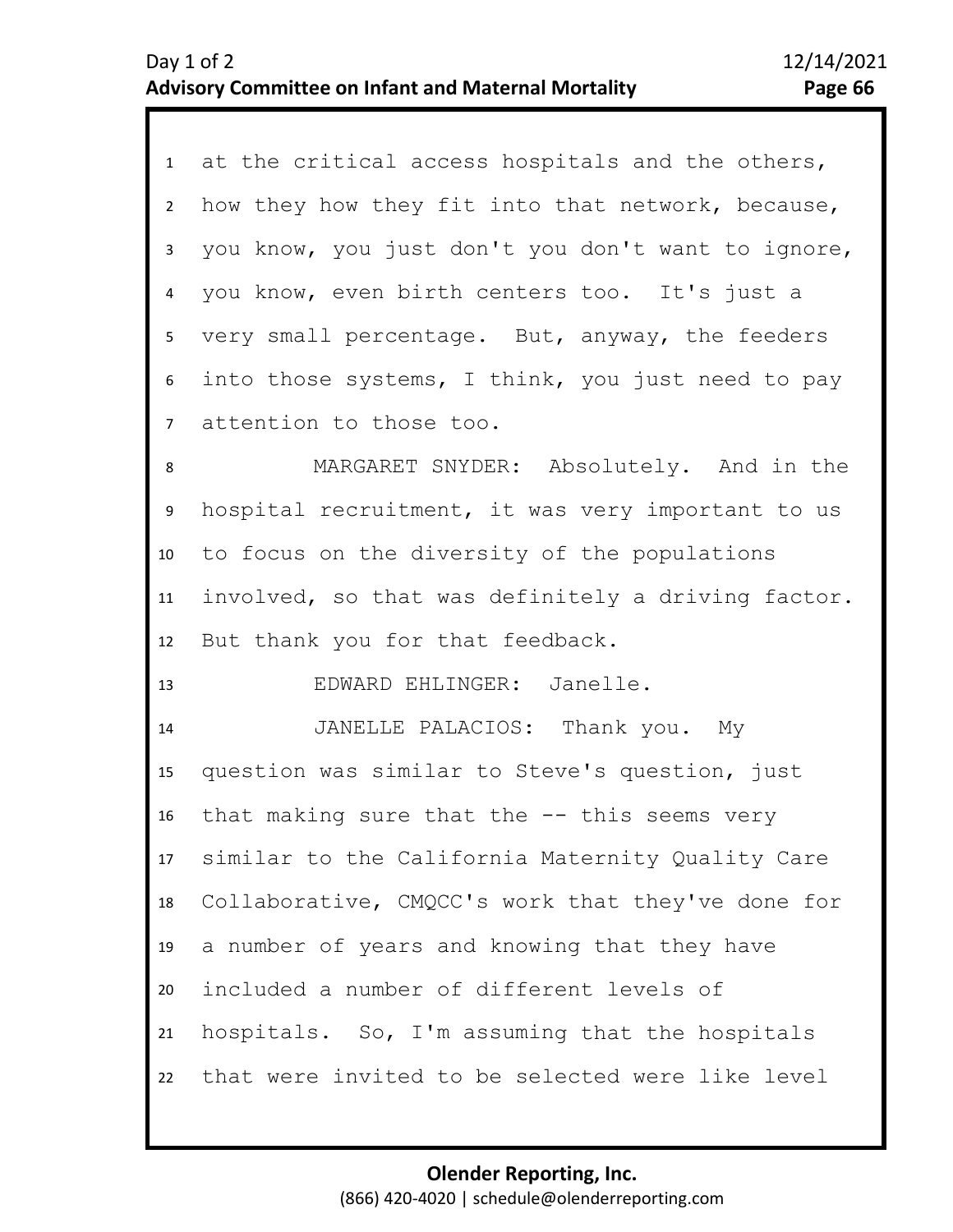## Day 1 of 2 12/14/2021 **Advisory Committee on Infant and Maternal Mortality Page 67**

| 1                       | 0, level 3, between the level 0 and a level three    |
|-------------------------|------------------------------------------------------|
| $2^{\circ}$             | hospital for this kind of care or were they          |
| $\mathbf{3}$            | limited largely to level 1s to level 3s?             |
| $\overline{\mathbf{4}}$ | MARGARET SNYDER: So, I can't speak                   |
| 5 <sub>1</sub>          | specifically to California, although I'm happy to    |
| 6                       | take that question back to the team. But I know      |
| 7 <sup>7</sup>          | they've -- they would have considered it pretty      |
| 8                       | important to align with what the states are doing    |
| 9                       | so that we can coordinate with them, you know, in    |
| 10                      | in coordination, rather than against, yeah.          |
| 11                      | JANELLE PALACIOS: I quess my question                |
| 12                      | then would be that there's diversity in the size     |
| 13                      | of the hospital. Do you know if there's diversity    |
| 14                      | in the size of the hospital, I guess?                |
| 15                      | MARGARET SNYDER: There is. To what                   |
| 16                      | extent, I can't speak to that. But again, I'm        |
|                         | 17 happy to -- to follow up with you.                |
| 18                      | JANELLE PALACIOS: Just because, you                  |
| 19                      | know, we have very rural states like Montana and     |
| 20                      | there are five hospitals selected from that very     |
| 21                      | rural state and, you know, like the Dakotas, I       |
|                         | 22 think there were two and three hospitals from one |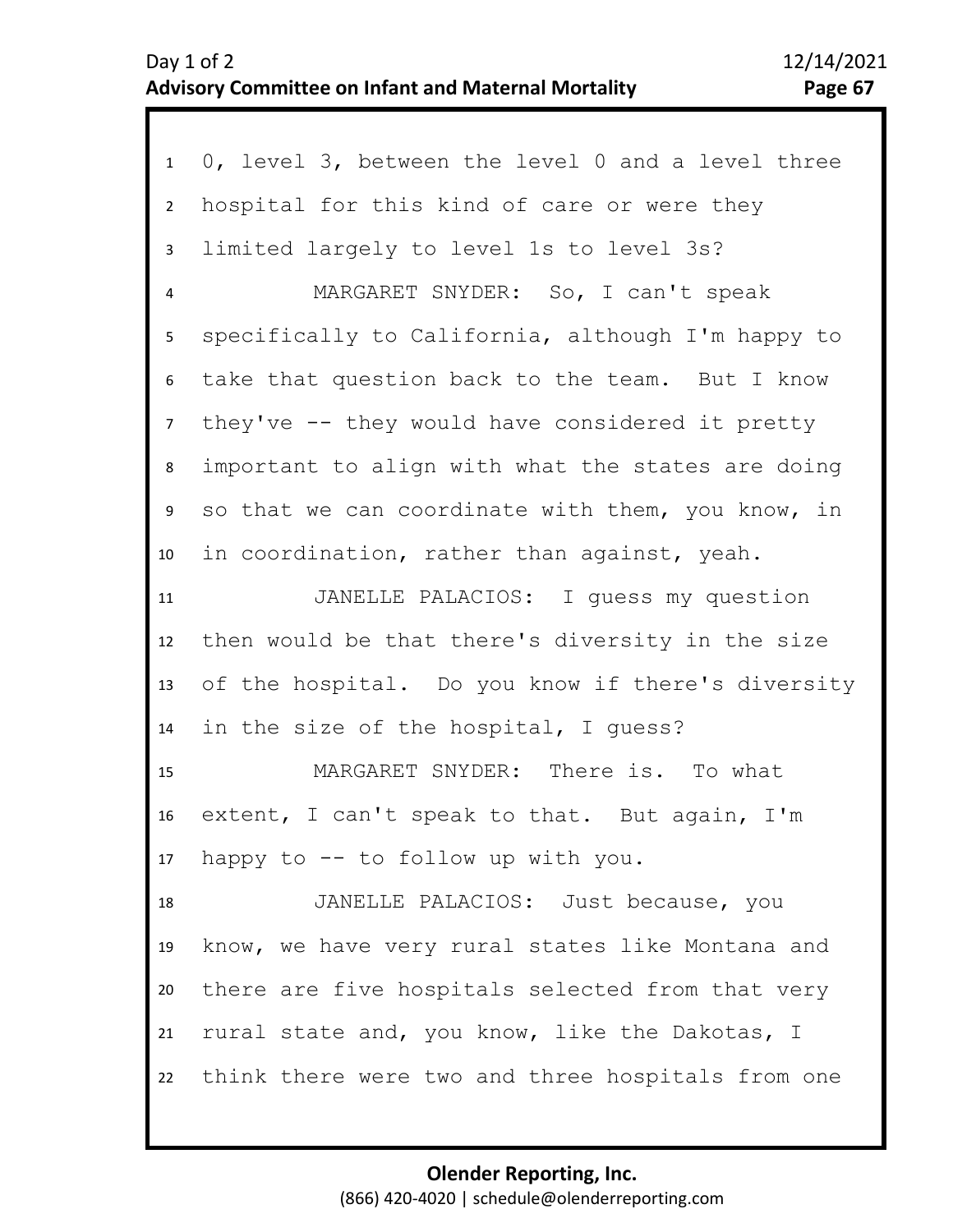1 of the Dakotas or so. So, knowing that those are 2 3 7 8 9 10 11 12 13 14 15 16 17 18 19 4 6 5 pretty rural states, and they don't have very many level 3 center hospitals that have NICUs. So, just the level of care people are seeking and knowing that Native women -- Native American women tend not to deliver at level 3 three hospitals, they tend to deliver at lower-level hospitals. So, I would expect that the diversity of population, if that's driving some of this work, then some of those smaller hospitals would probably be included as well. So, I'm excited to see what happens and what is the long-term, if you can in a sentence or two, what is the long-term plan for after -- after this this initiative - this collaborative? What are the plans to try to roll out and implement this nationwide? MARGARET SNYDER: Sure. So, this is already a national level initiative. Do you mean beyond the hospitals that are in the collaborative

21 JANELLE PALACIOS: Yes.

20

now?

22

MARGARET SNYDER: Sure. So, right now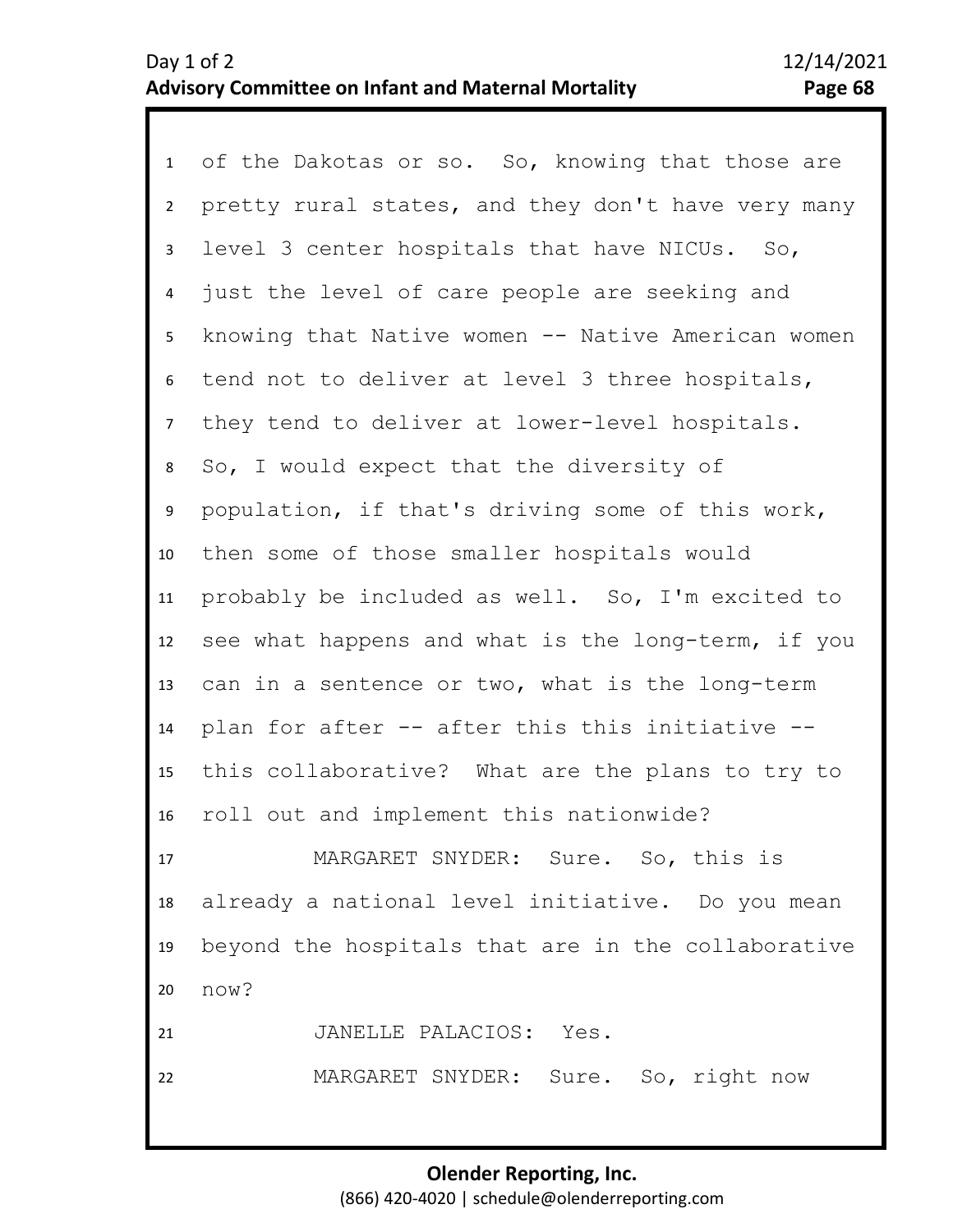| $\mathbf{1}$   | we're really focused on analyze -- collecting and |
|----------------|---------------------------------------------------|
| $2^{\circ}$    | analyzing the data that -- that we're getting now |
| 3              | and working on bringing the hospitals on board.   |
| 4              | That will be part of the planning process, you    |
| 5              | know, looking at how this -- this part goes and   |
| 6              | then plan for the next part. I'm sorry I can't    |
| $\overline{7}$ | speak to, you know, the much longer-term plan.    |
| 8              | But we're focused on the data analysis and the    |
| 9              | collaborative currently.                          |
| 10             | JANELLE PALACIOS: Thank you.                      |
| 11             | EDWARD EHLINGER: Thank you. Belinda.              |
| 12             | BELINDA PETTIFORD: And actually, my               |
| 13             | question was very similar to Janelle's. I'm       |
| 14             | trying to figure out the distribution of the      |
| 15             | hospitals. Are you looking at more urban and the  |
| 16             | different sizes? So, my other question then is,   |
| 17             | is there a list somewhere of all of the hospitals |
| 18             | on your website or somewhere where people can see |
| 19             | them, if they're not --                           |
| 20             | MARGARET SNYDER: Yeah.                            |
| 21             | BELINDA PETTIFORD: -- aware of what is            |
| 22             | happening in their home state?                    |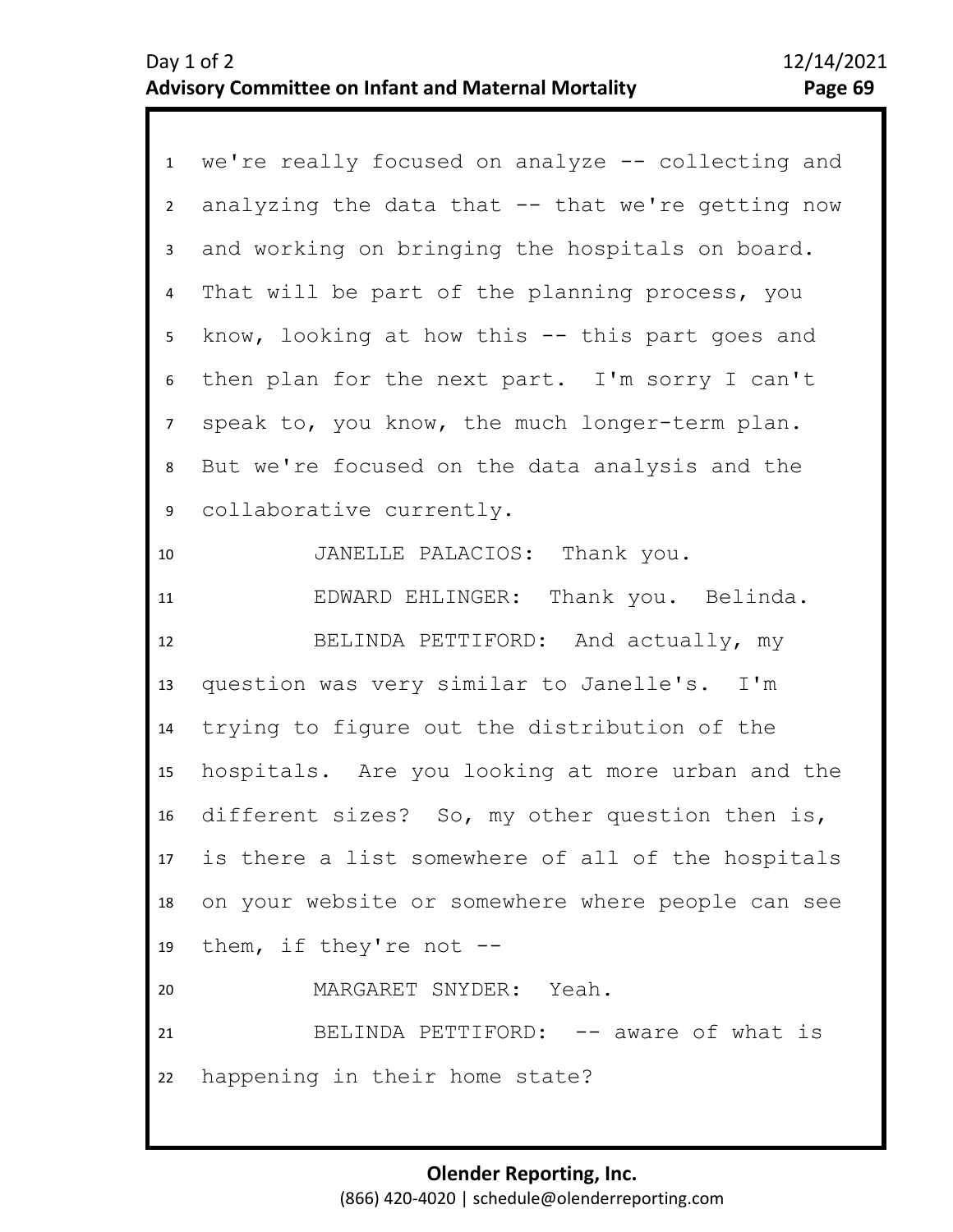| $\mathbf{1}$    | MARGARET SNYDER: Absolutely. There is a            |
|-----------------|----------------------------------------------------|
| $\overline{2}$  | press release that went out recently. Let's see    |
| $\mathbf{3}$    | if I can dig that up. But yeah, absolutely. I --   |
| $\overline{4}$  | I'm not sure if it's on our website right now.     |
| 5               | But yeah, that information is absolutely           |
| 6               | available, and we can share that.                  |
| $\overline{7}$  | EDWARD EHLINGER: If you have a link, you           |
| 8               | can put it in the chat.                            |
| 9               | BELINDA PETTIFORD: Thanks.                         |
| 10              | MARGARET SNYDER: Sure, yeah. I don't               |
| 11              | have it right now, but I will find that for you    |
| 12 <sup>2</sup> | all.                                               |
| 13              | EDWARD EHLINGER: Magda.                            |
| 14              | MAGDA PECK: Thanks so much, an exciting            |
| 15              | initiative. I think that this must have come from  |
| 16              | when you did all your listening sessions, when you |
| 17 <sup>7</sup> | went around the country. I think it's been a       |
| 18              | couple of years of building towards this. So,      |
| 19              | thank you for putting national data out there.     |
| 20              | I'm going to push again on the question of as you  |
| 21              | design this and move it forward, knowing that it   |
| 22              | is voluntary, knowing that you're getting the      |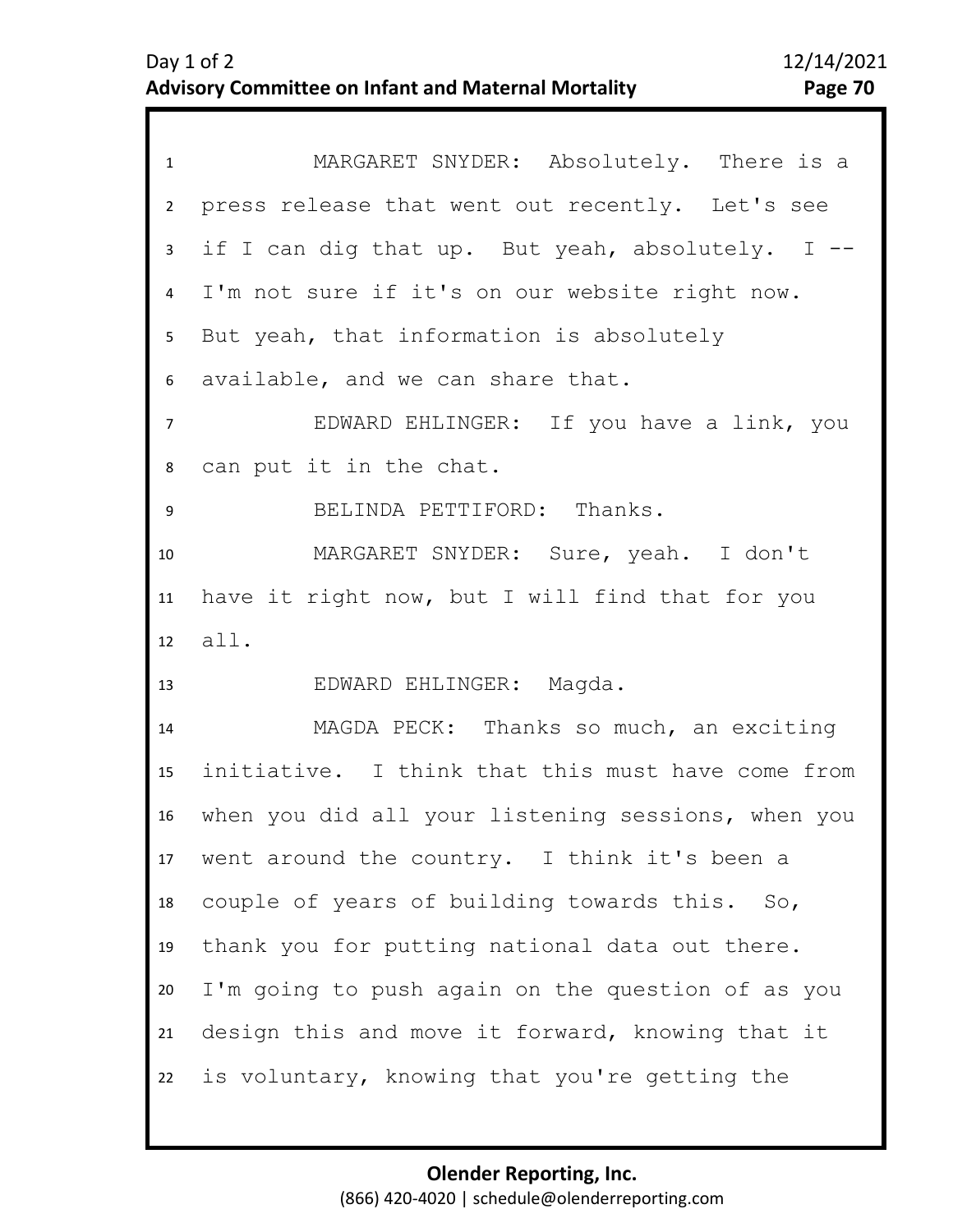1 hospitals to opt in, what is the likelihood of 2 3 4 9 10 11 12 13 14 15 16 17 18 19 20 21 5 8 6 7 linkages with other data that are national but speak globally of before and after a hospital experience, particularly the federally qualified health centers and other national databases within the purview of HHS. How does this data set that's emerging from two-hundred and twenty-some hospitals align with and link with other MCHrelated data one, and other sectors if a hospital is looking at a concern about environmental exposures or concern with eviction in housing, or a concern with mental health? I'm just trying to figure out linkages as you launch this. Are there receptor sites to connect it so that it tells a bigger picture, particularly as you collect data on social determinants of health and health equity, your number 18 and 19? Great to see, but what does that mean, and how does that link outside the hospital? MARGARET SNYDER: Absolutely. So, we've recently finished bringing the hospitals on board

22 for the collaborative and we're working to kind of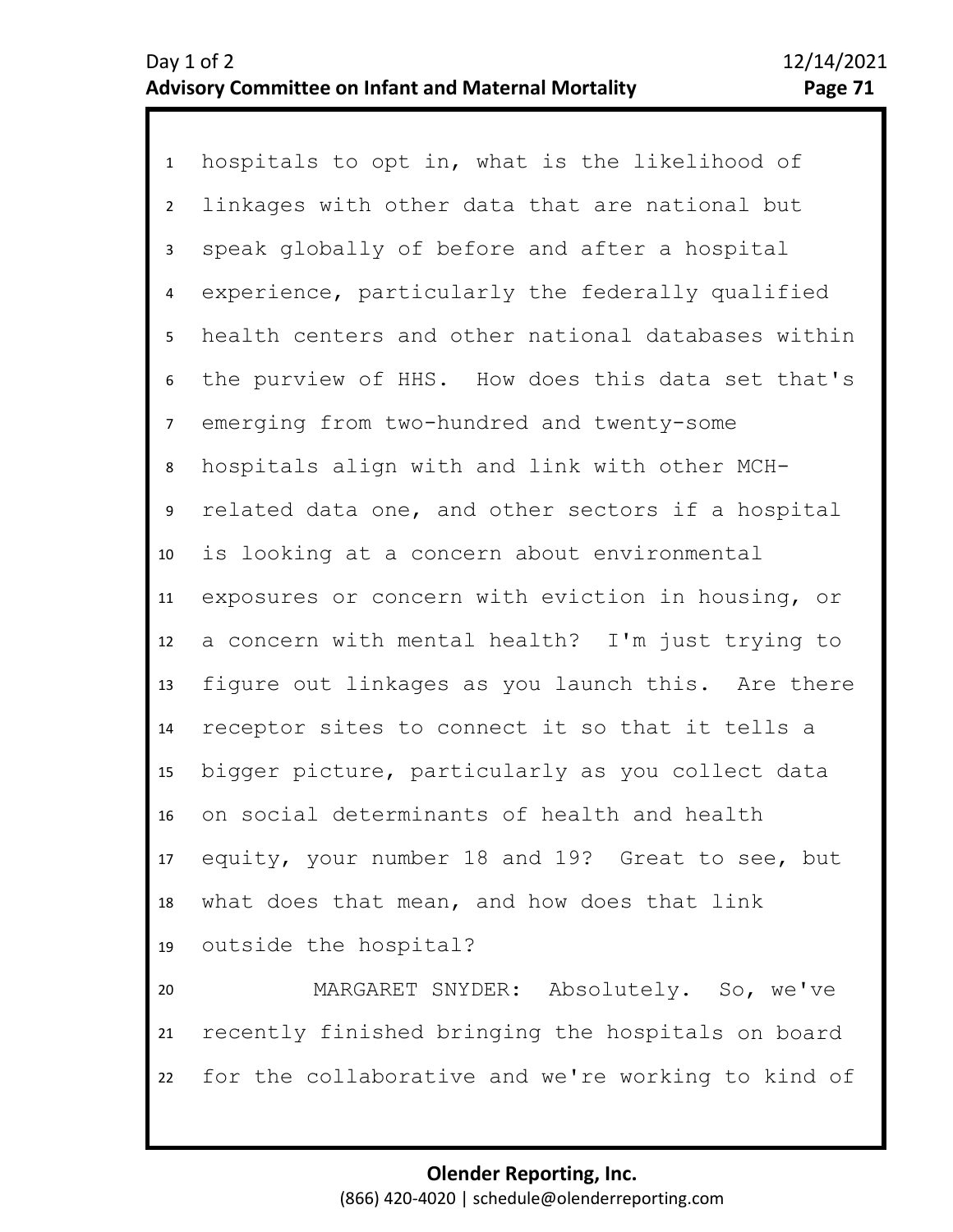1 get them more on board and understand what they're 2 3 4 5 10 11 12 6 8 9 7 looking for from the collaborative and that aspect of the project. I agree that would be a great benefit to be able to link and we are in conversation with other folks at HHS and other agencies, making sure that we're working in lockstep. But yeah, we -- those are conversations that are happening now. So, we look forward to sharing more about that later on. But thank you for the feedback, that is absolutely important. EDWARD EHLINGER: Belinda did you have another question?

13 14 15 16 17 18 19 20 21 22 BELINDA PETTIFORD: I did. I wanted to ask a question around of the role of MoMMA's VOICES with the program. So, are they doing some qualitative support for the effort to actually listen to the voices of mothers or in the process? I can see that it's a collaboration. But much of our questions have been focused on the hospital, but what is MoMMA's Voices role in it? MARGARET SNYDER: Sure. So, they've been involved since the very early stages of this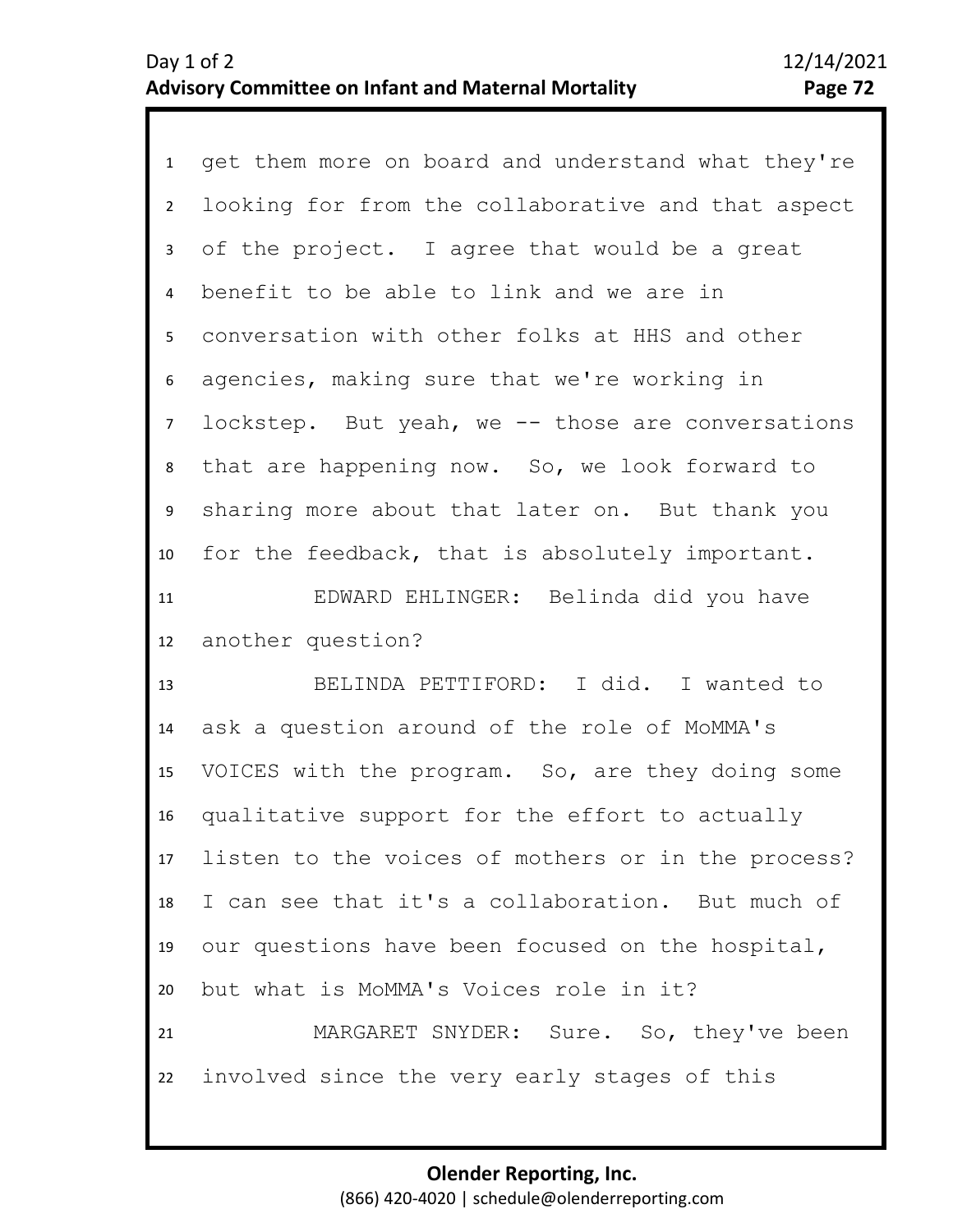1 project and we've -- we've touched base with them 2 3 4 5 6 7 11 12 13 14 15 16 17 18 19 8 10 9 a number of times to update them on how the project is going and get their feedback on what's been what's been done so far and just asking, you know, how can we make this project more  $-$  more patient centered and they've been great partners in this regard, you know, meeting with us, you know, making their time available to us to -- to ask for that feedback. They've given us a lot of great insights. BELINDA PETTIFORD: so then, are all of -- so, is there like a requirement of those hospitals to have like a consumer engagement or, you know, listen to individuals with lived experience as part of their work in this collaborative? I'm just trying to see what the total connection is. MARGARET SNYDER: Sure. So, we're still in part developing a lot of that aspect. But

20 21 22 changing the culture of a hospital, you know, as the hospital opts in is an important part of this project as well. I'm not sure not sure I can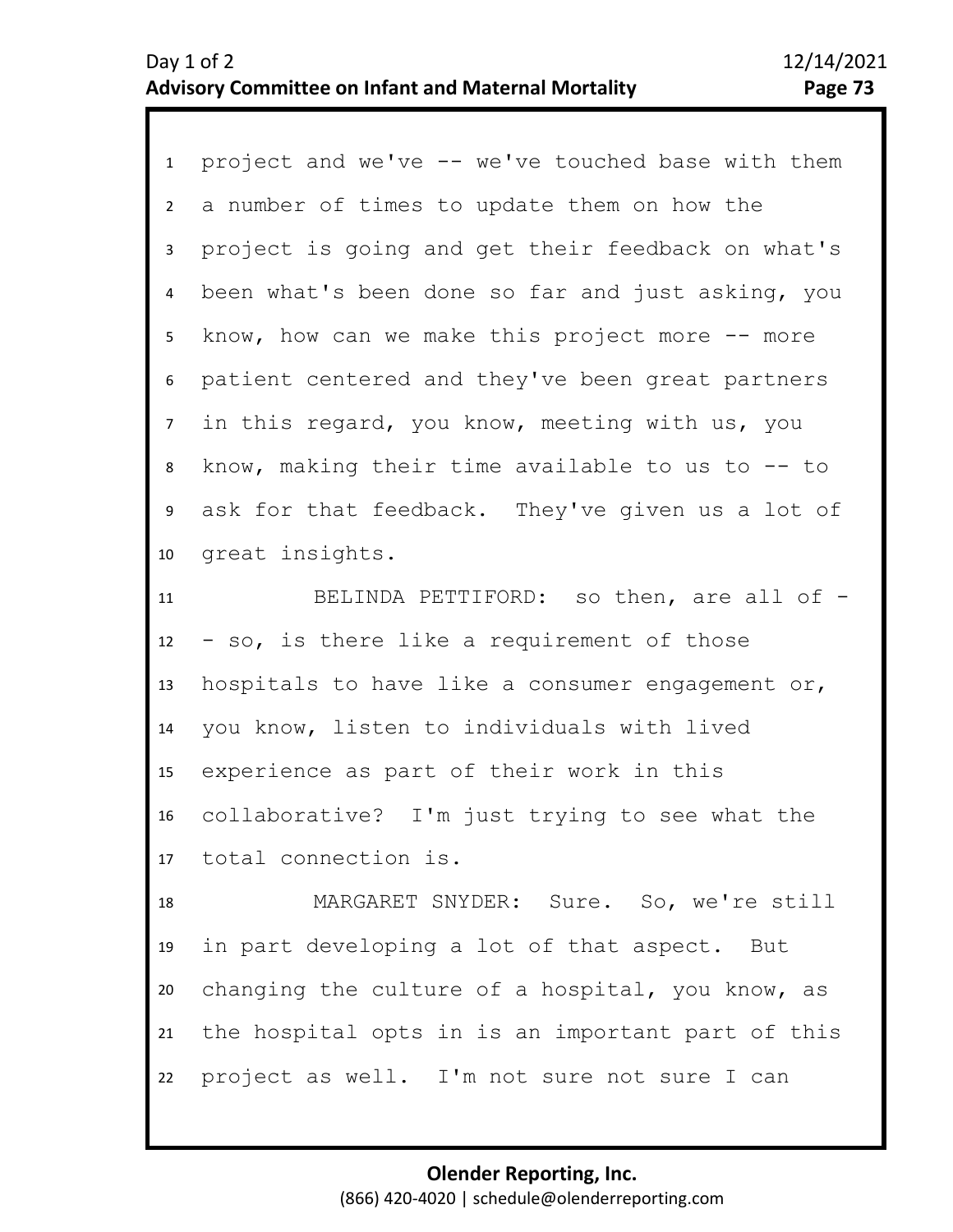1 speak to what each hospital will do because, 2 3 4 5 again, it is -- a lot of it is very hospital driven, but we have brought MoMMA's Voices in and, you know, the key -- key points in this process, if that helps.

7 8 9 10 11 12 13 14 15 16 17 6 EDWARD EHLINGER: I want to bring Kristen back in here. We've got about five more minutes that will allow us to broaden our conversation between the Office of Women's Health and CMS and I'm curious with the -- the White House Action on -- Maternal Health Day of Action, I was just curious on -- on how the recommendations from SACIM were included or not included in that -- in that effort, you know, and how the input that we've had on many of these issues was embedded into those conversations and putting that day together.

18 19 20 MARGARET SNYDER: Sure. Are you speaking to specific recommendations for this project or general recommendations?

21 22 EDWARD EHLINGER: Generally. Generally, with, you know, CMS and the Office of Women's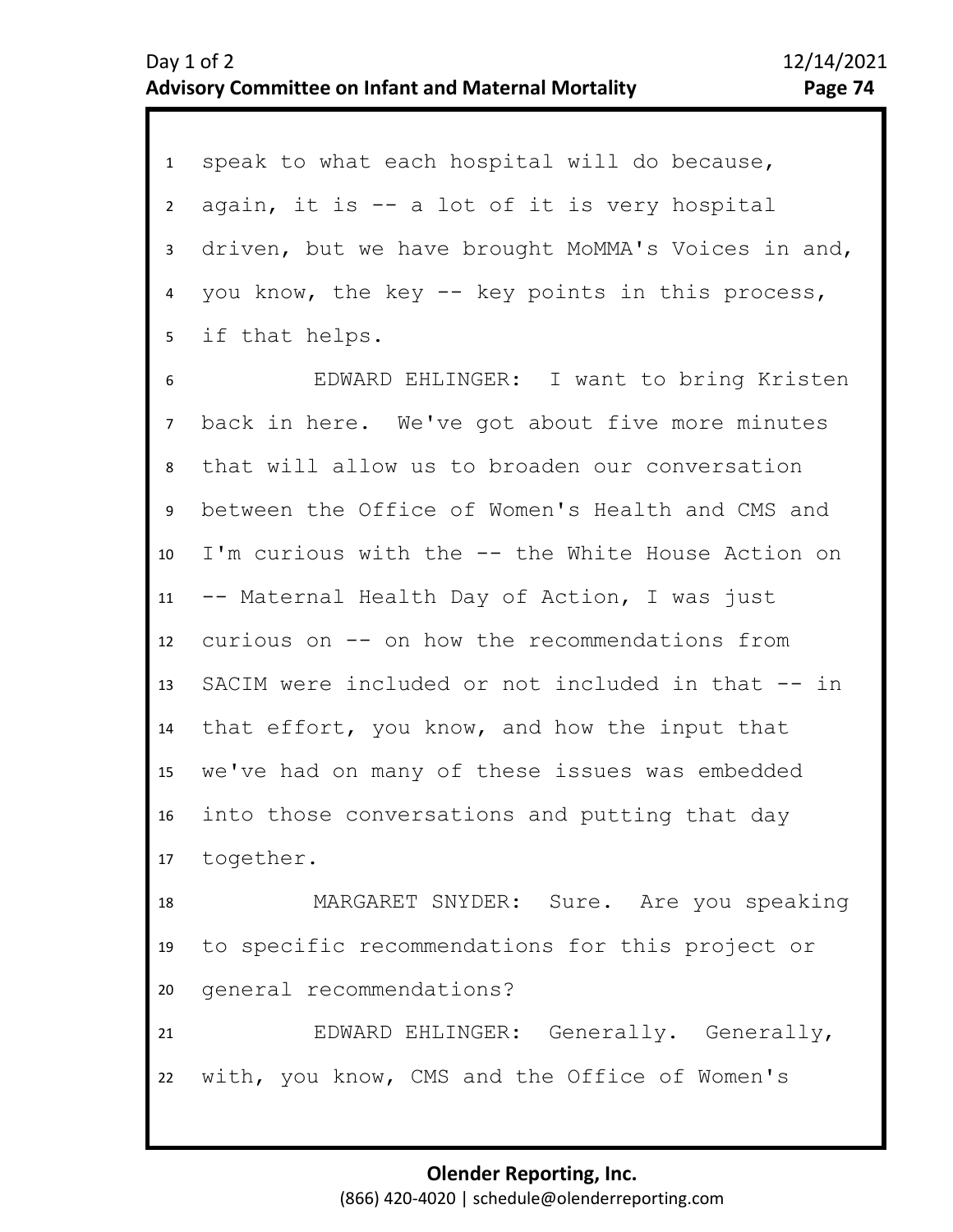1 Health.

2 3 4 5 7 6 MARGARET SNYDER: Sure. So, you know, we work closely with CMS, and we've had folks, myself included, you know, attending the SACIM meetings. So, you know, we're aware of the recommendations and, you know, have been taking them into account as we develop the program.

8 9 EDWARD EHLINGER: Good. Magda, you had a question?

10 11 12 13 14 15 16 17 18 19 20 21 22 MAGDA PECK: Yeah. Just for both of our speakers, so, fast forward five years and your - your investment in this new hospital-driven system -- voluntary system or your data expansion and investments in Medicaid and CMS are there. What do we -- what should we hope will be wild success? What does it look like? Not just the process of what you're doing, but could you just tell us what you really hope will change if what you're doing - - what you've reported to us is successful? And I -- I just want to be caught up in your enthusiasm about what is possible to change because of the extraordinary efforts you're doing, and we can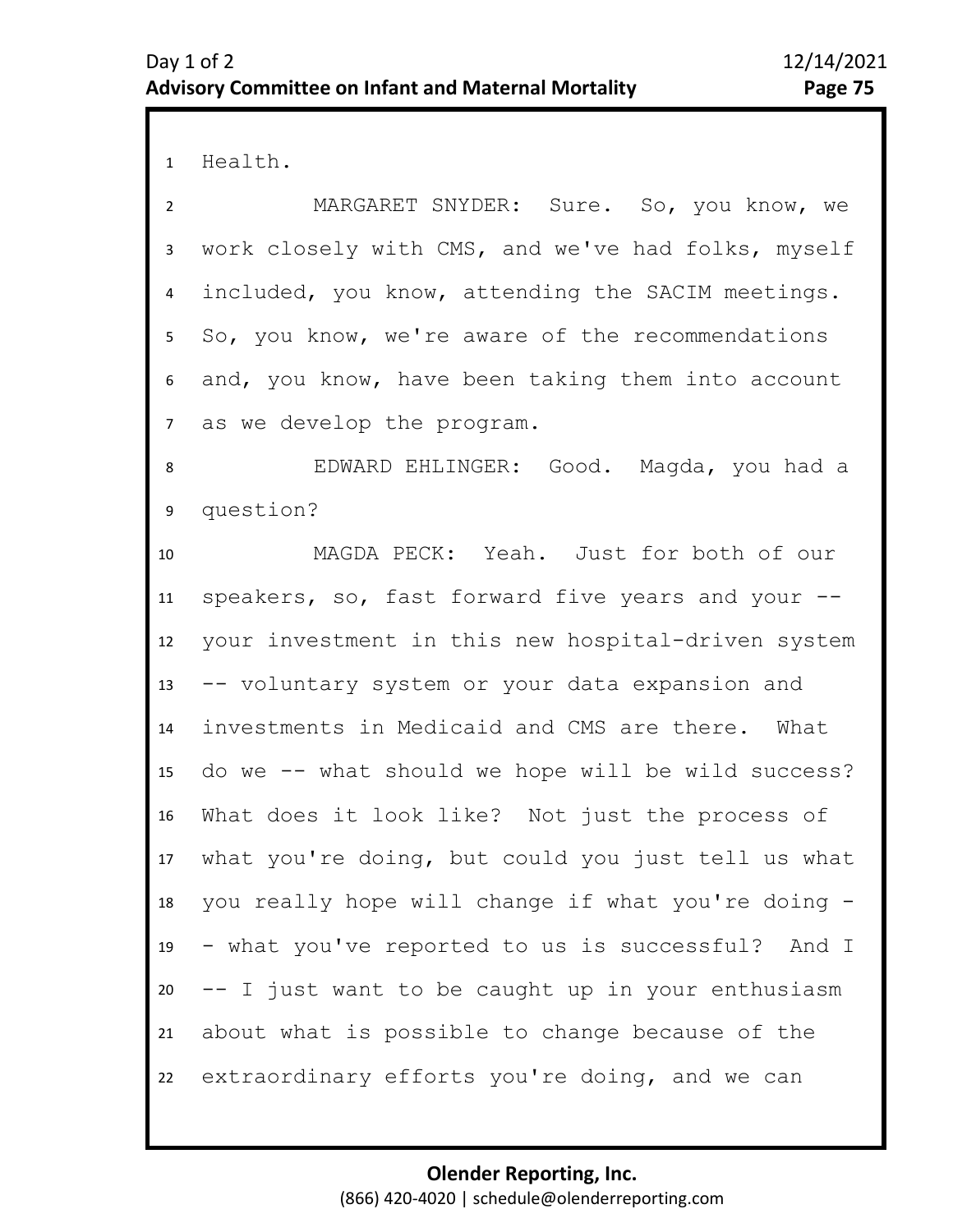| 1               | start with you, Maggie, and then we can go back to   |
|-----------------|------------------------------------------------------|
| $\overline{2}$  | Kristen. So, you got it, it worked. Now what?        |
| 3               | What is now possible?                                |
| $\overline{4}$  | MARGARET SNYDER: This is good. I love -              |
| 5               | - I love talking about long-term impact. So,         |
| 6               | again with the two-pronged approach, the great       |
| $7\overline{ }$ | success for the National Maternal Infant Analysis    |
| 8               | would be to identify the drivers of maternal         |
| 9               | mortality and morbidity. In that ideal scenario,     |
| 10              | we understand why women are dying and we know what   |
| 11              | we need to do to reduce maternal morbidity and       |
| 12              | mortality. And then in terms of implementing         |
| 13              | solutions for the second prong, we have done that,   |
| 14              | and it has resulted in, you know, America becoming   |
| 15              | the safest place to have a baby, to reduce the       |
| 16              | maternal morbidity and mortality rates, so that we   |
|                 | 17 are no longer the worst industrialized nation for |
| 18              | maternal morbidity and mortality rates, but that     |
| 19              | we have improved those rates and women are safer     |
| 20              | and healthier as they give birth.                    |
| 21              | MAGDA PECK: Okay. So, once -- if we're               |
| 22              | data to action, that's helpful. Thank you.           |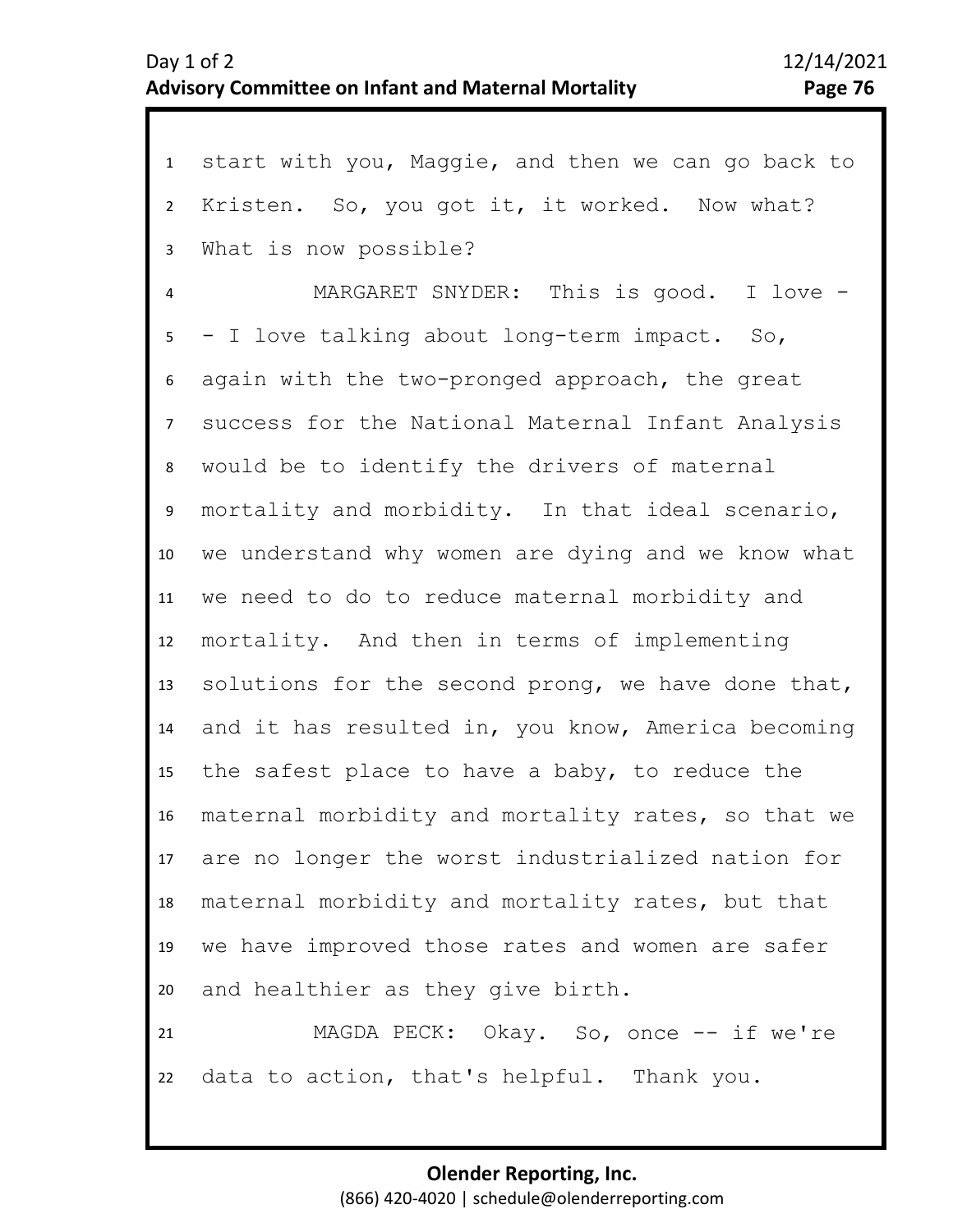| $\mathbf{1}$   | Kristen, do you want to respond? What does         |
|----------------|----------------------------------------------------|
| $\overline{2}$ | success look like for your reporting today?        |
| 3              | KRISTEN ZYCHERMAN: Success for us would            |
| 4              | be -- would be similar. It would be starting to    |
| 5              | move that needle on maternal morbidity and         |
| 6              | mortality and to see if as we work with states and |
| 7 <sup>7</sup> | as they develop their PDSA cycles and their small  |
| 8              | tests of change and figure out what works, if      |
| 9              | we're able to assist them and hopefully, within    |
| 10             | the next five years, be able to scale and spread   |
| 11             | that and identify those best practices and help    |
| 12             | disseminate that information to other states to    |
| 13             | not only reduce the rates of maternal morbidity    |
| 14             | and mortality overall, but definitely chip away at |
| 15             | those disparities as well because even if we lower |
| 16             | it for women, that would be, you know, all         |
| 17             | postpartum birthing people, that would be great.   |
| 18             | But if we still have those wide disparities, then  |
| 19             | we're still doing something wrong. So, it would    |
| 20             | also be kind of looking at it through that equity  |
| 21             | lens and trying to reduce disparities, along with  |
| 22             | moving the needle on hopefully getting more people |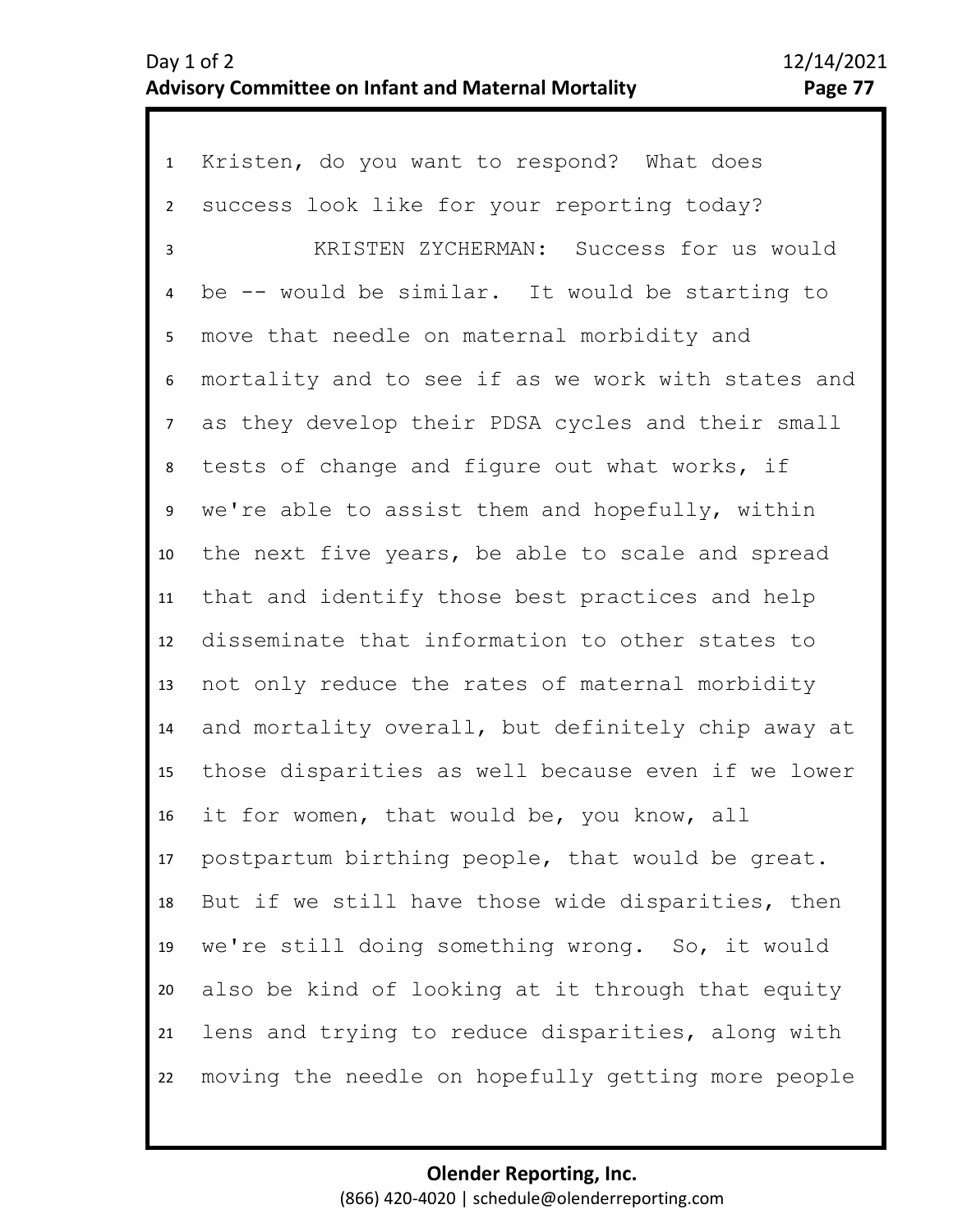1 into their postpartum care visits, connecting them 2 3 7 8 9 10 11 4 6 5 with well-woman care, connecting them with the specialist that they need, and making those infrastructure arrangements and working with states to develop this quality improvement infrastructure, so even when we're not doing monthly one-on-one TA with them, they're able to run those cycles themselves and make those changes and figure out how to improve those outcomes on their own. So, that would be what success looks like for us.

12 13 14 15 16 17 18 19 20 21 22 EDWARD EHLINGER: Great, great. Well, thank you to both. We need me to move on. So, Kristen and Maggie, thank you very much for your presentations and for your responses to the questions and I'm sure that if we have some other questions, we will get back to you as  $-$  as we move forward. So, thank you again for -- for your time with us this morning or this afternoon. KRISTEN ZYCHERMAN: Great. Thank you. **COVID-19 FOLLOWUP**  EDWARD EHLINGER: All right. We're going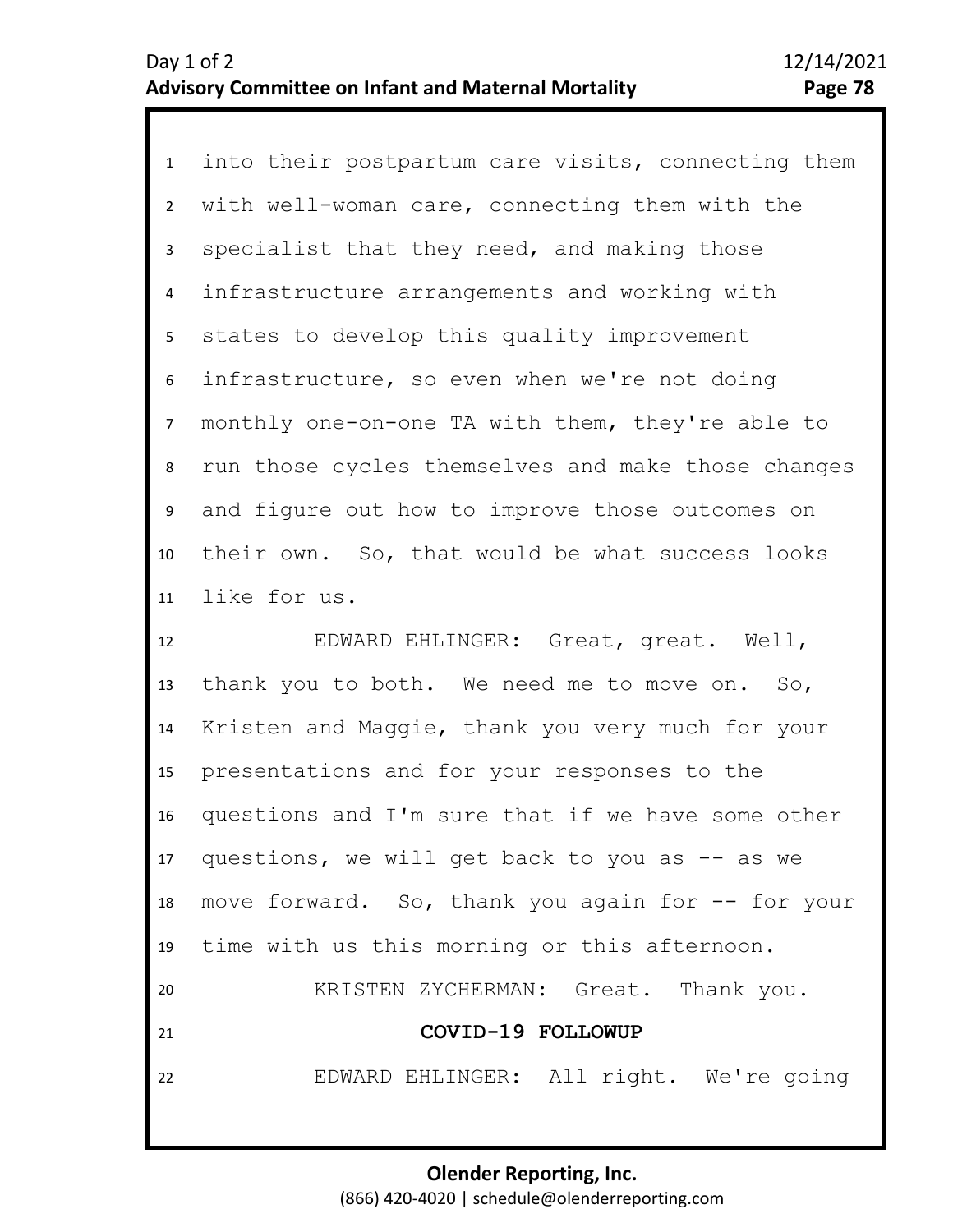1 to take about fifteen minutes because obviously 2 3 4 9 10 11 12 13 14 15 16 17 18 19 20 21 22 5 8 6 7 COVID has influenced a lot of our work certainly a year ago, when we spent a lot of time developing some recommendations related to COVID and its impact on birthing individuals and infants, and certainly here in Minnesota where we're one of the top states now in terms of rates of infection and we're reaching 800,000 deaths, I mean, it's still influencing a lot of our work and a lot of the work in the healthcare field. So, I'd like to take something -- just a little bit of time to see what have we learned over the last couple of years, related to COVID and are there things that we should be recommending in addition to what we recommended in June of 2020 that we really need to raise -- push forward, and I ask this in light of the fact that in October, the COVID Health Equity Task Force issued their report and I read that report, and I was impressed by the fact that I don't even think they mentioned pregnant individuals and infants. You know, they talked a lot about equity but, you know, pregnancy was not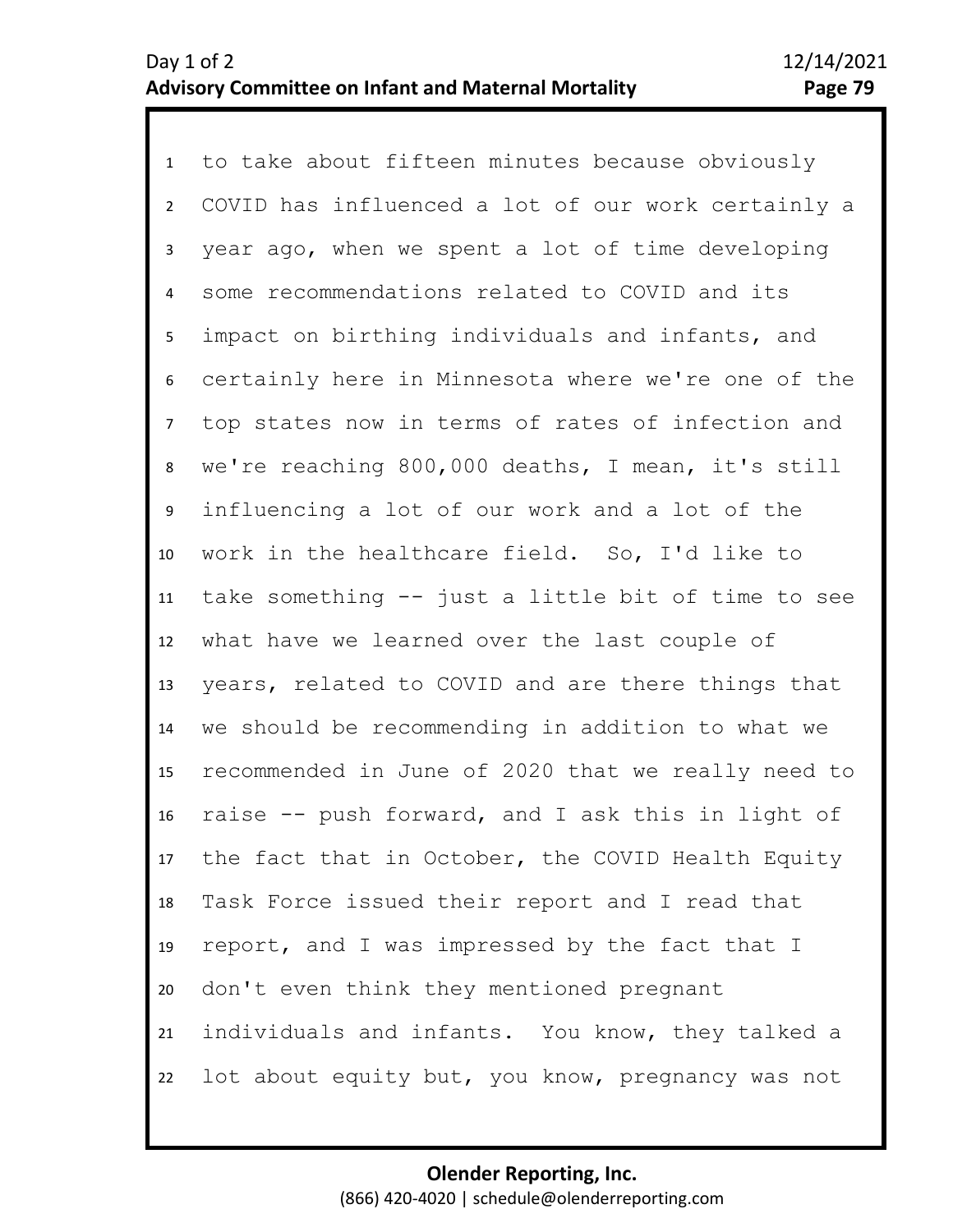| 1              | and infant was not a big focus. They focused on        |
|----------------|--------------------------------------------------------|
| $\overline{2}$ | things that we talked about in terms of workforce      |
| 3              | and facilities and vaccination and research and        |
| $\overline{4}$ | telehealth, but yet never really included, you         |
| 5              | know, pregnant individuals and infants in that,        |
| 6              | and it -- it just really struck me, why not? And       |
| $\overline{7}$ | I would really ask Dr. Warren, you know, we made       |
| 8              | some strong recommendations related to all of          |
| 9              | those things, you know. Did they -- did they get       |
| 10             | advanced up to the task force in any way, shape,       |
| 11             | or form?                                               |
| 12             | MICHAEL WARREN: So, the recommendations                |
| 13             | were submitted to the Secretary. I can't speak, I      |
| 14             | mean, I could -- we could ask. I don't know            |
| 15             | whether those were sent to a White House Task          |
| 16             | Force or not.                                          |
| 17             | EDWARD EHLINGER: Yeah, because it seemed               |
| 18             | like they were very specific, and I was -- they're     |
| 19             | really amiss and $I$ -- $I$ -- and an opportunity that |
| 20             | really we should have somehow been able to take        |
| 21             | advantage of.                                          |
|                |                                                        |
| 22             | But given that, even though that didn't                |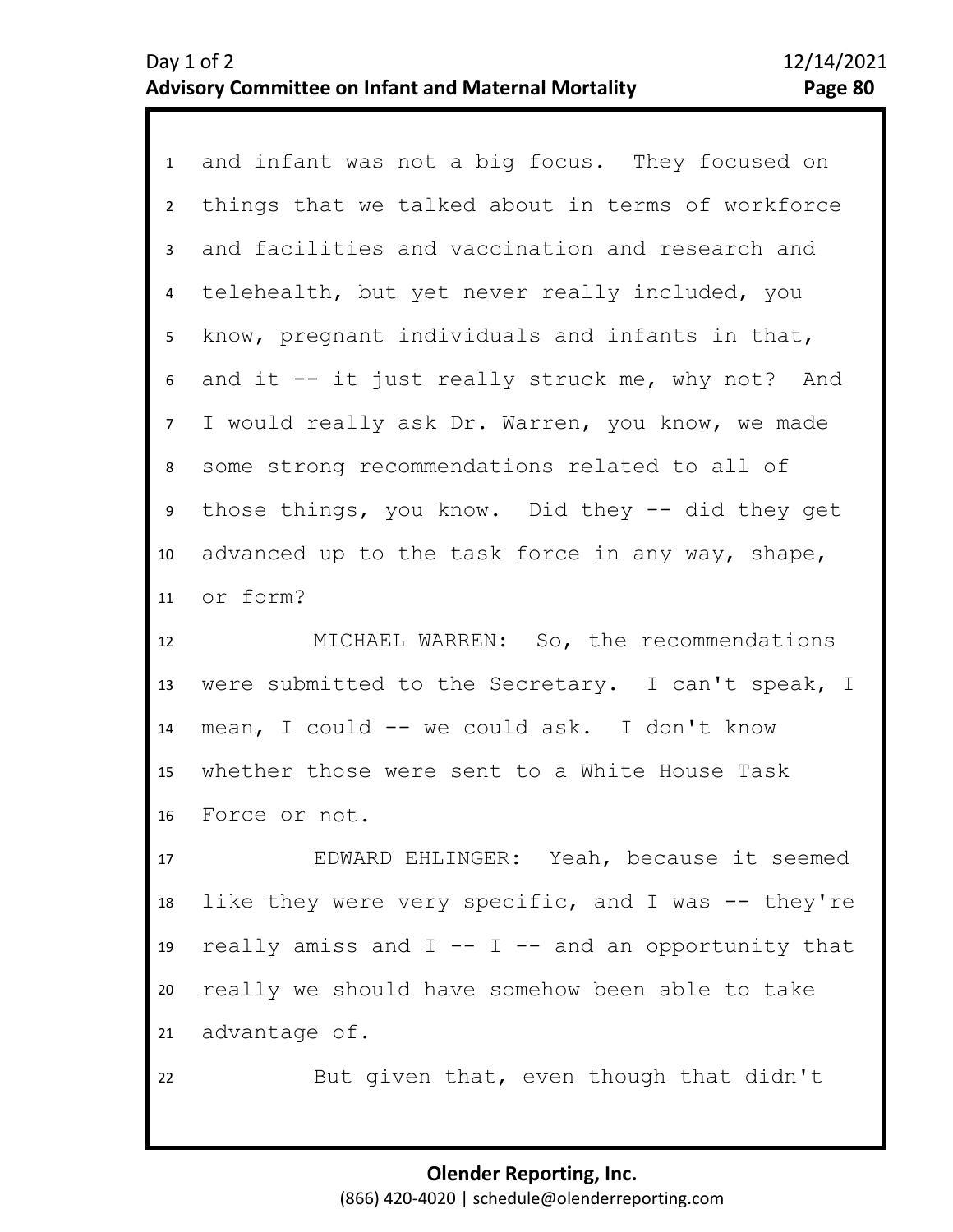1 happen, are there things that we should recommend 2 3 4 5 6 now? Are there things that we should move forward from any of the committee members? What have we learned, you know, what  $-$  what  $-$  are the gaps that still need to be addressed that we can play a role in?

10 11 12 13 14 15 16 17 18 19 20 21 22 8 9 7 JANELLA PALACIOS: You know, this is one big issue that I saw where I work in the Bay area that, you know, given that COVID is -- it was a new infectious disease process that was happening globally and on a short timeline -- on a rapid timeline, I saw my team really flounder and fail and it's because they had nothing like this ever in their experience. Nothing prepared them for what they had to encounter with a rapidly deteriorating birthing person and, you know, another rider alongside, you know, like two people together. So, the birthing person and the fetus or the neonate, the infant. It was very, very challenging to see my team fail. They felt like they failed when we did the best that we could. We did not have the best counseling. We did not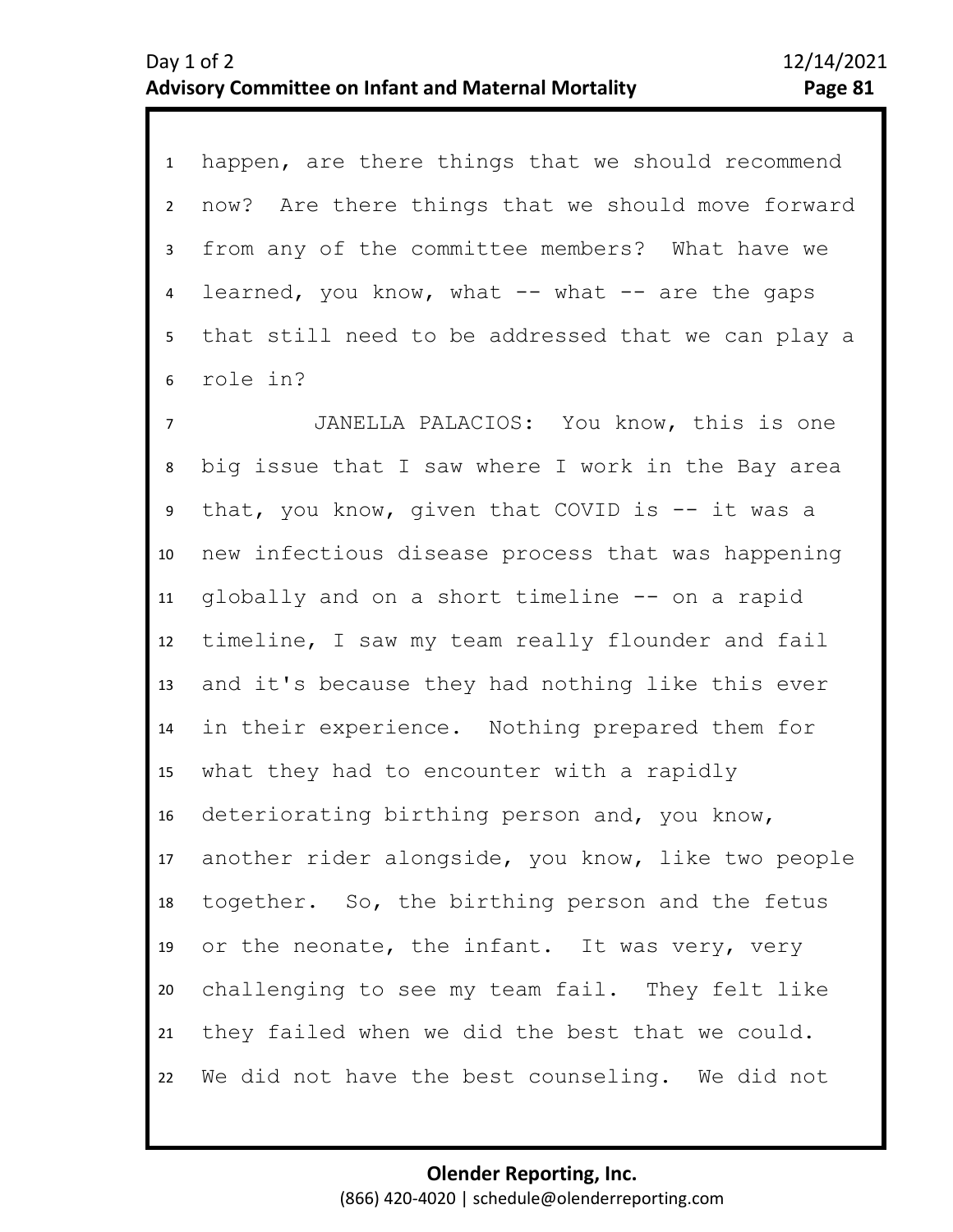1 always have the best available studies to help 2 3 4 5 6 10 11 12 13 14 15 16 17 18 19 20 21 22 7 9 8 guide the process, and we learned also that it's not just an OB-related issue. It's -- in a hospital setting, it is a multidisciplinary issue when you have someone who's infected with COVID who is rapidly deteriorating and trying to make a decision of what's going to happen, what kind of care, are you going to do a c-section on someone who is like 28 weeks to save one life, possibly not being able to save another? So, it was really challenging for the providers, not having, you know, definitely not having the guidance, because a precedence like this had not been set and so they're learning -- everyone's learning as we go along, but also recognizing that people had to work together outside of their own little hallways and that was something that we saw. So then, the ICU team, the hospitalists had to work really hand in hand with OB-GYN, and then this affected like our prenatal care and our postpartum care. So, it was -- I just had some such a situation unique to this population when we're looking at birthing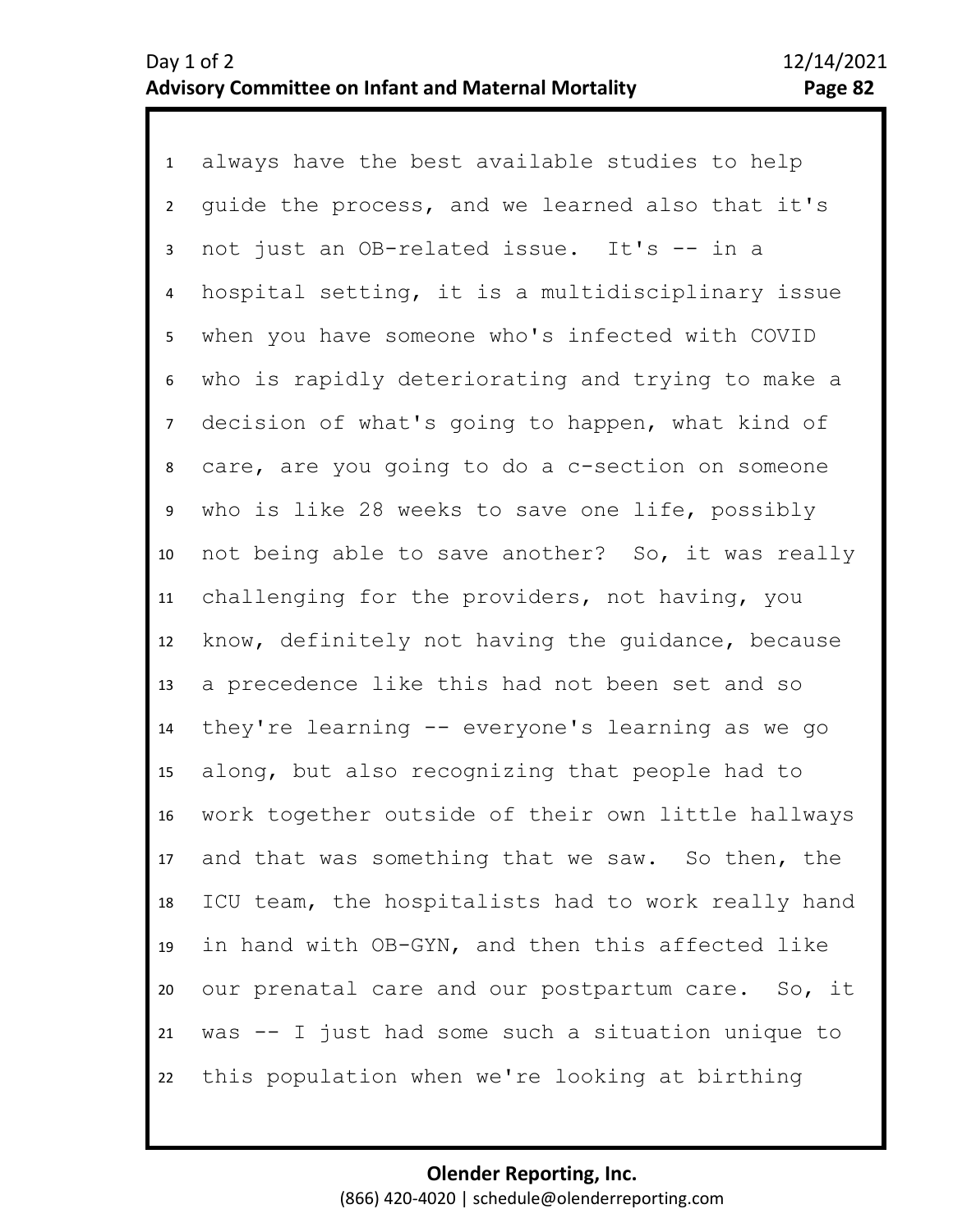1 people or pregnant people that it really is not 2 3 4 5 6 10 11 12 13 7 9 8 just looking at one segment of their care. It's - - it's looking at their whole care holistically, and so, any kind of recommendation where for the future that we recommend that any kind of facilitation of multidisciplinary care or teamwork or, I think, Paul Weis brought this up the number of times, or maybe it was Paul Jarris -- I'm sorry -- but just that we have no -- we didn't have a national plan in effect with the beginning of COVID it's going to take looking at a special set of team to actually care for pregnant people or birthing people in general.

14 15 EDWARD EHLINGER: Thanks, Janelle. Belinda.

16 17 18 19 20 21 22 BELINDA PETTIFORD: I think one of the other areas we learned [indiscernible 1:23:08] is around how we define the care team. I think we quickly eliminated doulas from this process. We were telling moms that you can have one support person, so they have -- many of them had a doula for their support person, but then they had to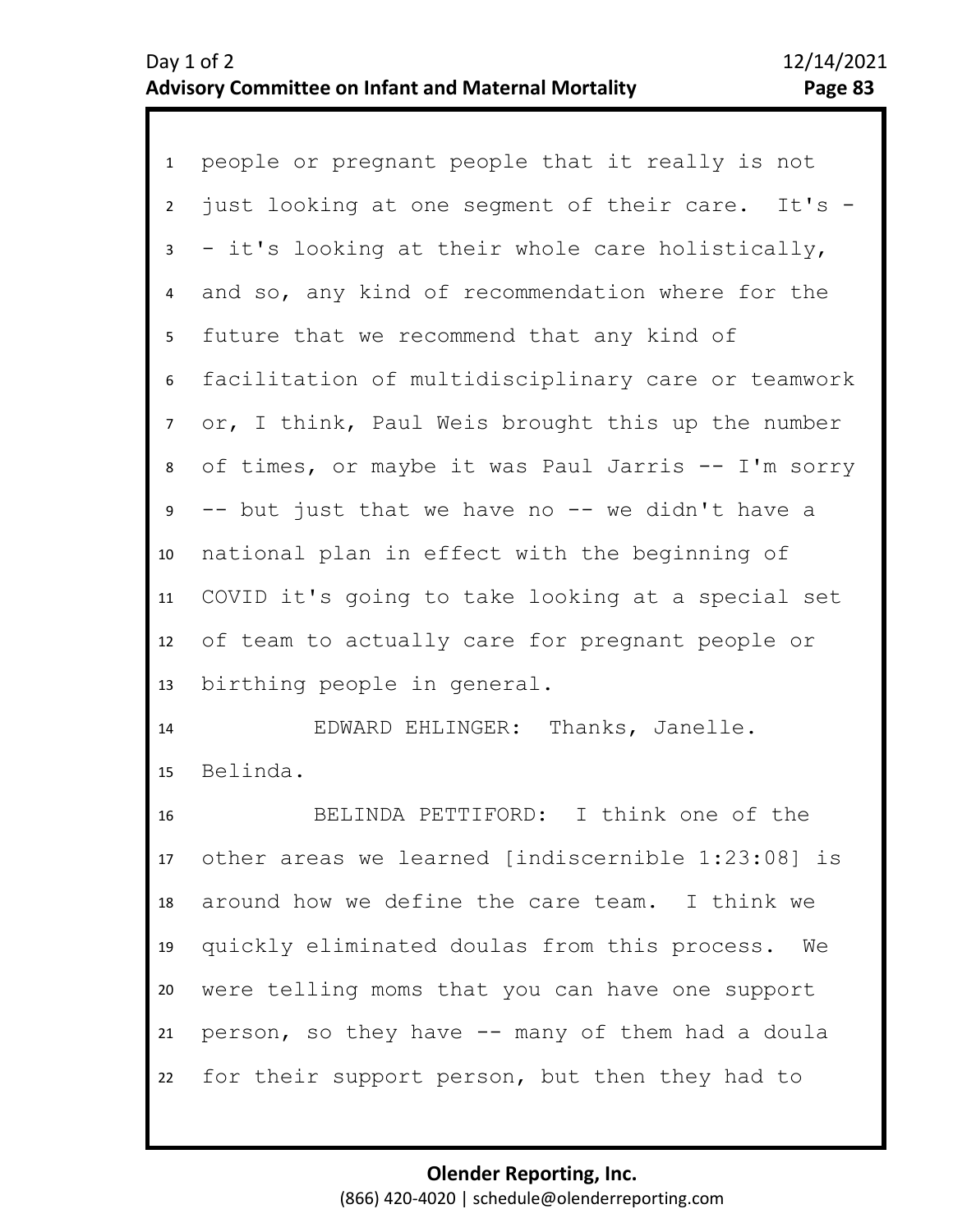1 decide between whether their -- their spouse, 2 3 4 5 9 10 11 12 13 14 6 8 7 their good friend, their mother could go in or their doula because the doula wasn't considered part of the care team. So, I think that is another recommendation is that we need to make sure that how we're defining the care team that that shouldn't just be the clinicians that work in the hospital. It's got to be who is supporting that individual during the prenatal and the delivery period, and I think that was -- that was a big miss for us in conversations that we're still having with hospitals and health care facilities. So, I do think that was a miss, but I think that's a lesson learned as well.

15 16 EDWARD EHLINGER: All right, good. Steve.

17 18 19 20 21 22 STEVEN CALVIN: Yeah, I just wanted to second what Belinda said. I mean I -- Janelle's experience,  $I$  -- I'm not currently -- I'm past that point in my career of being in the hospital. So, I totally understand, having heard what has been going on with the more acute care, but I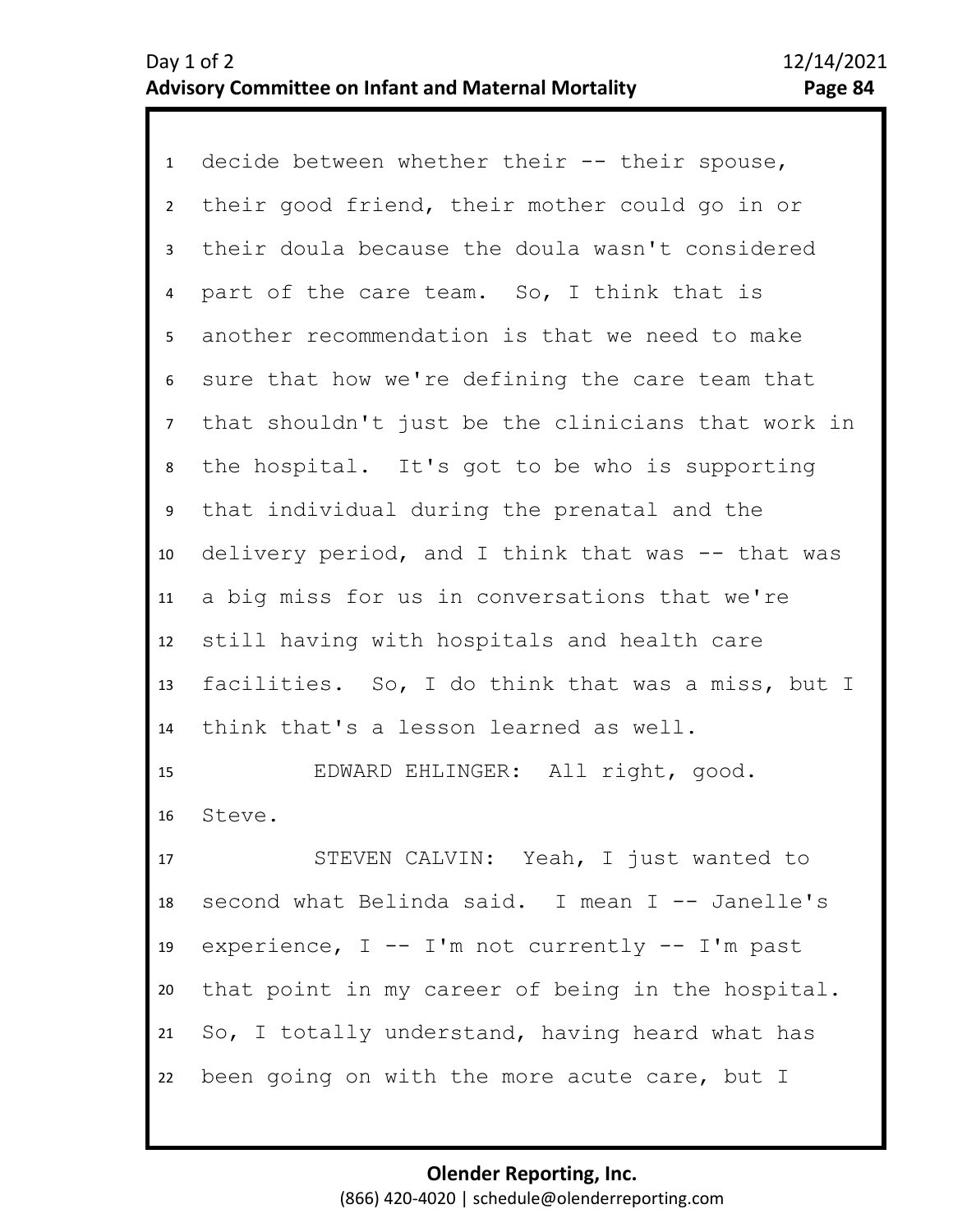1 would agree with Belinda that it's almost like the 2 3 4 5 10 11 12 13 14 15 16 17 6 8 9 7 end of life and the beginning of life during the pandemic, there were people who were unable to say goodbye to their -- to their dying relatives and there are also people who, you know, mothers who were unable to have the support that they needed from doulas and family members. I think we just have to be more careful about it because I have debriefed with a lot of mothers that I see with low-risk pregnancies who said my experience in 2020 was horrific. I wouldn't have another baby unless I knew that I wouldn't be limited like that. I mean it really became extremely restrictive and I understand initially those restrictions, but we just have to be careful about those kinds of restrictions. EDWARD EHLINGER: Thanks.

18 19 20 21 22 JANELLE PALACIOS: And along that line, Steve, you know, if certain populations were targeted, right, like I submitted the article, I think, in last September as a snapshot of my presentation. But, you know, when we -- when we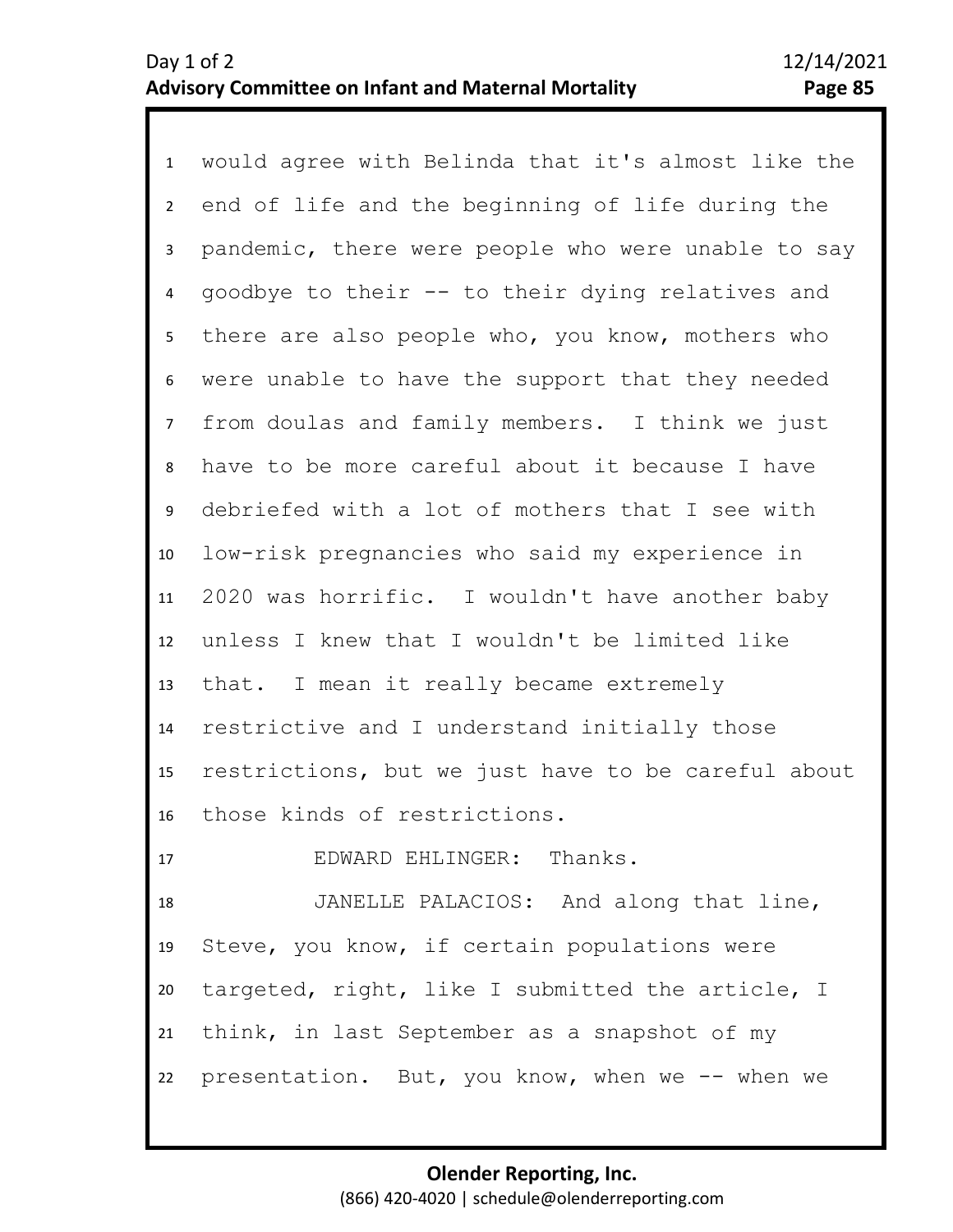1 know that certain populations are -- have higher 2 3 4 5 9 10 11 12 13 14 15 16 17 18 19 20 21 22 6 8 7 risk of having this disease that special certain populations were then targeted. So, like in New Mexico, women were separated from their infants at a hospital who knows if policies like that also were enacted in other places. It's pretty understandable that possibly in the very beginning, when we knew very little, that those kinds of separations were happening, as Belinda pointed out, separating the dyad from breastfeeding. That also was happening, and to this day still happens in some places. So, the understanding and trying to find, you know, not criminalizing a population for their high rates because they're at more risk, right, and then also when -- and then hospital policies that aim to keep the dyad together versus separate. Thanks. Sorry, thank you. EDWARD EHLINGER: Magda. MAGDA PECK: One your question reminds me of the power of an after-action review. The ability to say there are systematic ways to look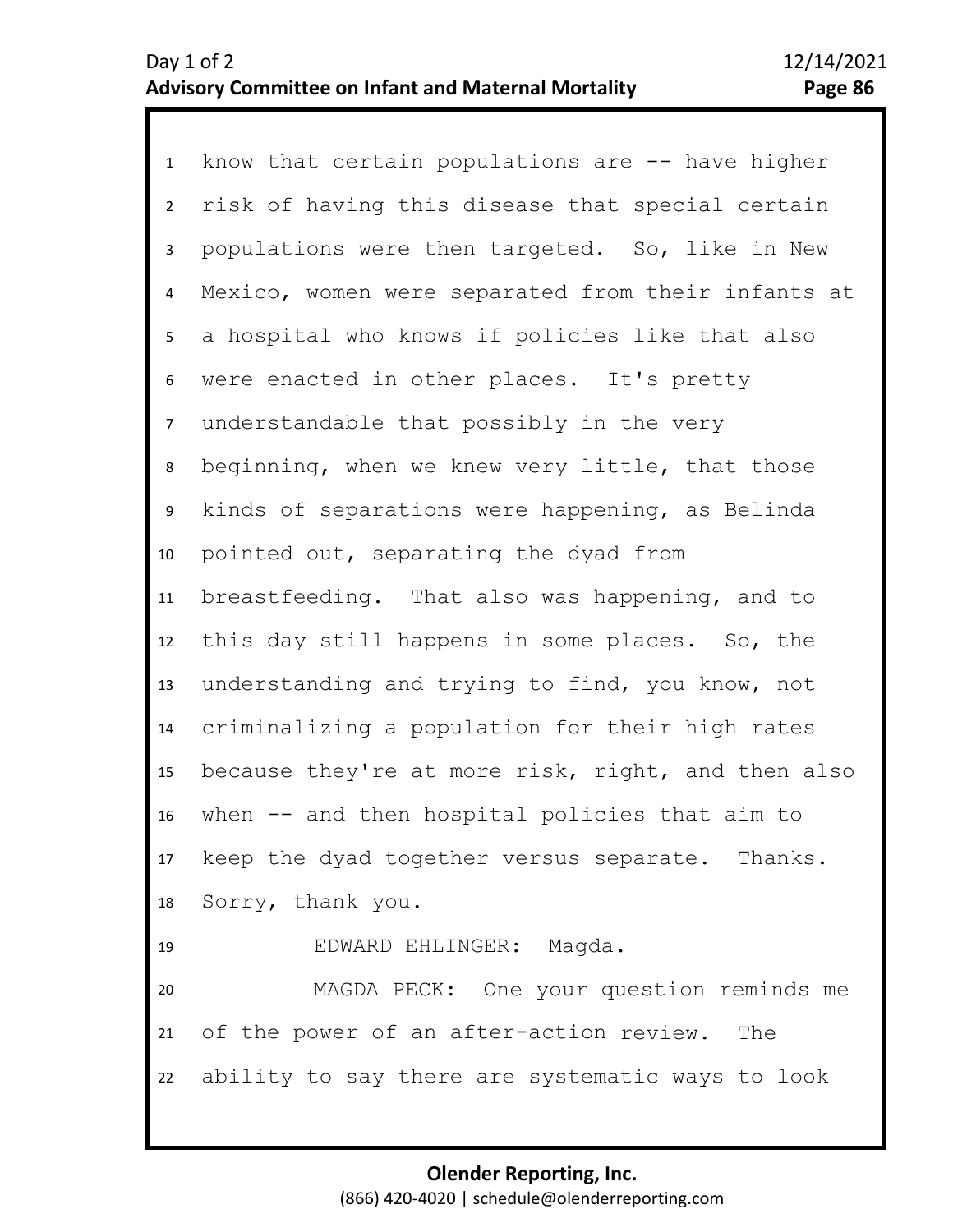1 back, not just within the family, not just within 2 3 4 5 6 10 11 12 13 14 15 16 17 18 19 20 21 22 7 9 8 the MCH world, but to find out where are the after-action reviews happening relative to the COVID response but it's certainly not over. It's really reinventing itself and morphing in new ways. So, I will be curious from a -- from a quality improvement, from a hospital and other data perspective, where is this question being asked systematically in a way that women, children, families, father's, birthing people are not an afterthought? I think that's what we're seeing systematically is that we were constantly in catch-up mode. We had recommendations, but it was like, oh yeah, pregnant women. Still now, oh yeah, and not being able to get ahead and always being catch-up, whether that was in hospitalization, whether that's in vaccination. And I think that we have a duty to ask where is the after-action review happening and how do we put a standard set of questions and infuse that - that look back to look forward, which specifically can be the three key questions that every agency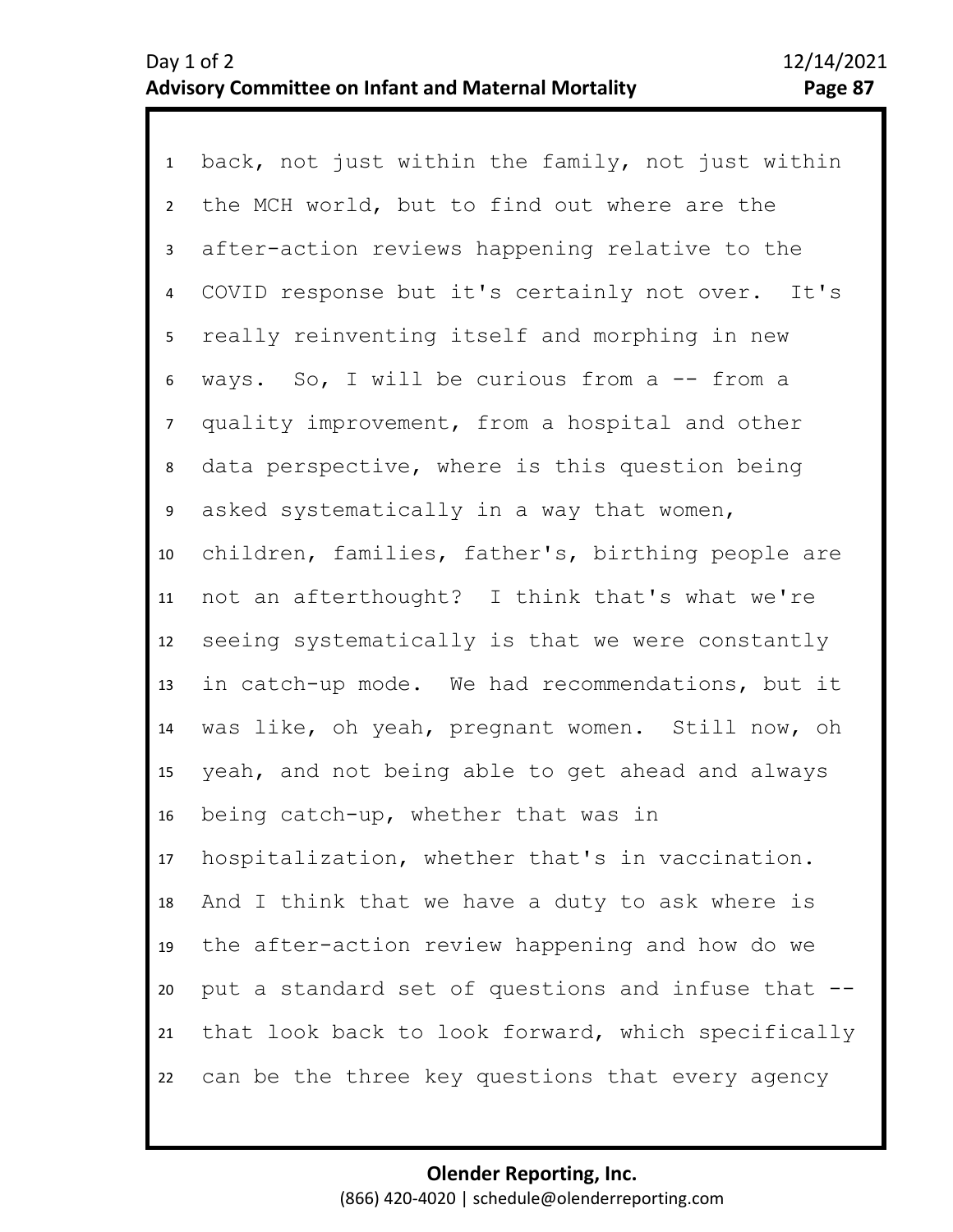| $\mathbf{1}$    | should be asking, every hospital should be asking,  |
|-----------------|-----------------------------------------------------|
| $2^{\circ}$     | every healthcare member should be asking. Say       |
| $\mathbf{3}$    | what more could more could we have done and what    |
| $\overline{4}$  | will we do differently. So, I think we have an      |
| 5               | opportunity to frame this, not only in this         |
| 6               | conversation, but as a tool to offer cross sector   |
| 7 <sup>7</sup>  | going forward, because if we don't ask that         |
| 8               | question, who else will?                            |
| 9               | EDWARD EHLINGER: Paul.                              |
| 10              | PAUL JARRIS: I guess my question would              |
| 11              | be who, if anyone, has the responsibility and the   |
| 12              | authority to do such an after action with regard    |
| 13              | to maternal child health and, Michael, maybe you    |
| 14              | know, but I think given our very federated system,  |
| 15              | it's not clear who that would be. I don't think     |
| 16 <sup>1</sup> | anyone has the ultimate responsibility, but who     |
|                 | 17 would have the authority to step up if they want |
| 18              | to take the initiative?                             |
| 19              | EDWARD EHLINGER: And I want to add to               |
| 20              | that before Dr. Warren responds is that is there    |
| 21              | something that we could still do to move forward    |
| 22              | those recommendations, getting the ones that we've  |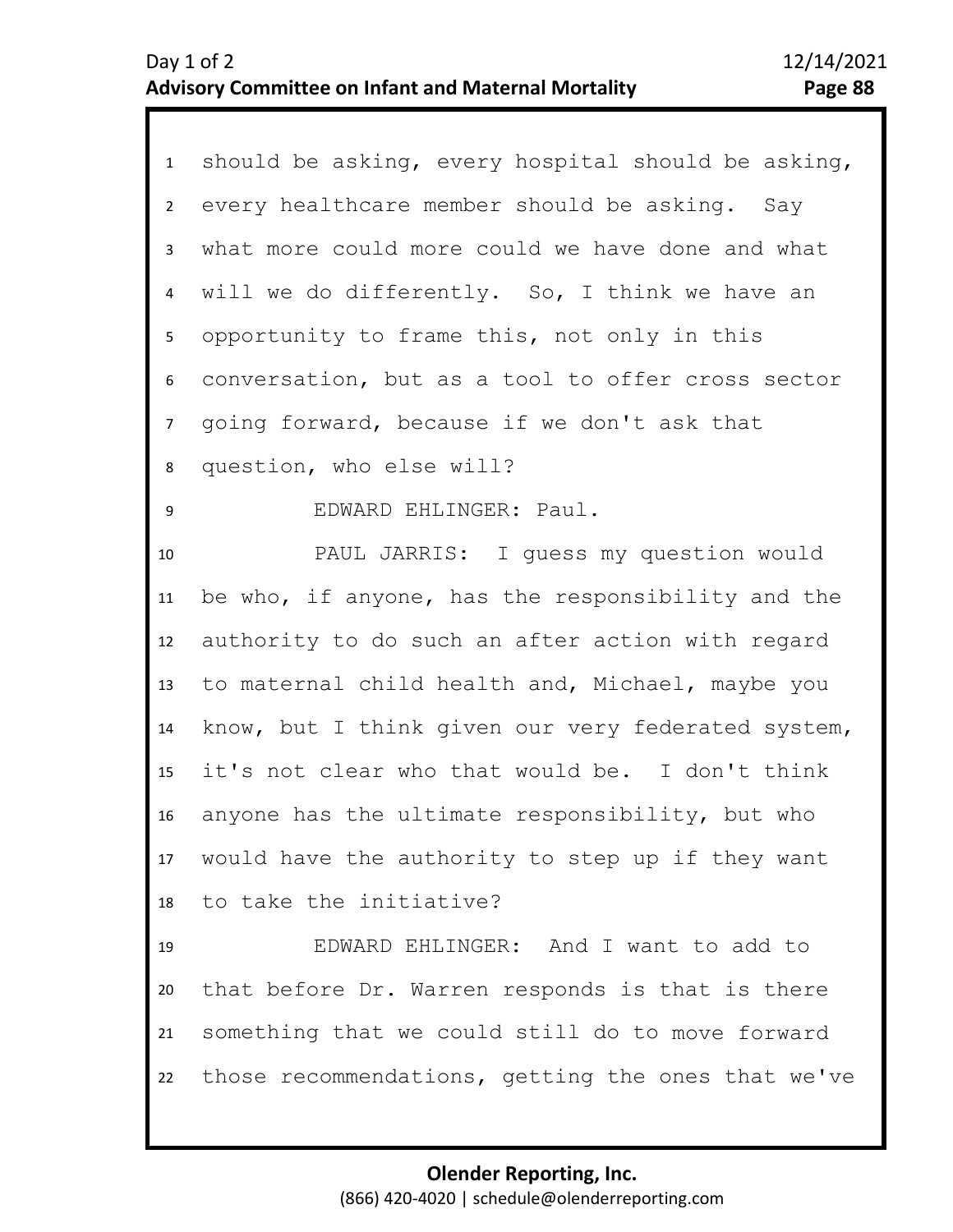1 already made, and additional things that we have, 2 3 4 5 6 8 7 to the Health Equity Task Force -- COVID Health Equity Task Force so that actually all of our work can actually be put into action? So, two questions and is there still something we can do proactively and then who will do that after action response and then  $we'll$  -- then  $we'll$  move on to their next topic.

10 11 12 13 14 15 9 MICHAEL WARREN: I'll start with the second part of that. I think certainly if the committee would like those forwarded -- your recommendations were to the Secretary. If the committee wanted to request that the department consider moving those forward, we could certainly pass that along to the Office of the Secretary.

16 17 18 19 20 21 22 I think in regard to your first question around the after-action review, it depends on the scope, right, in terms of who would do it and who would be best poised to do it. So, I think figuring out what's the what -- what is the exact question? Are there particular aspects that you're interested in thinking about? That may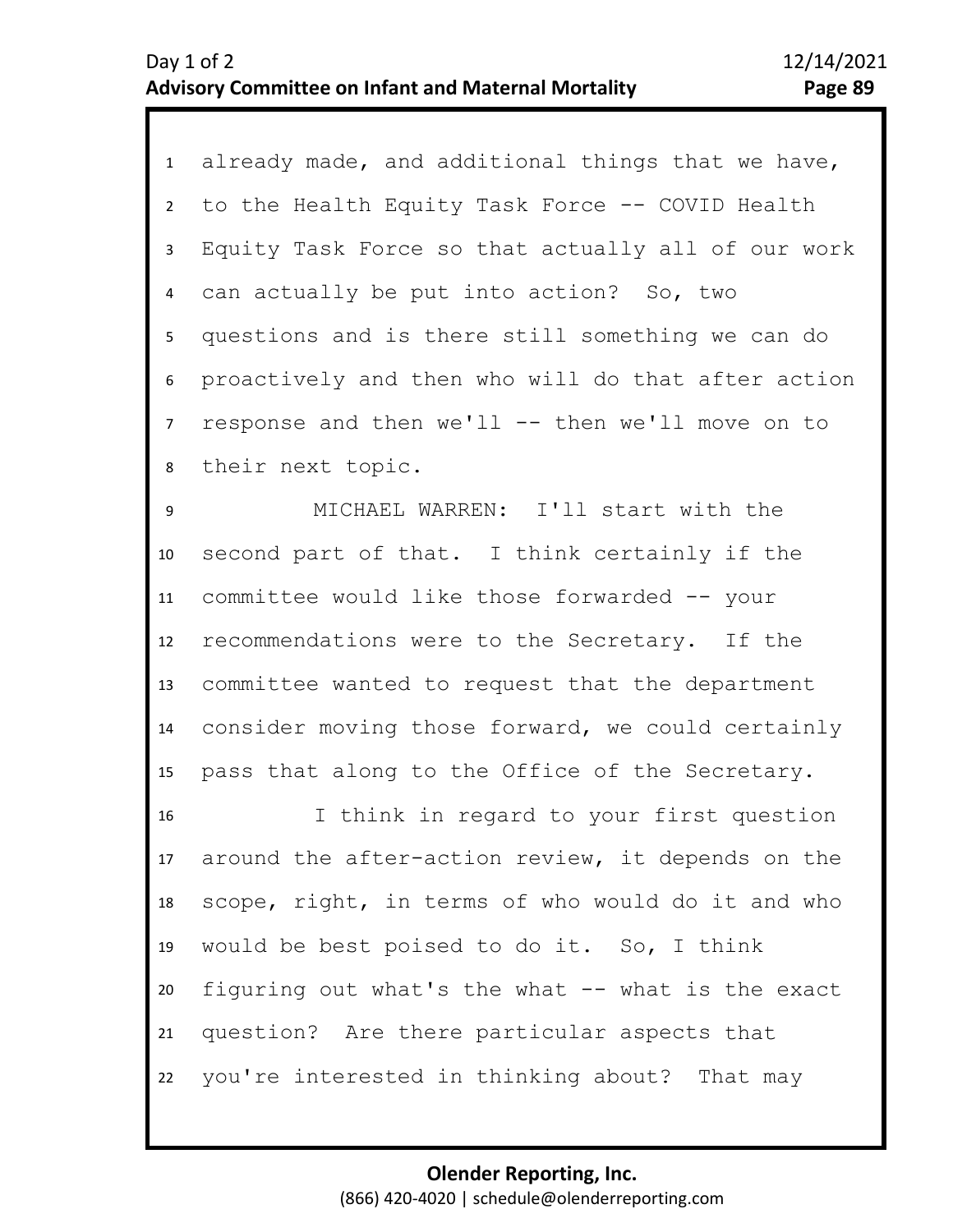| $\mathbf{1}$   | help hone down who would be best to do that and    |
|----------------|----------------------------------------------------|
| $\overline{2}$ | whether that's -- does that make sense for a       |
| 3              | government entity, who would have the authority or |
| $\overline{4}$ | is that a nongovernment entity? But I think        |
| 5              | getting a better handle around the scope of it     |
| 6              | would be a first -- a first step.                  |
| $\overline{7}$ | EDWARD EHLINGER: All right. Well, and -            |
| 8              | - go ahead, Magda.                                 |
| 9              | MAGDA PECK: Are you aware of $-$ the               |
| 10             | locus of accountability and Maternal and Child     |
| 11             | Health Bureau has often been called, I think this  |
| 12             | is a bit of [indiscernible], the locus of          |
| 13             | accountability for the health of all women,        |
| 14             | children, and families in the nation. So, if       |
| 15             | there's appetite, this could be something that     |
| 16             | SACIM can be helpful about, given that this is not |
| 17             | the last pandemic or emergency and -- and I'm just |
| 18             | -- I think this is an opportunity not for blame    |
| 19             | and shame and pointing fingers, but again lessons  |
| 20             | learned, not to have history repeat. And so, I'm   |
| 21             | curious if MCHB sees itself as that locus of       |
| 22             | accountability, because that's what we're talking  |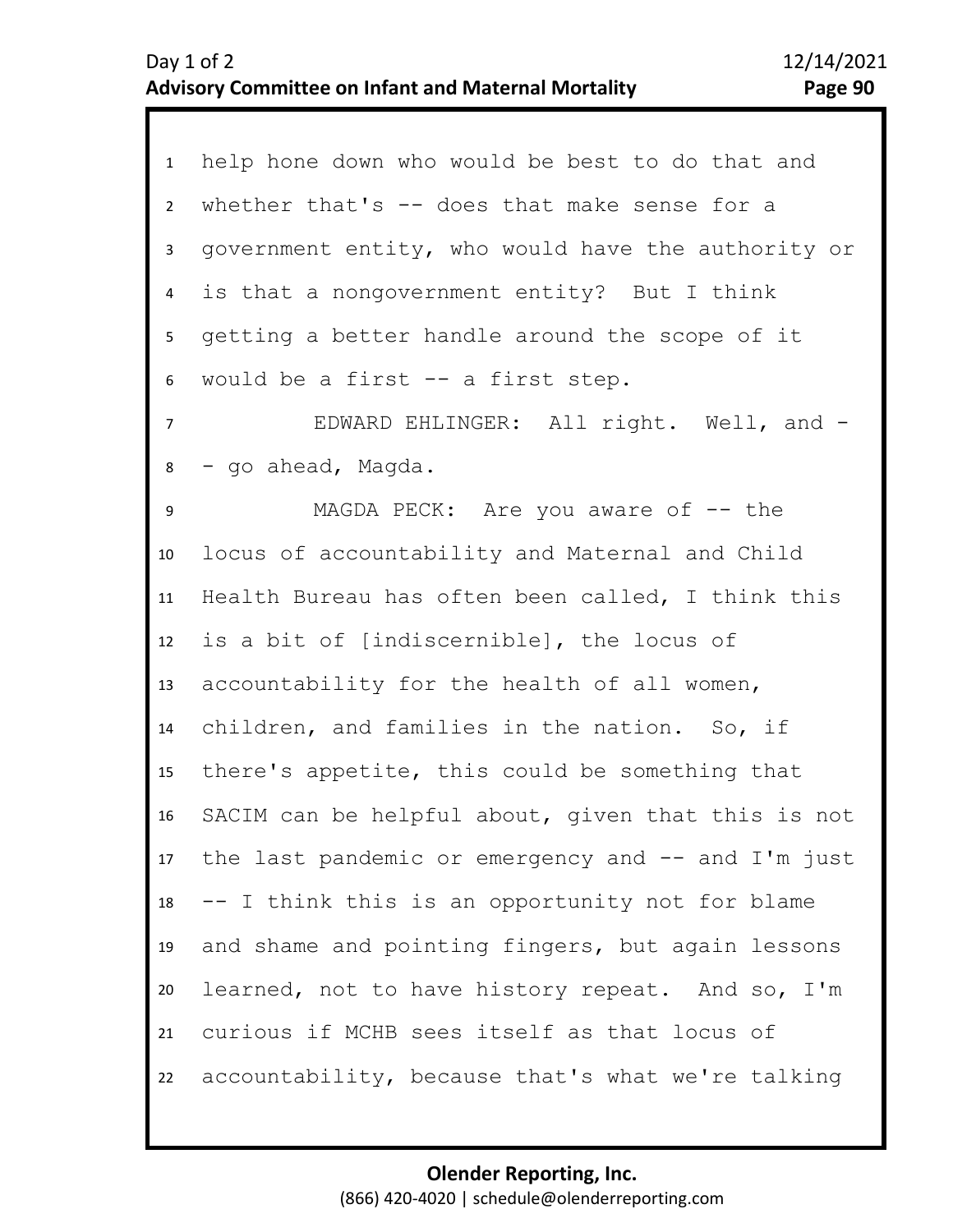| 1               | about, accountability. It's not -- in addition to  |
|-----------------|----------------------------------------------------|
| $2^{\circ}$     | authority, Paul, for the well-being of pregnant    |
| $\mathbf{3}$    | people and infants at the start.                   |
| 4               | MICHAEL WARREN: I mean, certainly our              |
| 5 <sub>1</sub>  | mission is broad. I think when you think about     |
| 6               | the various facets of the emergency response       |
| 7 <sup>7</sup>  | across the pandemic, that is far bigger than MCHB  |
| 8               | and frankly, it's far bigger than the federal      |
| 9               | government. And so, again, I think, thinking       |
| 10 <sup>1</sup> | through what the specific questions are and        |
| 11              | whether that's us, whether that's a sister federal |
| 12              | agency, whether that someone else, I'd be happy to |
| 13              | continue to think through that but also want to    |
| 14              | know better what the what is before we --          |
| 15              | MAGDA PECK: Yeah.                                  |
| 16              | MICHAEL WARREN: -- say yes or no.                  |
| 17              | EDWARD EHLINGER: Yeah. So, Dr. Warren,             |
| 18              | let me follow up with you after this meeting on    |
| 19              | both of those issues on an after-action thing, but |
| 20              | also how do we move our previous recommendations - |
| 21              | - move them again to make them as engaged with the |
| 22              | process as possible. So, I'd like to be able to    |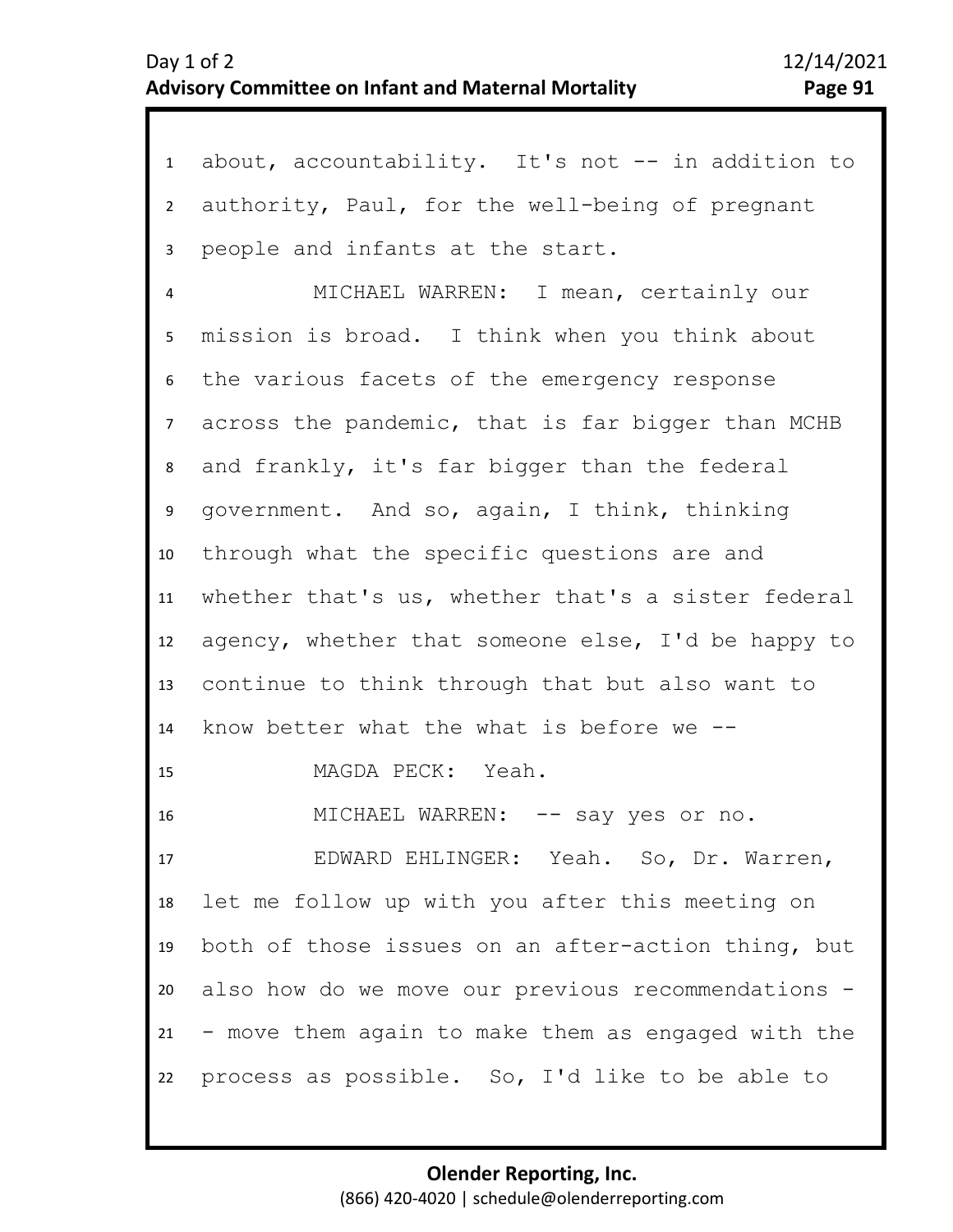| $\mathbf{1}$    | move on both of those. And speaking of moving,    |
|-----------------|---------------------------------------------------|
| $2^{\circ}$     | let's move on to our next topic, which I think is |
| $\mathbf{3}$    | also going to be very interesting. Birth Defects  |
| $\overline{4}$  | and Congenital Anomalies, as you know, are a      |
| 5 <sub>1</sub>  | leading cause of infant death. So, we are going   |
| 6               | to take this next session and really focus on     |
| $\overline{7}$  | that, and I've asked Tara Sander Lee, one of our  |
| 8               | members, to coordinate and moderate this session. |
| 9               | So, Tara, I'm going to turn it over to you.       |
| 10<br>11        | BIRTH DEFECTS AND CONGENITAL ANOMALIES            |
| 12              | TARA SANDER LEE: Thanks so much, Ed.              |
| 13              | Yes, I'm very excited for this session. Thank you |
| 14              | for the opportunity so that we can discuss this.  |
| 15              | So, I just wanted to give you some really         |
| 16              | quick brief remarks just so that we can stay on   |
| 17 <sup>2</sup> | track with timing. According to the CDC, which    |
| 18              | you'll hear from our first speaker, birth defects |
| 19              | are the leading cause of infant deaths, and they  |
| 20              | affect approximately 1 in every 33 live births or |
| 21              | about 3 percent in the United States each year,   |
| 22              | and accounting for 20 percent of all infant       |
| 23              | deaths. So, it's so important that we have this   |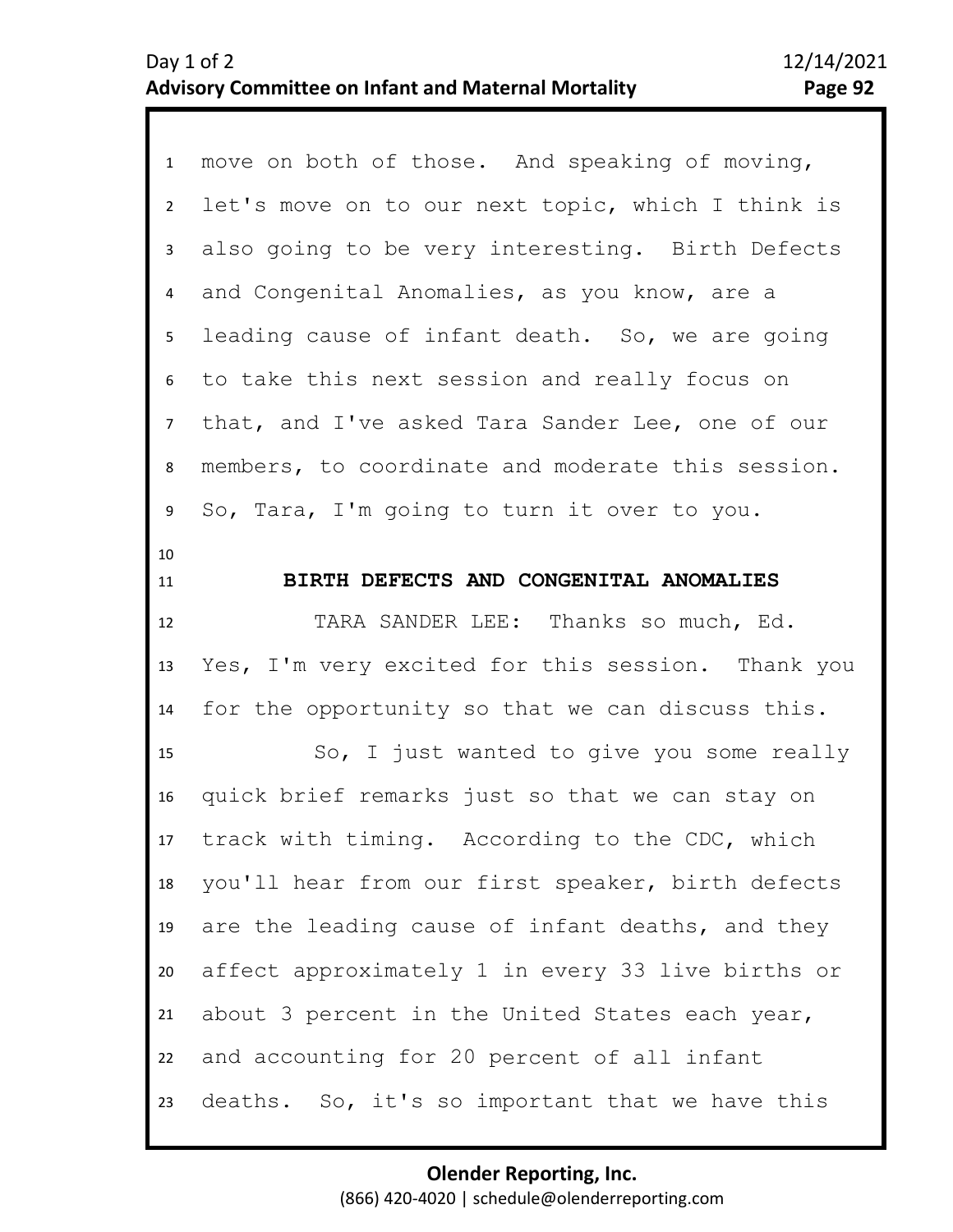1 discussion today, that we are presented with the 2 3 4 5 6 10 11 12 13 14 15 16 17 18 7 9 8 most up-to-date data and information, and we look forward to making recommendations. Our second speaker is going to discuss how we can -- how we can actually treat some of these birth defects once they are diagnosed inside the womb but before these babies are born. And this is this incredibly new and exciting field and scientific evidence proves the effectiveness in providing some of these interventions for these women and their children in reducing infant deaths. And almost monthly, we hear the news about another baby diagnosed inside the womb with disorders such as spina bifida that receive lifesaving fetal surgery or babies with twin-totwin transfusion syndrome that both survived after given the chance of life with advanced medical techniques.

19 20 21 22 So, as part of our Quality and Access to Care Work Group, we have been discussing ways in which women can have better access to prenatal fetal therapies and interventional care to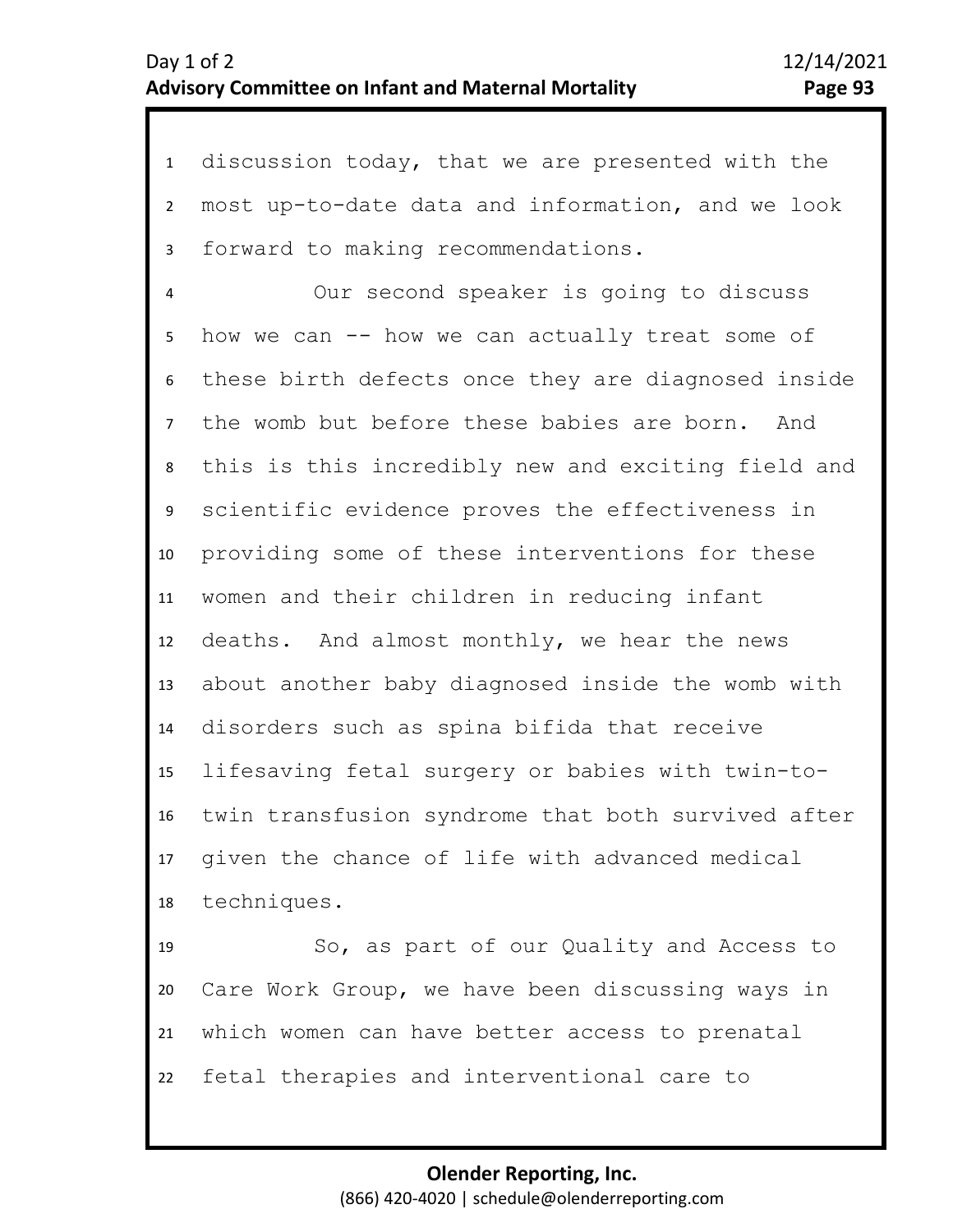1 decrease infant mortality. Also, better 2 3 diagnostics to have better fetal monitoring - perinatal fetal monitoring.

4 5 9 10 11 12 13 14 15 16 17 18 19 20 21 22 6 8 7 And so, we also know all women who face for prenatal diagnosis are aware, or even have access to the type of medical treatment that is needed and care that is needed to prevent some of these deaths. And not all women are given the option or do not feel that they have the resources needed to accept the option of fetal therapy when offered. So, for example, there's -- there are barriers such as access to care itself, also access to childcare for their other children, financial constraints, relocation, loss of work time. So, and this is an exciting relatively new field when we talk about fetal therapy. So, additional research is also needed to determine medical necessity and identify maternal fetal risks associated with fetal therapy procedures, as well as improved reporting of outcomes. So, it's a big field, and I think it's important to start this discussion today. I thank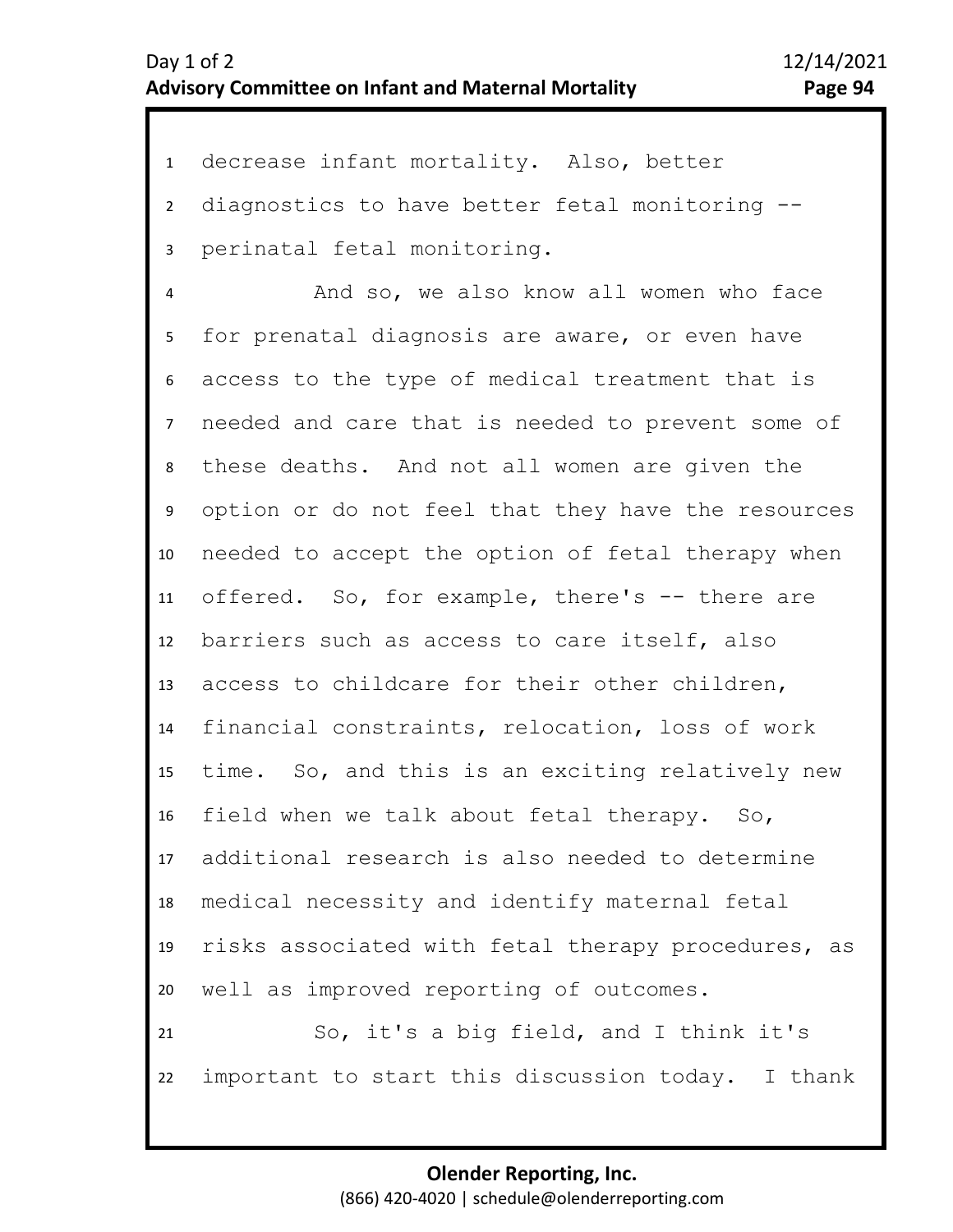| 1              | you and so, I'm going to introduce our first       |
|----------------|----------------------------------------------------|
| $\overline{2}$ | speaker, which is Dr Naomi Tepper, Captain of the  |
| 3              | US Public Health Service, Senior Medical Officer,  |
| 4              | Birth Defects Monitoring and Research Branch for   |
| 5              | the National Center on Birth Defects and           |
| 6              | Developmental Disabilities at the Centers for      |
| 7 <sup>7</sup> | Disease Control and Prevention. So, thank you,     |
| 8              | Dr. Tepper, and we look forward to your talk.      |
| 9              | NAOMI TEPPER: Great. Thank you, Dr.                |
| 10             | Lee. Can you hear me okay?                         |
| 11             | TARA SANDER LEE: Yes, we can hear you              |
| 12             | just fine.                                         |
| 13             | NAOMI TEPPER: Okay, terrific. Thank you            |
| 14             | so much. Good afternoon and good morning to some   |
| 15             | of you. As Dr. Lee, mentioned I'm an obstetrician  |
| 16             |                                                    |
|                | gynecologist at CDC. I'm in the National Center    |
| 17             | on Birth Defects and Developmental Disabilities    |
| 18             | and I'm really honored today to represent our      |
| 19             | Center at this meeting. I'm representing on        |
| 20             | behalf of our centers committee members, Dr. Karen |
| 21             | Remley and Dr. Cheryl Broussard, who you all       |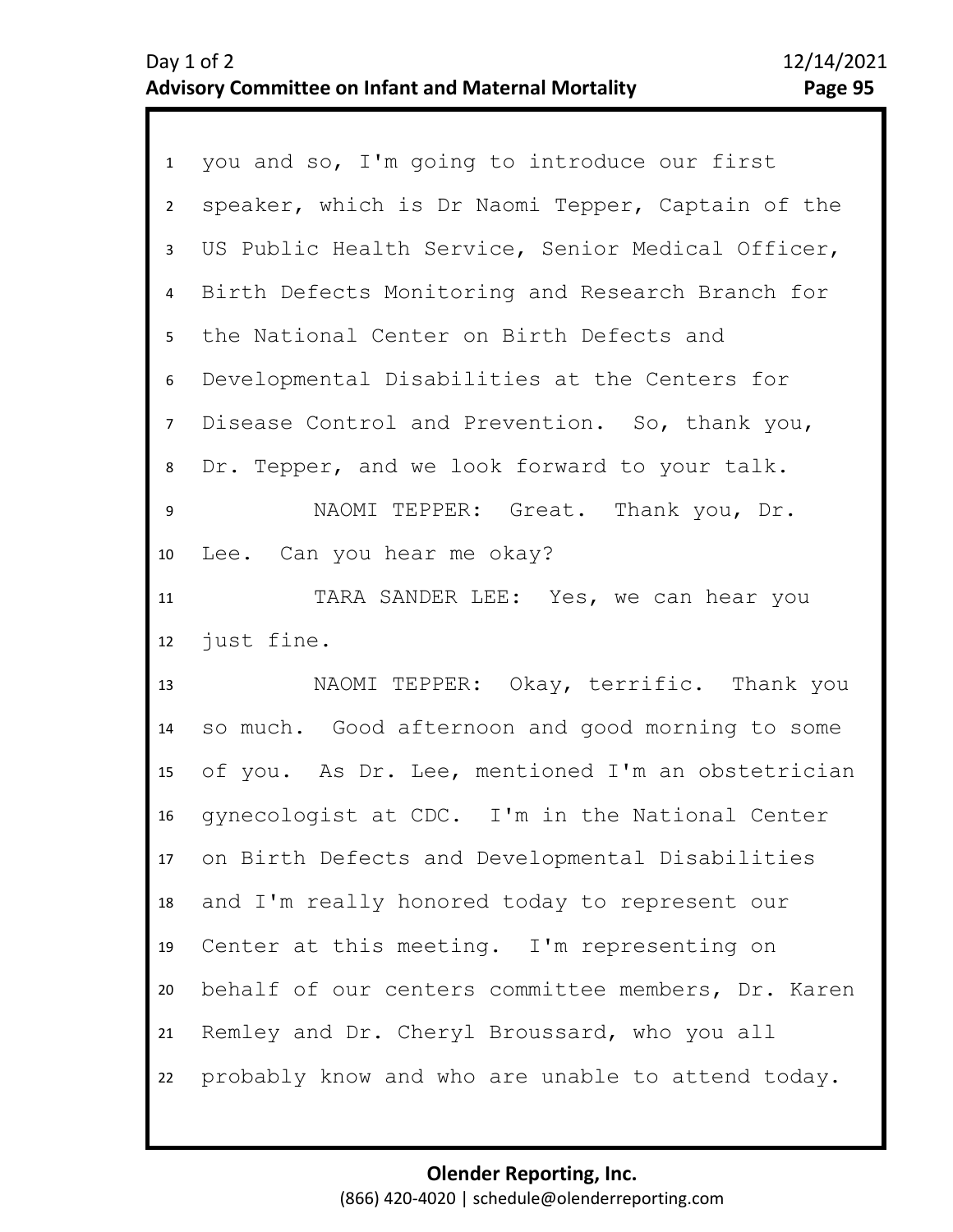| $\mathbf{1}$    | And we were asked to share with you some thoughts  |
|-----------------|----------------------------------------------------|
| $2^{\circ}$     | on the impact of birth defects on infant mortality |
| 3               | and some potential opportunities for improving     |
| $\overline{4}$  | outcomes. Next slide, please.                      |
| 5               | So, I wanted to give a little context for          |
| 6               | the contribution of birth defects to infant deaths |
| $\overline{7}$  | and, as you just heard, birth defects are the      |
| 8               | cause of approximately 1 in 5 infant deaths. Next  |
| 9               | slide, please.                                     |
| 10              | This table shows data from CDC's National          |
| 11              | Center for Health Statistics on the leading causes |
| 12              | of infant deaths in the US in 2019. As you can     |
| 13              | see in the first row, congenital malformations,    |
| 14              | deformations, and chromosomal abnormalities which  |
| 15 <sub>1</sub> | is basically the ICD-10 coding terminology, these  |
| 16              | were the leading causes of infant mortality, there |
| 17              | were approximately 4,300 infant deaths in which    |
| 18              | congenital malformation were listed as the cause   |
| 19              | of death. This represented 20.6 percent of infant  |
| 20              | deaths and a mortality rate of 114.8 per 100,000   |
| 21              | live births. Next slide, please.                   |
| 22              | The causes of infant death are not                 |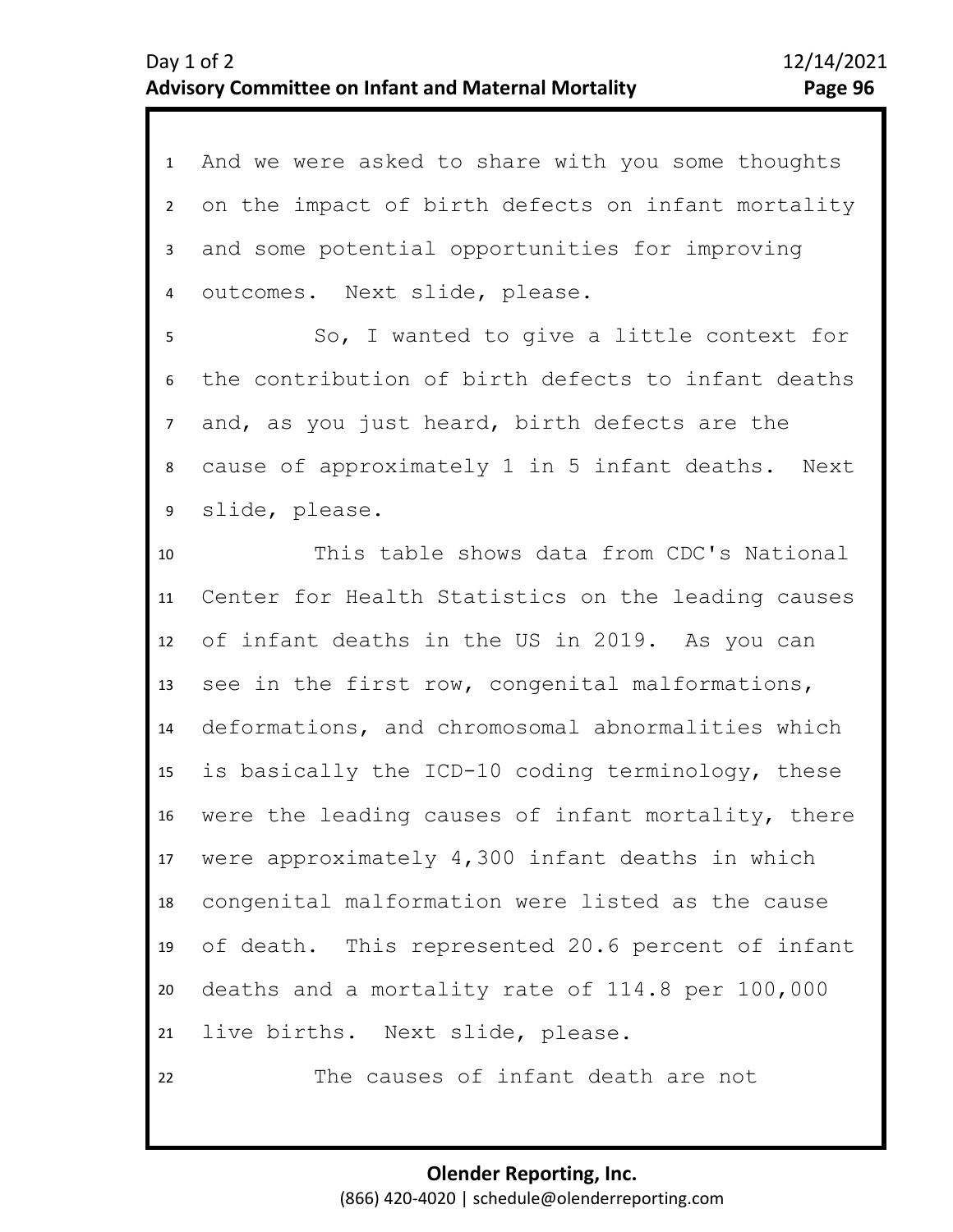1 uniform throughout the first year of life. 2 6 7 3 5 4 However, congenital anomalies are the second leading cause of death in the neonatal period, which is less than 28 days of life and are the leading cause of death in the post-neonatal period, 28 days of life through 11 months. Next slide, please.

8 9 10 11 12 13 14 This graph shows mortality rate by race and ethnicity in 2018 and, as you can see, there are differences mortality rate by race/ethnicity, with the highest rates in non-Hispanic Black, American Indian or Alaska Native, and Hispanic infants all higher than the rate in white infants. Next slide, please.

15 16 17 18 19 20 21 22 This figure shows trends from 2003 to 2017 overall and by race/ethnicity. From 2003 to 2017, rates of infant mortality attributable to birth defects actually declined, which is what you can see in the solid blue line. However, even with the overall decline, racial and ethnic disparities remain, and this figure shows that deaths among Black and Hispanic infants, which are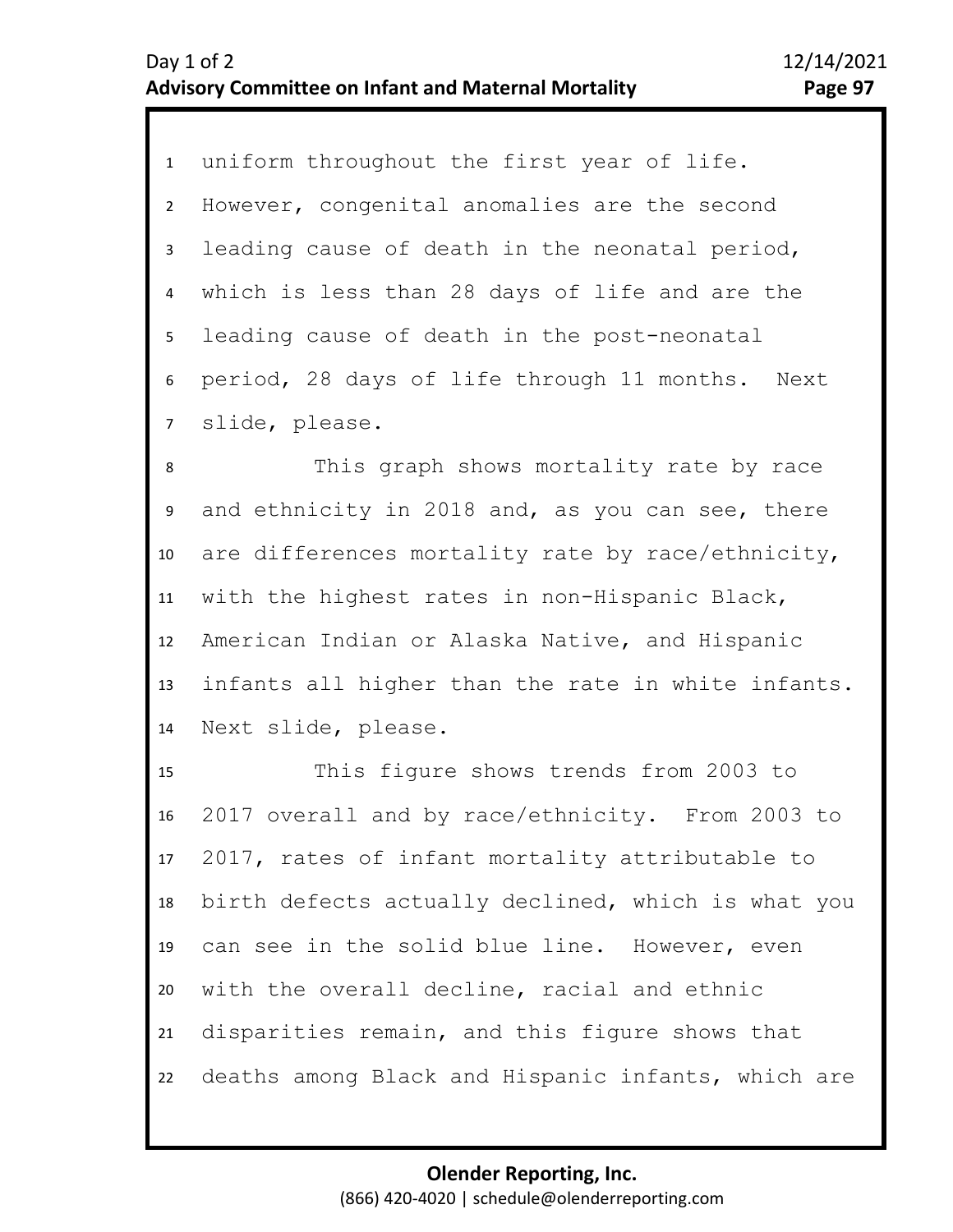1 the top two lines, are higher than white infants, 2 3 4 5 9 10 11 12 13 14 15 16 17 6 8 7 which is the bottom line. Next slide, please. This analysis was published by members of my branch at CDC, and they offered some thoughts on the reasons for the overall decline, as well as the disparities. The declines could be due to improvements in prenatal care, implementation of birth defect prevention measures, and improvements in medical care of infants with -- born with birth defects. The disparities, however, may be influenced by differences in access to and utilization of healthcare both before and during pregnancy, differences in frequency of prenatal screening, differential losses, and terminations of pregnancies with fetal anomalies, and different insurance types. Next slide, please. My colleagues also looked at insurance

18 19 20 21 22 coverage and found that infant mortality among infants with birth defects differs by payment source for delivery. So, this graph shows the mortality rate among deliveries covered by private insurance, which are, in the light purple bars and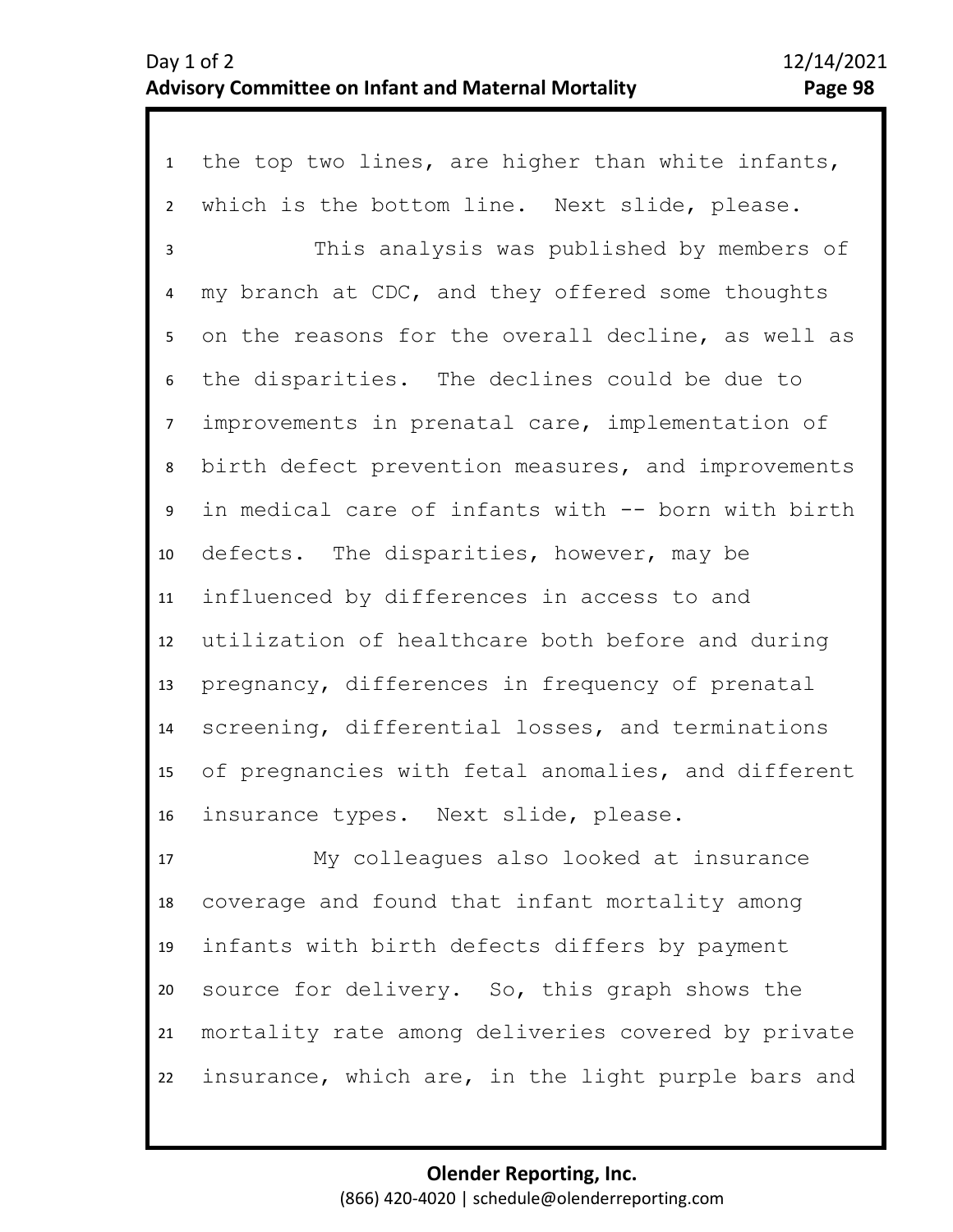1 Medicaid, which are the darker purple bars. As 2 3 4 8 9 10 11 12 13 5 7 6 you can see, mortality rate is higher among deliveries covered by Medicaid than private insurance, and this is found overall and when stratified by gestational age at birth, maternal race and ethnicity, and maternal age. The author's theories were that this may be due to some of the differences that I mentioned on the previous slide -- differences in health status, access to and utilization of healthcare, differences in prenatal screening, and differences in terminations for fetal anomalies. Next slide, please.

14 15 16 17 18 19 20 21 22 From that same report, the most common birth defects associated with infant mortality were central nervous system defects, congenital heart defects, and chromosomal abnormalities. These three categories of birth defects contribute to 57 percent of neonatal and 76 percent of post neonatal mortality among infants with birth defects. Next slide, please.

So, in thinking about where there may be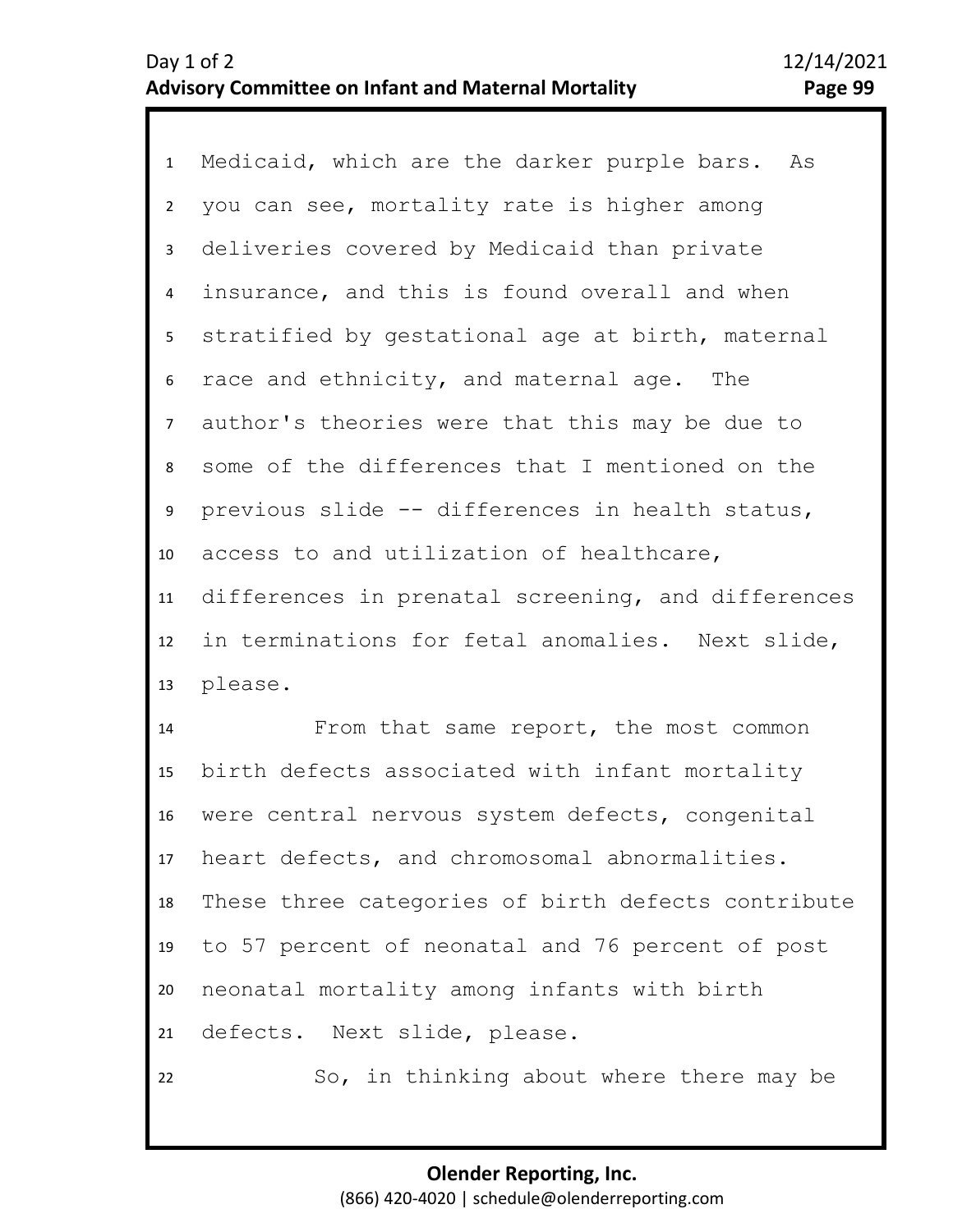1 opportunities to improve outcomes related to birth 2 3 4 5 9 10 11 12 13 14 15 16 17 18 19 20 21 22 6 8 7 defects, I thought about it in terms of four realms of activities, including surveillance research, prevention, and treatment. I will share some thoughts and some of CDC's work in these realms, although particularly the area of treatment is addressed more comprehensively by other agencies and organizations. Next slide, please. So, we have to conduct surveillance to understand the scope of the issue. Next slide. Surveillance for birth defects is going on in many states, several of which are funded by CDC, and these surveillance efforts can provide information that is critical to inform the understanding of trends in birth defects, the conduct of research on risk factors, planning and evaluation of prevention activities, ensuring that affected babies and families are referred to appropriate services, and assisting states in allocating their resources and services. Next slide, please.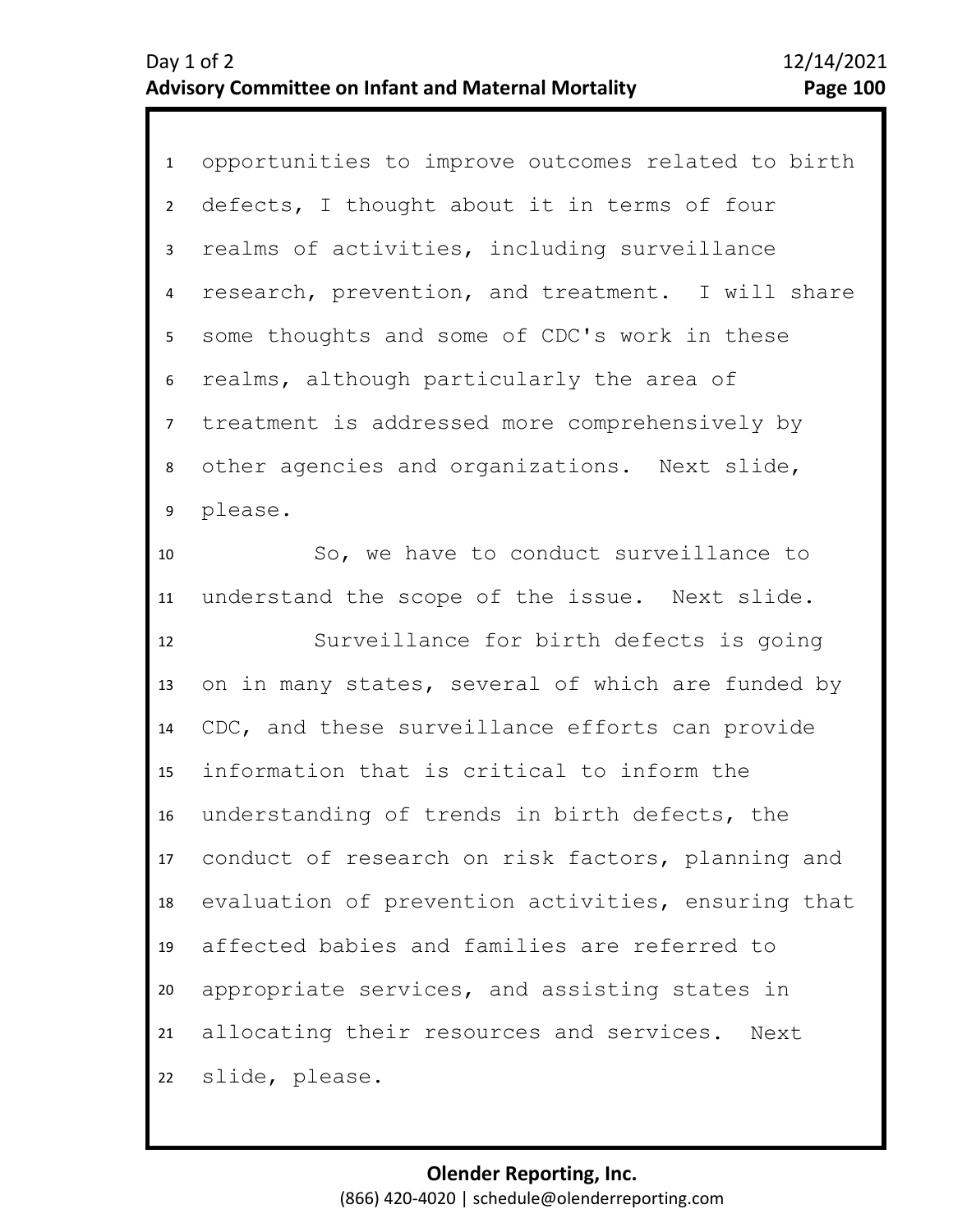1 However, our surveillance is only as good 2 3 4 5 9 10 11 12 13 14 15 16 6 8 7 as the data we collect. This graphic shows what CDC is working toward in terms of managing public health data. We know that current data systems can be slow, outdated, resource intensive and not very user friendly. We are working to modernize our data systems to make data more timely, accurate, and accessible. In an ideal world, we would have national birth defects surveillance system where data was available in real time and could be linked between systems and states and could be analyzed quickly to inform next steps. Even if we can't reach that ideal world, investing in improvements in data systems could have a huge impact on our ability to gather and use public health data. Next slide.

17 18 Turning to research as an opportunity. Next slide, please.

19 20 21 22 Research is clearly important to further understanding the causes of birth defects. Within our center, we coordinate several multistate studies to examine the causes and risk factors of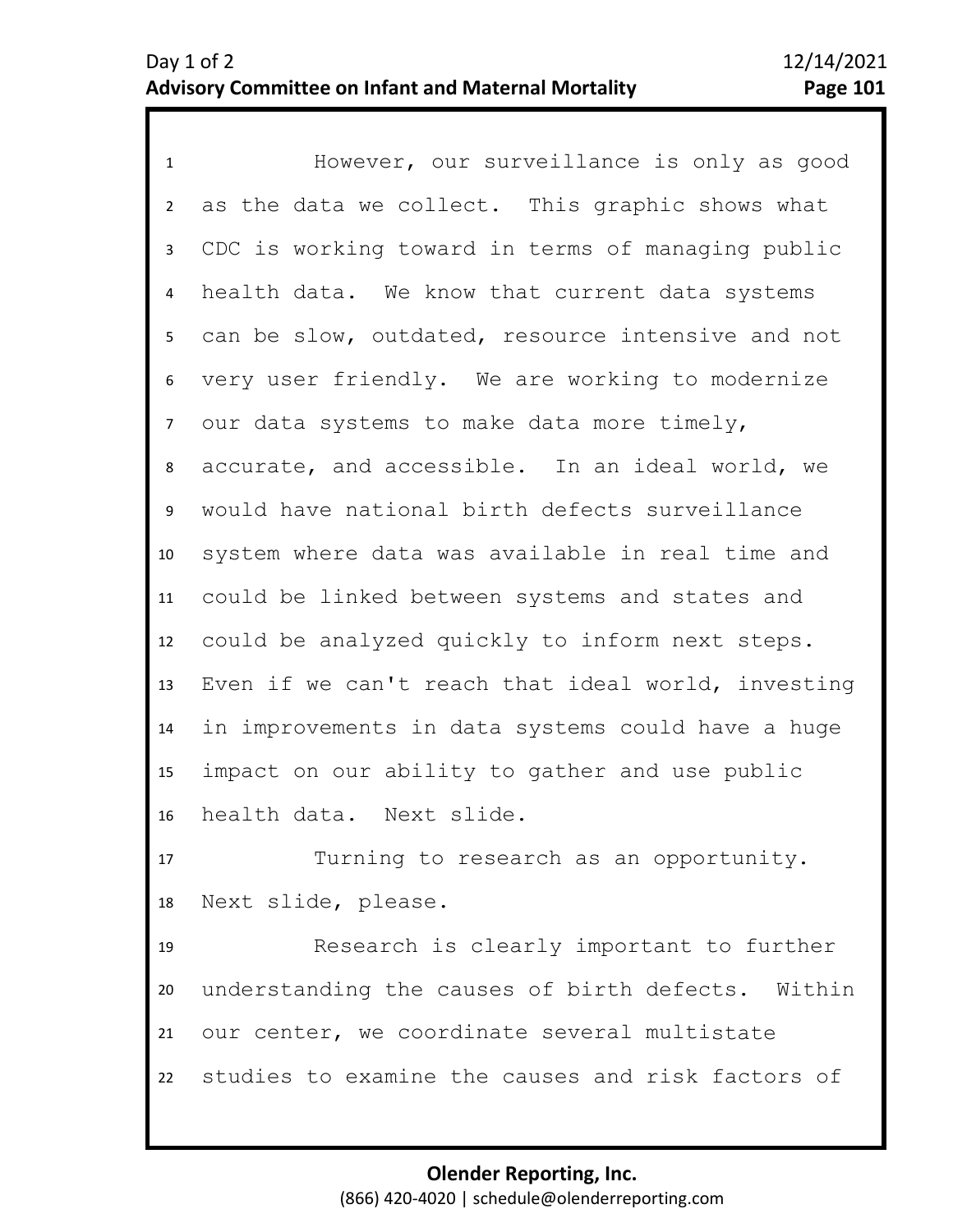1 birth defects. There have been many important 2 3 4 5 6 7 findings from these studies, which have been used to inform clinical practice, confirm previously observed associations, generate hypotheses for future study, identify areas for prevention, and provide information to the public. Next slide, please.

10 11 12 13 14 15 8 9 These are the birth defects included in our currently ongoing study called BD-STEPS, and BD-STEPS is really aiming to study risk factors that may be modifiable such as medical conditions, medical -- medications, and other exposures. So, we hope that the findings can be used to move the needle on reducing preventable birth defects. Next slide, please.

16 17 18 19 20 21 22 Ideally, we would prevent birth defects before they occur, but unfortunately there is still a lot that is not known about preventable causes of birth defects. Next slide, please. There are some challenges in preventing birth defects, most developed during the first trimester, often before pregnancy is recognized.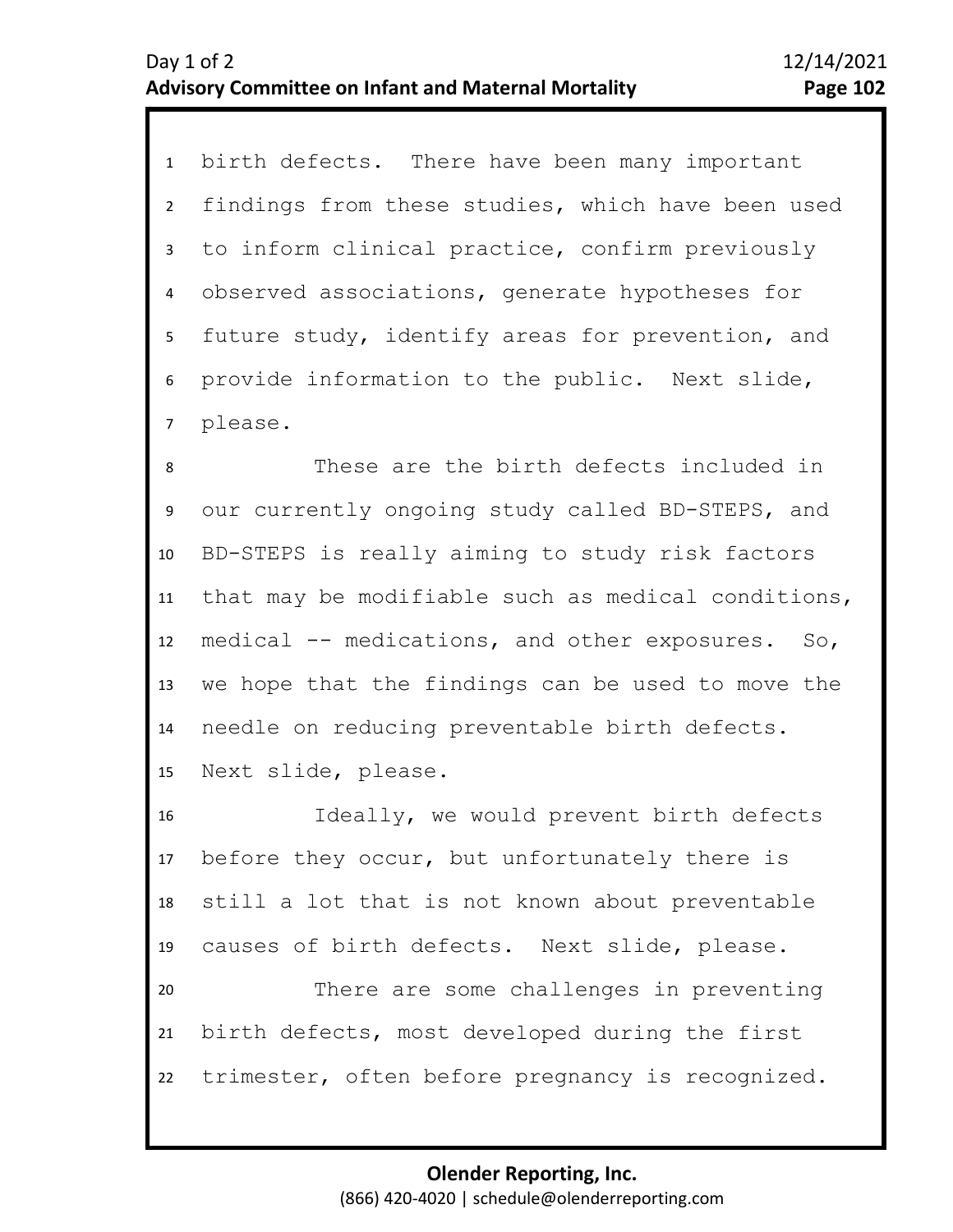1 The cause of the majority of birth defects is 2 3 4 8 9 10 11 12 13 14 15 16 17 18 5 7 6 still unknown and the study of modifiable risk factors is difficult due to challenges in case ascertainment, case classification, exposure assessment, particularly potentially multiple exposures, and statistical power to detect associations. Next slide, please. However, there are certain modifiable risk factors that we do understand and for which we can make an impact on the incidence of birth defects. For example, promoting optimal folic acid to prevent spinal bifida and controlling diabetes to prevent several birth defects, including congenital heart defects. Next slide, please. And finally, I wanted to mention treatment which may impact survival and also may impact the quality of life for individuals living with birth defects. Next slide, please.

20 21 22 First, we have to identify affected infants. Newborn screening identifies infants at risk for congenital disorders, for which early

19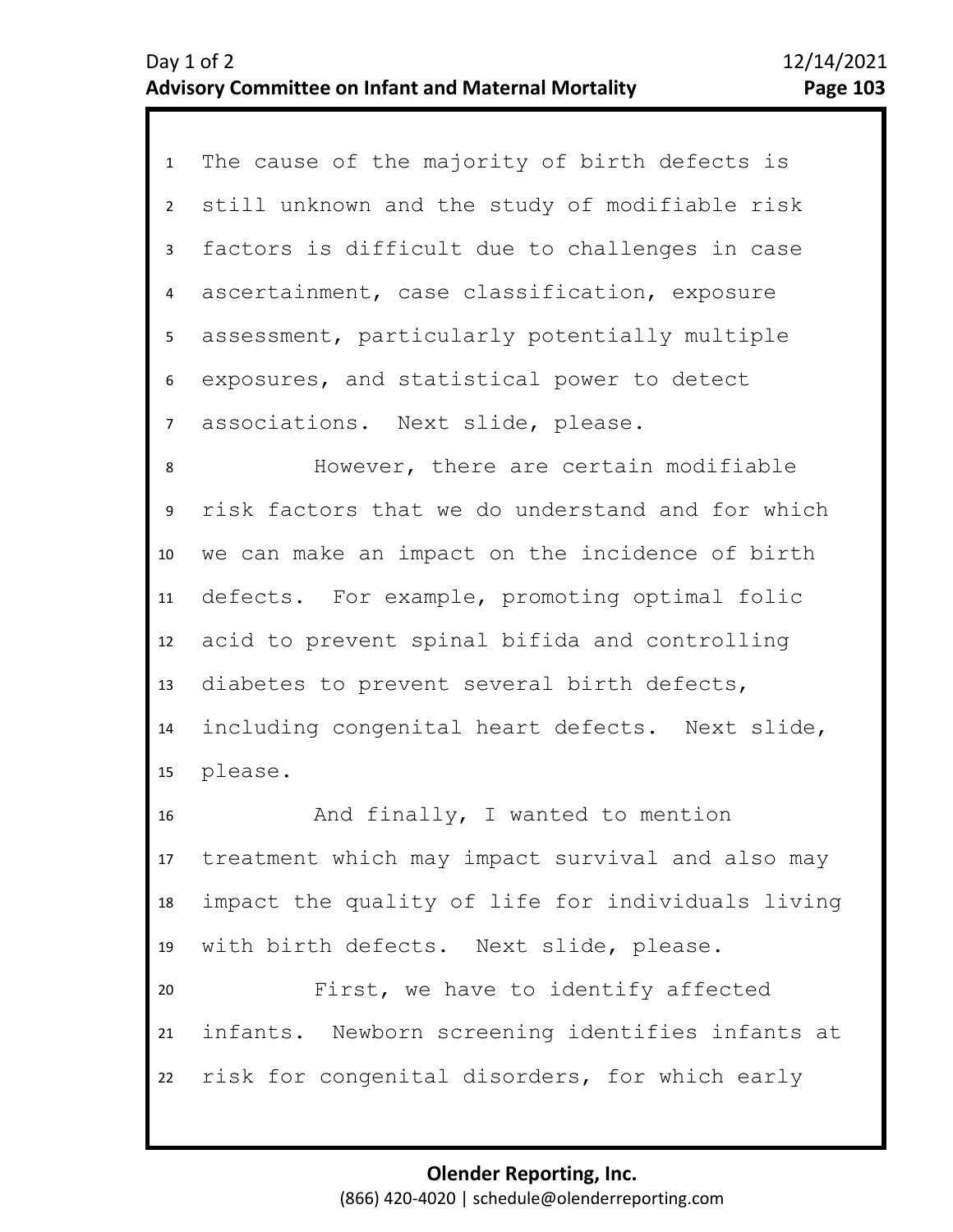1 intervention has been shown to improve outcomes. 2 3 4 8 9 5 7 6 The number of disorders in the recommended uniform screening panel is now 35. Hearing loss and critical congenital heart defects are detected through point-of-care screening and 33 other disorders are detected through dried blood spots. Newborn screening is estimated to identify almost 13,000 infants with one of these disorders each year. Next slide, please.

10 11 12 13 14 15 16 17 18 19 20 21 22 As an example, early detection of congenital heart defects leads to improved survival. Some of my colleagues who focus on congenital heart defects found that survival of infants with critical congenital heart defects has been improving. Newborn screening for congenital -- critical congenital heart defects through pulse oximetry was added to the Recommended Uniform Screening Panel in 2011. This screening decreases early infant death by 33 percent, preventing 120 early infant deaths per year. Although all states are screening for congenital -- critical congenital heart defects, not all states are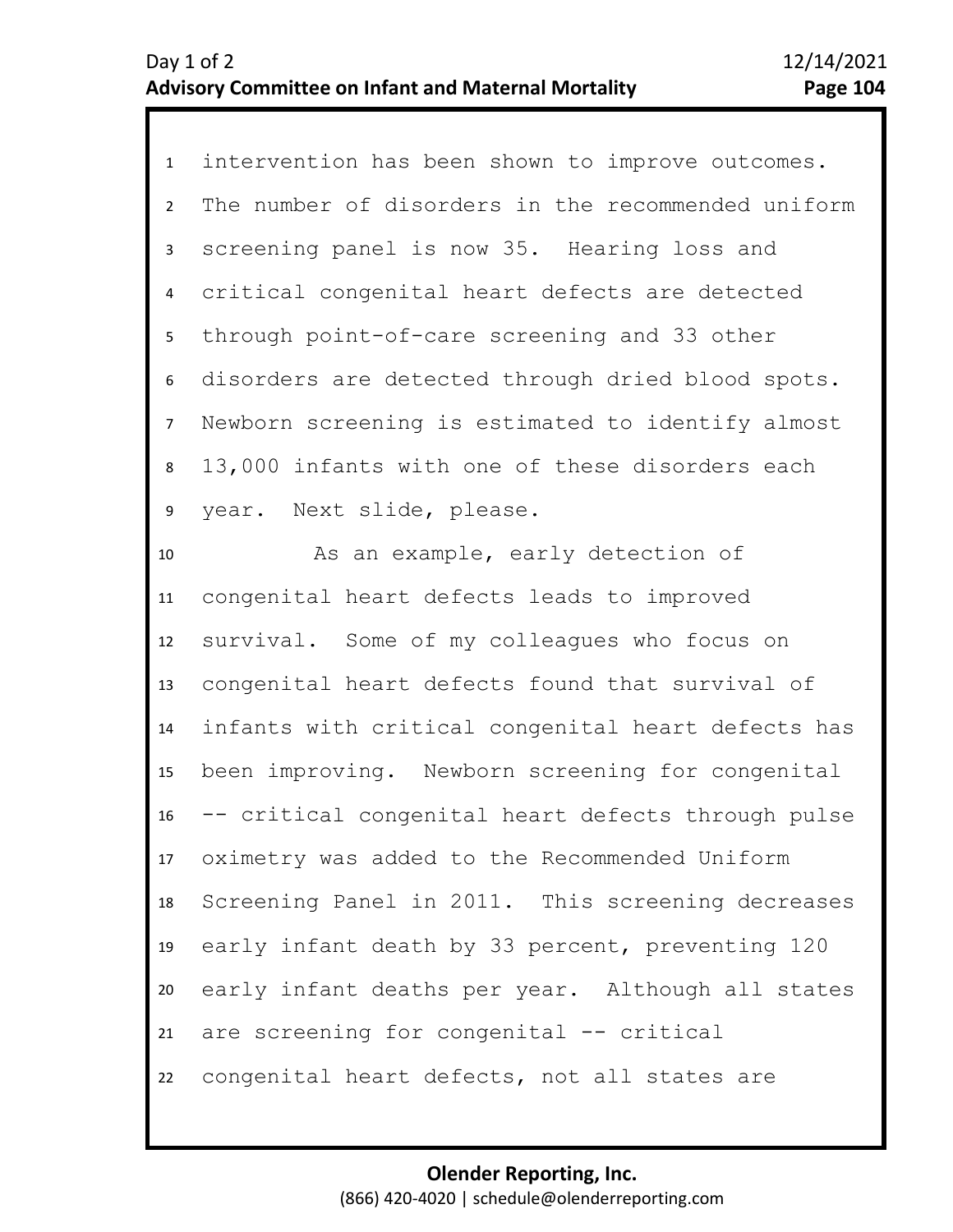| $\mathbf{1}$   | systematically collecting and analyzing their data |
|----------------|----------------------------------------------------|
| $\overline{2}$ | on the timing and mode of detection. Systematic    |
| $\mathbf{3}$   | data collection could help identify program        |
| 4              | improvement opportunities and monitor the impact   |
| 5              | of early identification of critical congenital     |
| 6              | heart defects. Next slide, please.                 |
| $\overline{7}$ | Another example of looking at treatment            |
| 8              | to improve outcomes is the UMPIRE protocol.        |
| 9              | UMPIRE stands for urologic management to preserve  |
| 10             | initial renal function protocol for young children |
| 11             | with spinal bifida. My CDC colleagues and experts  |
| 12             | in the field developed this protocol in which      |
| 13             | infants up to 3 months old with myelomeningocele   |
| 14             | are identified, monitored, and treated using this  |
| 15             | protocol. The goal is to use this standardized     |
| 16             | protocol to identify early problems with bladder   |
| 17             | and kidney function and intervene to help preserve |
| 18             | function. Continued assessment of this protocol    |
| 19             | is leading to improvements in the protocol and     |
| 20             | improvements in outcomes for infants. Next slide,  |
| 21             | please.                                            |
| 22             | I won't spend a lot of time on this,               |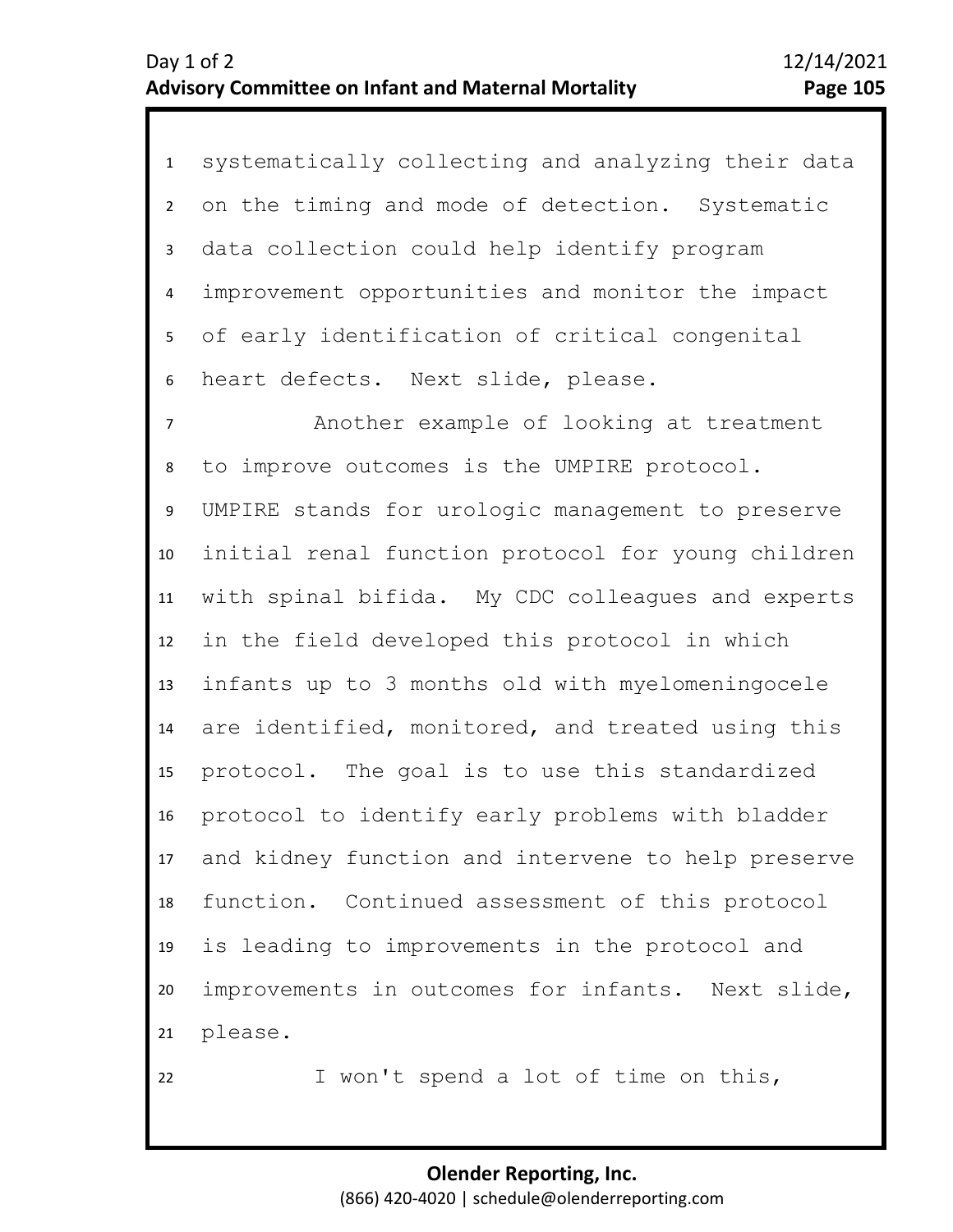1 because our next speaker will be discussing this 2 3 4 8 9 10 11 12 13 14 5 7 6 further. But fetal surgery, as mentioned, involves surgical intervention for conditions with poor prognosis, such as those listed here on the slide. This field has been expanding rapidly and can lead to improvement in fetal outcomes. However, these surgeries are very complex and require specialized centers with multidisciplinary teams. They can also result in adverse outcomes for the pregnancy and the mother. Ongoing research is looking at whether and how these surgeries improve outcomes. Next slide, please. So, this is kind of a summary slide of the preceding slides and with some general

15 16 17 18 thoughts on the opportunities to improve outcomes. In the realm of surveillance, we can continue work on modernizing our data collection and management to make data more timely accurate and accessible.

19 20 21 22 In the realm of research, we need to further understanding of causes and risk factors of birth defects, particularly those that are modifiable so that we can inform prevention,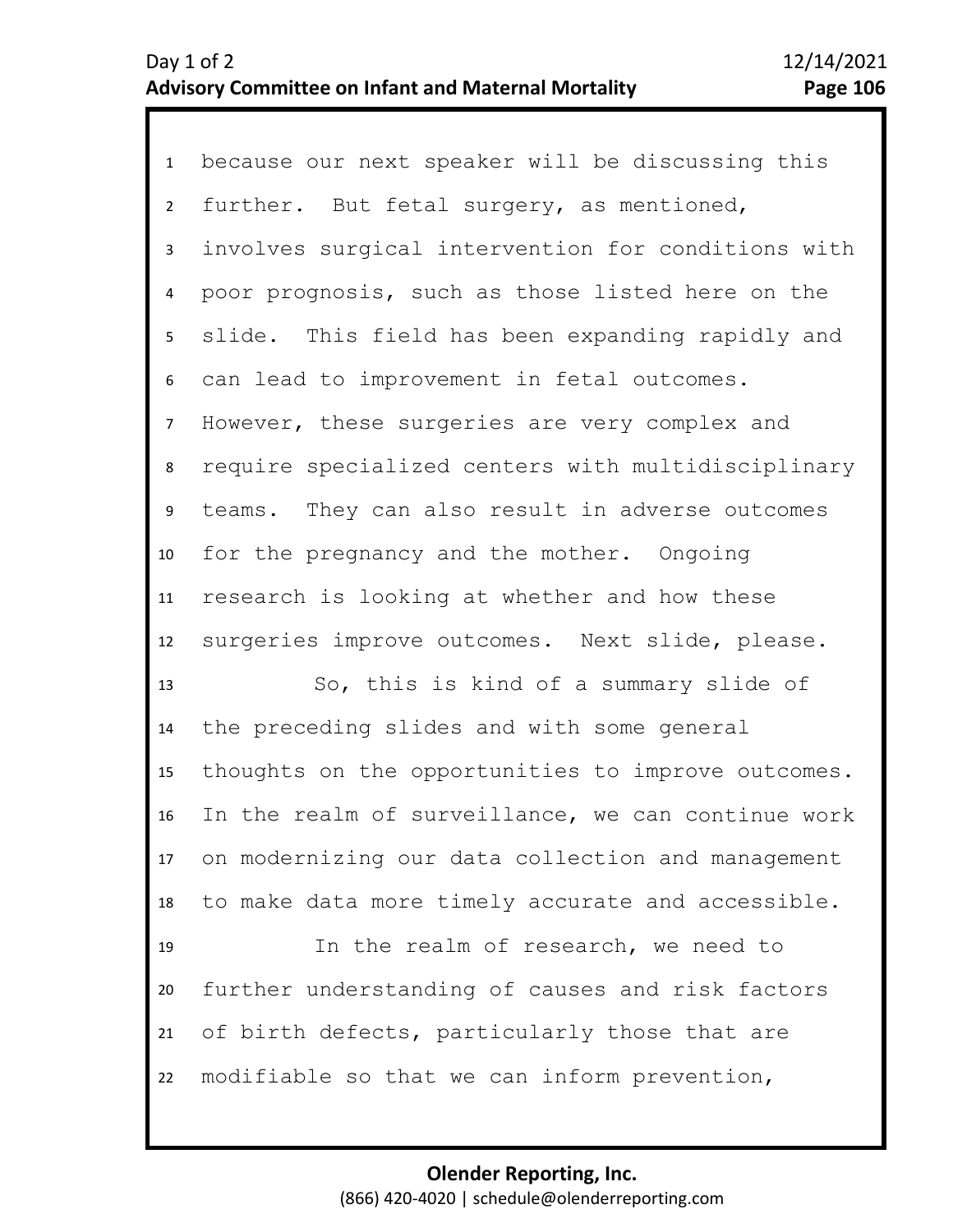1 treatment, and future research. 2 3 4 5 9 10 11 12 13 14 15 16 17 18 19 20 21 22 6 8 7 In the realm of prevention, we can use what we know about preventable birth defects and work to ensure that all people of reproductive age have access to quality preconception and prenatal care. And in the realm of treatment, we can continue research on and access to surgical intervention and quality care initiatives. Next slide, please. I just wanted to finish by sharing CDC's agency-wide strategy to integrate health equity into all of our work. And a particular relevance to this discussion we've seen there are health disparities in infant mortality related to birth defects. CDC is committed to working to better understand and address these health disparities as a key part of impacting health outcomes. Next slide. I think this is my last slide. I really appreciate the opportunity to talk with you today. I'd like to thank my CDC colleagues and our many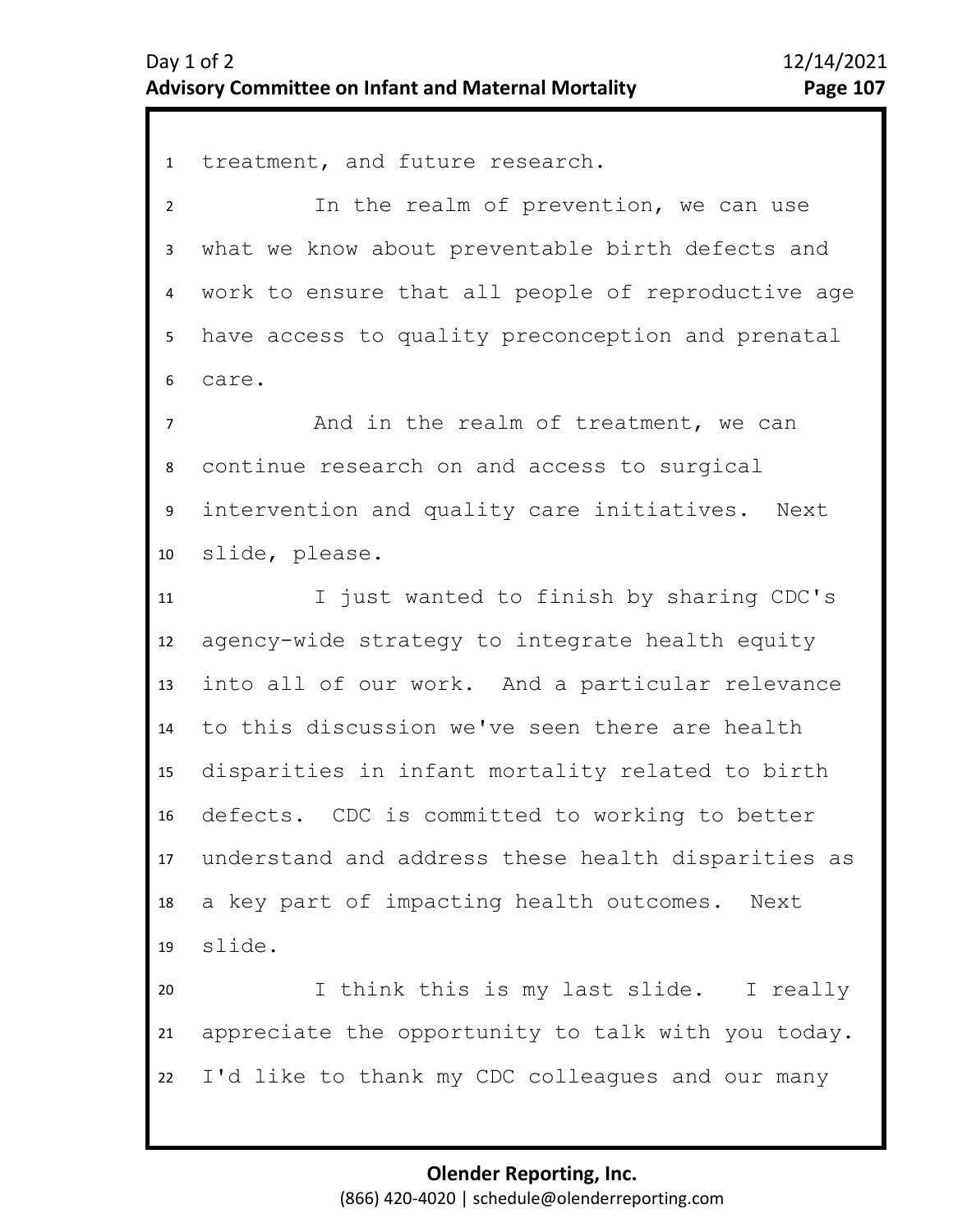|                 | 1 collaborators who are doing the work that I     |
|-----------------|---------------------------------------------------|
| $2^{\circ}$     | shared. I thank you very much and I'm happy to    |
| 3               | try to answer any questions. Thank you.           |
| 4               | TARA SANDER LEE: Thank you so much, Dr.           |
| 5               | Tepper. That was fantastic. I think we do have a  |
| 6               | couple of minutes, so if people do have some      |
| 7 <sup>7</sup>  | questions, I think, if you don't mind, can you    |
| 8               | stop sharing your slides? We have a couple of     |
| 9               | minutes. So, do we have some questions for Dr.    |
| 10              | Tepper? Yes, Janelle.                             |
| 11              | JANELLE PALACIOS: Thank you so much for           |
| 12              | that presentation. I was struck with one of the   |
| 13              | very first slides you shared. It was the rates of |
| 14              | infant mortality attributable to birth defects    |
| 15 <sub>1</sub> | from 2018 and it showed African American and      |
| 16              | American Indian/Alaska Native infants had really  |
| 17 <sup>7</sup> | high rates and then subsequent slides you shared; |
| 18              | it was likely data for -- surveillance data from  |
| 19              | the CDC that the American Indian population just  |
| 20              | fell off. We have no historical rates of birth    |
| 21              | defects that are -- that were included in these   |
| 22              | larger studies from 2003 onward. And so, I'm just |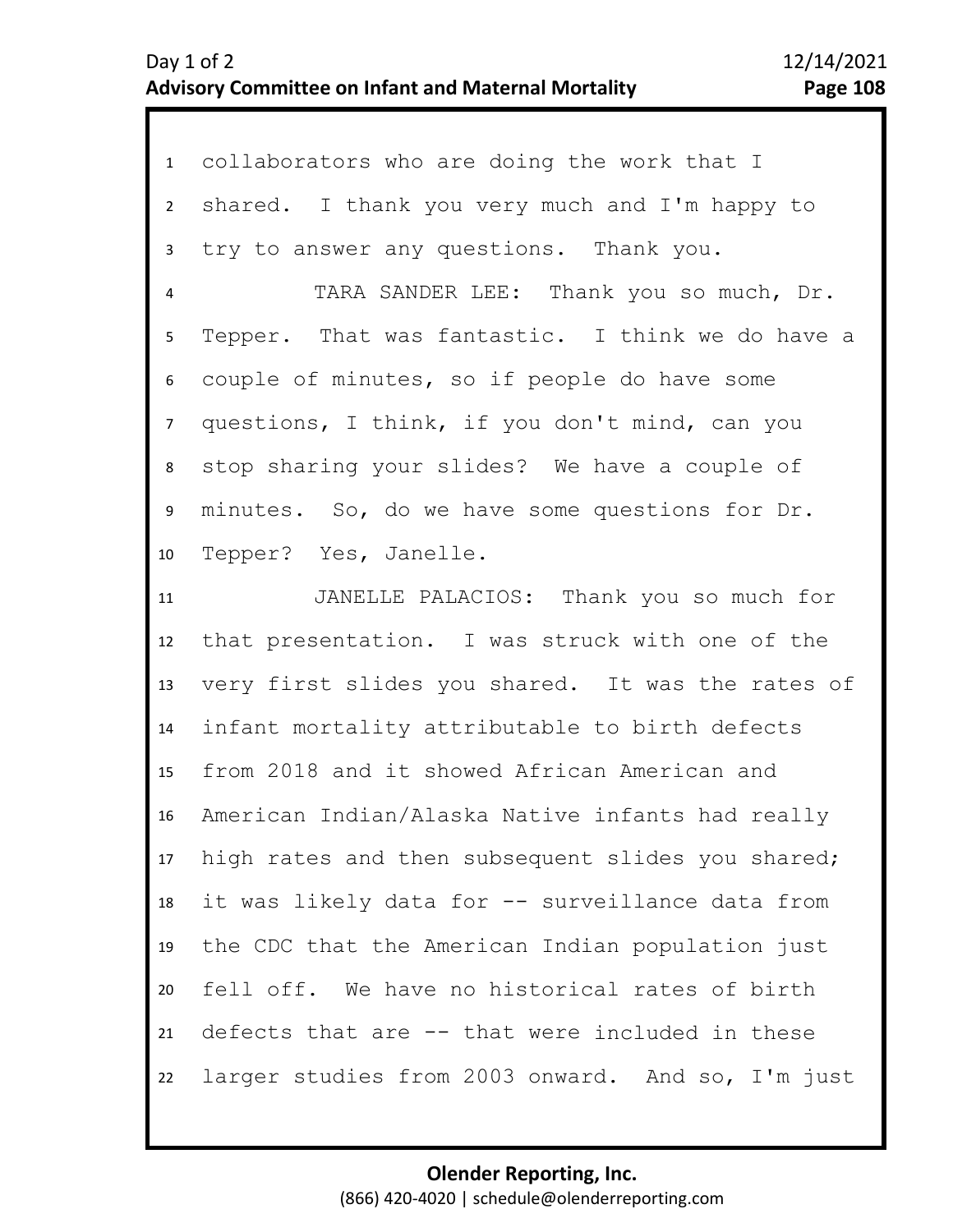1 wondering, can you comment on the missing data for 2 3 4 9 10 11 12 13 14 15 16 17 18 19 20 21 22 5 7 8 6 this population and why not pull from Indian Health Service as a potential data source for, you know, just including historical data, and then the second part would be how do you propose that adequate surveillance in the time of health equity for this population will be met? Thank you so much. NAOMI TEPPER: Yes. Thank you for those questions. Yeah, the differences in rates are really striking and certainly concerning. The data that I showed comes from the National Vital Statistics Data and I pulled from different reports, and so the one where I showed the trend lines that does not have the American Indian and Alaska Native population is just because in that report, they -- they did not report on that. However, that data is likely available. I couldn't tell you right off hand how far back that's available, but that -- that data is available by race/ethnicity for infant mortality and -- and causes of infant mortality. So, we do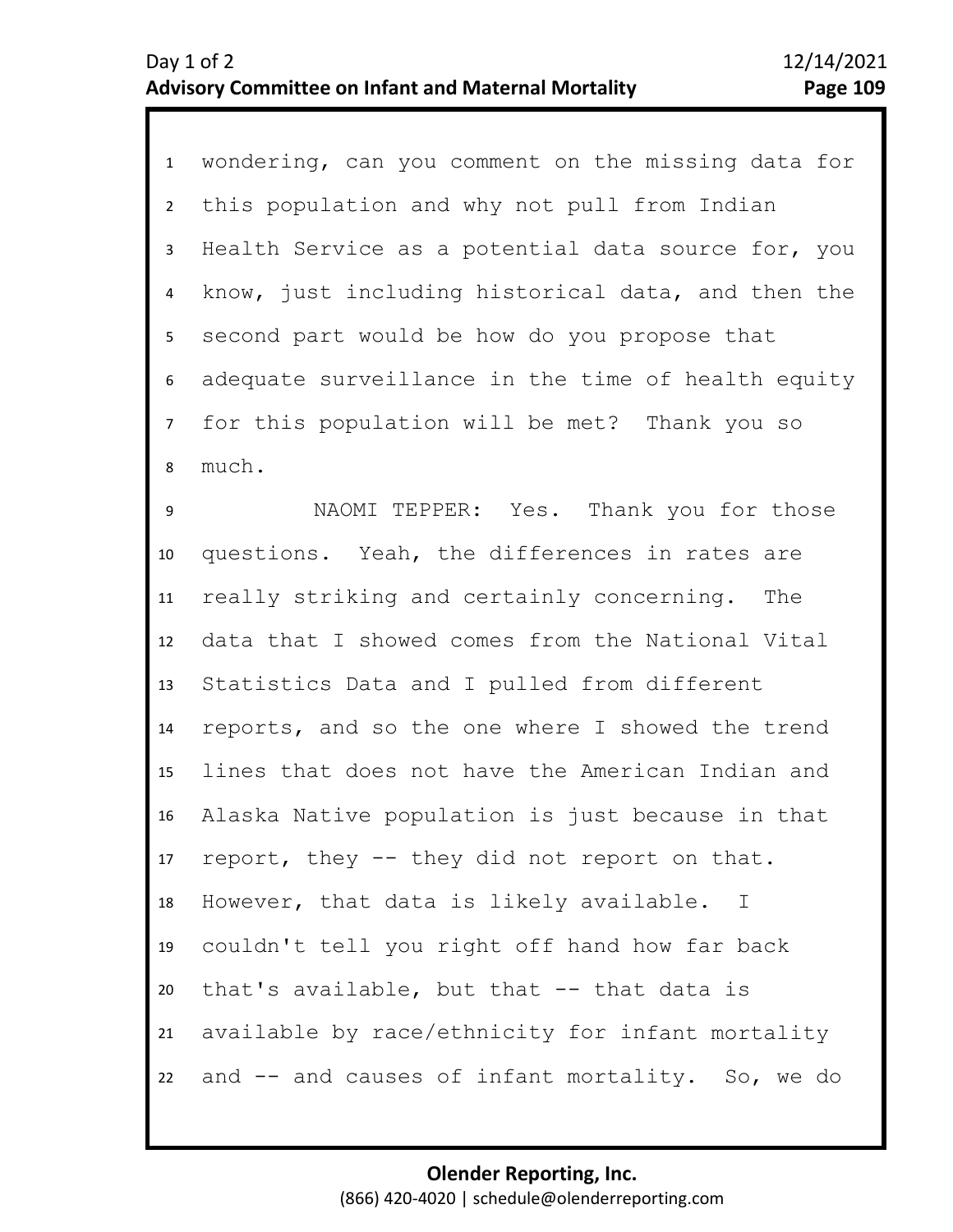| $\mathbf{1}$    | certainly have that, and I think we need to, you      |
|-----------------|-------------------------------------------------------|
| $2^{\circ}$     | know, dive more into that, you know, looking at       |
| $\mathbf{3}$    | the differences as well as the reasons why and a      |
| $\overline{4}$  | lot of the reasons are probably not captured in       |
| 5 <sub>1</sub>  | the data, unfortunately.                              |
| 6               | TARA SANDER LEE: Danielle.                            |
| $\overline{7}$  | DANIELLE ELY: Hi. I just wanted to                    |
| 8               | follow up a little bit on that. I was on that         |
| 9               | MMWR paper that you presented and so, one of the      |
| 10              | reasons we did not include American Indian or         |
| 11              | Alaska Native is simply because, even though the      |
| 12              | rates are very high, in that report to break it       |
| 13              | down the way you would need to by groups, the         |
| 14              | numbers become so small that, unfortunately, they     |
| 15 <sub>1</sub> | are unreliable. So, in a lot of the research that     |
| 16              | we put out, it's very difficult to include some of    |
|                 | 17 the race and Hispanic origin groups simply because |
| 18              | we're not combining years together. I did want to     |
| 19              | point out that we do have the mortality rates for     |
| 20              | congenital malformations in the Annual Infant         |
| 21              | Mortality Report that we put out. I noticed that      |
| 22              | you have 2018 data in the presentation by race and    |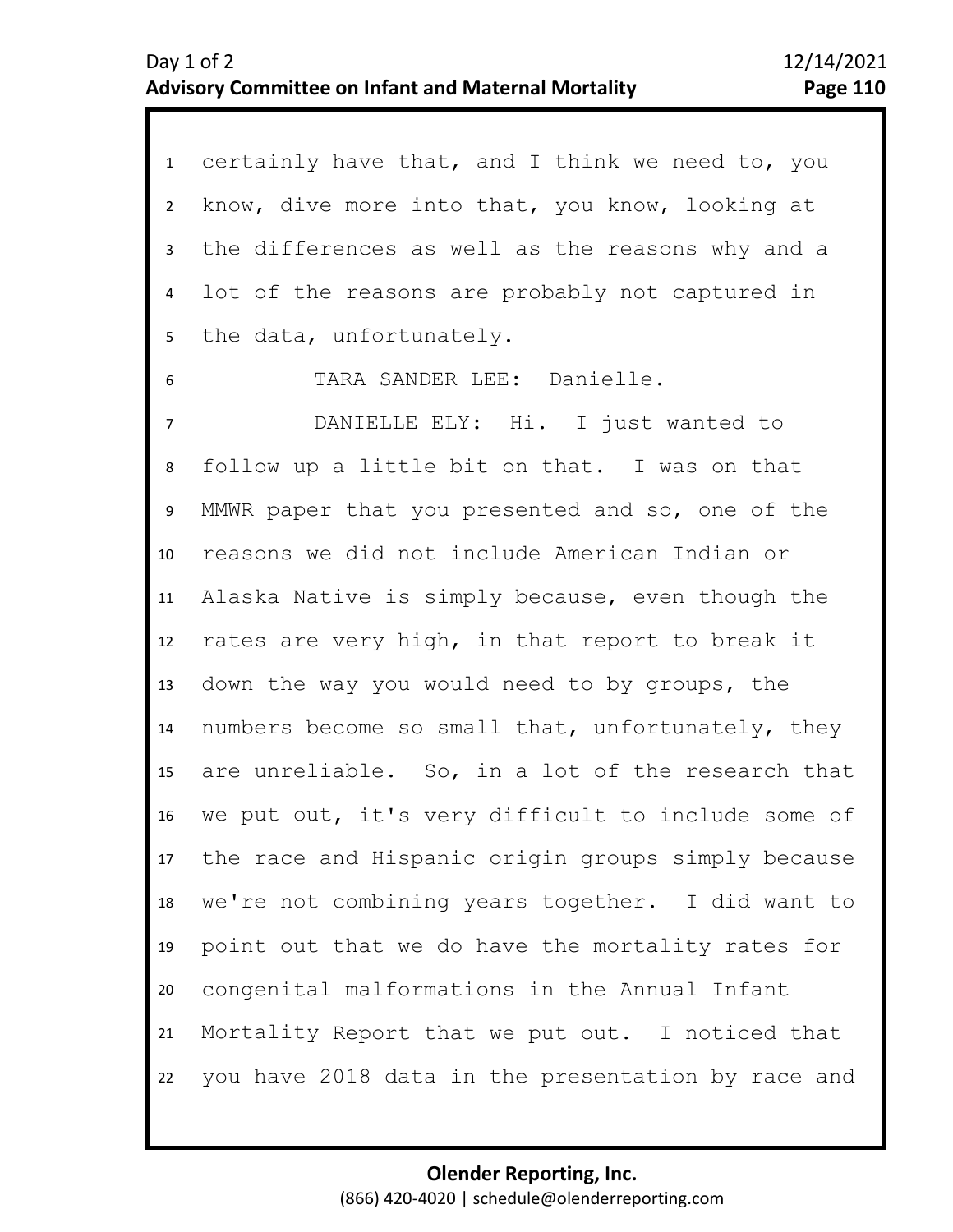1 Hispanic origin. We did just release the 2019 2 3 4 5 10 11 12 13 14 15 16 17 18 19 20 21 22 6 9 7 8 last week. So, obviously, you wouldn't have had time to include that. I did include a link in that in the chat. TARA SANDER LEE: Wonderful. Thank you so much. Ed. EDWARD EHLINGER: I'm just wondering if you're having any specific activities related to sickle cell. I know it took us a long time in Minnesota to screen for sickle cell, and I don't know how many states are doing that. Any special efforts related to sickle cell anemia? NAOMI TEPPER: Yeah. Well, that's a -that's a great question that I would actually have to defer to other CDC colleagues. We have a division within our center, the Division of Blood Disorders, that actually focuses on, among others, sickle cell disease, and they have been, you know, very interested in certainly increasing, you know, the diagnoses and the care of these individuals, you know, both infants and through the lifespan. So, increasing recognition of challenges that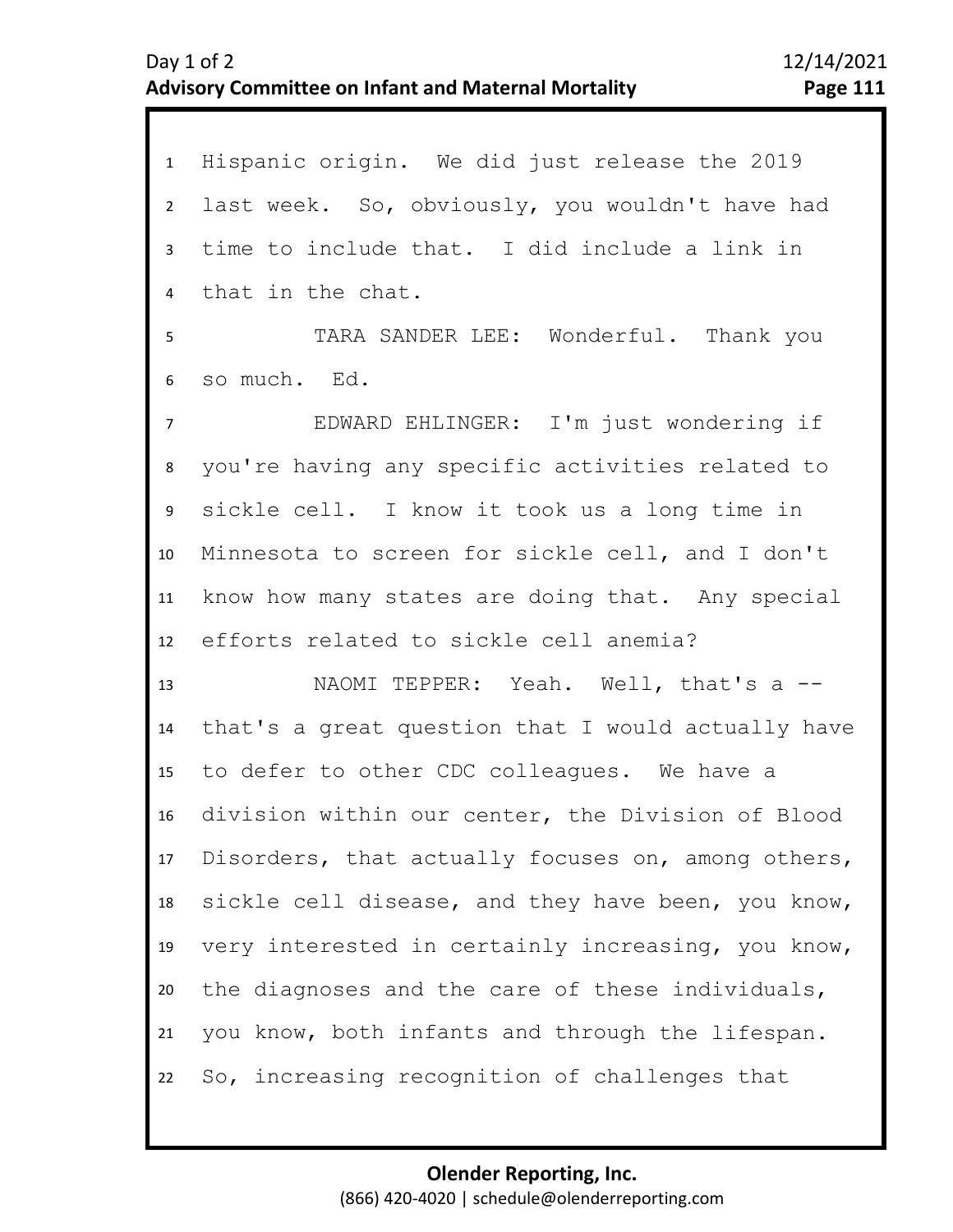| 1              | these individuals face throughout their lifespan.  |
|----------------|----------------------------------------------------|
| $2^{\circ}$    | And so, I think if there are specific questions    |
| $\mathbf{3}$   | about sickle cell, I'm happy to take them back to  |
| $\overline{4}$ | that group. They are working hard and do a lot of  |
| 5 <sub>1</sub> | great work. So, I'm happy to -- to -- to           |
| 6              | communicate anything back to them.                 |
| $\overline{7}$ | EDWARD EHLINGER: It's just a good                  |
| 8              | example of some of the inequities in newborn       |
| 9              | screening that have been there, and I think that   |
| 10             | it's a good case study on the way we've            |
| 11             | disadvantaged populations over others.             |
|                |                                                    |
| 12             | TARA SANDER LEE: All right. Okay. I                |
| 13             | think there's no other questions. We're going to   |
| 14             | move on to our second speaker.                     |
| 15             | So, our second speaker is Dr. Julie                |
| 16             | Moldenhauer. She is the Director of Obstetrical    |
| 17             | Services and George Leib Harrison Endowed Chair in |
| 18             | Fetal Therapy at the Center for Fetal Diagnosis    |
| 19             | and Treatment. She is also the Children's          |
| 20             | Hospital of Philadelphia Director of the Division  |
| 21             | of Obstetrics and Gynecology and professor of      |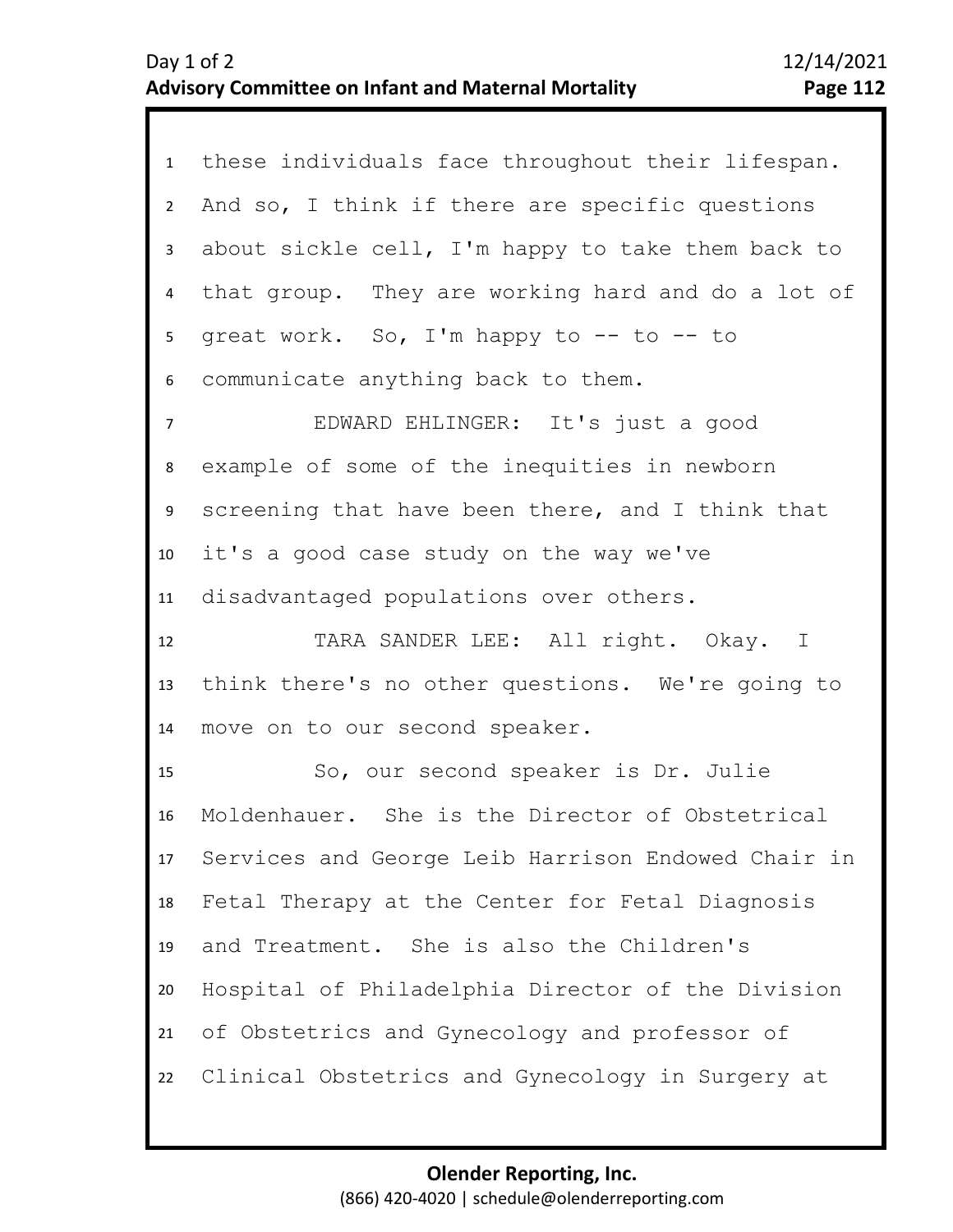1 the Perelman School of Medicine at the University 2 3 4 of Pennsylvania. So, thank you, Dr. Moldenhauer, for joining us today and taking time out of your busy schedule to present.

6 7 8 9 10 11 12 5 JULIE MOLDENHAUER: Well, thank you so much for having me today and letting me present on something that's pretty near and dear to my heart, and I'm hoping that by the end of this, I'm going to convince you all that this is not science fiction, but that this is something that is a reasonable treatment option for patients in certain scenarios. Next slide, please.

13 14 15 16 17 18 19 20 21 22 You know, so, what exactly is fetal therapy is a common question that we get. And so, you know, in a nutshell it's pretty much any intervention that is performed on the maternal fetal dyad specifically for the benefit of the fetus. And so, in this context, the mom is accepting the risk and, you know, we sometimes think of the mom as the innocent bystander in this dyad. And we are a relatively new field. We've really only been around for about 60 years, and if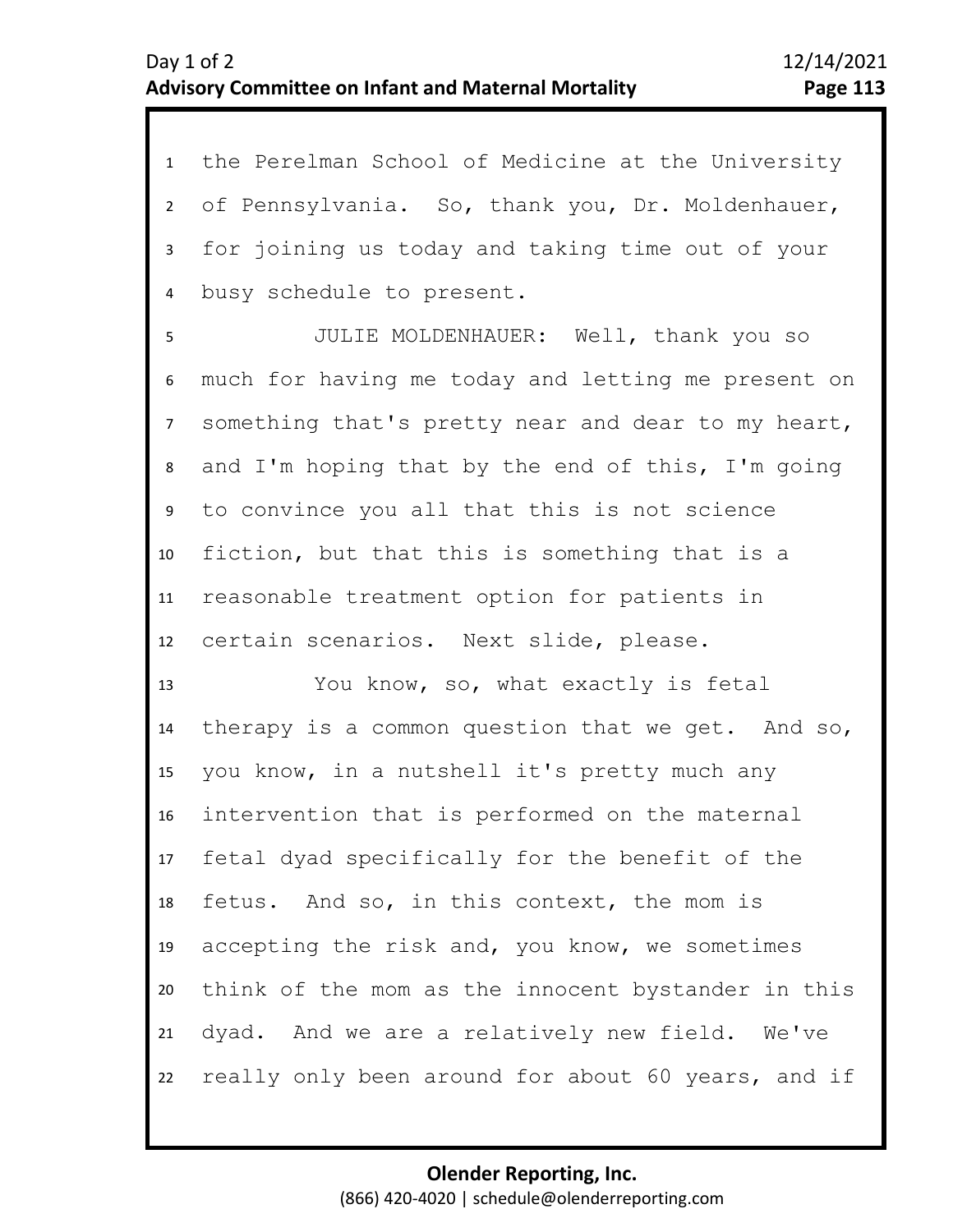1 you kind of think about the disorders that we 2 3 4 8 9 10 11 12 5 7 6 treat, you know, some people use the term orphan disorders, but we're really not truly orphans, but we are in the context of we don't really have like a governing board. There's not, you know, the American Board of Fetal Therapy type of thing. And so, it's really multidisciplinary. It's groups of people from surgery, maternal fetal medicine, obstetrics, anesthesia, all the pediatric subspecialties, cardiology who come together to make fetal therapy work and to make it safe for mom and baby. Next slide, please.

13 14 15 16 17 18 19 20 21 22 I would be remiss in talking about the fetal therapy if I don't talk about the diagnostic aspect of it. And again, this is sort of where we are such a neophyte in terms of when we started. The first publication that had anything to do with making a diagnosis in obstetrics and gynecology was in 1958, and these images are true to the word of what they saw. This was a fetal head basically and so imaging was -- was quite poor. Next slide, please.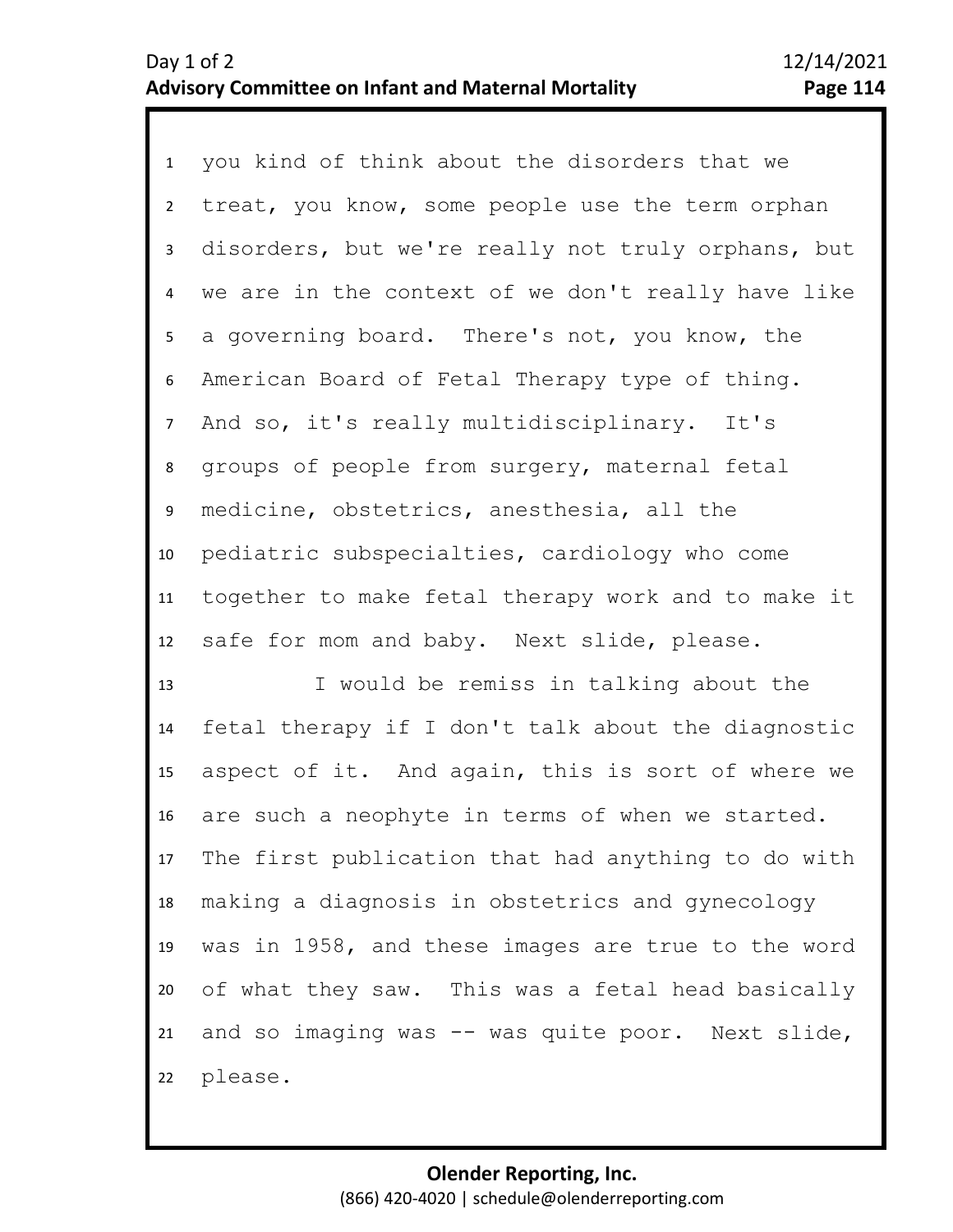1 And things moved fairly quickly as far as 2 3 4 7 8 9 10 11 12 13 14 15 16 17 18 19 20 5 6 our ability to diagnose various disorders prenatally; so spinal bifida, anencephaly, you know, we could do that by, you know, the 70s. We were screening for open neural tube defects throughout the 70s and 80s and Down Syndrome into the 80s, and then, you know, cell-free DNA - fetal DNA in 2000s. And I put these, you know, images below because looking back to the image that we saw of what basically looked like black and white schmutz, you know, we have come a long way. We can use 3D, 4D ultrasound, we can use MRI, we can use CT scanning to make diagnoses. And so, in this sequence of events that has come for our ability to make a good diagnosis in utero of various fetal findings, we then can apply our ability to treat those findings in utero and hopefully impact, you know, mortality and morbidity. Next slide, please. So, you know, kind of looking on the flip

21 22 side of things, the diagnostic aspect is on the top side of the timeline and where we are coming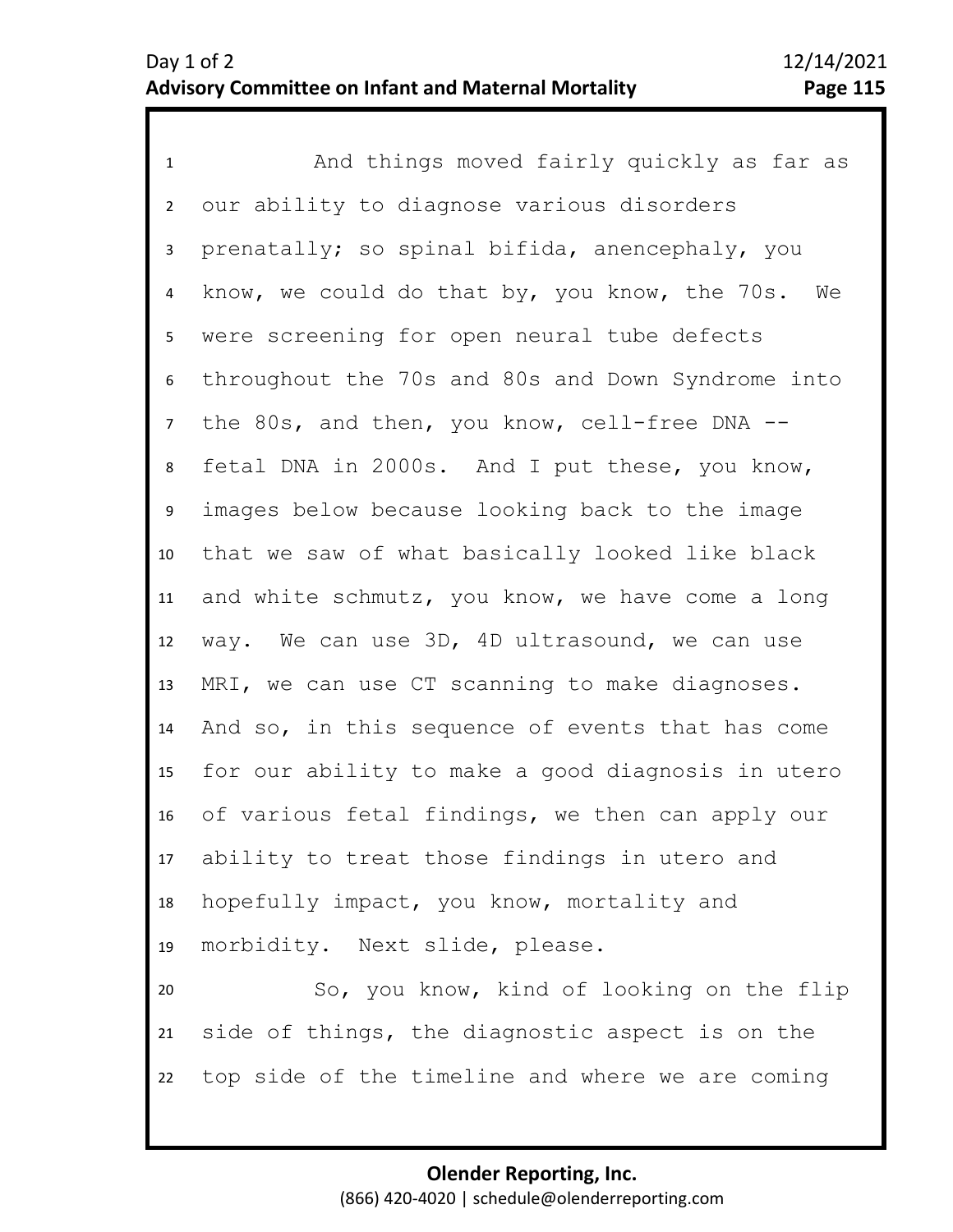1 as far as fetal intervention is underneath. And 2 3 4 7 8 9 10 11 12 13 14 15 16 17 18 19 20 21 22 5 6 so, shortly after we saw the first publication for ultrasound in OB, the first intrauterine blood transfusion was performed in 1961 for Rh disease. We were doing diagnostic fetoscopy, so literally, you know, if you have a cholecystectomy and they do it through laparoscopy, in this instance, the scope is going inside the uterus to look inside the amniotic cavity and make a diagnosis in the fetus. And so, we could do that, and we could do it relatively safely as far back as the 70s and 80s. Things really exploded on the fetal therapy scene in the early 80s to 90s, where we developed animal models, we really expanded what we were doing from a fetal therapy standpoint, and things included not only open fetal surgeries but minimally invasive surgeries that were done under ultrasound guidance and then we kind of crossed over into twin therapies because before that, it had always sort of been taboo to do fetal therapy when there was more than one fetus present. And that takes us up to where we are in the 2000s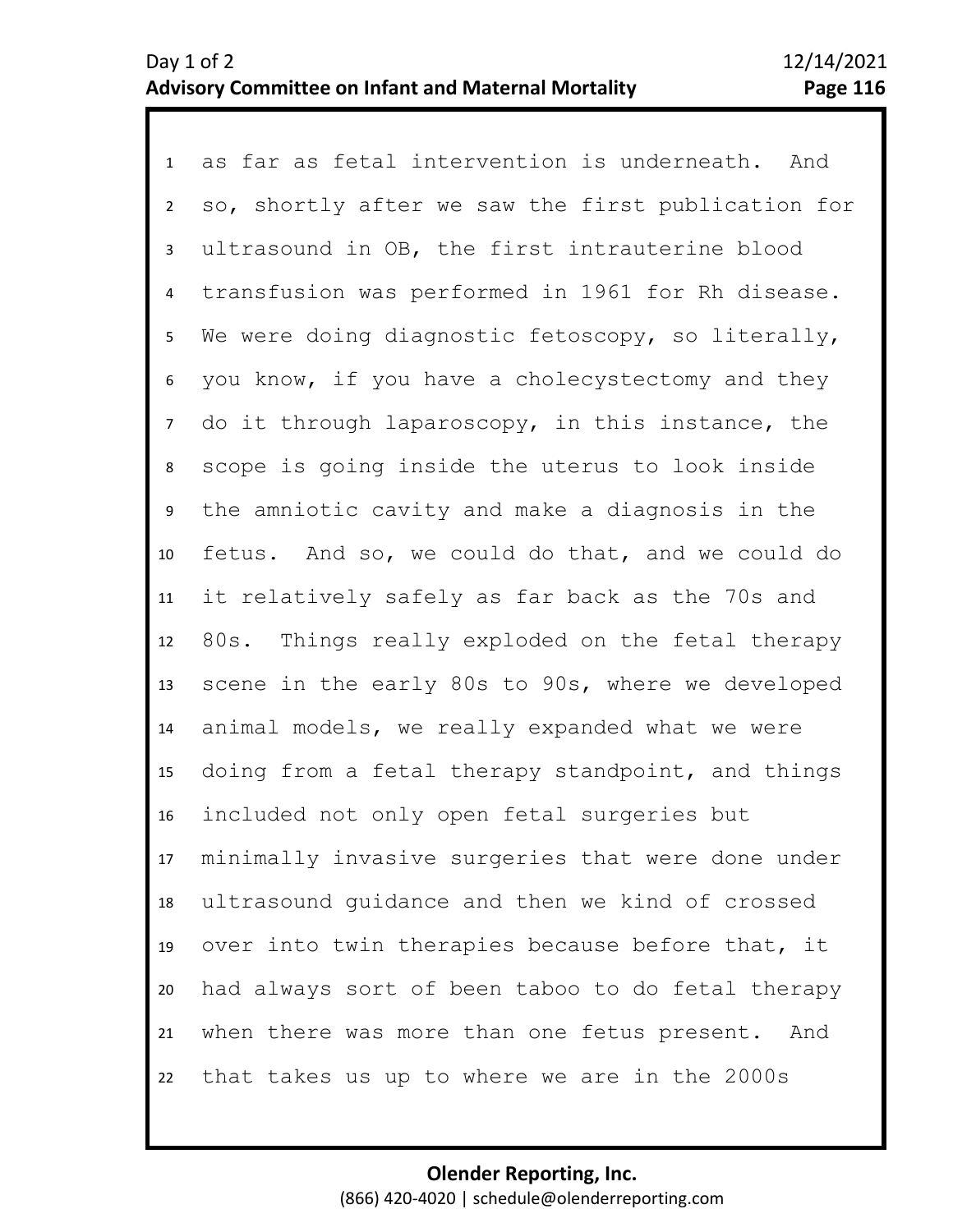1 where, you know, probably what most people are 2 3 4 7 8 9 10 11 12 5 6 familiar with is the management of myelomeningocele trial that started in 2002, but there was about a decade of work that happened before that trial even got kicked off and it took us almost a decade to finish it. And that was published in 2011 and since really the early 2000s, the number of fetal centers have grown exponentially and they're more situated throughout the country, but it also dilutes the experience that each fetal center has when you have so many. Next slide.

13 14 15 16 17 18 19 20 21 22 This is really just sort of a depiction showing the variety of things that we can take care of from, you know, in the upper left, that's a shunt in a fetal chest, as the babies being born for lung lesions, the placenta and the twins are for twin-twin transfusion syndrome. The middle row is open fetal surgery for a long lesion. The two next to that are sacrococcygeal teratoma, debulking in utero, and then what the baby would look like if they were born without the surgery in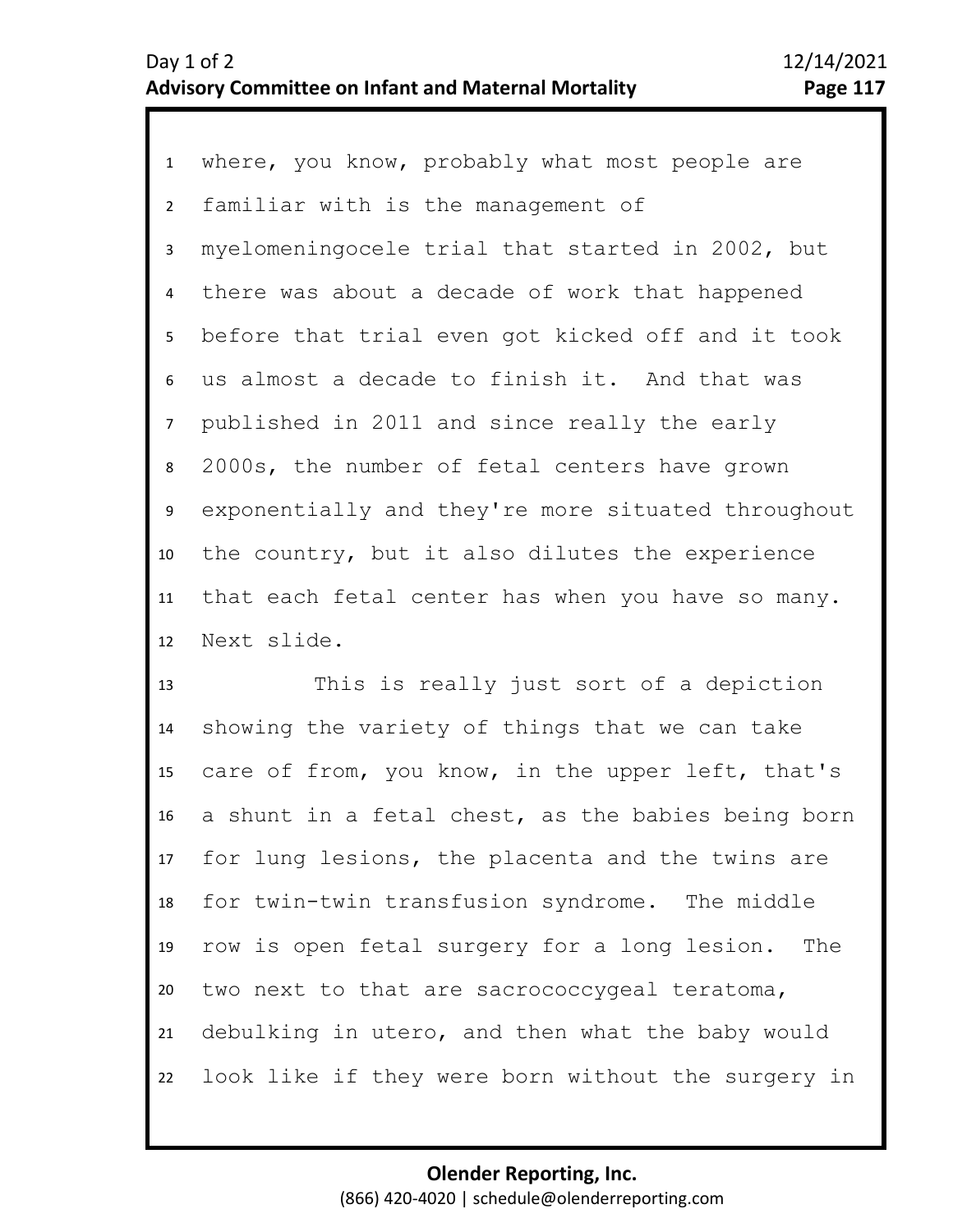1 the middle row on the right. The bottom row is 2 3 4 5 7 6 open fetal surgery for myelomeningocele. The middle picture is EXIT procedure for a fetus that has airway compromise, and then on the bottom right is what the gravid uterus looks like when we are operating on them. So, it's quite a scene to be in the operating room. Next side.

8 9 10 11 12 13 Historically, the conditions that we've treated with fetal therapy have been those that are life-limiting or lethal, but particularly with the publication of the MOMS trial, the paradigm is really shifting to improving the quality of life as well. Next slide.

14 15 16 17 18 19 20 21 22 There are some tenent that we use to help guide us decide, you know, to decide who's a candidate, who's not a candidate, what are the prerequisites and, you know, hands down, we have to be able to make an accurate diagnosis prenatally, we need to know what the natural history is, and how can we impact that so that we are, you know, avoiding the potential for fetal death or organ destruction and can we do it, and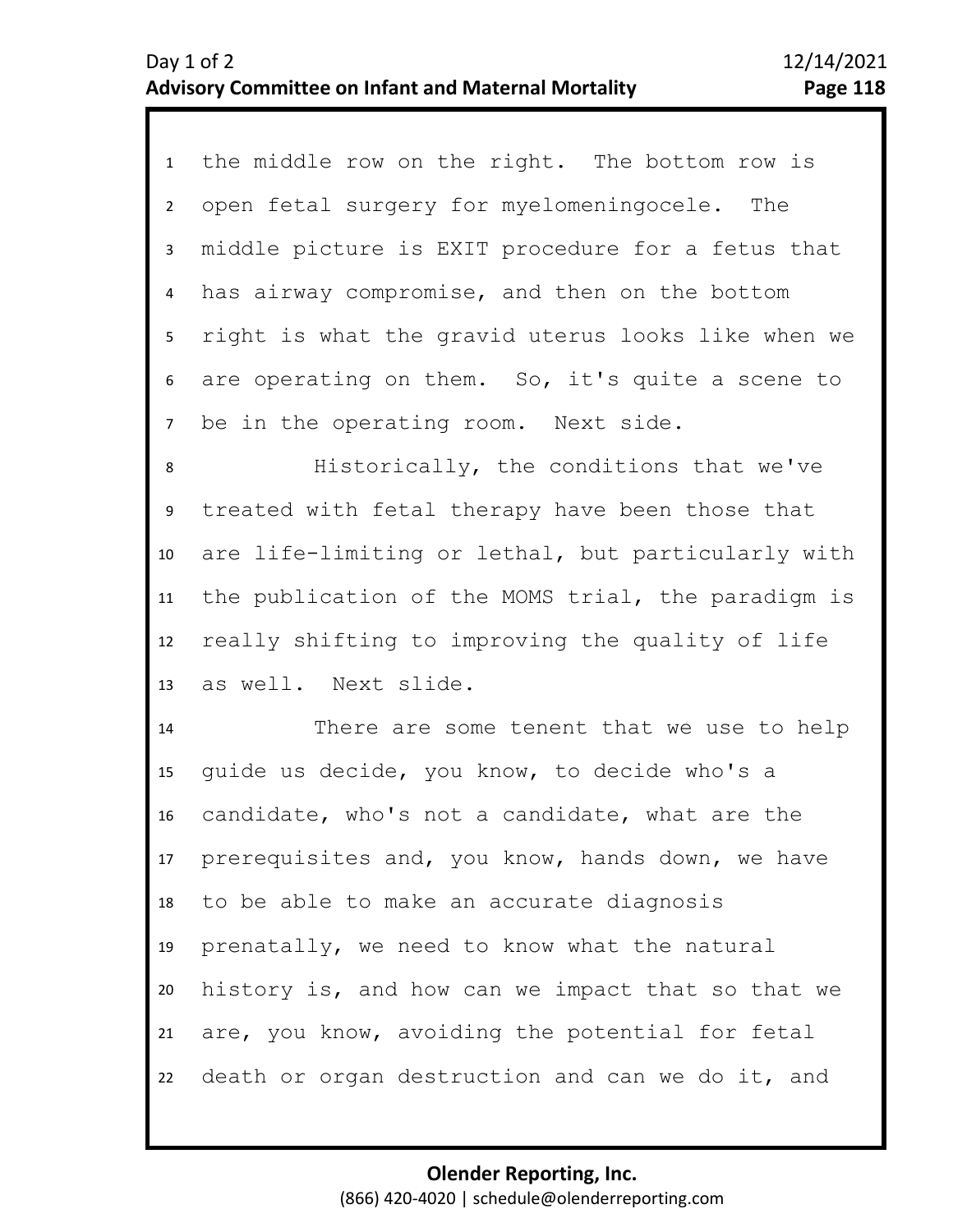can we do it reliably and repetitively in the same safe manner. Next slide.

 Conditions that we can treat, you know, range anywhere from a fetal cardiac arrhythmia that we treat with mom, you know, with transplacental pharmacotherapy where we just give mama medication. It goes through the placenta and treats the fetus all the way to the, you know, more invasive procedures like fetoscopy or ultrasound-guided procedures. And then, you know, the most invasive end of things where we are doing open fetal surgeries and EXIT procedures. Next slide.

 This just gives us a synopsis sort of what -- what it is when we're looking at what the anatomic defect is and what it leads to from a physiological standpoint. So, when a fetus has a general urinary obstruction, they don't have amniotic fluid circulating, and it results in pulmonary hyperplasia and renal dysfunction. Twins who have vascular anastomoses on their placenta develop twin-twin transfusion syndrome in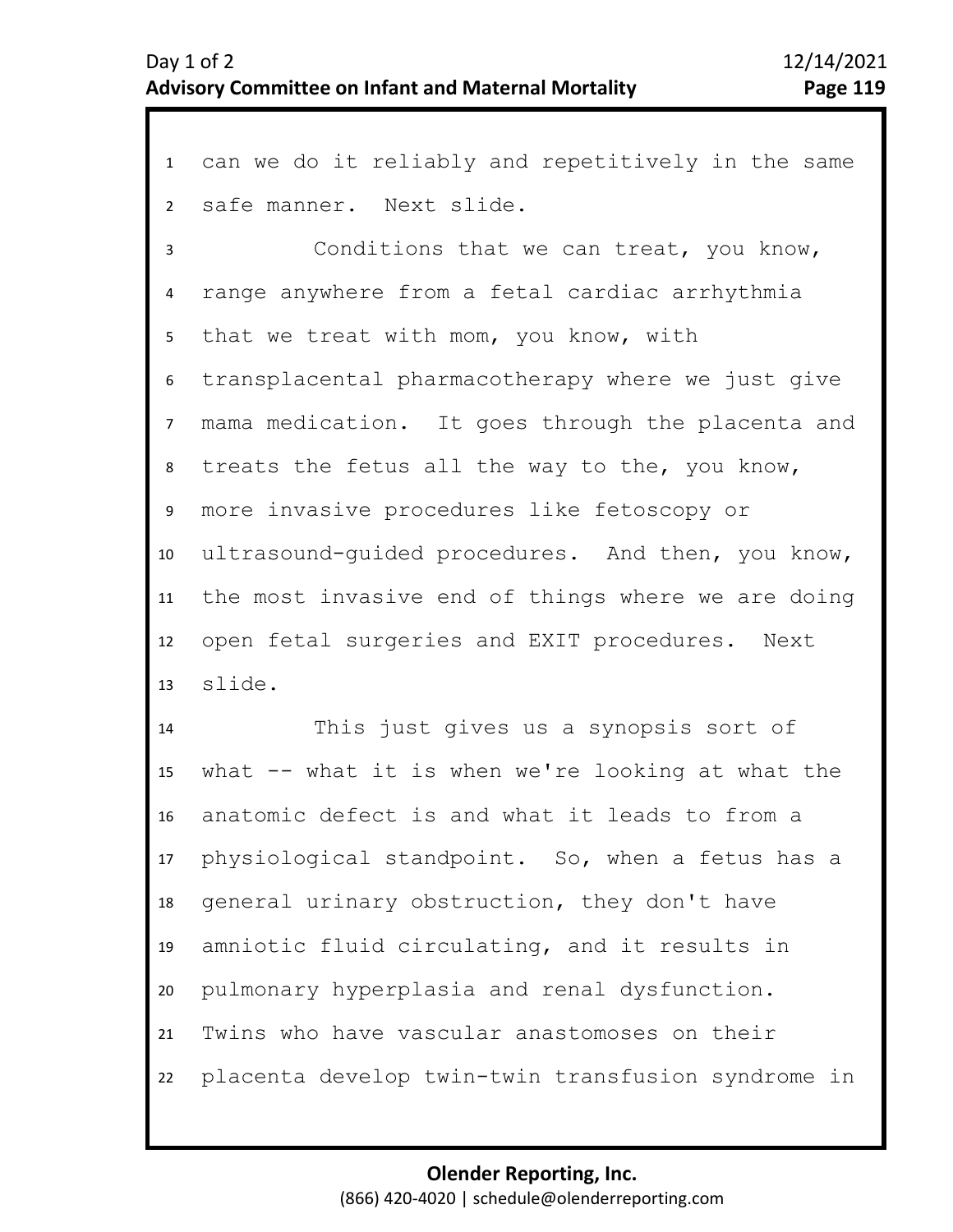| 1              | 10 to 15 percent of cases, and this can ultimately |
|----------------|----------------------------------------------------|
| $\overline{2}$ | to fake fetal death. Diaphragmatic hernia, which   |
| $\mathbf{3}$   | I'll also talk about, results in pulmonary         |
| 4              | hypoplasia, that in many cases can be lethal.      |
| 5 <sub>1</sub> | Lung lesions, such as cystic adenomatoid           |
| 6              | malformation, can also lead to high-output cardiac |
| 7 <sup>7</sup> | failure, hydrops, and fetal death. The same thing  |
| 8              | with sacrococcygeal teratoma. And                  |
| 9              | myelomeningocele is sort the game changer where    |
| 10             | it's not just, you know, a life-or-death           |
| 11             | situation, but the goal the fetal therapy is that  |
| 12             | we can intervene and try to minimize some of the   |
| 13             | side effects, like the hydrocephaly, paraplegia,   |
| 14             | and incontinence issues. Next slide.               |
| 15             | I kind of hit on this already, you know            |
| 16             | that we have a wide range of interventions that    |
|                | 17 come from minimally invasive to the more        |
| 18             | significantly invasive. Next slide.                |
| 19             | This really impacts, you know, what the            |
| 20             | risk factors are both for mom and baby. And so,    |
| 21             | you know, the list is long and it can not only     |
| 22             | impact the current pregnancy for mom but also      |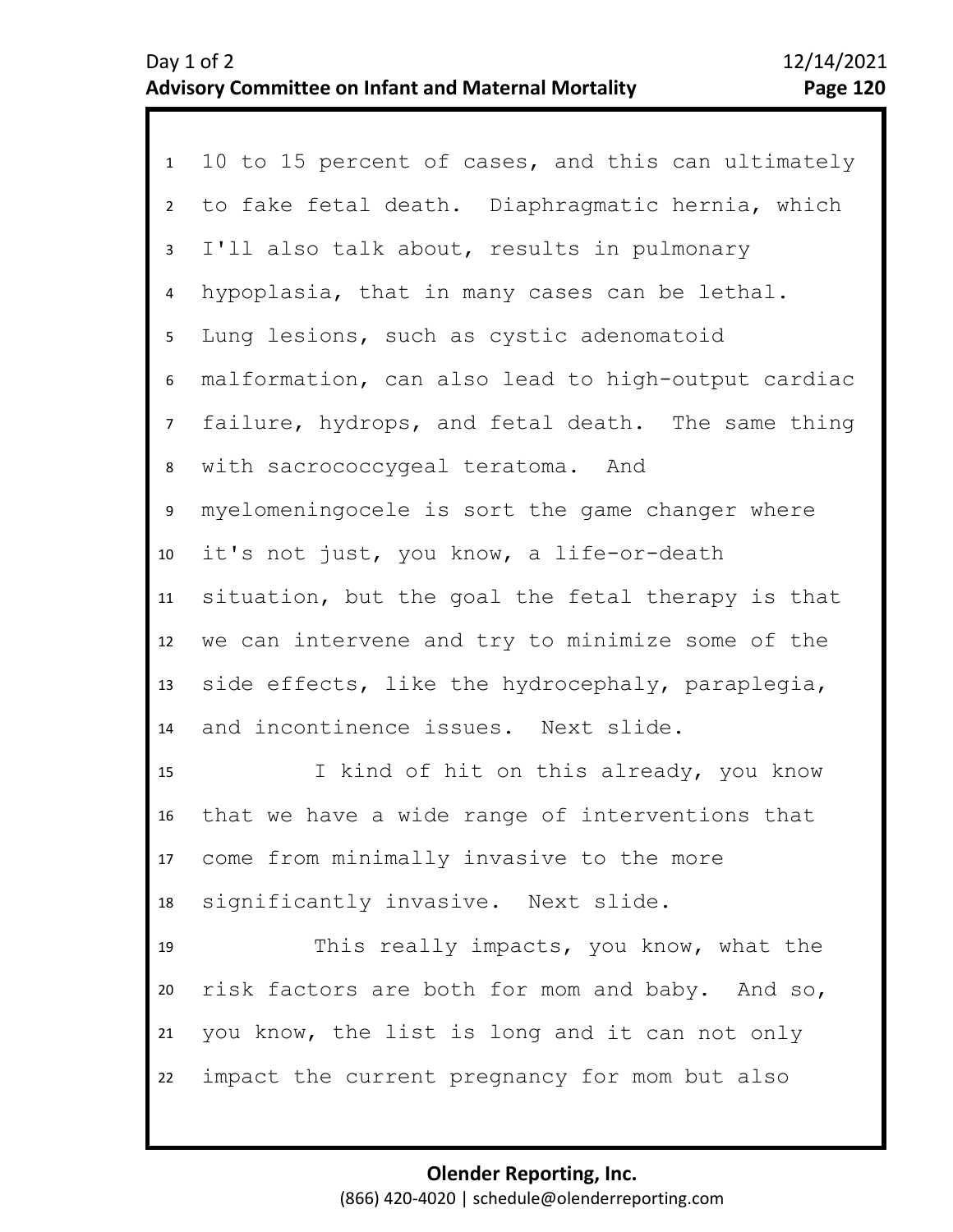1 subsequent pregnancies because a lot of times, 2 3 4 8 9 10 11 12 13 14 15 16 17 5 7 6 things that we do require that, you know, mom have a cesarean delivery with this pregnancy and in every future pregnancy, and it puts  $-$  puts the future pregnancies at risk for having poor outcomes that could be related to uterine rupture. And then, there's always the possibility that, you know, we could have a fetal death or loss or that what we're trying to do may not be successful, or we could cause more injury then good. And so, we always have to weigh the risks and benefits both for mom and for baby. It's not, you know, in most fields, there aren't two patients in one, which is, you know, kind of what we are dealing with on an everyday basis trying to weigh the risks and, you know, balances both ways for mom and baby. Next slide.

18 19 20 21 22 Now I don't want to be Debbie Downer because despite the risk, there are benefits. You know, some of the key tenets that we have to live by is that, you know, the benefits are there when we are choosing appropriate candidates. And so,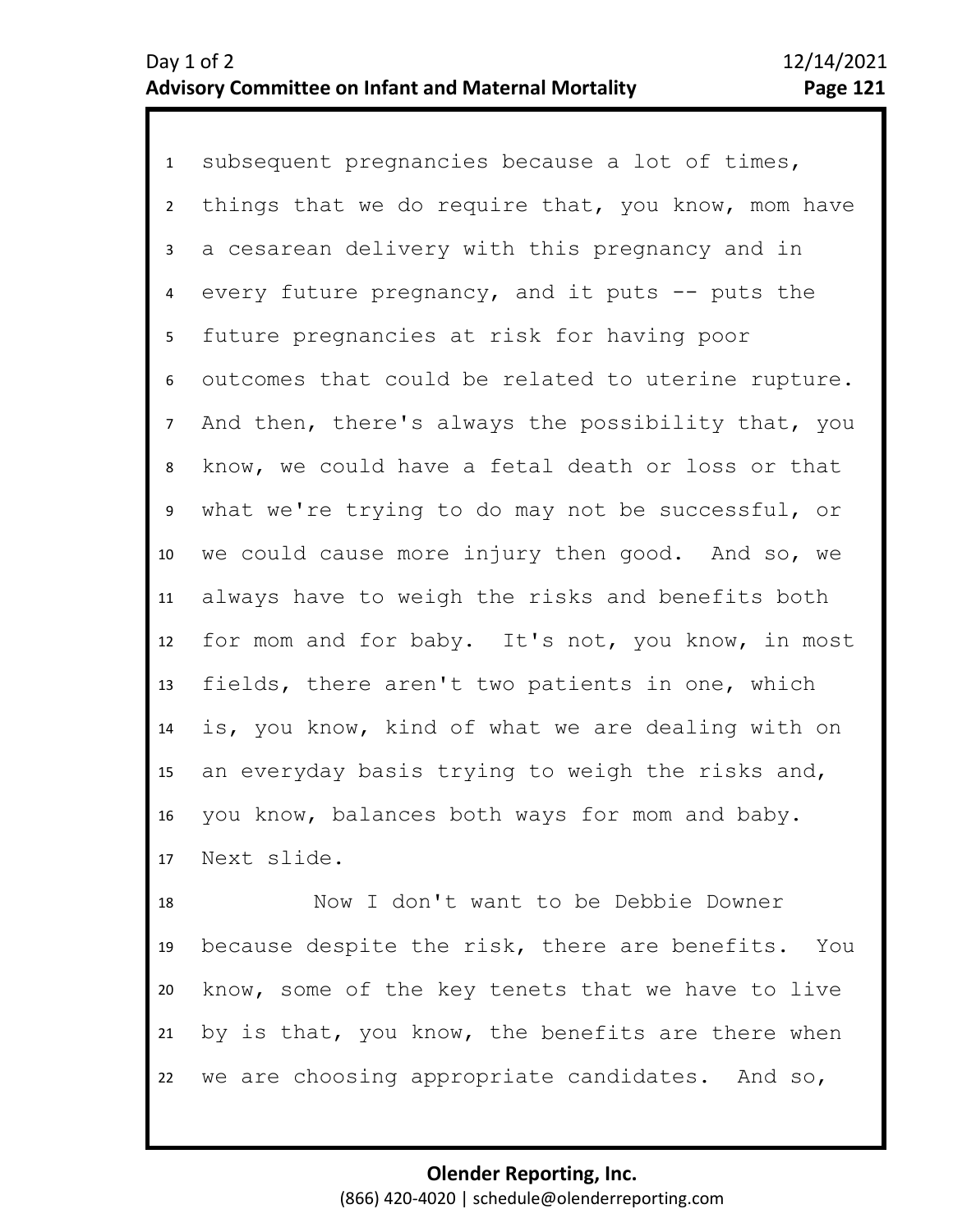1 you know, for the procedures that we do, there are 2 6 7 8 9 10 11 3 5 4 fairly well-defined criteria for who would be a candidate versus who would not be a candidate. Experience does matter. So, it matters in the ability to make the diagnosis and to have a team who has the technical ability to perform the procedure safely and with, you know, outcomes that are reproducible and centers who do this also need to have representation from all the various disciplines that are involved. It truly takes a village in this case.

12 13 14 15 16 17 18 19 20 21 22 And then, the maternal informed consent is also a huge part of the process. So, not only does the patient need to understand what the risks and benefits are in the current pregnancy, but as well in the future pregnancies that she may want to carry and then also, you know, what are the limitations with the fetal therapy, because many of the things that we do are not necessarily a cure-all in utero, but there are to temporize so that we can, you know, get the baby to be live born and then there's still issues that we'll have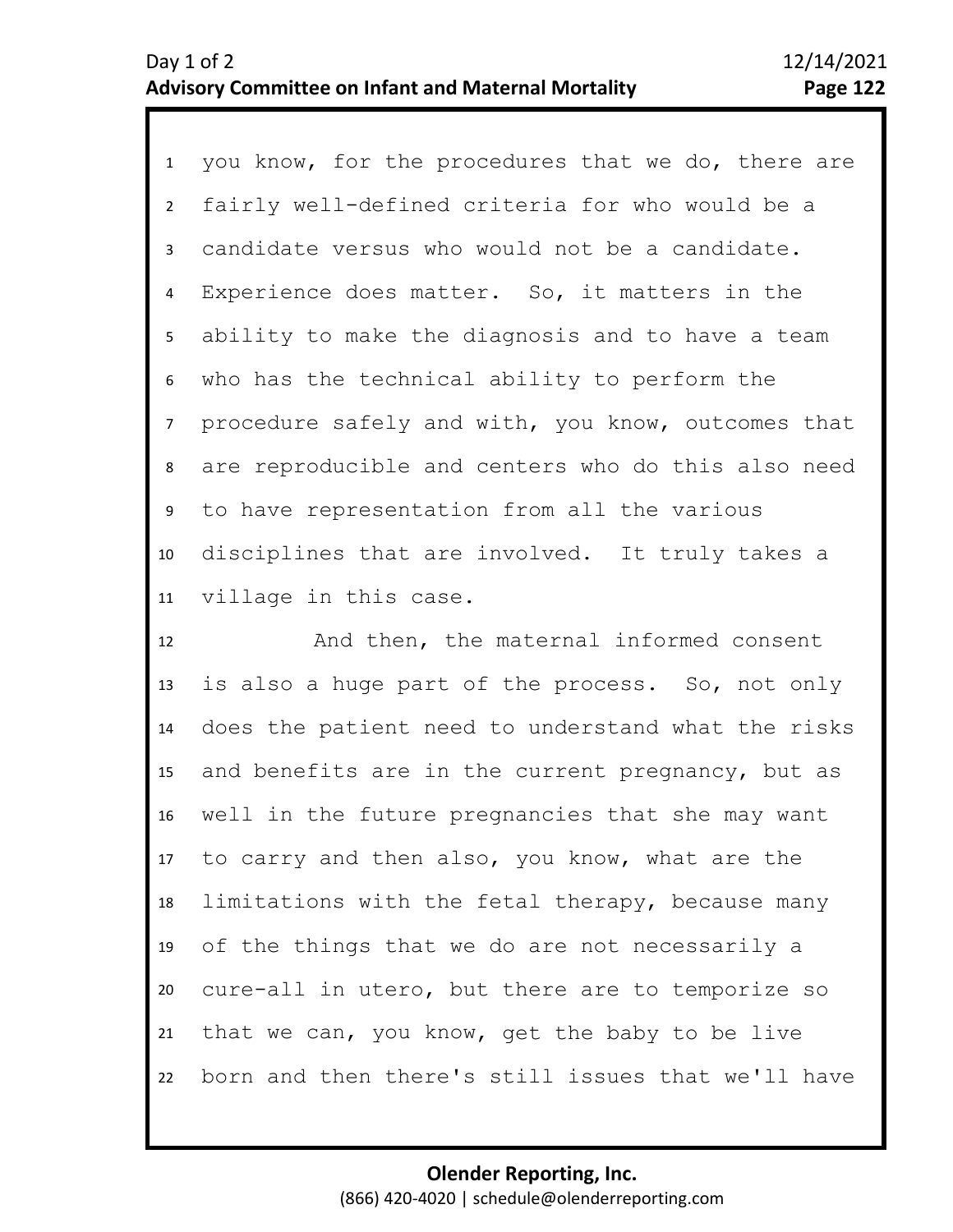| $\mathbf{1}$   | to deal with after the baby is here. Next slide.  |
|----------------|---------------------------------------------------|
| $\overline{2}$ | So, I wanted to kind of talk about some           |
| 3              | of the more common things that we see to provide  |
| 4              | an understanding of the impact that we can have.  |
| 5              | So, complicated monochorionic twins are           |
| 6              | one of the biggest diagnostic groups that we see. |
| 7 <sup>7</sup> | And so, you know, the majority of twins are       |
| 8              | dichorionic, meaning they each have their own     |
| 9              | placenta. But depending on when that fertilized   |
| 10             | egg separates into twins, determines              |
| 11             | geographically how things are arranged on the     |
| 12             | inside. And so, if it separates after the first   |
| 13             | four days, we have monochromatic presentation, so |
| 14             | twins who share a placenta. And then whether or   |
| 15             | not they're diamniotic, they each have their own  |
| 16             | sac, or monoamniotic, depends again when they     |
| 17             | split, whether that's, you know, after eight days |
| 18             | or not. Next slide.                               |
| 19             | And so, the problem is when they share a          |
| 20             | placenta, is that there's typically some unequal  |
| 21             | sharing. One generally has a larger share of the  |
| 22             | placenta than the other, but there's also by      |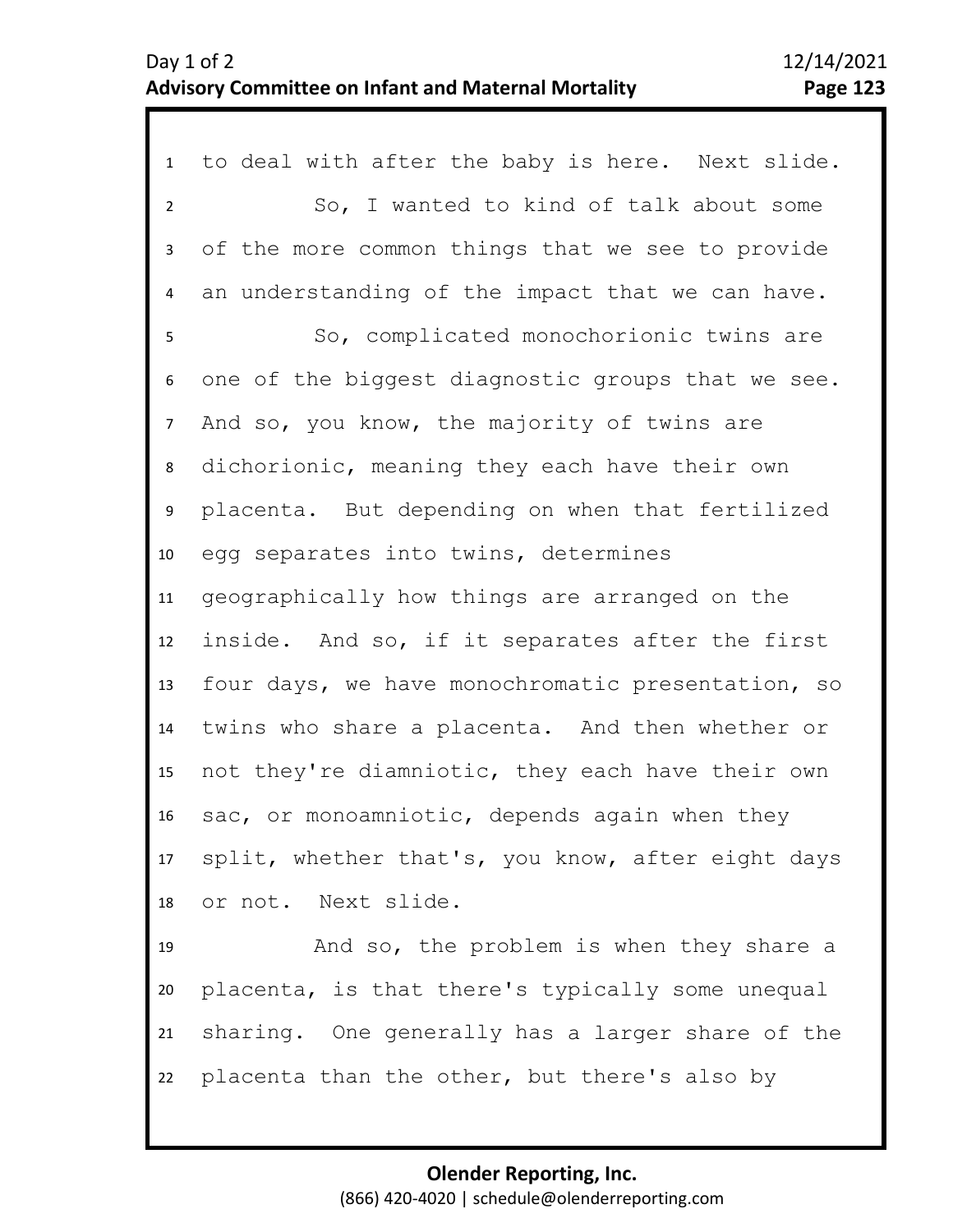1 definition vascular connections between the twins. 2 3 4 8 9 10 11 12 13 14 15 16 17 18 19 20 21 22 5 7 6 So, whether there are artery-artery, artery-vein, vein-vein type of thing, this can ultimately result in imbalance in those anastomoses and unequal sharing of the placenta that can lead to the complications that we see. The inferior picture is actually that we took during a laser for twin-twin, and it shows the two ends of the vessels from each different twin coming together and creating an anastomosis. Next picture. And so, twin-twin transfusion syndrome complicates about 10 to 15 percent of monochorionic twins and what the resultant physiology is that there's a donor who is pumping blood to the co-twin, who is the recipient, and it basically results in the donor twin working very hard and becoming the fetal equivalent of dehydrated. So, there's less amniotic fluid in that sac. They do tend to be the smaller twin. And then, the recipient has to manage all this extra volume that is coming on board and they do this by, you know, having higher levels of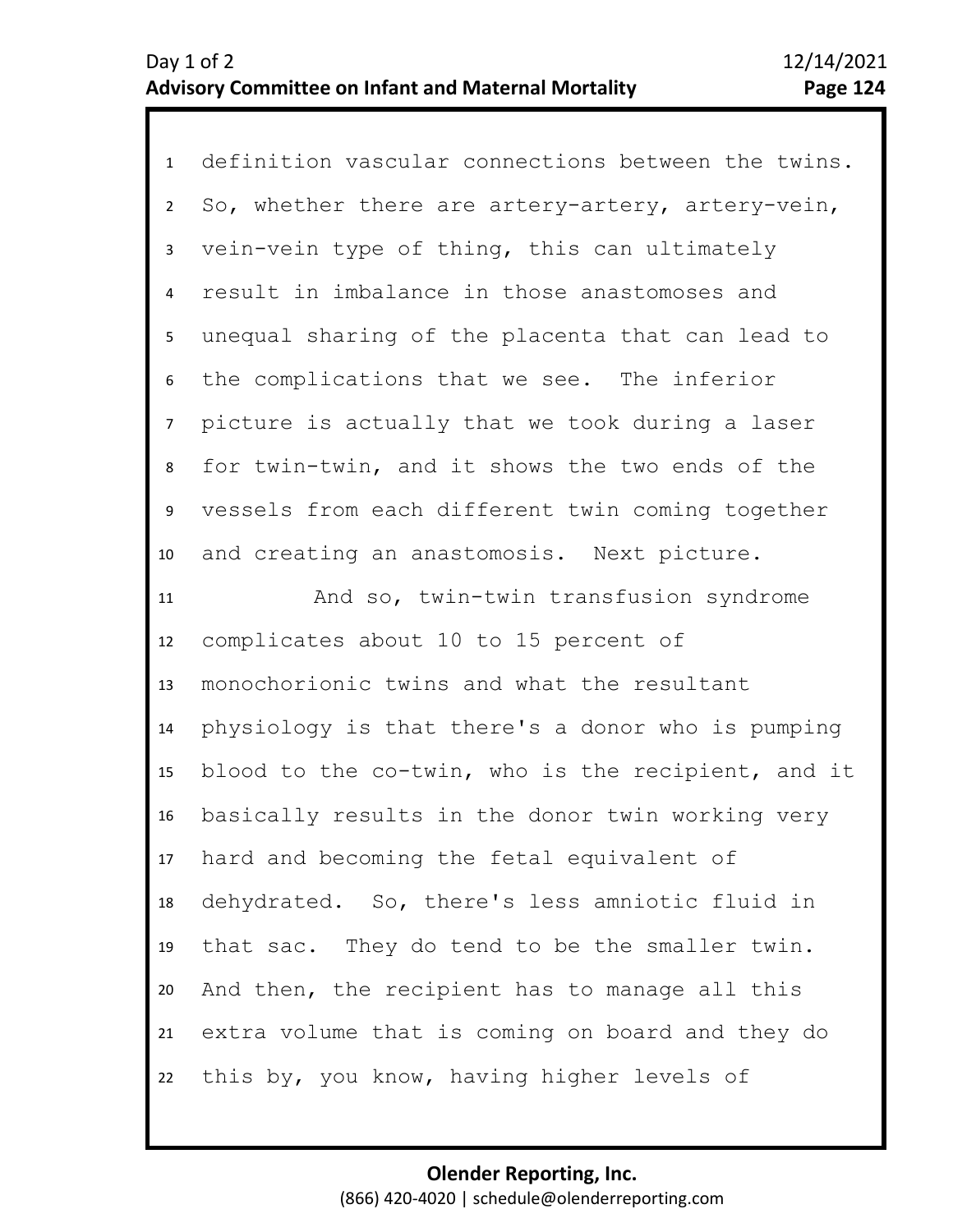1 amniotic fluid, because they're trying to get rid 2 3 4 8 5 7 6 of all that excess volume. It stresses the heart to have to pump all of this blood volume through and so, they can have cardiac failure. And in this process, they can develop, you know, develop all-out cardiac failure and it puts both babies at risk for -- for passing way on the inside. Next slide.

9 10 11 12 13 14 15 16 17 18 19 20 21 22 And so, you know, what  $--$  what is the impact of twin-twin transfusion? So, in the states, it's about 6,000 babies a year who are impacted. And for twin-twin that's diagnosed less than 28 weeks, the overall survival is only about 10 to 30 percent when twins are not managed aggressively. So, we do stage twin-twin, and for the sake of time I won't go into that, but for twins who have advanced stage twin-twin with this low survival rate somewhere around 10 to 30 percent, there's also a high risk for neurologic morbidity because of these vascular connections. Next slide. And so, how we treat this is through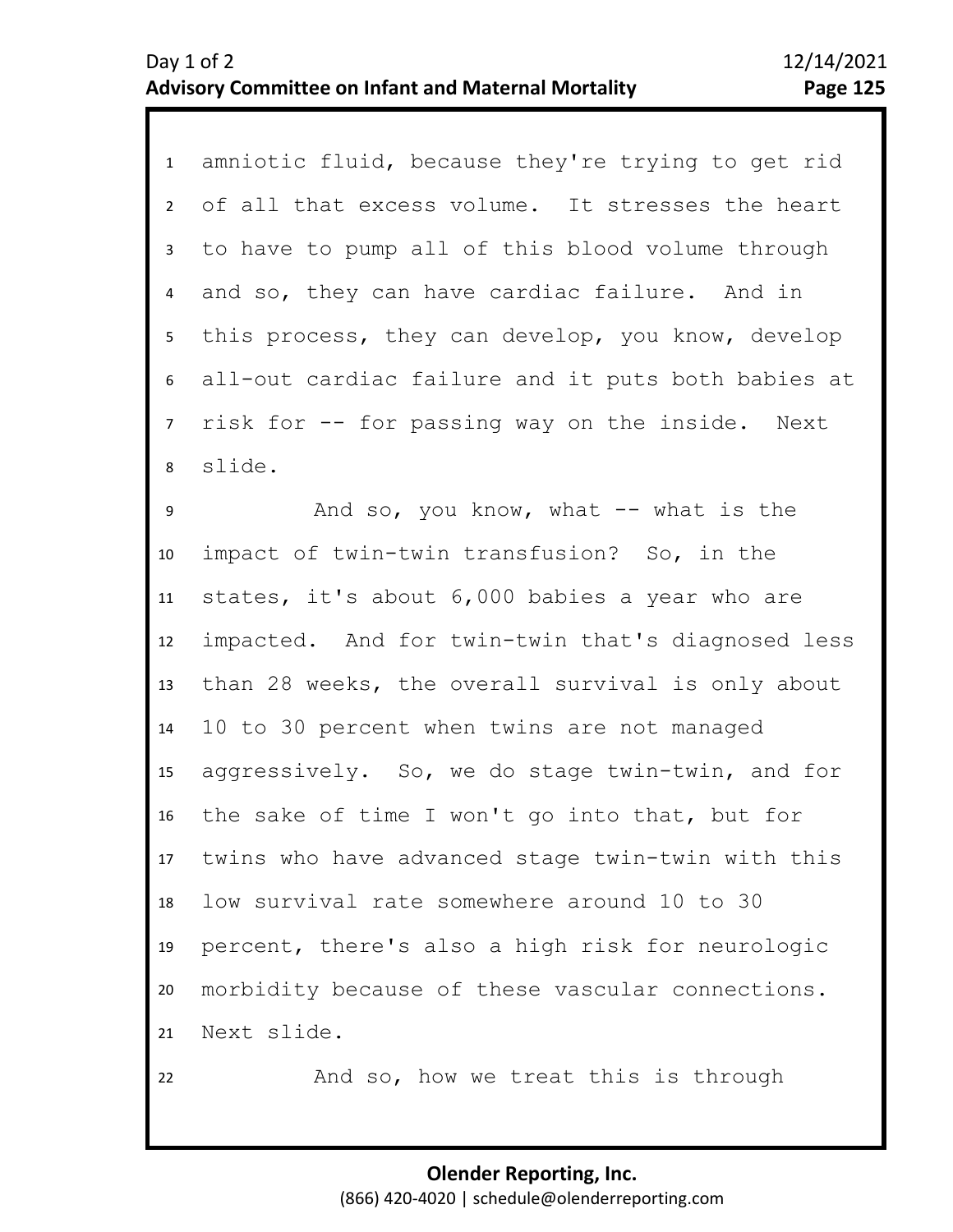1 fetoscopic laser photo coagulation, where the 2 3 4 7 8 9 10 11 12 13 14 15 16 17 18 19 20 21 22 5 6 scope is literally placed through a small incision on mom's abdomen. It's about 2- to 3-millimeters. The scope is quite long so that we can visualize what we need to see, but we're looking at the surface of the placenta and everywhere that we see that there's an anastomosis between the two, we fire the laser. And so, what firing the laser does basically, is it spot welds those blood vessel connections shut so that there's no longer communication between the twins and it functionally separates their placental shares. And we basically do this down the vascular equator between the two, and you can see how we're now flipping the statistics about survival. And so, the likelihood that we will have twins survive to a reasonable gestational age where they can become viable and have a reasonable outcome is about 70 percent and singleton is at least 80 percent. This is sort of the national statistical data. Some centers higher outcomes and some centers have lower outcomes, but this is sort of where we are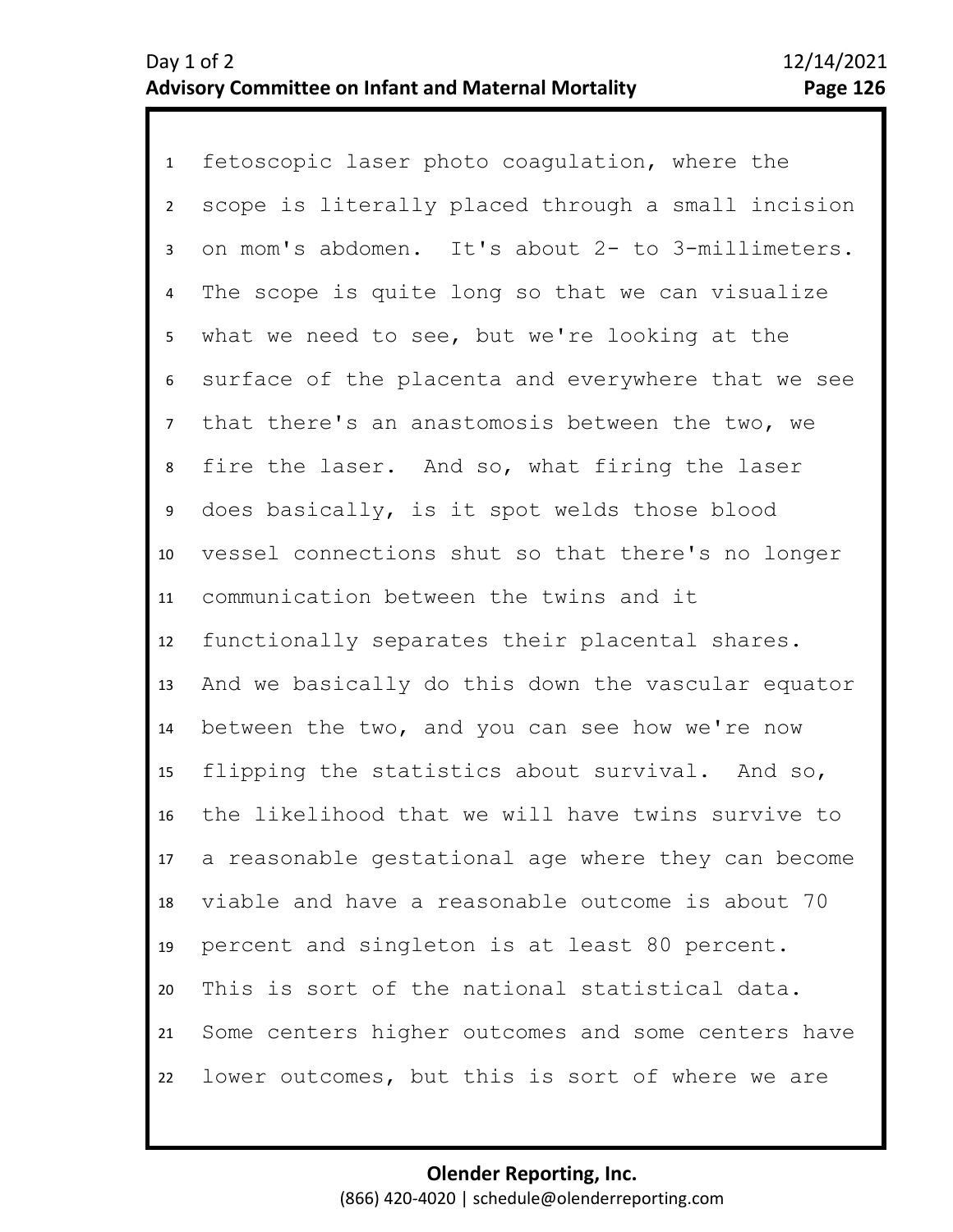1 on an average. Next slide.

2 3 4 8 9 10 11 12 13 14 15 16 17 18 19 20 5 7 6 Another diagnosis where we can make an impact is a congenital diaphragmatic hernia. In the states, this is about 1,600 babies per year, or one in 3,000 births, and what this is a defect in the diaphragm that allows the contents from the abdomen basically to grow and develop in the chest. And so, it pushes the normal lung to the side and results in severe pulmonary hypoplasia. And, as a result, the lung that does develop is not exactly normal. So, there's pulmonary hypertension. These kids spend a very long time in the NICU after they're born. They're almost always on ventilator support and depending on the severity of the diaphragmatic hernia, they may actually require ECMO as well. And then part of this is, you know, if I'm really hypoxic early on and I spent a long time in the NICU, developmental delay and feeding issues also become a part of my outcome.

21 22 In the grand scheme of things, about 80 percent are left-sided and about 20 percent are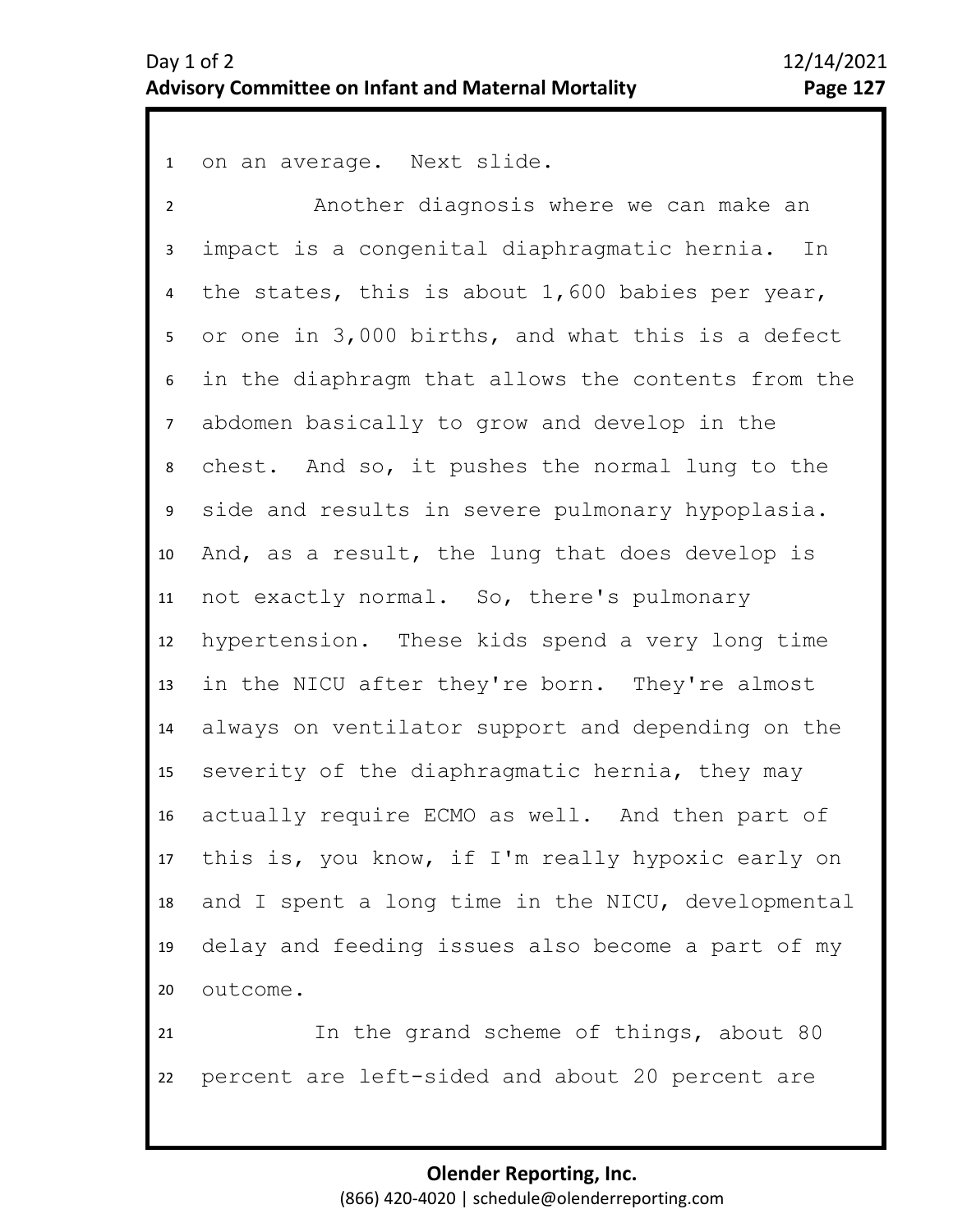| $\mathbf{1}$   | right-sided and if you look at the overall         |
|----------------|----------------------------------------------------|
| $2^{\circ}$    | survival rate among all diaphragmatic hernias,     |
| 3              | it's improved. It used to be about 50 percent,     |
| 4              | but unfortunately we're only up to about 70        |
| 5              | percent. Next slide.                               |
| 6              | And so, tracheal occlusion was developed           |
| $\overline{7}$ | because what we saw in different tracheal          |
| 8              | obstructive disorders, is that fetuses would have  |
| 9              | very large lungs. And so, this has been tried as   |
| 10             | a fetal therapy, to improve lung development in    |
| 11             | cases of diaphragmatic hernia. And so, the         |
| 12             | current method that we use is fetoscopic           |
| 13             | endoluminal tracheal occlusion or FETO and under   |
| 14             | ultrasound guidance, again, a fetoscope is         |
| 15             | advanced into the fetal mouth -- because once we   |
| 16             | get the scope inside, we can see where we're going |
| 17             | -- and so, we directly visualize the fetal face.   |
| 18             | The scope goes into fetal mouth, through the vocal |
| 19             | cords, down into the trachea, and a tiny balloon   |
| 20             | is placed. And the balloon, before it's blown up,  |
| 21             | it literally looks like a piece of long grain      |
| 22             | rice, it's really, really tiny, and we put this in |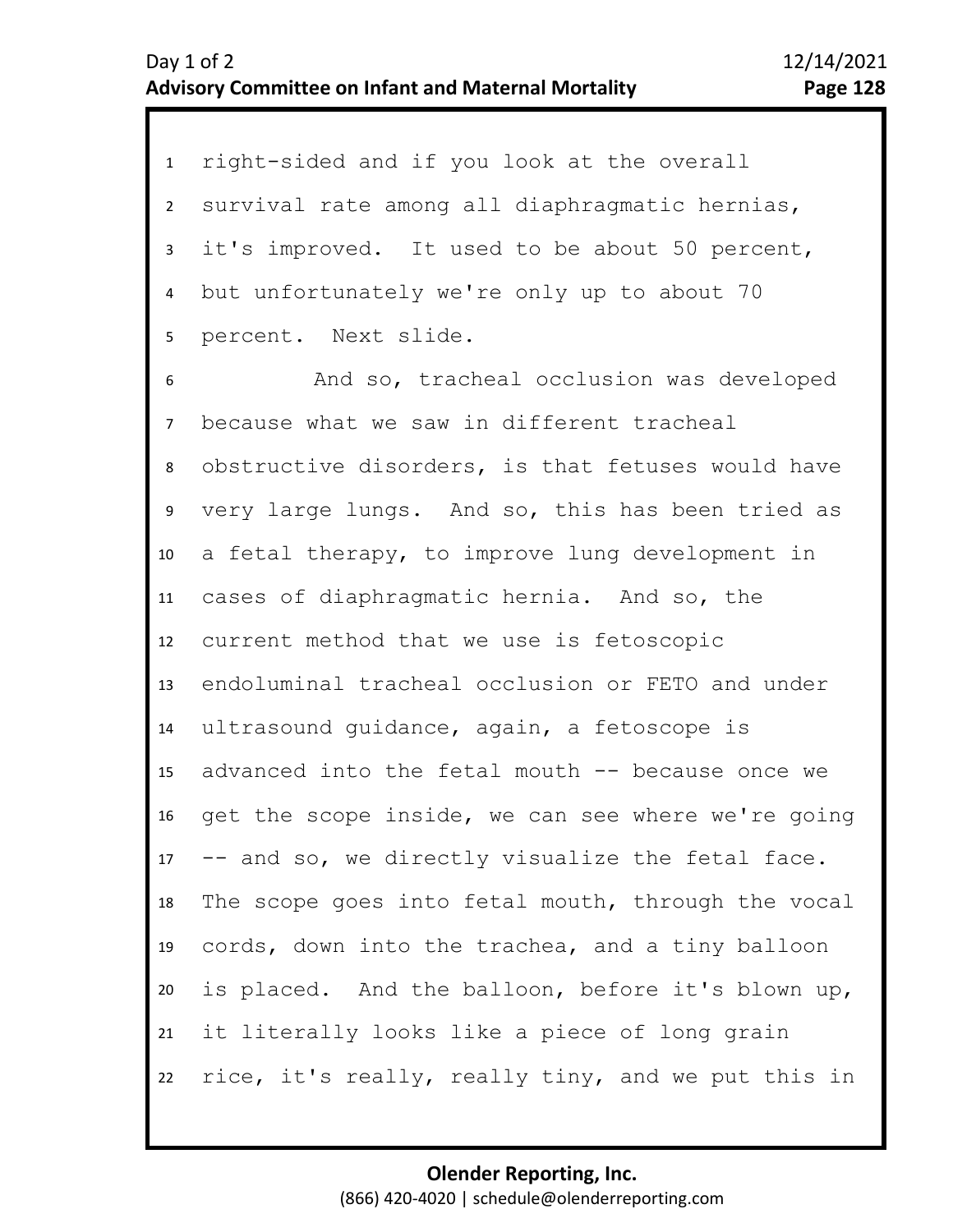1 between about 27 and 29 weeks. The balloon is 2 3 4 5 6 7 deployed and then it stays in the trachea until about 34 weeks, and the goal is it obstructs the trachea and all the fluid that is normally coming from the lungs gets trapped and then all that stretching results in fetal lung growth. Next slide.

10 11 12 13 14 15 16 17 18 19 20 21 22 8 9 And then the goal is that we keep the balloon in place until about 34 weeks, and then we go back in and basically do the opposite, and we take the balloon out and the pictures show looking directly at the vocal cords of a fetus -- that's what the top picture is  $-$  and then the slide  $-$ the picture below is the tip of the balloon placed inside the trachea and then on either side of that circle where the image is, those are the actual fetal vocal cords. So, it will go through the vocal cords to deploy the balloon. And then once the balloon comes out, the goal is that we keep mom pregnant to at least term, so 37 weeks and beyond, and hopefully impact the outcomes. Next slide.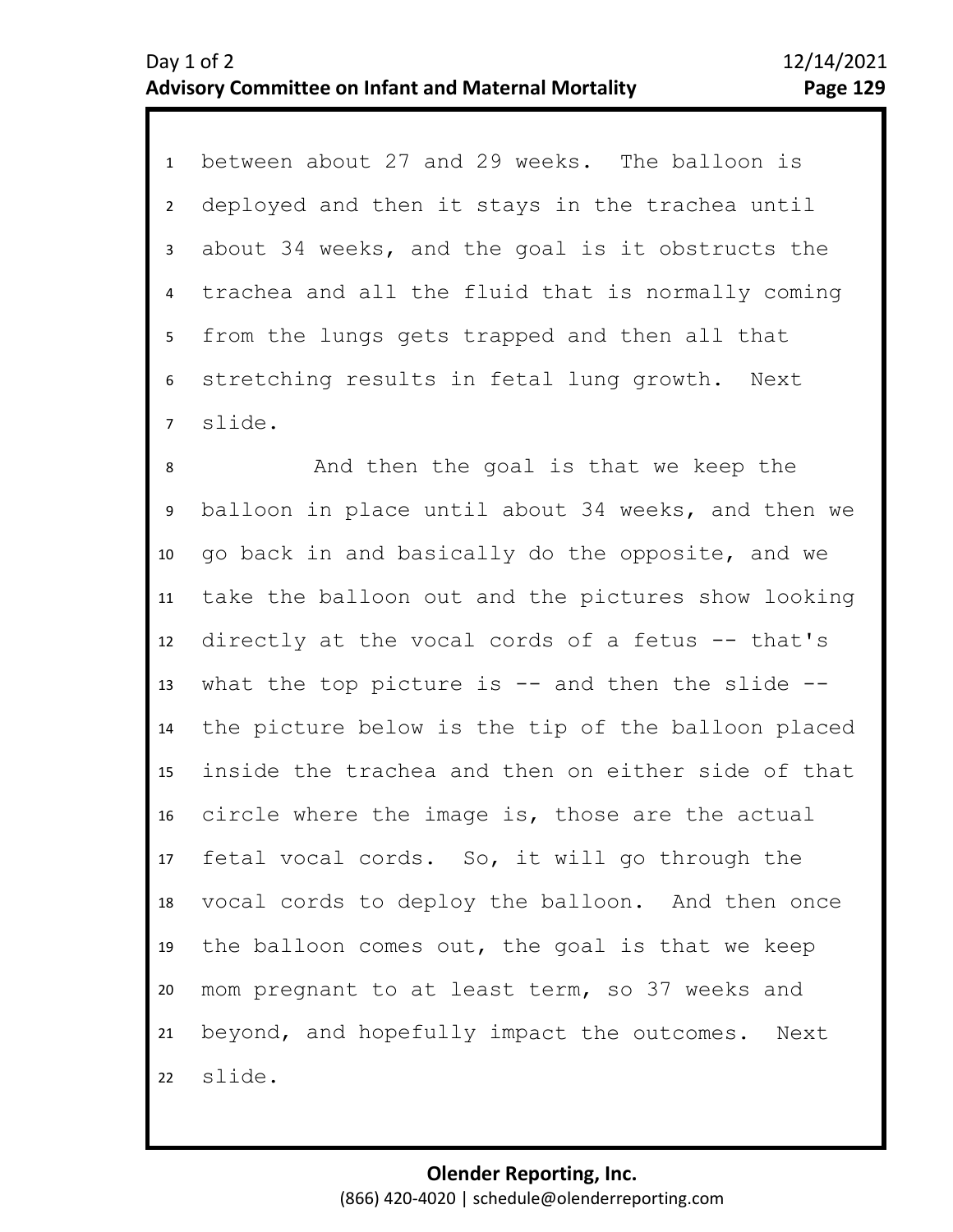1 So, Jon Deprest, who is our colleague in 2 3 4 5 9 10 11 12 13 14 15 16 17 18 19 20 21 22 6 8 7 Europe who's been working on FETO for years, recently just finalized the total trial, looking specifically at the group of left-sided diaphragmatic hernias that are in the severe range where the survival is less than 25 percent and in this randomized trial, there was definitely an improvement in survival for the group that had FETO. So, 40 percent of these kids compared to 15 percent for the, you know, expected management group survived, and they survived not only to hospital discharge but for the first six months of life. We didn't see the same benefit with moderate severity left CDH. And so, we're not doing that. It's not been really adopted for that group yet, but we, in our series of fetal patients, have also seen a decrease need for ECMO, a shorter hospital stay, and some other improvements with the degree of pulmonary hyperplasia or hypertension that they have. So, it's probably going to pan out that there's going to, you know, be a tremendous impact not only on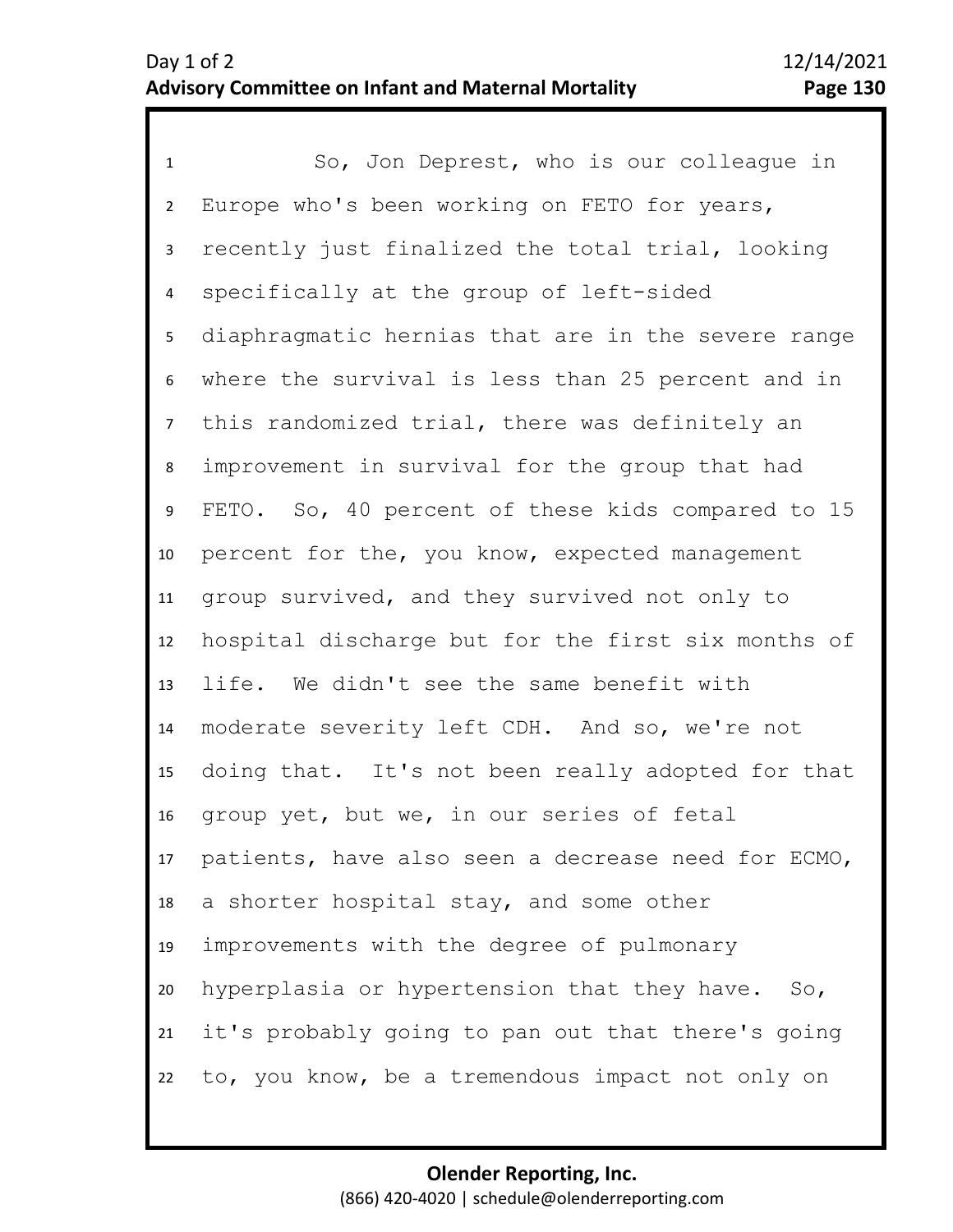1 mortality for these kids but also some of the 2 3 morbidity they experience in the first year of life. Next slide.

4 5 9 10 11 12 6 8 7 And then, myelomeningocele, which is a form of spinal bifida, often considered to be the most severe form, impacts about 1,500 babies a year here in the states and this -- having the presence of MMC results in severe hydrocephalus that requires a shunt, hindbrain herniation, and then neuromuscular disorders that can include weakness, paralysis, and incontinence. Next slide.

13 14 15 16 17 18 19 20 21 22 And the rationale for doing fetal surgery is that if we can intervene and do the same basic closure of the MMC before a baby is born, that we can reverse some of the damage that we see that happens throughout the course of the gestation. And so, closing the defect, creating a watertight closure can prevent further damage to the nerves that innervate the bowel, the bladder, the lower extremities, as well as improve the hind brain herniation and decrease the need for fetal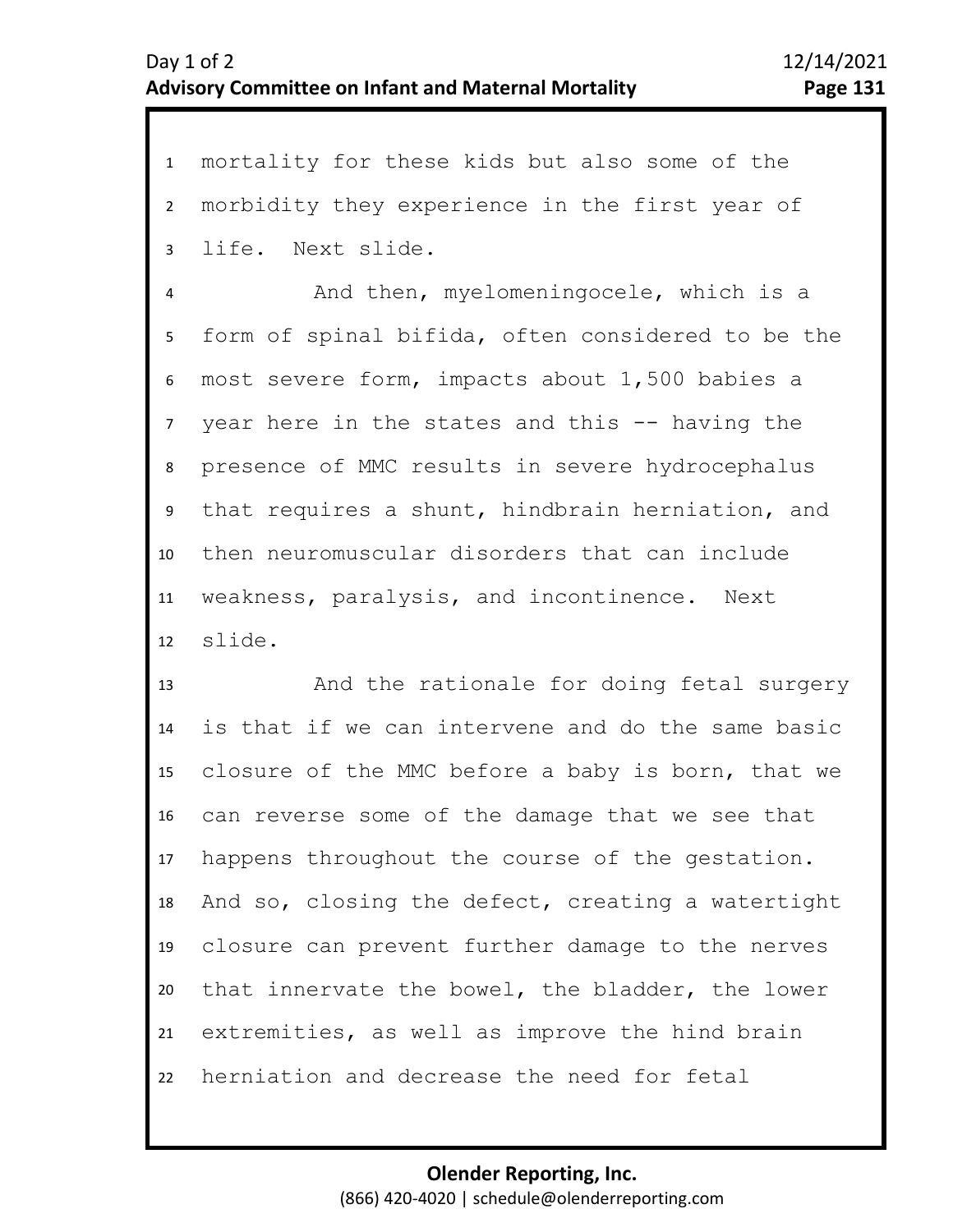shunting. Next slide.

 And so, this is a pretty big surgery for mom. So, currently the adopted kind of gold standard for fetal myelomeningocele surgery is open maternal fetal surgery, though fetoscopic techniques are being developed. And so, the picture on the left is mom -- a depiction of mom, sort of where we make the laparotomy. It's about halfway between the pubic bone and the belly button. We use ultrasound to map the placenta and the fetal position and then in an area free of fetal parts, placenta, umbilical cord, stay suitors are placed to enter the uterus and then a uterine-stapling device creates the uterine incision, and it basically cuts and staples at the same time, so it's a bloodless incision on the uterus. Next slide.

 I know this is a little bit graphic, but what happens then is that the repair is done very similarly to what happens when babies are, you know, 24 hours old, and so the neural tube defect is basically incised with care being taken to, you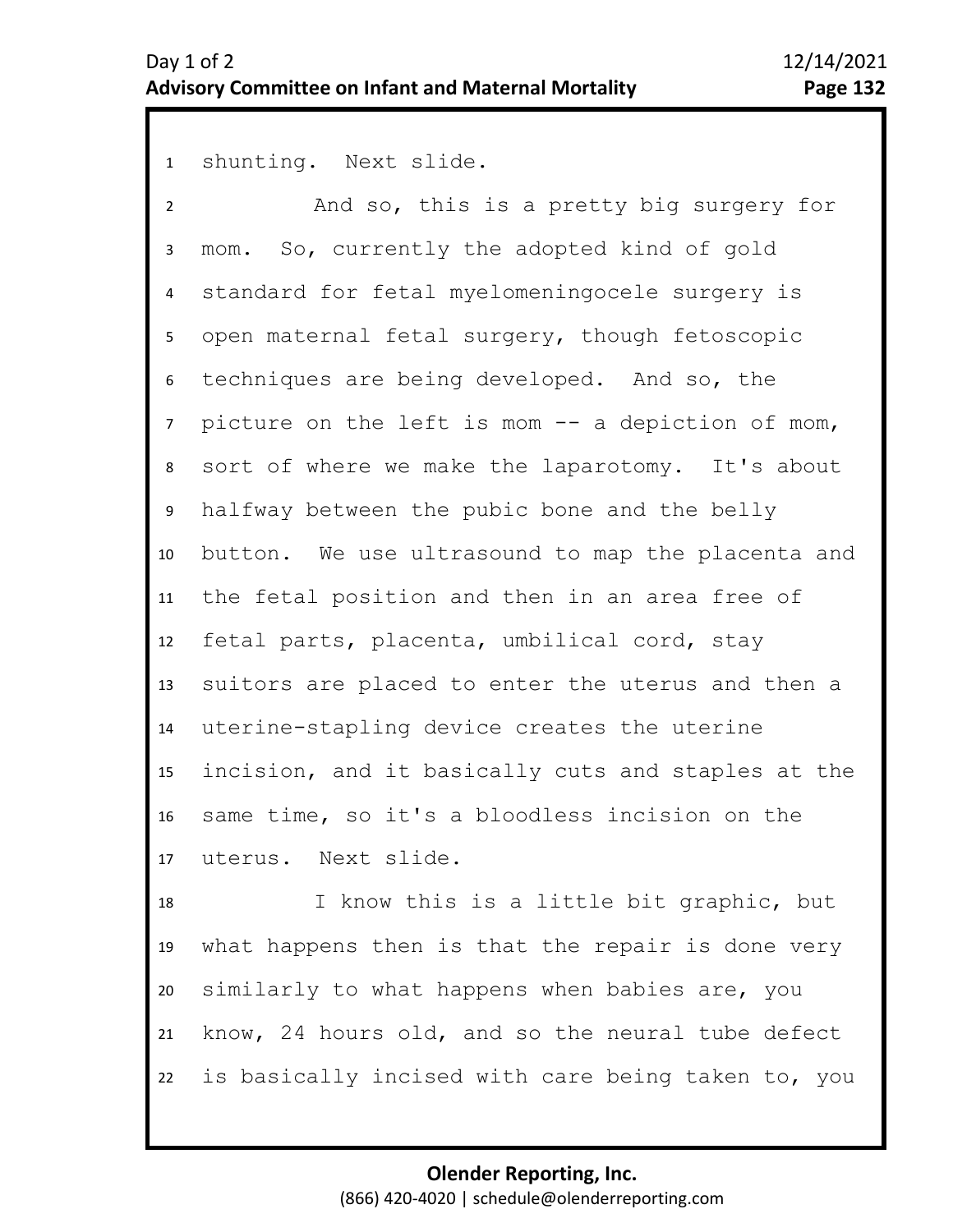1 know, not damage any of the nerves that are or 2 3 there any of the spinal cord that is there. Next slide.

4 8 9 10 5 7 6 And then, the myofascial flaps, so the muscle on either side of the vertebra or spinal cord, are sort of freed up so that they can be brought over the top of the nerve tissue and then closed over the top of it in a watertight fashion to protect whatever nerve tissue is there, so that we can optimize the function in that. Next slide.

11 12 13 14 And then, this is what the baby's back looks like after it is closed. It just looks like, you know, a running layer of suture in the skin. Next slide.

15 16 17 18 19 And so, in the MOMS trial where patients were randomized to either have prenatal closure or routine postnatal closure, there's a whole lot of data on this slide but the next slide is the nuts and bolts.

20 21 22 So, the biggest things are that, you know, the risk of needing a ventriculoperitoneal shunt placed was basically cut in half. So, for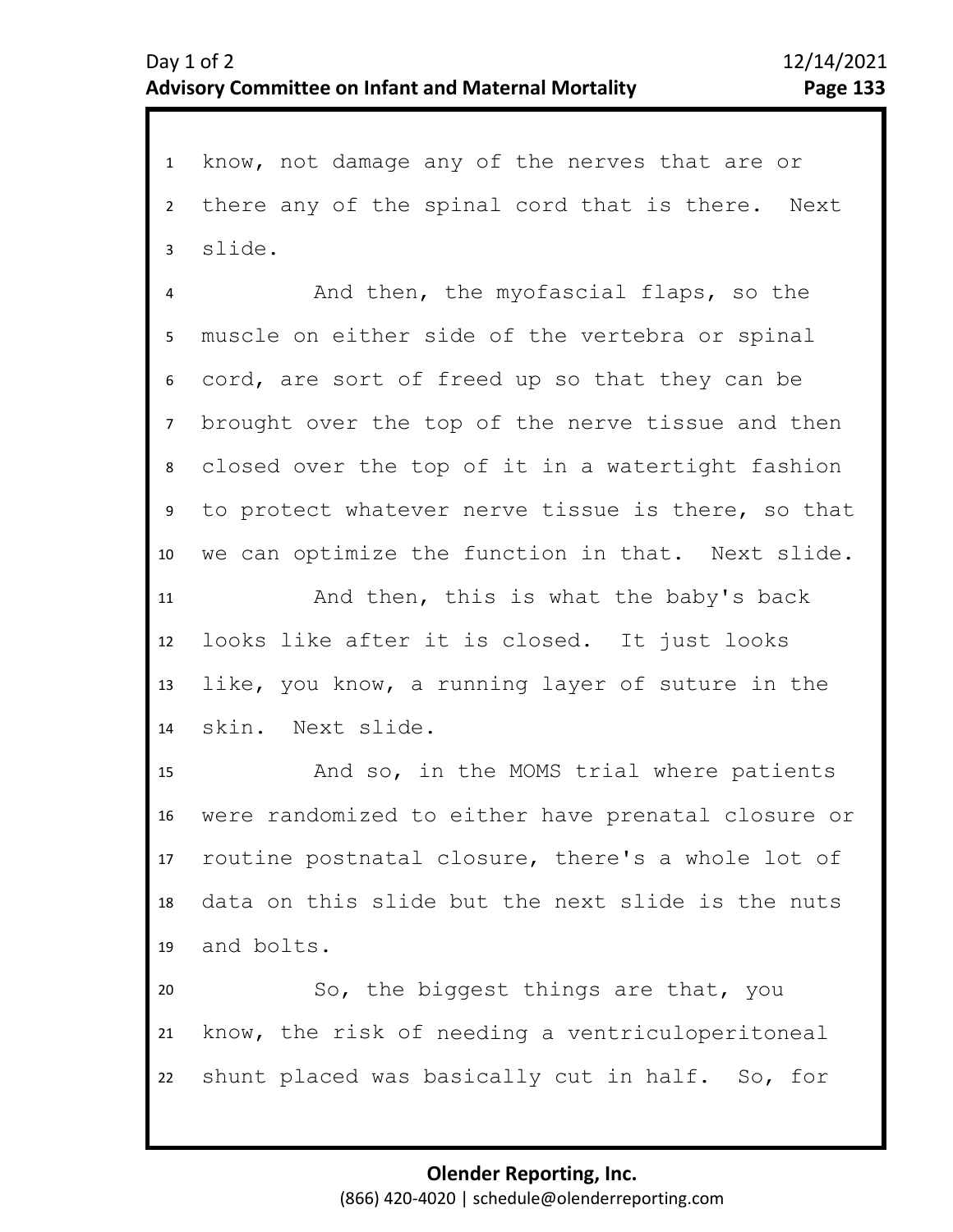1 the group that had postnatal surgery, it was 2 3 7 8 9 4 6 5 around 80 percent and the prenatal group, it was 40 percent. There was an improvement in motor function for the prenatal surgery group. A large majority of patients who had prenatal surgery had reversal of the hind brain herniation and you were twice as likely to be an independent ambulator in prenatal surgery compared to postnatal surgery. Next slide.

10 11 12 13 14 15 16 17 Now, there are a lot of risks that went along with this, you know, there's a large proportion of babies that were born preterm. There's a lot of preterm labor, membrane rupture, and membrane complications. And so, you know, again, it's risk-benefit and trying to sort out where -- where we are and what parents, what families can tolerate. Next slide.

18 19 20 21 22 One of the big questions that came out shortly after the MOMS trial is okay, these procedures were done at three centers and the trial, you know, is this data reproducible and applicable to the general population, and if this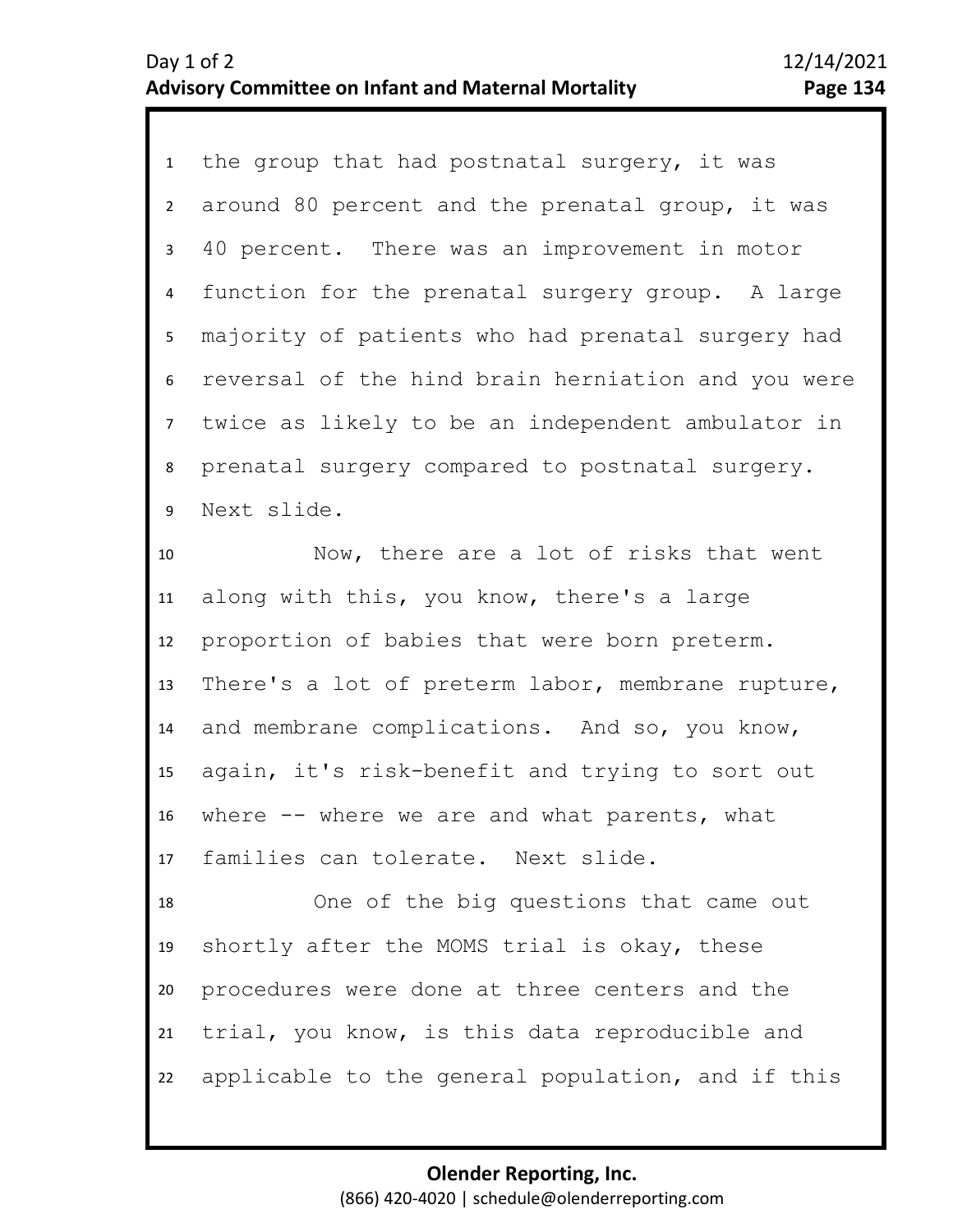1 becomes, you know, a procedure that's done across 2 3 7 8 9 10 11 12 13 14 4 6 5 the country, and the North American Fetal Therapy Network sponsors the Fetal Myelomeningocele Consortium and created a registry and the PI on it, and we track outcomes for any center that's willing to participate and we presented at the Society for Maternal Fetal Medicine in 2019 our outcomes on the initial approximately 500 patients, and the bottom line is that this collaborative effort showed that in real world, you know, medicine and real world fetal therapy outside of a trial, that we could reproduce outcomes very similar to a randomized trial. Next slide.

15 16 17 18 19 20 21 22 But the big question is, are there disparities in fetal intervention, and I think using the fetal myelomeningocele closure statistics is probably the most straightforward and probably what we have the most data on. You can see here, looking at the -- MOMS trial breakdown of race and ethnicity, the middle row is our CHOP on our 300 cases we've done since the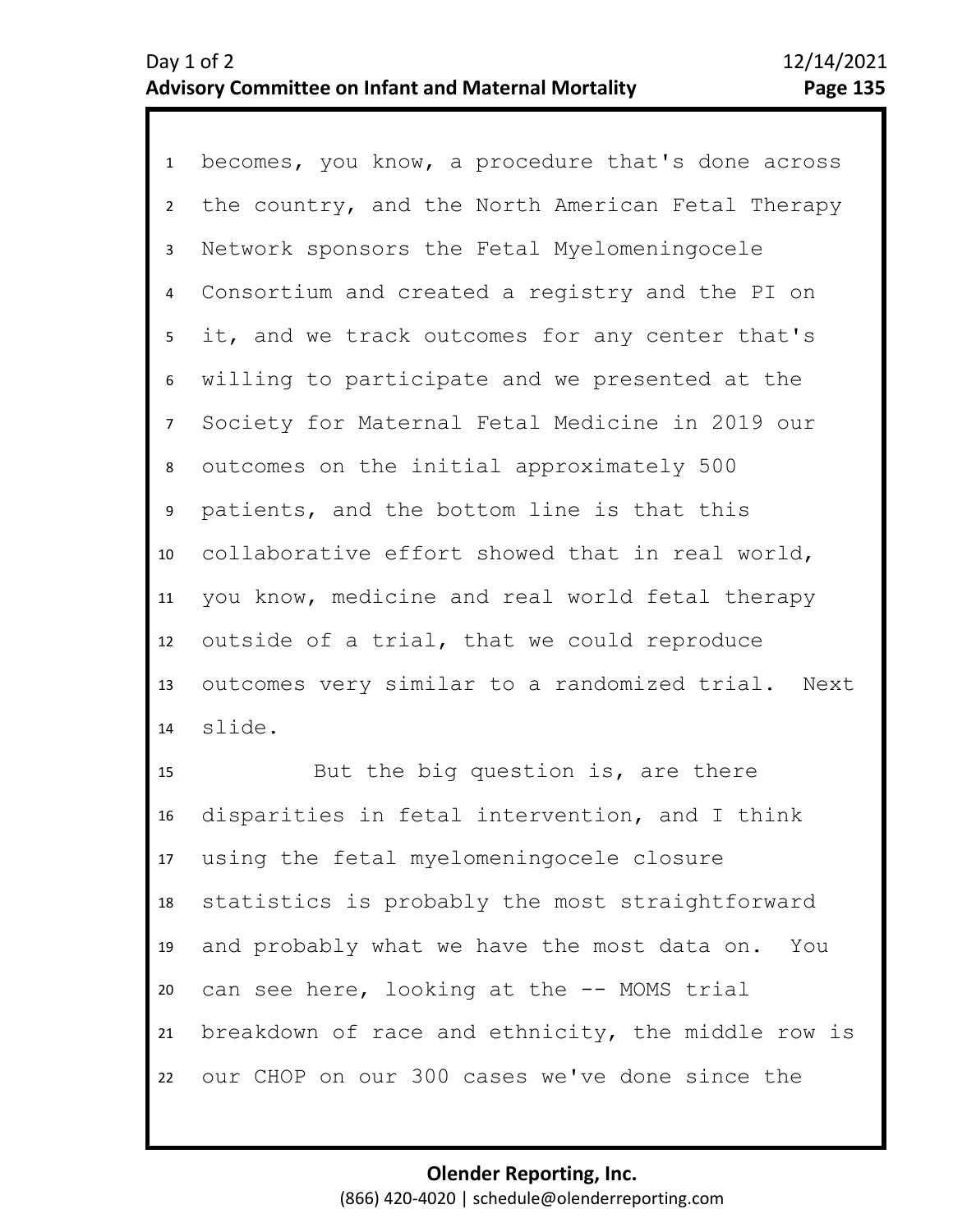1 MOMS trial, and then the Fetal Myelomeningocele 2 6 7 8 3 5 4 Consortium Registry that has over 1,000 patients in it. Overwhelmingly, the patients are white non-Hispanic. The other groups are much less represented, as you can see, and the breakdown is different depending on how the data is collected. But the educational background tends to also follow with this as well. Next slide.

9 10 11 12 13 14 15 16 17 18 19 Now, the irony here is that if you look at the prevalence of spinal bifida, Hispanic women are much more likely to be diagnosed as carrying a fetus with spina bifida compared to non-Hispanic white women or non-Hispanic Black or African American. So, the prevalence is different in these populations, yet they're not equally represented or represented with the same proportion in women who are undergoing open maternal fetal surgery or any type of surgery for spinal bifida. Next slide.

20 21 22 You know, why is this? We don't know. There aren't a lot of great studies about this. I think anecdotally, probably some of this has to do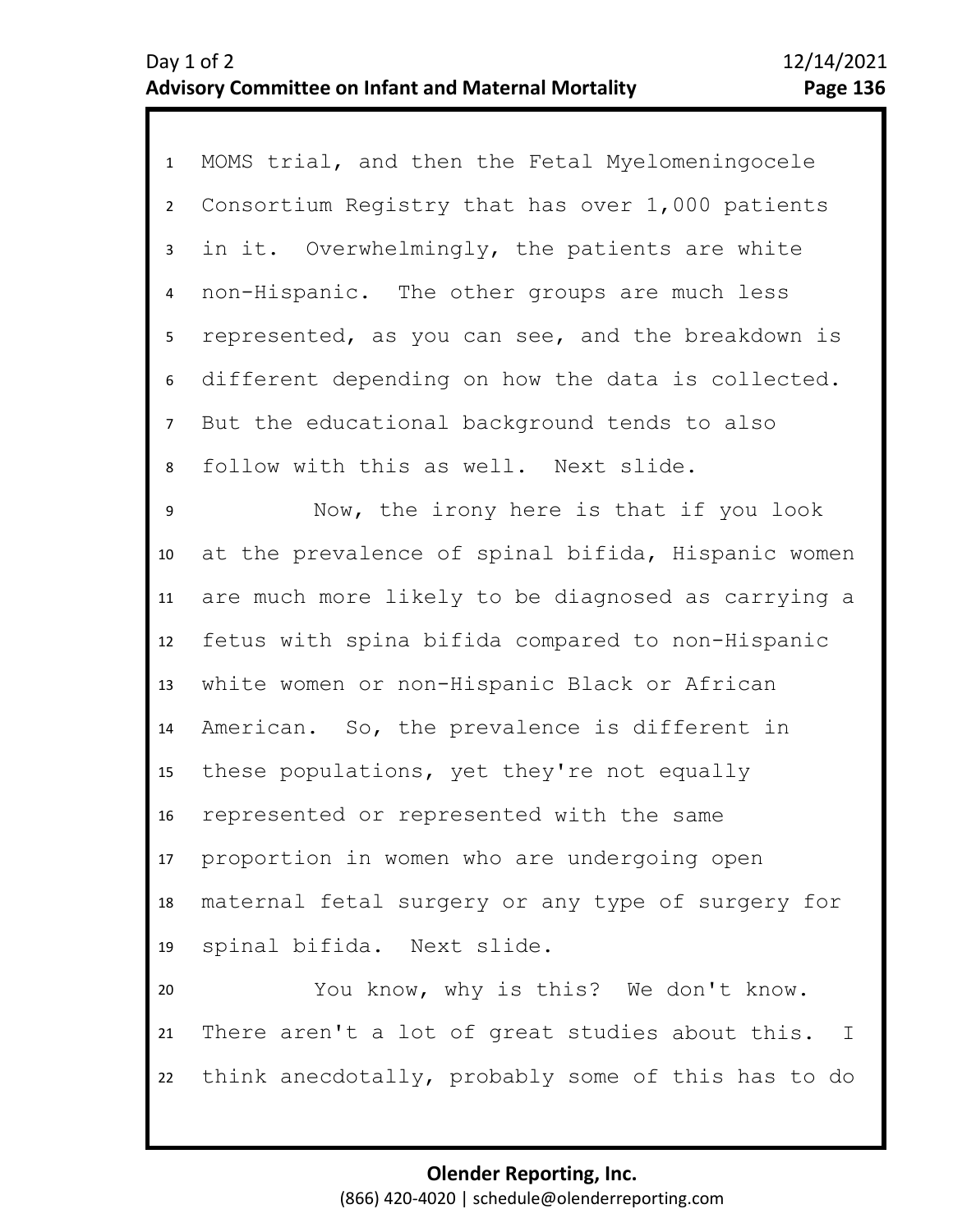1 with access, whether women are getting, you know, 2 6 7 8 9 10 11 12 13 14 15 16 17 18 19 20 21 22 3 5 4 prenatal care in a timely fashion, are they getting referred to a fetal center, do they live in a reasonable distance to travel to a fetal center, are they aware that this exists, you know? So, women who don't have Internet, who aren't readily, you know, accessing Internet, who may have language barriers may not be seeking out alternate treatments or, you know, looking for alternate therapies. And then, when you have any type of fetal procedure, we put the moms on bed rest. We sort of limit what they can do. Many times, they need to relocate into the area where they're having the fetal therapy so they can be close to the fetal center. So, that means, you know, there's a lot of financial constraints not only for the patient, but her caregivers, her partner, there's a lot of last work, and then, what do you do with your other children at home? Do you leave your children at home with a family member? Do you all relocate for the time being? And then there's also some cultural differences in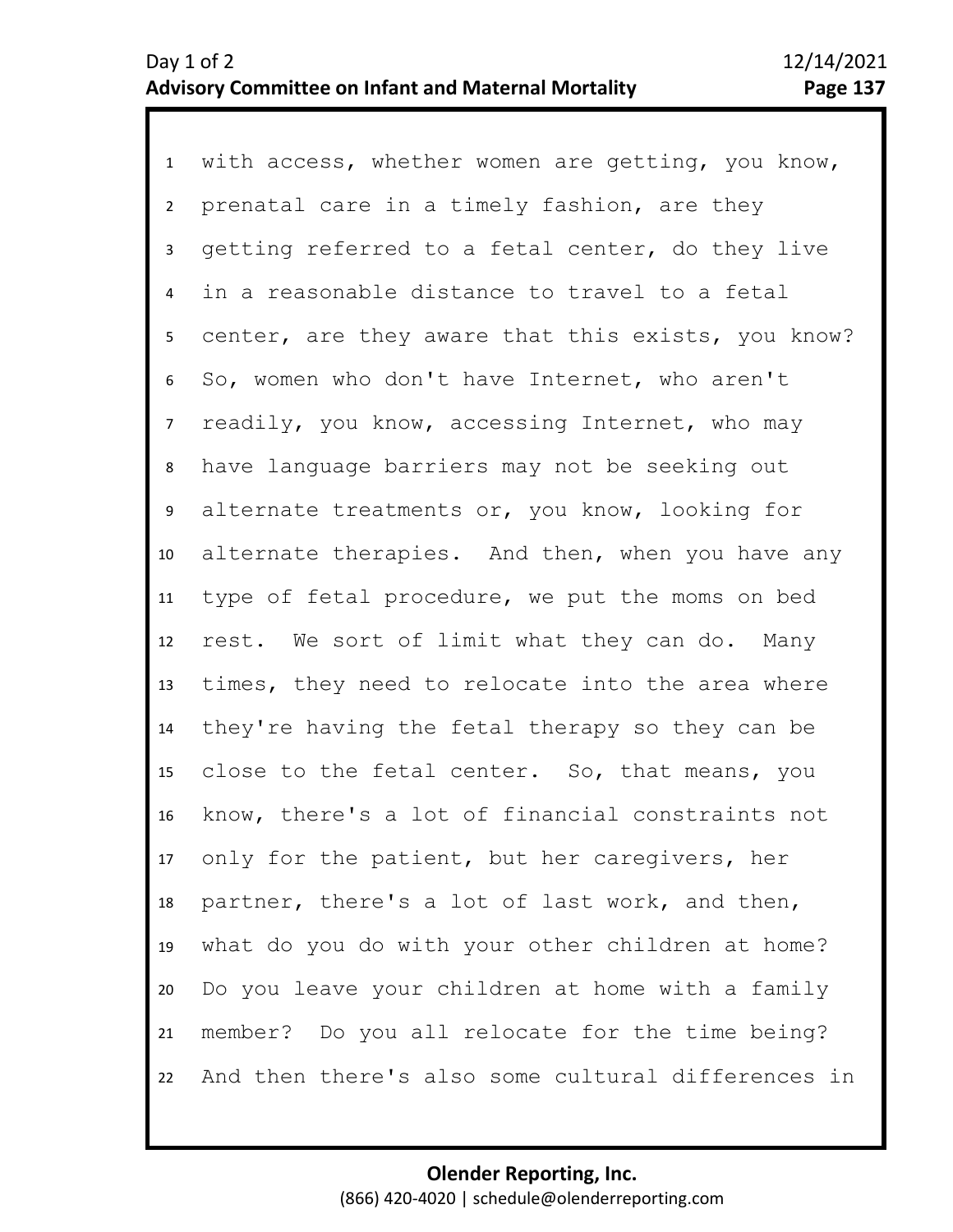1 how they view these procedures, even though some 6 2 5 3 4 of these procedures have been around for, you know, twenty and thirty years, you know, they're still perceived as, you know, research and there's a lot of medical hesitancy in some of the groups. Next slide.

7 8 9 10 11 12 13 14 15 16 17 18 19 20 21 22 There there's a lot coming in the future trending towards minimally invasive procedures to minimize maternal risk. You know, gene therapy and stem cell transplant are very minimally invasive and may have a humongous impact on what we're seeing and then the artificial placenta to support not only fetuses and newborns who may have complications with fetal surgery, but also prematurity. You know, I think some of those things are a little bit off in the future, but really where, you know, we're going to get a bang for our buck and where we need to do a lot of work is with outcomes monitoring and transparency in reporting. You know, there's not a formal program. Fetal therapy centers do not have to report their outcomes. It's really -- it's a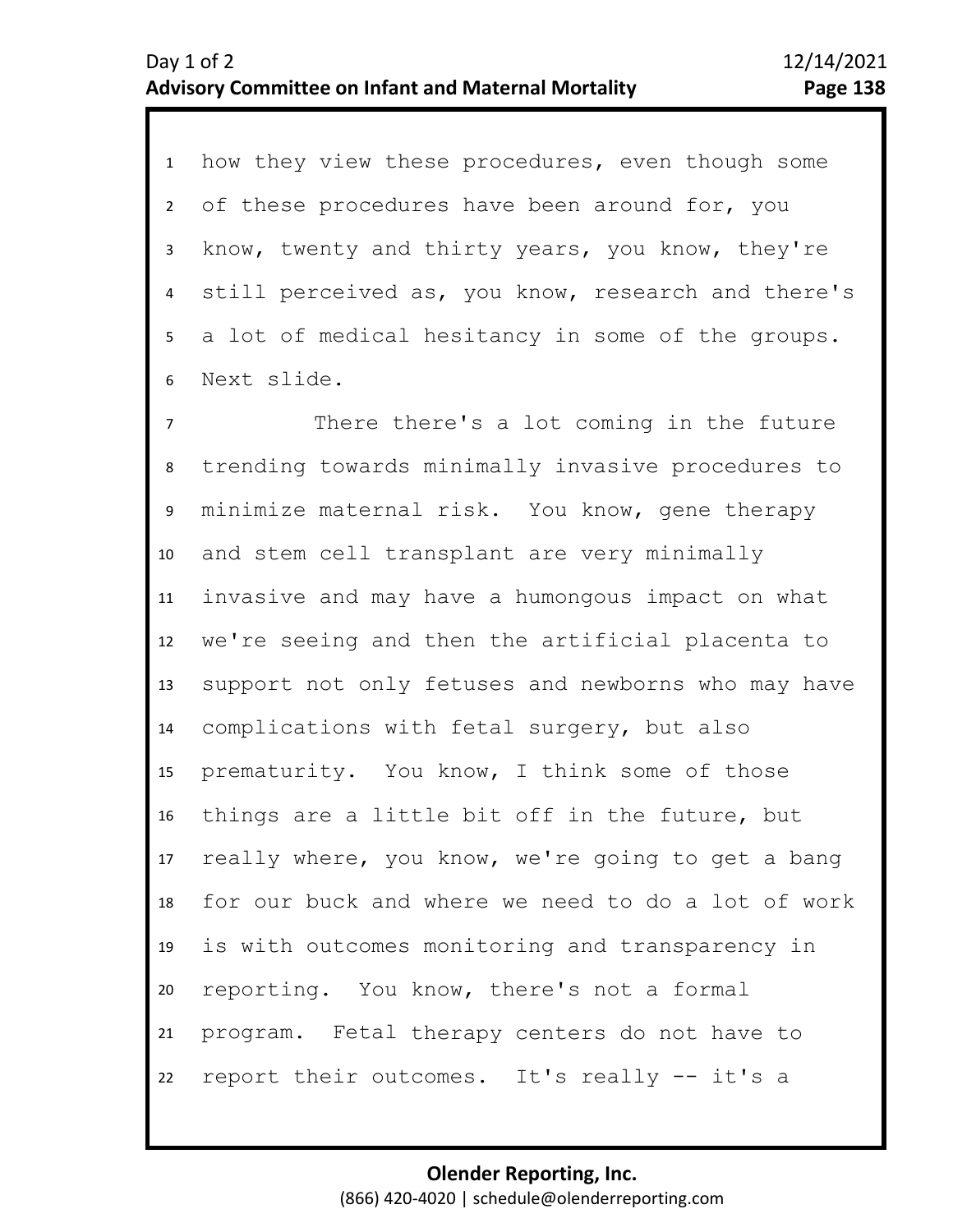1 collaborative effort, it's a little bit of an 2 3 6 7 8 9 10 11 12 13 14 15 16 17 18 19 20 21 22 4 5 honor system, you know, and that's kind of where we are with it. Next slide. You know, in the setting of all that's developed, some of the key points along this journey were in 1982 when a group -- basically a consensus group -- got together and they wrote a letter about the tenets of fetal therapy and it was published in the *New England Journal of Medicine*, led by Dr. Mike Harrison. And this really sort of spelled out what we should be doing from like a care standpoint, an ethical standpoint, the support that should be there for patients. And, you know, from 1982 really until 2017, when we reinvigorated that statement and reinvested in it, things have kind of stayed stagnant. But along the journey, in 2004 is when we really had a lot of traction. So, up until that point in time, centers were sort of doing their own thing, and it was haphazard, and it wasn't really collaborative. And so, in January at the Society for Maternal Fetal Medicine, there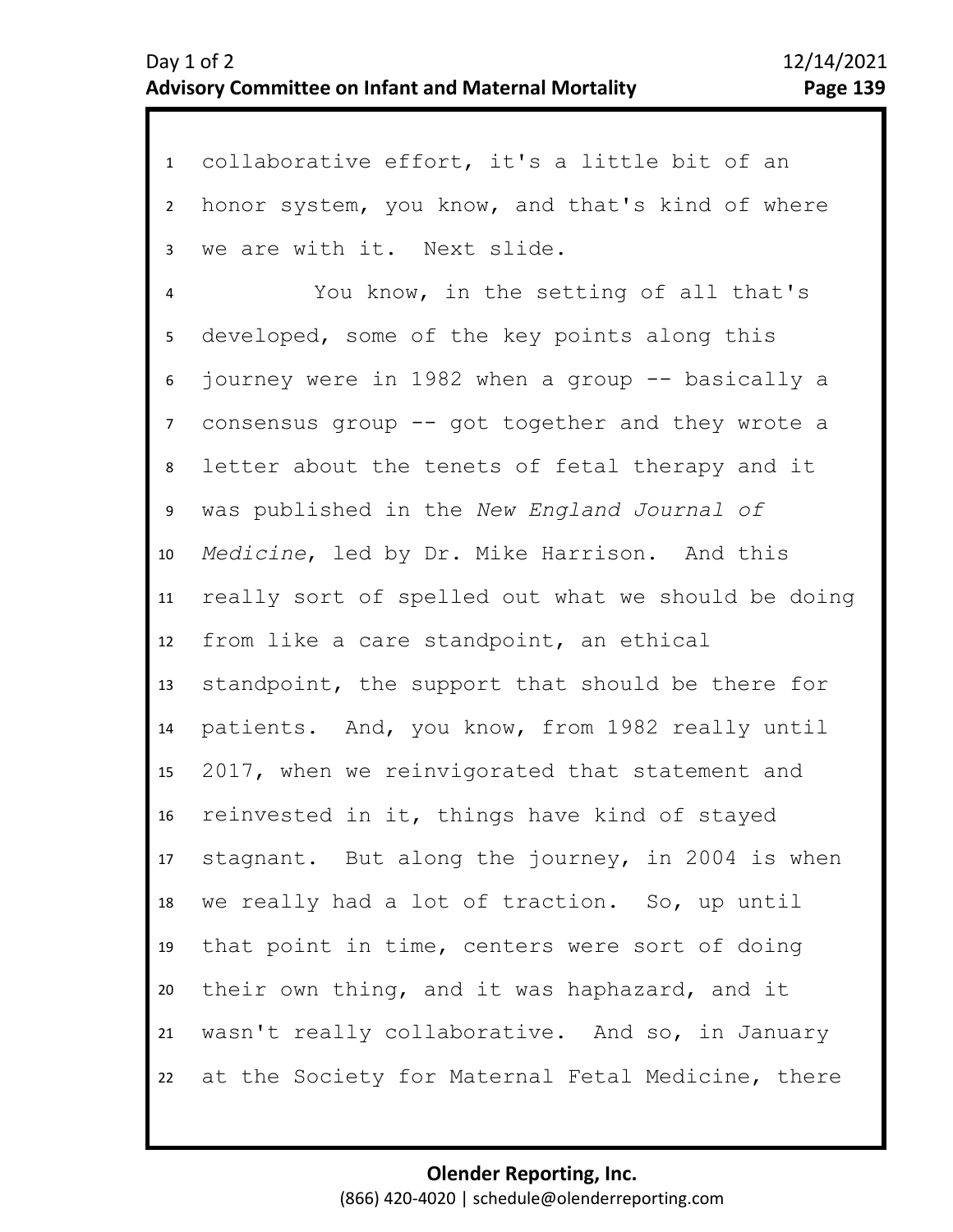| 1               | was a Fetal Therapy Working Group that came        |
|-----------------|----------------------------------------------------|
| $2^{\circ}$     | together and that group, at the same time, met     |
| $\mathbf{3}$    | with NICHD in August and really what kind of       |
| 4               | happened at the end of that was that there needed  |
| 5 <sub>1</sub>  | to be a group that could follow and track these    |
| 6               | outcomes and that's how the North American Fetal   |
| $\overline{7}$  | Therapy Network was formed. Next slide.            |
| 8               | And so, NAFTNET was established in 2005            |
| 9               | and initially only included 12 centers.            |
| 10              | Membership is now 40 centers pretty much           |
| 11              | throughout North America. Members -- so member     |
| 12              | centers pay annual dues, and we do have a little   |
| 13              | bit of funding from the NICHD but the mission of   |
| 14              | NAFTNET is to provide a clinical research network  |
| 15 <sub>1</sub> | that's collaborative in nature and develop         |
| 16              | therapeutic options to improve outcomes. It also   |
| 17 <sup>7</sup> | is an educational and training resource so that we |
| 18              | can continue to have folks who are in this field.  |
| 19              | But, you know, the scaffolding is there, the       |
| 20              | background is there for us to do a better job of   |
| 21              | tracking outcomes and monitoring who has access,   |
| 22              | we just haven't matured to the point where it's    |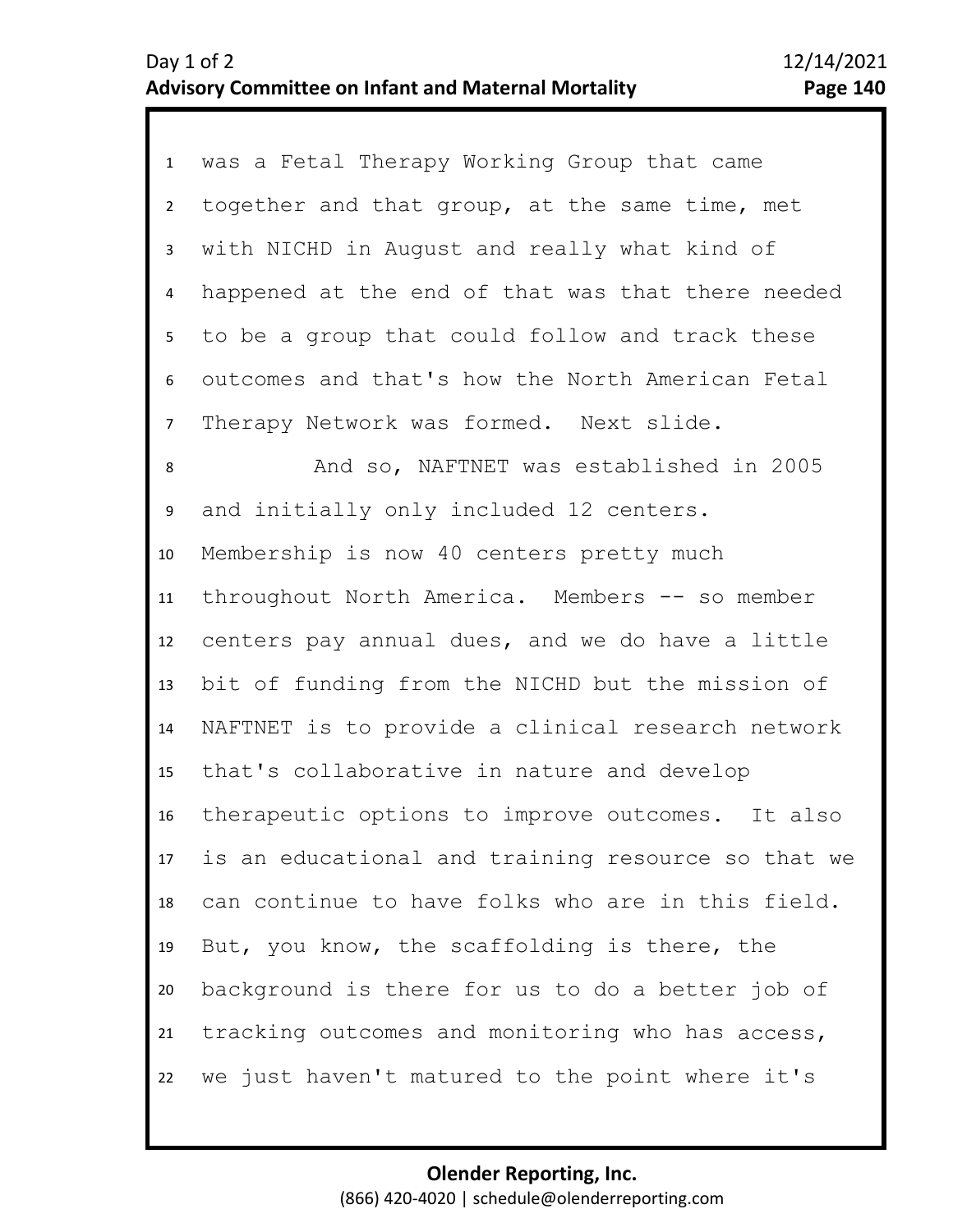1 facile yet. Next slide.

| $\overline{2}$  | So, I thank you. This is our favorite              |
|-----------------|----------------------------------------------------|
| 3               | day of the whole year here at CHOP. This is when   |
| 4               | our fetal families come back for a reunion and,    |
| 5               | unfortunately, because of COVID, we haven't done   |
| 6               | it in a while. But it's truly amazing to see       |
| $7\overline{ }$ | these families after they've, you know, sort of    |
| 8               | seen the worst day possible and what life can look |
| 9               | like for them and the smiles on their faces when   |
| 10              | their kids are 2 and 5 and 10 years old. Thank     |
| 11              | you.                                               |
| 12              | TARA SANDER LEE: Thank you so much, Dr.            |
| 13              | Moldenhauer. That was fantastic. All right.        |
| 14              | Janelle, I see that you have a question.           |
| 15              | JANELLE PALACIOS: I apologize. I do not            |
| 16              | have a question. I'll lower my hand. Thank you.    |
| 17              | TARA SANDER LEE: Oh, okay. Steve.                  |
| 18              | Oh, you're on mute, Steve.                         |
| 19              | STEVEN CALVIN: Yeah. Julie, thank you              |
| 20              | for the great presentation. I have a question to.  |
| 21              | During the fetal procedures and the                |
| 22              | myelomeningocele open procedures, what kind of     |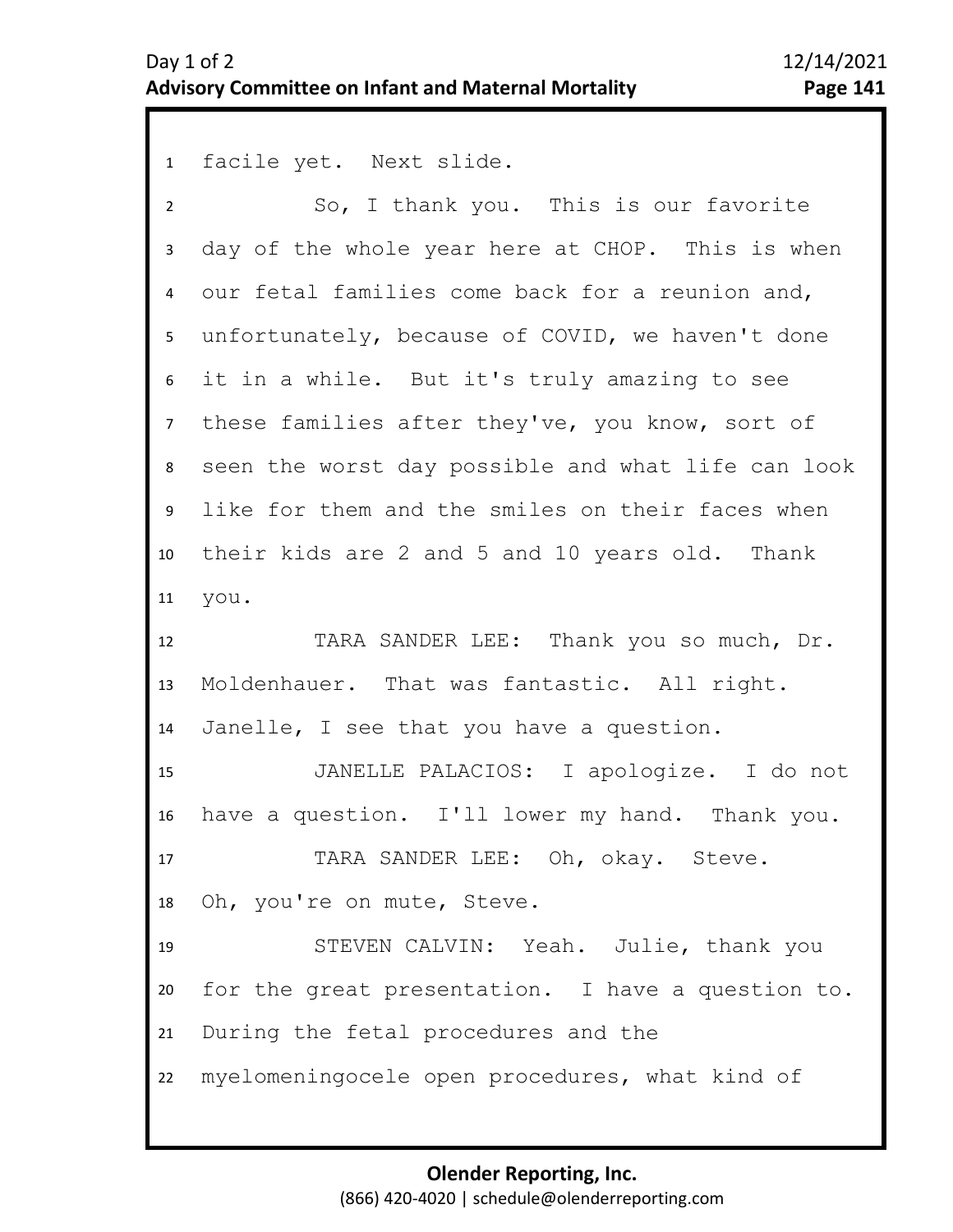| $\mathbf{1}$    | anesthesia are used for mother and baby?           |
|-----------------|----------------------------------------------------|
| $\overline{2}$  | JULIE MOLDENHAUER: So, yeah. So, the               |
| 3               | fetoscopic, the more minimally invasive            |
| 4               | procedures, it depends. We, here at CHOP, we use   |
| 5 <sub>1</sub>  | like IV sedation with local on mom's skin and then |
| 6               | sometimes, depending on the fetal movement, we     |
| $\overline{7}$  | need to give general. But the baby also gets an    |
| 8               | intramuscular shot that includes like vecuronium   |
| 9               | and a fentanyl type of mixture because if we don't |
| 10 <sub>1</sub> | paralyze the baby, the balloon will come right     |
| 11              | back out. And so, then with the open fetal cases,  |
| 12              | mom goes under general, and so the baby gets some  |
| 13              | of that through the placenta. But then, once the   |
| 14              | uterus is open, we also give the baby an IM shot   |
| 15              | in the same way.                                   |
| 16              | STEVEN CALVIN: Okay, thank you.                    |
| 17              | JULIE MOLDENHAUER: Yep.                            |
| 18              | TARA SANDER LEE: Magda.                            |
| 19              | MAGDA PECK: Well, that was a brilliant             |
| 20              | presentation.                                      |
| 21              | JULIE MOLDENHAUER: Thank you.                      |
| 22              | MAGDA PECK: And I feel honored to hear             |
|                 |                                                    |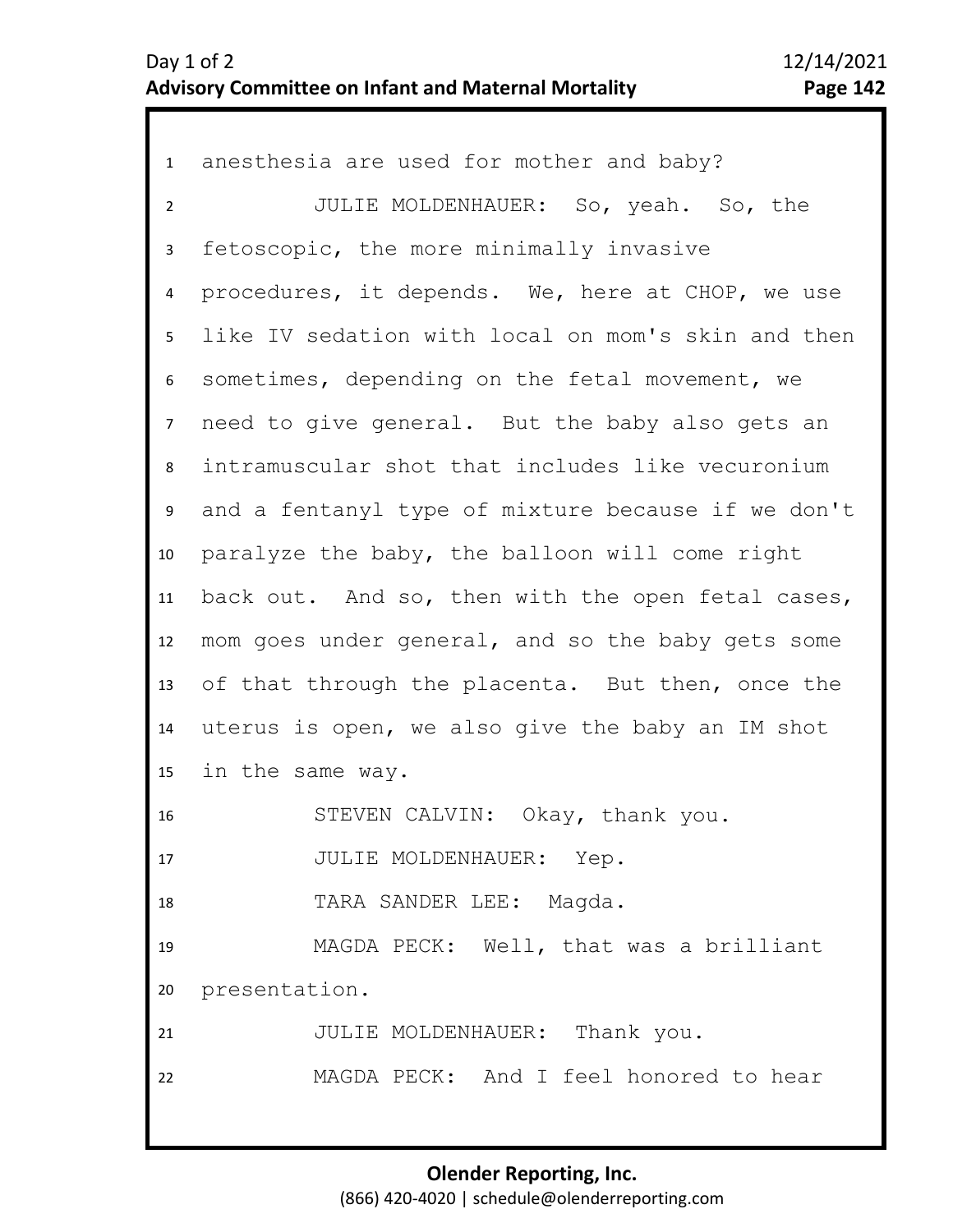| $\mathbf{1}$   | how this field has progressed. So, thank you. I    |
|----------------|----------------------------------------------------|
| $2^{\circ}$    | agree with Dr. Conry's marks about this is a       |
| 3              | superb and balanced discussion. So, I want to      |
| 4              | lead with gratitude.                               |
| 5              | This is relatively new air for me. I've            |
| 6              | not been a hospitalist or clinician for a number   |
| 7 <sup>7</sup> | of years, although I'm an old Philly girl. So,     |
| 8              | thank you so much for representing very well.      |
| 9              | Here's a question. I -- if I heard you             |
| 10             | right up front, because I do public health, right, |
| 11             | and I'm in -- I'm in population-based side and the |
| 12             | prevention side. I really appreciate how you       |
| 13             | spoke to the nuance of balance of risk that is a   |
| 14             | series of tradeoffs and I think your quote upfront |
| 15             | was this is where a mom is an innocent bystander   |
| 16             | who agreed to take on risk and I'm really struck   |
| 17             | with that language about her being a willing       |
| 18             | innocent bystander. If I -- I did a little bit of  |
| 19             | research before talking. I looked at the review    |
| 20             | article around risk of fetal therapy that I think  |
| 21             | is now revised, published in 2017, looking at the  |
| 22             | complication rate for moms in minimally invasive   |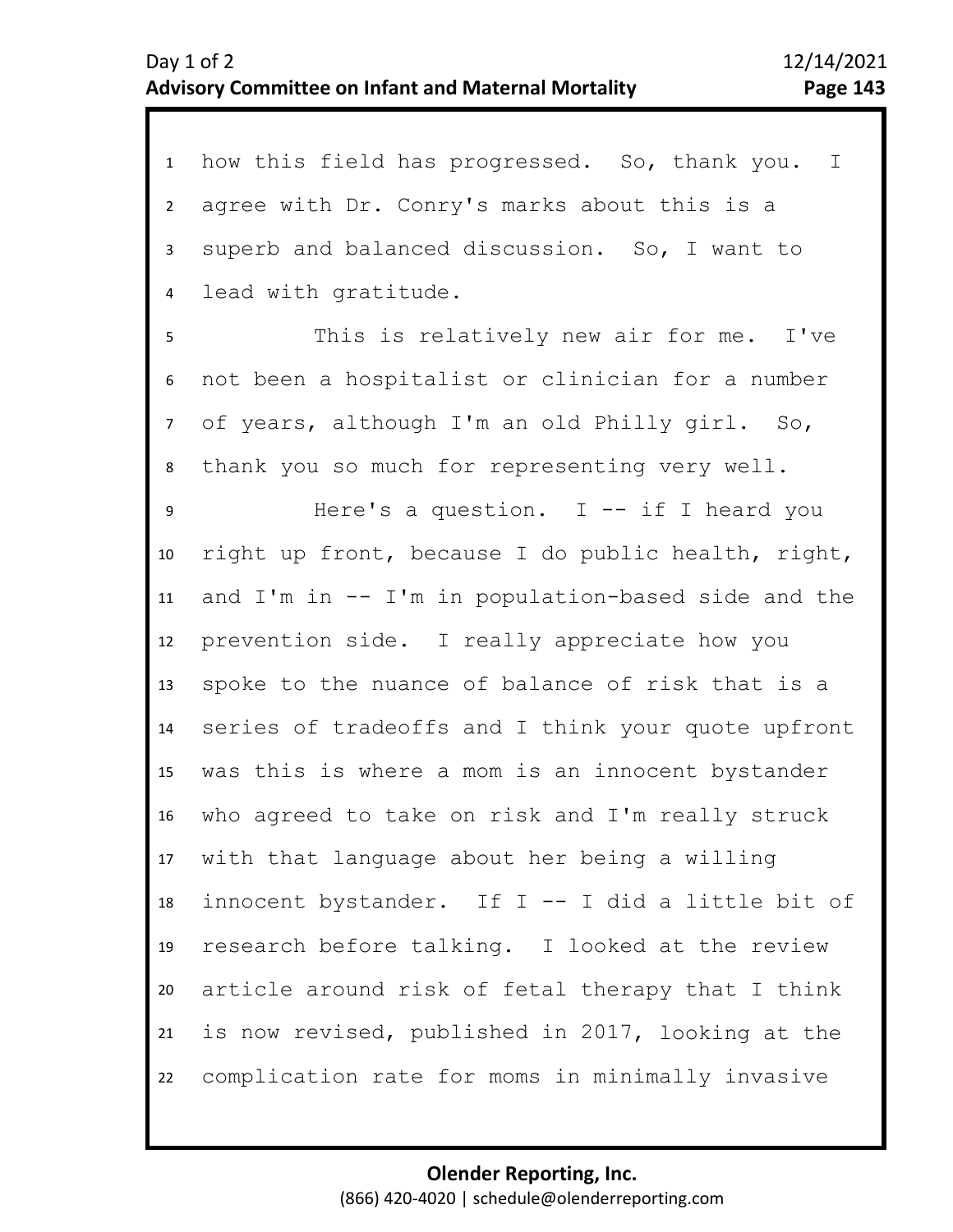1 is about 5 percent. 2 7 8 9 10 11 12 13 14 15 16 17 18 19 20 21 22 3 5 6 4 JULIE MOLDENHAUER: Yep. MAGDA PECK: And I was wondering, after all that you have convinced us  $--$  that was your point -- convinced us about this, then you put on a hat that says what about the other side of the equation? We are the Secretary's Advisory Committee on Infant and Maternal Mortality. And so, can you speak to the maternal risks in a little bit more depth? What is the risk for severe maternal morbidity in this particular pregnancy, at what point of gestation, and then what about for subsequent reproductive life course either with or without fetal therapy. So, not taking away the brilliance of your presentation and asking if you can zoom out and talk about her and how is this innocent bystander dynamic established? Help me understand that. JULIE MOLDENHAUER: Yeah. I mean, honestly, when I'm counseling a mom, I almost see my job is that I'm trying to talk her out of it, and if after I've told her every negative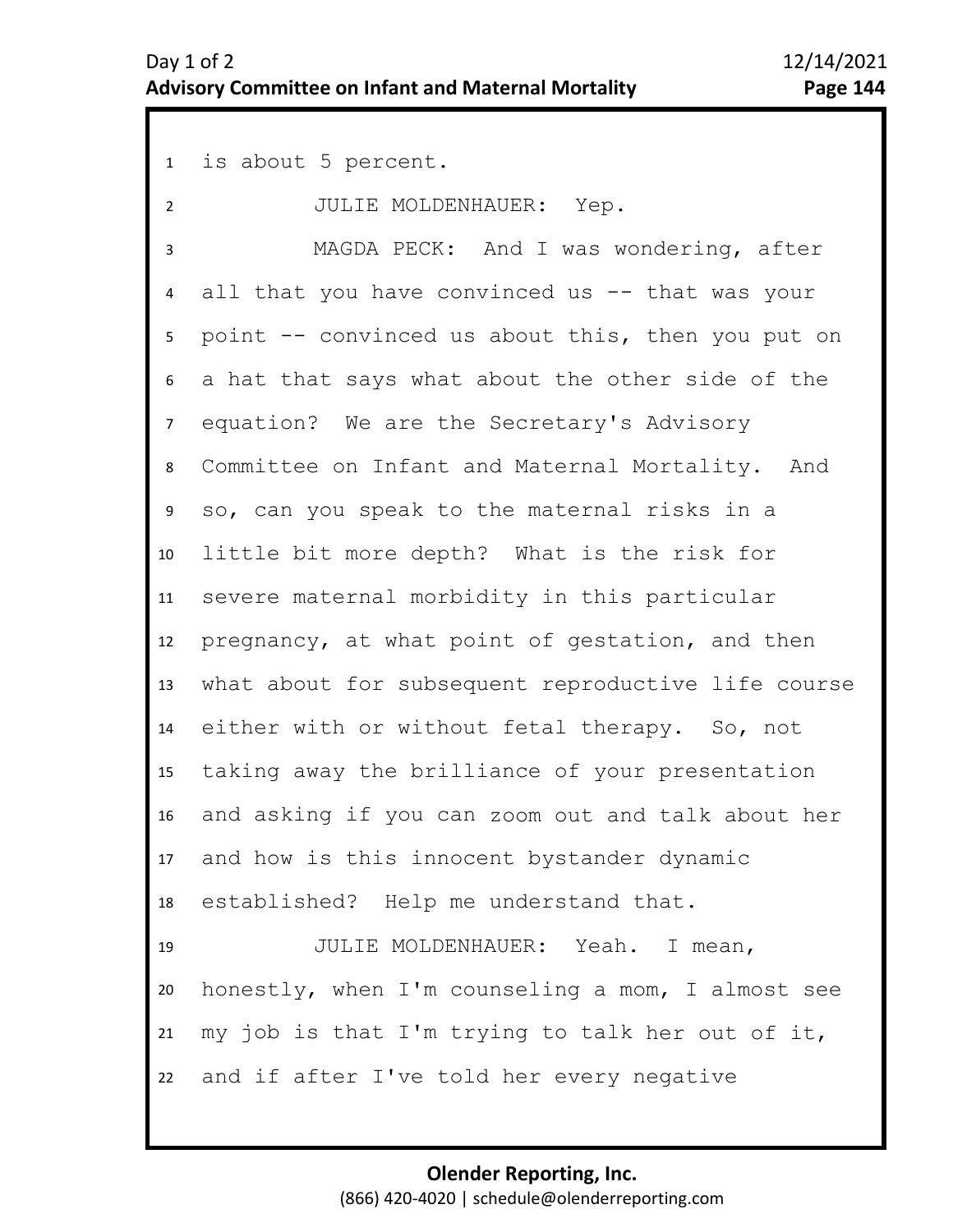1 possibility and she's still, you know, engaged and 2 3 4 8 9 10 11 12 13 14 15 16 17 18 19 20 21 22 5 7 6 wants to do it, then that's truly informed consent. So, I think, you know, like for us when we do open fetal surgeries, it's a two-day process for patients to go through all the diagnostic workup and get counseling and then meet with like neonatology, anesthesia, you know. We don't even want to hear what her decision is until she's met with everybody under the sun and understands every single risk. And so, the risks are a little bit different depending on if it's like minimally invasive versus open maternal fetal surgery. So, you know, major complications with minimally invasive are rare, it's a couple percent. But overall, there's more, you know, we still -- we transfuse moms who have had minimally invasive surgery. You know, it's a rare thing to have happen, but it's there. The likelihood of having like a uterine rupture in the index pregnancy or subsequent pregnancy with a minimally invasive procedure is not zero, but it's pretty low. And as far as this is how it like impacts her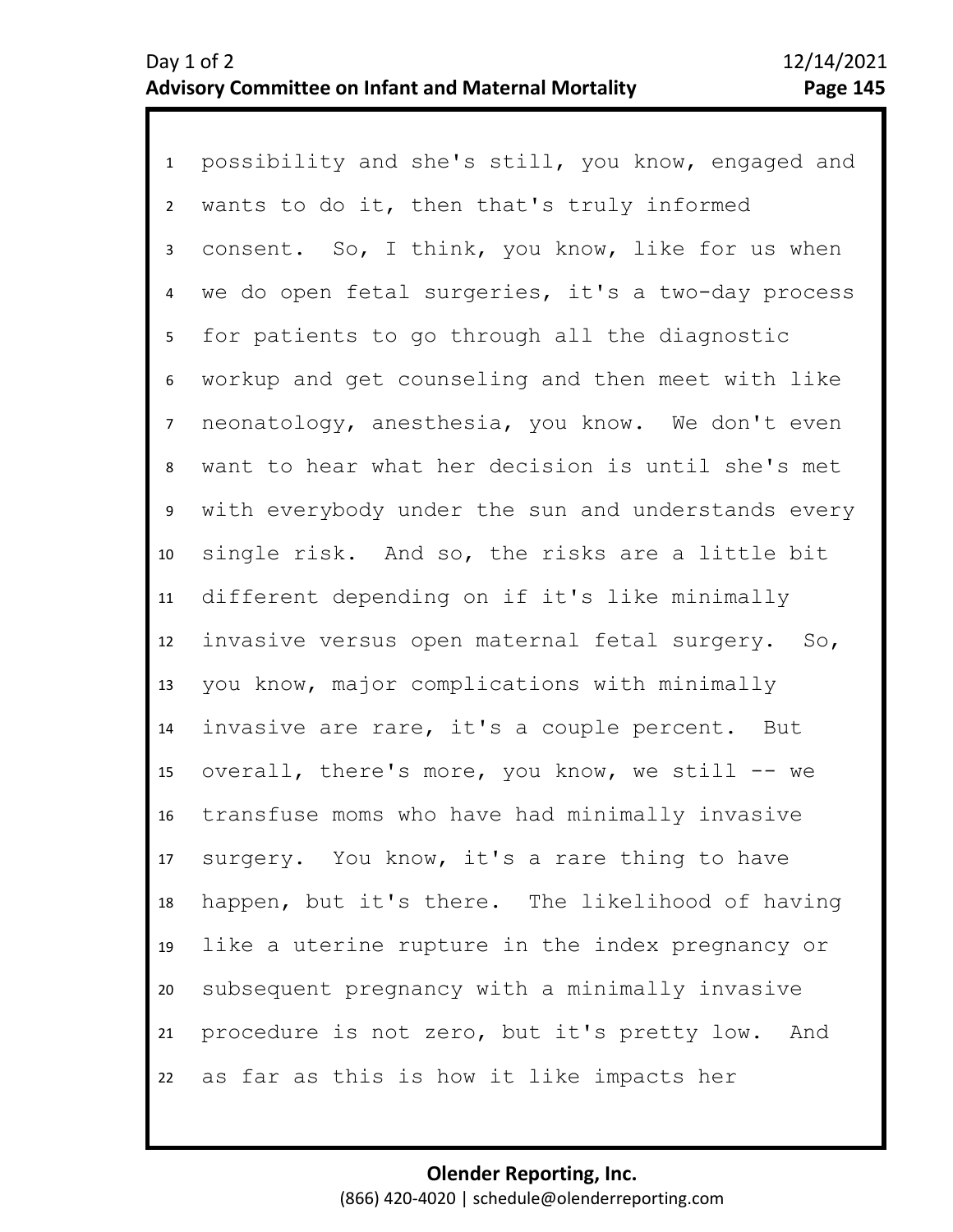1 reproductive life plan. You know, for a mom 2 3 4 8 9 10 11 5 7 6 who's, you know, this is her first pregnancy, and she thinks that she's, you know, going to plan to have five or six kids, having open maternal fetal surgery in pregnancy number one is probably not a good idea. You know, what that means for her is that we're making that incision in the thicker active portion of her uterus. So, the risk for uterine rupture and dehiscence is there not only in the, you know, index pregnancy, but for every future pregnancy.

12 13 14 15 16 17 18 19 20 21 22 Probably the best data that we have for uterine rupture in subsequent pregnancies came out of the myelomeningocele registry and it was 10 percent, and of those, we had two babies that were lost. One mom ended up having, you know, a laparotomy, massive blood transfusion, bowel resection. So, it's not insignificant. You know, I agree with you. Like, you know, these are not things that we can take lightly. You know, there are sometimes moms who have high risk factors, but, you know, they're not a candidate to have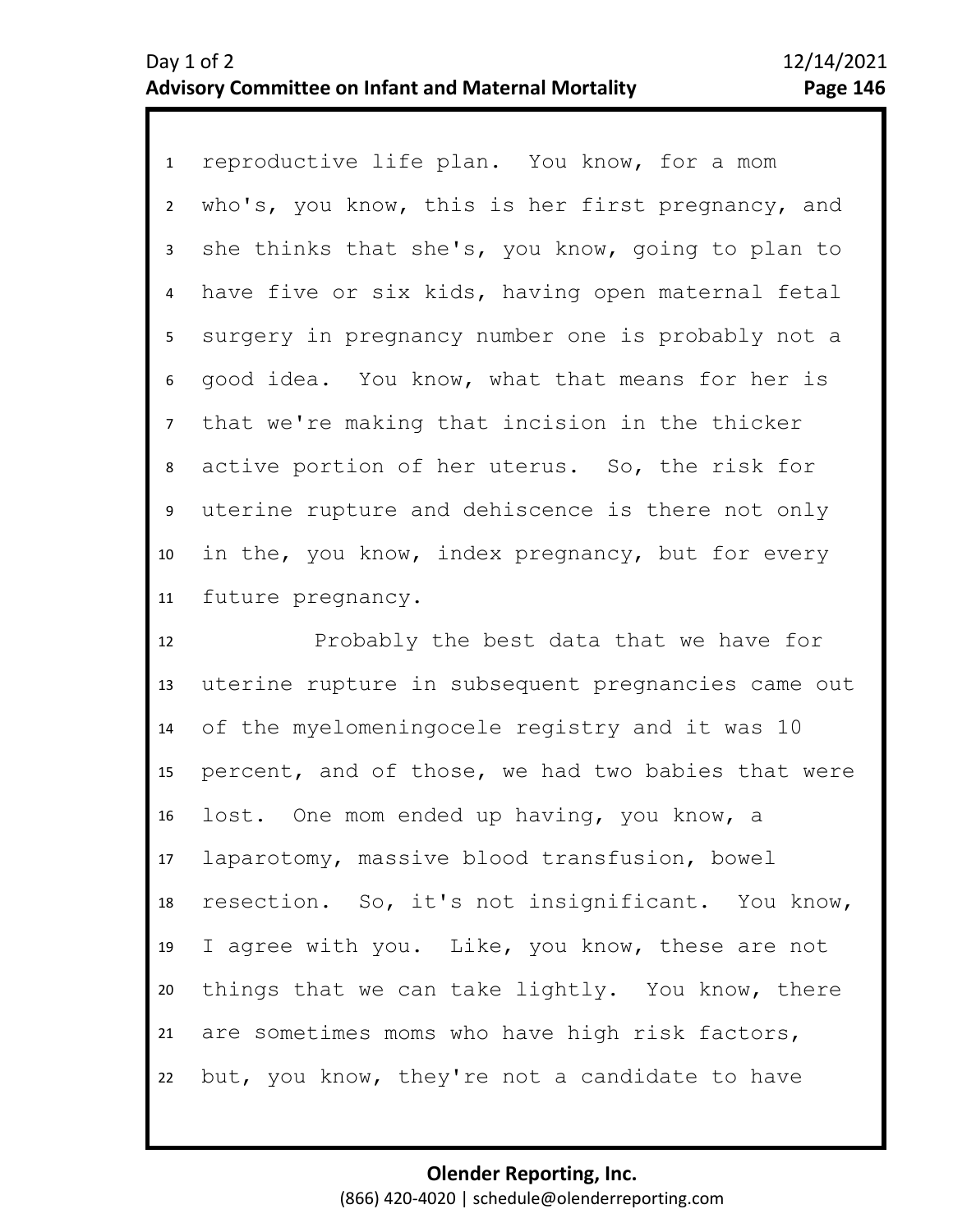| 1              | open fetal surgery. So, you know, like moms who    |
|----------------|----------------------------------------------------|
| $\overline{2}$ | have a cardiac arrhythmia or, you know,            |
| 3              | hypertension that's poorly controlled, diabetes    |
| 4              | it's poorly controlled, they may not actually even |
| 5              | be candidates for fetal surgery because the        |
| 6              | maternal risk is simply too high.                  |
| $\overline{7}$ | MAGDA PECK: And a quick follow-up. Who             |
| 8              | -- who pays -- who pays for this? I really         |
| 9              | appreciate you're talking about the disparities    |
| 10             | and the financial hardship, but does private       |
| 11             | insurance pay for this? Does Medicaid pay for      |
|                | 12 this procedure?                                 |
| 13             | JULIE MOLDENHAUER: Yes, both.                      |
| 14             | MAGDA PECK: Thank you.                             |
| 15             | JULIE MOLDENHAUER: Yeah. It's the                  |
| 16             | support, you know, like at CHOP, I showed our      |
| 17             | data, and we have a very, you know, well-developed |
| 18             | network here that's basically from our former      |
| 19             | patients who've given back in, you know,           |
| 20             | philanthropic roles and we have a pretty robust    |
| 21             | fund for patient travel and housing, so that       |
| 22             | they're not limited by resources to get to us and  |
|                |                                                    |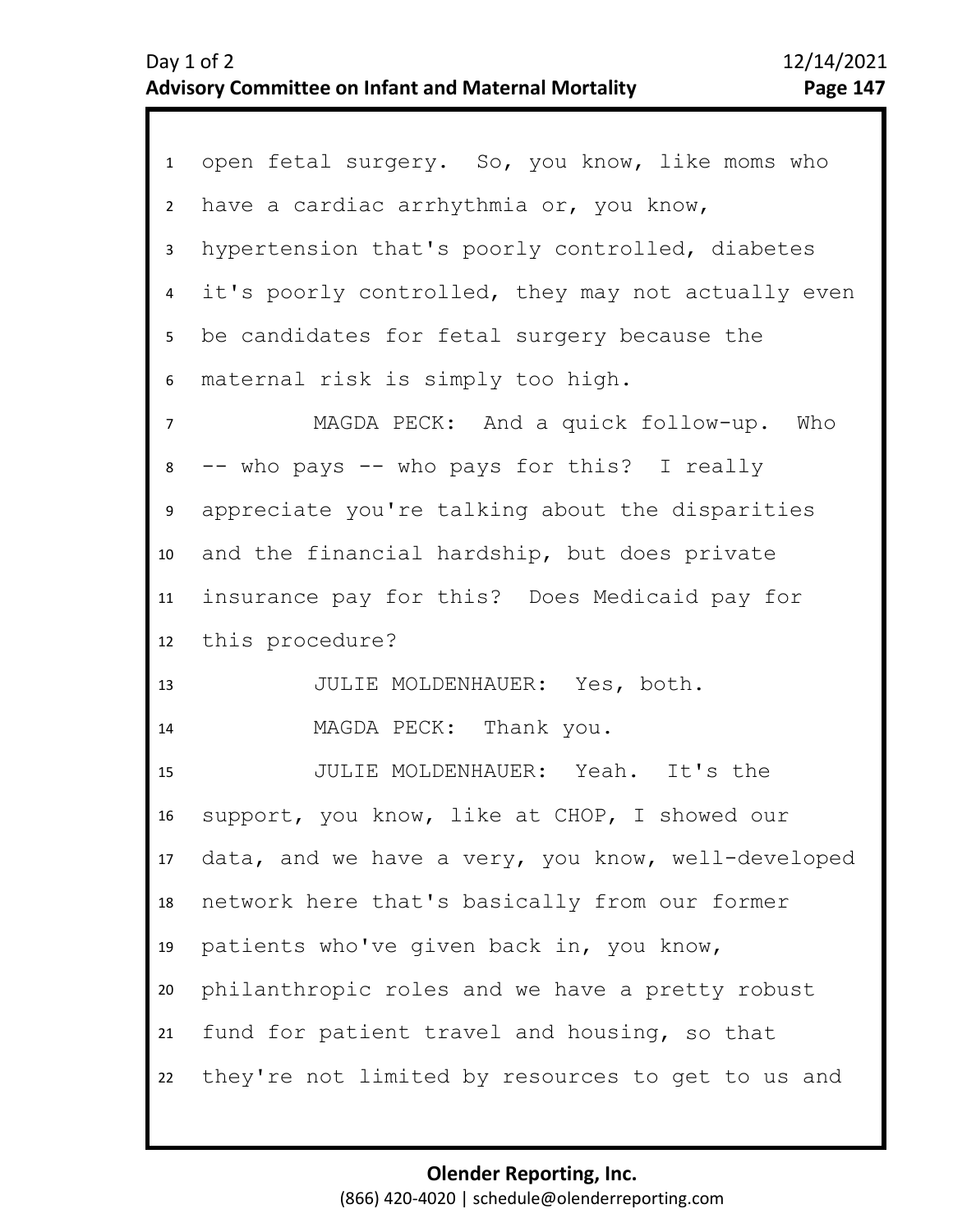| $\mathbf{1}$   | have, you know, therapies done if they need it.    |
|----------------|----------------------------------------------------|
| $2^{\circ}$    | And, you know, you saw our data. Our data are      |
| 3              | still very much skewed to educated white people.   |
| 4              | So, and that's having a very robust, you know,     |
| 5 <sub>1</sub> | support system for patients that don't have        |
| 6              | resources.                                         |
| $\overline{7}$ | MAGDA PECK: Thank you again.                       |
| 8              | JULIE MOLDENHAUER: You're welcome.                 |
| 9              | TARA SANDER LEE: Thank you so much.                |
| 10             | Colleen. This will be the last question.           |
| 11             | COLLEEN MALLOY: Yes, thank you so much.            |
| 12             | I am just wanted to ask Dr. Moldenhauer a          |
| 13             | question. I'm a neonatologist, so I see things     |
| 14             | from that side of things, and I really am amazed   |
| 15             | by everything you do, and I appreciate it so much, |
| 16             | and I can tell you from meeting with many, many    |
| 17             | families who have had fetal surgery at             |
| 18             | Northwestern, like they are so like amazingly      |
| 19             | grateful for this, and I think it's such a really  |
| 20             | unique journey that they have. And I had a $-$ we  |
| 21             | had a family that was lined up to kind of give a   |
| 22             | personal experience narrative about their story,   |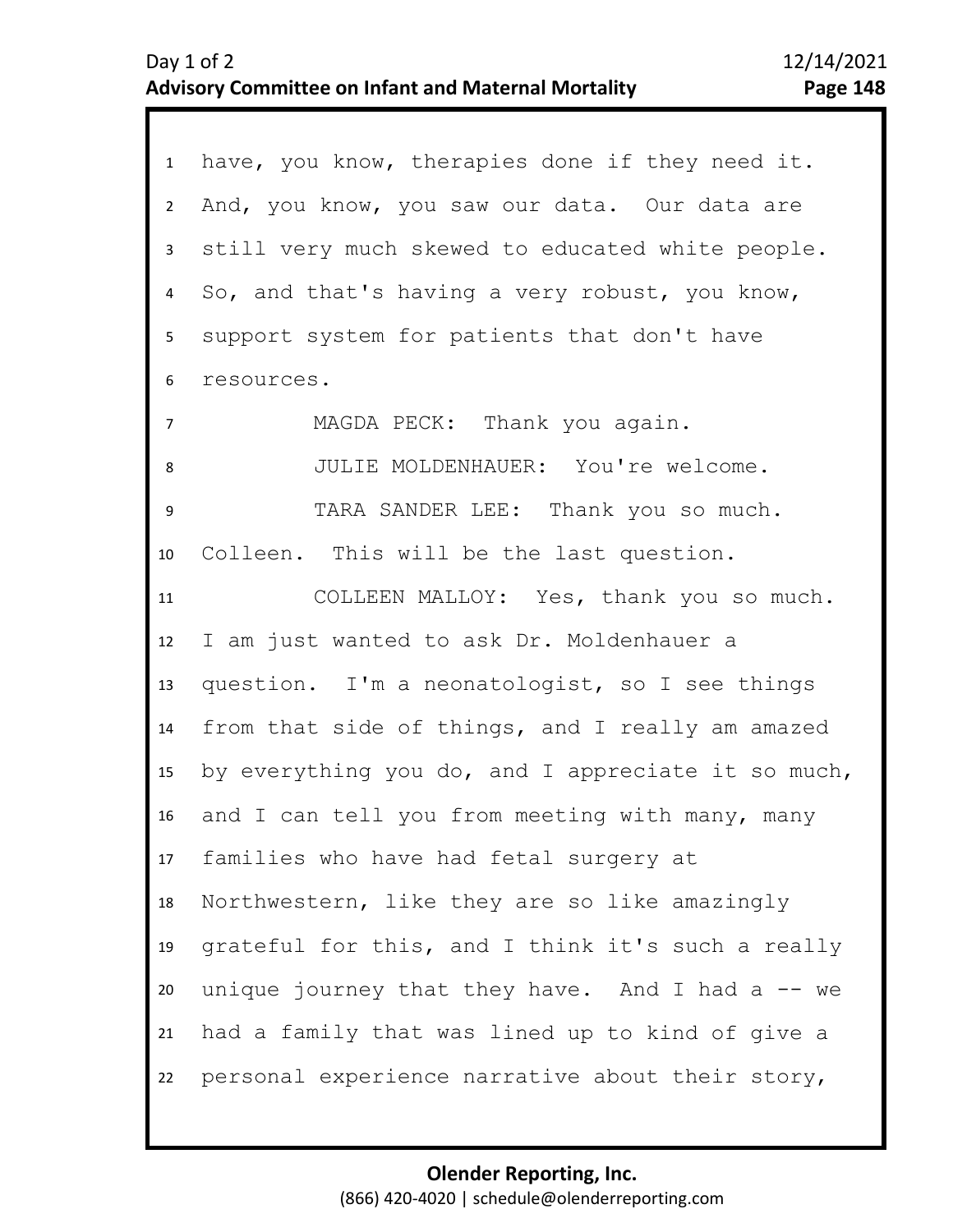1 but we kind of didn't have time for it, I guess, 2 3 7 8 9 10 11 4 6 5 but maybe in the future, we could, because it's really great to hear from the families who have gone through this with you because that's where you really kind of understand, and I think speaking to, you know, yes, the families have to understand the risk, but what I find is if they're not, you know, if they're not actively seeking it out on the Internet or maybe they heard of a friend of a friend, that the gatekeepers are truly the obstetricians.

12 JULIE MOLDENHAUER: Agree.

13 14 15 16 17 18 19 20 21 22 COLLEEN MALLOY: And midwives that see them in the beginning, and if those people aren't at least offering them, you know, keeping the door open that they could learn about it or be exposed to it, or have an introduction to it, you know, they have a right to know that this is an option, and I think that any obstetrician or woman's provider that doesn't tell them about this option, like this therapy, is really doing them a disservice and not like serving their patients in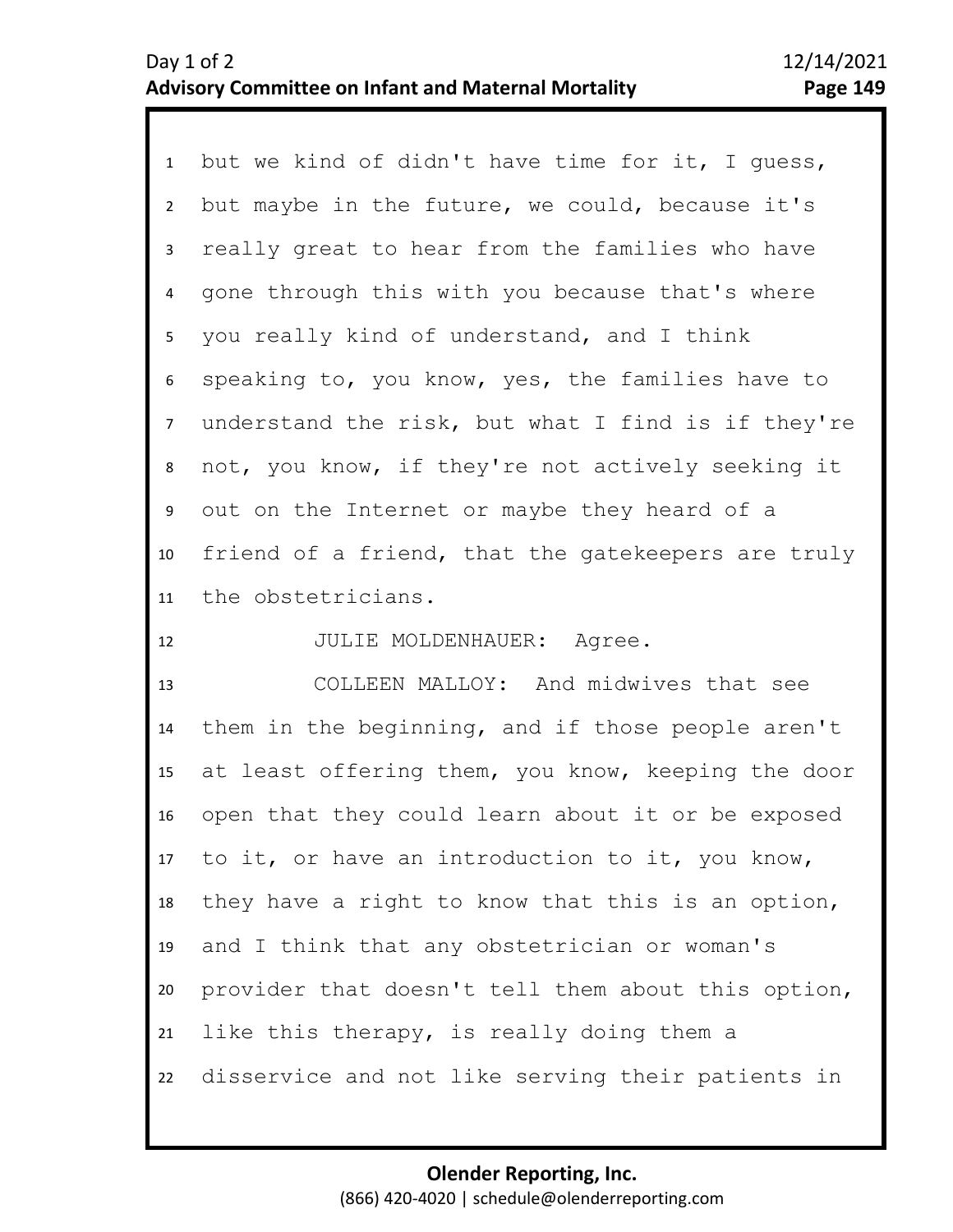| $1 \quad$        | a complete way. So, I just wanted to thank you     |
|------------------|----------------------------------------------------|
| $2^{\circ}$      | for this. I think, you know, you know you have a   |
| $\mathbf{3}$     | great attitude and you're very open and honest and |
| $\overline{4}$   | I think that if we didn't have a great center in   |
| 5 <sub>1</sub>   | Chicago, I'd send patients to you on the east      |
| 6                | coast. So, it's just another --                    |
| $\overline{7}$   | JULIE MOLDENHAUER: You have great people           |
| 8                | in Chicago.                                        |
| $\boldsymbol{9}$ | COLLEEN MALLOY: Yeah, they are really              |
| 10               | good. Yeah, thank you.                             |
| 11               | TARA SANDER LEE: All right. Thank you              |
| 12               | to our speakers. Thank you so much Dr. Tepper and  |
| 13               | Dr. Moldenhauer. I really appreciate your time     |
| 14               | and I think, as you can see, everybody can see     |
| 15               | this is a huge topic with lots of areas so that we |
| 16               | can improve access for all women, no matter what   |
|                  | 17 their race. And so, hopefully we can continue   |
| 18               | this discussion in future meetings. So, thank you  |
| 19               | so much.                                           |
| 20               | And so, Ed, I'll turn it back over to              |
| 21               | you.                                               |
| 22               | EDWARD EHLINGER: Thanks, Tara. What a              |
|                  |                                                    |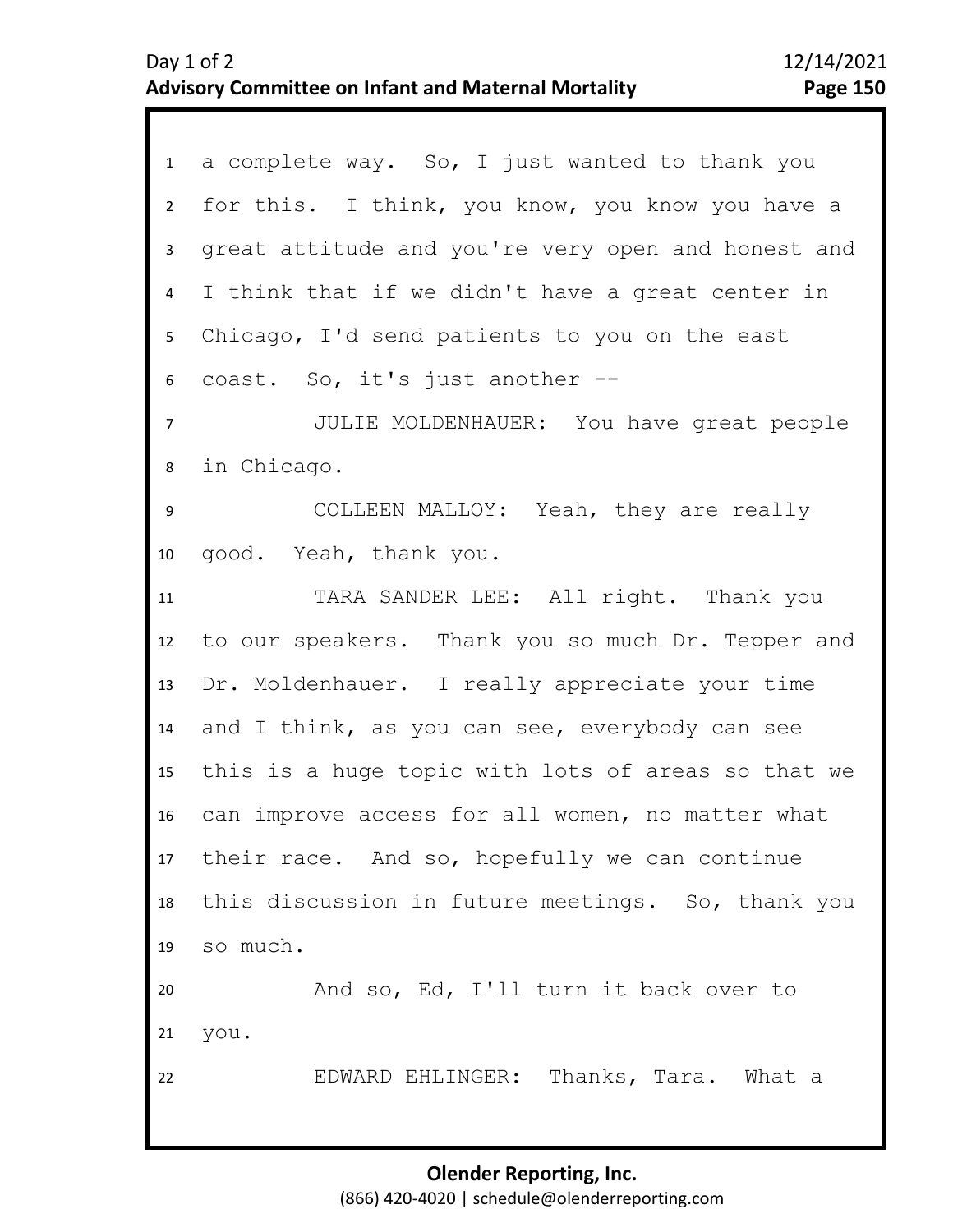| $\mathbf{1}$    | great presentation. It's always a good day when I  |
|-----------------|----------------------------------------------------|
| $\overline{2}$  | learned something, and I learned something in the  |
| $\mathbf{3}$    | session. In fact, I learned a whole bunch of       |
| $\overline{4}$  | things in this session. So, thank you very much.   |
| 5               | We're going to take, let's see, a ten-             |
| 6               | minute break instead of a fifteen-minute break.    |
| $\overline{7}$  | And so, we'll come back at 3:50. So, I guess it's  |
| 8               | a twelve-minute break. So, come back at 3:50 for   |
| 9               | the next presentation or 2:50, excuse me.          |
| 10<br>11        | <b>BREAK</b>                                       |
| 12              | EDWARD EHLINGER: Welcome back to the               |
|                 |                                                    |
| 13              | second part of our first day of our SACIM meeting. |
| 14              | We're going to be talking about State and          |
| 15 <sub>1</sub> | Community Projects on Maternal Health. In this     |
| 16              | area, we've sort of put the cart before the horse, |
| 17              | based on input from our community members, we      |
| 18              | actually included recommendations related to the   |
| 19              | Quality Care Collaborative and some of our         |
| 20              | recommendations before we even had a formal        |
| 21              | session to talk about them. But I trust in all of  |
| 22              | our members to bring us the good information. So,  |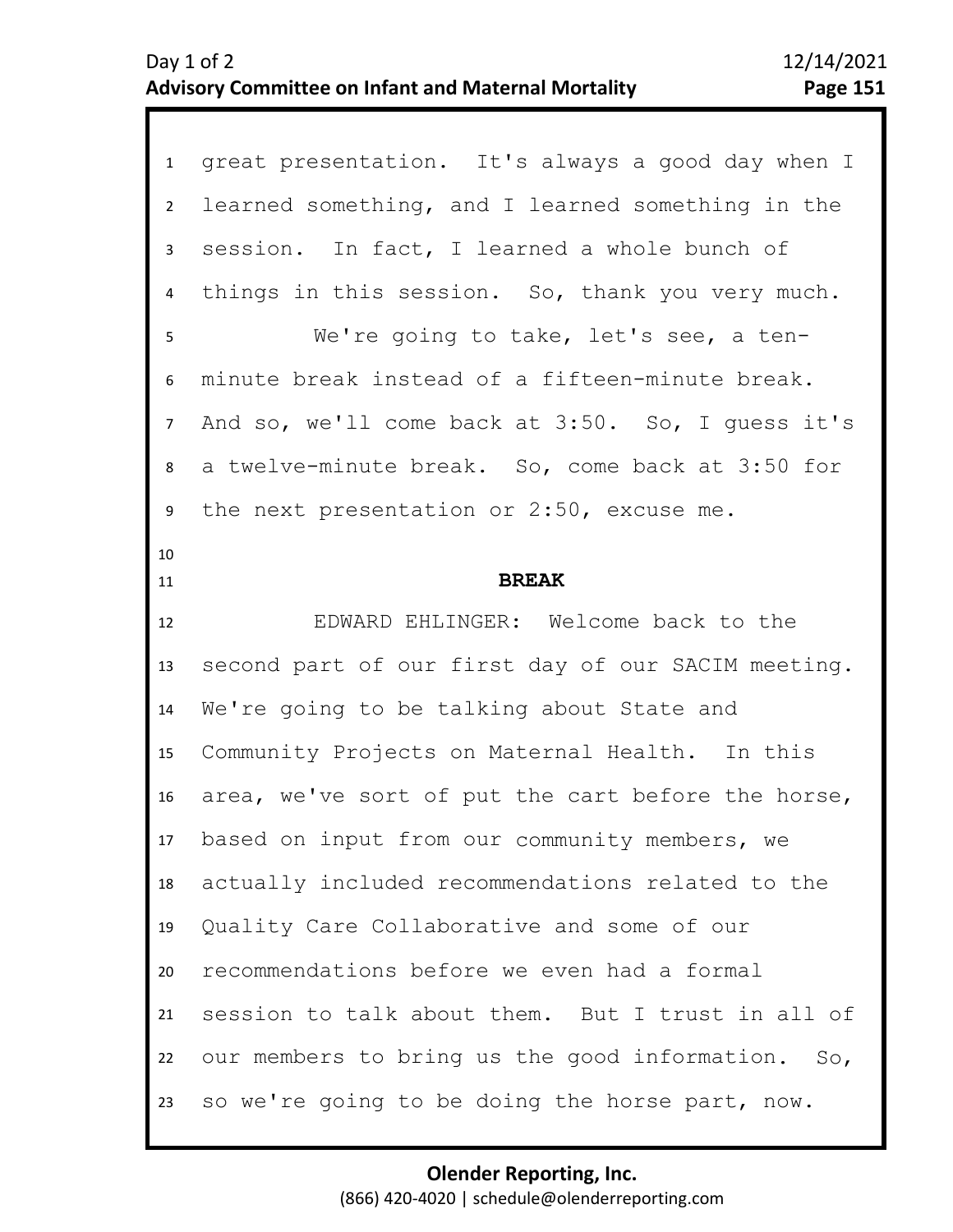1 We did the cart, and now we're going to do the 2 7 8 9 10 11 12 13 14 15 16 17 18 19 20 21 22 23 3 5 6 4 horse. So, Steve, I want to turn it over to you to take us through this session. **STATE AND COMMUNITY PROJECTS ON MATERNAL HEALTH**  STEVEN CALVIN: Great. Thank you, Ed. So, what we're going to be planning for, we have three presenters here that we're hoping for tenminute presentations followed by questions and comments at the end. Each of our presenters really does deserve more than ten minutes, but I'm sure that their presentations will really whet our appetite for further investigation of their really good work. So, our first presenter is Tammy Snyder Murphy. She has been the first lady of New Jersey since 2018. In 2019, she launched Nurture New Jersey, a statewide awareness campaign that was committed to reducing maternal and infant mortality and ensuring equitable care among women and children of all races and ethnicities. It focused on improving collaboration and then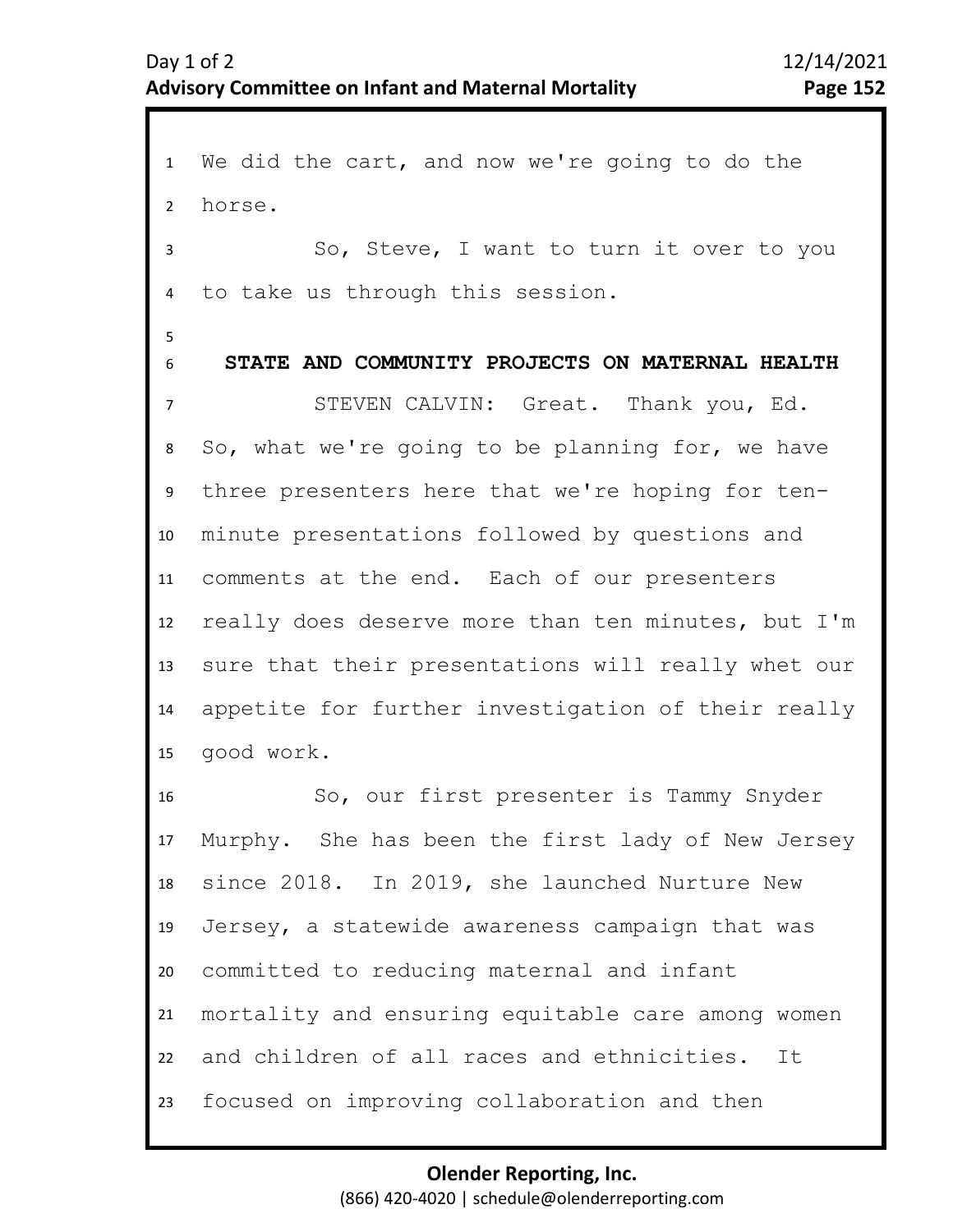1 programming between all the departments, agencies, 2 3 4 8 9 10 11 5 7 6 and stakeholders with a goal of making New Jersey the safest and most equitable place to give birth. In January of this year, she unveiled the Nurture New Jersey Maternal and Infant Health Strategic Plan. That was a plan to reduce maternal mortality by 50 percent over five years and eliminate racial disparities, and it's a culmination of a lot of work. We welcome Ms. Murphy to present to us, and we're thankful for her being able to take the time.

12 13 14 15 16 17 18 19 20 21 22 TAMMY MURPHY: Well, good afternoon, everyone. Dr. Calvin, I am grateful for that introduction and for your work as part of the Advisory Committee on Infant and Maternal Mortality. I also want to share that we are keeping our eyes on Minnesota. Earlier this year, the University of Minnesota School of Public Health submitted a response to our request for information to aid in our -- in planning our Maternal and Infant Health Innovation Center and I cannot overstate how thrilled I was that the work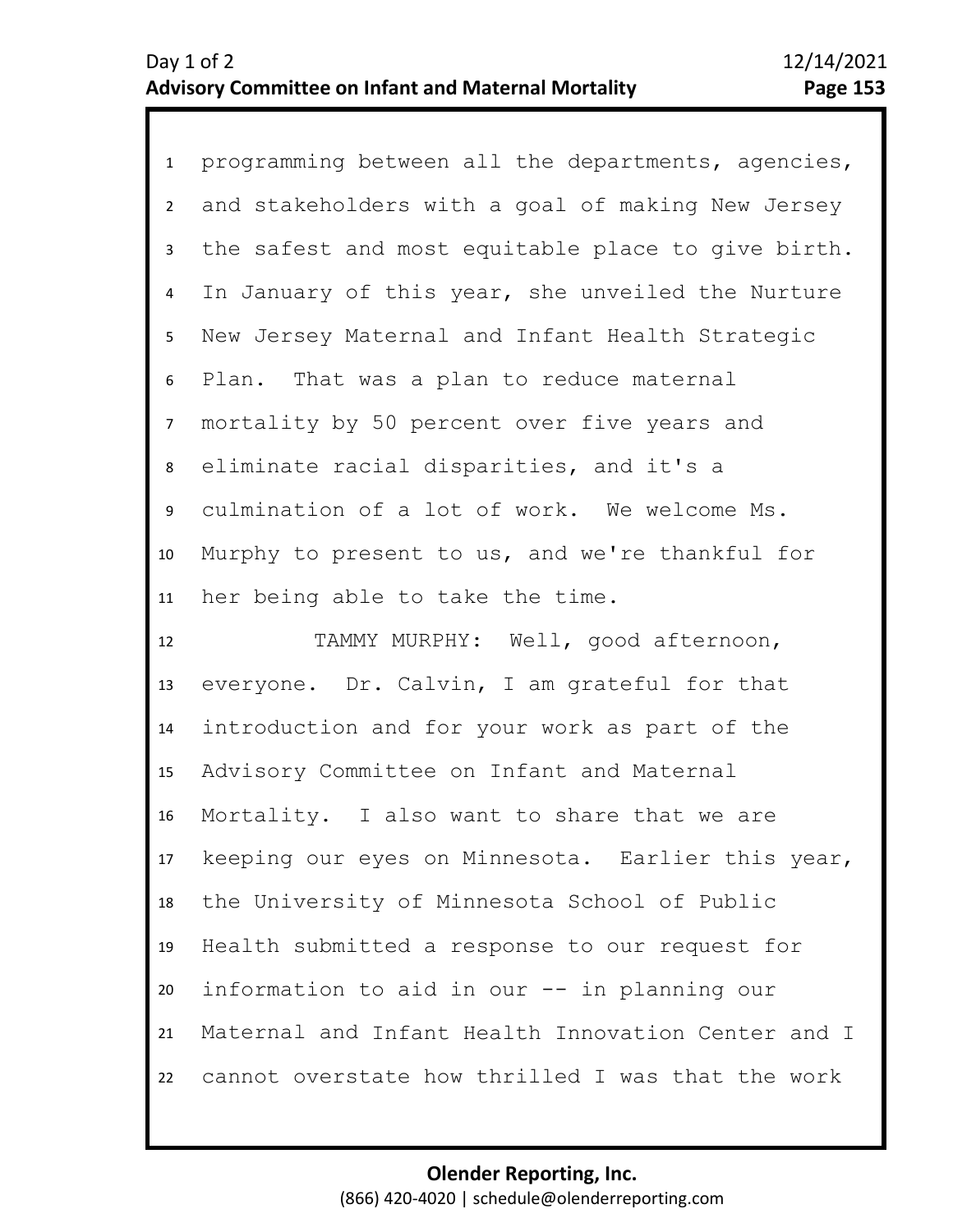1 we are doing in New Jersey is making rumbles all 2 the way to Minnesota.

3 7 8 9 10 4 6 5 It is an honor to be with all of you, and I want to thank Secretary Becerra for his recognition of the United States National Maternal Health Crisis and his support of our work here in New Jersey. I also want to thank Dr. Ehlinger, Chair of this advisory committee for his leadership and dedication to our nation's mothers and babies.

11 12 13 14 15 16 17 18 19 20 21 22 In his inaugural address, President Biden spoke of quote, "A cry for Racial justice some 400 years in the making, a cry that can't be any more desperate or any more clear." In New Jersey, I have spent four years listening to this cry grow louder from Black mothers who have lost their babies or very nearly their own lives, fathers who have lost their life partners, and countless women of color who have told tragically similar stories, stories of not being listened to, or receiving the care that they needed and deserved at a time when they could not have been more vulnerable. And as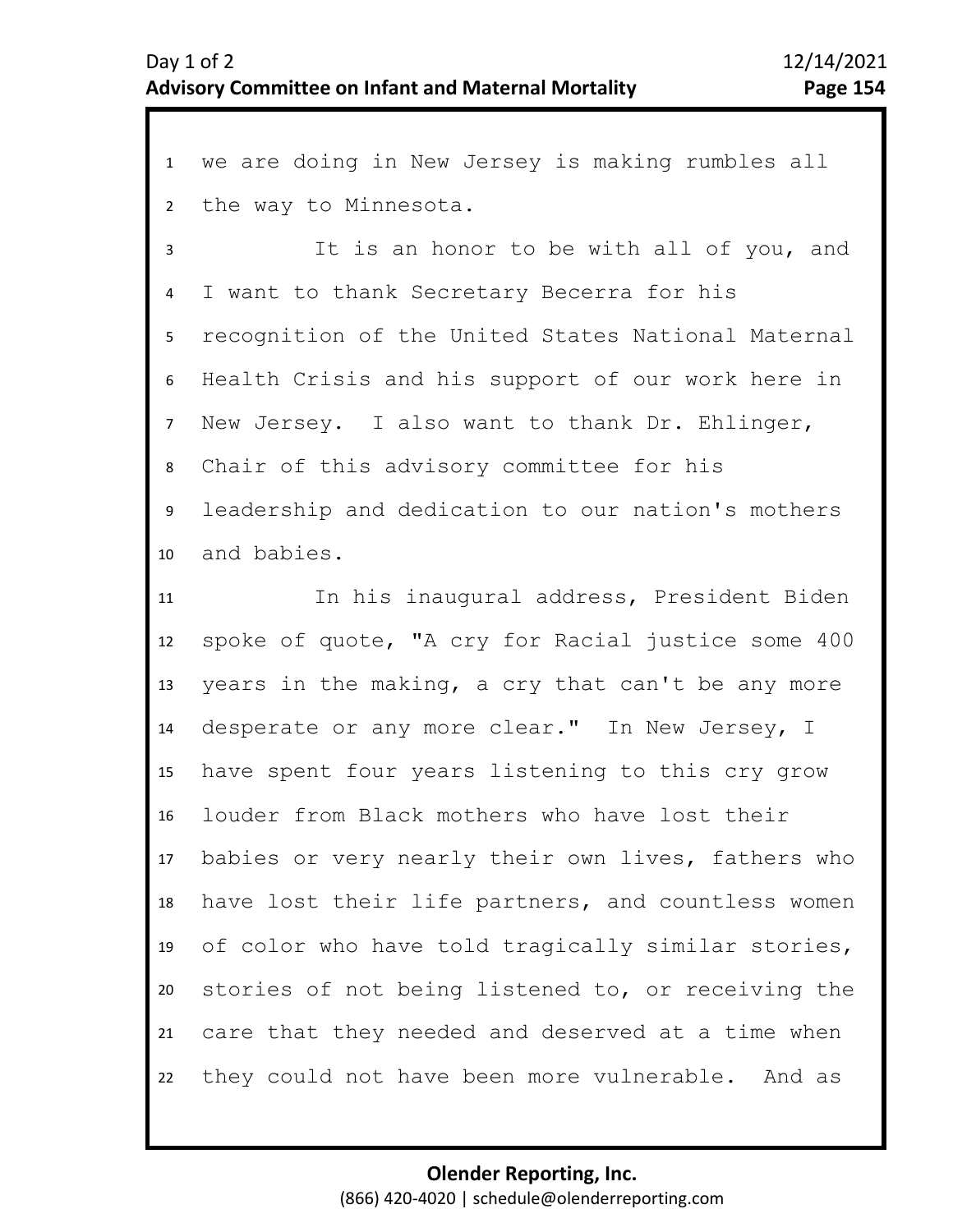1 we have worked to raise awareness of this crisis, 2 3 4 5 6 7 15 16 17 18 19 20 21 22 8 14 9 10 11 12 13 as well as solve it. I have seen New Jerseyans from every corner of our state respond, some with shock and outrage, others with sadness, but all with a determination to raise up these collective voices and demand an answer to their plea for racial justice through reproductive justice. Through Nurture NJ, we seek to answer that call. Over the past four years, we have taken a comprehensive and meticulous approach to understanding the scope of New Jersey's maternal health crisis, made significant and often groundbreaking policy changes. We've enlisted national experts to help us design our Nurture NJ Maternal and Infant Health Strategic Plan and we have begun implement many of its recommendations. Some of our most significant accomplishments since the start of the Murphy administration include becoming among the first states in the nation to establish a statewide universal newborn home visitation program, expanding Medicaid coverage to 365 days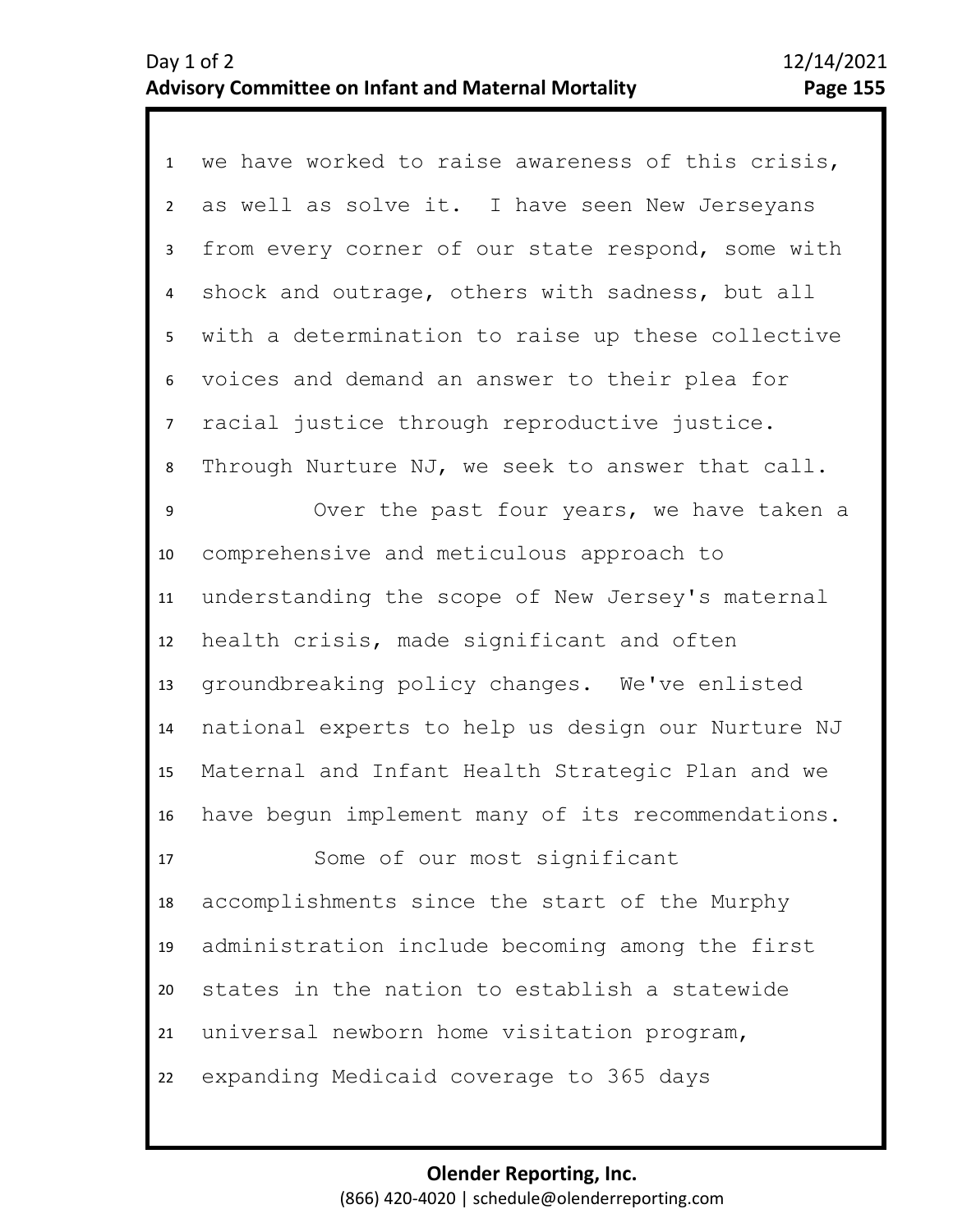1 postpartum, providing Medicaid reimbursement for 2 3 4 8 9 10 5 7 6 doula care, and the list just goes on. I am incredibly proud of the steps we've taken thus far, but as we work to fully transform New Jersey's maternal health landscape, we understand that sweeping change requires persistence and unfailing dedication. At the same time, we know that the urgency of this crisis remains, and that its root cause is institutional racism, plain and simple.

11 12 13 14 15 Black women in New Jersey are over seven times more likely than white women to die due to maternity-related complications and Black babies are over three times more likely than white babies to die before their first birthday.

16 17 18 19 20 21 22 As a mother of four incredible children, this terrible knowledge weighs heavily on my heart, especially because I know, but for the color of my skin, that could have been me or one of my children. And that kind of personal commitment and motivation is reflected in every Nurture NJ partner. We're not seeking to simply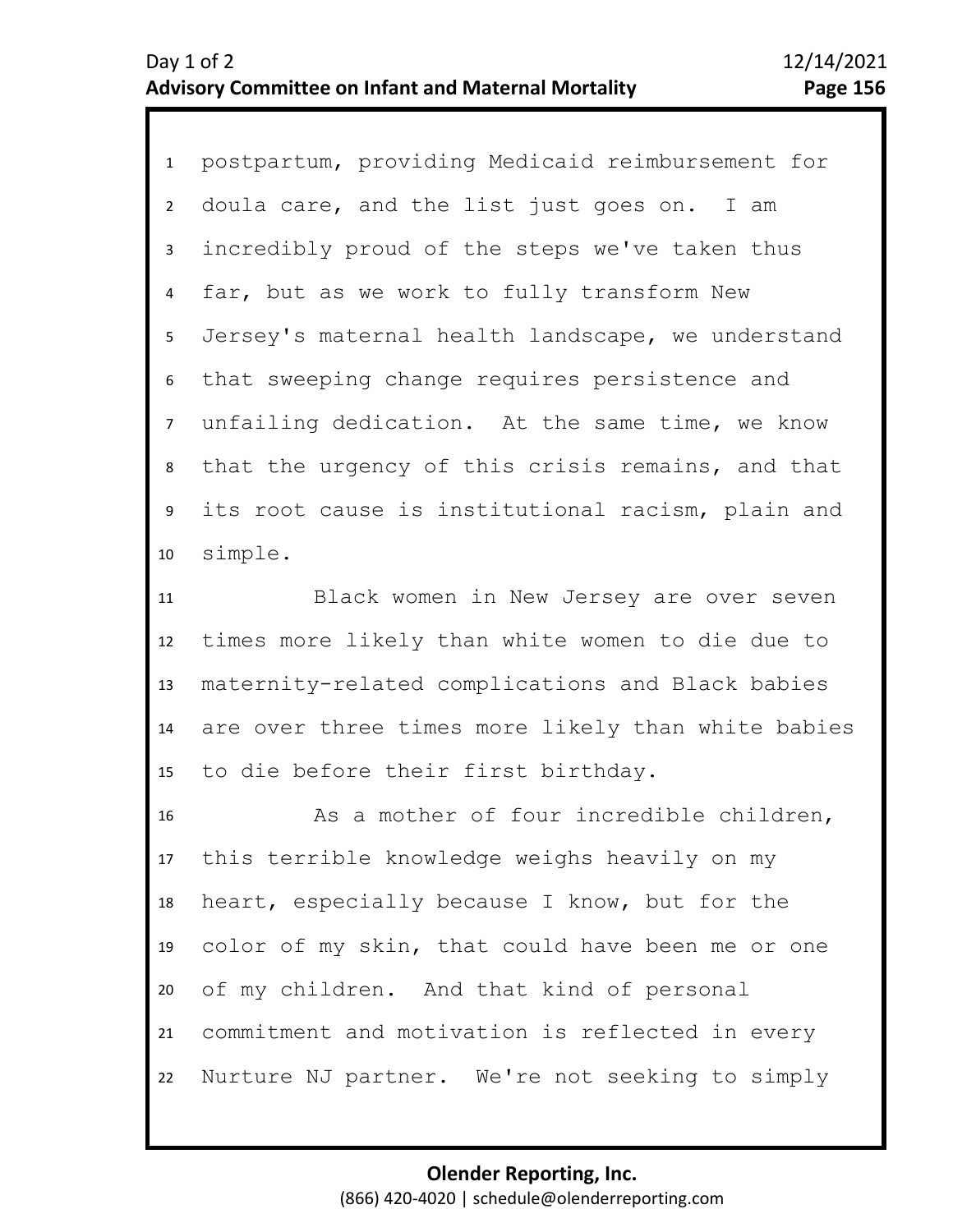1 improve our maternal health statistics or data; 2 3 4 5 we're working to make sure that every New Jersey mom and baby gets off to a healthy start and is put on a trajectory toward a full and healthy life.

6 7 8 9 10 11 12 13 14 15 16 17 18 19 In January of 2021, nearly one year ago, we released the Nurture NJ Maternal and Infant Health Strategic Plan, which is the culmination of over a year of enumerable conversations with hundreds of relevant and invested entities, ranging from departments and agencies, health systems, physicians, doulas, community organizations and, most importantly, mothers and their families, designed to make transformational change in a system that has historically failed our mothers and babies of color. This plan is our blueprint to make sure New Jersey is the safest and most equitable state in the nation to deliver and raise a baby.

20 21 22 At its most fundamental level, the plan meets the specific needs of women in their local communities, where they live, work, worship, play,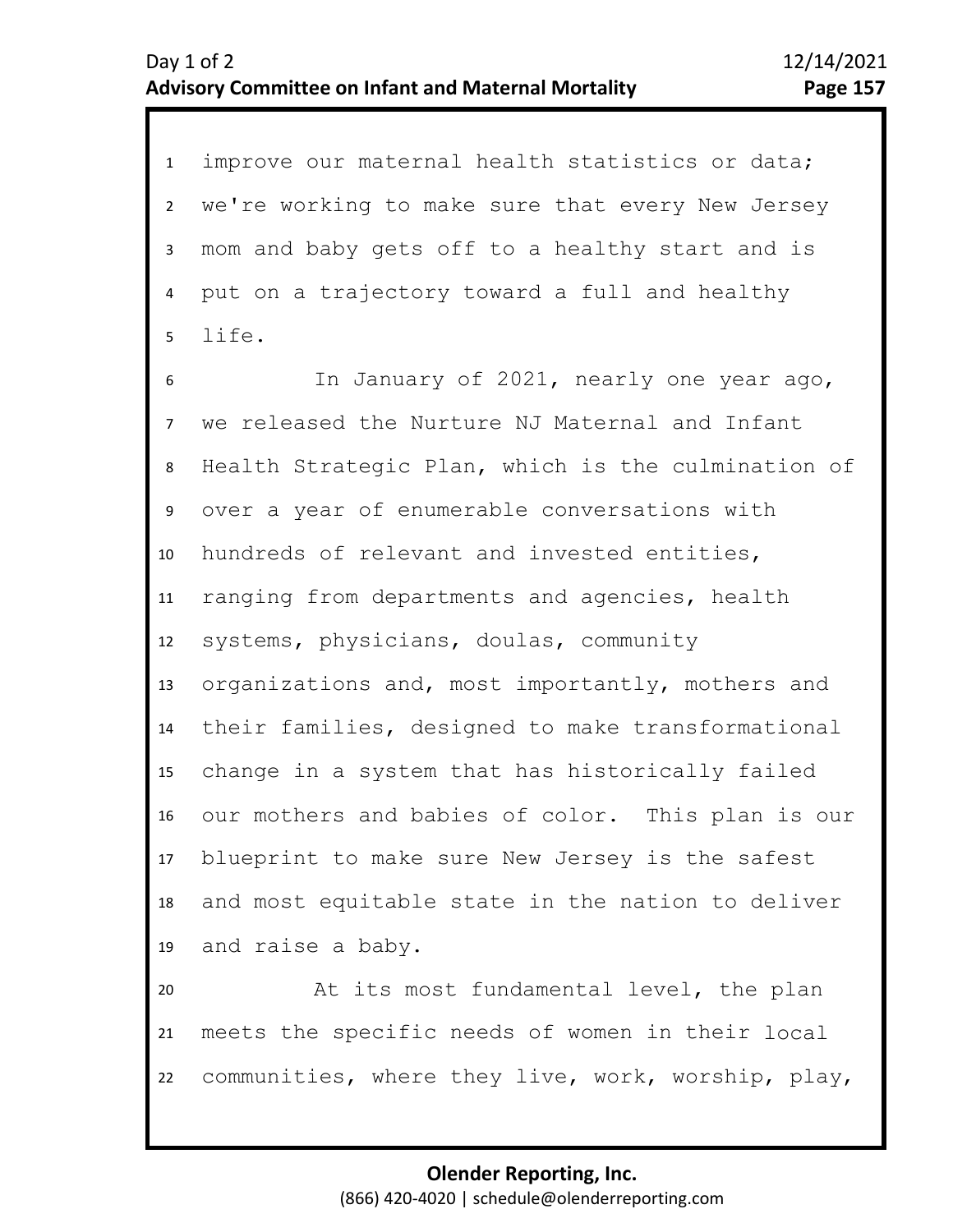1 and love. The recommendations range from 2 3 6 7 8 9 10 4 5 increasing prenatal care and support for women of color to creating a groundbreaking Maternal Health Research and Innovation Center so that our work can continue to grow, evolve, and inform itself. Most importantly, it makes broad reforms aimed at dismantling the structures that for generations have prevented women of color from living in environments that provide the resources needed to simply be healthy.

11 12 13 14 15 16 17 18 The goal to reduce our maternal mortality rate by 50 percent over five years and eliminate the racial disparities and birth outcomes will require all sectors, health, education, business government, academia, and more to play an integral role and ultimately, the success of our plan relies on the active partnership and collaboration of all of us.

19 20 21 22 Since the start of our administration, we have held quarterly Nurture NJ Inter-Departmental Maternal and Infant Health Work Group meetings with over eighteen different departments. We've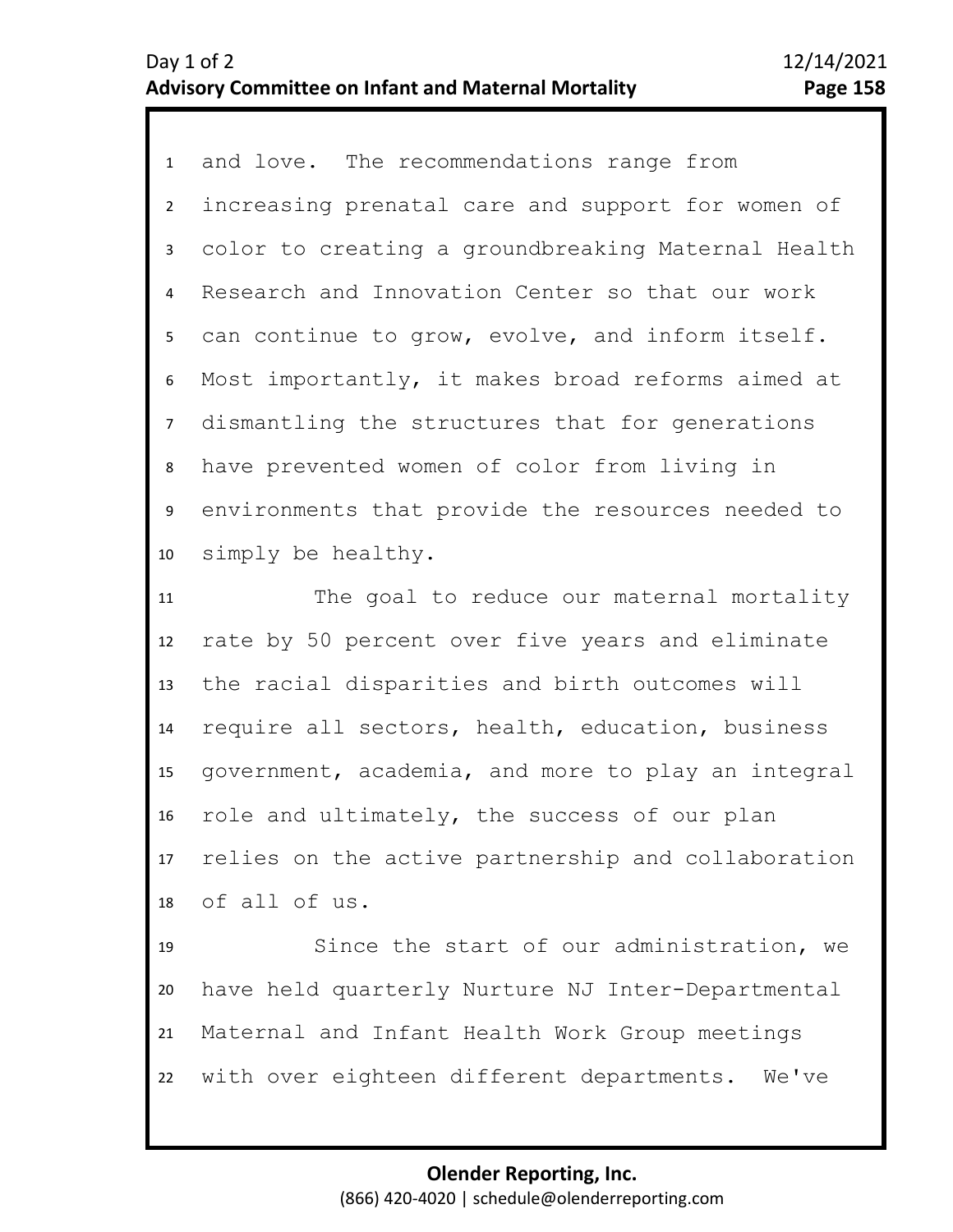1 held six family festivals to bring together state, 2 3 4 8 9 10 11 12 13 14 15 5 7 6 county, and local resources to over 5,500 families in our cities with the highest rates of Black maternal and infant mortality, which was accomplished in large part due to our partnerships on the ground with community organizations, faith leaders, school districts, elected officials, hospital systems, and more. And, most recently, we held our fourth annual Black Maternal and Infant Health Leadership Summit, where over 350 participants, including doulas, nonprofits, activists, state departments, and agencies and, most importantly, moms came together to discuss and identify solutions to our maternal and infant health crisis.

16 17 18 19 20 21 22 I am proud that, because of our work to dismantle silos, build trust among our over 800 Nurture NJ partners, and amplify the voices of the mothers affected by this crisis, we have been able to hit the ground running. We are third in the nation to reimburse doula care through Medicaid. We have the most robust universal nurse home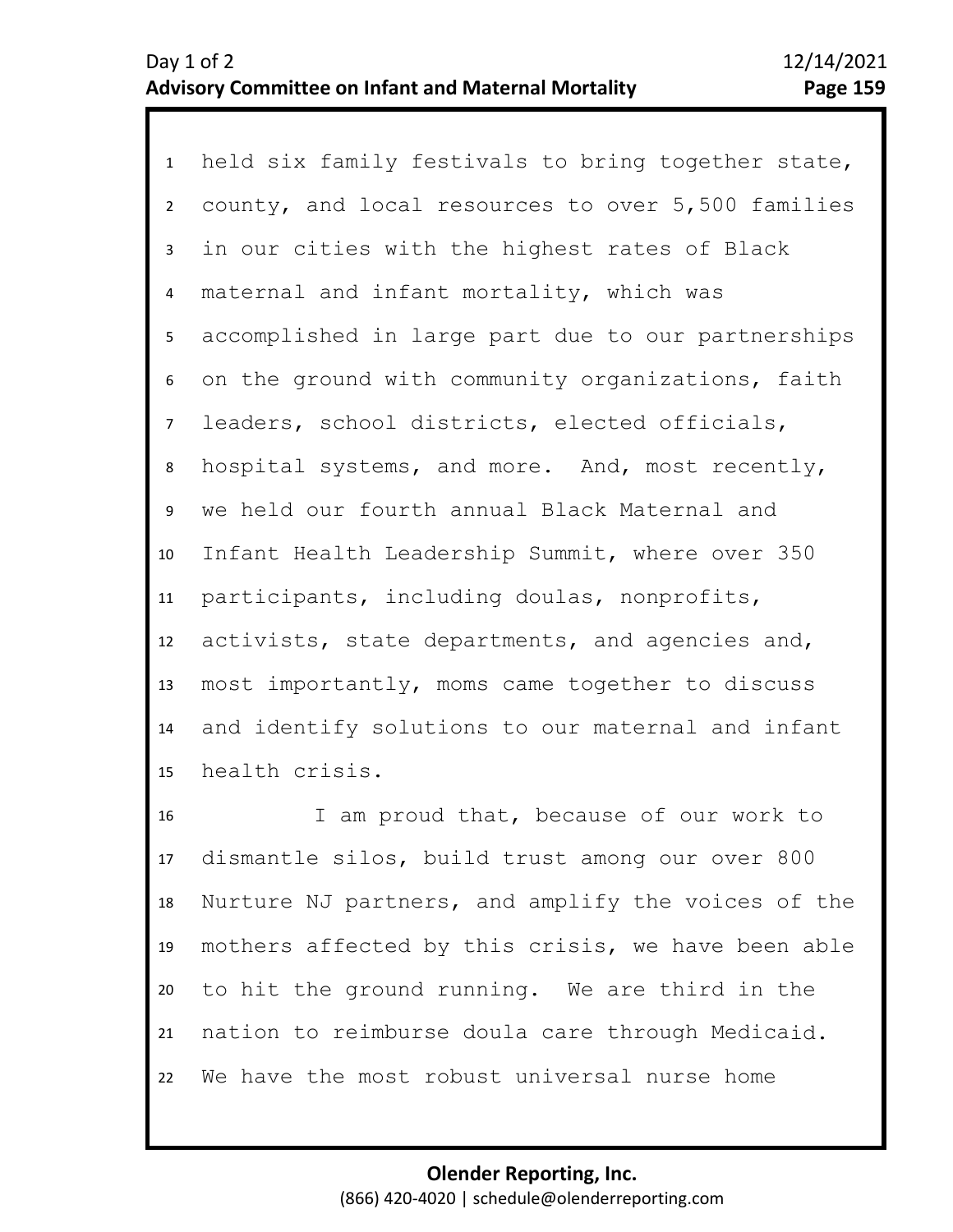| $\mathbf{1}$   | visitation program in the nation for new moms and  |
|----------------|----------------------------------------------------|
| $\overline{2}$ | we are the second state to expand Medicaid         |
| 3              | coverage to a full 365 days postpartum.            |
| 4              | My husband, Governor Murphy, has signed            |
| 5              | over thirty-seven maternal health-related pieces   |
| 6              | of legislation from ensuring hospitals ask any     |
| $\overline{7}$ | patients presenting in the emergency room simply   |
| 8              | if they have delivered a baby in the last year to  |
| 9              | no longer reimbursing for early elective           |
| 10             | c-sections through Medicaid. We have made small    |
| 11             | and big changes with a major impact. In less than  |
| 12             | a year from its release, we have already completed |
| 13             | or made headway on over half of the more than      |
| 14             | seventy recommendations outlined in our strategic  |
| 15             | plan, ranging from establishing a Maternal and     |
| 16             | Infant Health Research and Innovation Center to    |
| 17             | expanding coverage for reproductive health for     |
| 18             | undocumented mothers and several of the            |
| 19             | achievements I already listed.                     |
| 20             | With our collective and persistent                 |
| 21             | commitment, we will root out the institutional     |
| 22             | racism that has affected every corner of our       |
|                |                                                    |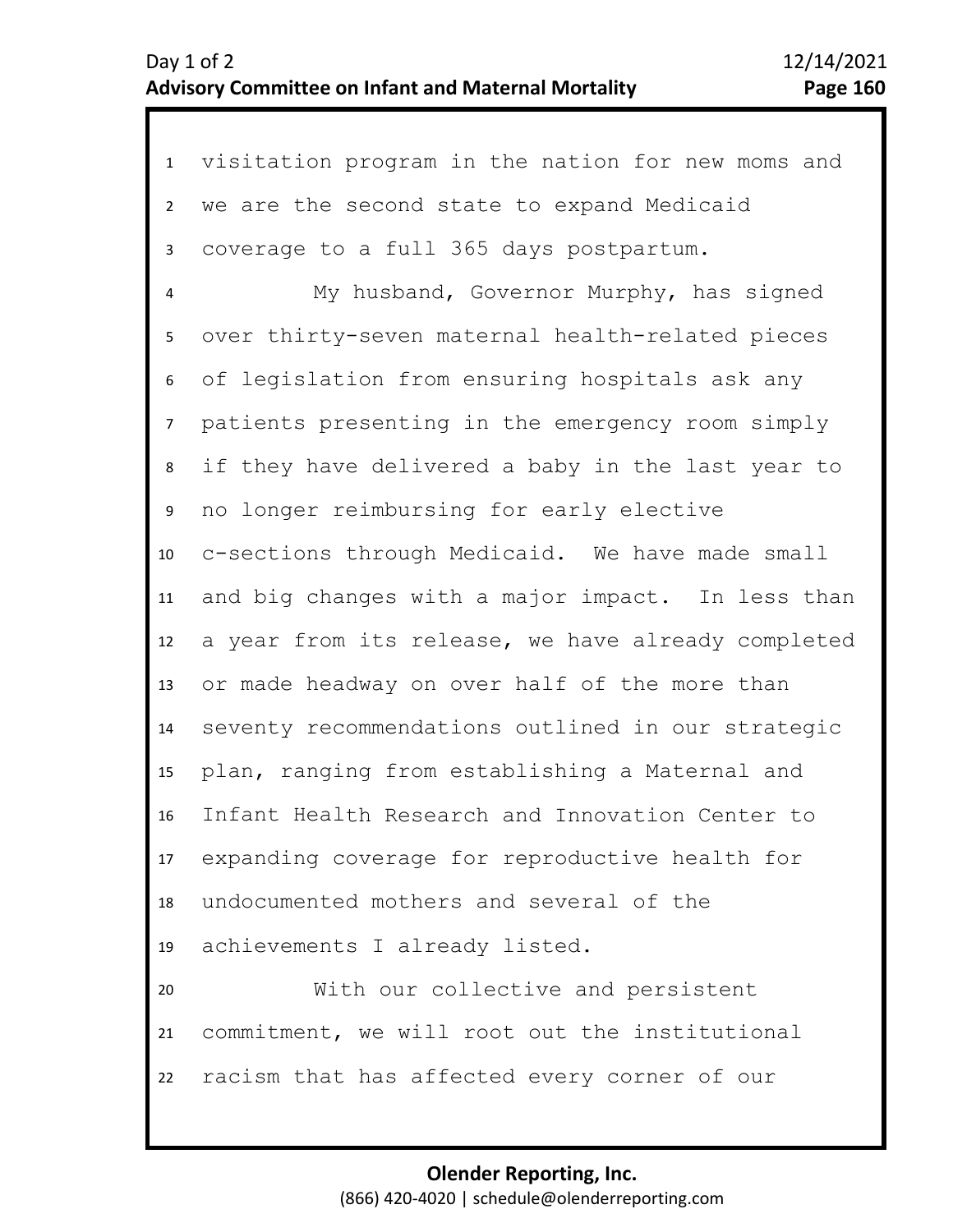| $\mathbf{1}$    | society all the way to our mothers and babies.     |
|-----------------|----------------------------------------------------|
| $2^{\circ}$     | It's clear that our country has reached a          |
| $\mathbf{3}$    | crossroads, but I do not say that with fear. I     |
| 4               | say it with the utmost sense of optimism and hope  |
| 5               | for what we can endure together.                   |
| 6               | As we come together to face our nation's           |
| 7 <sup>7</sup>  | racist past and present, where better to start     |
| 8               | them where life starts with our mothers and        |
| 9               | babies. When we do this work, we do it for the     |
| 10 <sup>1</sup> | 10s of thousands, even millions of mothers and     |
| 11              | children, we will never know. But we also do it    |
| 12              | for our own mothers, our own children, our         |
| 13              | grandmothers, our aunts, nieces, and our friends.  |
| 14              | We do it for those who are no longer with us and   |
| 15 <sub>1</sub> | for those who have yet to be born. We do it        |
| 16              | because we're ready to turn the page to a future   |
| 17              | where every family gets off to a healthy and happy |
| 18              | start. And New Jersey has a plan to get us there,  |
| 19              | a blueprint that we hope, not only for the garden  |
| 20              | state, but for tackling systemic racism across the |
| 21              | country and leading the nation in maternal health. |
| 22              | So here, I would like to express my                |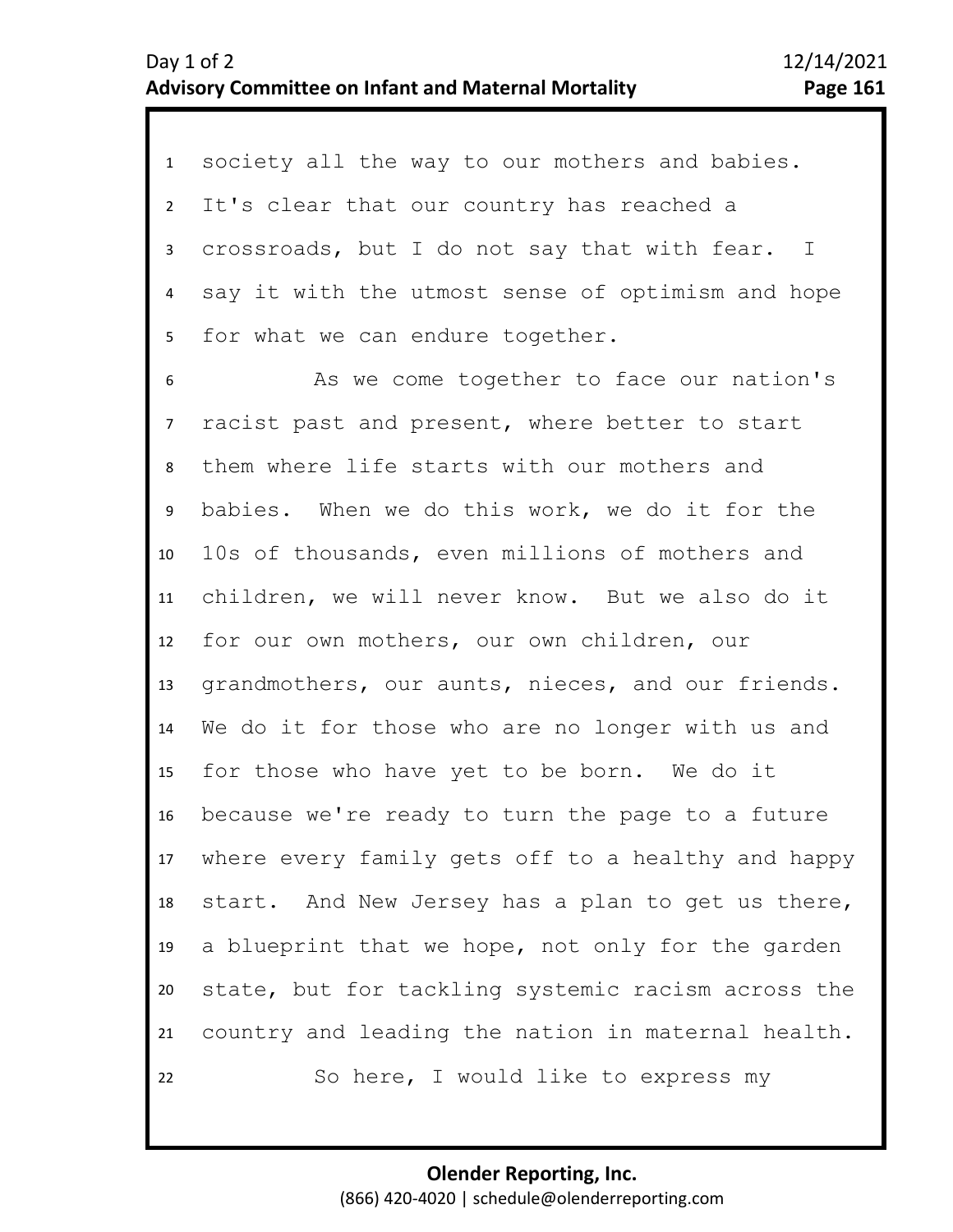1 gratitude to all those who contributed to the 2 3 4 8 9 10 11 12 13 14 15 16 17 18 19 20 21 5 7 6 development of our plan, and I want to give a very special thank you to the women of color who shared their deeply personal and painful stories with us. Your voices are the DNA of this movement. In New Jersey and we have a lot more work to do, but because of the leadership of the Biden administration and all of our Federal and State partners, like New Jersey's Senator Cory Booker and Congresswoman Bonnie Watson Coleman and Congresswoman Lauren Underwood, when I say that Black mothers' lives matter, I know that along with those words comes action. Not the kind of action that a small change here and there, but the kind that's going to transform New Jersey into the safest and most ethical place in the nation to deliver and raise a baby and our nation into a haven for mothers, babies, and families. Thank you for your attention. Thank you for your concern. Thank you for looking to New Jersey for guidance and joining us on this

22 journey, I truly feel the momentum growing behind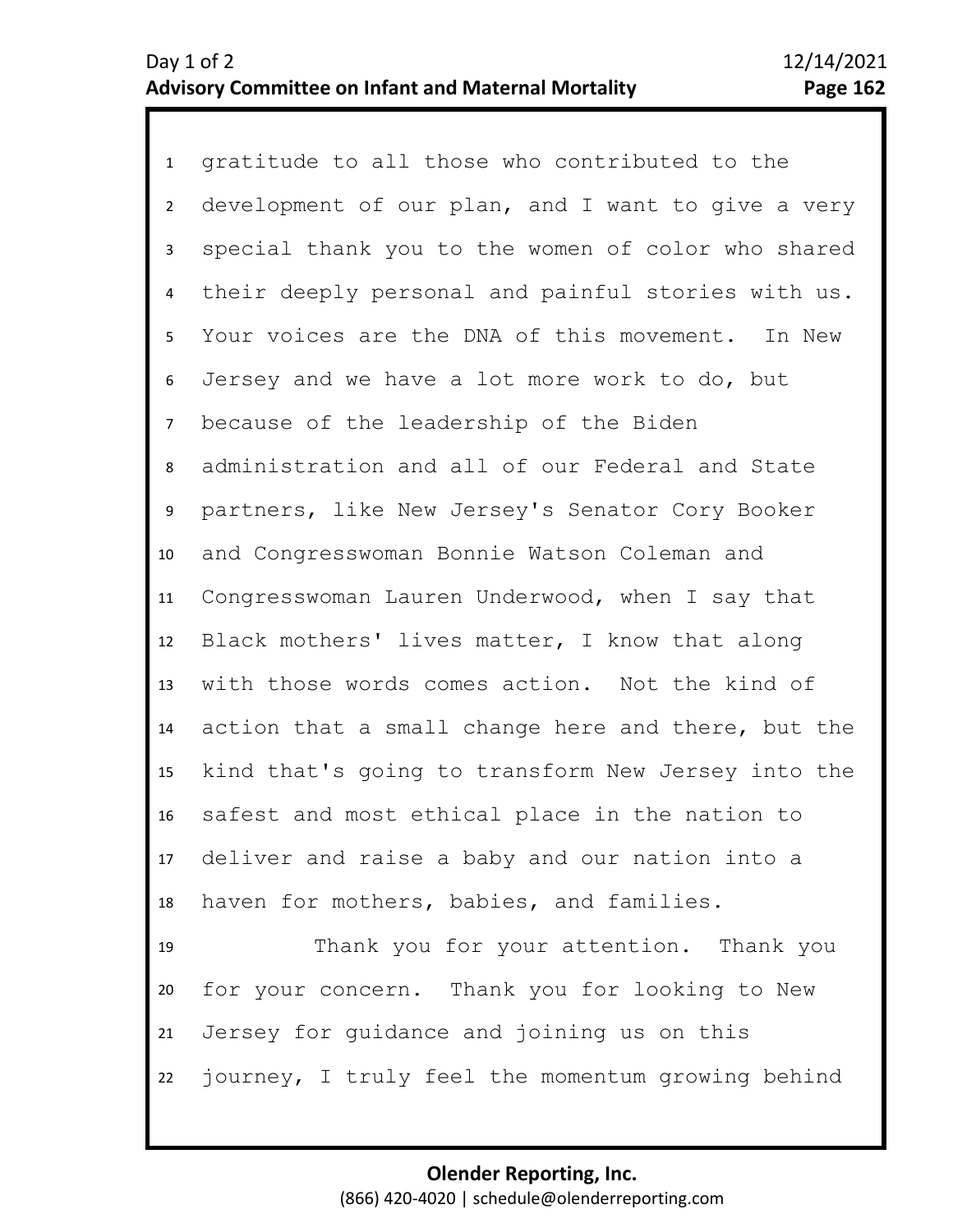| $1 \quad$               | us, and I know that together we will solve this    |
|-------------------------|----------------------------------------------------|
| $2^{\circ}$             | crisis and ensure a healthy start for every mother |
| $\mathbf{3}$            | and every baby. Thank you.                         |
| $\overline{\mathbf{4}}$ | STEVEN CALVIN: Thank you very much,                |
| 5                       | Ms. Murphy. New Jersey is fortunate to have        |
| 6                       | someone who is so passionate and driven about      |
| 7 <sup>7</sup>          | improving maternal and infant care. I'm really     |
| 8                       | grateful. So, we'll look forward to some           |
| 9                       | questions at the end of the other two              |
| 10                      | presentations.                                     |
| 11                      | Our next presenter is Dr. Elliot Main.             |
| 12                      | He is the Medical Director of the California       |
| 13                      | Maternal Quality Care Collaborative and he's led   |
| 14                      | multiple state and national quality improvement    |
| 15 <sub>1</sub>         | projects. I've been aware of him for a long time.  |
| 16                      | It's an honor to have connected with him last week |
| 17                      | before this presentation and to hear this          |
| 18                      | presentation. He's been chair of the California    |
| 19                      | Pregnancy-Associated Mortality Review Committee    |
| 20                      | since it was started in 2006. He has been chair    |
| 21                      | of a very large hospital OB-GYN Department and     |
| 22                      | he's currently clinical professor of OB-GYN at     |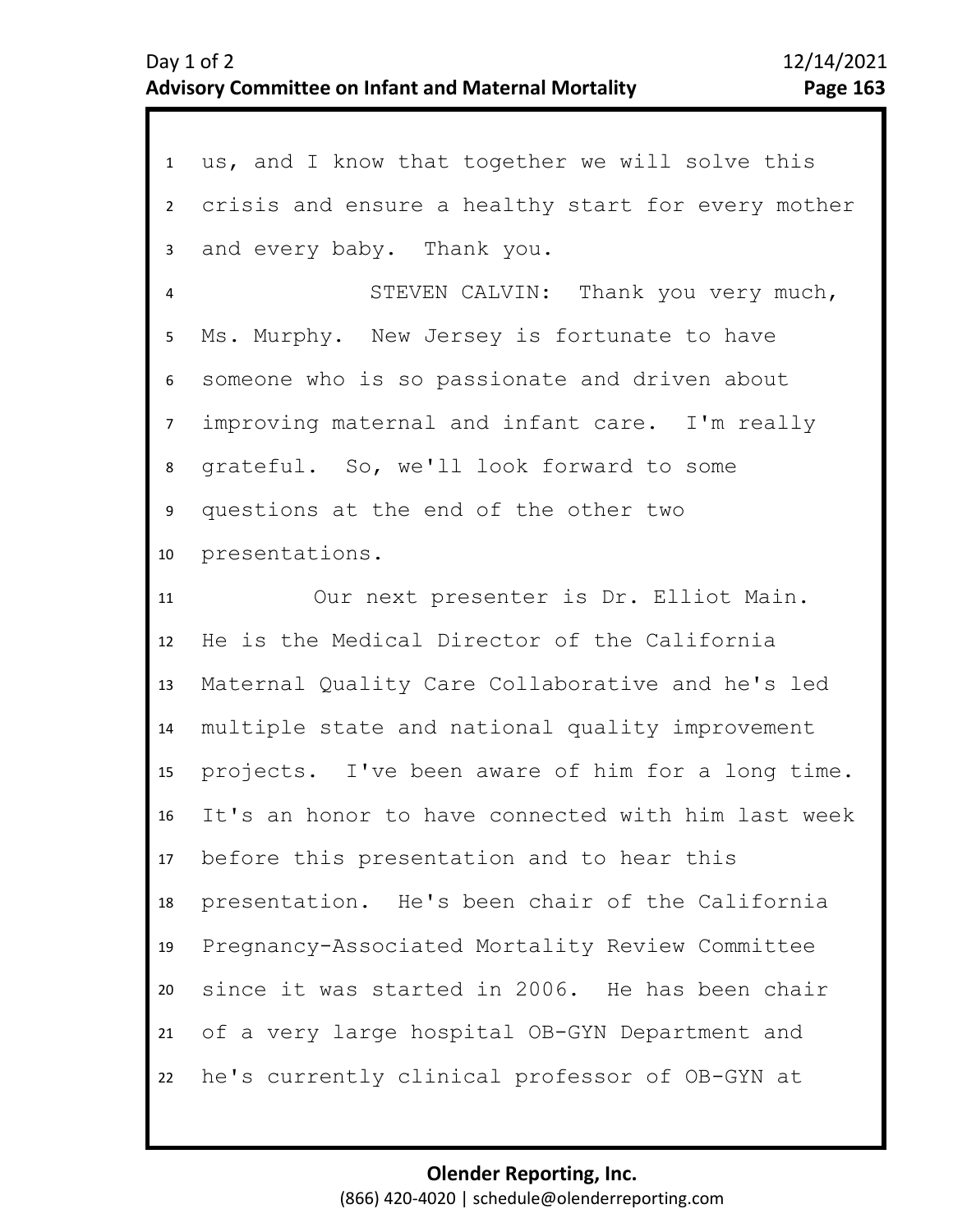1 Stanford. He has chaired also many national 2 3 4 8 9 10 11 5 7 6 committees on maternal -- maternal quality measurement including those sponsored by ACOG and the Society for Maternal Fetal Medicine, I think, for sure AMA, the Joint Commission, Leap Frog, Centers for Medicare and Medicaid Services. He's just -- he has been very active and it's not an overstatement to say that hundreds of thousands, indeed millions of mothers and babies have benefited from his work. So, we are thankful that he could join us today.

12 PAUL JARRIS: You're muted, Elliot.

13 14 15 16 17 18 19 20 ELLIOT MAIN: Thank you very much, Steve, and I want to give a special shout out to First Lady Murphy for the tremendous work she's doing in New Jersey and it's really bringing the power of the governor's office and the power of the collective work of everyone in New Jersey to bear on this, and we're learning from her as we work in our progress in our in our state.

21 22 So, I'm going to show you the power of Public Private Collaborative to work on maternal -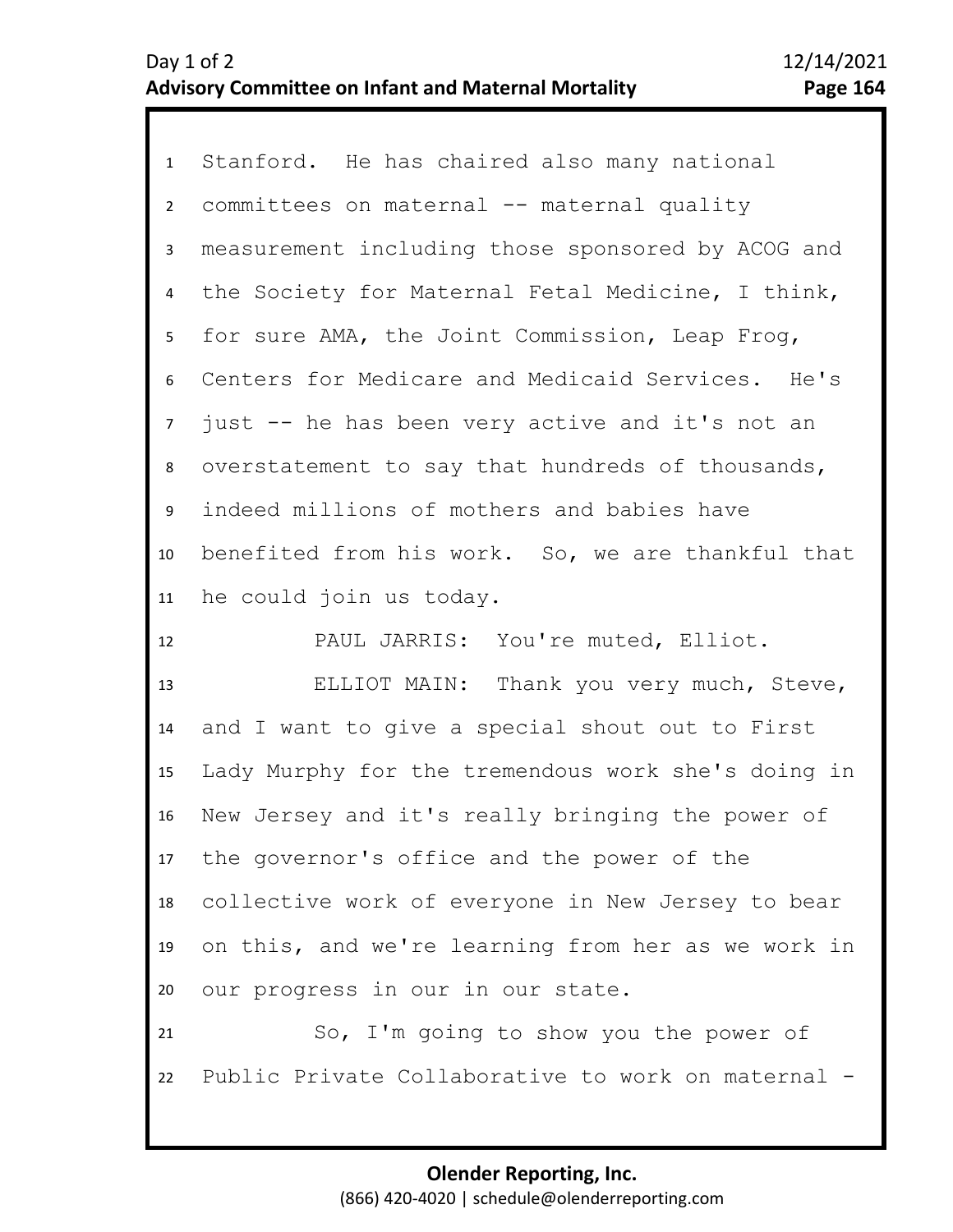1 - on the maternal side. We have a parallel group 2 3 7 8 9 10 11 12 13 14 15 16 17 18 19 20 21 22 4 6 5 in California called CMQCC that's working on neonatal health. California is particularly important because we're very large, larger than most European countries, with almost 500,000 births, a little fewer in the last years of the pandemic, and a very diverse population actually 47 percent of our births are Latina, 6 percent or so are Black, and 17 percent Asian American, and only about 30-odd percent are white in California. Our collaborative was formed in 2006. So, we have fifteen years of track record here, which is an important as we look at other states that are starting out. And you can't expect change to happen in one or two years. It's taken us with the development of relationships and track record a long time to get where we are today. But we were formed by the  $-$ - by the Department of Public Health and Dr Connie Mitchell is going to follow me, talking about their side of the story and they've really been the leaders in this and got us going.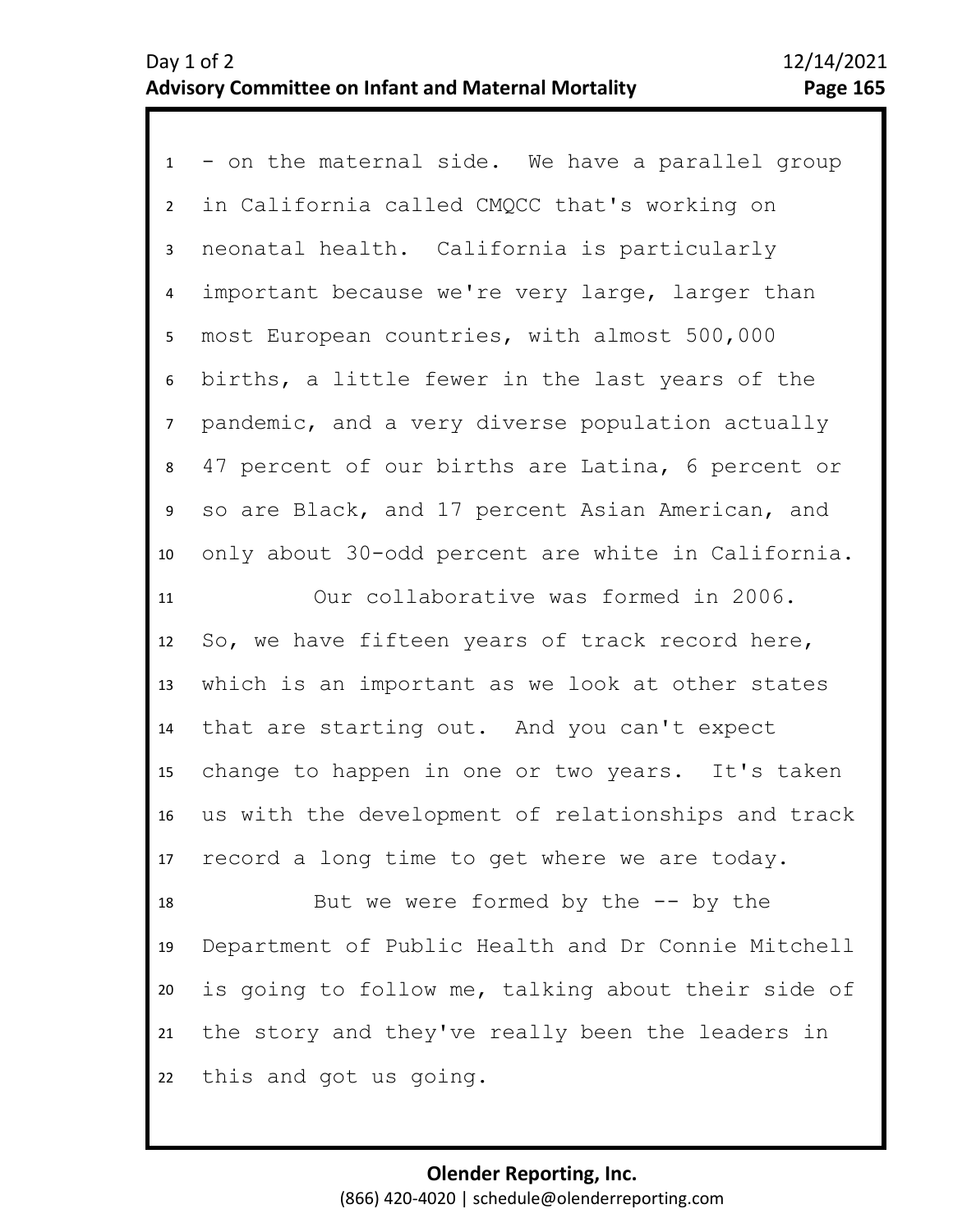1 First, with a look at maternal mortality, 2 3 4 5 we did not have maternal mortality committee in California until it was started shortly after 2006. Our mission was to turn the results of the mortality reviews into action.

6 10 11 12 13 14 15 16 17 18 19 20 21 22 7 9 8 So, I'm going to look at two of the key slides of our outcomes in California. One is maternal mortality. Again, we started around 2007 looking at maternal deaths, and then I'm going to go through the steps that we took to start making change at scale. And again, California is 1 out of every 8 in the United States bigger than most European countries. So, this is really about change at scale from maternal mortality and then more recently low-risk first birth c-sections. Again, our story was we were the same as the US in rates, not very good, 26 percent for the low-risk first birth c-section or NTSV, and then with a combined public-private operation initiative, we were able to significant lower that. The green line on the right-hand curve is baby outcomes - severe unexpected newborn complications, and you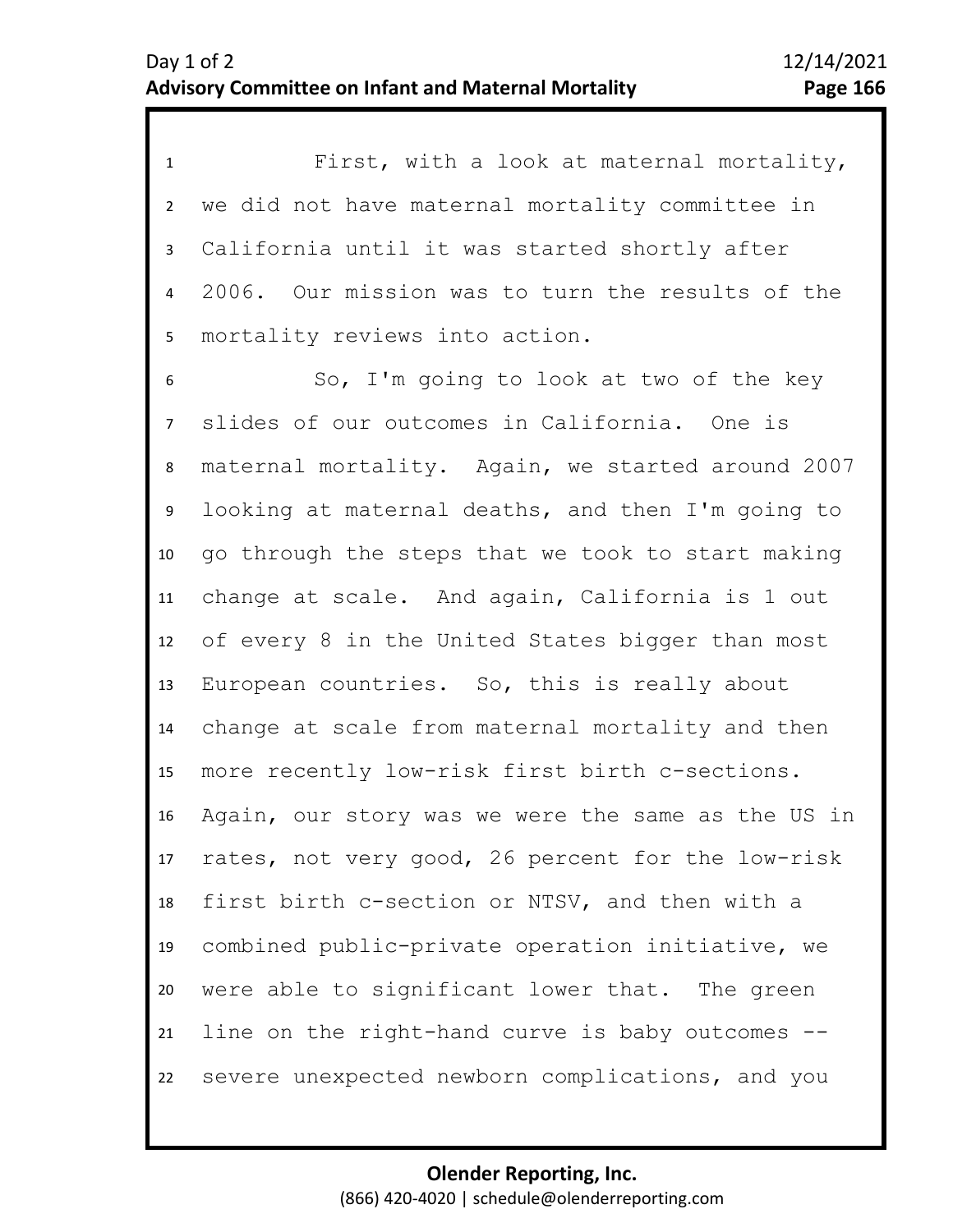1 can see that we were -- we did this because we 2 3 4 want to show that they were not harmed by having a lower c-section rate and, in fact, they actually improved with a lower c-section rate.

8 9 10 11 12 13 14 15 16 17 18 19 20 21 22 5 7 6 There are a lot of important steps in this, and this is the mantra that we have taken for most of our journeys. First off, being by statewide public health data like mortality review committees, developing a toolkit, engage every partner organization that we could around the state, hospital change collaborative with rapid cycle data, and this has been a pretty particularly important part for us to lead to change at scale. For example, on the right-hand side here, our statewide initiative for reducing primary c-section or supporting vaginal birth, we combine hospital QI collaboratives that were data driven, had a lot of professional organization leadership, driven by collection of data in the toolkit, indirect participation of women. At the same time, we engaged health plans, our Medicaid agency, purchasers, public health department,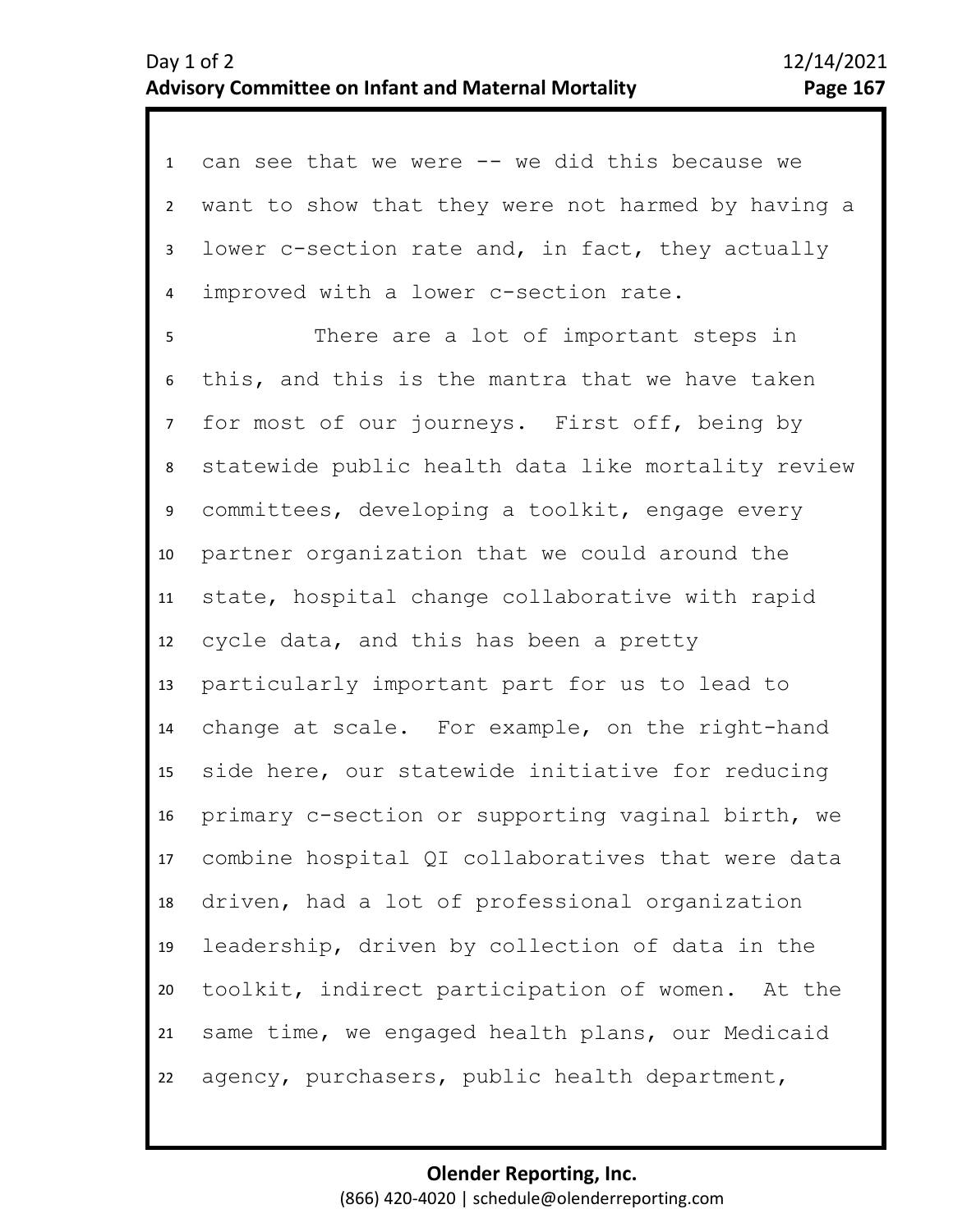1 actually the Secretary of Health and Human 2 3 4 8 9 10 11 12 13 14 15 5 7 6 Services for California, gave awards to hospitals of who achieved targets, and we have public reporting, a lot of transparency, which was the key element. These all combined in a synergistic way to actually create that change at scale. Quality improvement toolkits, we've been -- these are, you know, 50- to 100-page documents talking -- giving all the nuts and bolts of how to create change locally at your facility for various topics. We just finished an update to the preeclampsia toolkit that was paired with the National Safety Bundle and had 2,000 registrants for our webinar releasing that. These are paired with collaboratives, and

16 17 18 19 20 21 22 these are IHI type of collaboratives where hospitals work with each other and with community groups to reduce -- to address the specific issue. What's important here is that one collaborative does not change the world. You have to do them repetitively do that you develop a change in culture of the unit, so that you really are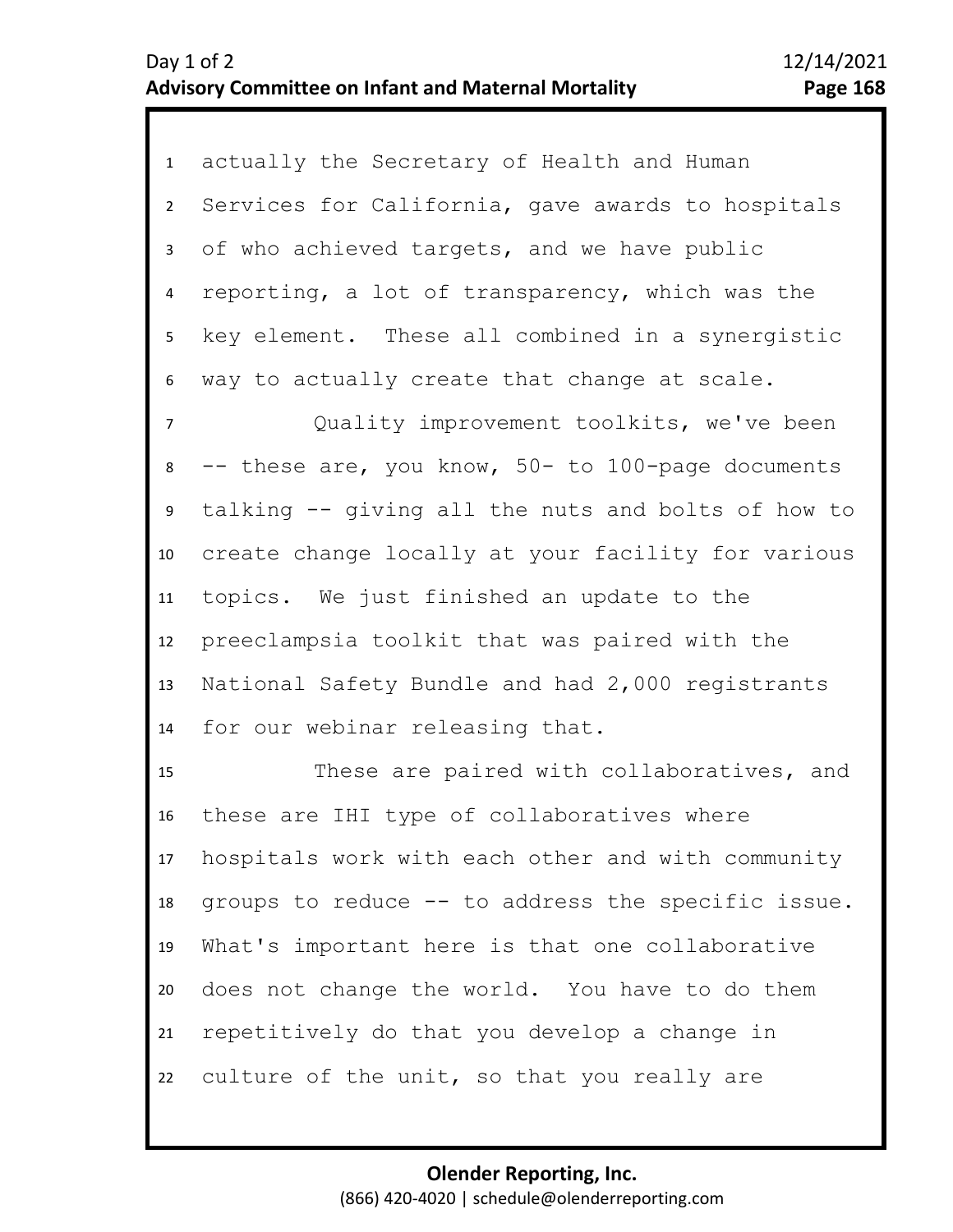| $\mathbf{1}$    | changing the outlook, changing the approach. We    |
|-----------------|----------------------------------------------------|
| $\overline{2}$  | have done a whole series of these, starting small, |
| $\mathbf{3}$    | twenty hospitals, and then up to ninety hospitals, |
| 4               | up to one hundred and thirty hospitals at a time.  |
| 5 <sub>1</sub>  | We have two hundred and thirty-odd hospitals in    |
| 6               | California making the change process a challenge.  |
| $\overline{7}$  | Underpinning this is Maternal Data Center          |
| 8               | and this, we're going to spend a couple slides on  |
| 9               | this, because this is super important. We were     |
| 10              | able to, with our Department of Public Health,     |
| 11              | turn our birth certificates into quality           |
| 12              | improvement tools. So, we get feeds every month    |
| 13              | from our Department of Health of every birth       |
| 14              | certificate in our state 30 days old -- 30 days    |
| 15 <sub>1</sub> | old, link that to hospital discharge diagnosis     |
| 16              | files from every hospital in the state. Again,     |
| 17              | those are now about 45-days-old, and we can put    |
| 18              | those together -- mother and baby and birth        |
| 19              | certificate -- and then turn that around to use    |
| 20              | for hospital QI and for supervision of state       |
| 21              | practices in near real time. So, hospitals, we     |
| 22              | have reports that enable our hospitals to          |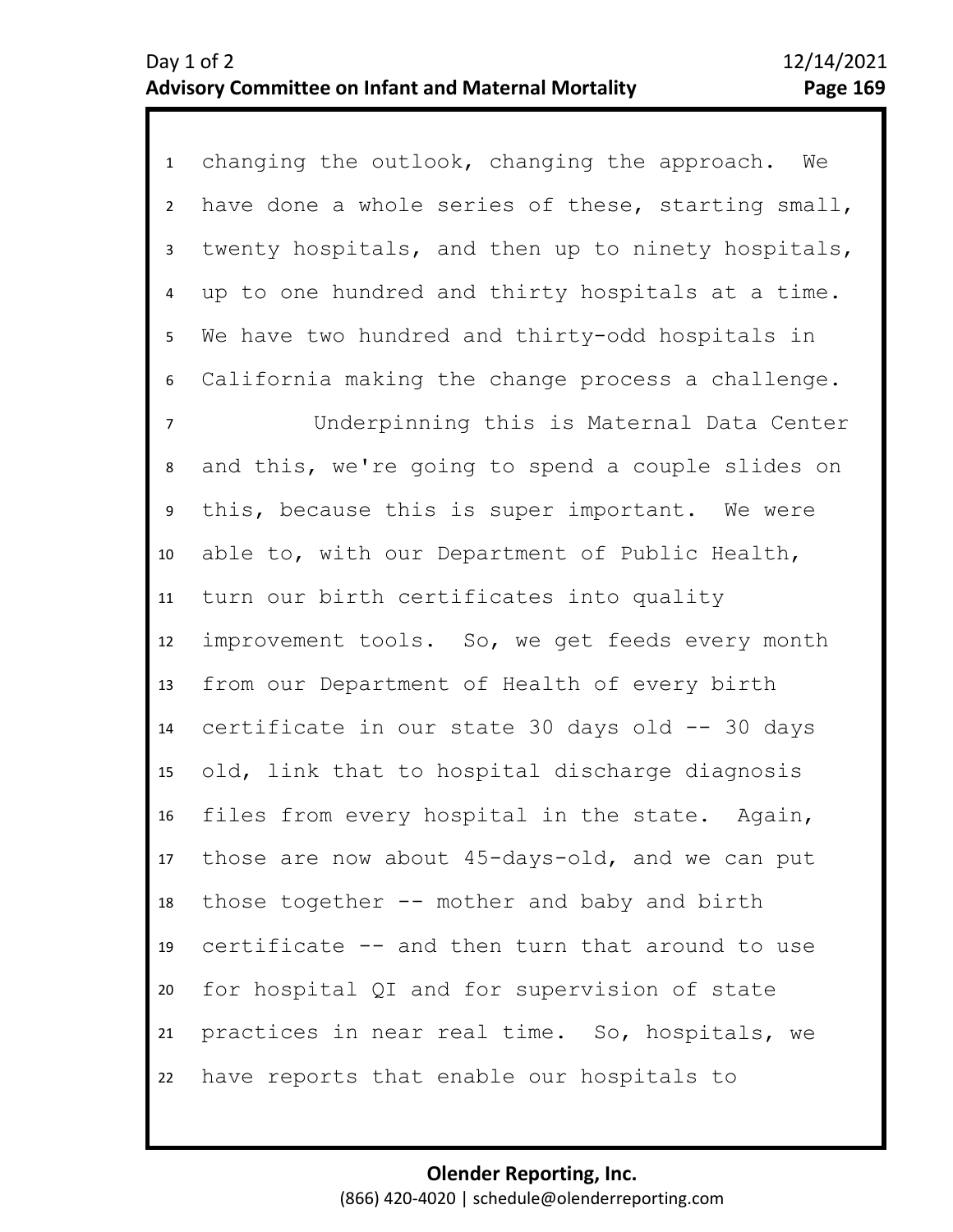1 calculate and report to outside agencies and to 2 3 4 5 7 6 benchmark against each other a whole series of quality measures and stratify them by race and ethnicity, and we'll talk about that in a moment, because we are able to use the race and ethnicity on the birth certificate, which is probably the best or the gold standard.

8 9 10 11 12 13 14 15 16 17 18 19 20 21 22 We create enough value for the hospitals in this process that now they're supporting the data center with a modest fee per year from all two hundred and fifteen or so hospitals. Because -- and that's really the key -- a key point in all this is that you want to create value for every stakeholder along the way to get them to buy in. This is doable at potentially every state. It is about breaking silence between birth certificate, i.e. health department, and the agency that collects and stores the hospital discharge diagnosis files. But in many states, these are burdened by rules. So then, that requires leadership. We don't want to invent the rule with a whole new data system. It's there. It's there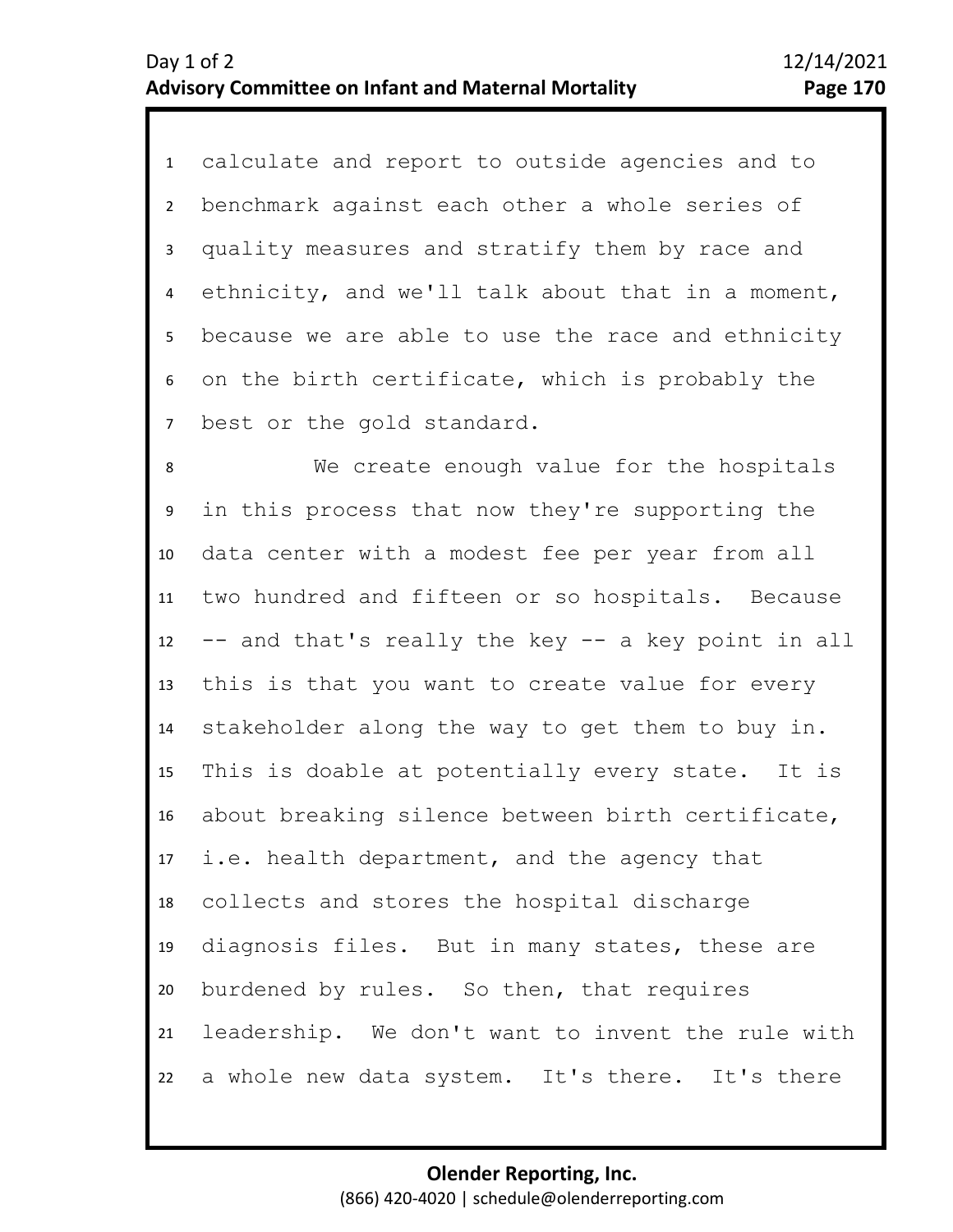1 in every state. So, our mission, I think, here 2 6 7 8 9 10 11 12 13 14 15 16 17 18 19 20 21 22 3 5 4 ought to be to really impress upon states that they need to change the regulations and laws to accomplish this. So, I mentioned stakeholders and partners. I think our strength as a publicprivate organization has been to engage actively everyone we could think of who touches maternity care and that involves a series of state agencies. Dr. Mitchell will talk more about that. Membership associations, our hospital association has been a big player. All of our health systems, we have a lot of health systems in California; Kaiser, Sutter, Sharp, Dignity, Providence public hospitals, as well as a series of professional groups and public consumer and community organizations. But importantly also the health plans, the people who pay the bills are really important in this because they can provide incentives to participate and incentives to achieve targets. But national partners also play a big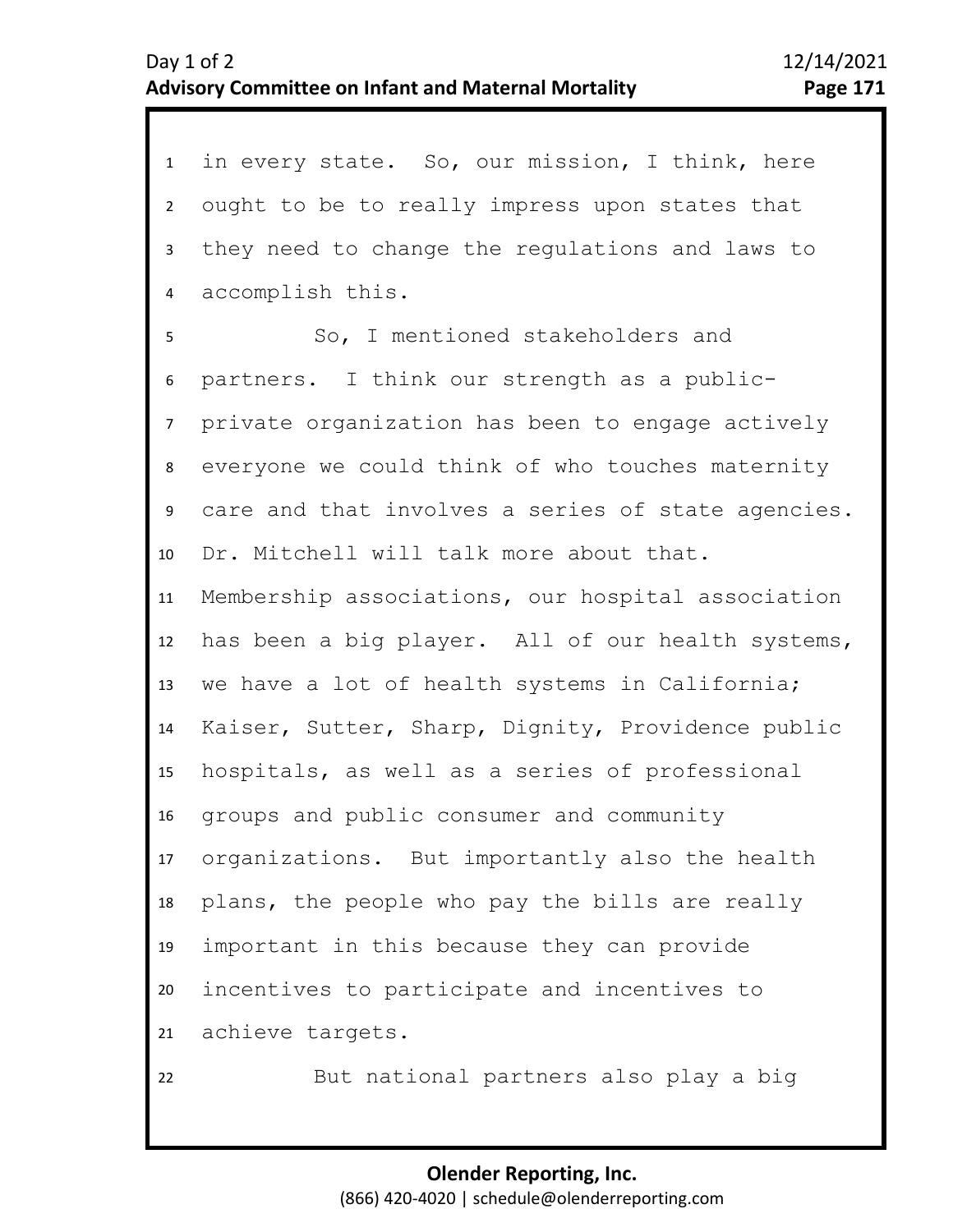| $\mathbf{1}$   | role. We've been able to work extensively with     |
|----------------|----------------------------------------------------|
| $\overline{2}$ | the Joint Commission in my role both in California |
| 3 <sup>1</sup> | and with the HRSA-supported AIM project that's     |
| 4              | based at ACOG and follows many national            |
| 5              | organizations to adopt the hemorrhage and          |
| 6              | hypertension bundles and to promote a set of       |
| $\overline{7}$ | perinatal quality measures.                        |
| 8              | State Perinatal Quality Collaboratives,            |
| 9              | like CMQCC, have been supported by HRSA and it's a |
| 10             | shoutout Dr. Warren and Dr. Wilson here in the     |
| 11             | audience today. They have been able to help        |
| 12             | create national safety bundles, which really       |
| 13             | provide a guidance to what we should be doing      |
| 14             | locally. The CDC, in turn, has been supporting     |
| 15             | PQCs and again a shoutout Dr. Barfield here for    |
| 16             | supporting us initially in California and now      |
| 17             | turning to newer state perinatal quality           |
| 18             | collaboratives. But it takes time to nurture.      |
| 19             | CMS more recently has been involved with           |
| 20             | the Inpatient Quality Report as a new measure for  |
| 21             | adoption in the state perinatal -- state perinatal |
| 22             | safety bundles and participation in state PQCs and |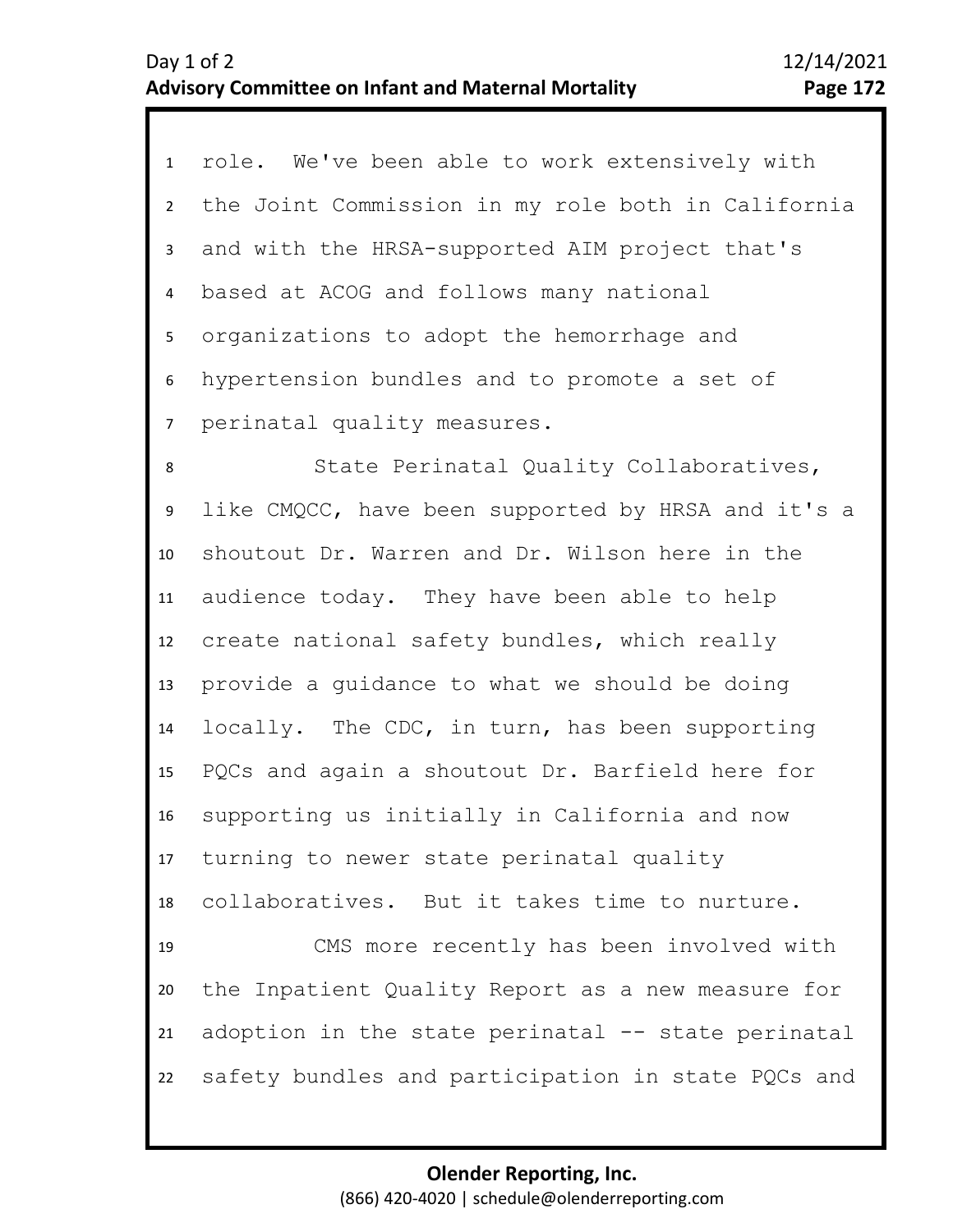1 indeed, we have participated actively with our 2 3 4 8 9 10 11 12 13 14 15 16 17 18 19 20 21 5 7 6 state's Medicaid agency in supporting OB quality through 115 waivers, which is something open to every state, but I don't think that's an opportunity to be able to re-channel significant support in that direction. I'd like to say, you know, that we made a lot of progress, but in other areas, we haven't made as much progress as we should, and this is areas that First Lady Murphy has really highlighted today. We, in our Hemorrhage Collaboratives, we were able to narrow significantly the morbidity for Black women compared to white and Latino women by about 50 percent, but not -- that's not the same but it led us to look at antecedents and prenatal care and other areas, such as preexisting anemia that need to be addressed. Our Cesarean Collaborative reduced the rates for all racial and ethnic groups in California but did not close the gap. We still

> **Olender Reporting, Inc.** (866) 420-4020 | schedule@olenderreporting.com

have a 30 percent reduction as opposed to a 6

22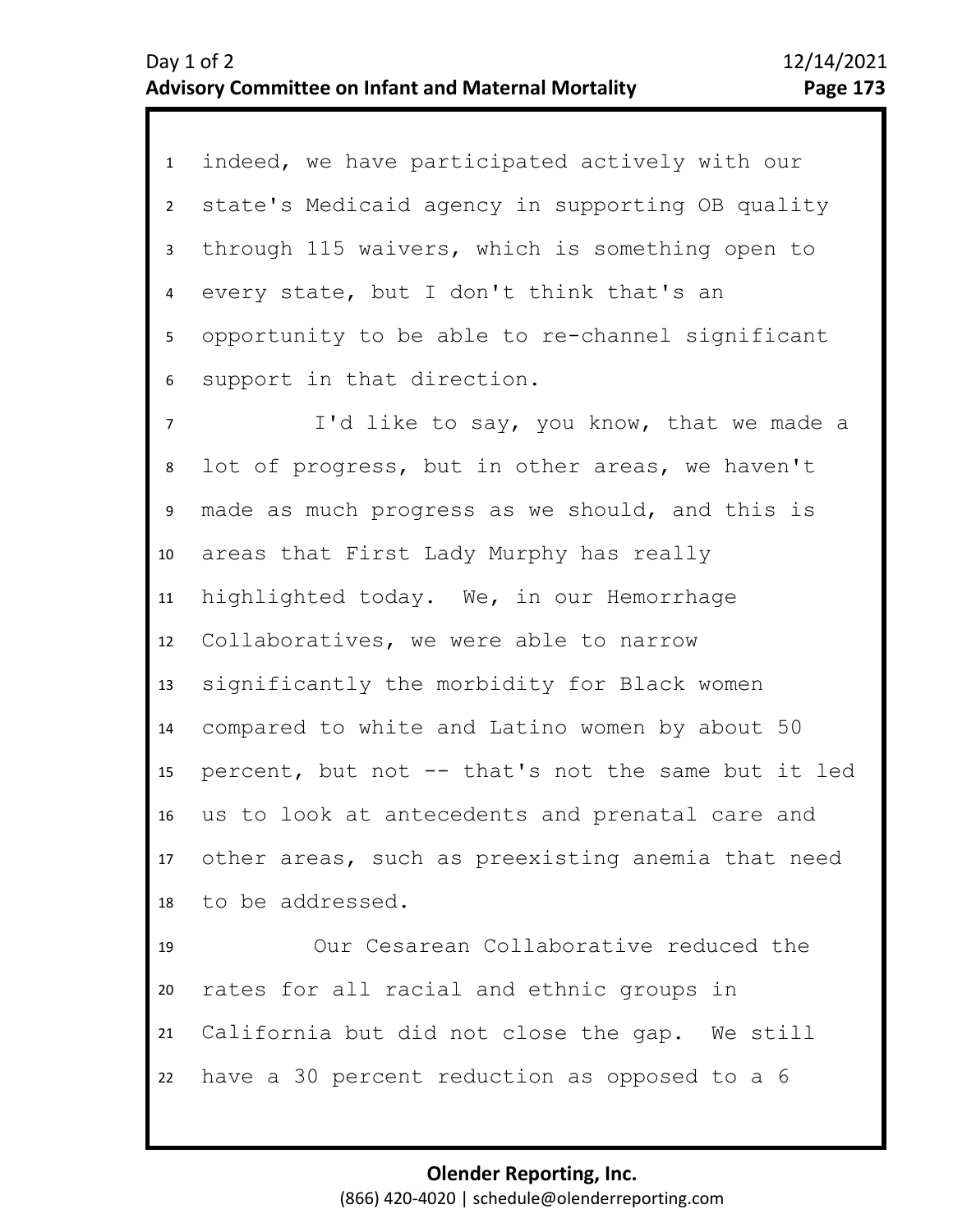1 percentage point difference between Black and 2 3 white women is now 4 percentage points. So, progress, but not there.

7 8 9 10 11 12 13 14 15 4 6 5 There's two ways of looking at maternal mortality. I looked -- I showed you the first graph that was the WHO definition, which is up to 42 days. The pregnancy-related mortality rate goes up to a year and after a 30 percent reduction in pregnancy-related mortality in the first few years of our project, it's been flat. So, now, there's still a significant disparity between Black and white women and this is the area that we're focusing on now with a lot more community engagement than before, and it represents a shift of deaths, the postpartum period away from L&D.

16 17 18 19 20 21 22 And our feeling now is we're late to the game on this, I will admit. We really can't do quality improvement without really addressing equity. That's some of the learnings we've had over the last three or four years, and so we're trying to weave intimately equity into every quality improvement project.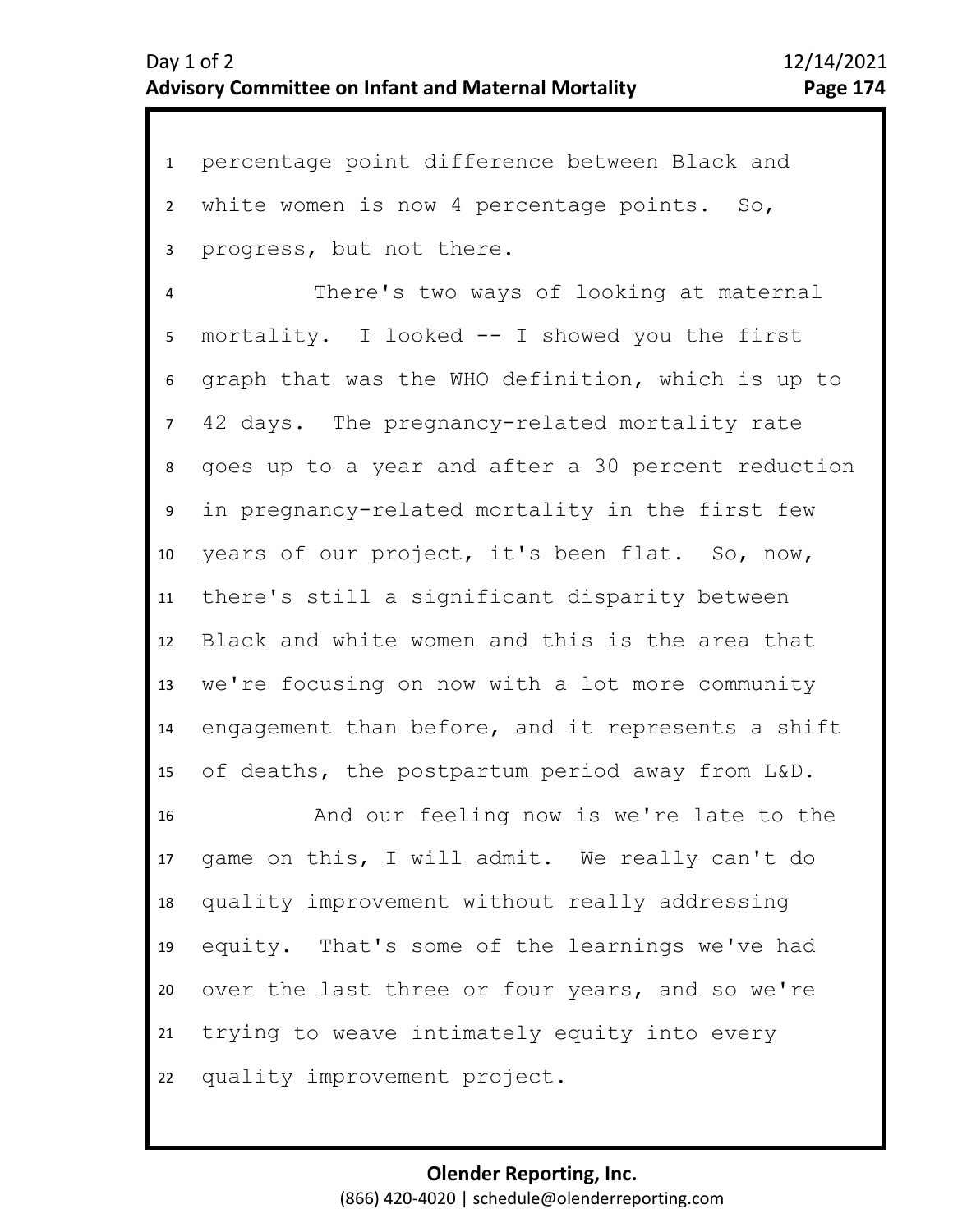1 But in our health care system, such that 2 3 7 8 9 10 11 12 13 14 15 16 17 18 19 20 21 22 4 6 5 it is, there's a lot of connections that are lacking. Communities and health systems do not speak often with each other. Medical model and the public health model can do much better to work together. Physicians do not understand the resources available to them in the public health world. And, I would say, visa versa. And in- and out-patient worlds are pretty distinct in quality improvement. So, these are opportunities. Going forward to our work with racism, I'd like to make one illustration here in the last couple of slides. This is the hospital's NTSV csection rate. They thought they were doing great, 22 percent, national target was 23.6 for Healthy Person 2030. They had no idea of how they were doing by race and ethnicity until we were able to show them in our data center a stratified by every race on the birth certificate that their Black mothers were doing 6 percent higher. Huge disparity, even though overall, they were doing great. With this knowledge in hand, they were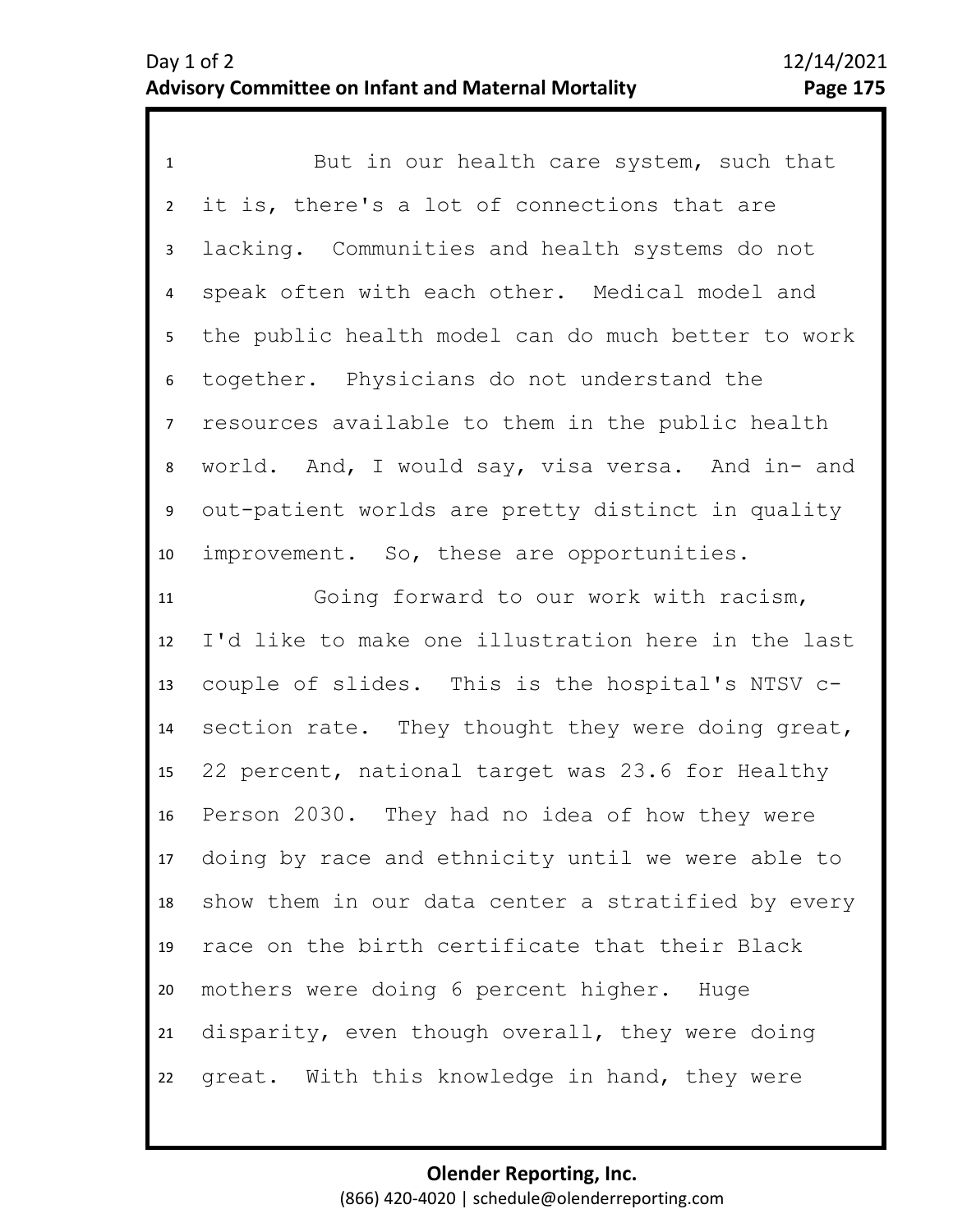1 able to go back and focus on equity and quality 2 3 6 7 8 9 10 11 12 13 14 15 16 17 18 19 20 21 22 4 5 improvement together and two years later, two and a half years later, they had a significantly lower rate for their Black mothers, 22 verses 28 -- 22.9 verses 28 but are still a difference 18 verses 22 overall. So, they're -- but this is a start. First is that they have to recognize what is happening locally in your own facility. So, our feeling about keys for improving care at scale was to use the public health surveillance data to create the Burning Platform for change to drive actions. You've got to mobilize everyone you can think of, including communities. You create a system of rapid-cycle maternal infant data to support and sustain the QI projects, and then also have a data-driven large scale quality improvement projects to change the culture, because it's really about culture at the end of the day. And you want to pull all the levers at once, not just do a collaborative, not just, you know, show some data, but to engage everybody, you know, at the same time, with the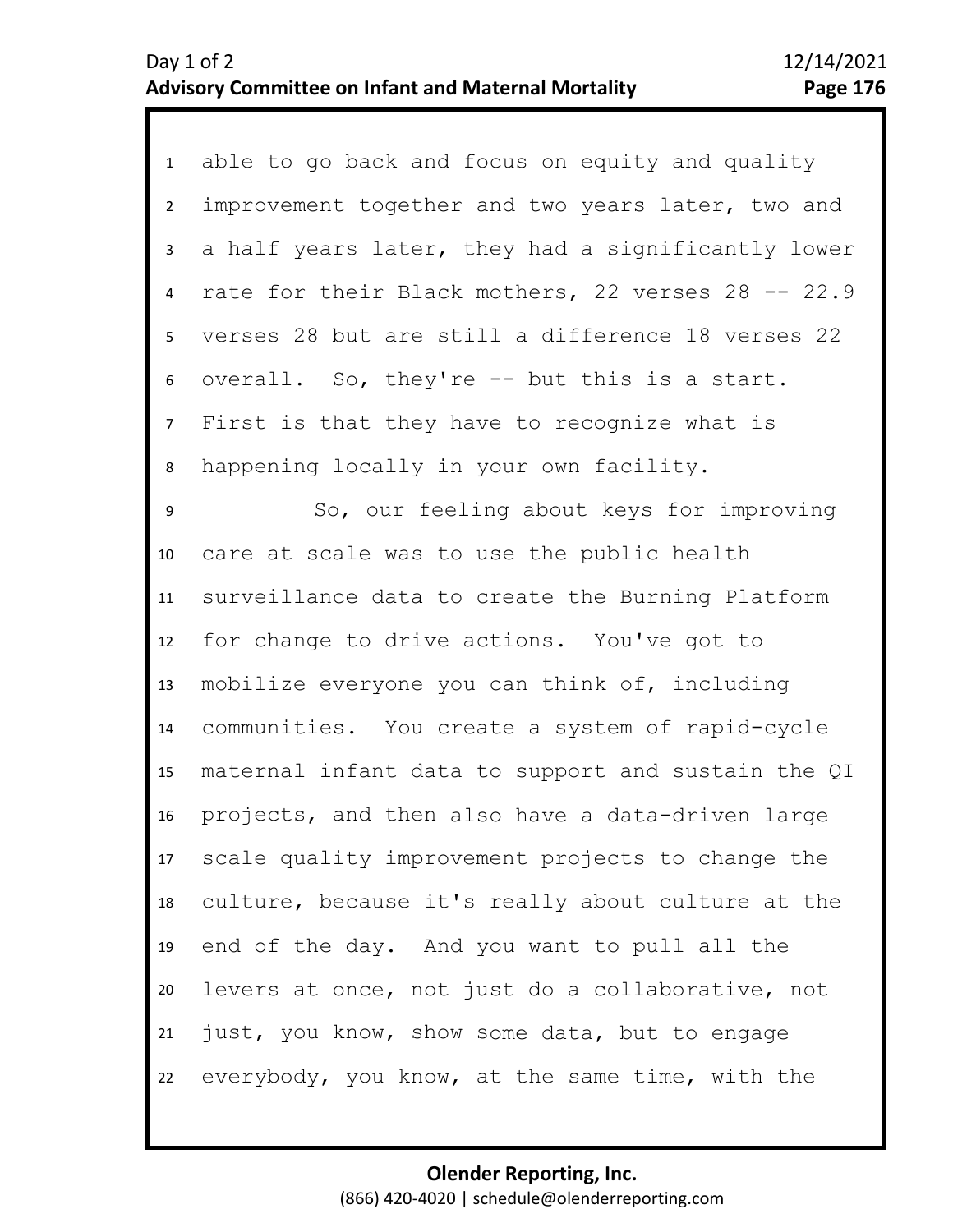| transparency, with all the levers that I showed    |
|----------------------------------------------------|
| you on the earlier slides, and you have to do      |
| equity and clinical QI together.                   |
| Thank you very much.                               |
| STEVEN CALVIN: Thank you so much, Dr.              |
| Main. This has been great, and I would just -- as  |
| you were describing all of this, I think you're    |
| the composer and director of a very large quality  |
| improvement orchestra and, you know, you know that |
| all the -- all the sections and all the players    |
| and sometimes soloists, they're all playing, but   |
| it's amazing what is being accomplished and it's a |
| model, I think, for the rest of the country.       |
| Our next speaker is Dr. Connie Mitchell.           |
| She's an emergency medicine physician and her      |
| career has spanned the spectrum from the highest   |
| acuity interventions in the emergency department   |
| to health policy for primary prevention. As I was  |
| reading her bio, $I$ -- it brought me back to      |
| something that I heard thirty years ago from a     |
| head of department that said that, you know, we    |
| could always be down at the bottom of the cliff    |
|                                                    |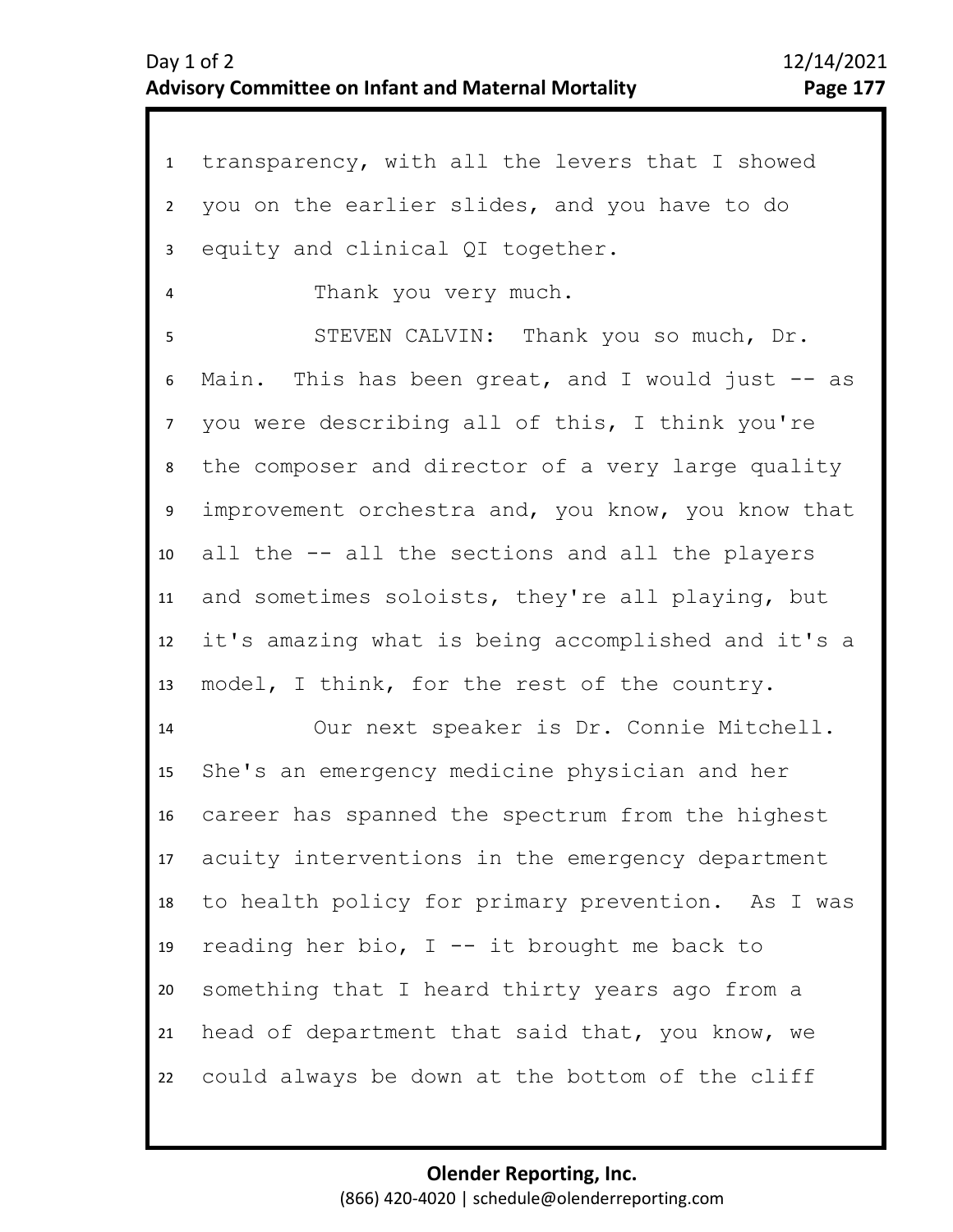1 picking up the people that have fallen off and 2 3 8 9 10 11 12 13 4 7 5 6 putting them in ambulances. And he said, we need to put -- we need to put fences at the top and stop people from falling off. And so, I think that's what Dr. Mitchell has been doing. She has a particular focus now on maternal, child, and adolescent health. She helped start the California Pregnancy-Associated Mortality Review and is a colleague of Dr. Elliot's. She was author of the state's first report on maternal mortality, and she is on the front line of quality assessment and improvement, and we're grateful for her participation.

14 15 16 17 18 19 20 21 22 CONNIE MITCHELL: Thank you very much. It took a there for it to clear. I'm very happy to be here and very happy to follow the two speakers that you've just heard. I'm really appreciative of the First Lady's remarks because I do -- I have found through experience that it requires just such a strong vision and goal setting in terms of, you know, all leadership and all forces and then you have to align the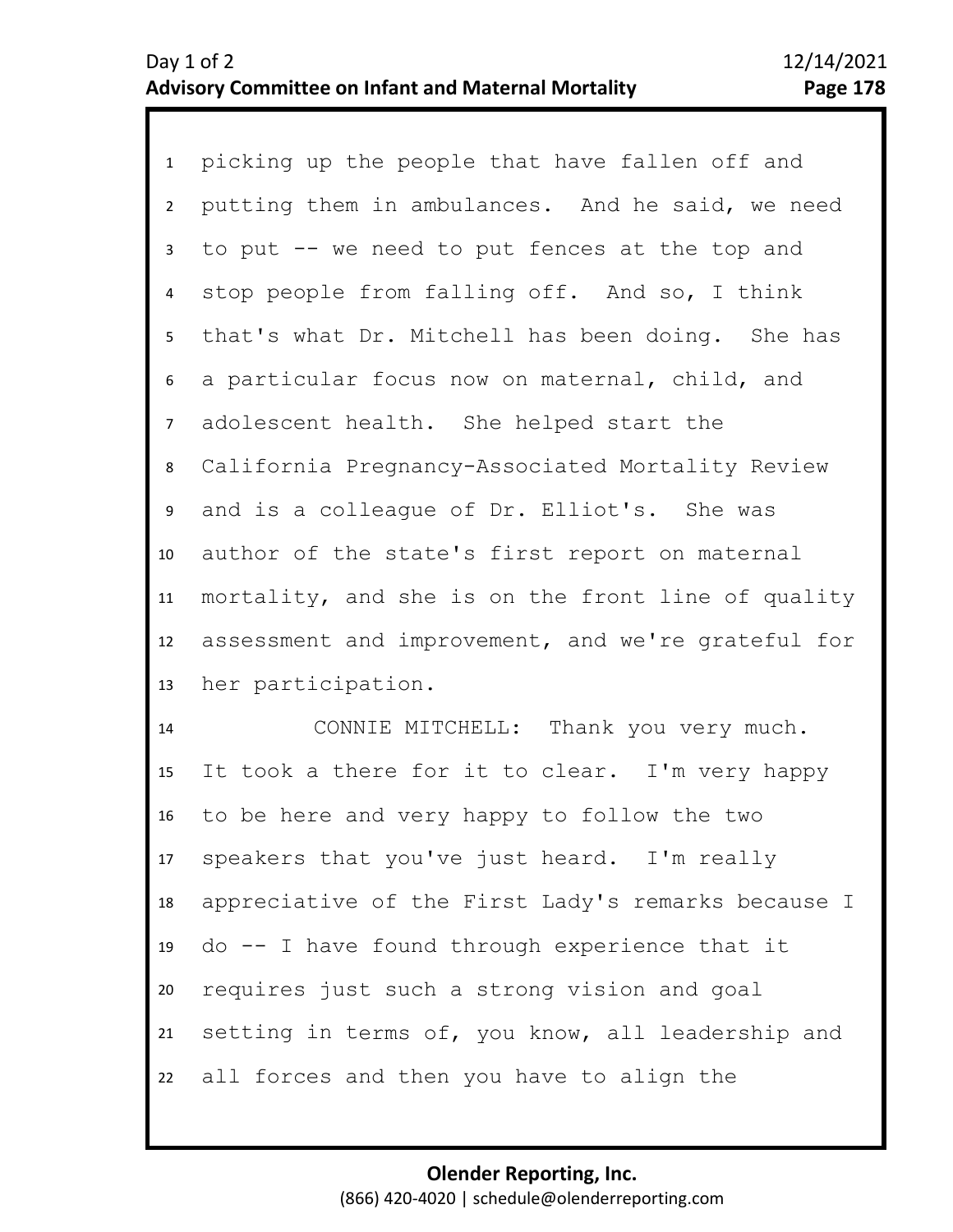1 resources with your values. So, if you -- if you 2 3 4 5 talk about starting with the people who give life as a good starting place for our work around equity and antiracism, then giving all  $-$  aligning your resources with that is really important.

8 9 10 11 12 13 14 15 6 7 And then, I think, I really appreciate how she talked about building a big tent but making it easy for others to join that big tent. Sometimes, we have a big tent and it's people who have the means and the mechanism and the recognition to join. But you have to make it easy for people who have the lived experience, who come from the community, who understand the barriers the most to participate. So, I really appreciated her comments.

16 17 18 19 20 21 22 And Elliot described something that we're very, very proud of in terms of our public health department, and that is that you really can provide important seed funding to an organization and then foster and support them as they become - as they grow and learn and become more independent, yet still part of your team. We were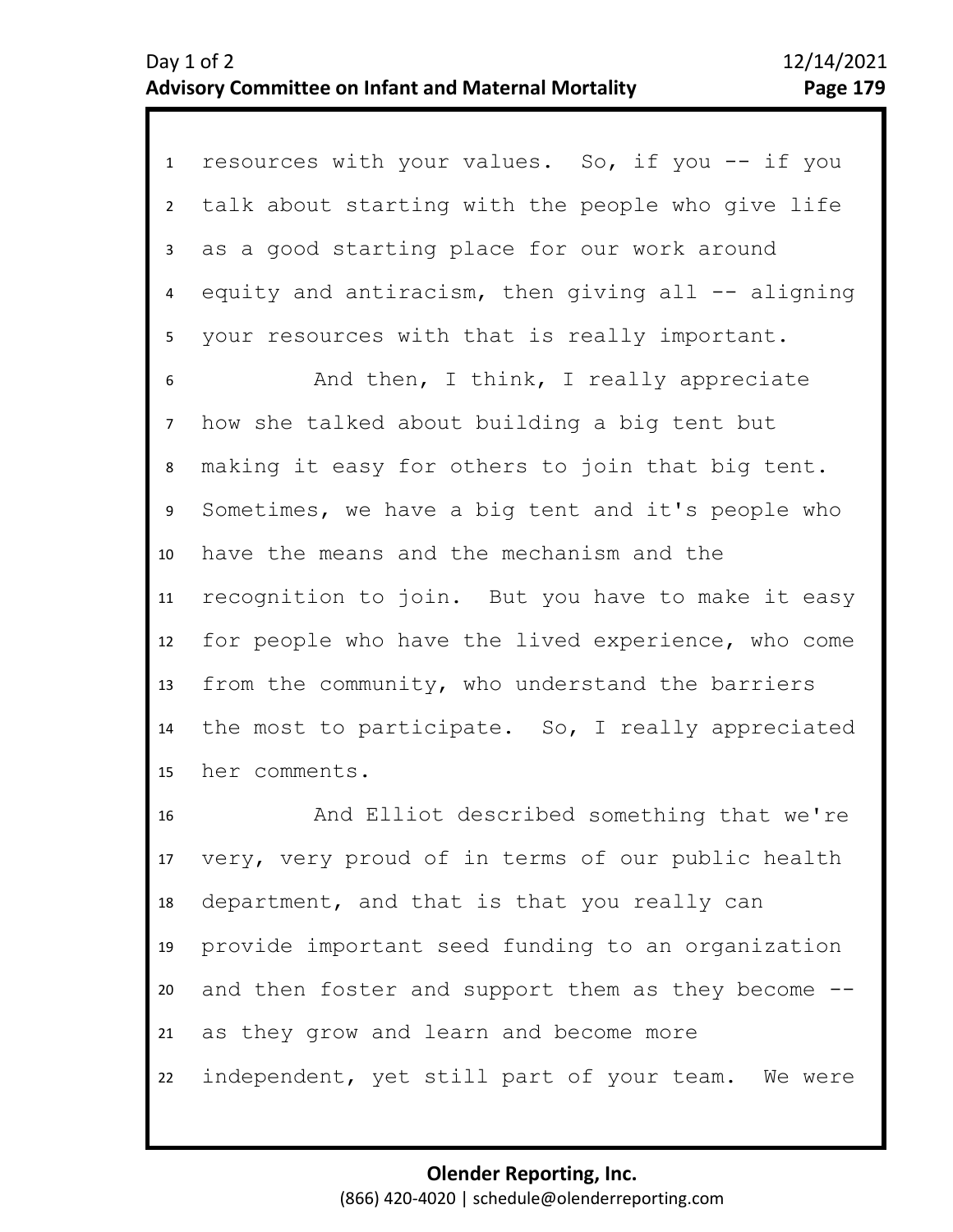1 really happy that not only did we use our Title V 2 3 7 8 9 10 11 12 4 6 5 funding in California to help to create the California Maternal Quality Care Collaborative, Stanford University is the home for that collaborative, and we continue to contract with that collaborative, but worked with them to then take it to the next step, the next step being okay, if we can do more real time quality improvement, what would it take? What data would you need to get to that point? And we tried to facilitate that for them so that they could do that.

13 14 15 16 17 18 19 20 21 22 And then we made it really clear that while we couldn't fund that, we would support it in terms of supporting their ongoing executive committee. They continue to under contract lead our current Maternal Mortality Review Committee. So, we have a very close partnership, but even more importantly, that seed money was critical for all of the success that you've seen Elliot define that now they are able to add additional payor mechanisms and incentive hospitals to participate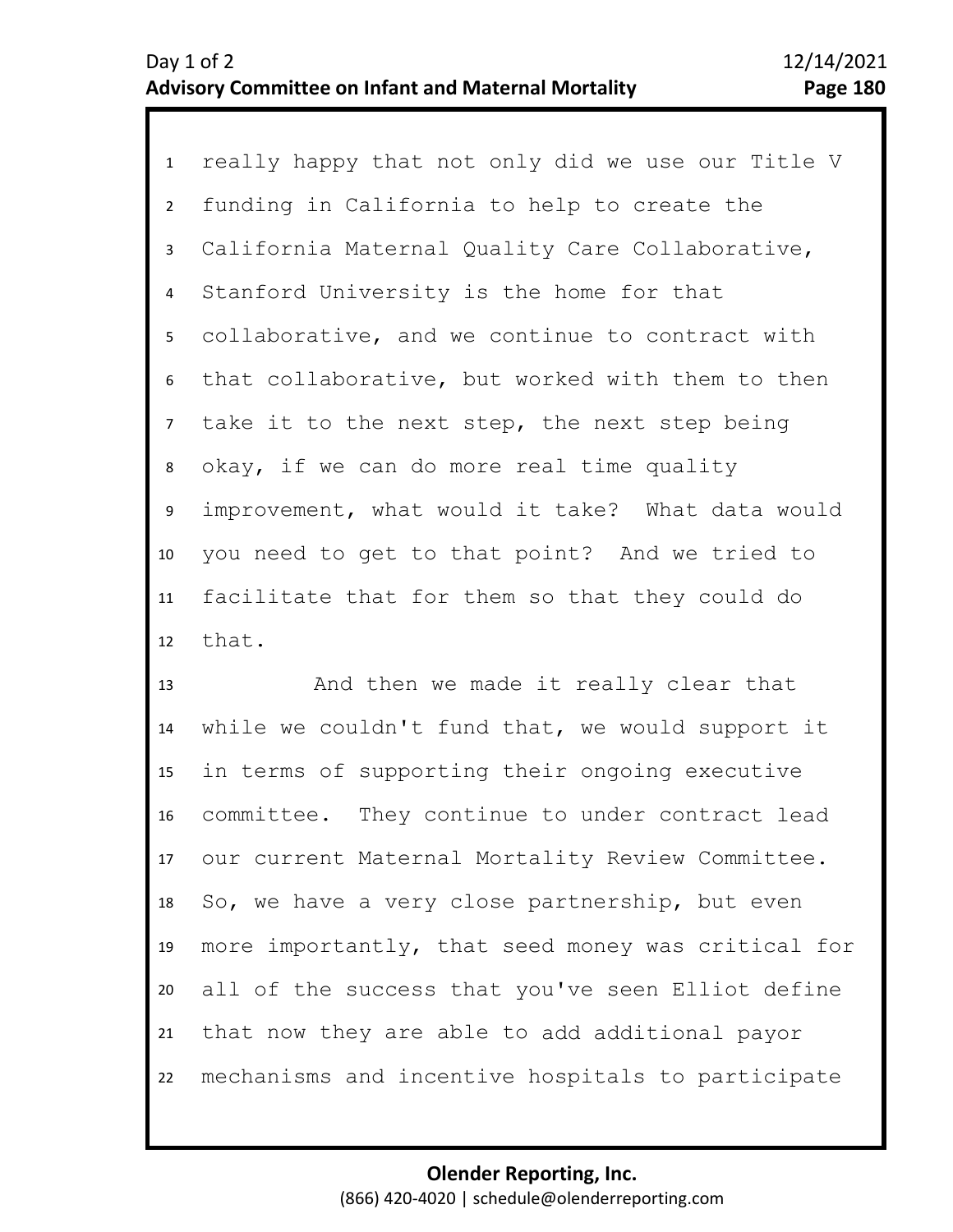1 so.

2 5 6 7 8 9 10 11 12 13 14 15 16 17 18 19 20 21 22 3 4 Anyway, if you go to the first slide. I was asked by this committee to talk about our approach and how it started up. In a way, maybe I should have gone first, but we'll talk about how this all started up and will also -- I was asked to talk about some of our challenges that we still have that remain and maybe some ideas for how federal agencies can work with us to support our improvement. Next slide, please. So, we started, like any good public health endeavor would be, is that we started with hypothesis generation, and we had a lot of hypotheses as to why in 2006 and '07 and '08, we saw our rising rates of maternal mortality. And one of those hypotheses was had something changed in terms of obstetrical care? Was something different going on in either the care provided or the status of the patients or, you know, what was happening either prenatally or in the hospital phase? So, it made sense for us to begin with the medical record and looking at the medical record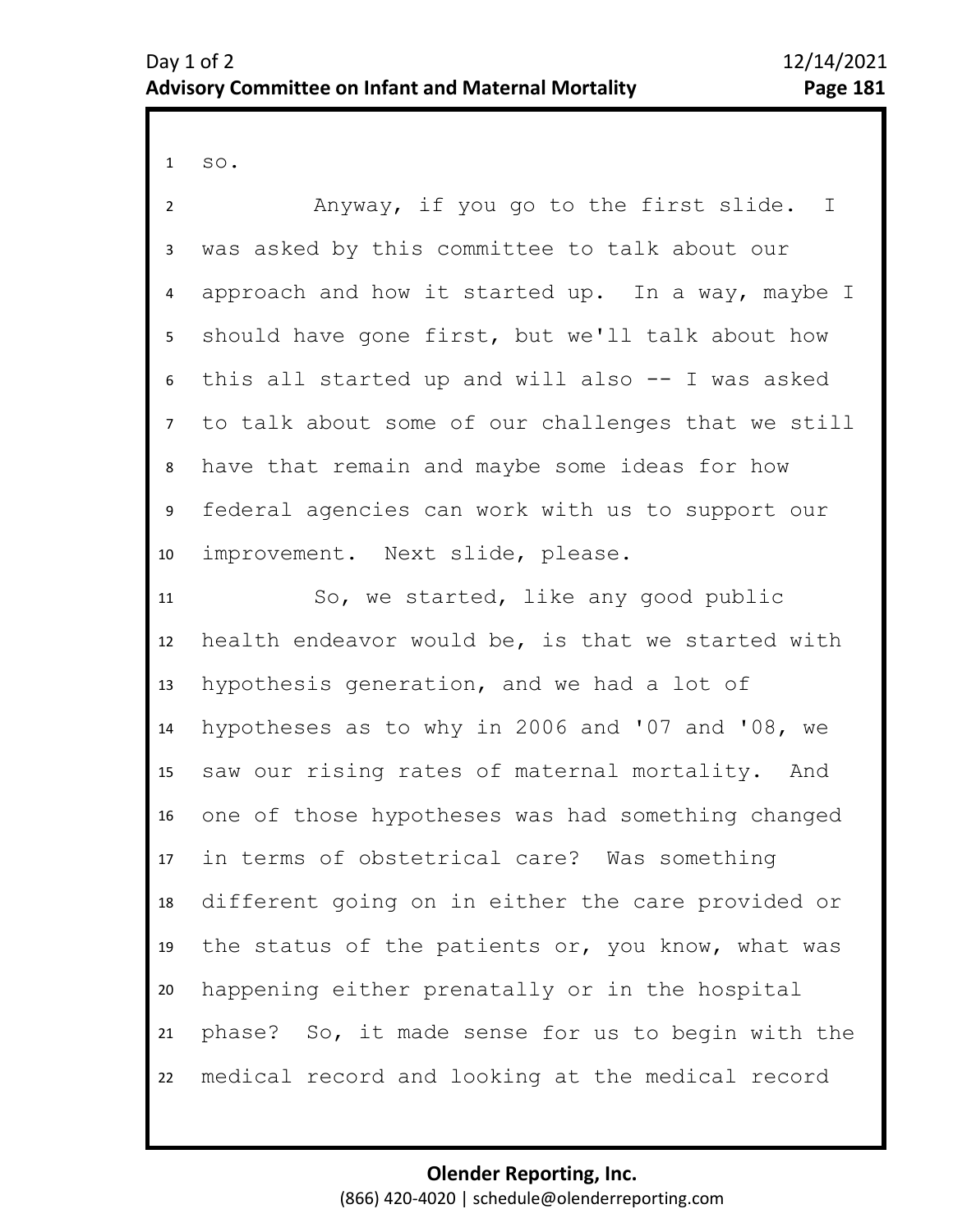1 because it's available data that's already there 2 3 7 8 9 10 11 12 13 14 15 16 17 18 19 20 21 22 4 5 6 and we have the authority through the public health to be able to get into that data, ask for that data, but what was critical in California - and we shared this belief -- was that if we did it as an oversight agency, we would not engender the goodwill of the hospitals to let us look at some of their most private moments where we did discover that wasn't always -- didn't always reach the standard of care that we hoped to reach. So, we made sure from the very beginning that this was about working together and using the medical records, conducting the public health investigation, using the expertise of our committee, to try to not only ascertain -- not just gather the data, but also to ascertain were there moments there as we read about this case where it might have gone differently if something else had happened instead. And I remember being in those first reviews, where the room would go completely quiet because you realize that it might have gone differently -- this life might have been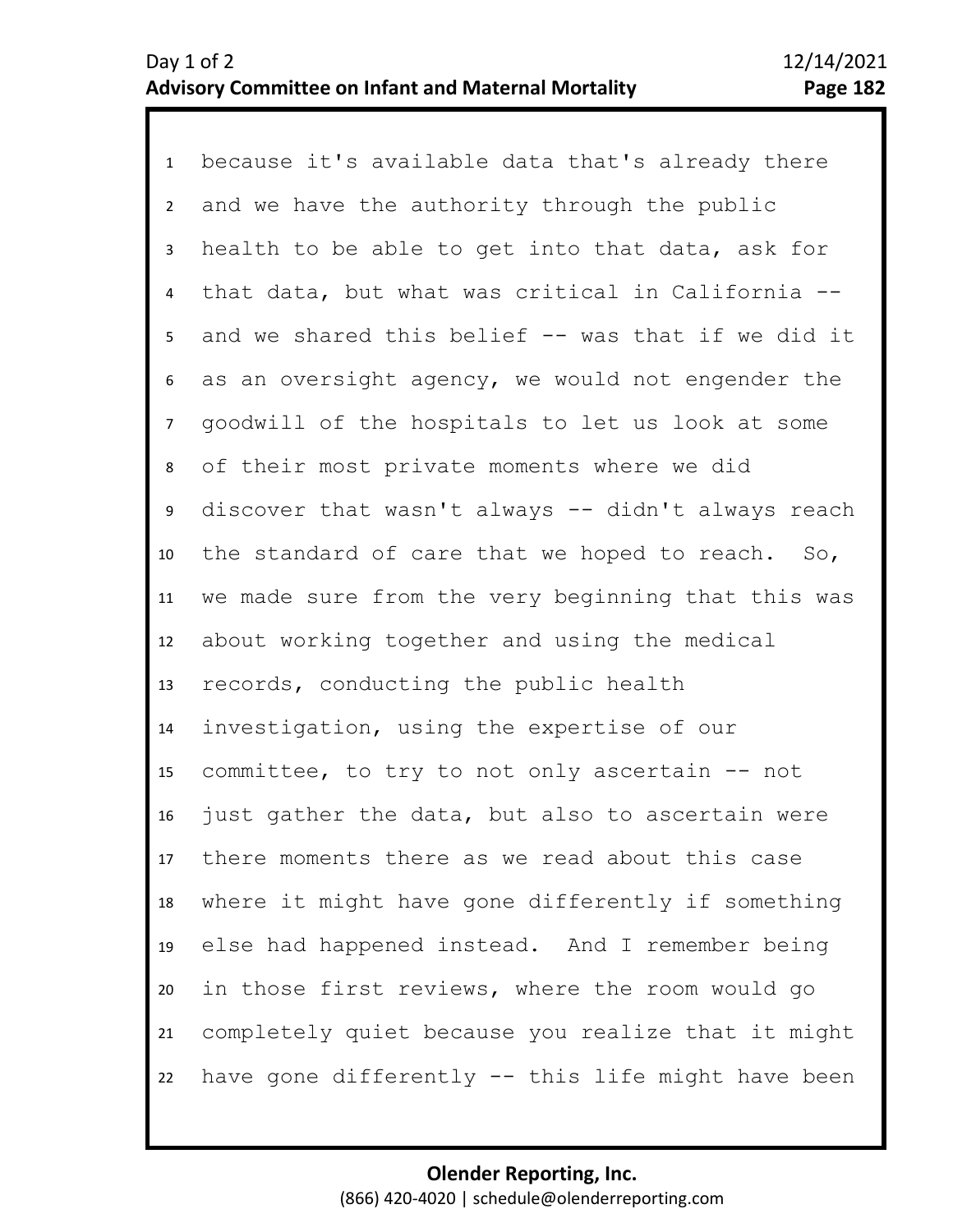1 saved if something -- at that point, you went 2 6 7 8 9 10 11 12 13 14 15 16 17 18 19 20 21 22 3 5 4 right instead of left and the room is silent and everybody felt this pain we had to have the trust of one another that we would  $-$  had to move beyond the pain to convert it into meaningful data and that that data could then inform some guidance for hospitals, and then we needed a trusted partner to bridge and provide that guidance and work with hospitals who wanted to do better, and that was kind of our mantra from the very beginning, is that we all want to be excellent. We all want to serve. We all want to prevent these deaths and we want to do this together. And so, CMQCC provided that bridge to the hospitals and the healthcare community and did some real-time quality improvement. They helped us to develop these toolkits, these guidance documents based around quality improvement. They worked with hospitals, who signed on to these learning collaboratives, and they gave them the information that they needed to see if they were moving in the right direction or not. So, it was truly not only a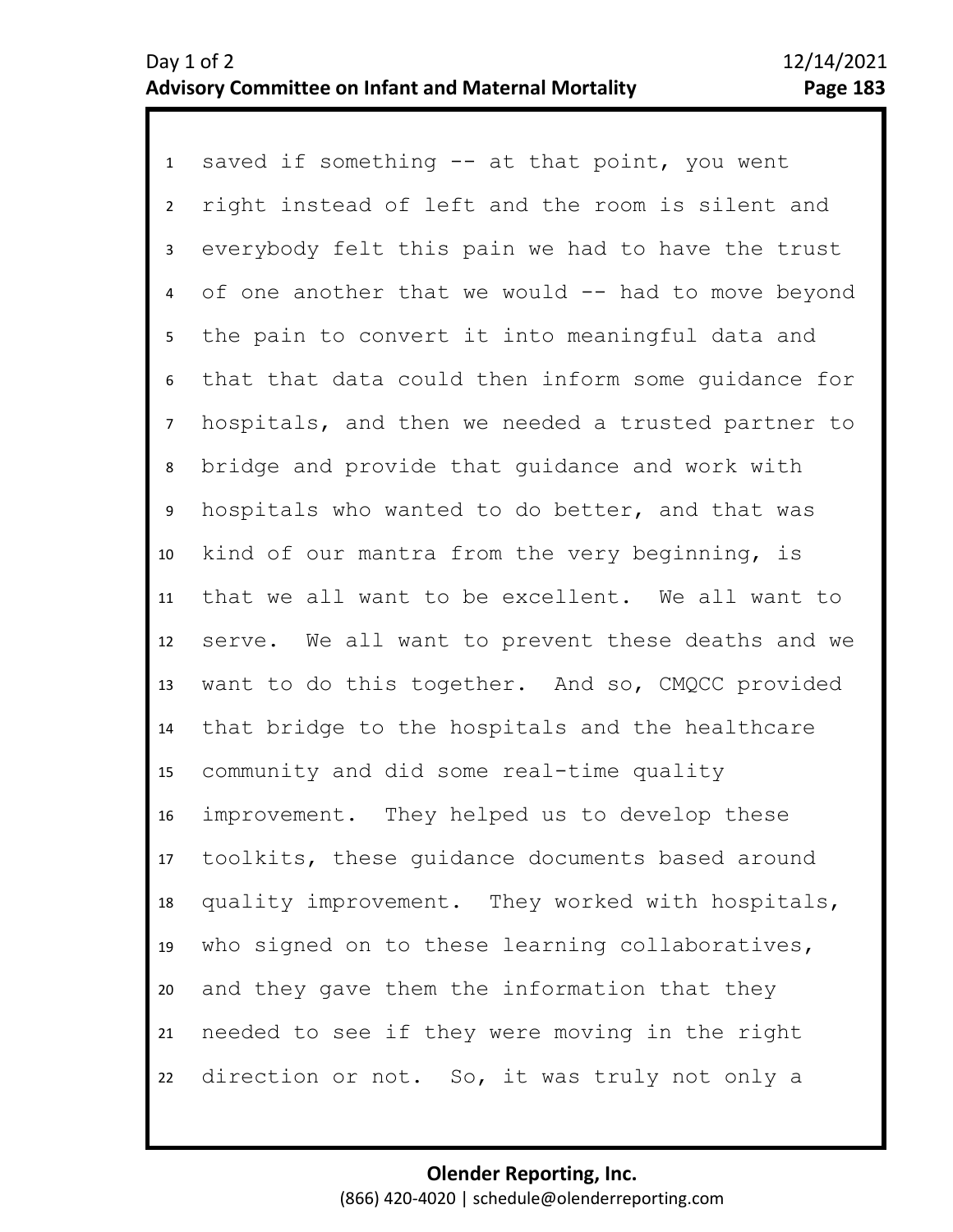1 partnership in moving forward, but it gave us 2 3 4 5 real-time accountability, very visible accountability, so that the hospitals could know that they were making progress. Next slide, please.

9 10 11 12 13 14 15 16 17 18 19 20 21 22 6 8 7 So, you saw this slide with Elliot. This is a slide that I've seen a lot of people point to, and they want me to explain it and what I have to really tell you is that I have to really address this with all humility and that while we were able to use  $--$  make some  $--$  some changes, I don't know exactly what they were. I can tell you the things that we did, but it may not have been exactly those things, because we had so many people in California committed to reducing maternal deaths, that it may have been little things that that accumulated. I can't tell you that it's specifically what we did that contributed to this, but we did see a gradual decline, and this is again maternal mortality rate, meaning up to 42 days using death certificate data alone and the ICD-10 codes for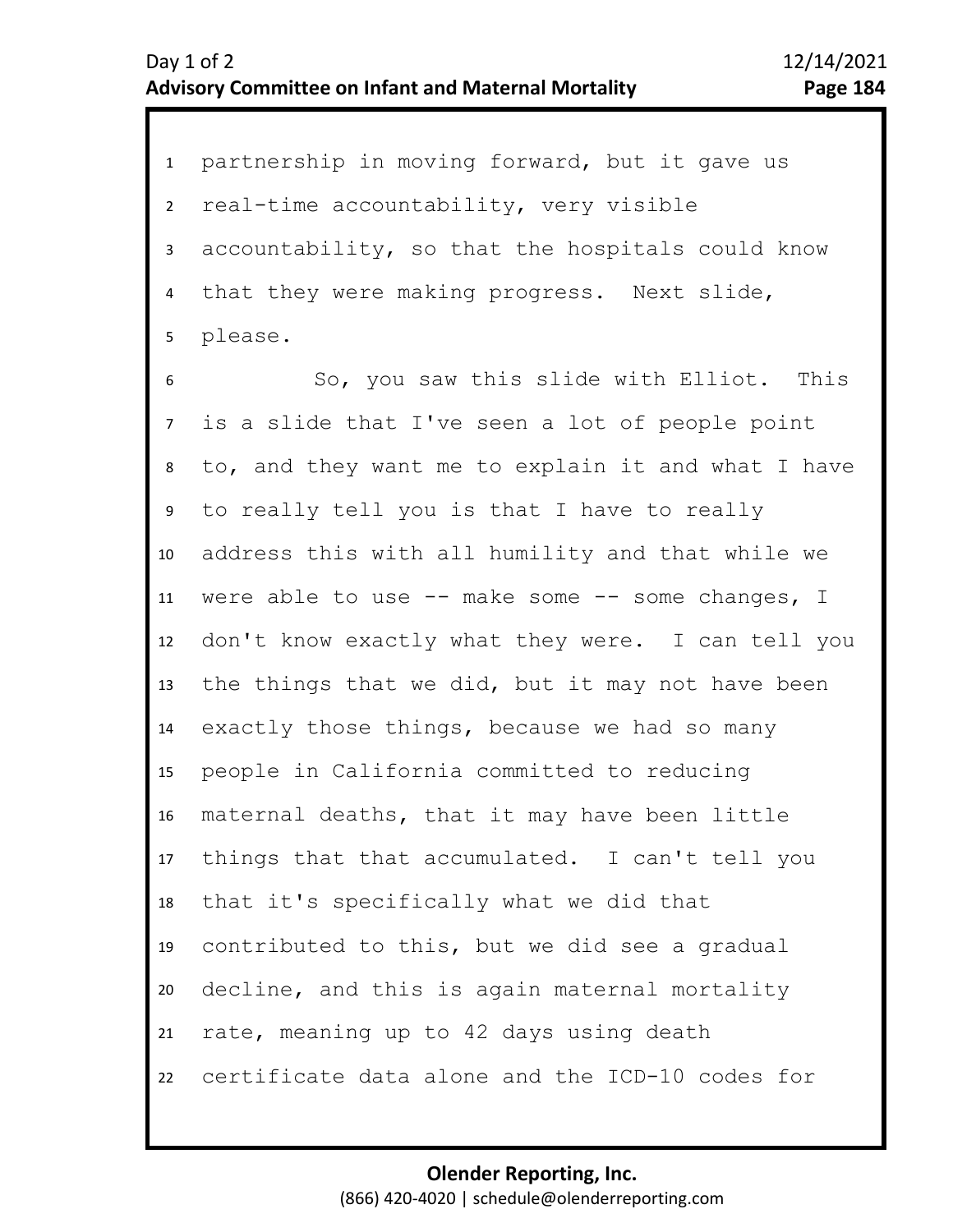1 obstetrical deaths. It's readily available, it's 2 3 feasible in all jurisdictions and allows for cross state comparisons. Next slide, please.

4 5 9 10 11 12 13 14 15 16 17 18 6 8 7 But it's not telling the whole story, and we need to be very honest about that, because I think we need to do to a much better job at telling the whole story. So, you can see in this slide that again that maternal mortality rate, the gray dotted line at the bottom, that's that same data line. And you can see the top line. If we look at maternal mortality up to 365 days, and this is something that we're very committed to doing, and also, I heard that New Jersey is and other states are, you can see that our rates - are pregnancy-related mortality ratio rates are higher, much higher -- in 2016, 14.1 compared if you go to 365 days and 5.9 if you go to just 42 days.

19 20 21 22 The middle line, the dotted line, is the data that we have. If you look at our data on pregnancy-related mortality ratios, which comes from multiple data resources, vital stats, medical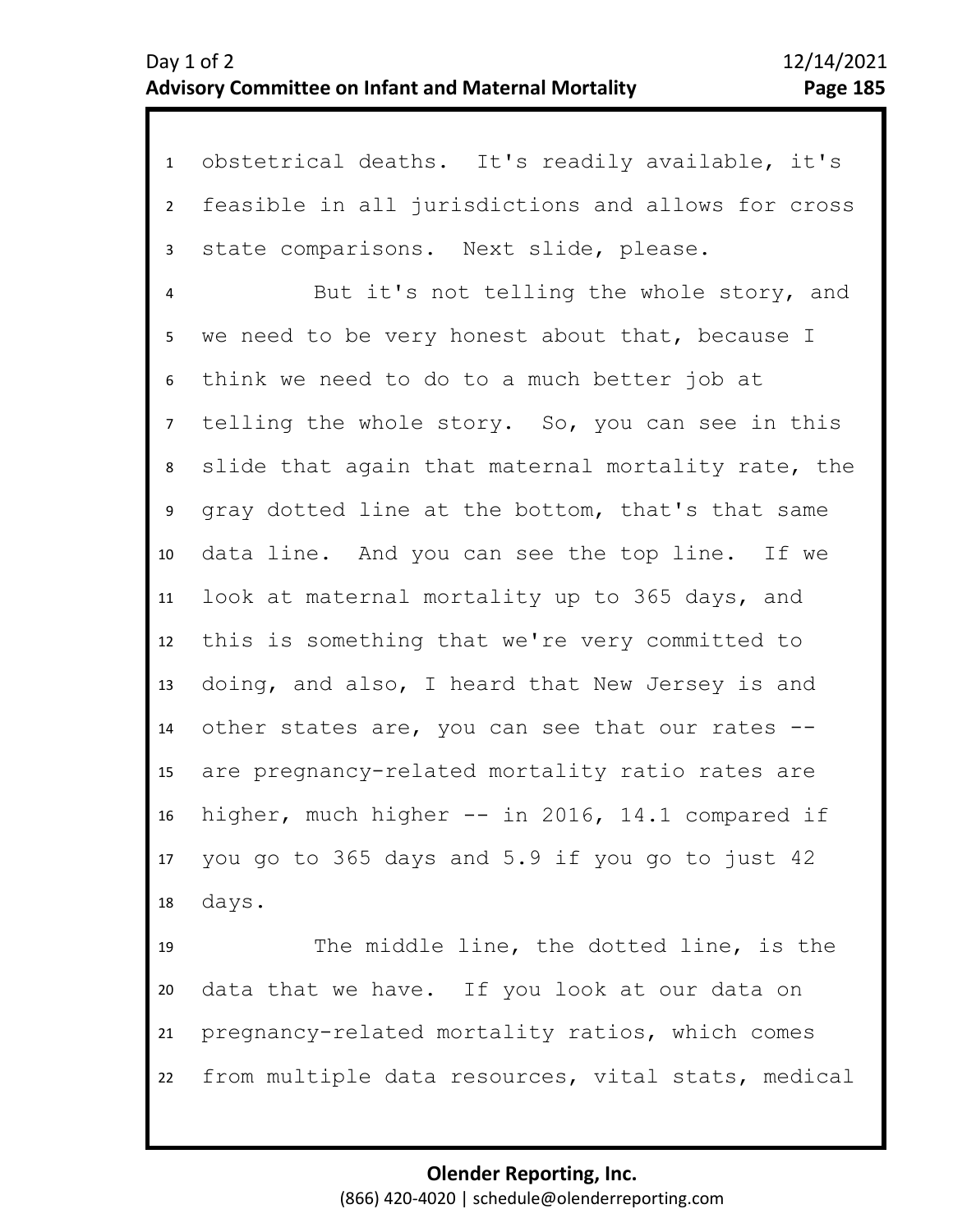1 records, ambulatory care records, coroner, and 2 3 4 5 6 10 11 12 13 14 15 16 17 18 19 20 21 7 9 8 autopsy reports. So, you have multiple records because you're trying to identify all of the deaths and if you look at that only to 42 days, what we think is a more reliable data source -multiple data sources, gives us a pregnancyrelated mortality ratio -- because it's not based off just some vital stats -- of 11.9 in 2016 compared to 5.9 from death certificates alone. And again, the 14.1 is, if we go out to 365 days. So, this right away, I want to tell you, is an important thing is that the snapshot that we use on maternal mortality ratios is not sufficient to really describe what we think is happening and we're so appreciative of the policy efforts to extend prenatal care and postnatal care to -- to extend postnatal care up to one year. That's one example of things that we can do to perhaps address this. Next slide, please. So, again, with all humility, we have made some improvements. We know that, but we are

22 facing a persistent and very discouraging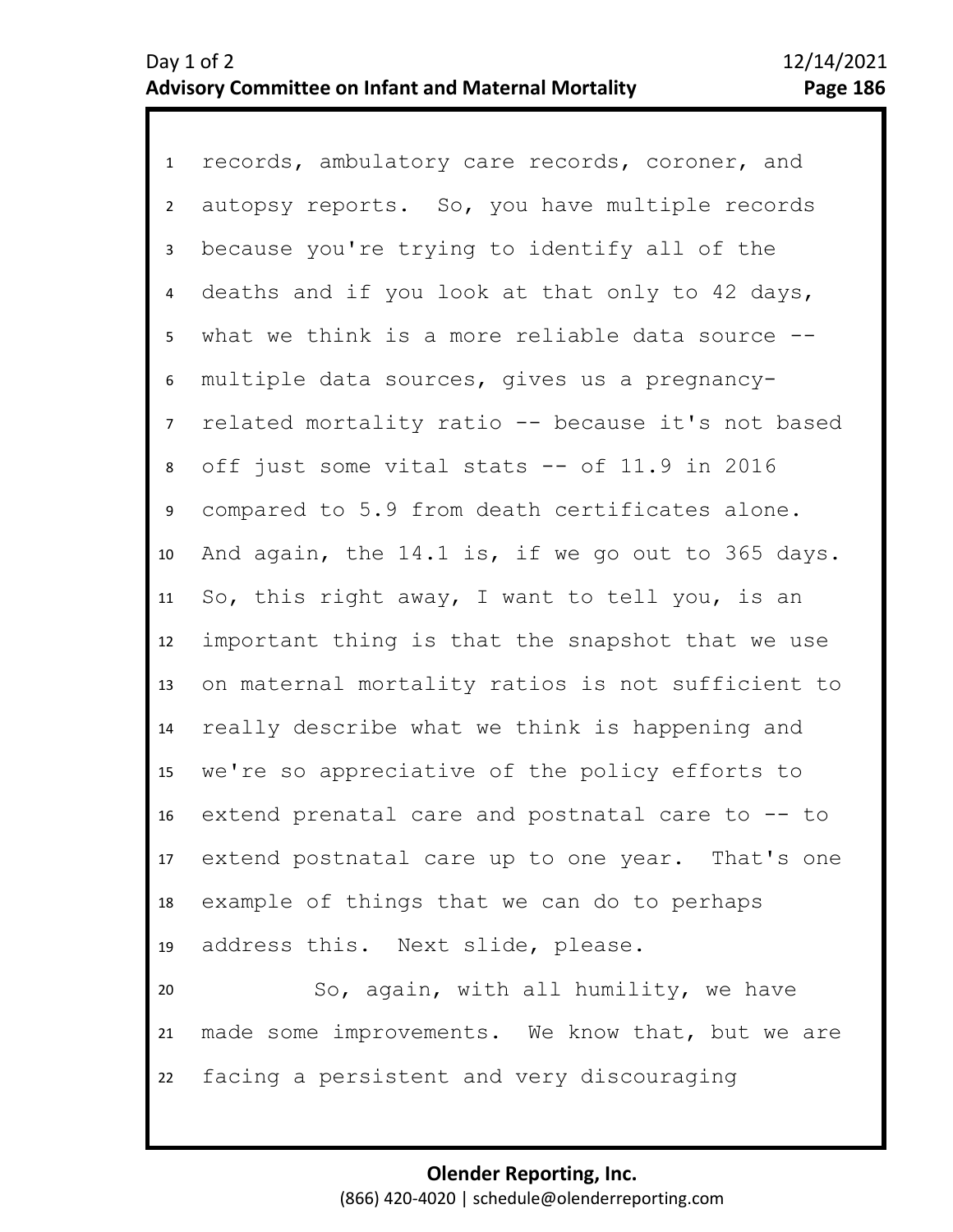1 disparity and I just listened to the First Lady 2 3 4 5 6 7 and I felt uplifted that I think that if we have an all hands on deck approach to this, and that we really do the hard work that we need to do that is around the environment and addressing historical institutional racism that we will come up with strategies and we will make some progress.

12 13 14 15 16 17 18 8 10 11 9 But when you look at  $-$  this is our data -- it's a three-year moving average, you can see, at the bottom, and you can see the division by racism. I think that Elliot showed us a similar slide to this. It shows -- it looks like there is some improvement and you can see the narrowing of the disparity ratio. But when you actually calculate the ratio, which is the dotted line in the middle, we have not improved. We are at the same disparity ratio that we were in 2003 to 2005 of 3.9 is that ratio. Next slide, please.

19 20 21 22 And this is again where if you look at the pregnancy-related mortality ratios up to one year and it's the same slide that I just showed you, and what you see here is that at one year,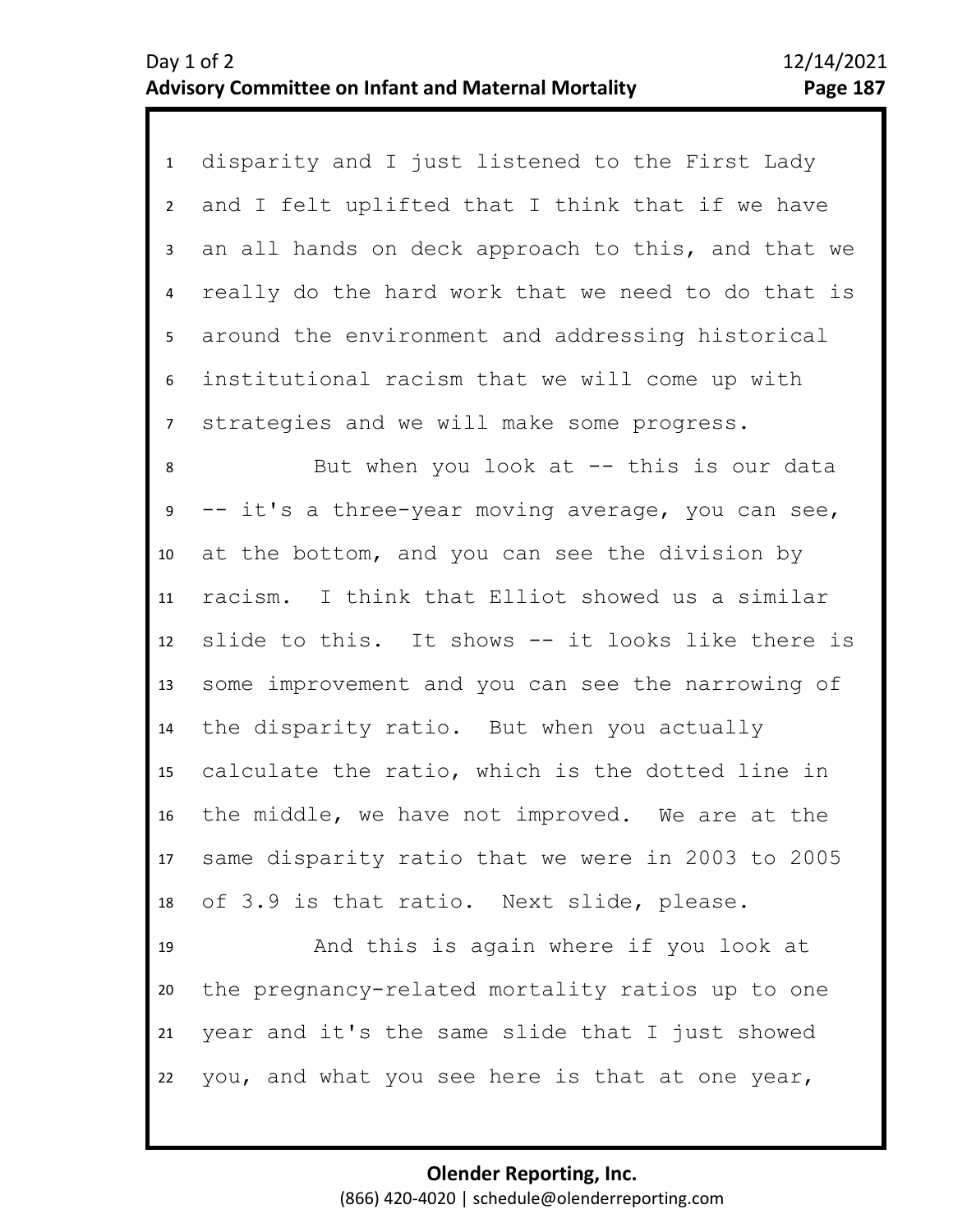1 the deaths among Black women, the rates, the 6 7 8 9 10 11 12 13 14 15 16 17 18 19 20 21 2 4 5 3 ratios increase to 42.5 and 14 to 2016 and you can see that the ratio, because the deaths in white women went down a little bit, these ratios really jumped up. So, instead of being a ratio of 3-4 times -- a death rate of 3-4 times that you get at days, it's a ratio of 5-6 times that you get when you look at one year. Now, that's important information, because then you want to say well what's happening with that group. We know that -and I do want to point out that we have to take this with some caution because that's -- these differences are not statistically significant, but the trend is concerning  $-$  so, I want to be really clear on that. The ranges that we see are - could be expected by chance alone, so this disparity ratio should be interpreted with caution, but I want to present it to you. We know that our pregnancy mortality ratio is higher in older age groups, and those with higher BMI greater than 40, those with less

> **Olender Reporting, Inc.** (866) 420-4020 | schedule@olenderreporting.com

education, those with public pay versus a private

22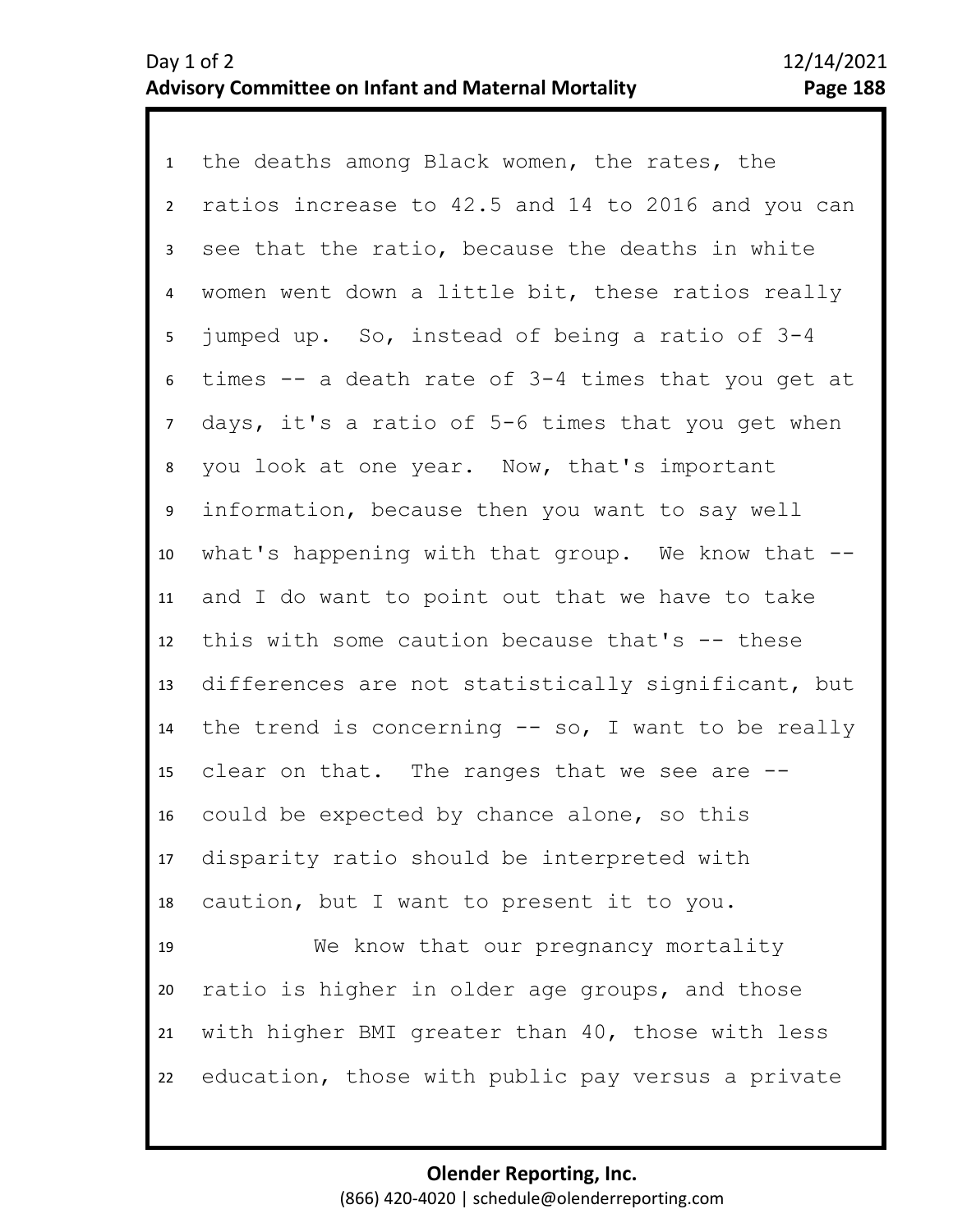11

1 pay system, but very importantly, it's higher in 2 7 8 9 10 3 5 6 4 those living in the most disadvantaged communities in California. Next slide. So, I was asked what does California see as major challenges to improving maternal health. Certainly, addressing the disparities and perinatal outcomes by addressing systemic racism and social determinants of health. Women remain a social economically vulnerable population and the intersectional effect that comes with joblessness

12 13 14 and mental health, loss of housing, food insecurity, structural racism, and low rates and access to health insurance all contribute to poor outcomes in pregnancy.

15 16 17 18 19 20 21 22 We must use the life course approach to risk reduction and resiliency promotion. I think one of the things that we did when we developed the toolkits and we engaged hospitals in quality improvement efforts, but I think we did improve rescue care. But I really think that we can do so much more upstream and thinking about reproductive health as a continuum from childhood to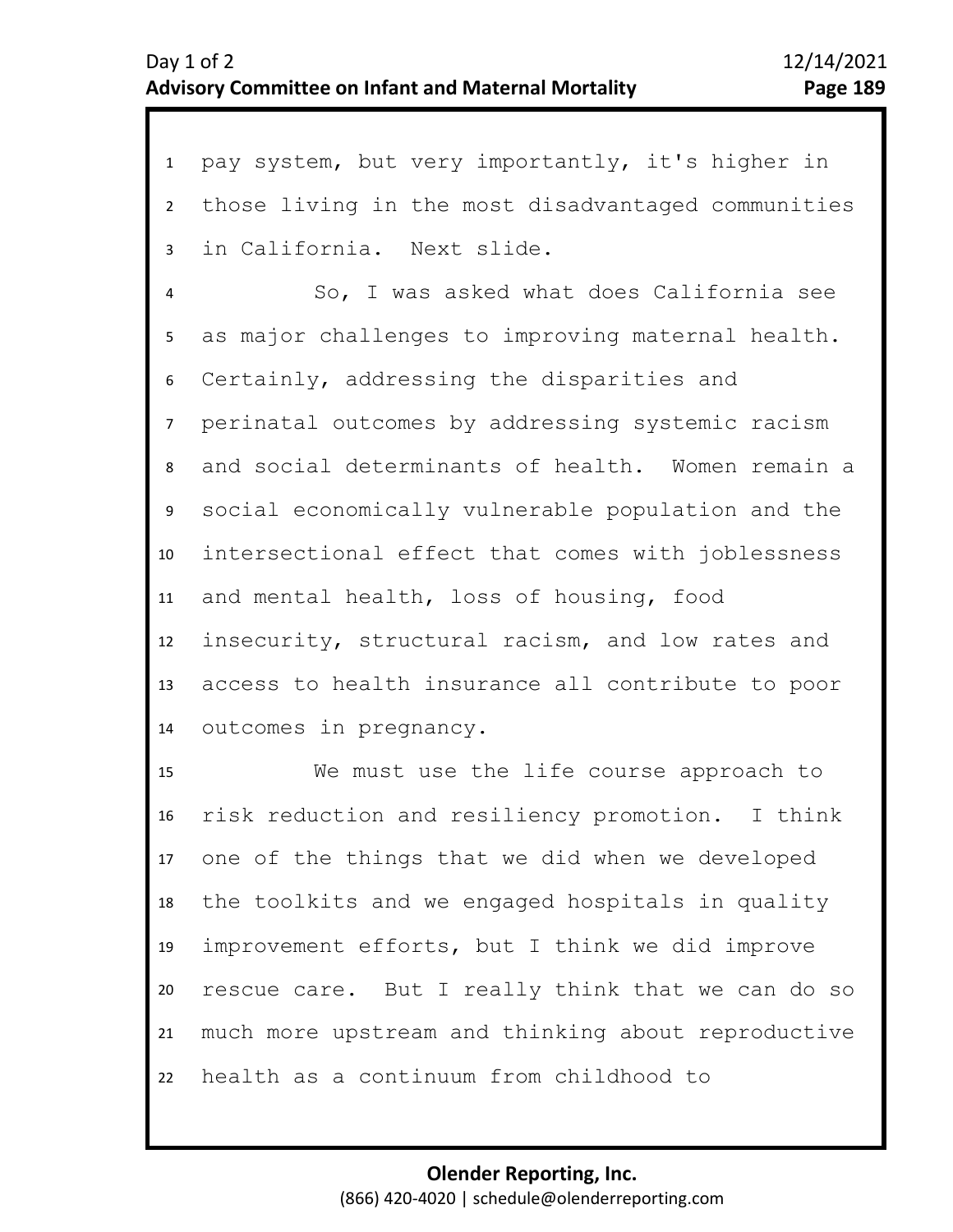1 parenthood, and that experiences prior to 2 3 4 pregnancy matter, so that the health of girls and women prior to pregnancy is optimized before pregnancy.

6 7 8 9 10 11 12 13 14 15 16 17 18 19 20 5 We need to increase support for other health risk conditions such as behavioral health and chronic diseases that I think are all contributing to rising rates of maternal morbidity. Something that we don't think about a lot is reproductive health literacy for all, including understanding of the pregnancy health burden and high-risk conditions. In our Black Infant Health Program, we surveyed the women participants, and they were not aware prior to enrolling in our Black Infant Health Program of their individual risk just because of their race. So, we now have a campaign that's being developed to try to raise that reproductive health literacy and understanding of the pregnancy health burden, particularly in Black pregnant people.

21 22 And we want to continue to work to improve the quality of reproductive health care,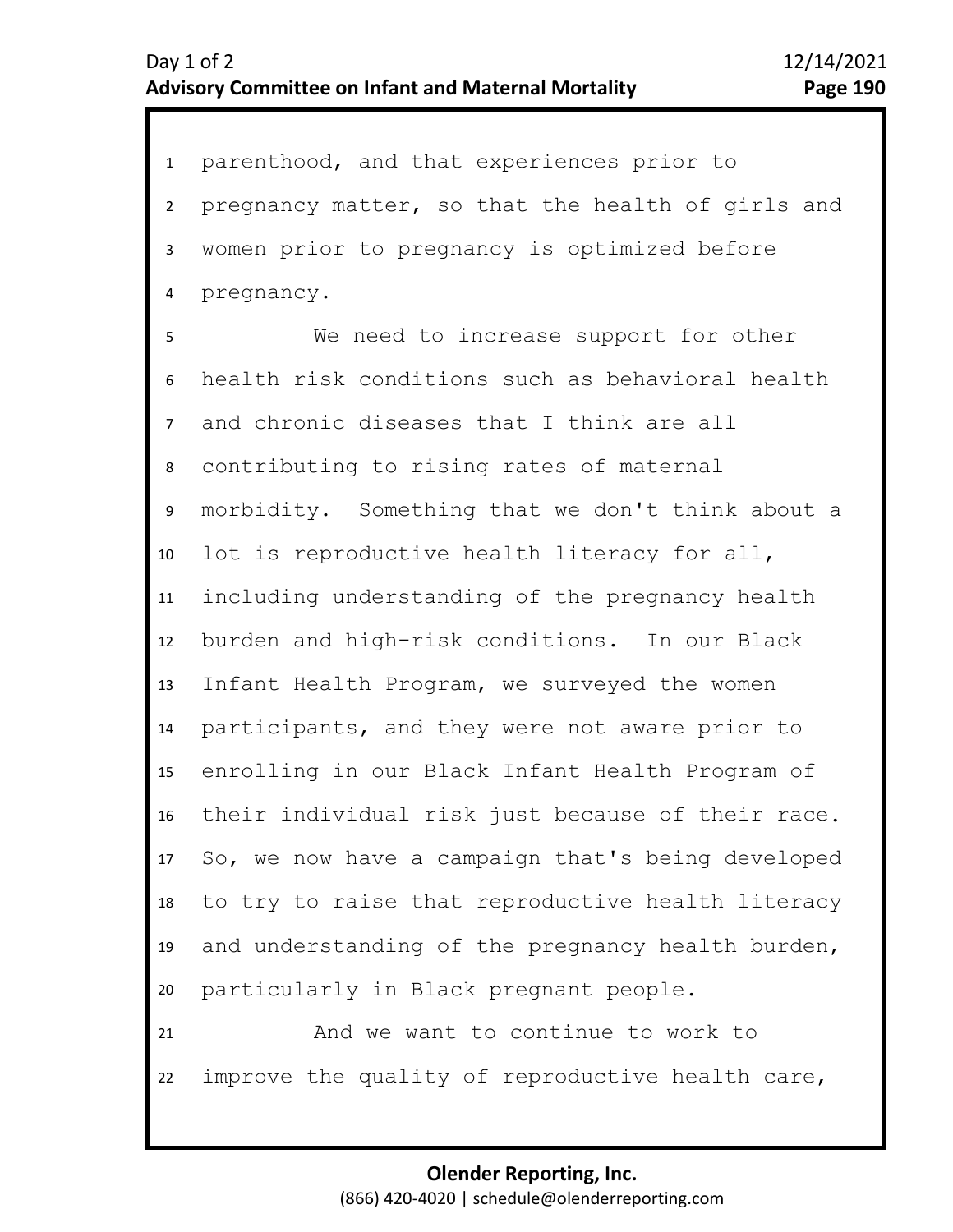1 but that's across the continuum, access to high 2 3 7 8 9 10 11 4 6 5 quality sexual and reproductive health education services, continuity of care after delivery, and connecting mothers to needed, health, social and mental health services, decreasing experiences of racism and disrespect or mistreatment that is regularly reported by people of color in the healthcare system and to focus on the quality of rescue care, but also the quality of prenatal care and the quality of preventive care and women's health. Next slide, please.

12 13 14 15 16 17 18 19 20 21 22 So, I was asked what can federal agencies help do to support improvement and maternal health for all pregnant people. Right off the bat is this opportunity with COVID to provide equitybased COVID recovery assistance for families and women, and I know we've already done some of this, but we have not yet done enough. Women and particularly women of color dropped out of the workforce to serve as family caregivers. Caregivers are asked to sacrifice their time, their salary, their professional advancement, and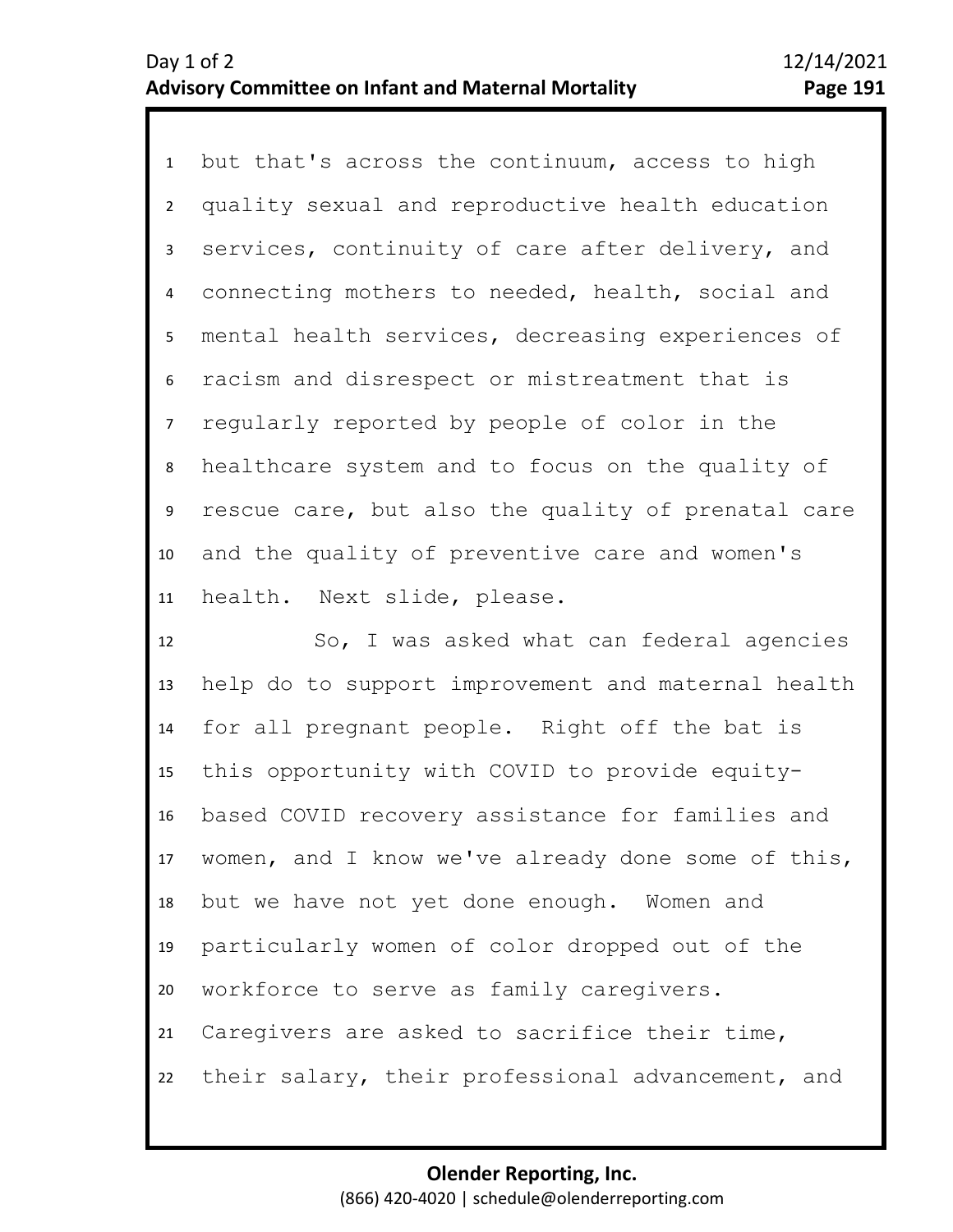1 their own health. We need to have some clear data 2 3 4 guidance from the feds for indirect long-term impacts on families so that we know where to direct our support.

6 7 8 9 10 11 12 13 5 We need to have an increased focus on rising rates of maternal morbidity. That's not talked about enough and the complexity of addressing maternal morbidity maybe even more so than maternal mortality. There's currently twenty-one indicators and corresponding ICD codes that can be used to track hospital deliveries, but the administrative data doesn't document disease severity, so it does hinder some of our studies.

14 15 16 17 18 Another suggestion is to prioritize social support during pregnancy as a routine part of prenatal care, addressing immediately housing and food insecurity, any safety issues, and the need for trauma informed care.

19 20 21 22 I'd like to suggest to you that we have a National Learning Collaborative. I want to have a meeting right away with the First Lady so that we are all learning from one another and that we can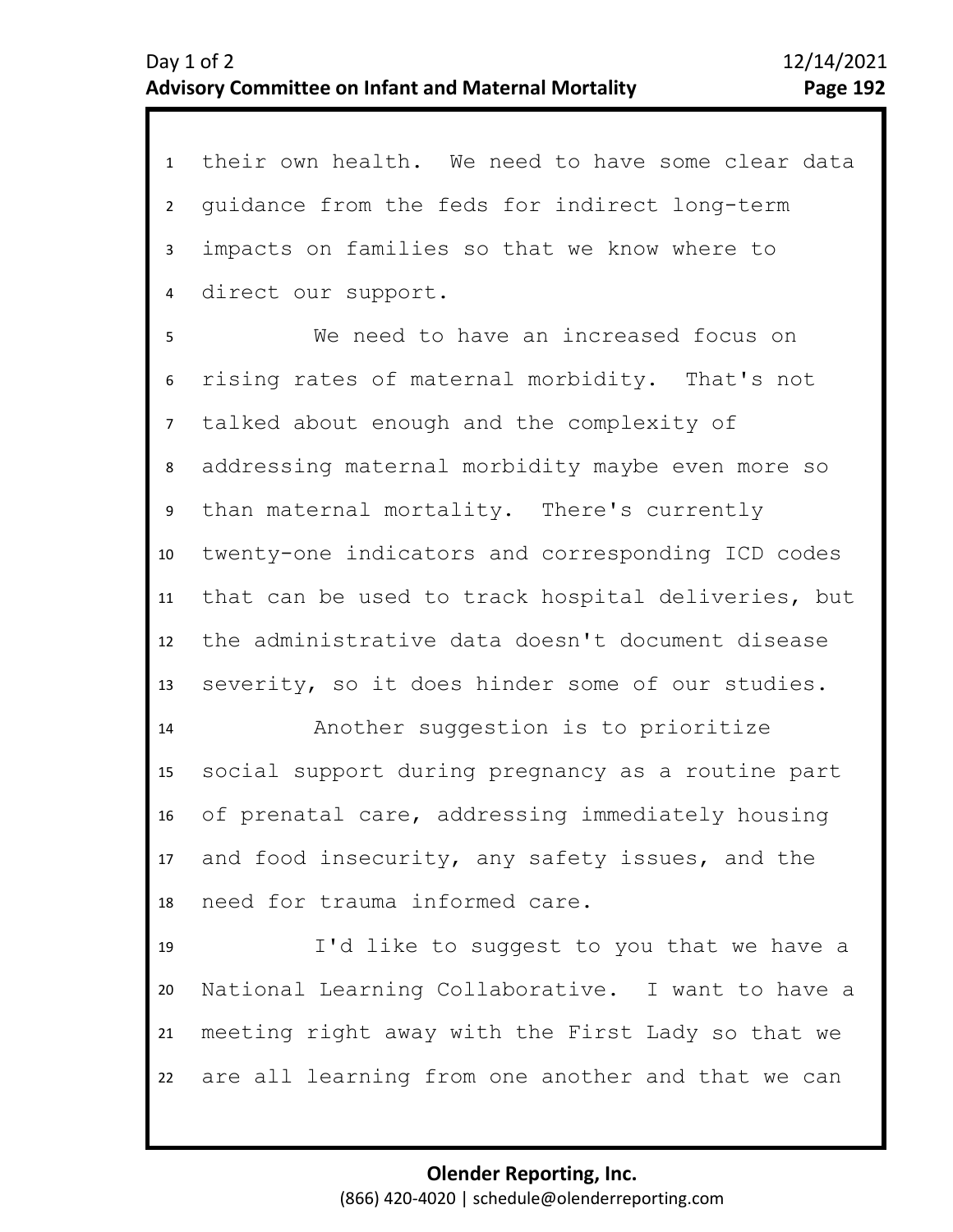1 focus specifically on morbidity and mortality in 2 6 7 3 5 4 our perinatal outcomes for Black people, increase our support for parents, and the national vision that child rearing is the shared societal responsibility. Certainly, universal home visiting, paid parental leave, and caregiver leave, and childcare support.

8 9 10 11 12 13 14 15 16 17 18 19 20 21 22 We need to incentivize a stronger and more diverse reproductive health workforce. We need to think about Medicaid payments to licensed birth centers and remove the scope of practice barriers by certified midwives, improve opportunities for racial concordance of care, train and incentivize use of doulas, midwives. I know that HHS has proposed to increase scholarships for disadvantaged students to educate midwives and support that and student loan repayment for health providers should be included and finally address the data quality issues, move from maternal mortality rate to a pregnancyrelated mortality ratio to capture causes of death up to one year. We need to identify best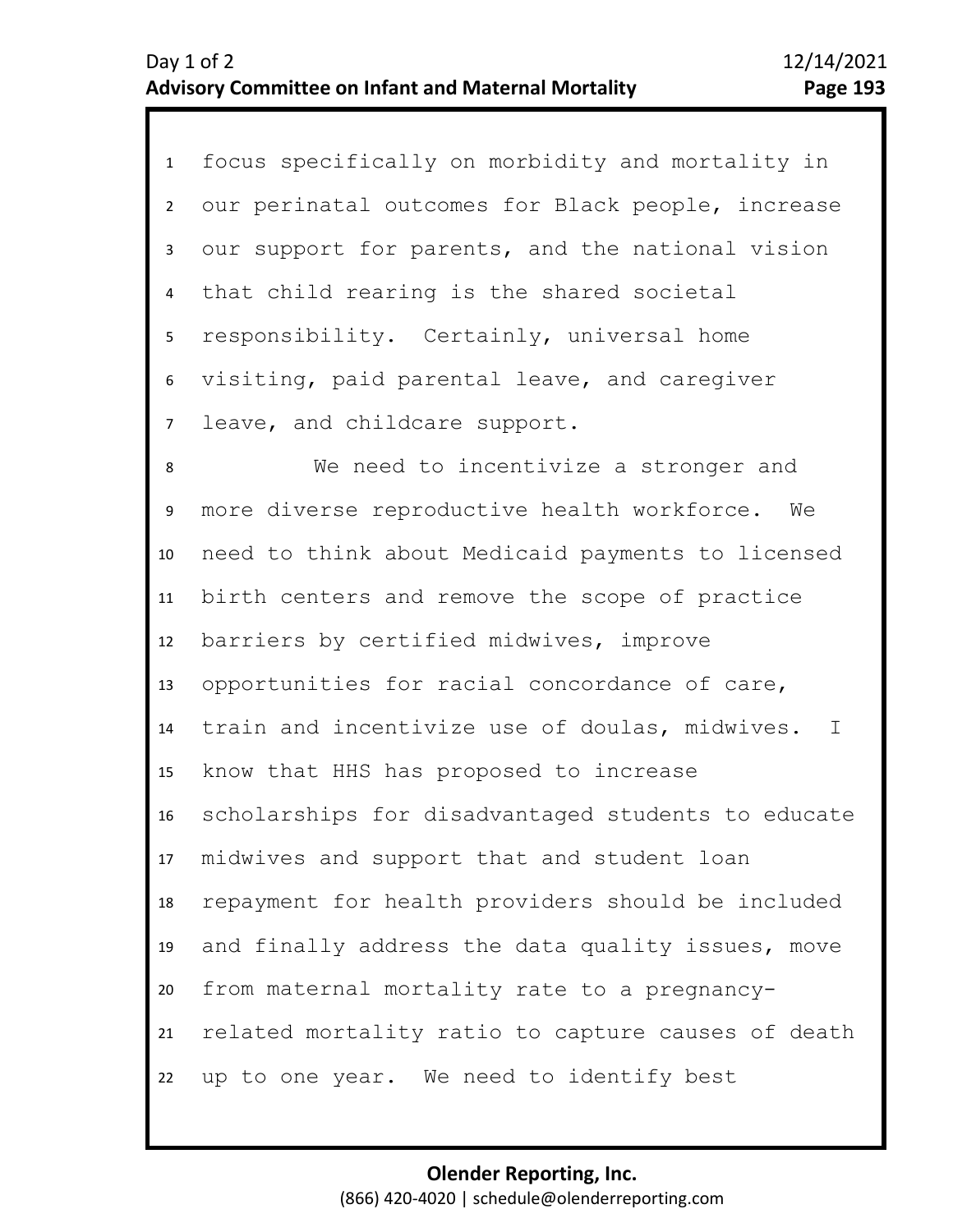1 practices for identifying the complete cohort of 2 3 4 9 10 11 12 13 14 15 16 17 18 19 20 21 5 7 8 6 pregnancy, standardize our processes, require coroner reports and autopsies on all maternal deaths, probably require every maternal death to be reported so that we all commit to this being a high priority need to get this information. I wrote the last here, conduct a LEAN assessment of federal processes to increase flexibility and reduce procedural and reporting burdens. This came from my local health departments and my staff is that they said, wherever we can self-assess and we can remove barriers and make work easier, people have more time to do the work at hand. So, that -- I added that to make sure that we all have a responsibility to remove barriers and make it easier and more flexible, so that we can meet the needs of our communities. I want to conclude here that we don't have to -- there's some great resources on this last slide, I have there a list of some great

22 resources -- policy resources. So, if you can go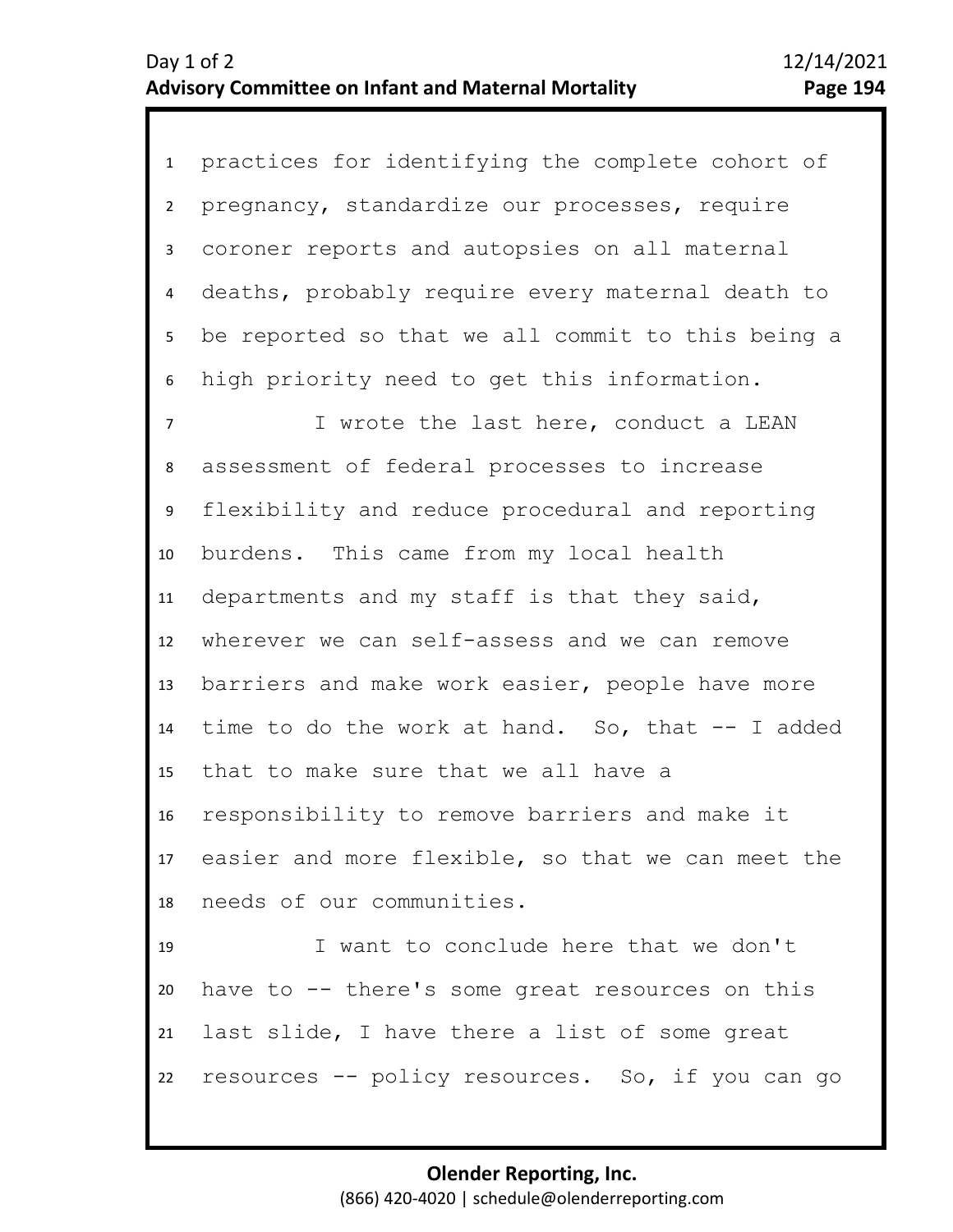1 one more slide, thank you.

2 3 8 9 10 11 12 13 14 15 16 17 18 19 4 6 7 5 There are lots of great documents that already tell us what to do. It's now time to start doing it. That's my last advice is that we -- we know what to do. We certainly have models for the political will to do it, we just need the processes for aligning the resources with the values and with the goals that have been set. And if you want to make it really simple, next slide, please, I really found that the work for the Center for Reproductive Rights simplified it really easy for us in these categories. We need to improve healthcare access and quality, while addressing underlying determinants of health. We need to eliminate discrimination and law and practice. We need to assure accountability, and we need to include and empower all of the voices that will be essential for us to resolving these big problems.

20 21 22 So, thank you for including me, and thank you to my co-panelists, who I find you both to be very inspiring.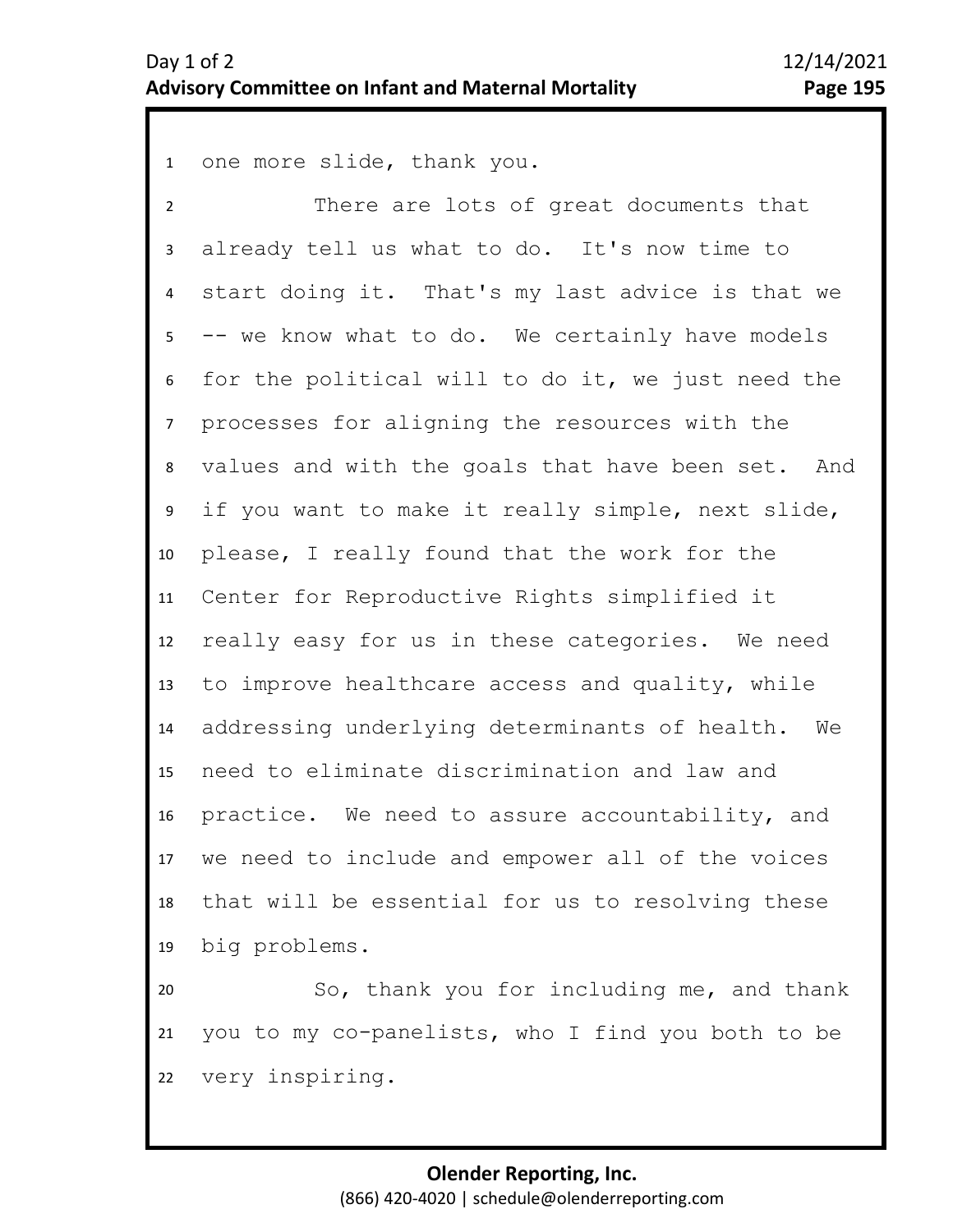| $\mathbf{1}$   | STEVEN CALVIN: Thank you very much, Dr.           |
|----------------|---------------------------------------------------|
| $\overline{2}$ | Mitchell, and First Lady Murphy, and Dr. Elliot.  |
| $\mathbf{3}$   | I think we have a little bit of time. Are there   |
| 4              | any questions? I quess we'll start with Dr.       |
| 5              | Conry.                                            |
| 6              | JEANNE CONRY: Mine is not a question.             |
| $\overline{7}$ | Mine is just a thank you for fifteen years of     |
| 8              | being inspired by the work that they're doing.    |
| 9              | I'm delighted that they were able to share their  |
| 10             | knowledge with this group because I think it's    |
| 11             | this knowledge and evidence going forward that's  |
| 12             | so critical for us. So, thank you to everybody    |
| 13             | and First Lady Murphy, an inspiration for what we |
| 14             | need to do with political will.                   |
| 15             | STEVEN CALVIN: Great.                             |
| 16             | JEANNE CONRY: Thank you.                          |
| 17             | STEVEN CALVIN: Thank you. Ed.                     |
| 18             | EDWARD EHLINGER: Yeah, mine was a                 |
| 19             | political will question for all of the -- and     |
| 20             | political not just on the political side and, you |
| 21             | know, the public policy side, but also in the     |
| 22             | hospital side. This requires a lot of sharing of  |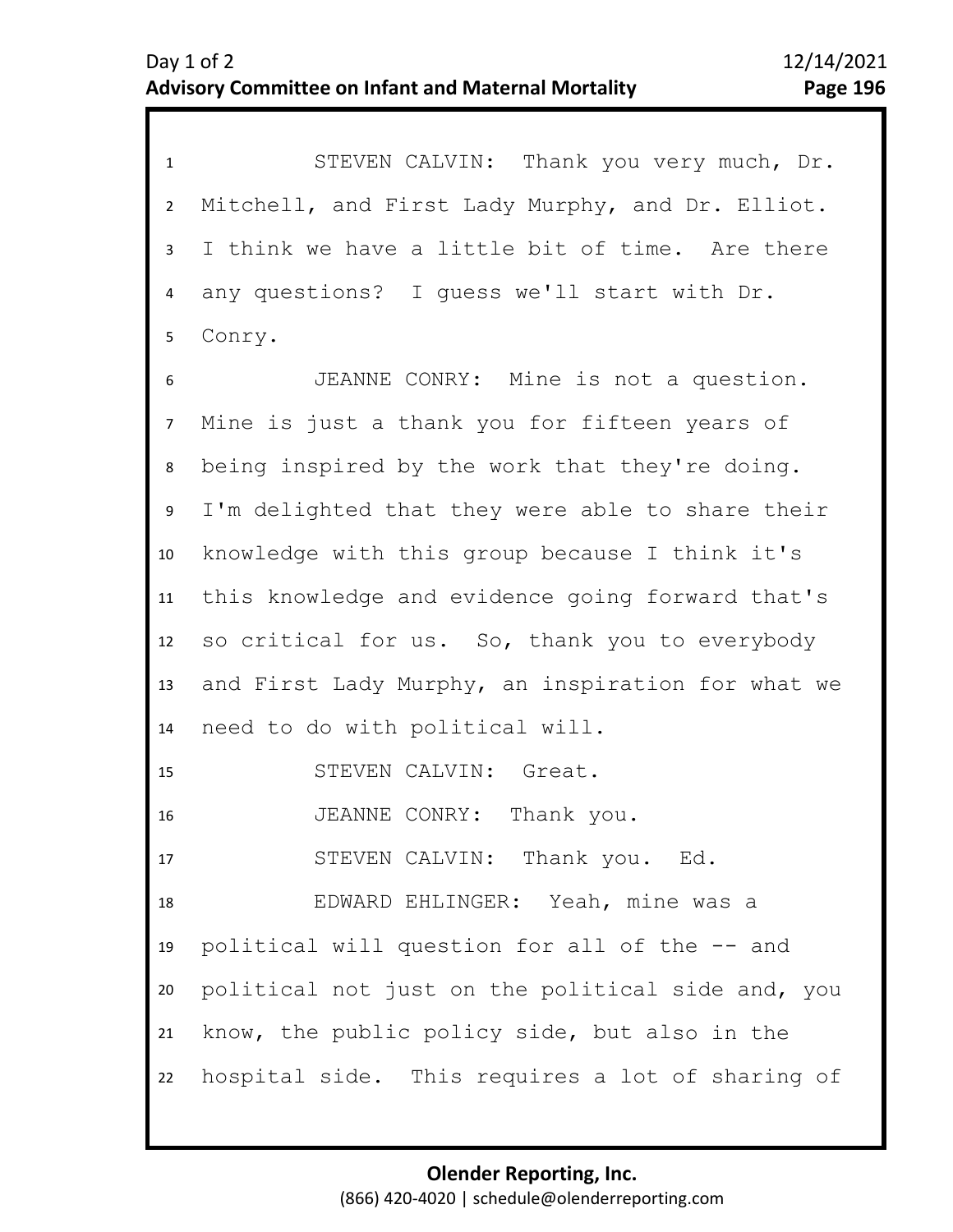1 information and requires hospitals to be willing 2 3 7 8 9 10 11 12 4 6 5 to share some of their data and be visible and be and be vulnerable. It takes politicians on both sides of the political aisle to respect the fact that we work collaboratively. How -- how did you do it in New Jersey and how are you doing it in California to get people to play well together and not have an us versus them or a public-private, get government out of activities like this? How do you build that political will? How do you form those partnerships that were so obvious in both of your presentations that are so essential?

13 14 ELLIOT MAIN: First Lady, do you want to go first, please?

15 16 17 18 19 20 21 22 TAMMY MURPHY: Sure, absolutely. So, it's funny, this is the same question I've been asked literally three times this week already, which is extraordinary, because we're only - we're only in Tuesday. The -- the answer from my side is that we have gone out and spoken to so many stakeholders across the state of New Jersey, in Washington, in New York, truly across the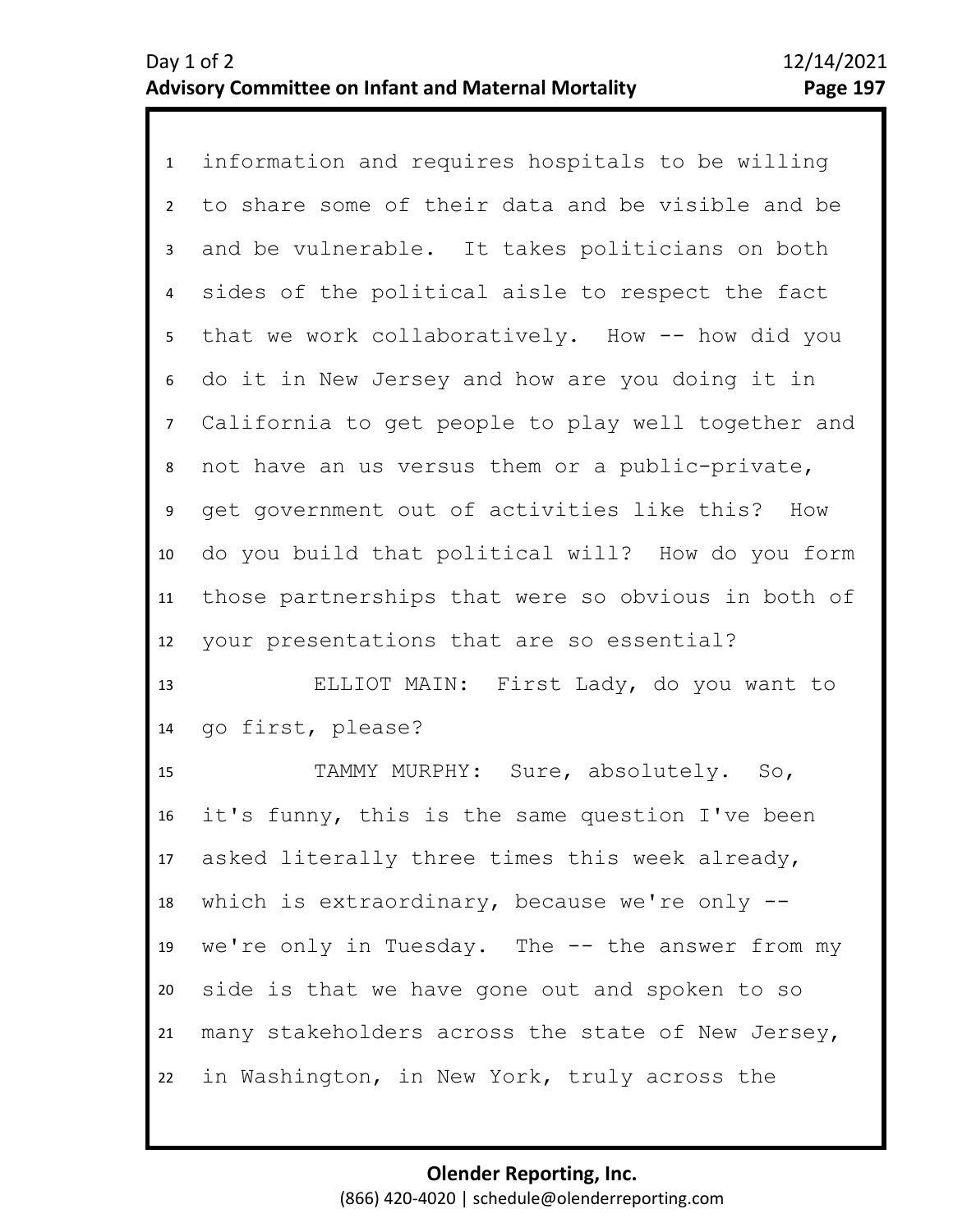1 country, and I think that this topic, from my 2 3 4 5 9 10 11 12 13 14 15 16 17 18 6 8 7 vantage point at least here in New Jersey, is a unifying topic. Whenever my husband gives State of the State speeches or the budget address, this is the one topic that comes up where both sides of the aisle clap and there's no descent. So, I would say to you that, you know, I think it's a little bit of leaning and trying to meet with all the stakeholders, you know, whether it's the Black Legislative Caucus on the one hand and being thoughtful about including potential outliers up front. So, in a lot of the conversations we've been having, if we kind of could think down the road where we might have a speed bump, we've actually gone out of our way to include those specific individuals in conversations at the very beginning, so we can make sure that we are all understanding one another.

19 20 21 22 But all the work we've been doing is literally bringing together great people who are working in silos all across our state and beyond. Because there's a lot of fantastic work that's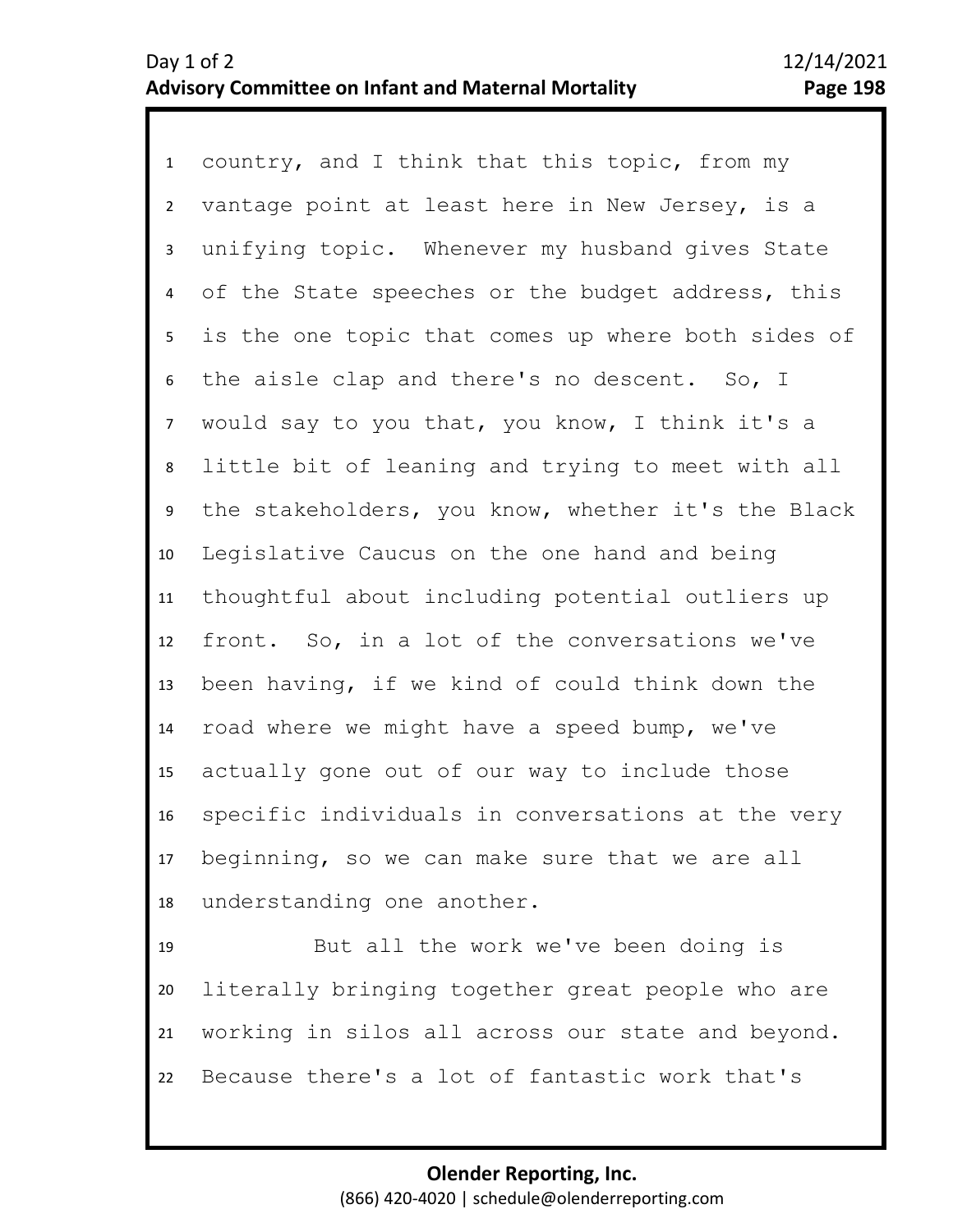| 1               | being done, as you all know, but the fact of the    |
|-----------------|-----------------------------------------------------|
| $\overline{2}$  | matter is that people don't reach out and talk to   |
| 3               | one another, and I think when you open up those     |
| 4               | lines of communication, I think that what you'll    |
| 5               | find is that actually, this is a very compelling    |
| 6               | topic and I think most people -- most people here   |
| $7\overline{ }$ | in New Jersey agree.                                |
| 8               | STEVEN CALVIN: Thank you.                           |
| 9               | ELLIOT MAIN: I think in a similar way,              |
| 10              | you know, our first or six years was spent          |
| 11              | entirely on networking and on communicating and     |
| 12              | really creating premise that we're here to help     |
| 13              | people improve care and reduce mortality and        |
| 14              | morbidity, which is hard to be against. And so,     |
| 15 <sub>1</sub> | we've tried to accent the positive throughout this  |
| 16              | process, i.e. giving awards rather than penalties,  |
|                 | 17 though -- and incentives for achieving goals and |
| 18              | that, by and large, has been very well received.    |
| 19              | But we do have economic competitors                 |
| 20              | working together on this, different healthcare      |
| 21              | systems are sharing data with us. We don't, you     |
| 22              | know, a limited amount of data gets public          |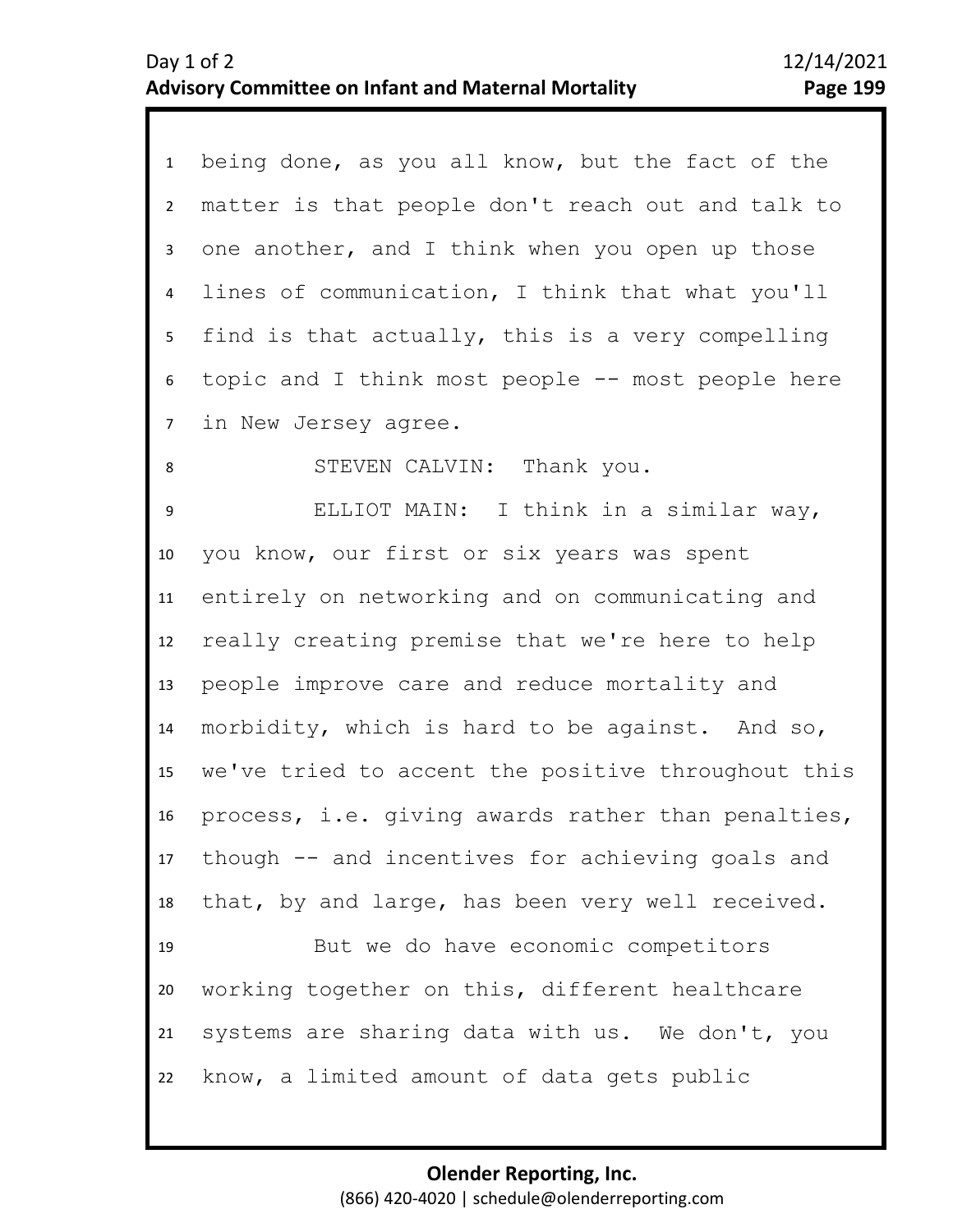| 1               | release. But transparency is a very powerful       |
|-----------------|----------------------------------------------------|
| $\mathbf{2}$    | tool. That is not -- is not in place in some of    |
| $\mathbf{3}$    | the states in our country where they don't believe |
| 4               | in transparency and that's a missed opportunity.   |
| 5               | STEVEN CALVIN: Yeah, thank you. I                  |
| 6               | guess, Magda, you have a question, unless Connie   |
| $7\overline{ }$ | Mitchell, do you have a response as well to $-$ -  |
| 8               | CONNIE MITCHELL: Go ahead. Please go               |
| 9               | ahead.                                             |
| 10              | STEVEN CALVIN: Okay, Magda.                        |
| 11              | MAGDA PECK: Thank you, Dr. Mitchell. I             |
| 12              | appreciate that. I am always in awe of what the    |
| 13              | California Maternal Quality Care Collaborative has |
| 14              | been doing. So, and I appreciate that it's taken   |
| 15              | fifteen to eighteen years, a lifetime, to harvest. |
| 16              | So, I just want to extend my gratitude to my       |
|                 | 17 colleagues who are also my neighbors now.       |
| 18              | I am struck also by the data that were             |
| 19              | presented by Dr. Main and later, I think, by you,  |
| 20              | Dr. Mitchell, around the extraordinarily good      |
| 21              | outcomes for foreign born Latina or Latinx women   |
| 22              | and I just -- that has been part of the paradox    |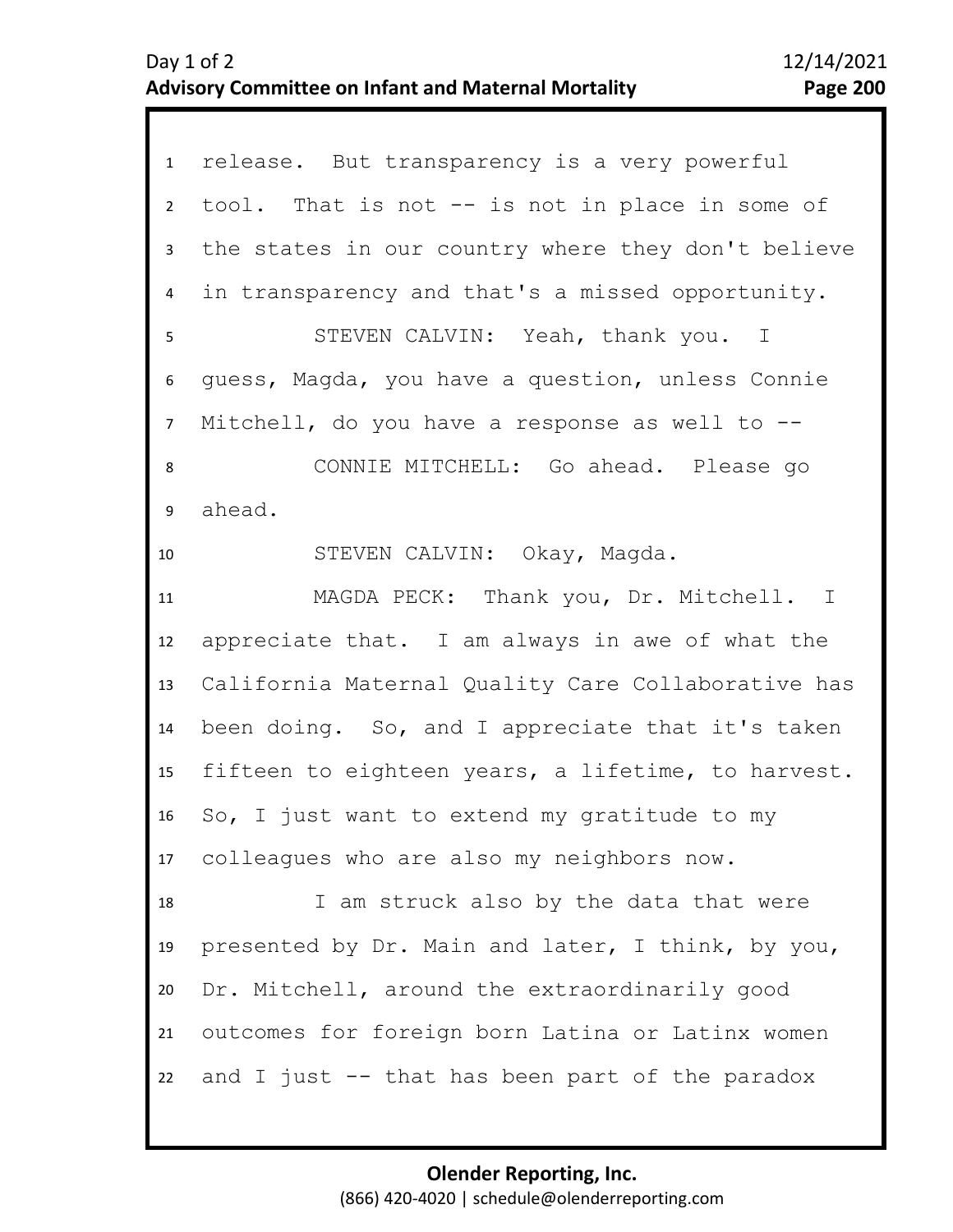1 that Sylvia Goodman and others have written about 2 3 4 5 8 9 10 11 12 6 7 for a long time. When you do your work and the disparities are so great, have you also looked at why, in the face of economic challenge. This particular population apparently by the numbers does better than their white counterparts who are non-Hispanic. Do we ever look at what are the positives in the data, in addition to the disparity of our Black and American Indian women who have poor outcomes? So, it's a California thing, but I'm wondering if it's beyond a California thing on this paradox.

13 14 ELLIOT MAIN: Connie, do you want to start and then I can answer too.

15 16 17 18 19 20 21 22 CONNIE MITCHELL: I'll make a couple of comments around that in that it's an important question because these communities want us to elevate their strengths and their abilities. We used to have a -- we used to call it a disadvantage index, and they said no, that means that you are not perceiving the strengths that we have and so now it's called a Healthy Places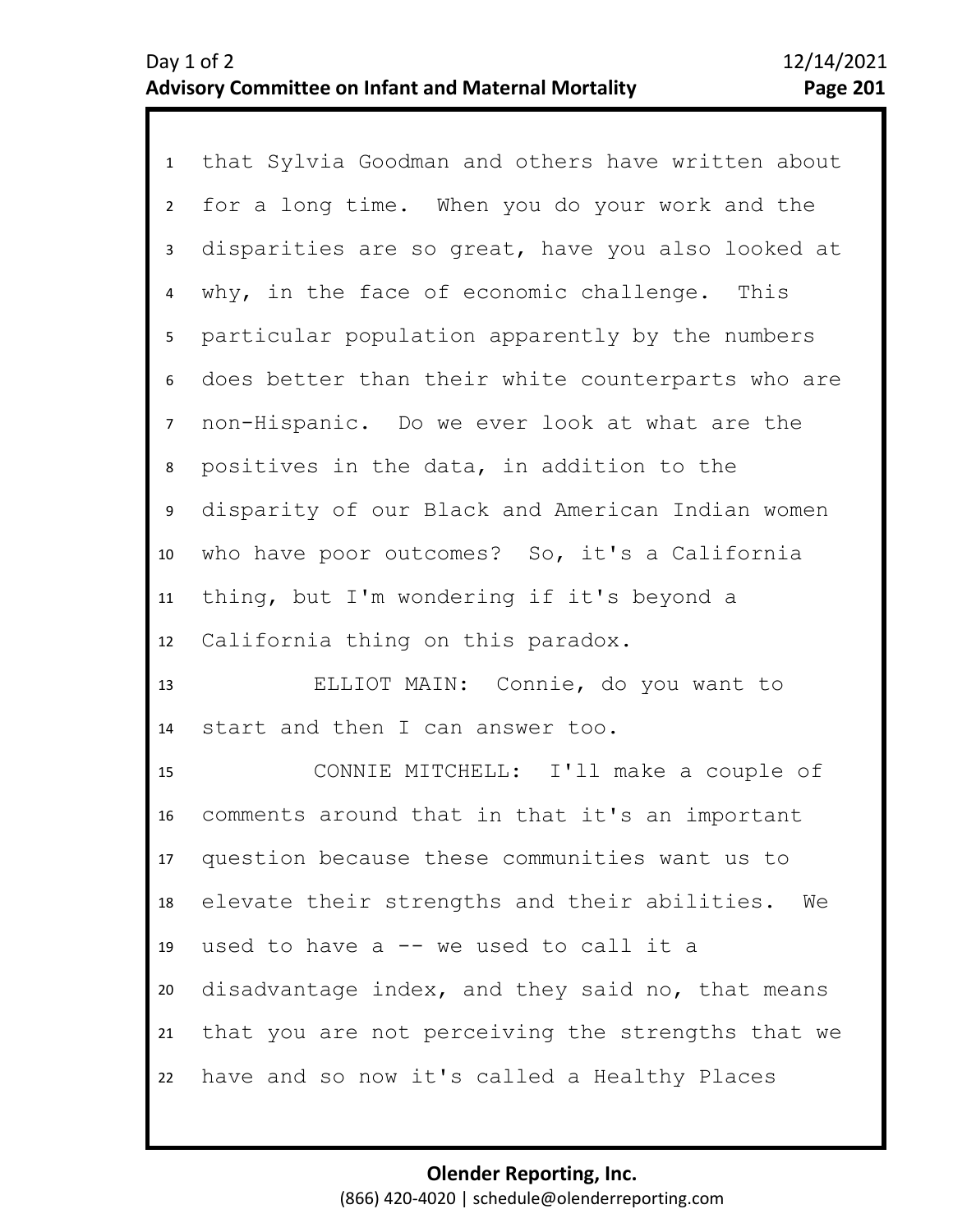1 Index. We recently did a report on American 2 3 4 9 10 11 5 7 8 6 Indian/Native Alaska Maternal Health Report, and we did that with the communities and how would do look at this data and interpret it. What do you see in here? What would be your analysis and then how does that relate to what you see as opportunities and barriers, and that report then went in a whole different direction, and we're doing the same thing with a report that will be coming soon around Black Infant and Maternal Health.

12 13 14 15 16 So, I would say that don't identify the strengths and the richness of a group of people, unless you ask them and engage them and let their perspective be a part of your analysis and your final conclusions.

17 18 19 20 21 22 ELLIOT MAIN: It's clear in our analysis that there are a lot more strengths in the Latin community that is reflected by their income or their personal wealth, which are some of the traditional metrics that are used. But also, when we look at comorbidities as a driver of maternal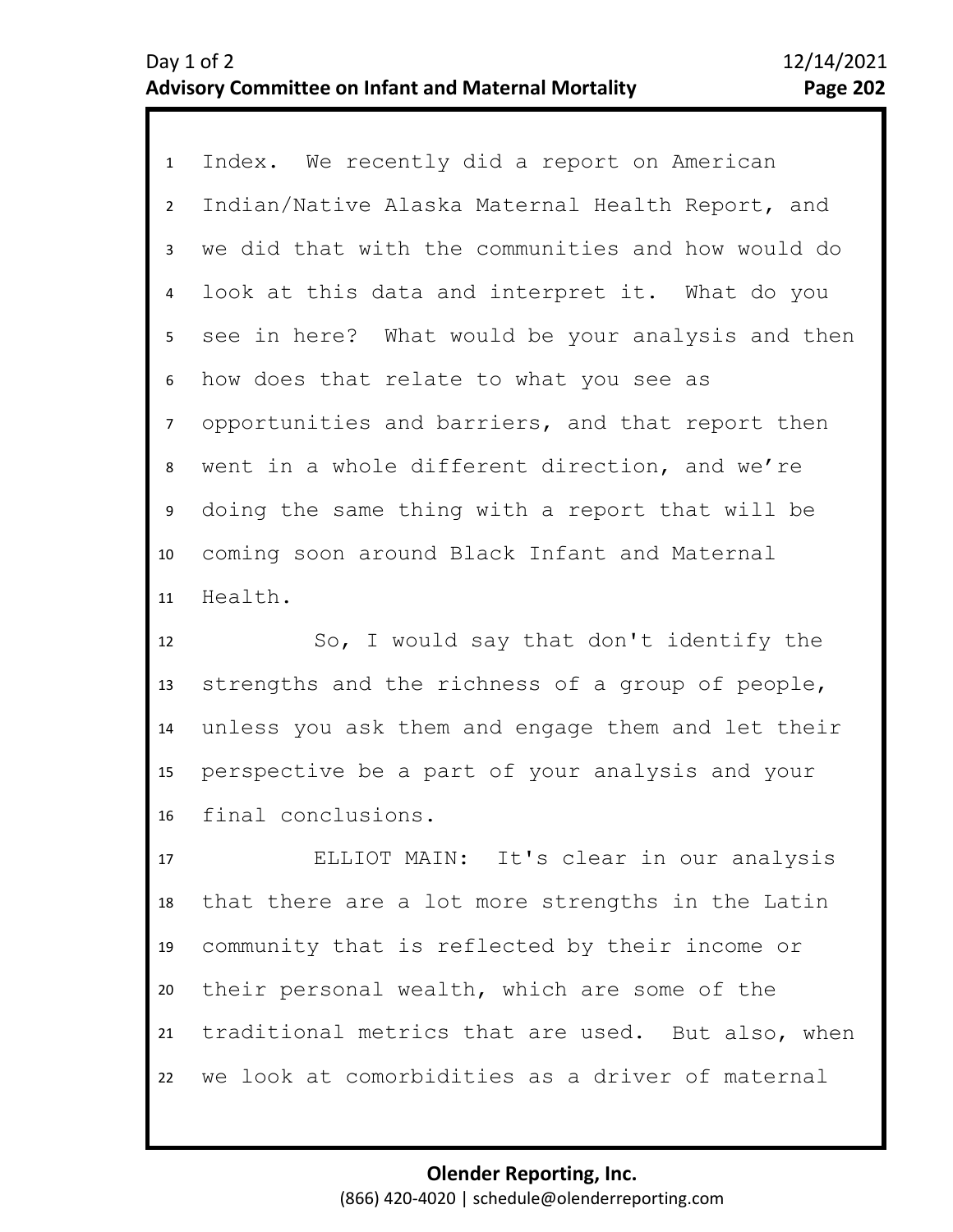1 morbidity and we develop adjustments for this so 2 6 7 8 9 10 11 12 3 5 4 you can compare hospital to hospital. When you look at race and ethnicity, actually immigrant Latina women have much fewer co-morbidity  $-$  many fewer co-morbidities other than other racial groups. And so, their outcomes are not perhaps quite as good as you would expect when you when you do the risk adjustment. They're still good comparatively for their -- for those traditional income and education level type of measures. But that, as Connie says, does not really reflect the strengths of the community.

13 STEVEN CALVIN: Great.

14 15 16 17 18 19 MAGDA PECK: And I'm just appreciative of that around the weathering effects, if you will, the protective factors, the veneer that wear off with subsequent generations. So, over time, your data may tell us something that they can talk about those forces.

20 21 22 STEVEN CALVIN: Okay. Well, I think our last question is from Janelle, and then I think Ed will wrap things up for the day. Go ahead,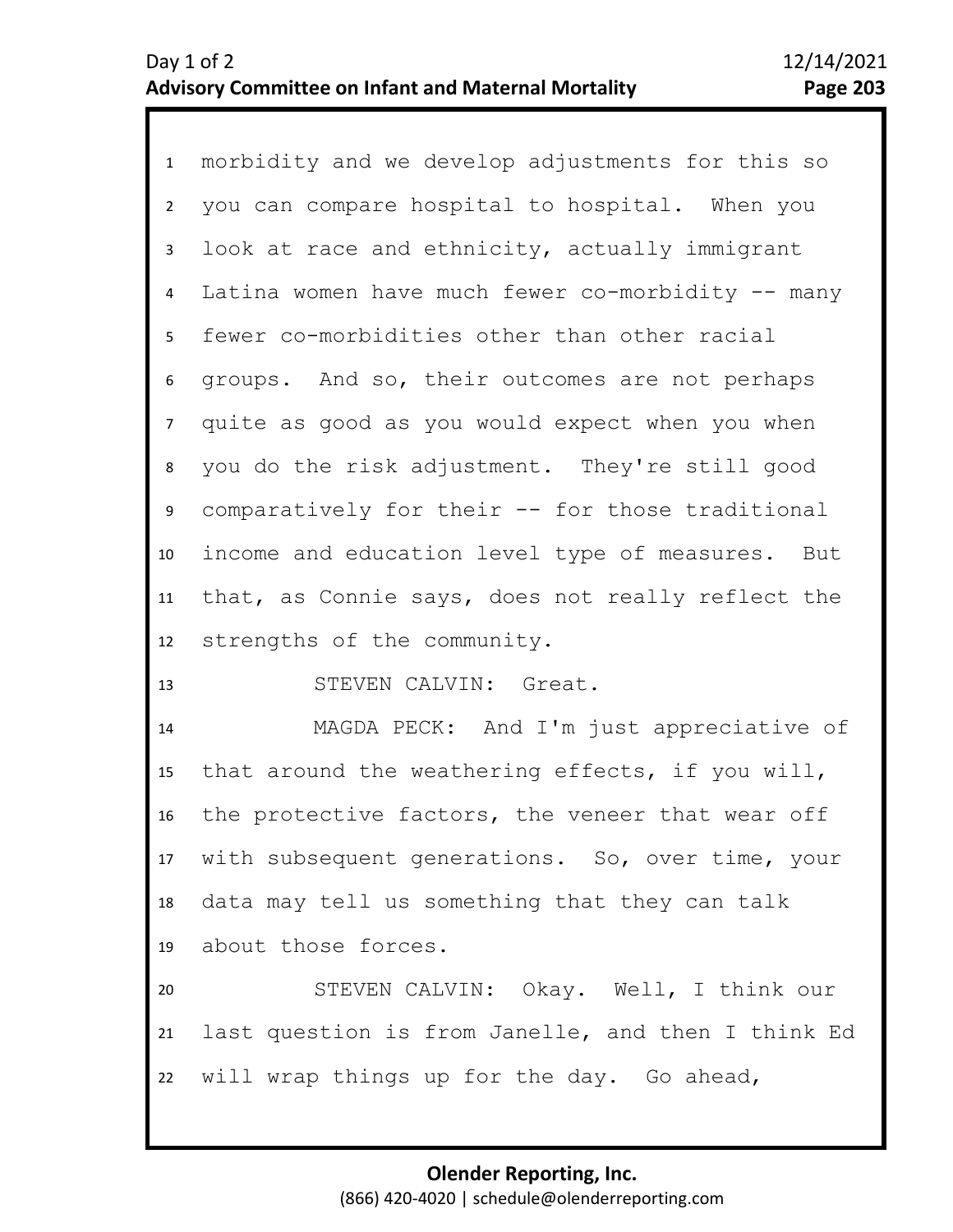1 Janelle.

2 7 8 9 10 11 12 13 14 15 16 17 18 19 20 21 22 3 6 4 5 JANELLE PALACIOS: Thank you. You know, it's very similar, thank you for your presentations, and it's very similar to what Magda was bringing up, just, you know, why are the Native American -- where's the data on the American Indian/Alaska Native people and Connie has provided with the Health Equity Work Group. Thank you, Connie, for the California department's report on American Indian Maternal Health and I was looking through E-mail really quickly so I could send the link to everyone on chat. So, I'll do that as well. And yes, looking at it from a positive perspective versus a negative defect perspective is always key. And so, my question then, Dr. Main and Connie, please, and Dr. Mitchell, please just also share how are you going about including this data on American Indian/Alaska Native communities' maternal infants and three data points, if you include myself and then my three children for the state of California. And how are you collecting the data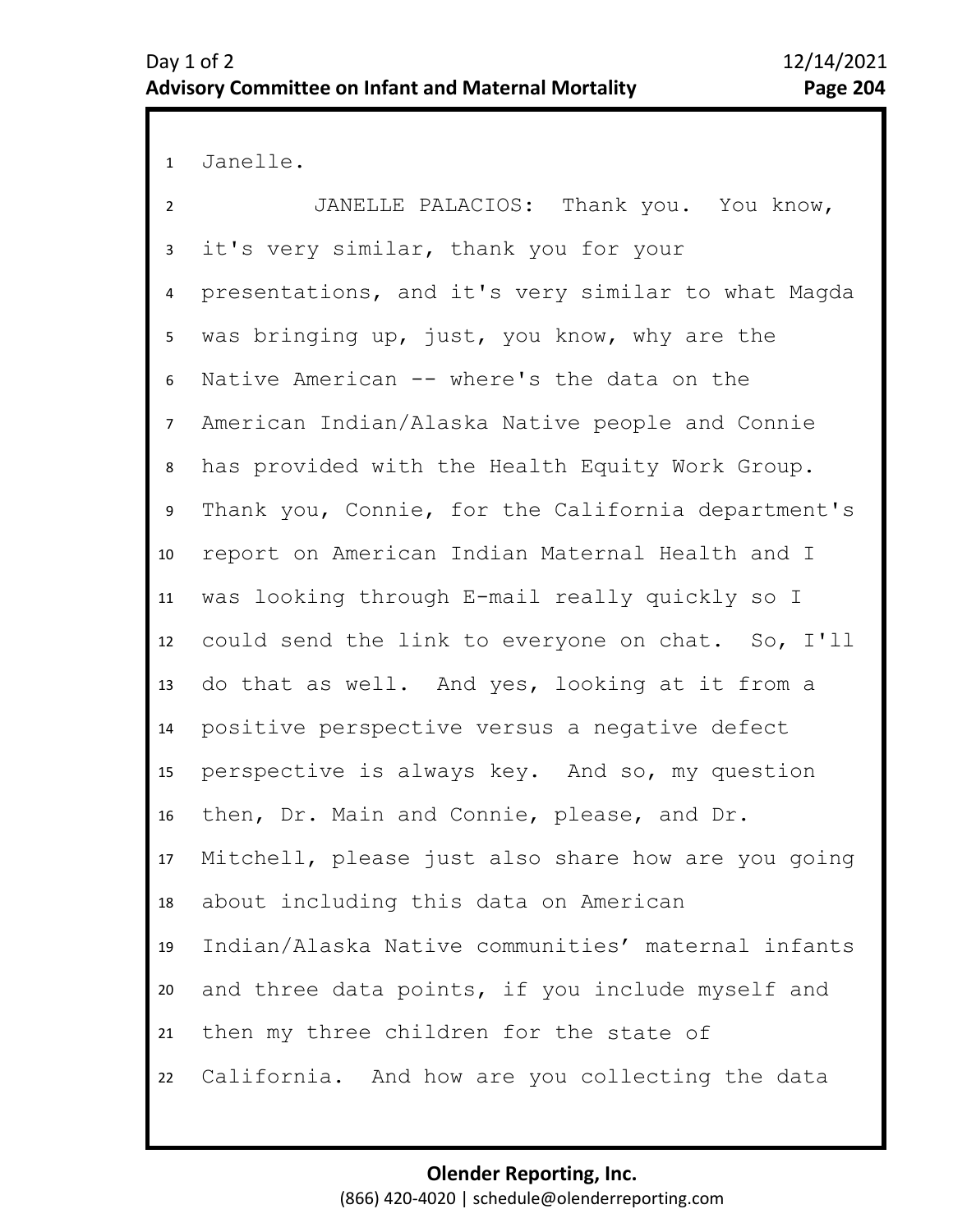1 and what kind of partnerships did you have to do 2 to make way? Thank you.

3 7 8 9 10 11 12 4 6 5 ELLIOT MAIN: So, we have the ability to stratify, as I said earlier, all of our outcomes by race and ethnicity and we had been hesitant to look at Native Americans as a separate category initially because there were about 1.5 percent of the population overall, but when you divide it into hospitals, they're very small and we were worried that they may be interpreted poorly because, you know, one or two poor outcomes in small end can give you very high rates.

13 14 15 16 17 We've since changed that and are now in our current reporting going to be showing Native American as a separate group rather than as an other with advice about how to interpret small numbers.

18 19 20 21 22 The other issue that we found, similar to the US census, is if you look at women or birthing persons who are multiracial, i.e. Native American plus white or plus Hispanic or plus something else, you would actually more than double the rate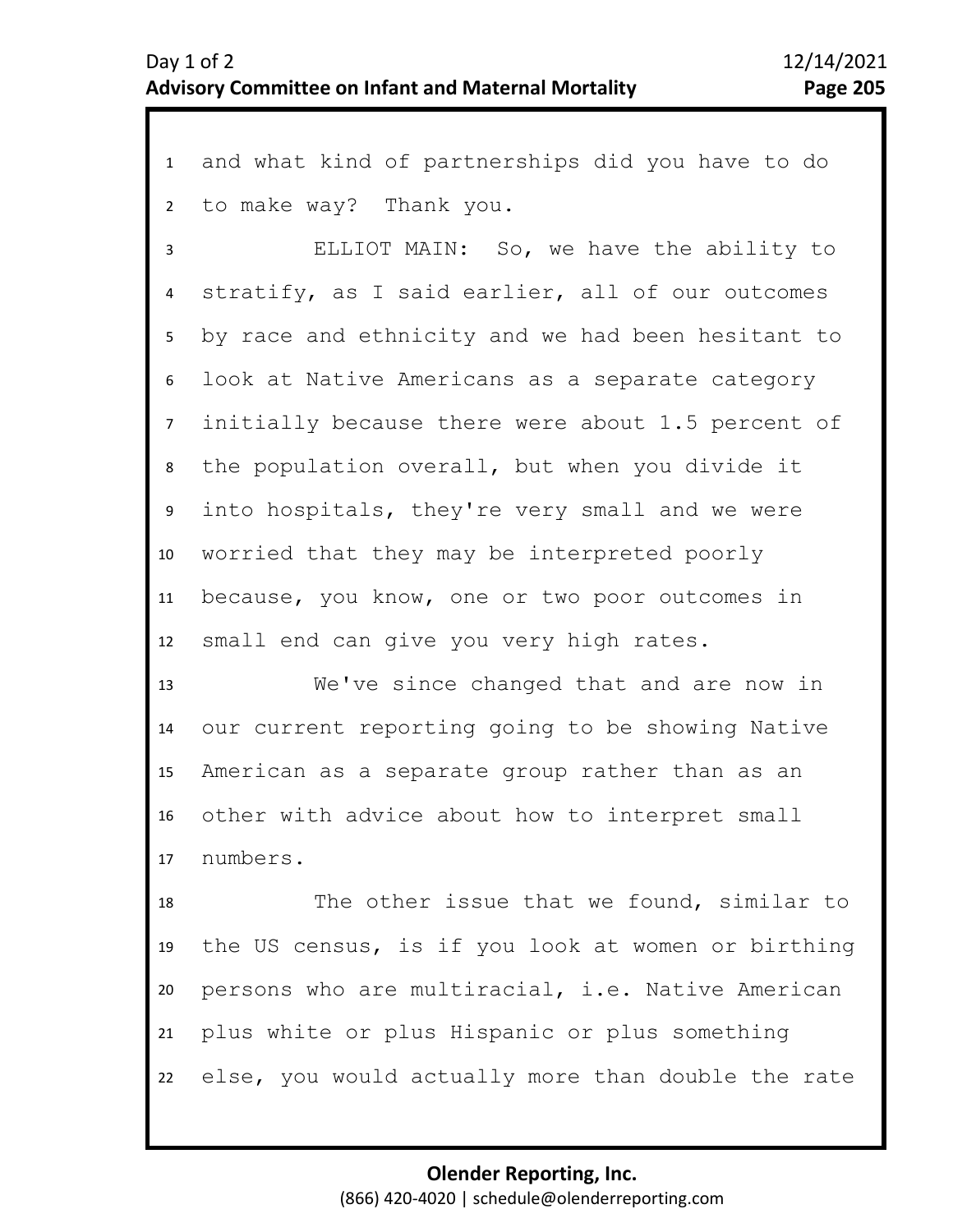1 of Native Americans in our state and that's 2 3 7 8 9 10 11 12 13 14 15 16 17 18 19 20 21 22 4 6 5 something that's seen nationally as well. And so, that's something that we're looking at as to whether you want to include the Native American plus Native American as part of multiracial in the same category and we're going to seek guidance on that. But that almost more than doubles the rate of Native Americans. JANELLE PALACIOS: Thank you, Dr. Main. You know, what you're sharing is reflective of just, you know, historical policies that have targeted our people and continue to target as how we are defined, and it is very tricky, I agree. And what we're really trying to capture right, experiences -- experiences of those people and we're using ethnicity in this point as like a  $-$ it's a poor measure of experiences. Thank you. ELLIOT MAIN: The more I've gotten into reporting by race and ethnicity, the more I realize that race and ethnicity are bogus labels. It's very difficult. JANELLE PALACIOS: Thank you.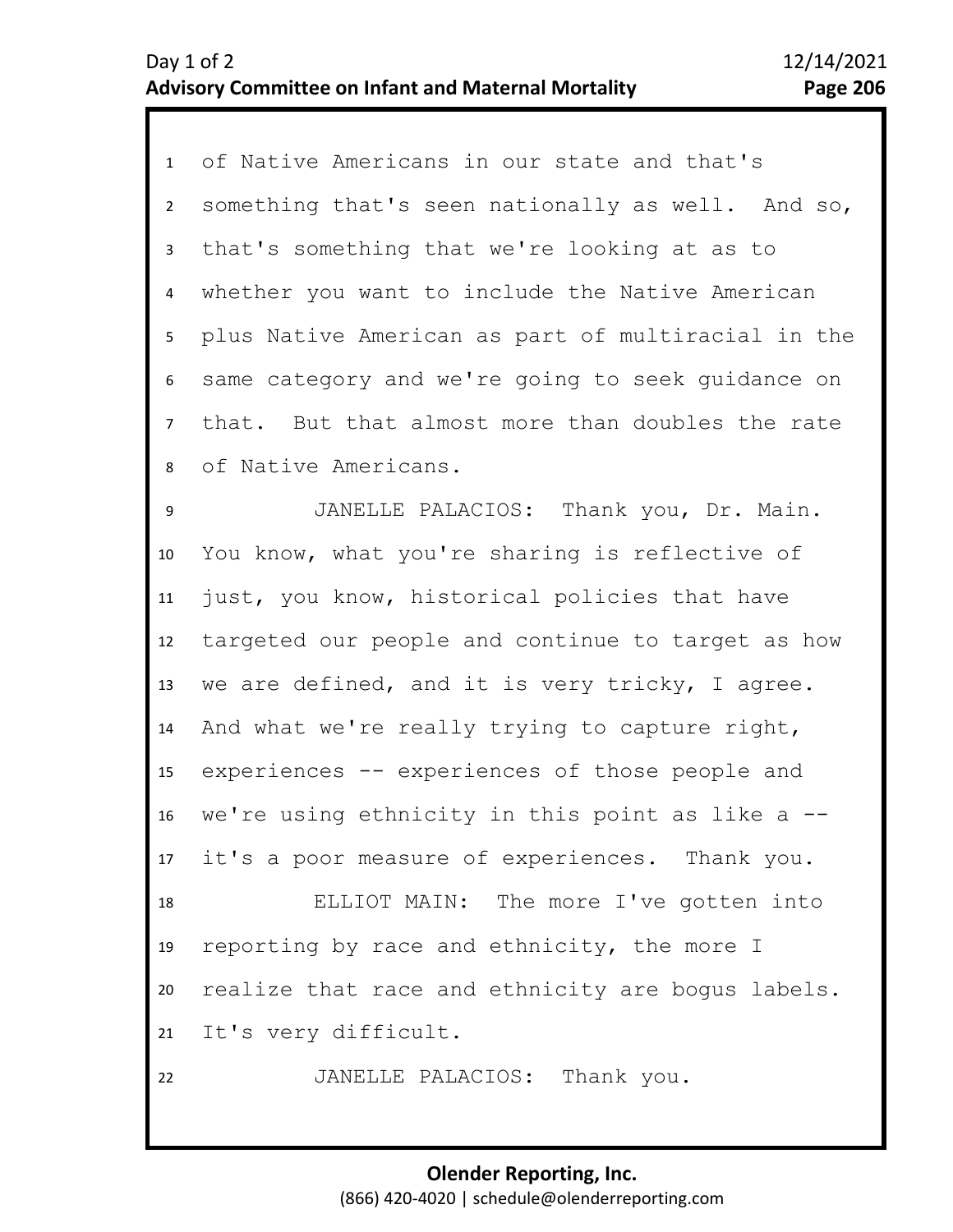| $\mathbf{1}$    | STEVEN CALVIN: Thank you very much. I               |
|-----------------|-----------------------------------------------------|
| $2^{\circ}$     | think I'd better turn it over to Ed, because we're  |
| 3               | nearing the end. But I really appreciate the        |
| 4               | three presenters. This has been incredibly          |
| 5               | helpful.                                            |
| 6               | SUMMARY OF THE DAY                                  |
| $\overline{7}$  | EDWARD EHLINGER: Yes, I agree. This is              |
| 8               | what a great session $--$ this whole day has been   |
| 9               | good, and it highlights, for me, when you look at   |
| 10 <sup>1</sup> | -- there are things where we needed a lot more      |
| 11              | information -- congenital anomalies. You know,      |
| 12              | there's a lot of stuff that we don't know about it  |
| 13              | and the interventions have been very medical in     |
| 14              | their orientation. And there are -- on the other    |
| 15 <sub>1</sub> | side is all of the community activities that are    |
| 16              | going on. Again, where we do know a whole lot of    |
|                 | 17 what works, but on the -- on the things we don't |
| 18              | know on the medical side we've got the NIH with     |
| 19              | lots and lots of money who can fund research and    |
| 20              | move things along. On the other side, where         |
| 21              | you're dealing with the social issues, there's no   |
| 22              | agency that says we're going to give you some       |
| 23              | money to look at all of the things that you're      |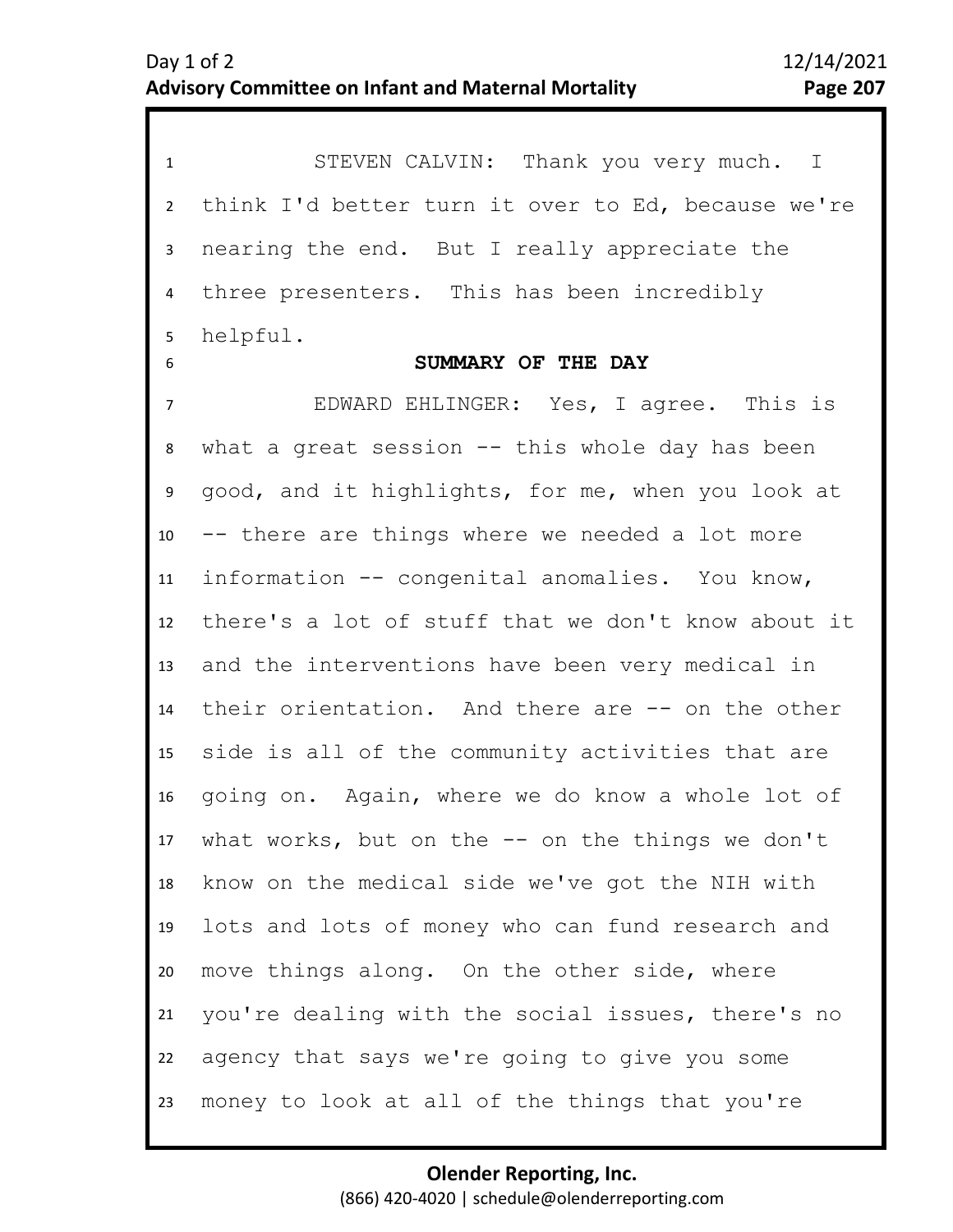1 doing that work that that really can make a 2 3 7 8 9 10 11 12 13 14 15 16 17 18 19 20 21 22 4 6 5 difference. They've been demonstrated in New Jersey and California and everyplace else. So, we -- that's why I asked that question about the political will. It is -- it's a community well, it's a community taking on the fact that moms and birthing individuals, and babies are really crucial, and we need to focus on all of the issues that are there. We know a lot what's working, you know. First Lady Murphy, you identified a whole lot of things that, you know, you're doing and are making some progress. California certainly identified it. We know what works; we just need that the political broadly defined to make that work. We need an NIH for the social determinants of health with the same kind of resources, whereas now, you know, 95 percent of it goes to medical care and only 5 percent goes to, you know, sort of the prevention activities. We need to have a little bit different balance and so thank you for instructing us about the kind of the nature of the universe that we have to work with. So, thank you